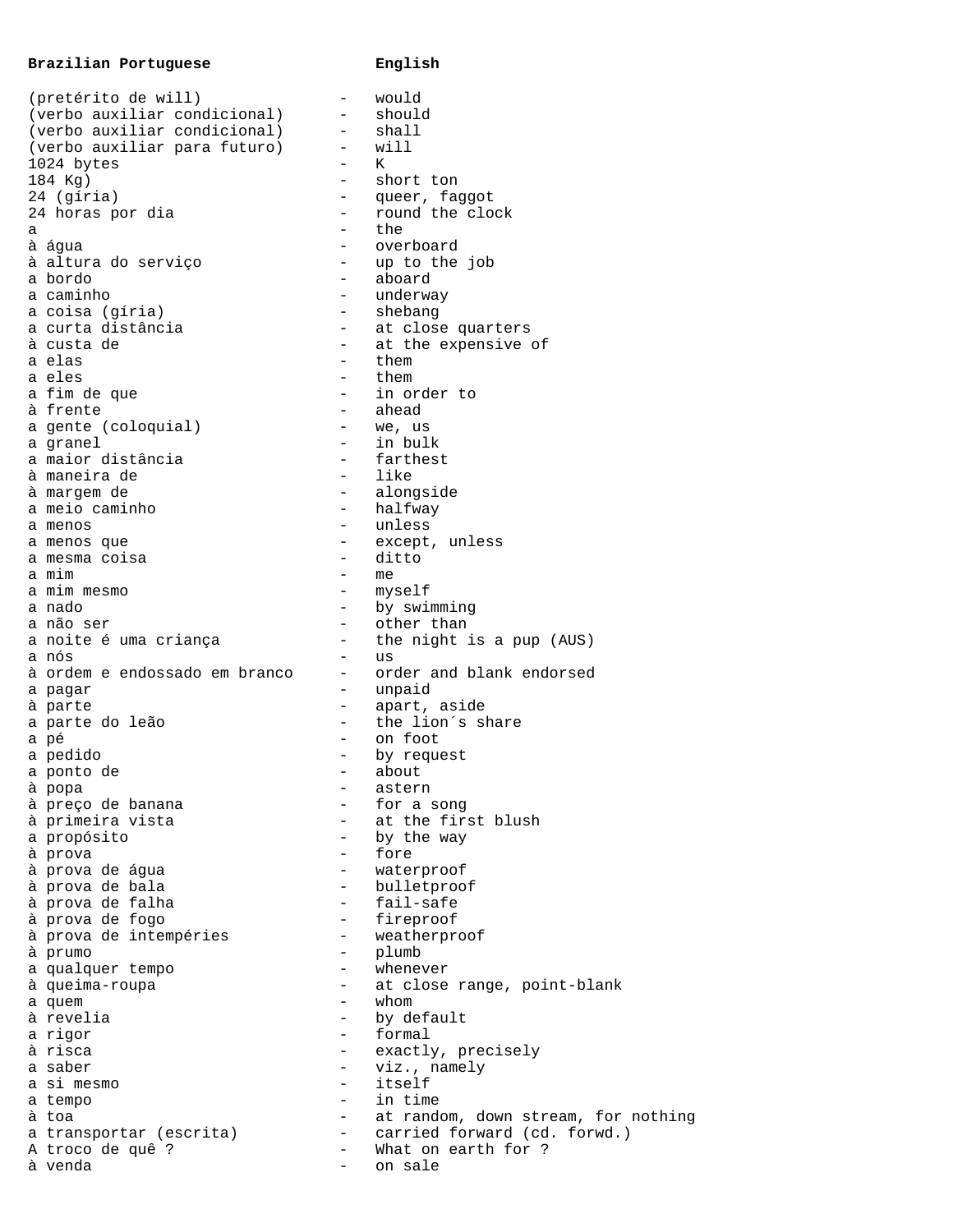a verdade foi descoberta - the game is up (slang) a vida toda  $-$  lifetime à vista<br>aardvark (Orycteropus afer) - aardvark<br>- aardvark aardvark (Orycteropus afer) -<br>aba aba - edge, side, border, brim (hat), flap, skirt abacate - avocado abacaxi - pineapple<br>
abaco<br>
abacus<br>
- abacus ábaco - abacus abade - abbot - abbey abafado - aireless, sultry, hoarse<br>abafado (som) - muted  $abafado$  (som) abafador - cozy  $abafar$  - to smother abaixar  $-$  to reduce, to depress, to lower, to turn down abaixo - below, down, underneath abaixo assinado - undersigned abajur - lampshade, table lamp, bedside lamp abajur de pé  $-$  floor lamp abalo - shock, shake, commotion abalroamento - shock, collision<br>abandonado - - forsaken, abandon - forsaken, abandoned, helpless, forlorn, dispised abandonar abandonar - to forsake, to abandon, to quit, to give up abandono - desertion, abandonment, dereliction, lurch, waiver abastado - wealthy abastecedor - ship chandler abastecer - to furnish, to fuel, to fill up, to provide abatido - abased, downcast, discouraged, tame, faint, pale abatimento  $-$  despondency, rebate abcesso - abscess<br>abdicar - to forgo abdicar - to forgo, to renounce, to abdicate abdômen - abdomen<br>abecedário abecedário - alphabet abelha - bee aberração - aberration, freak aberto - open abertura de crédito especial abeto - fir abismal - abysmal abismo - abyss, chasm, abysm abissal - abysmal abjurar - to forgo abnegação - self-denial abóbora - pumpkin abobrinha - squash abocanhar  $-$  to snap at aboletamento - billet<br>abolir - to pros - to proscribe abominar - to abhor abominável - heinous, abhorrent, awful abonar - to warrant  $a$ bordar  $a$  - to approach aborígine - aborigine aborrecido - bothersome, unpleasant, out of sorts aborrecimento - fret, bother, inconvenience  $\alpha$ abortar  $\alpha$  - to abort aborto - miscarriage, abortion abraçar - to embrace - to marry, to embrace<br>- to hug abraçar (fortemente) abraço - embrace - embrace - embrace - embrace - embrace - embrace - embrace - embrace - embrace - embrace -  $\frac{1}{2}$ abraço (forte) abrangente - comprehensive, all-encompassing, blanket, omnibus<br>abranger - to encompass, to embrace abranger extending the to encompass, to embrace abranger (área) - to compass abrasador - transformation - transformation - terms in the set of  $\sim$  5.1 cm s  $\sim$  5.1 cm s  $\sim$  5.1 cm s  $\sim$  5.1 cm s  $\sim$  5.1 cm s  $\sim$  5.1 cm s  $\sim$  5.1 cm s  $\sim$  5.1 cm s  $\sim$  5.1 cm s abrasador - fiery abreviar abreviate to abbreviate abreviatura  $\qquad \qquad -$  abbreviation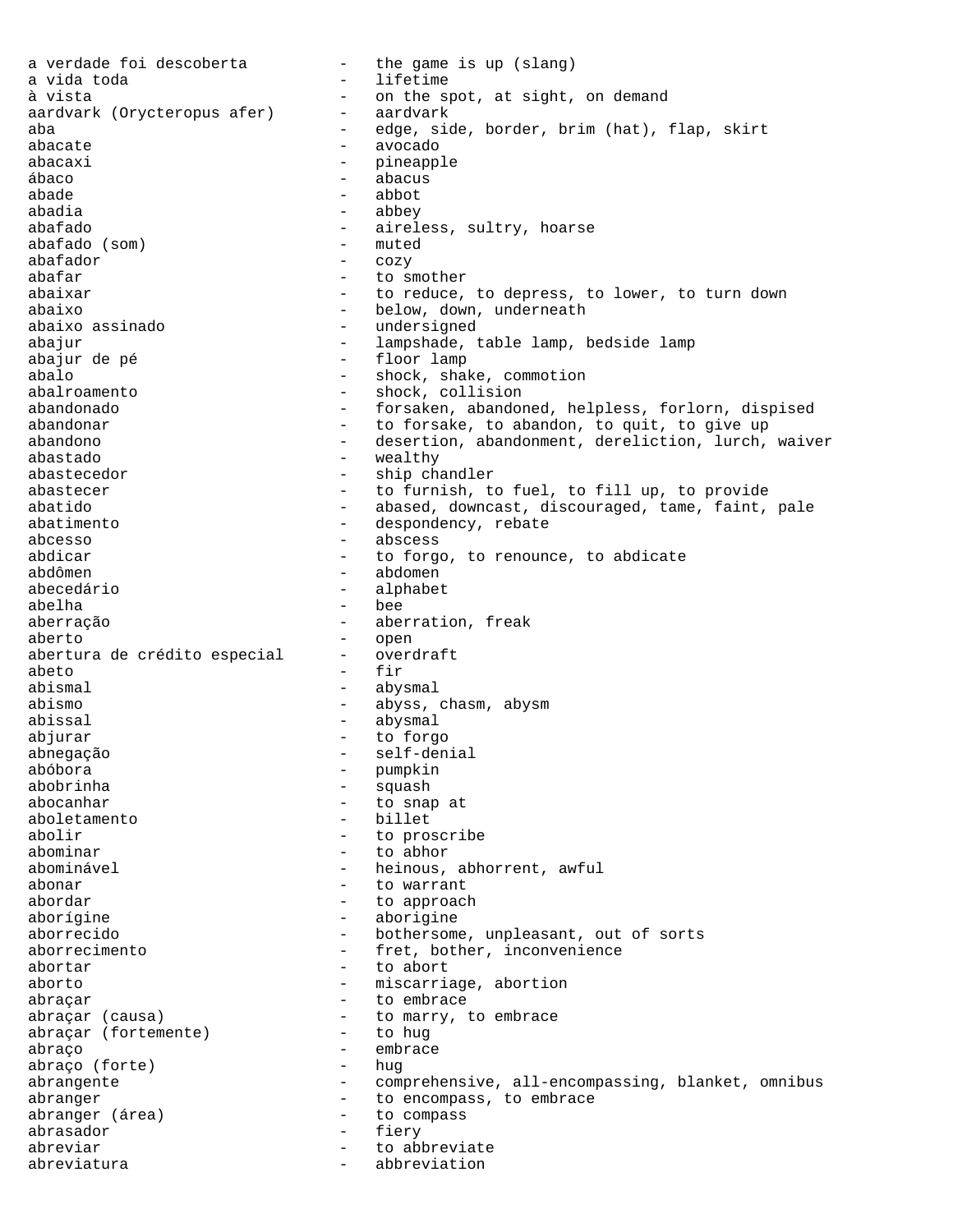abreviatura de "of" - o' abridor de garrafas - bottle opener abrigar - to house abrigar em estábulo abrigo - shelter, lee (against wind), lodge abril - April abrir<br>abrir caminho (no mato) - to bushwhack<br>to bushwhack<br>abrir caminho (no mato) - to bushwhack abrir caminho (no mato)<br>abrir mão abrir mão - to forgo - to waive, to do without abrupto - sheer absolutamente - quite, absolutely, utterly absoluto - absolute, sheer absolver - to clear absorção - absorption absorto - absorbed, distracted, lost, intent absorvente - absorbent absorvente (feminino) - tampon, sanitary napkin absorver - to take up, to imbibe abstenção - abstention abstinência  $-$  sexual abstention, abstention, chastity abstrair  $-$  to deprive, to abstract abstrato - abstract absurdo - nonsense, cockamamie, absurd, nonsensical abundância - plentiful, abundance, fulness, plenty abundante  $\qquad \qquad -$  prodigal, rife abusar abusar  $-$  to misuse, to abuse, to exploit, to violate abusivo - abusive abuso - misuse, abuse acabado - misuse, abuse acabado - misuse, abuse acabado - misuse, abuse acabado - misuse acabado - gone, thorough<br>acabamento - finish, finish - finish, finishing, final touch acabar  $\begin{array}{ccc} \texttt{acabar} & \texttt{--} & \texttt{--} & \texttt{--} \\ \texttt{acabar em pizza} & \texttt{--} & \texttt{--} & \texttt{--} & \texttt{--} \end{array}$ acabar em pizza - to end in smoke - the game is up (slang) acabrunhador - overwhelming acalmar  $-$  to hush, to pacify, to cool, to calm down, to calm acalmar-se  $-$  to cool down, to have a bex (AUS), to calm down - to cool down, to have a bex (AUS), to calm down acampamento  $\qquad \qquad -$  camp, camping ação  $-$  action, agency, activity ação (título)<br>
ação ao portador bearer stock (share) ação ao portador  $\qquad \qquad -$  bearer stock (share) ação judicial - prosecution, law suit acasalar - to couple acaso  $-$  hazard, chance, random aceiro - backfire aceitação - acceptance aceitar - to comply aceite - acceptance, Acc. (acceptance) aceite comercial  $\begin{array}{ccc} - & + \\ - & - \end{array}$  trade acceptance<br>aceite de banco  $\begin{array}{ccc} - & + \\ - & - \end{array}$  bank acceptance - bank acceptance aceleração - acceleration acelerador - accelerator, gas pedal<br>acelerador (carro) - throttle acelerador (carro) - throttle acelerar  $-$  to speed, to expedite, to accelerate acenar - to nod<br>acender - to light acender - to light<br>aceno aceno - nod<br>acentuar - nod acentuar - to stress acerbo - sharp - sharp - sharp - sharp - sharp - sharp - sharp - sharp - sharp - sharp - sharp - sharp - sharp - sharp - sharp - sharp - sharp - sharp - sharp - sharp - sharp - sharp - sharp - sharp - sharp - sharp - sharp acertadamente aceso - live<br>acessível - forti - forthcoming, accessible acessório - fixture acessórios - fittings, accessories, gear acetileno - acetylene achacador - racketeer achar - to think, to find achar defeitos em  $-$  to find faults with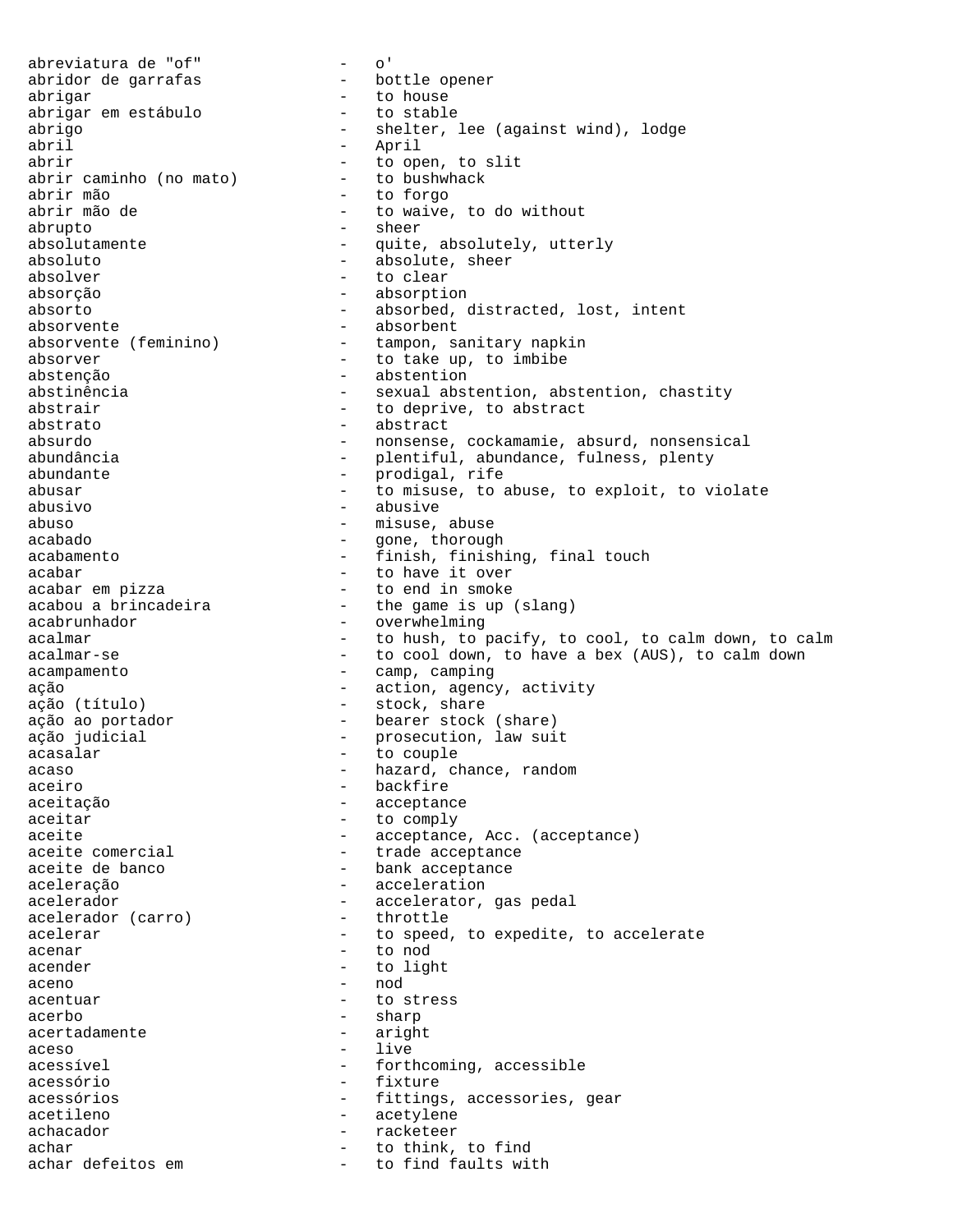acidentado - eventful, casualty acidental - casual acima - over, above - above all acionar<br>
acionar (iudicialmente) - to flip<br>
- to sue acionar (judicialmente)<br>acionar pedal acionar pedal acionista<br>acionista - to pedal acionista acionista - shareholder, bondholder, share holder<br>aclamacão - - acclaim, shouting, acclamation - acclaim, shouting, acclamation aclamar - to acclaim aclimatação - acclimation aço - steel acocorar-se - to squat ações (atos) - doings ações comuns - common stock ações ordinárias - common stock - preferred shares, preferred stock<br>- no-par stock ações sem valor ao par no-par stock açoitar<br>açoitar (com relho) - to whip, to flog<br>to horsewhip<br>to horsewhip açoitar (com relho) - to horsewh:<br>acoitar (com um couro de vaca) - to cowhide açoitar (com um couro de vaca)<br>acoite açoite  $\qquad \qquad \text{mod, }$  whip, horsewhip acolá - yonder acolchoado - quilt, wadding acolchoar - to pad acomodação - accommodation acomodar - to lodge  $a$ companhar  $-$  to  $a$ ccompany aconchegante - cozy, cosy aconselhar - to recommend<br>aconselhar(-se) - to consult aconselhar(-se) - to consult aconteça o que acontecer  $\qquad \qquad$  -  $\qquad$  at all events, for better for worse acontecer **a** to happen, to come upon, to go on, to come up acontecer (gíria) - to go down acontecimento  $\overline{\phantom{a}}$  - event, case, issue acoplamento - coupling acoplar - to couple acordado - awake - awake acordar - to awake, to wake, to arouse<br>acorde harpejado - broken chord acorde harpejado - broken chord acorde ou intervalo Maior - M (Major) acordeon - accordion acordo - understanding, agreement, concord, bond<br>acordo extra-judicial - out-of-court settlement - out-of-court settlement<br>- cahoots acordo secreto  $\overline{a}$  - cahoots<br>acouqueiro - butcher açougueiro acreditar - to believe acredite se quiser - believe it or not<br>acrescentar - to append acrescentar acréscimo - increment, tag, addition, extension, increase acrobacia - acrobatics acrobacia aérea acrobático - acrobatic açúcar - sugar açúcar-cristal<br>açucareiro - sugar bowl acuidade en acuidade - sharpness acumulação  $-$  storage, accumulation acúmulo - amass, buildup, accumulation<br>acúmulo de juros - accrual - accrual acúmulo de juros acurado en el estado en el estado en el estado en el estado en el estado en el estado en el estado en el estado acusação - charge, prosecution, preferment acusado - defendant, culprit, accused acusar - to accuse, to impute acusar (recebimento) - to acknowledge acústico - acoustic adágio - proverb, saw adamantino - adamant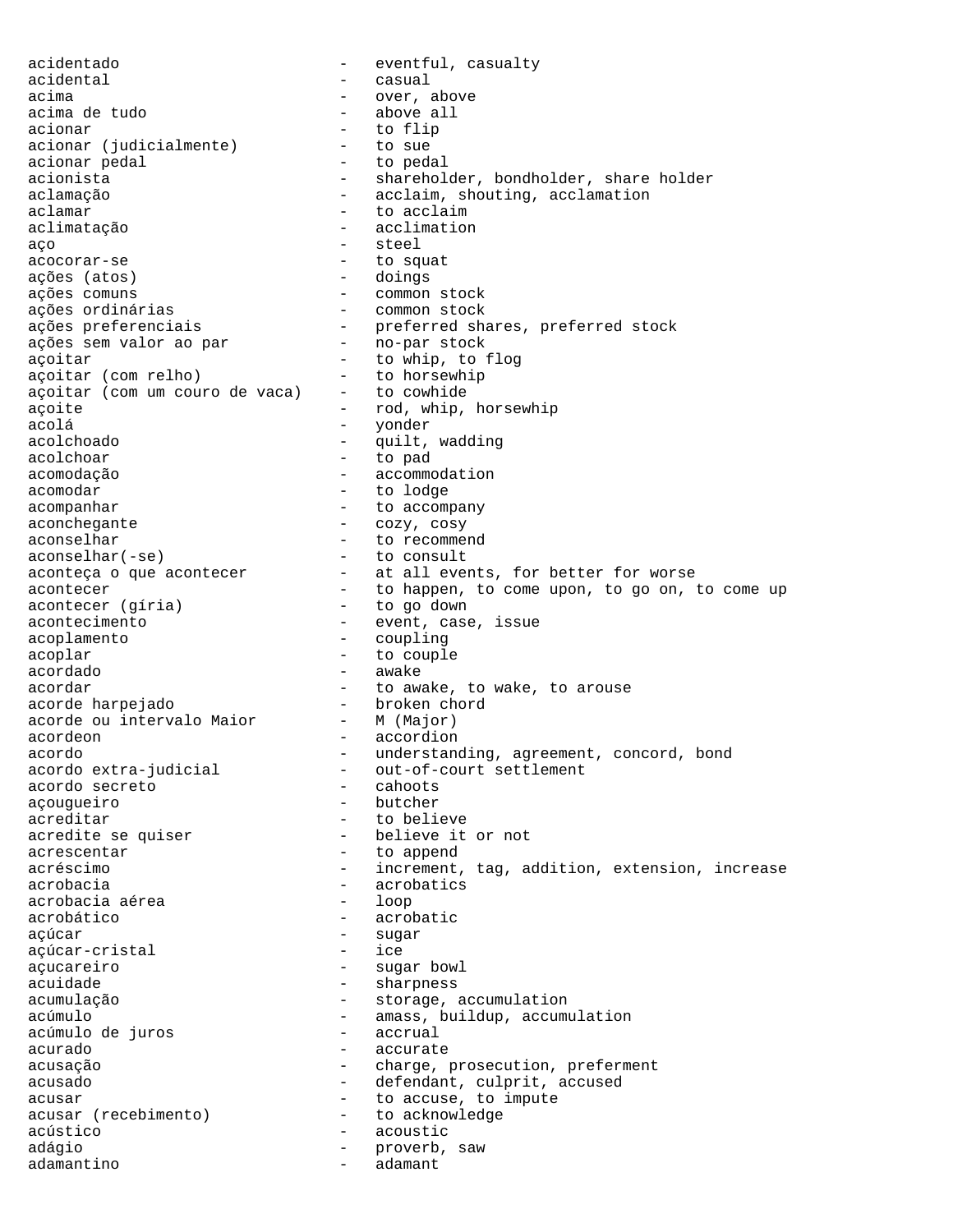adaptação - fit, adaptation adaptador (metais) -<br>adega adega - cellar ademais - furthermore adenopatia  $\qquad \qquad -$  adenopathy adepto<br>adepto de jogos eletrônicos - gamer adepto de jogos eletrônicos adequação - acclimation adequado - relevant, adequate, suitable adequar-se  $-$  to comply aderência en estadounidade en el adherence adernar and to careen, to tilt adesão - adhesion, adherence, attachment adesivo - adhesive adestrar - to drill<br>adeus - to drill - andhve. adeus extending to the control of the goodbye, farewell, bye adeusinho - bye-bye adiamento - adjournment<br>adiantamentos - advances adiantamentos - advances adiantar-se - to hotfoot, to move along<br>adiante - to forth, along adiante - forth, along<br>adiante! - eo on! - go on! adiar and to dilly-dally, to procrastinate, to reprieve adição - filling, addition, extension adicional - further, plus adicionar  $-$  to append aditamento - rider adivinhação - guess adivinhar - to guess adivinho - fortune-teller adjacente  $\qquad \qquad -$  adjacent adjetivo - adjective adjudicador - adjudicator - to adjudicate adjunto - deputy administração - - administration, direction, brass, management administrador - manager, trustee administradora - manageress administrar entry to manage admiração - - - - astonishment, admiration, homage admirador - booster admitir  $-$  to acknowledge, to allow, to take on admoestatório - reproachful adobe - adobe - sweetish adoecer - to sicken<br>adoentado - to sicken<br>- out of so: - out of sorts adolescência en externa dolescence adolescente - teenager, adolescent adorar - to worship adormecido - torpid adornar - to embroider adorno - jewelry adornos - trappings adotar<br>
adotar (idéias) - to adopt, to take on<br>
- to draw on, to take u - to draw on, to take up, to espouse adquirir  $\qquad \qquad -$  to acquire, to procure adrenalina - adrenaline<br>aduana - adrenaline - custom house adubo - manure aduela  $\qquad \qquad -$  lag, stave adulação - butter - flatterer adúltera - jade, adulteress, hussy adulterar  $-$  to falsify, to sophisticate, to doctor adultério  $-$  adultery, infidelity<br>adúltero  $-$  adulterer - adulterer adulto - adult, grownup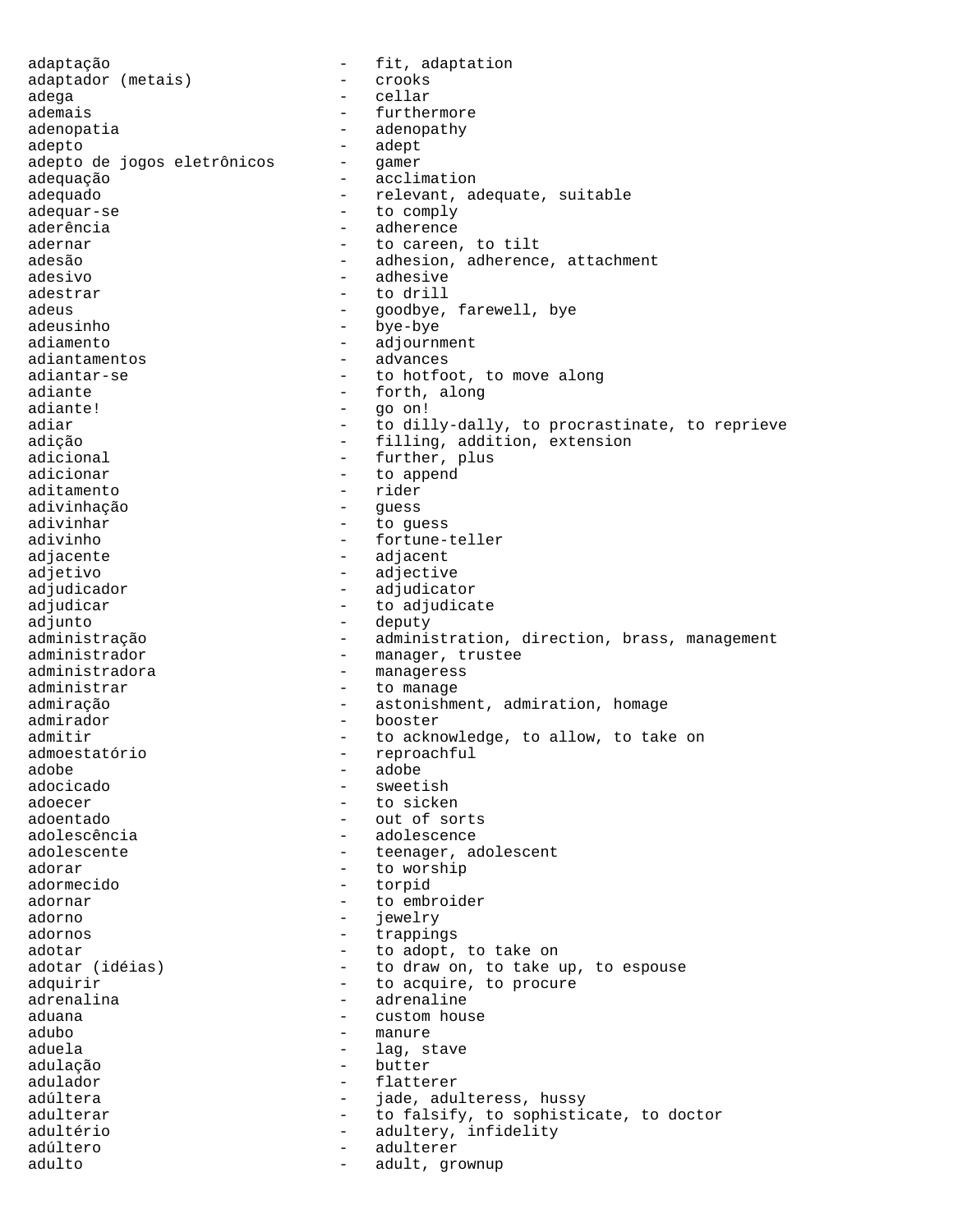adutora - main advérbio - adverb adversário  $-$  foe, opposite, antagonist adversidade - tribulation advertência  $-$  remark, counsel advertir and to advert advogado  $\begin{array}{ccc} - & 1$ awyer, advocate advogado (EUA)  $\begin{array}{ccc} - & 1 & 0 \\ - & 0 & 0 \end{array}$ - counselor<br>- barrister advogado (GB) - barrister advogado de defesa advogar - to advocate aerar (esgoto) aerodinâmica - aerodynamics aerodinâmico - aerodynamical, streamlined aerofólio  $-$  surface, airfoil aerólito  $-$  falling-star aeromoça - stewardess aeroporto - airport afã - ado - affability, facility afago - caress - caress - caress - caress - caress - caress - caress - caress - caress - caress - care - care - care - care - care - care - care - care - care - care - care - care - care - care - care - care - care - care - to grab afastado - outlying afastar  $\qquad \qquad -$  to push off, to withdraw afastar-se - to move away afastar-se (de) - to bypass afastar(-se) - turn off afável  $-$  affable, facile Afeganistão - Afghanistan afeição - affection, friendship, fondness<br>afeicoado - fond afeiçoado - fond aferrolhar afetação - pose afetado - affected, pretty-pretty, far-fetched, prim, camp - to affect, to come upon afeto - fondness afetuoso - fond afiado - sharpened afiançar  $-$  to bail, to warrant afilado(a) - tapered afilhada - goddaughter - godchild, godson<br>- godchild afilhado(a) - godchild<br>afinacão - tuning afinação - tuning afinador - tuner - after all, at all<br>- say-so afirmação arbitrária afirmar  $-$  to assert, to avow, to affirm afixar - to post, to append aflição - ailment, despair, pang afligir  $-$  to distress, to trouble afligir(-se) - to despair<br>aflito - exieved, we aflito  $-$  grieved, worried, distressed, forlorn, fretful afogador - throttle afogador (auto.) - choke afortunado afortunado(a) - fortunate<br>África - Africa África - Africa - African afro-americano - blackamoor afronta - indignity afrouxar - to loose, to relax<br>afta - thrush antha afta - thrush, aphtha afugentar - to rout afundar and to sink, to dip, to founder, to go down agachar - to crouch agarramento - grip agarrar - to grab, to grip, to snatch, to grasp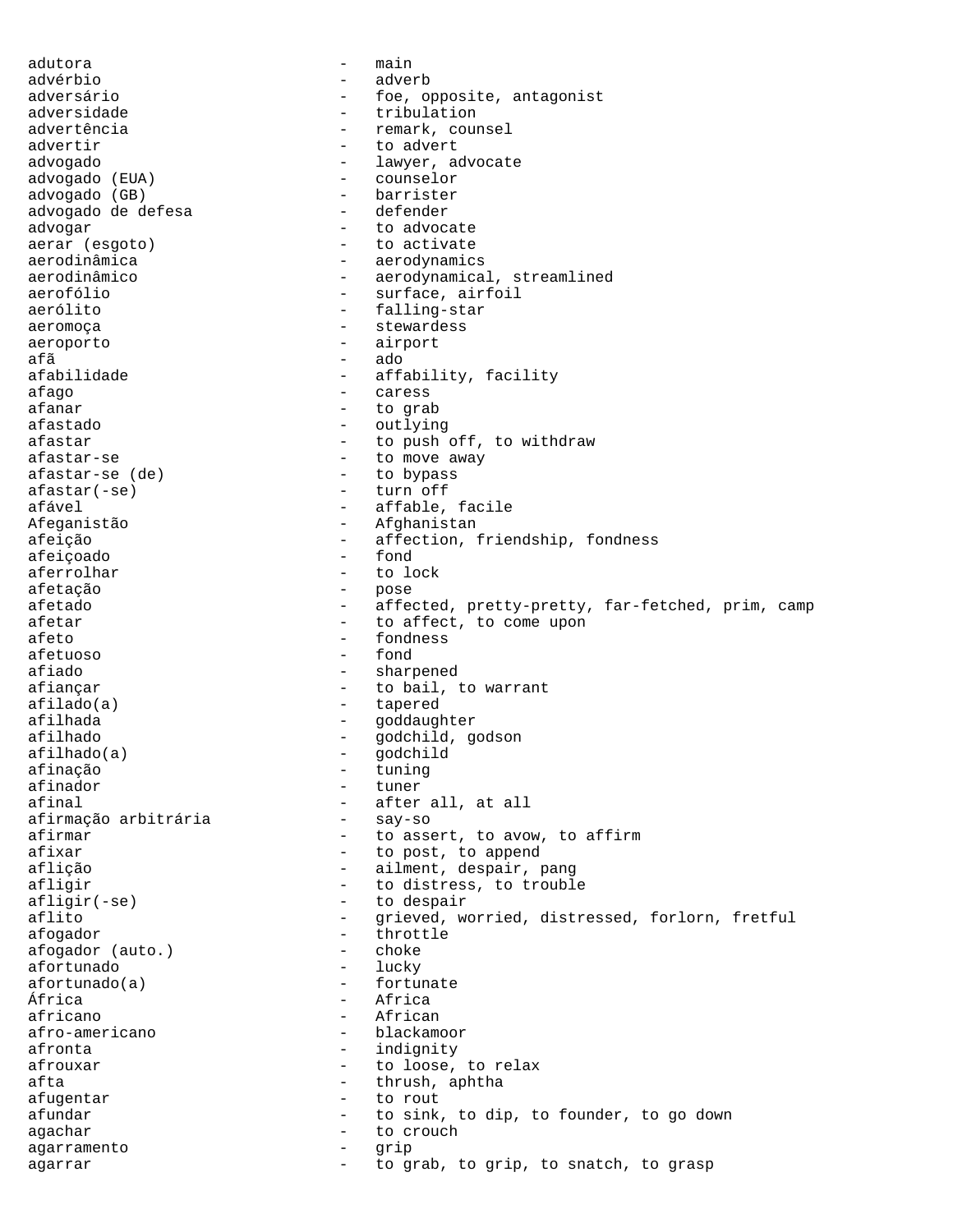agarrar-se - to cling agência en agency agenciar - to tout agenda - appointment book agente - agent, middleman, jobber<br>agente comercial - representative agente comercial agente comercial extension of the representative agente de apostas agente de apostas - bookmaker agente de embarque  $\hskip1cm$  - forwarding agent agente de embarque - forward:<br>agente de navios - customs<br>agente de turismo - courier agente de turismo<br>agente distribuidor - bulk-breaking agent agente exclusivo - sole agent agente funerário - undertaker agente marítimo - ship agent, ship broker, shipping agent agente secreto poliglota - pasquier (slang) agigantar - to hulk agigantar-se - to loom ágil  $-$  nimble, agile, facile, alert agiota - jobber agiotagem entrancement and the usury agir - to act<br>agir como cafetão - to pander agir como cafetão - to pander agir como ponto (teatral) - to cue agir de acordo com - to act upon, to go by agitação - rampage, revolution, rattle, hustle, turmoil agitar  $-$  to hustle, to agitate, to flutter agitar(-se) - to rock aglomeração - conglomerate agonia  $-$  distress, throe, agony agonizar  $\overline{a}$  - to agonize agora - now, anymore agosto - August agouro - foreboding agradar - to please, to gratify - agreeable, nice, pleasant, pleasing, likable agradecido - thankful<br>agradecimento - thank agradecimento - thank agradecimentos agrário - agricultural agravar - to deepen agregação - accrual agremiação - fellowship agressão - aggression agressivo - go-go, aggressive agrião - water-cress agrícola - agricultural agricultor  $-$  farmer, planter agricultura - agriculture agrimensor - surveyor agroindústria - agribusiness agronegócio - agribusiness agronomia - agronomy agrupamento - cluster água - water água-viva - iellyfish água encanada  $\qquad \qquad -$  company's water água suja - slops aguaceiro - downpour aguado - watery aguardar<br>aquardar na linha (telefone) - to hold the line aguardar na linha (telefone) - to hold the line<br>aquarde um minuto - hang on a tick aguarde um minuto aguçado - sharpened aguçar (sentido) - to heighten agudo - keen, sharp agudos (música) - treble agüentar - to hold on, to abide águia - eagle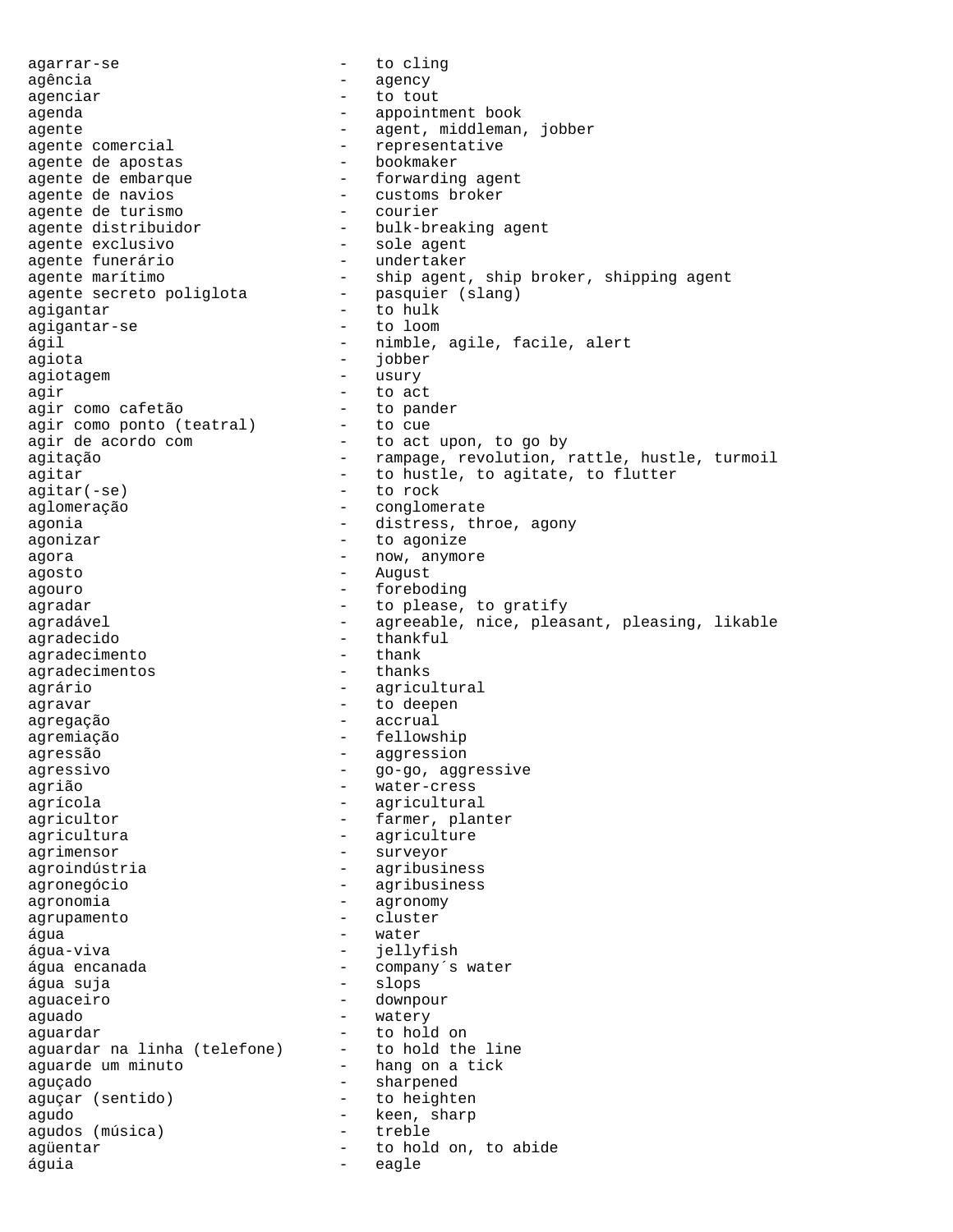agulha - needle ai meu Deus! - gracious! ainda - still, yet - the night is a pup (AUS) ainda que  $\qquad \qquad \qquad -$  notwithstanding aipo - celery ajaezar (cavalo) ajoelhar - to kneel ajuda - help, aid ajuda de custo  $-$  cost-of-living allowance ajudante - assistant, aid, offsider, subsidiary ajudar<br>ajudar a chegar ao orgasmo to bring off (slang) ajudar a chegar ao orgasmo ajuizado - sensible ajustamento - accommodation ajustar - to concert, to adjust<br>ajustar(-se) - to fit  $ajustar(-se)$ ajuste - indent, fit, clearing, arrangement, settlement<br>ala ala - wing ala (de edifício) - annexe alado - feathery - mall alargar - to enlarge alarmar - to dismay<br>alarme - alert - alert<br>- fire-alarm alarme de incêndio alarmista - scaremonger - lute<br>- crowl alavanca - crowbar, lever alavancagem entre alexander alexander alexander alexander alexander alexander alexander alexander alexander al alavancar alavancar - to leverage albatroz<br>albatroz (Diomedea nigripes) - goony albatroz (Diomedea nigripes) - goony – album, scrapbook<br>– songbook álbum de canções alça (de bolsa) - shoulder strap - shoulder strap alcachofra - artichoke alcagüetar - to sneak alcagüete - sneak, stool pigeon (AUS) alcalino - alkaline alcançar - to reach, to acquire, to achieve, to come to alcance - reach, stretch, comprehension, range, compass<br>alcânfora alcânfora - camphor - camphor<br>alcapão - trap alçapão - trap<br>alcatifa - carn alcatifa - carpet<br>alce - moose - moose, elk alceno - alkene álcool - alcohol, boozer (AUS) Alcorão - Koran aldeia  $-$  village aldeola - hamlet aleatoriamente - at random, randomly aleatório  $-$  random, haphazard alecrim - rosemary<br>alecadamente - allecadi alegadamente - allegedly<br>alegar - to plead alegar - to plead<br>alegoria alegoria - trope<br>alegoria - trope<br>alegoria alegrar(-se) - to joy alegre **1988** - happy, glad, festive, merry, carefree, gay, joyous alegria - happiness, gladness, joy, cheerfulness, revel, fun - alley<br>- to ma aleijar - to maim além  $-$  beyond, further, yonder além-mar - overseas além (vida pós-morte) além de - besides, past - also, furthermore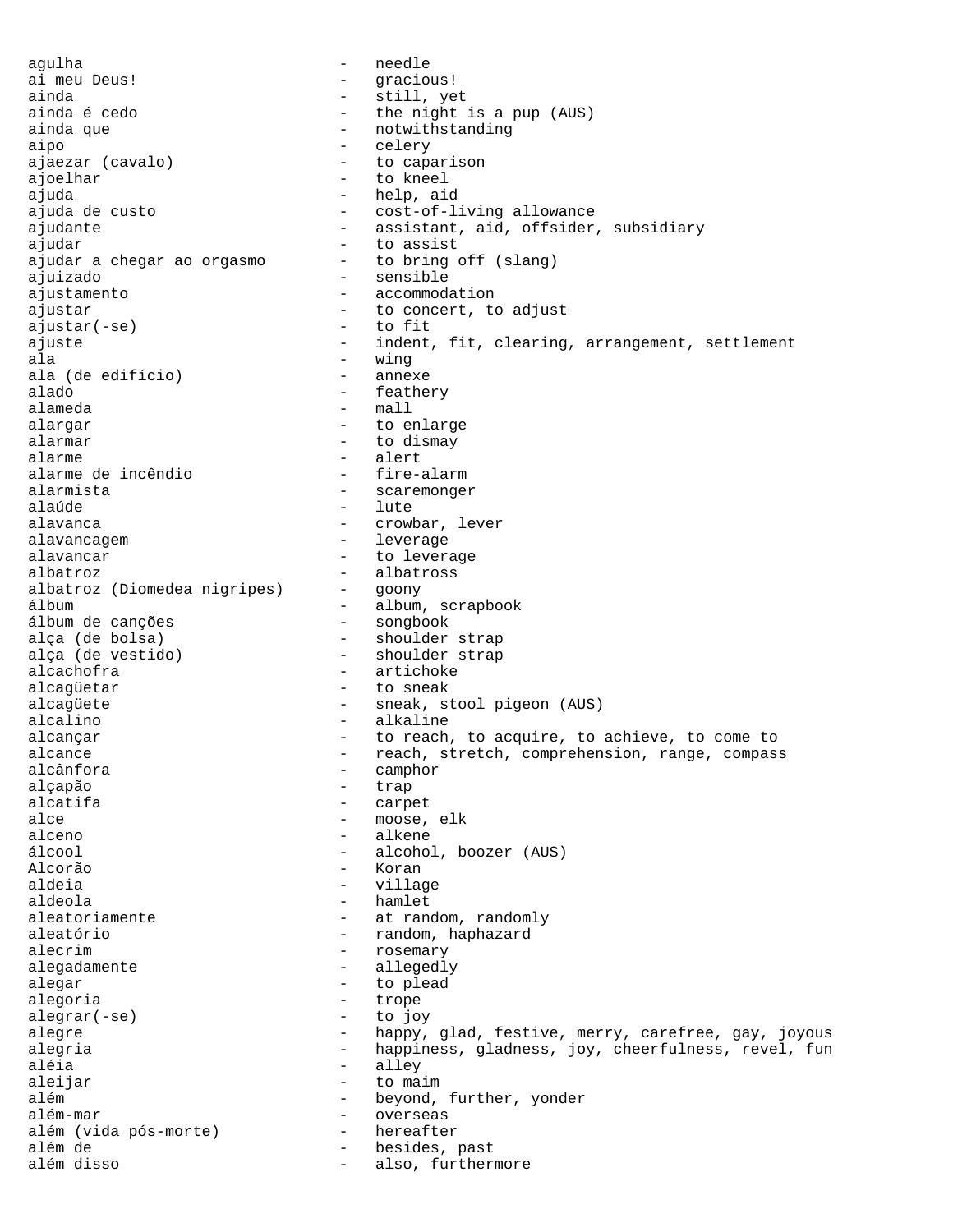além do mais  $\overline{\phantom{a}}$  - further Alemanha - Germany alemão - German alerta  $-$  alarm, aware, ware, prompt, alert alertar - to alert aletria - vermicelli alfabeto - alphabet alface - lettuce - tailor alfândega - Clearing House (C.H.), custom house alfazema - lavender<br>alfinetar - to pin - to pin alfinete - pin algaravia - double talk, jabberwocky algazarra  $\qquad$  - roughhouse algemas - fetters<br>algo feito uma única vez - oncer (AUS) algo feito uma única vez - oncer (AUS) - oncer (AUS) - roaster algo posto para assar - roaster algodão - cotton algonquino - Algonquian algoz - executioner alguém - somebody, someone, anyone, anybody<br>alquém assim - such a one - such a one algum - some algum dia - someday algum, alguma, alguns, algumas alguma - some<br>alguma coisa - some alguma coisa  $\qquad \qquad -$  something algumas - some algumas vezes et algumas vezes et algumas vezes et algumas et algumas et algumas et algumas et algumas et alguma alguns - some alhear - to estrange<br>alho - arlic alho - garlic - garlic - garlic - garlic - garlic - garlic - garlic - garlic - garlic - garlic - garlic - garlic - garlic - garlic - garlic - garlic - garlic - garlic - garlic - garlic - garlic - garlic - garlic - garlic -- over there, yonder aliança  $-$  alliance, wedding ring, coalition aliás - alias álibi - alibi - tongs, pliers alicerce  $\begin{array}{ccc}\n & - & \text{base, foundation} \\
\text{alienar} & - & \text{no estrance}\n\end{array}$ alienar - to estrange alimentação - food alimentado alimentar - to feed<br>alimentar (linha de montagem) - to feed in alimentar (linha de montagem) alimento - food, meat, meal alimentos líquidos<br>alistamento alistamento - draft, impress<br>alistar - to impress - to impress aliviar and the state of the state of the state of the state of the state of the state of the state of the state of the state of the state of the state of the state of the state of the state of the state of the state of th alívio - release aljava - quiver alma  $-$  soul, psyche alma (de canhão) - chamber alma (de canhão) almanaque en extreme results and the set of almanac, yearbook almirante - admiral almíscar - muskalmások elment a muskalmatok elment a muskalmatok elment a muskalmatok elment a muskalmatok elm<br>A muskalmatok elment a muskalmatok elment a muskalmatok elment a muskalmatok elment a muskalmatok elment a mus almoço - lunch almofada<br>almofada para carimbos - cushion, pad<br>almofada para carimbos - inking pad almofada para carimbos almofadão - puff alô - hello<br>alocável - hello<br>- place: - placeable<br>- to fix up. alojar - to fix up, to lodge alqueire - bushel (35,2381 l - EUA) alta fidelidade  $-$  high fidelity alta sociedade  $\begin{array}{ccc} - &$  gentry altar-mor altar-mor - high altar alterar  $-$  to alter, to change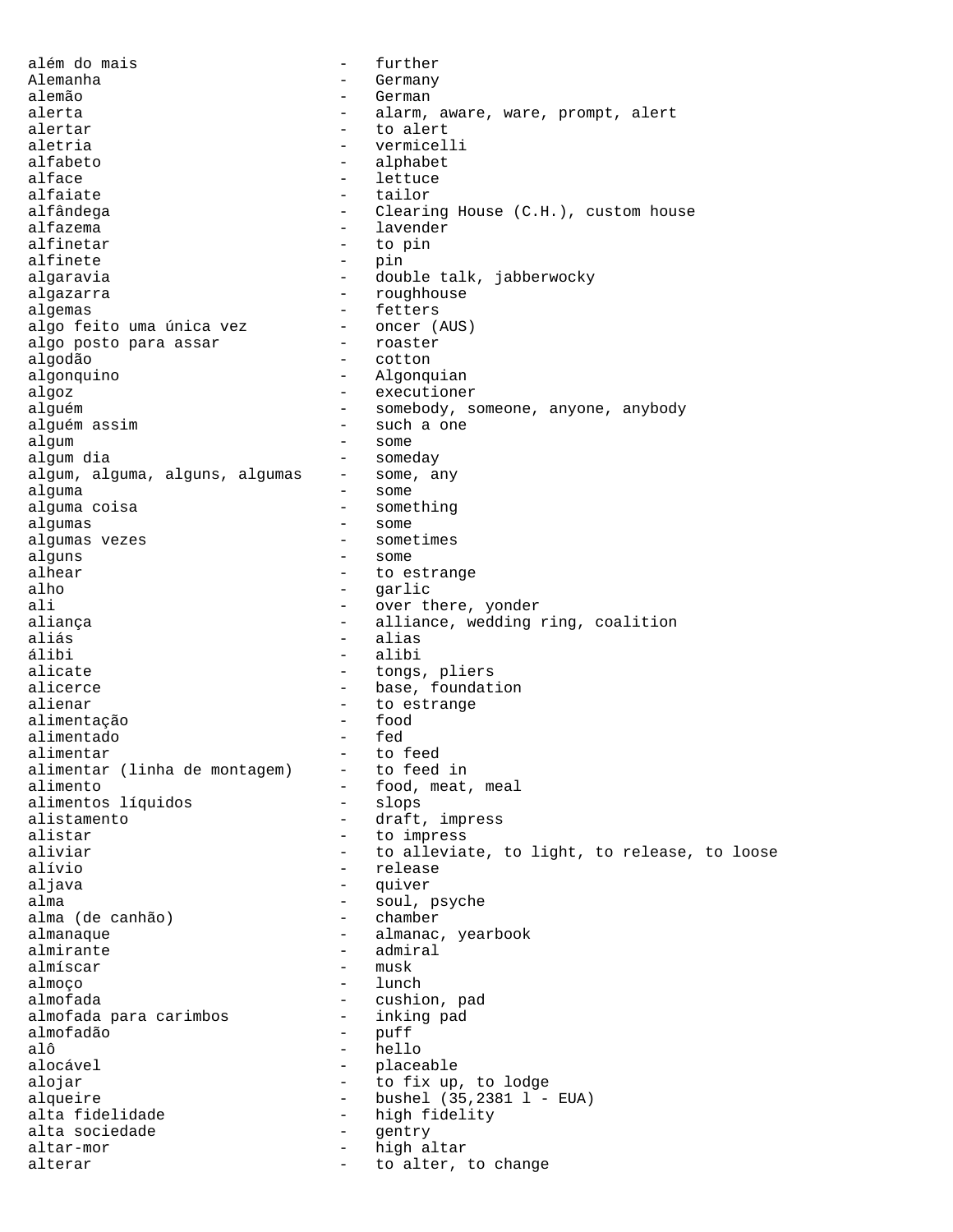alternação entre entre entre entre entre entre entre entre entre entre entre entre entre entre entre entre en alternadamente - by turns alternativa - choice alternativa(o) - alternative  $\begin{array}{ccc}\n \text{alternativo(a)} & - & \text{underground (music)} \\
 \text{altitude} & - & \text{altitude}\n \end{array}$ altitude - altitude altivo - supercilious<br>alto - high tall alto alto - high, tall, aloud, loud<br>alto-falante - high, tall, aloud, loud<br>- loudspeaker - loudspeaker alto (gíria) - in high spirits<br>alto volume - heavy alto volume - heavy - ups and downs alucinógeno  $-$  hallucinatory aludir - to allude alugar - to let, to rent aluguel - rent, let, rental, leasing alumínio - aluminium aluno - student, scholar, pupil, schoolboy<br>aluvião - wash aluvião - wash alva - dawn alvará - warrant, charter  $-$  aim alvoroço - rampage, ado, bustle - wet nurse ama-seca - dry nurse amada - ladylove amado(a) - steady amador - amateur, fancier âmago - essence, hub amaldiçoado - damned amaldiçoar - to curse, to damn amalgamar - to consolidate amalucado - flighty amancebado(a) - unwed but living together with somebody amanhã chuyển thuộc thuộc thuộc thuộc thuộc thuộc thuộc thuộc thuộc thuộc thuộc thuộc thuộc thuộc thuộc thuộc thuộc thuộc thuộc thuộc thuộc thuộc thuộc thuộc thuộc thuộc thuộc thuộc thuộc thuộc thuộc thuộc thuộc thuộc thuộ amanhã de manhã  $-$  tomorrow morning amanhecer - to dawn amante - lover, ladylove, mistress amarelo - yellow amargo  $-$  bitterness, bitter amargurar - to exasperate amarra  $\qquad \qquad$  - cable, tether amarração - attachment amarrado - binding amarrar  $-$  to bind, to tether, to hang on, to tape, to tie amarrar junto  $-$  to rack amarrar junto amassar - to smash amazona - equestrienne, amazon âmbar - amber<br>âmbar cinza - amber - amber - ambergris ambição - ambition ambicioso - ambitious, pushing, grasping, covetous, highflyer ambigüidade - ambiguity ambíguo - evasive, equivocal âmbito - compass<br>ambos - both - both ambos - both ambulante ameaça - menace, threat ameaçador - fierce, forbidding ameaçar - to threaten, to bully amedrontar  $-$  to scare, to terrify ameixa - plum<br>ameixa (seca) - prune ameixa (seca) - prune - prune - prune - prune - prune - prune - prune - prune - prune - prune - prune - prune amêndoa - almond amendoim american american extensive peanut América - America - America - America - America - America - America - America - America - America - America - - Central America<br>- North America América do Norte - North America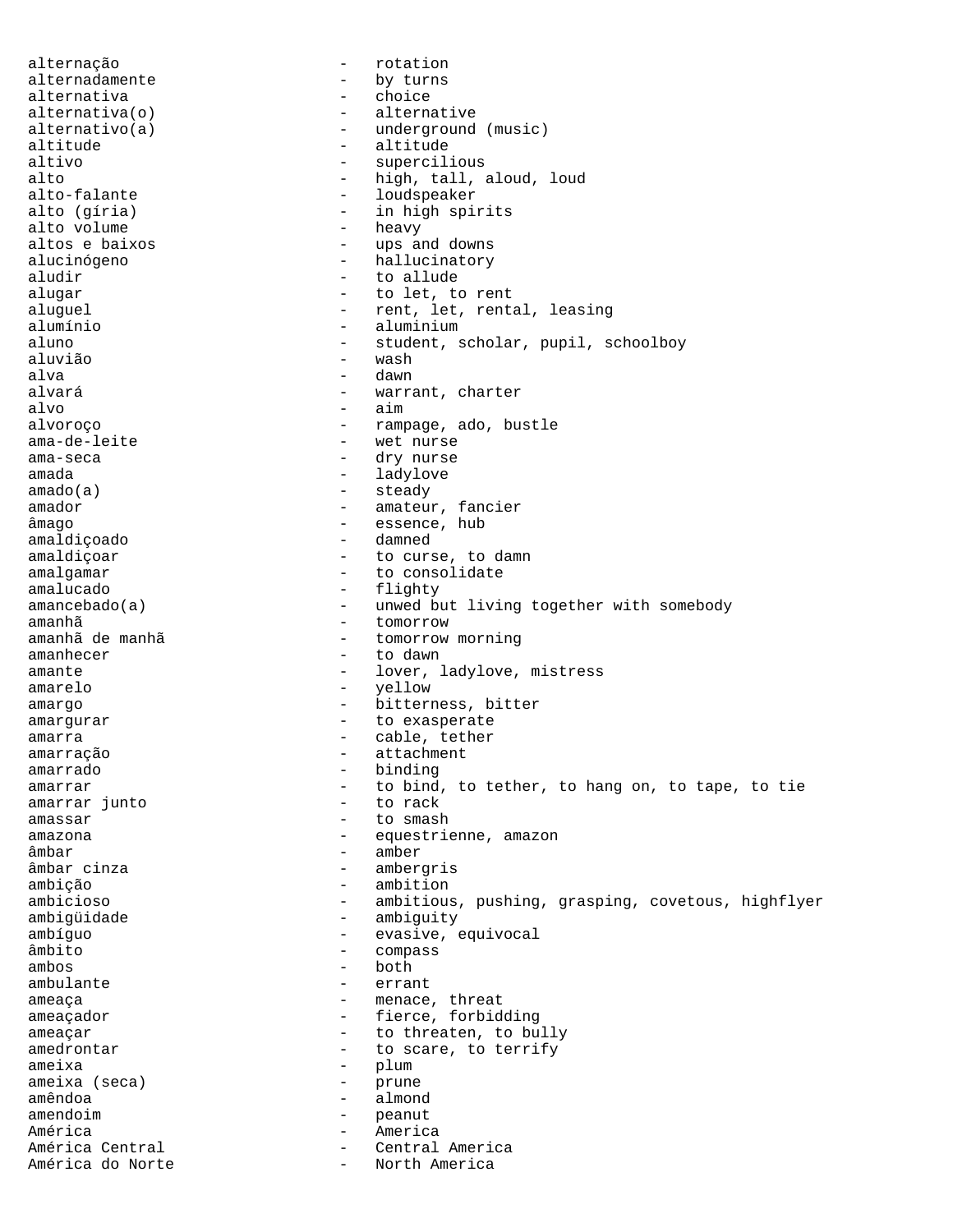América do Sul - South America americano - American ametista - amethyst amido - starch amido de milho  $-$  cornstarch amigar  $-$  to cohabit, amigar - to cohabit, to shack up<br>amigdala - tonsil - tonsil - tonsil amigo  $-$  friend, fond, buddy amigo do peito  $-$  bosom buddie - bosom buddie amigo(a) da onça  $-$  palligator (slang) amizade - friendship, amity amontoar amontoar - to distribute amor - love, tenderness, fondness amor adolescente - call love, calf love, puppy love amor próprio - amour propre (french) amora - blackberry, mulberry amoral - unmoral amostra - sample, foretaste amostrador de sons amostragem - sampling amparar  $\overline{\phantom{a}}$  - to sponsor ampere - amp<br>
amplamente - vide amplamente - wide<br>
ampliado (foto) - blown-up ampliado (foto) ampliar  $-$  to embroider, to blow up, to enhance<br>amplificador  $-$  amp amplificador<br>amplificador portátil - combo amplificador portátil amplo - extensive, broad, all-encompassing ampola - ampoule ampulheta - hourglass amputar<br>
amputar (medicina) - to cut off<br>
- to excise amputar (medicina) amuleto - amulet anágua - petticoat, underskirt anais - annals  $anal$   $anal$ analfabeto - ignorant, illiterate, analphabetic analgésico - analgesic, painkiller (informal) analisar - to check into análise - assay, analysis - network analysis analógico - analog análogo  $-$  analogous anão - dwarf anarquia  $-$  anarchy anarquista - anarchist<br>anátema - - anarchist<br>- excommuni - excommunication anatomia - anatomy ancestral  $\qquad \qquad -$  ancestral, antecedent ancinho  $-$  rake, pitchfork andamento<br>andamento (musical) - tempo andamento (musical) - tempo<br>andar - to walk andar  $-$  to walk andar (a passos largos) - to stride andar (piso) - story, storey<br>andar de cima - upstairs andar de cima<br>andar de skate - upstairs<br>andar de skate - to skate andar de skate  $\qquad \qquad -$  to skateboard<br>andar de táxi - to taxi<br>- to file andar em fila - to file andar em más companhias to wench andar pesadamente - to pad andar por aí **comparacteurs andar** por aí andar superior - upstairs, upstair andar térreo  $-$  ground floor, downstairs andarilho - walker anel - ring - bypass anemia - anemia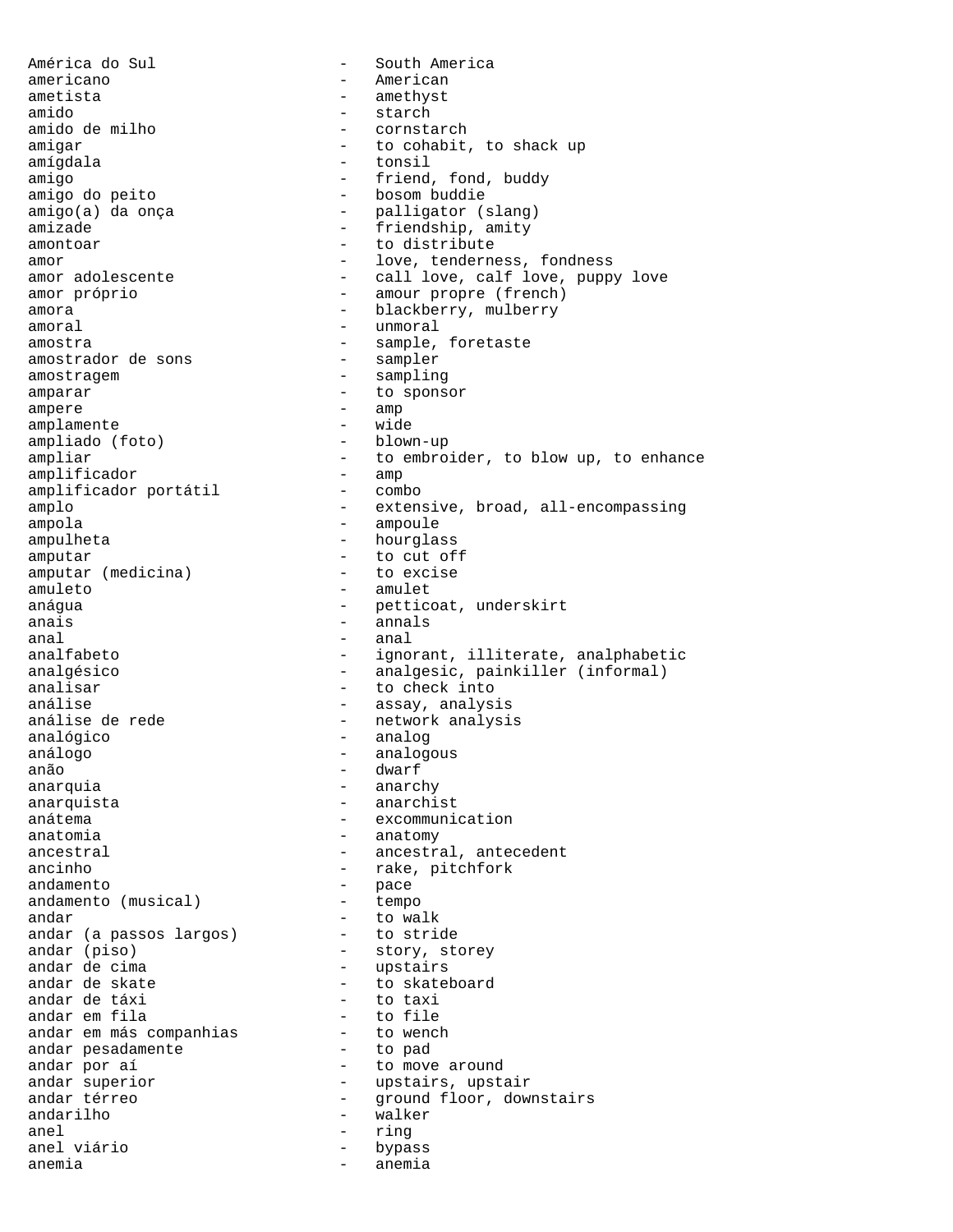anestesia - anesthesia anexo - annex, joined, attached, wing, annexe, appendage anfetamina (gíria) - speed anfetamina (gíria) anfiteatro - amphitheatre<br>
anfitriã - amphitheatre<br>
- hostess - hostess<br>- host anfitrião<br>ânfora ânfora - amphora - booking the cargo angelical - angelic, angelical angina - angina angra  $-$  a cove or little bay, cove  $angstrom (A)$  - angstrom  $(A)$ ângulo - corner angústia  $-$  angst, anxiety, load angustiado - distressed anil - bluing anilina - bluing - bluing anilina - anilina - anilina - anilina - anilina - anilina - anilina - - aniline<br>- webmation (slang) animação criada para a web animado - spirited animal<br>animal de carga de terme animal, beast<br>animal de carga - pack-animal<br>- puq animal de nariz chato - pug animal selvagem<br>animar animar - to inspirit, to fire, to jazz up<br>
animo - cheer ânimo - cheer - animosity aniquilamento - annihilation aniquilar - to destroy aniversário  $-$  birthday, anniversary anjo - angel<br>ano - vear - vear ano - year ano-luz - light-year ano bissexto  $-$  leap year<br>anoitecer  $-$  evening, 1 - evening, nightfall, dusk anomalia - anomaly anômalo  $-$  anomalous, unnatural anonimato - anonymity anônimo - anonymous, unknown anormal - far-out (informal)<br>ânsia de vômito - retch - retch ânsia de vômito ansiar - to long ansiar por  $-$  to pine ansiedade - worry, anxiety ansioso  $\begin{array}{ccc} - & - & - \\ - & - & - \end{array}$  eager, uneasy, agog ansioso por - desirous antagônico - antagonistic antagonismo - antagonism antagonista - opposite, contender, antagonist antanho bygone antártico - antarctic Antártida - Antarctica ante-sala - anteroom - anteroom antebraço - forearm - forearm antecedente - forerunner, antecedent antecedentes - records anteceder - to forego antecessor - forerunner antecipação - anticipation, foretaste, expectancy antecipadamente - in advance antegozo - foretaste antena - aerial anteparo - screen antepassado - forbear, forefather anterior - prior, first, previous<br>anteriormente - ago anteriormente - ago antes - before, yore, rather antes da hora  $-$  ahead of time antes de mais nada  $-$  first of all antes de mais nada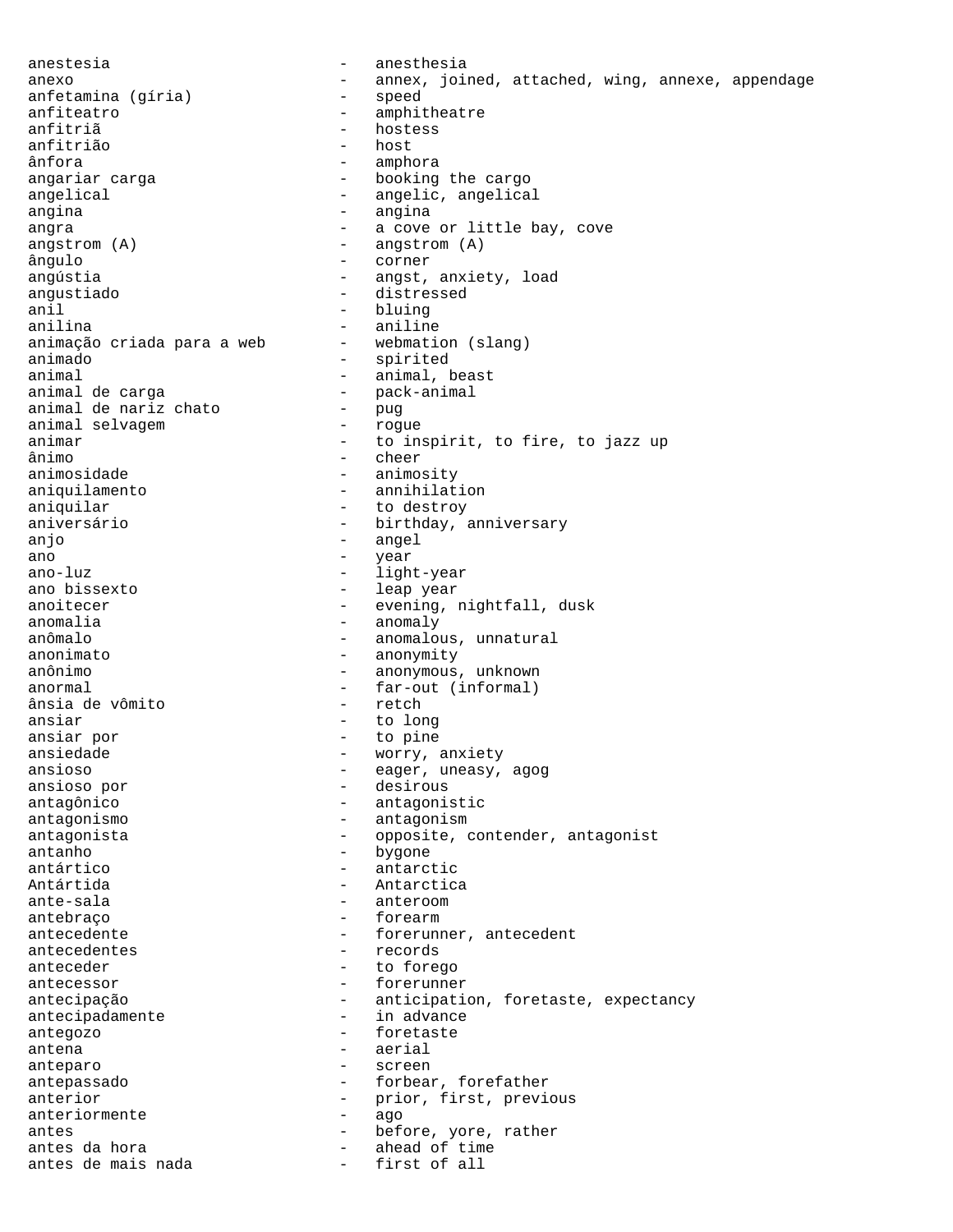antes do meio-dia  $-$  a.m. (ante meridien)<br>anti-horário  $-$  anticlockwise anti-horário - anticlockwise<br>anti-intelectual - philistine anti-intelectual - philistine<br>anti-semita - Jew-baiter anti-semita - Jew-baiter antiácido - antacid antibiótico - antibiotic anticoncepcional  $\qquad \qquad -$  contraceptive<br>anticorpo - antibody anticorpo - antibody - antibody - antibody - antibody - responsive - responsive<br>- yore antigamente<br>antigo - ancient antipatia - dislike antipático - como - obnoxious, unlikable, antipathetic antiquado  $-$  archaic, camp, quaint antropófago - man eater, anthropophagus anual - annual, yearly anualmente - p.a. (per annum), yearly anuário - almanac, yearbook anuidade - annuity<br>anular - annuity<br>- to quas! anular  $\begin{array}{ccc} - & + & + \end{array}$  to quash, annular anunciar anunciar  $-$  to foreshadow<br>anúncio  $-$  ad advertiser - ad, advertisement, handbill, advert, announcement<br>- commercial anúncio (em rádio ou TV) ânus - anus, arse anzol - fishhook ao acaso  $-$  at random ao ano  $-$  per annum ao ar livre - outdoor ao contrário  $\begin{array}{ccc} - & + & + \end{array}$  the other way round ao infinito - to infinity<br>- by ao lado - by ao lado (carga)<br>ao lado de - beside<br>- off ao largo<br>ao longo - along ao longo de  $-$  alongside ao mar - overboard - overboard ao menos and the set of the set of the set of the set of the set of the set of the set of the set of the set o ao natural  $\qquad \qquad$  - in the raw ao pé da letra  $-$  with fidelity<br>ao revés  $-$  converse ao revés - converse aos cuidados (a/c) - care of (c/o) aos trancos e barrancos and through foul and fair apagador eraser - eraser apagão - blackout apagar - to turn off, to erase apagar-se - to fade away<br>apagar (luz) - to go out - to go out apaixonado en el estado en el estado en el estado en el estado en el estado en el estado en el estado en el es apalpar - to touch apanhador - picker apanhar - to pick up - to find out apaniguado - minion aparado - sheared aparador - shearer aparar  $-$  to shave, to pare aparas - shaving - shaving aparato - setup aparecer - to appear, to turn out aparecer na TV - to set on aparecer na TV aparelhamento - equipment aparelho  $-$  machine, gear<br>aparelho (dentário) - braces aparelho (dentário) aparência  $\qquad \qquad -$  appearance, look aparentado - related aparente  $\qquad \qquad -$  quasi, apparent apartado en el estachedo detachedo en el estachedo en el estachedo en el estachedo en el estachedo en el estac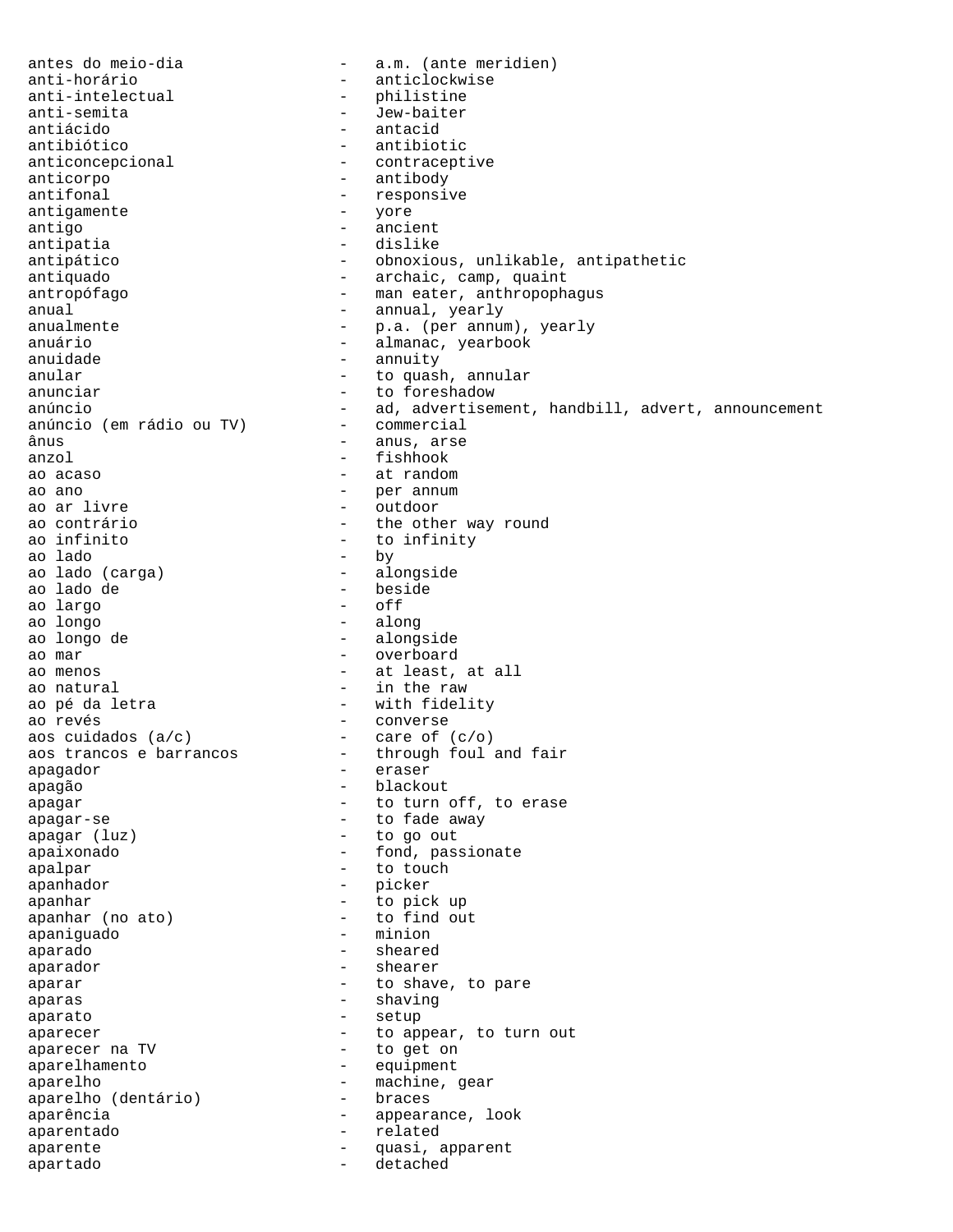apartamento<br>
apartamento conjugado  $\qquad \qquad -$  flat, apartmento<br>
- studio apartamento conjugado apartar  $-$  to separate aparte - aside apatia  $-$  apathy, inertia, indifference apático  $\qquad \qquad -$  apathetic, inert apavorante - scary apavorar and to scare, to terrify, to awe apear  $-$  to light, to dismount, to get down apedrejar - to stone apegar-se - to cling apelação - recourse apelar - to appeal apelido  $-$  alias, epithet apelo - appeal, call apenas - only, just apêndice - appendix, appendage aperfeiçoamento - improvement aperfeiçoar - to improve<br>aperitivo - cocktail aperitivo apertado - close (2), narrow apertar  $\qquad \qquad \qquad -$  to press, to fasten, to screw apertem os cintos de segurança - fasten your seat belts aperto de mão - handshake apesar das dificuldades - against all odds apesar de  $-$  though, although, notwithstanding, despite, whilst apesar de tudo  $\qquad \qquad -$  regardless, after all apetitoso - appetizing, inviting, savory apiário - apiary - apiary<br>ánice - apogee ápice - apogee apimentado - spicy<br>apinhar - to ove apinhar - to overcrowd aplaudir  $\qquad \qquad -$  to acclaim, to clap aplauso **completed applause**, clap, acclaim, acclamation aplicação - application, study, industry, diligence<br>aplicação noturna de recursos - overnight aplicação noturna de recursos aplicado - industrious aplicar corretivo apocalipse - Apocalypse apodrecido - decayed apogeu<br>apogeu (astronomia) - heyday, flower<br>- apogee apogeu (astronomia) apoiar and to lean, to support, to buttress apoiar-se contra entre entre to lean against apoiar-se em entre apoiar-se em entre apoiar-se em entre apoiar a la contraducción de la contraducción de la co apoiar(-se) - to rest apoio - backing, endorsement, staff, grip, countenance apólice - policy - policy apólice aberta  $\qquad \qquad -$  open policy apólice de seguro  $-$  insurance policy apologia - excuse  $a$ pontamento  $a$  - tally  $a$  - to po apontar - to point apontar (arma etc) aportar  $\begin{array}{ccc} - & + \ 0 & \text{short} \end{array}$  to shore, to land aportar (navio) - to set ashore após - then, afterwards, past após a data  $-$  A/D (after date), after date aposentado - retired aposentadoria aposentar  $-$  to retire apossar-se - to seize aposta  $-$  bet, wager, gamble apostar  $\begin{array}{ccc} - & + & + \sqrt{2} & - \sqrt{2} & - \sqrt{2} & - \sqrt{2} & - \sqrt{2} & - \sqrt{2} & - \sqrt{2} & - \sqrt{2} & - \sqrt{2} & - \sqrt{2} & - \sqrt{2} & - \sqrt{2} & - \sqrt{2} & - \sqrt{2} & - \sqrt{2} & - \sqrt{2} & - \sqrt{2} & - \sqrt{2} & - \sqrt{2} & - \sqrt{2} & - \sqrt{2} & - \sqrt{2} & - \sqrt{2} & - \sqrt{2} & - \sqrt{2} & - \sqrt{2} & - \sqrt{2} & - \sqrt{2} & - \sqrt{2}$ apostila - syllabus apóstolo - apostle aprazível - pleasing apreciação  $-$  appreciation, evaluation, admiration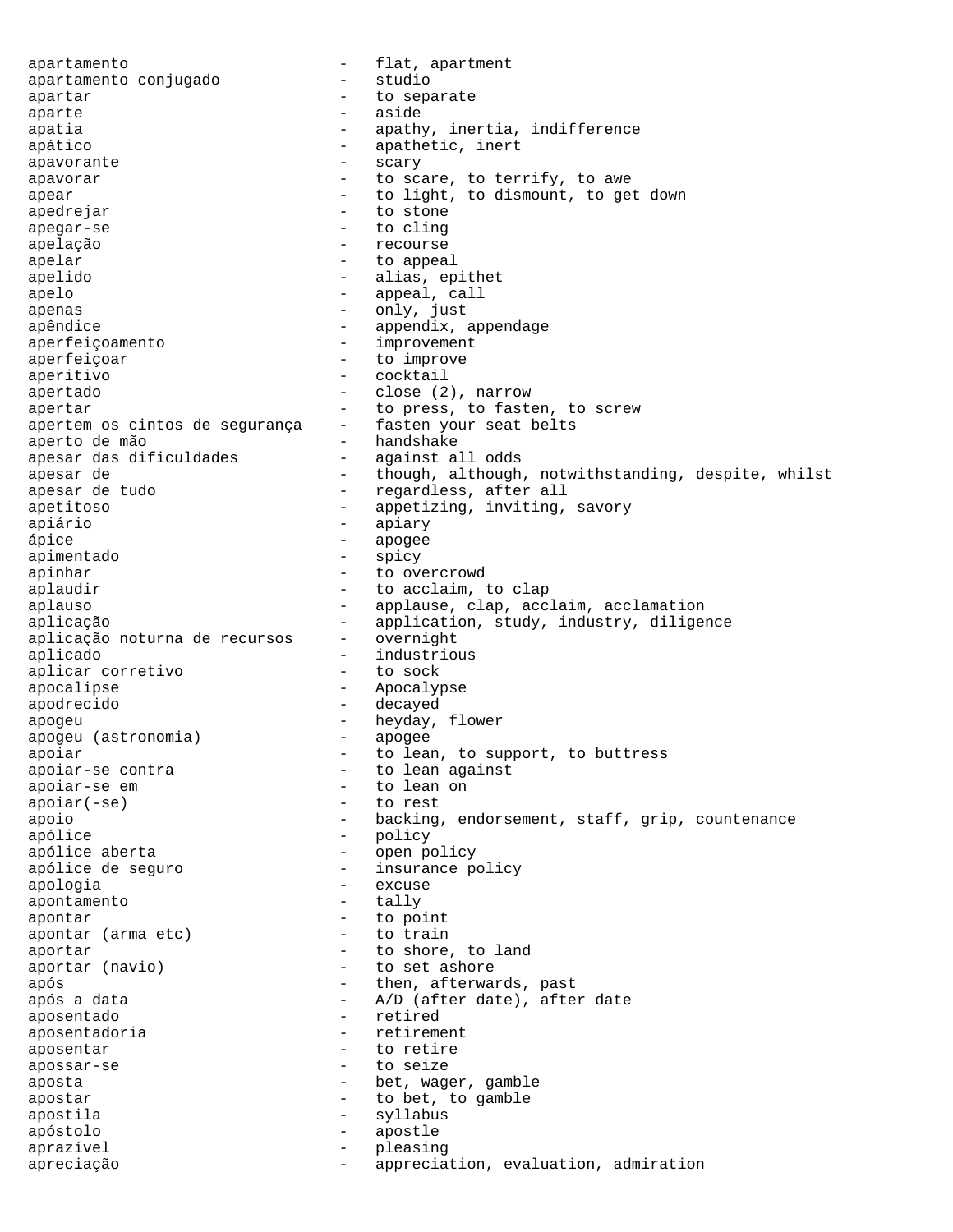apreciador - imbiber apreciar and to value apreciável - estimable apreender extended to a rrest apreensão - snatch, grasping, apprehension<br>apreensão (bens) - distress apreensão (bens) aprender - to learn aprendiz - apprentice apresentação - presentation, introduction, statement, performance apresentação de relatório - reporting apresentação de relatório apresentar<br>
apresentar (queixa) - to present, to introduce, to pose<br>
- to lodge apresentar (queixa) - to lodge - to lodge - to lodge - to lodge - to lodge - to lodge - to lodge - to lodge apresentável - neat apressadamente apressado  $-$  hasty, speedy, cursory, on-the-fly apressar **come contract and the set of the expedite**, to bestir, to accelerate apressar-se - to hotfoot, to bestir oneself aprestar - to prepare aprimoramento - upgrading aprimorar **abulation** - to improve, to upgrade aprofundar extending the to deepen, to change apropriação<br>
apropriacão indébita<br>
- embezzlement<br>
- embezzlement apropriação indébita apropriado - adequate apropriar-se - to draw on aprovação - sanction aproveitador - profiteer aproveitar-se de to exploit, to take advantage of aproximadamente - about, or so, circa (CA) aproximar-se  $-$  to approach aptidão - fitness, qualification, aptitude, ability<br>apto - fit, apt - fit, apt apto a  $-$  minded to apunhalar - to stab apurado  $-$  refined aquário - aquarium aquático  $\qquad \qquad -$  aquatic, water, watery aquecedor - stove aquecimento - heating aquecimento central - central heating<br>aquele, aquela - that aquele, aquela aqueles - those aqui - here aquiescência - acquiescence aquiescer - to acquiesce, to comply aquietar - to hush, to quiet aquietar-se - to calm aquisição - purchase, getting aquoso - wet  $ar$  - air ar-condicionado - air-conditioning ar livre  $\qquad \qquad$  - open air árabe - Arab, Arabian arábico - Arabic arado - plough, plow (EUA) arame - wire, brass arame farpado - barbed wire aranha  $-$  spider aranzel - harangue  $\frac{1}{2}$  araruta  $\frac{1}{2}$  araruta  $\frac{1}{2}$  arrow araruta - arrowroot arauto - herald arável  $\qquad \qquad - \qquad$  cultivable, arable arbitragem - arbitrage arbitrar (jogo de beisebol) - to umpire arbitrariedade - whim, dictation árbitro<br>árbitro (beisebol) - referee árbitro (beisebol) - umpire, ump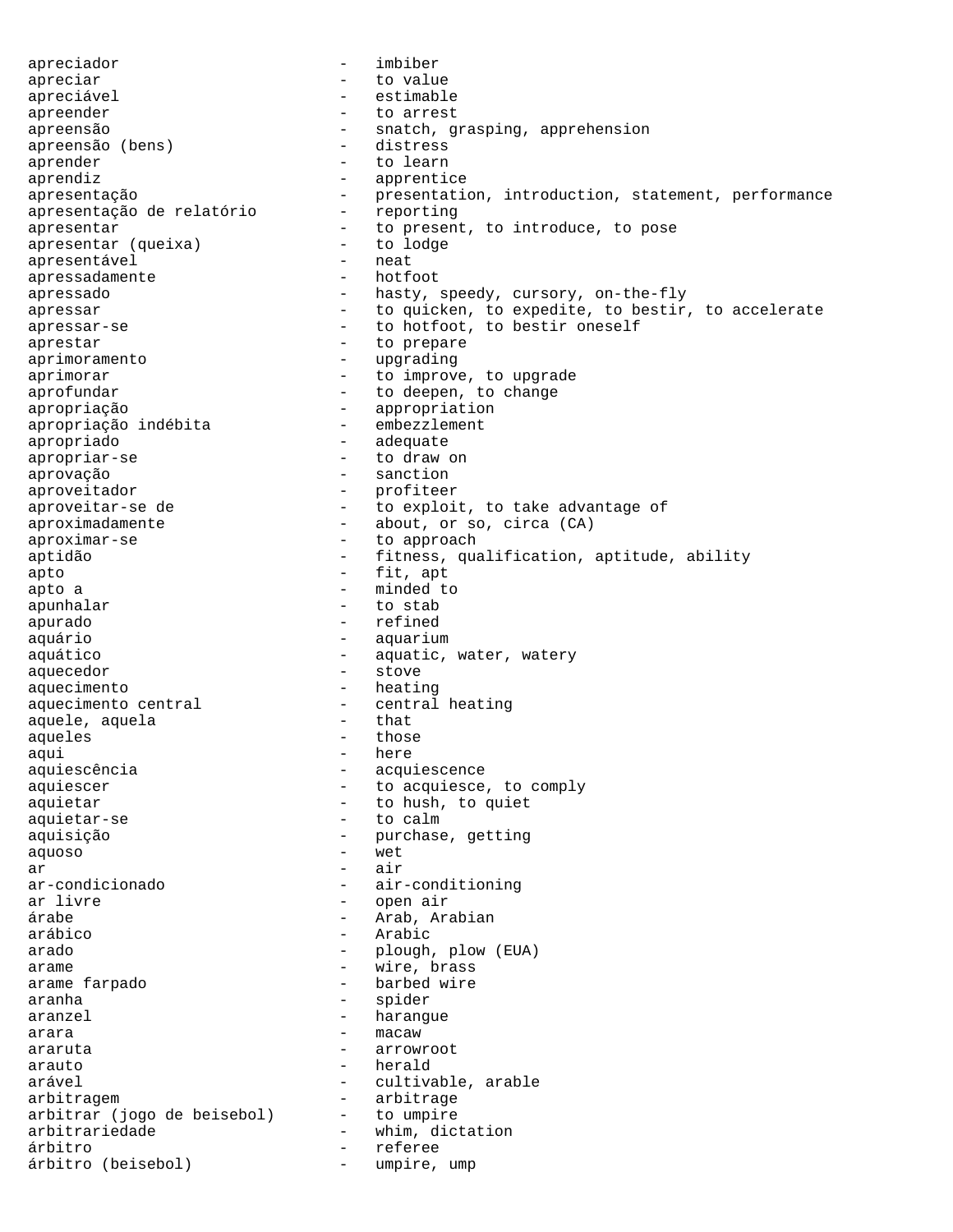arbusto - bush arbustos (sob árvores maiores) - underbrush arca - chest, coffer, ark - Noah´s ark arcabouço - understructure - understructure - understructure - understructure - understructure - understructure arcaico - archaic<br>archote - torch archote - torch arco - bow, arch, hoop, arch<br>arco-íris - rainbow - rainbow - rainbow ardente - fiery, fervent, live, flaming, eager, sultry arder  $-$  to burn, to glow ardil - quirk ardor - ardor, fervency, mettle ardósia - slate árduo - laborious área  $\qquad \qquad -$  area, department, range área cercada<br>área cercada (delimitada) - enclosure área cercada (delimitada) - enclosure área cercada em uma residência - compound área de trabalho (informática) - desktop<br>área delimitada - enclosure área delimitada<br>areja - sand<br>- quicksand areia movediça arejar - to weather arena - arena - arena - arena arenga - harangue arenito - sandstone arenoso - sandy, gritty arenque - herring arenque defumado  $\overline{a}$  - red herring<br>arfada - resultada - resultada arfada - gasp - to gasp argamassa - mortar Argentina  $\overline{a}$  - Argentina argila - clay argonauta - argonaut arqu<sup>cia</sup> - sharpness argumentação - reasoning, argumentation argumentar  $\begin{array}{ccc} - & \text{to argue, to content, to debate} \\ - & \text{olea. argument} \end{array}$ argumento - plea, argument arguto - keen, quick-witted, sharp árido - arid, barren – ram<br>– arit aritmética  $-$  arithmetic arma  $\frac{1}{2}$  arma branca  $\frac{1}{2}$  arma branca  $\frac{1}{2}$  arma branca  $\frac{1}{2}$  arma branca  $\frac{1}{2}$  arma branca  $\frac{1}{2}$  arma branca  $\frac{1}{2}$  arma branca  $\frac{1}{2}$  arma branca  $\frac{1}{2}$  arma branca  $\frac{1}{2}$  arma bran - side-arms<br>- firearm arma de fogo<br>
arma medieval (tipo pique) - halberd arma medieval (tipo pique) armação <br/>
- frame, framework<br/>
- frame, framework armadilha  $-$  trap armadura  $\qquad \qquad$  - armour, mail armadura de clave  $\qquad \qquad$  - key signature Armagedon - Armageddon armário - wardrobe, buffet, cabinet, cupboard armas - weaponry<br>armas brancas - steel - steel armas brancas in the steel armazém - dump, warehouse - customs warehouse armazenagem entre a material armazenagem armazenagem entre a material armazena a material a material armazena armazenamento - storage arnês - harness aroma - flavour, aroma aromático - aromatic arpão - harpoon, spear, lance arquear - to arc arqueiro - archer, bowman arquejar - to gasp arquejo - gasp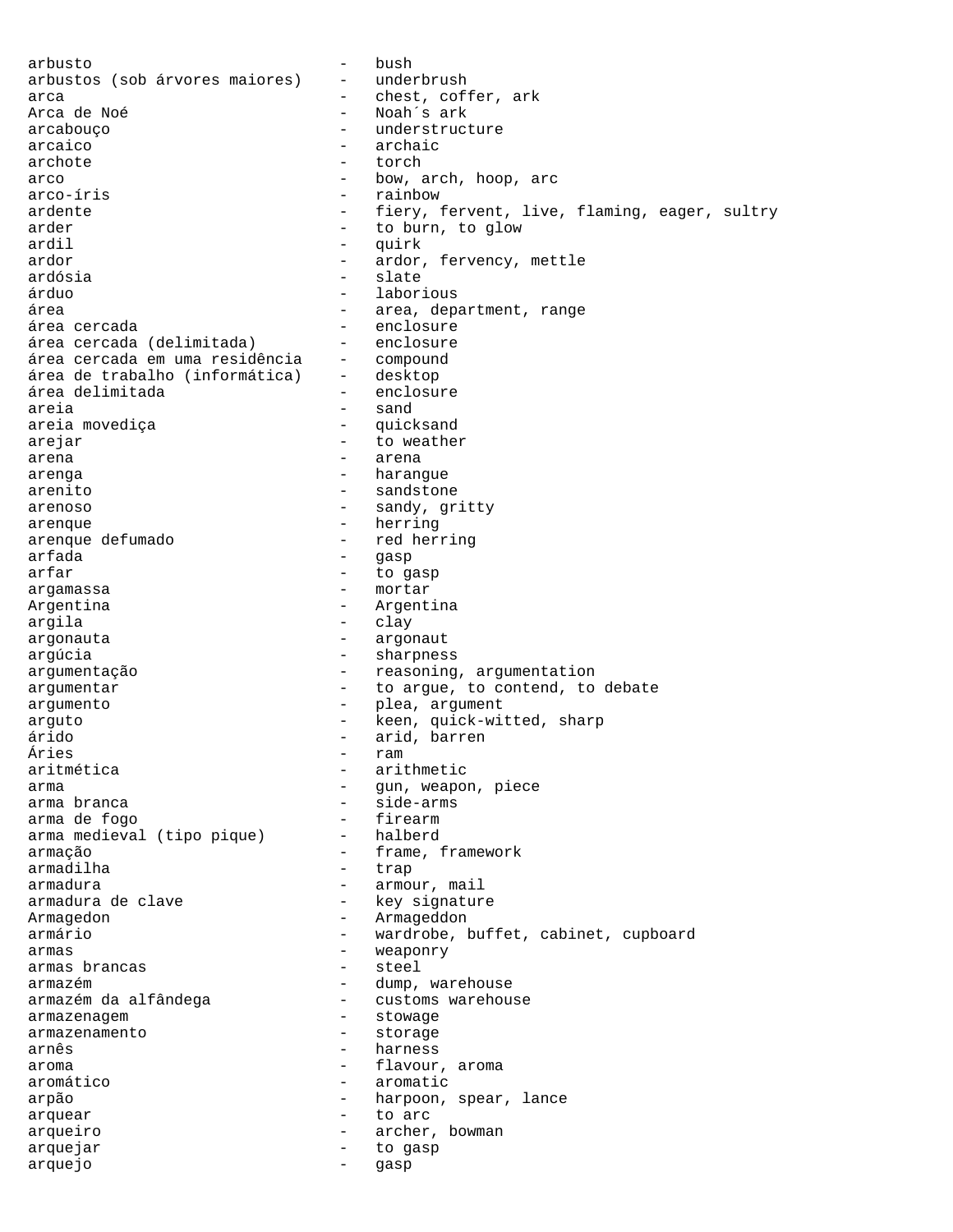arquiteto - architect arquitetura - architecture arquivar - to file arquivista - registrar - file, records arquivo MIDI padrão - SMF (Standard MIDI File) arraia - skate - skate arraigar - to root arrancada - sally arrancar<br>
arrancar ervas daninhas<br>
- to weed arrancar ervas daninhas arranco - thrust arranha-céu - skyscraper arranhadura - graze arranhão - scratch arranhar - to paw, to graze arranjador(a) - arranger arranjar - to arrange arranjar (cabelo) - to coif<br>arranjar (o cabelo) - to coiffure arranjar (o cabelo) arranjo<br>arrasa-quarteirão (bomba) - cast, settlement, deal, arrangement<br>blockbuster arrasa-quarteirão (bomba) arrastar  $-$  to haul, to cart arrastar-se - to worm<br>arrastar (correnteza) - to wash arrastar (correnteza) arrear  $-$  to harness arrebanhar - to herd - rapt, delirious arrebatamento extraordination arrebatamento extraordinary, transport, rapture arrebatar  $-$  to entrance, to whip off, to snatch, to enrapture arrebentacão (ondas)  $-$  surf arrebentação (ondas) arrebentar - to disrupt arrecadar  $\begin{array}{ccc}\n\text{arrecadar} \\
\text{arredondar} \\
\end{array}$  + to exact, to collect - to round arredores - outskirts, milieu arregaçar - to mangle<br>arregalar os olhos - to goggle arregalar os olhos<br>arreio - harness arreios - trappings arremessar  $-$  to fling, to sling, to thrust, to toss<br>arremesso arremesso - toss arrendador en el essor en lessor arrendamento - rent, rental, leasehold, leasing arrendar - to rent arrendatário - renter, lessee arrendável - rental - penitent arrependimento - repentance arrepio - creep arresto - foreclosure arriscado  $-$  risky, insecure arrogância  $-$  arrogance, swashbuckling, presumption, haughtiness arrogante - scornful, haughty, supercilious arroio - arroyo arrombador - robber - robber - robber - robber - robber - robber - robber - robber - robber - robber - robber - robber - robber - robber - robber - robber - robber - robber - robber - robber - robber - robber - robber - ro arrombar - to lever arroz doce arroz doce arroz doce arroz doce arroz doce arroz de milk - milk rice arrozal  $\qquad \qquad$  - rice field arruela - washer arruinado - undone, ravaged arruinar arruinar - to queer, to wreck, to bollix, to destroy arruinar-se - to founder arrulhar - to coo arrulho - coo arrumar - to set, to fix up, to clean up arrumar-se sem  $-$  to do without arsenal  $-$  arsenal, armoury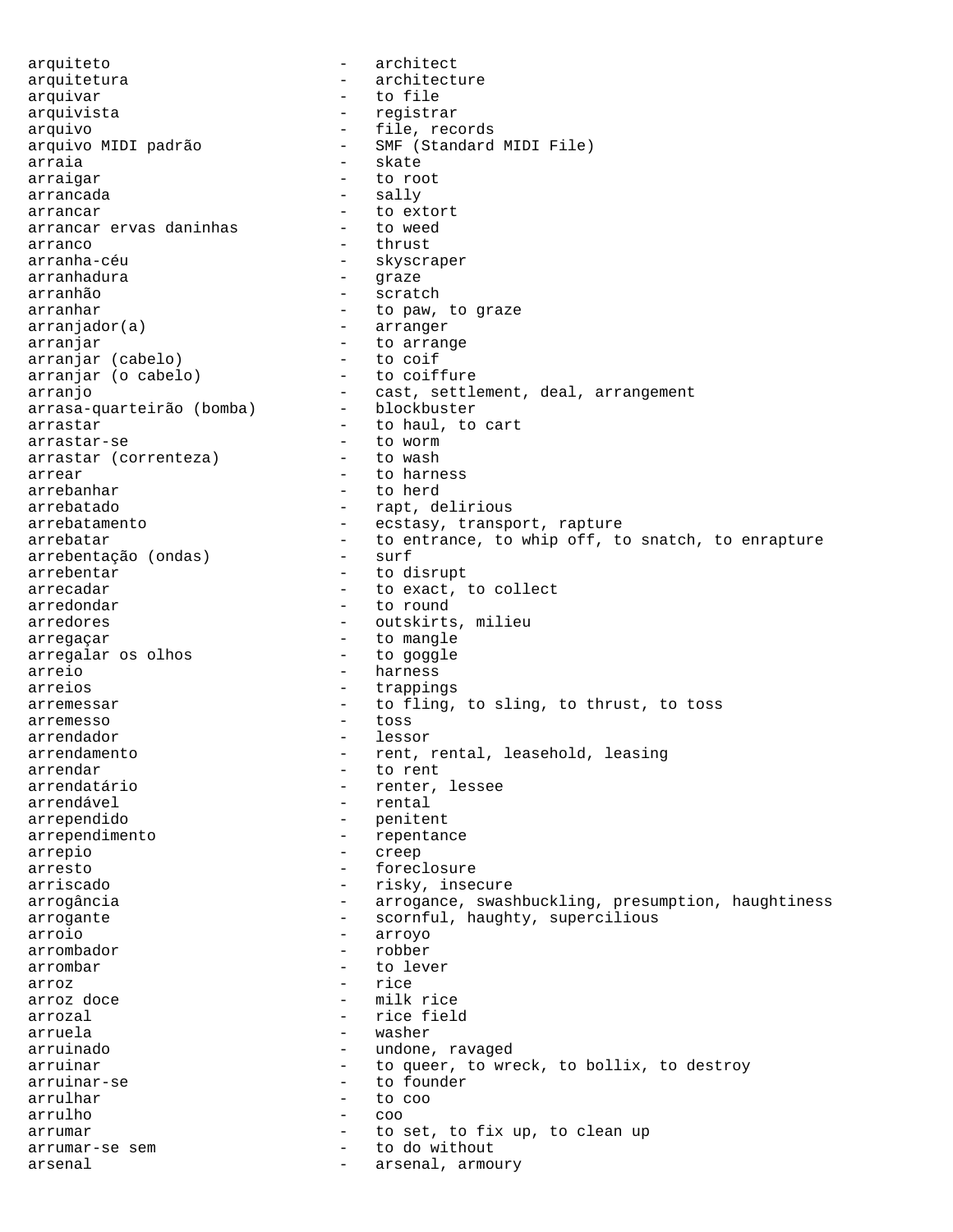arte - art, skill, craft arte barata  $-$  kitsch artéria  $-$  artery ártico - arctic articulação - joint articulação do dedo articular - to joint artificial - artificial, synthetic, false, far-fetched<br>artifício - feint, device - feint, device artigo  $-$  thing, article, matter, goods, subject, item artigo de fundo  $-$  leading article<br>artigo manufaturado  $-$  product artigo manufaturado - product artilheiro - gunner artimanha - quibble, quirk, slyness, trick<br>artista de rua - busker - busker artista de rua árvore - tree árvore frutífera bearer<br>árvore qenealógica family tree árvore genealógica as  $-$  the ás - at, ace às (suas) ordens  $-$  at (your) service<br>às escuras  $-$  in the dark - in the dark as mulheres  $-$  womanhood às vezes - sometimes, at times as) as  $-$  yourself asa  $-$  wing, handle asana (ioga) - asana ascendente extending, ascendant, ascending, up, antecedent ascensão - ascension, climb ascensorista - elevator man, liftman, elevator girl<br>asfalto asfalto - asphalt - asphalt<br>Ásia - Asia Ásia - Asia - Asia<br>asilado - Asia - Asia - Asia asilado - refugee - refuge, asylum, shelter, haven, institution asmático  $-$  weezer (slang) asneira - bunk, stuff up, bosh, boner, fluff aspa - inverted comma aspargo - asparagus aspas - quote aspas (") - quotation marks, inverted commas aspecto - look, shape, feature, outlook, port, tone asperamente  $-$  ruggedly aspereza - sharpness áspero  $-$  raw, bitter, rough, unkind, coarse, gritty áspide - asp aspirador - vacuum cleaner aspirante  $-$  would-be aspirar a  $-$  to pretend to aspirina - aspirin asqueroso - hideous, grotty assado (culinária) - roast, baked, joint<br>assado (culinária) - barbecue assado (culinária) assadura - roast assalariado<br>assaltante de estrada highwayman assaltante de estrada assalto - robbery, burglary, onslaught, assault, onset<br>assalto (à fortificacão) - storm assalto (à fortificação) assassinar assassinar - to murder, to slain assassinato - murder, hit assassinato em legítima defesa - chance-medley assassino - butcher, killer, murderer assassino serial - serial killer assediar extended to chase, to besiege assédio sexual  $\qquad \qquad -$  sexual harassment<br>assegurado  $\qquad \qquad -$  assured assegurado - assured assegurar extended to assure, to secure, to pledge, to procure assembléia - assembly, congregation, council<br>assembler (informática) - assembly language assembler (informática)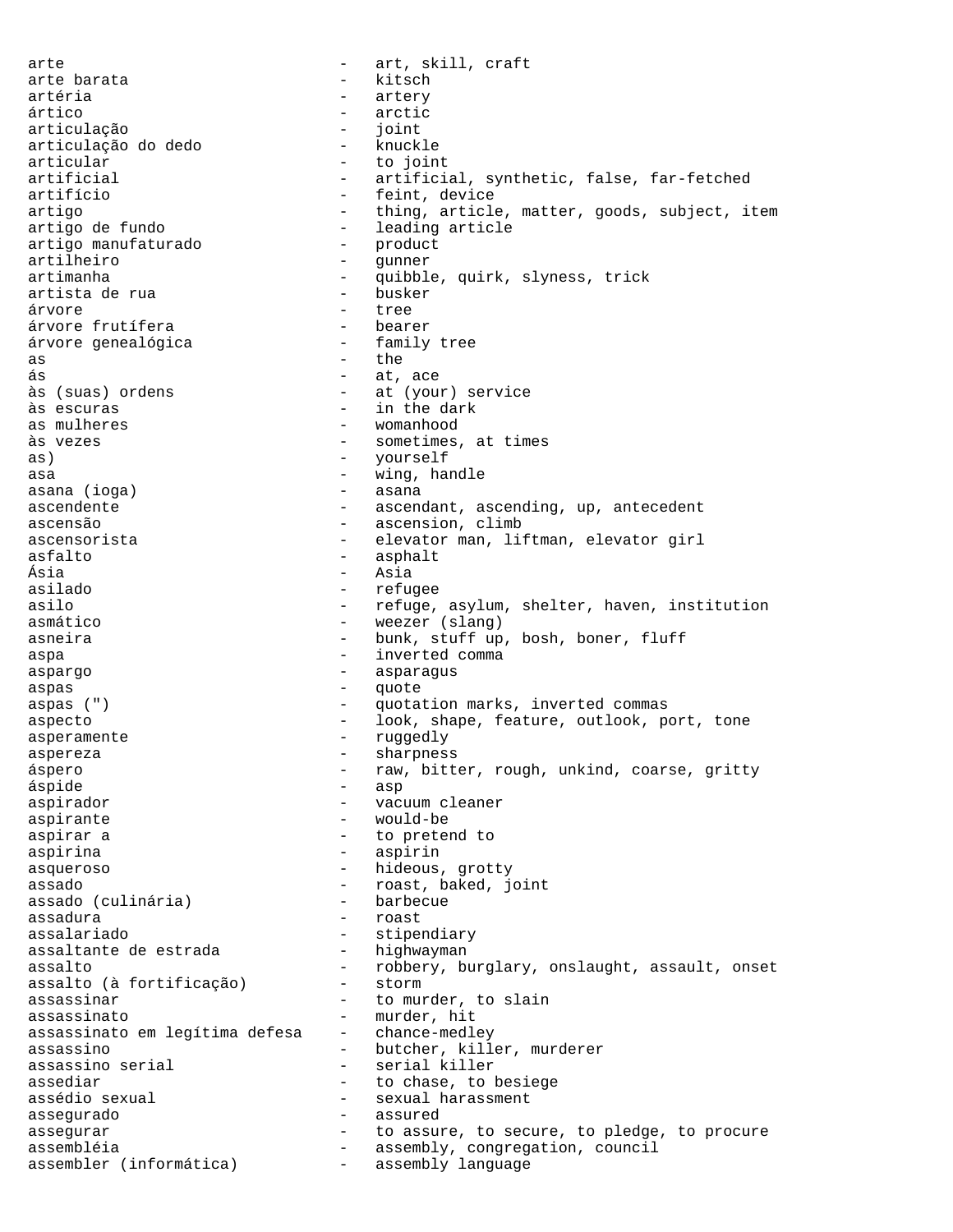assemelhar-se - to resemble assentado - sitting assentamento - settlement, colony<br>assentimento - nod assentimento assentir  $-$  to comply assento - settle asseverar extended to assert assim - thus assim como assim reza  $-$  it runs assimétrico  $-$  asymmetrical assimilar  $-$  to imbibe assinalar  $-$  to mark assinante - subscriber assinar - to subscribe assinatura - signature, subscription assinatura adicional  $\overline{\phantom{a}}$  - countersignature assincronous, as - unsynchronous, asynchronous assistente<br>
assistente (informática) - assistant, offsider<br>
- wizard assistente (informática) assistir  $-$  to watch, to attend, to witness assoada - blow<br>assoar (nariz) - blow - to blow assoar (nariz) assobiar - to hiss assobio - hiss, whiz<br>associação - e pool - pool associação associar extended to relate  $\texttt{associar}(-\texttt{se})$  - to consort assolação - wasting assomar - to loom assombração assombrado - shaded, gloomy, haunted, spooky assombrar - to stupefy, to astonish assombro - wonder assombroso - stupendous assumir  $-$  to premise, to adopt, to take up, to presume assunção - assumption assunto - subject, business, theme assunto secundário assustador - startling, scary, creepy assustar - to scare asterisco - asterisk astral - astral - astral astro - heavenly body, star, celebrity<br>astrofísico - astrophysicist - astrophysicist astrologia - astrology - astrologer astronauta - astronaut astronave - spaceship astronomia extraordination astronomy astrônomo - astronomer astúcia  $-$  subtlety, slyness, cleverness, guile astuto  $\sim$  - canny, sly, clever, foxy ata - minutes<br>atacadista - minutes atacadista - jobber, wholesaler<br>atacante (futebol) - forward atacante (futebol) atacar  $\begin{array}{ccc} - & + & + \end{array}$  to strike, to engage atacar (problema)  $\begin{array}{ccc} - & + \end{array}$  to approach atacar (problema) atadura - binding atalho  $-$  footpath, bypass ataque - attack, onslaught, fit, onset<br>ataque-relâmpago - hit-and-run ataque-relâmpago - hit-and-runne (doenca) - hit-and-runne - hit-and-runne - hit-and-runne - hit-andataque (doença) ataque aéreo - air raid ataque de mau humor - scene<br>ataque de nervos - hysterics ataque de nervos - hysterics ataque de raiva - tantrum - tantrum - tantrum - tantrum - tantrum - tantrum - tantrum - tantrum - tantrum - ta atar - to fasten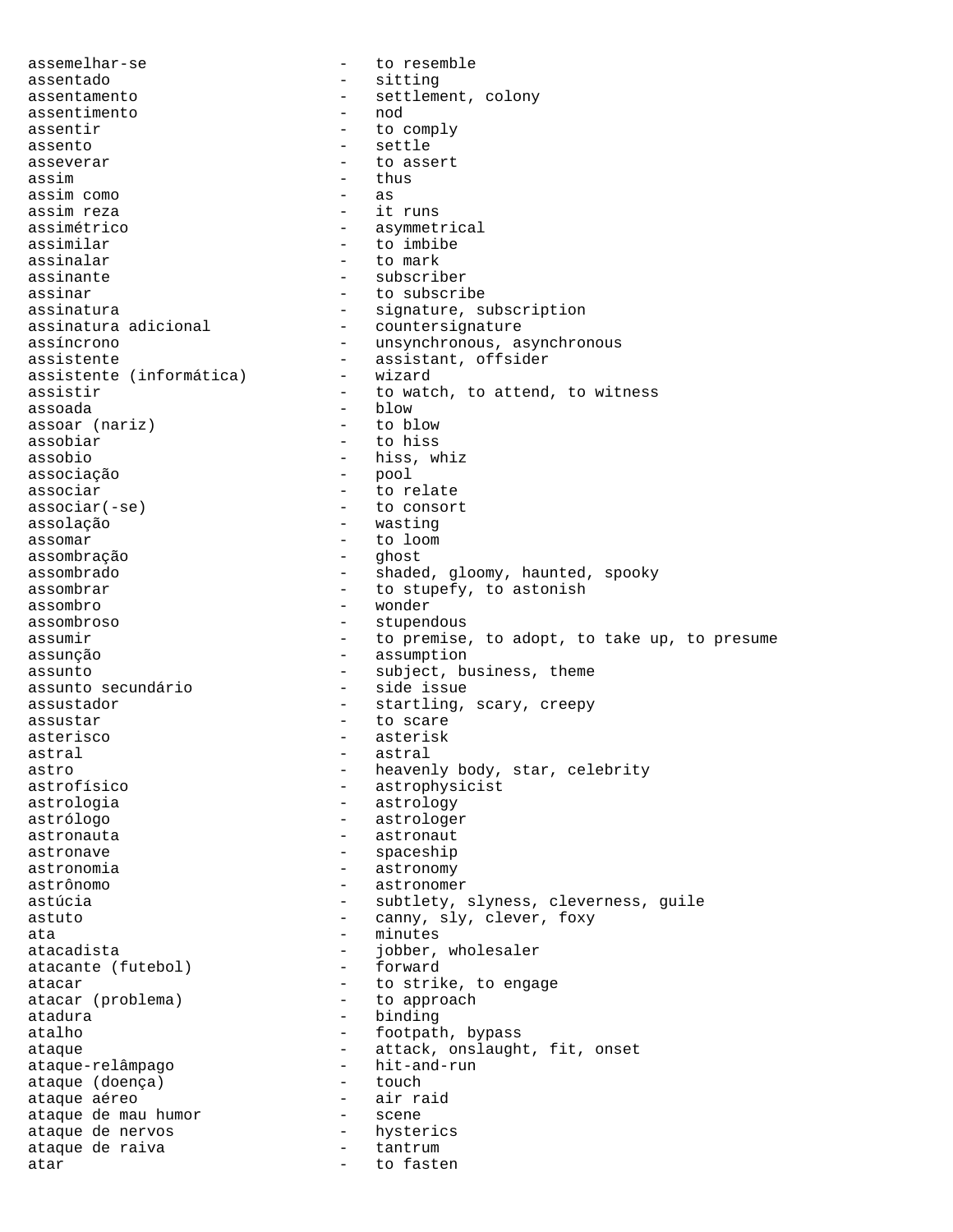atarefado - busy atarrachar - to screw atas - proceedings até - until, till, up to até agora - so far, hitherto, thus far - hither, hitherto<br>- up to the chin até as orelhas (coloquial)<br>até certo ponto até certo ponto  $\overline{\phantom{a}}$  - after a fashion, to some extent até já até já - bye-bye - see you later, so long, bye-bye até nova ordem  $\begin{array}{ccc} - & \text{until further notice} \\ - & \text{up to now} \end{array}$ até o momento  $\overline{a}$  - up to now até onde?  $\overline{a}$  - how far? - how far? até que  $\qquad \qquad -$  until, till atemorizar - to awe atenção - attention, heed<br>atenciosamente - truly yours - truly yours atencioso  $-$  thoughtful, responsive atender - to answer, to see, to help, to tend atentado - assault, crime, attempt, coup atento - aware, careful, thoughtful<br>atento a - - awake to - awake to aterrador - awful aterrar - to land aterrisagem  $\overline{a}$  - touchdown<br>aterrisagem forçada - crash landing aterrisagem forçada aterrisar  $-$  to land, to touch down aterrorizante - creepy aterrorizar  $-$  to terrify atestar - to validate, to vouch ateu  $\qquad \qquad -$  godless, atheist atiçador - poker atiçar (cães) - to bait atiçar (fogo) - to stoke atiçar um cachorro - to sic atingir a maioridade  $\qquad \qquad -$  to come of age atingir um objetivo - to get to atiradeira - slingshot atirar  $-$  to shoot, to sling, to trigger, to fire atirar bola de gude  $-$  to knuckle atirar bola de gude<br>atitude - attitude, posture ativar  $-$  to trigger, to activate atividade  $-$  activity, agency ativo - busy, live, pushing, astir, physical, active ativo realizável a curto prazo - quick assets ativo realizável a curto prazo ativos e passivos  $\overline{a}$  - assets & liabilities - athlete, jock atlético - athletic atmosfera - atmosphere ato - act ato condenável ato covarde  $-$  rolling<br>ato da natureza  $-$  act of  $-$ - act of God<br>- shaving ato de barbear<br>ato de Deus - act of God ato sexual and the sexual sexual sexual sexual sexual services of  $\sim$  1111  $\mu$  intercourse atolar-se <br>atolar(-se) - to bog down<br>- to bog - to bog atoleiro - quagmire atômico - atomic átomo - atom atônico - unaccented ator  $\qquad \qquad$  - actor, player ator coadjuvante  $-$  supporting actor atordoar - to stun atormentador - persecutor atracadouro - quay atração - appeal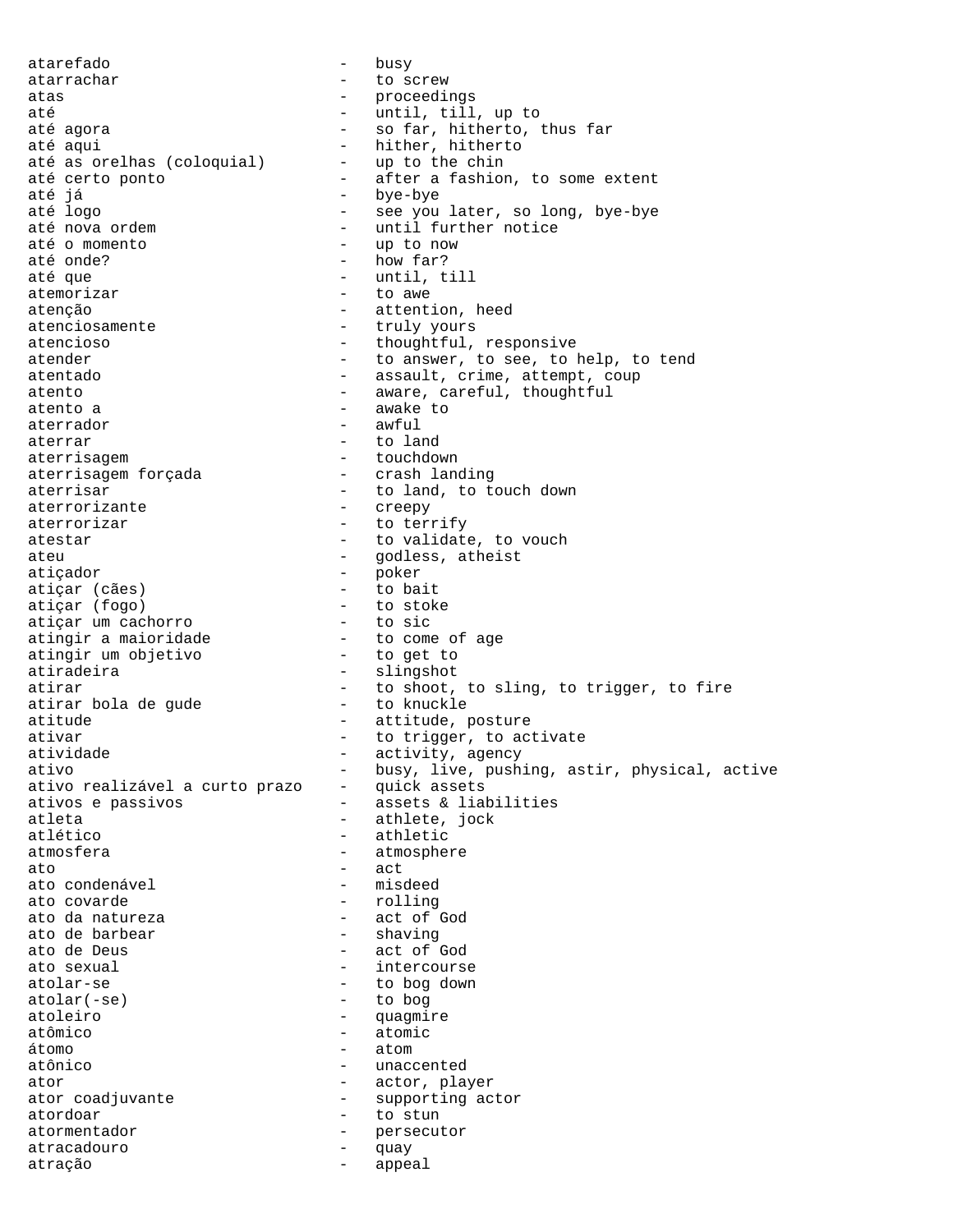atração física  $\qquad \qquad -$  drool value (slang) atração sexual - the hots (AUS) atrair  $-$  to appeal atrás - behind atrasado (relógio) - behind time, overdue atrasado (relógio) - slow atrasado (relógio) - slow atrasado(a) - late<br>atrasados (pagamentos) - - arrears atrasados (pagamentos) atraso - lag através  $\frac{1}{2}$  através do qual  $\frac{1}{2}$  através do qual  $\frac{1}{2}$  através do qual  $\frac{1}{2}$  através do qual  $\frac{1}{2}$  através do qual  $\frac{1}{2}$  através do qual  $\frac{1}{2}$  através do qual  $\frac{1}{2}$  através do qual  $\frac{1}{$ através do qual atravessado - traverse atravessar extended to get across, to cross, to traverse atrevida - prickteaser atrevido - forward atribuir - to impute <br>atributo - trait - trait - trait atrito - grip atriz - actress - atrocity<br>- hit-and-run atropelamento e fuga atropelar - to run down atroz - heinous, awful atuação (em peça ou filme) - portrayal atual  $-$  present, existent, current atualização<br>atualização (informática) - upgrade atualização (informática) atualizado - with-it (AUS), up-to-date atualizar - to update - today, currently atuar  $-$  to play, to set off, to perform atuar como ponto atuar como ponto atum - tuna audacioso - - - - - brash, daredevil<br>audição - - - - - - - - hearing, listeni - hearing, listening audiência  $-$  hearing áudio - audio auditivo  $-$  auditory, auditive auferir  $-$  to realize auge - heyday aumentado<br>aumentado em meio tom - augmented<br>- sharpened aumentado em meio tom aumentar extended to raise, to enhance, to increase, to wax aumentar preço  $-$  to mark up aumento  $\overline{\phantom{a}}$  - raise, increase aura <sup>-</sup> aura auréola - aura aurora - dawn, prime - default ausente - absent, missing austeridade - severity Austrália - Oz (AUS), The Lucky Country (AUS)<br>Austrália (AUS) - Australia Austrália (AUS) - Australia Austrália e adjacências - Down Under (AUS) australiano - Ozzie (AUS) australiano (gíria) - Aussie australiano (naturalizado) - paper Aussie (AUS) autenticar  $\qquad \qquad -$  to notarize, to validate autêntico - authentic, reliable auto-controle - self-control auto-piedade - self-pity autoconfiante - self-confident autocrata - autocrat autodomínio - continence autografar - to inscribe automático - automatic - automotive automóvel - automobile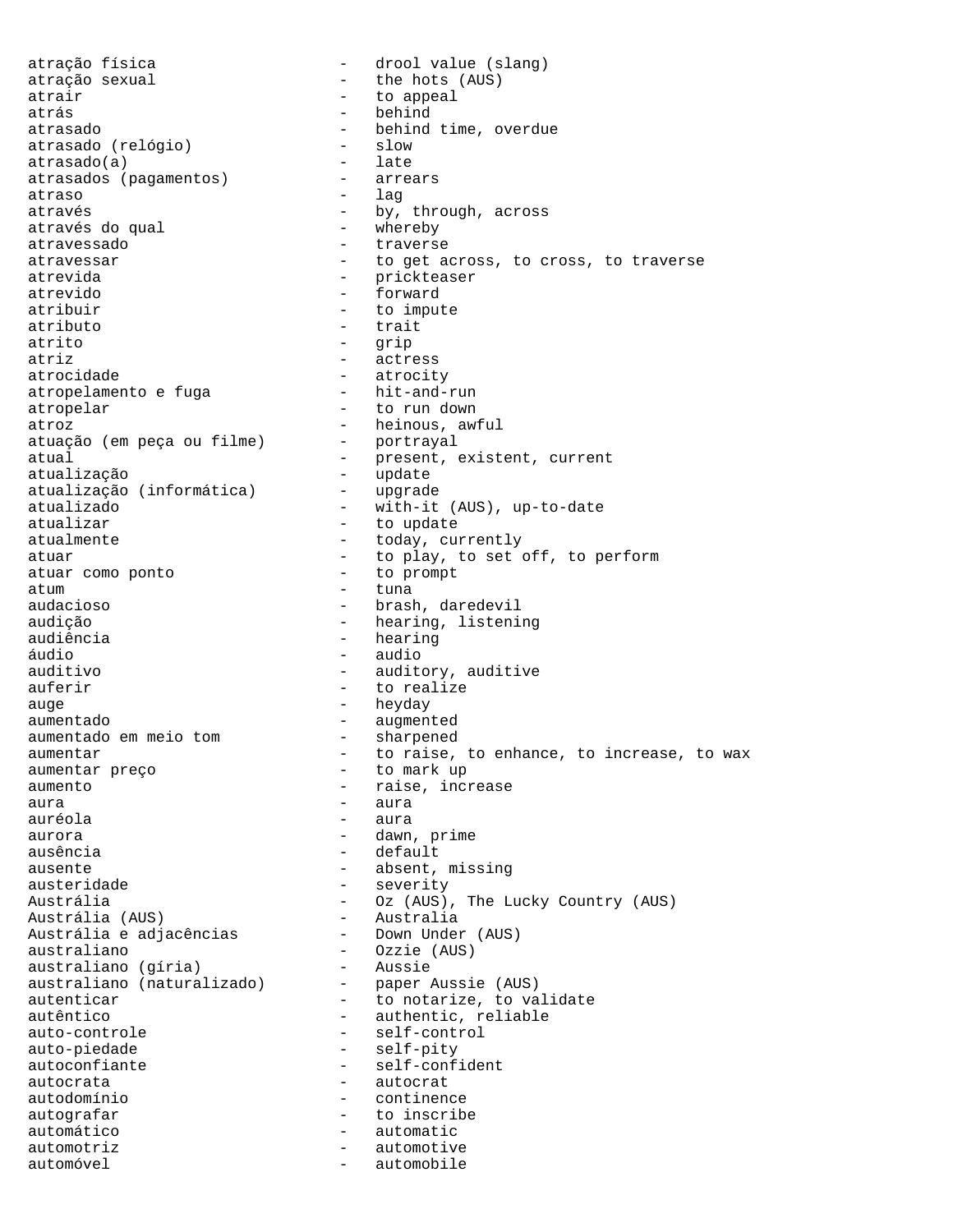autonomia - autonomy, freedom, self-government, liberty autor author, former, maker autora - authoress autoral - authorial autoridade - authority, competence, control autoritário internacional e contra el contra el contra el contra el contra el contra el contra el contra el co autorização - permit, leave, authorization autorização de compra - authority to purchase (A/P) autorização de compra - authority to purchase autorizado  $\overline{\hspace{1cm}}$  - empowered, accredited autorizar autorizar autorizar to enable, to permit, to empower, to accredit auxiliar<br>auxiliar (pessoa) - subsidiary<br>- assistant auxiliar (pessoa) auxílio  $-$  help, aid, recourse, dole aval - guarantee avaliação  $-$  evaluation, estimation, reckoning, assessment avaliação de desempenho  $\overline{a}$  - performance appraisal avaliador - gauge - to evaluate, to size up, to gauge, to deem<br>- to overrate avaliar em excesso<br>avaliável - available, estimable avançado - sophisticated avançado(a) - advanced, forward avançar - to go on avanço  $\sim$  - advance, furtherance avante de la contrata de la contrata de la contrata de la contrata de la contrata de la contrata de la contrat avarento - miser, avaricious, miserly avareza - greed, avarice avaria - injury, avg. (average), damage, average<br>avaria total - qeneral average general average avariado<br>avariado pela umidade do porão - damaged by sweat in the hold avariado pela umidade do porão - damaged by sweat in the holavariado pelo mau tempo - damaged through bad weather avariado pelo mau tempo ave anora and the sought of the songbird terms of the songbird  $-$  songbird - songbird ave de rapina  $-$  bird of prey ave migratória  $-$  bird of passage aveia en la contra en la contra de la contra de la contra en la contra de la contra de la contra de la contra avelã - hazelnut, filbert, cob aveleira - hazel aveludado - velvet avenida - avenue, mall avental  $-$  apron, smock, overall (GB) aventura - adventure, chance, hazard, risk, venture aventurar(-se) - to jump  $aventurar(-se)$ aventureiro - adventurer avermelhado - reddish aversão - repugnance, dislike, aversion, repulsion averso - loath avesso **1988** - inside out, adverse, contrary, wrong side, reverse avestruz - ostrich aviador - aviator, flyer aviamento - aviator, flyer - aviator, flyer - aviator, flyer - aviator, flyer - aviator, flyer - aviator, flyer - aviator, flyer - aviator, flyer - aviator, flyer - aviator, flyer - aviator, flyer aviamento - goodwill avião - plane, avion, aeroplane, airplane, aircraft avião de combate  $$ avidez - greediness, avidity - eager, grasping, hungry aviso<br>aviso de protesto de título - motice of dishonor<br>protesto de título - notice of dishonor aviso de protesto de título aviso prévio - prior notice avo - fraction avó en el estado en el estado en el estado en el estado en el estado en el estado en el estado en el estado en avô - grandfather avoado - dimwit avulso - loose, odd, separate, detached, unconnected axial - axial - axial axila - armpit axioma - axiom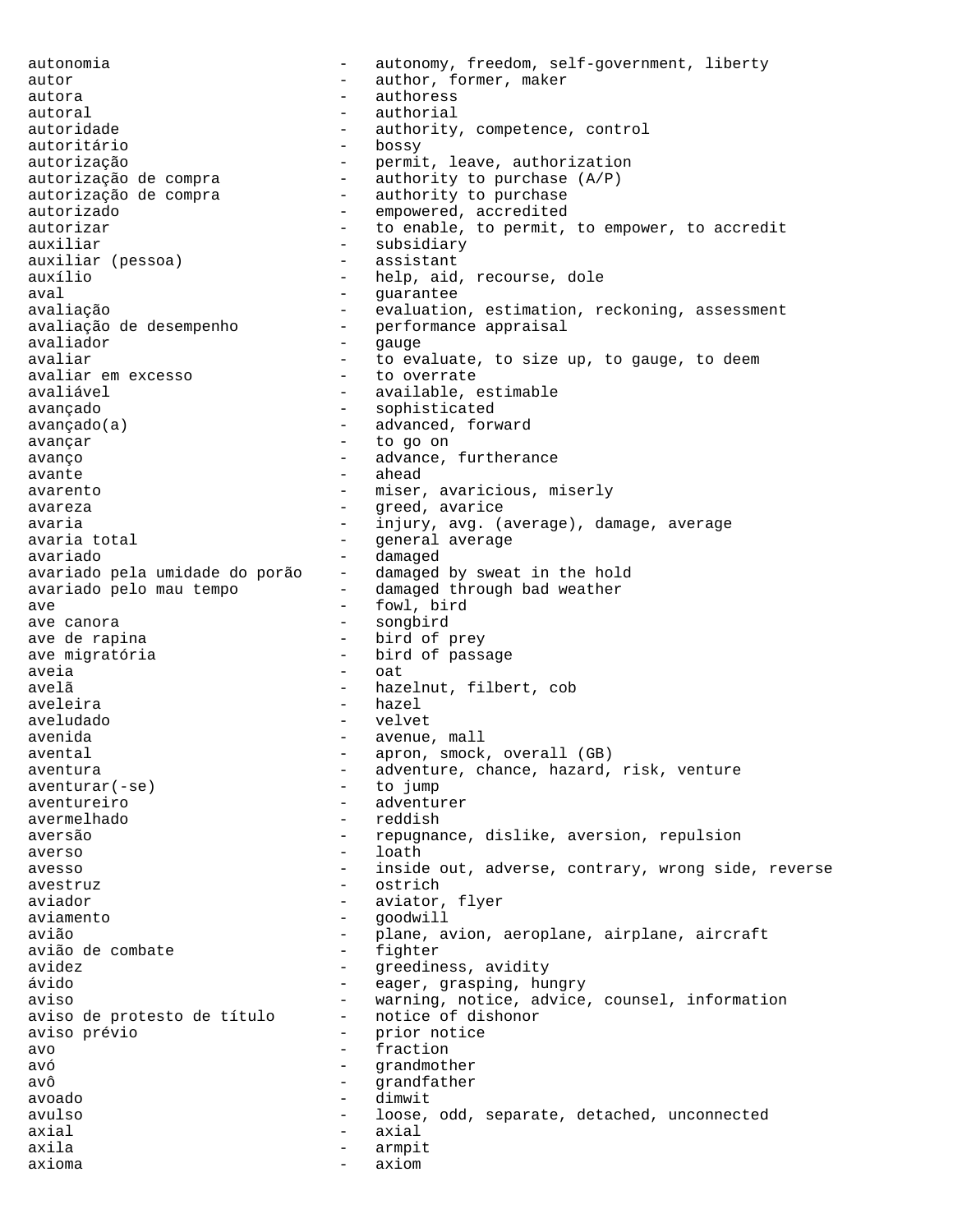azáfama  $\overline{\phantom{a}}$  - bustle, fret azar - hazard, accident, bad luck, mishap<br>azarado - hazardo - hazardo azarado - underdog azarão - dark horse azedar - turn sour azedo  $-$  tart, sour, harsh azeite - olive oil azeitona - olive azevinho - holly azia  $-$  heartburn azul - azul - eleste (1999) - blue - azure (1999) - blue - azure (1999) - azure (1999) - azure (1999) - azure ( azul-celeste<br>azul-marinho - navy blue babá - au pair babaca (gíria) - motherfucker, asshole babador - bib babar - to drool - drool, jabberwocky, humbug bacalhau - cod(fish) bacanal  $\qquad \qquad -$  bacchanal, revel, orgy bacilo - bacillus backup - backup baço - spleen, lien<br>
badalado (coloquial) - - famous badalado (coloquial)<br>baderna baderna - roughhouse, turmoil<br>bafo - bad breath - bad breath baforada - puff bagageiro - roofrack bagagem - baggage, luggage, parcel bagatela  $-$  bye, fluff Bagdá - Bagdad bago - berry bagunça e component e mess, clutter, muddle, dog's breakfast bagunçar  $-$  to scramble, to muddle, to bollix, to mess baía - bay<br>bailarina - ball - ball bailarina - ballerina, danseuse bailarino - dancer - party, ball, dance<br>- fancy ball baile à fantasia bainha  $-$  sheath baioneta - bayonet bairro  $-$  neighbourhood, ward, district baixa - decrease, fall, abatement, lowering baixada - lowland baixar  $\begin{array}{ccc} \text{baixar} & - & \text{to bring down} \\ \text{baixar} & (\text{arquiv}) & - & \text{to download} \end{array}$ - to download<br>- to dip baixar os faróis (auto.)<br>baixar uma hipoteca - to release a mortgage baixas - casualties baixela - tableware, silver-plate baixeza - lowliness baixo - low, small, shallow, vile, humble, shoals, bass baixo-astral - party pooper (slang) baixo cifrado - figured bass bajulador - flatterer bala - bullet, shot, sweet balada - ballad, lay - balance of trade balançar - to swing  $b$ alançar $(-se)$ balancete - trial balance, balance sheet balanço - swing, tossing, rolling, balance (account)<br>balanço de capitais - balance on capital account - balance on capital account balanço de pagamentos - balance of payments - balance sheet balão - balloon - balloon - balloon - balloon - balloon - balloon - balloon - balloon - balloon - balloon - ba balbuciar  $-$  to guggle balcão  $-$  counter, desk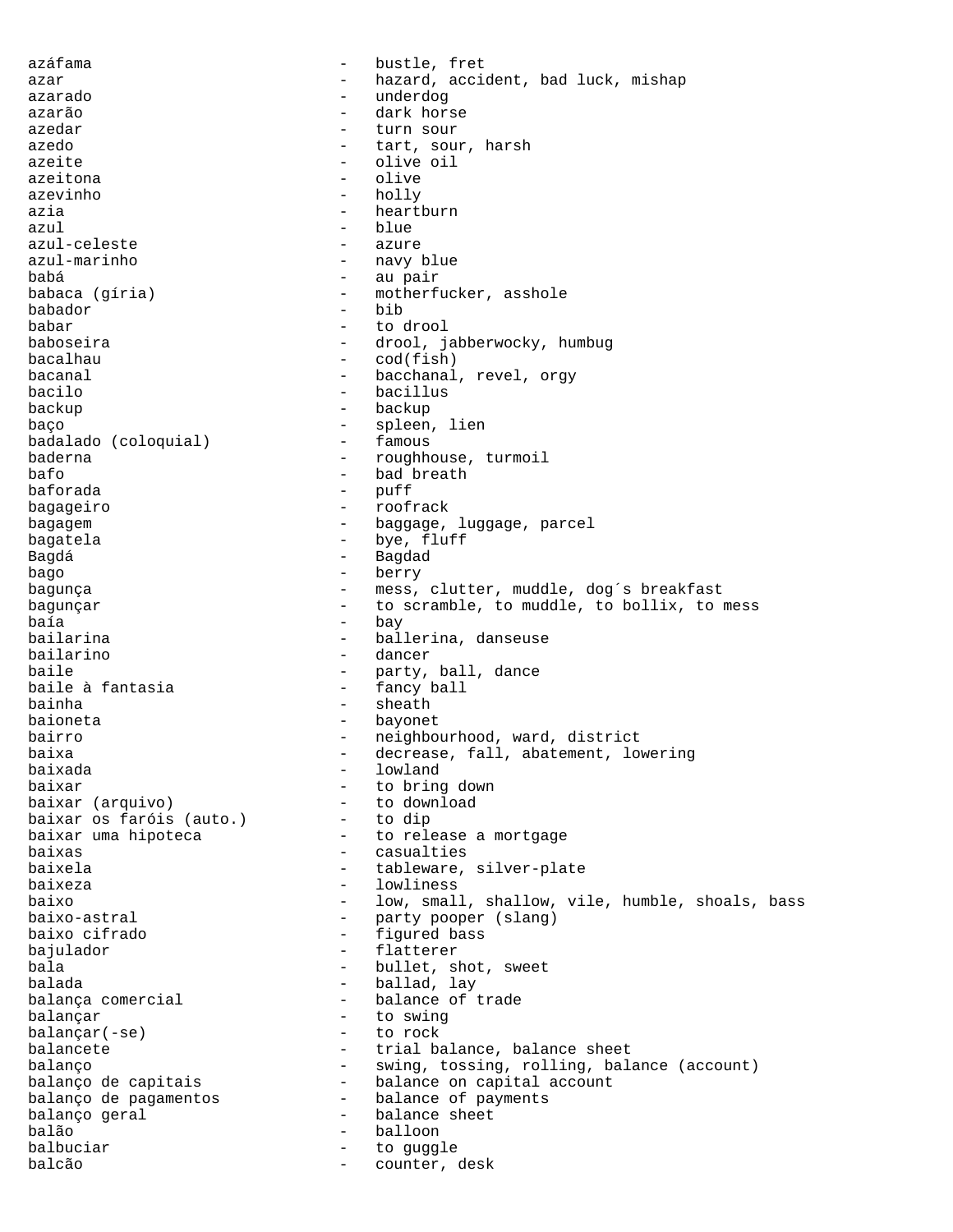Balcãs - Balkans baldio - wasteful, barren balé - ballet baleeira - whaler baleeiro baleia - whale balido - bleat balir - to bleat - landmark, pole balneário - bathing place balsa - raft, ferry, ferryboat<br>
bálsamo - halsam salve - balsam, salve bambo - lank bamboleio - wobble bambu - bamboo banal - banal, trite - platitude banana<br>banana (qíria) - banana<br>banana (qíria) - wimp banana (gíria)<br>bancada bancada - sideboard bancarrota - bankruptcy<br>hanco - bench sto banco<br>banco avisador - bench, stool, bank<br>- notifving bank banco avisador - notifying bank - data bank<br>- pew banco de igreja banco de sangue  $-$  blood bank banco negociador - negotiating bank banco reembolsador - reimbursing bank band-aid - Band Aid - band, side, ribbon<br>- combo banda de jazz<br>banda de música banda de música - band, brass band<br>bandagem - patch bandagem - patch - flag, ensign, colours, banner, standard<br>- iack bandeira de proa - jack bandeira inglesa<br>bandeiras desfraldadas - flying colours<br>- pin bandeirola (golfe) bandeja  $-$  tray, platter bandeja de chá - tea tray - bandit, desperado bando - band, flock, cohort bando de aves bandolim - mandolin<br>Banqcoc (capital da Tailândia) - Bangkok Bangcoc (capital da Tailândia)<br>banha banha - fat, hog´s fat, lard banhar - to wash - bathtub banheiro  $-$  bathroom, toilet, closet<br>banheiro externo  $-$  little house (AUS) - little house (AUS) banheiro público  $-$  washroom, comfort station banhista<sup>-</sup> bather bather banho - bath, tub - shower bath banir  $-$  to expel banjo - banjo banqueiro - banker baque - flop, thud baqueta - mallet bar - bar, saloon, pub, boozer (AUS) baralho  $-$  deck (or pack) of cards barata  $\qquad \qquad -$  cockroach, roach barato  $-$  cheap, inexpensive  $barba$  -  $barba$ <br>barba cabelo e bigode -  $barba$  -  $barba$ barba cabelo e bigode - game set and match (AUS)<br>barbante barbante - string, twine bárbaro - barbarian barbatana  $-$  fin, flipper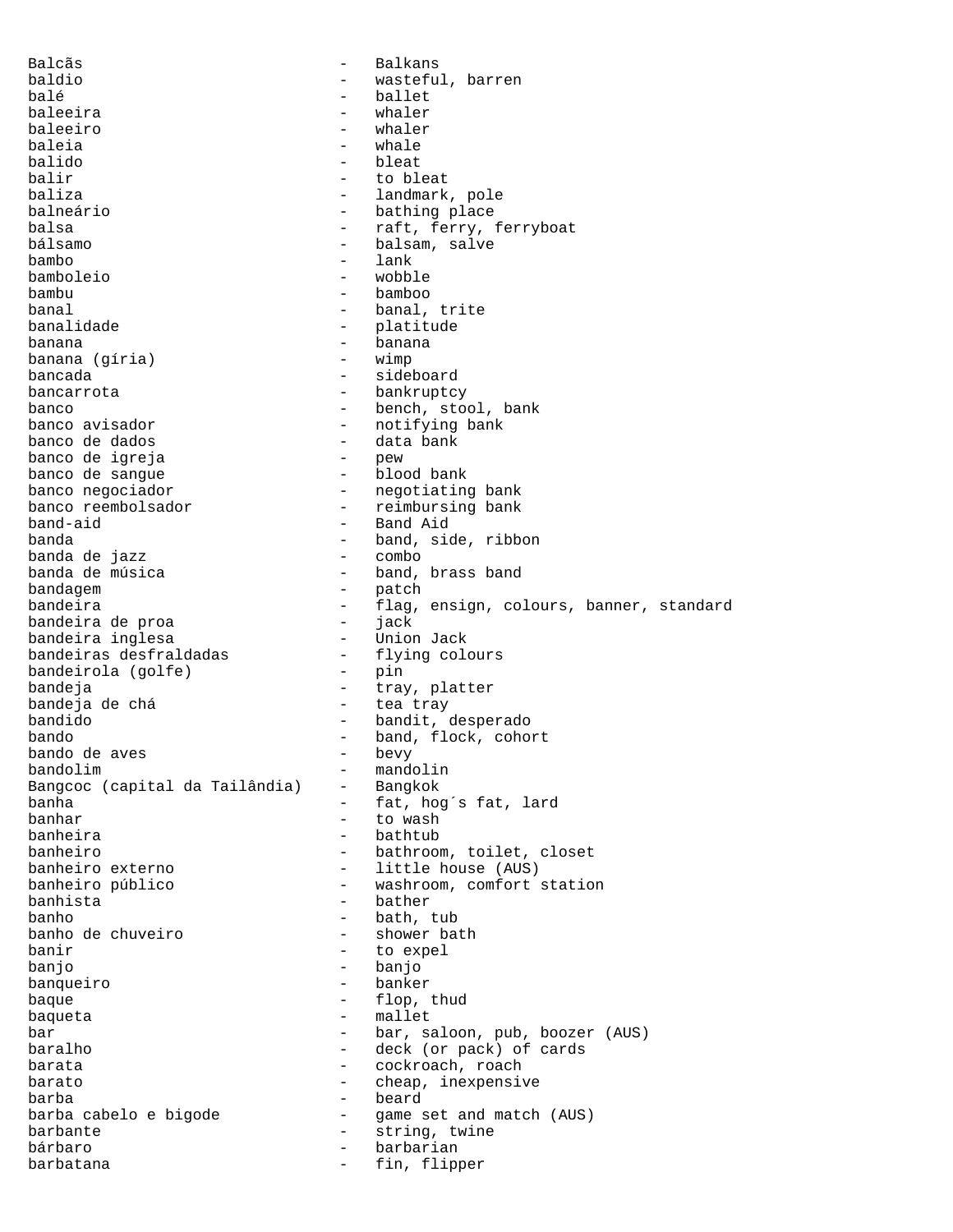barbear(-se) - to shave barbearia - barbershop barbeiro - barber barco - boat barco a remo  $-$  rowing boat barco a vela entrants and the sailing boat barganha - barter barganhar  $-$  to barter barítono - baritone barqueiro - boatman barquinho - scull barra  $\overline{\phantom{a}}$  - bar, strip, rod barra (/) - slash barra (em tecido) - binding<br>barra de compasso - barline barra de compasso - barline barra invertida  $(\setminus)$ barraca (de acampamento) - barrack barraco  $\frac{1}{2}$  barraco (gíria) - shack, hutch barraco (gíria) - riot, public - riot, public violence barragem  $\overline{\phantom{a}}$  barrage, dam barrar - to dam barreira - barrier barreira aduaneira - customs barrier barrela - lye barriga - belly, tummy barriga da perna barril - barrel, cask barro - clay barroco - baroque - noisy, loud barulho - noise basculante  $\qquad \qquad -$  inclinable base - basis, base, foundation<br>base aérea - - - - - - - - - - - air base - air base<br>- tax base base de cálculo (tributo) -<br>baseado baseado - joint basear basear - to base básico  $-$  basic, radical, underlying basquete(bol) - basketball bastante - enough, fairly bastão  $-$  cane, rod, staff, wand<br>bastão de beisebol  $-$  baseball bat bastão de beisebol<br>bastidores - wing, backstage batalha - battle, action<br>batalhar - battle, action<br>batalhar - to strive - to strive batata<br>batata-doce - potato, spud (AUS)<br>- sweet potato - sweet potato<br>- chip batata frita batatas fritas - french fries bate-estacas bate-papo - chat batedeira - food-mixer, mixer batedor de ovos - whisk batedor de ovos bater  $\begin{array}{cccc} \text{bater} \\ \text{bater} \\ \text{bater} \\ \text{bater} \\ \text{bater} \\ \text{bater} \\ \text{beter} \\ \text{beter} \\ \text{beter} \\ \text{beter} \\ \text{beter} \\ \text{beter} \\ \text{beter} \\ \text{beter} \\ \text{beter} \\ \text{coker} \\ \text{coker} \\ \text{coker} \\ \text{diss} \\ \text{diss} \\ \text{diss} \\ \text{diss} \\ \text{diss} \\ \text{diss} \\ \text{diss} \\ \text{diss} \\ \text{diss} \\ \text{diss} \\ \text{diss} \\ \text{diss$ bater (asas) - to clap bater adversário - to outrival bater as asas (falcões) - to bate bater com vara (de vidoeiro) - to birch bater continência  $-$  to salute bater papo  $-$  to confab bateria  $-$  battery, drums batida  $-$  flap, beat, knock, smash batida (de carros) - smash-up batida (de carros) - smash-up batida (policial) - round up to the round up to the round up to the round up to the round up to the round up to the round up to the round up to the round up to the round up to the round up to the round up to the round up t batido - trite batismo - christening<br>batom - linstick r batom  $-$  lipstick, rouge batuta - baton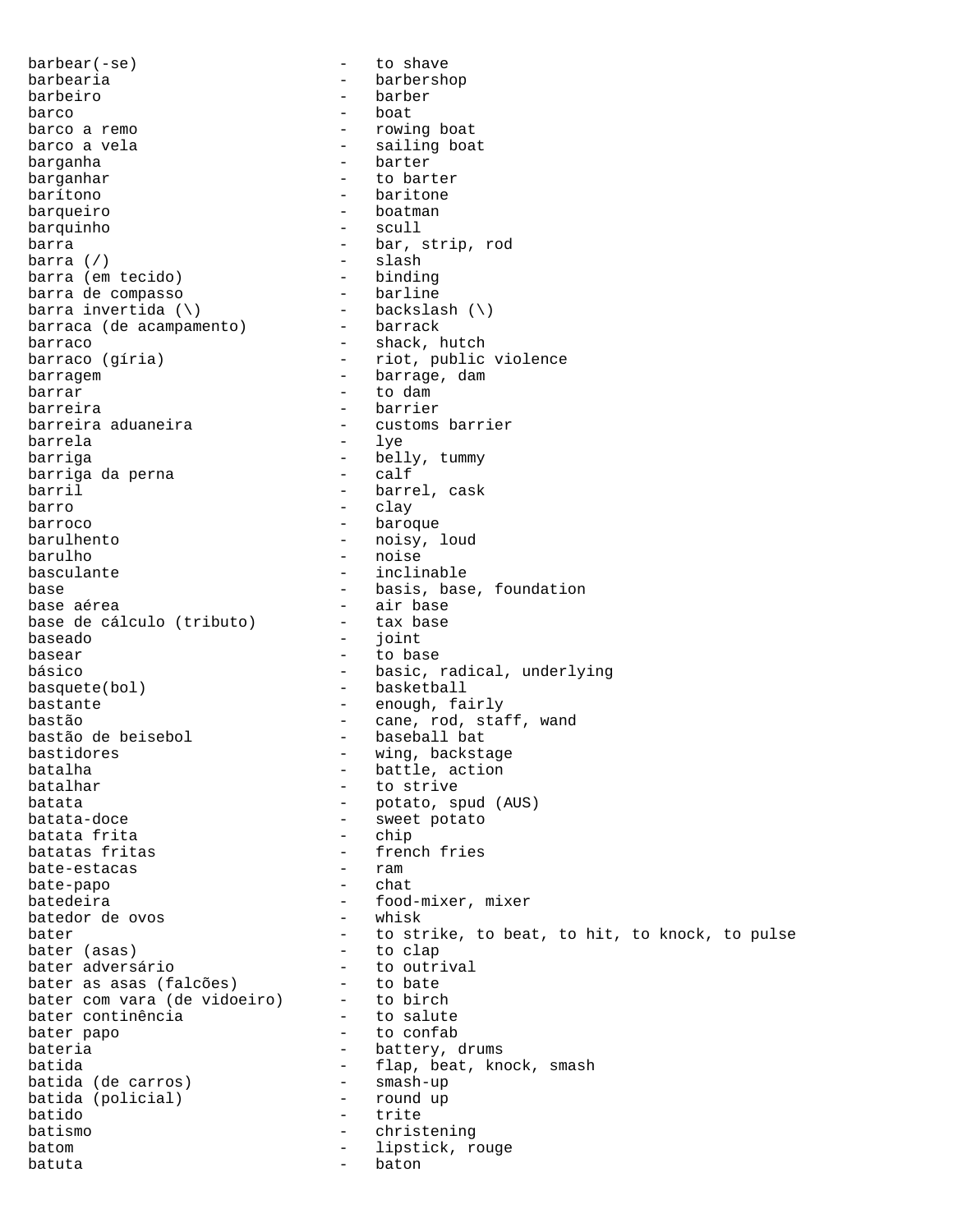baú internación de la chest, trunk baunilha - vanilla bazar  $-$  bazaar, market BBS - BBS (Bulletin Board System) beatífico  $-$  angelical, beatific bêbado - tiddly (slang), in high spirits, boozed (AUS) bêbado (gíria)<br>bêbado como um gambá - as drunk as a piss ant (AUS) bebê - infant bebê-de-proveta tube ba<br>bebê índio (EUA) papoose bebê índio (EUA) bebedeira  $-$  pagesix (slang) bebedor - imbiber, drinker bebedouro - fountain beber - to drink, to booze beberagem - beverage beberrão - drinker bebida - beverage bebida alcoólica - alcoholic beverage, booze beca - gown beco  $-$  lane, close (2), alley beco sem saída  $-$  deadlock, stand-still, - deadlock, stand-still, blind alley bege - beige - hummingbird beijar<br>beijar apaixonadamente to pash (slang) beijar apaixonadamente beijo - kiss, osculation beijo de língua - French kiss beijo estalado<br>beijo extraordinário - pashtastic (slang)<br>- smack beijo ruidoso<br>beijoca - smack beira - flange, side - seacoast, seaside<br>- rim beira (copo) - rim beira do caminho beiral - eaves beisebol - baseball bel (unidade de som) belas artes  $-$  fine arts, beaux arts beleza - beauty beliche - bunk bélico - warlike - warlike - warlike - warlike - warlike - warlike - warlike - warlike - warlike - warlike - wa beligerância beligerante - aggressive, belligerent<br>beliscar (comida) - to graze beliscar (comida)<br>belo - fair, beautiful, beau bem  $-$  well, good, benefit, blessing, very bem-amado - beloved, darling bem-disposto - jolly, jocund bem-estar - welfare, comfort bem-humorado - equable bem-proporcionado bem-vestido - dressy - welcome bem a tempo  $-$  in the nick of time bem feito<br>
bem passado (carne) - serves s.o. right<br>
- well-done bem passado (carne) bemol - flat bemolizado<br>
bemolizado (música) - lowered<br>
- lowered bemolizado (música) bênção  $-$  blessing, benediction, benison, grace beneficiar-se - to enjoy beneficiário - beneficiary, payee beneficiário de transferência - assigne, transferee benefícios adicionais - fringe benefits benefícios suplementares - fringe benefits bengala - cane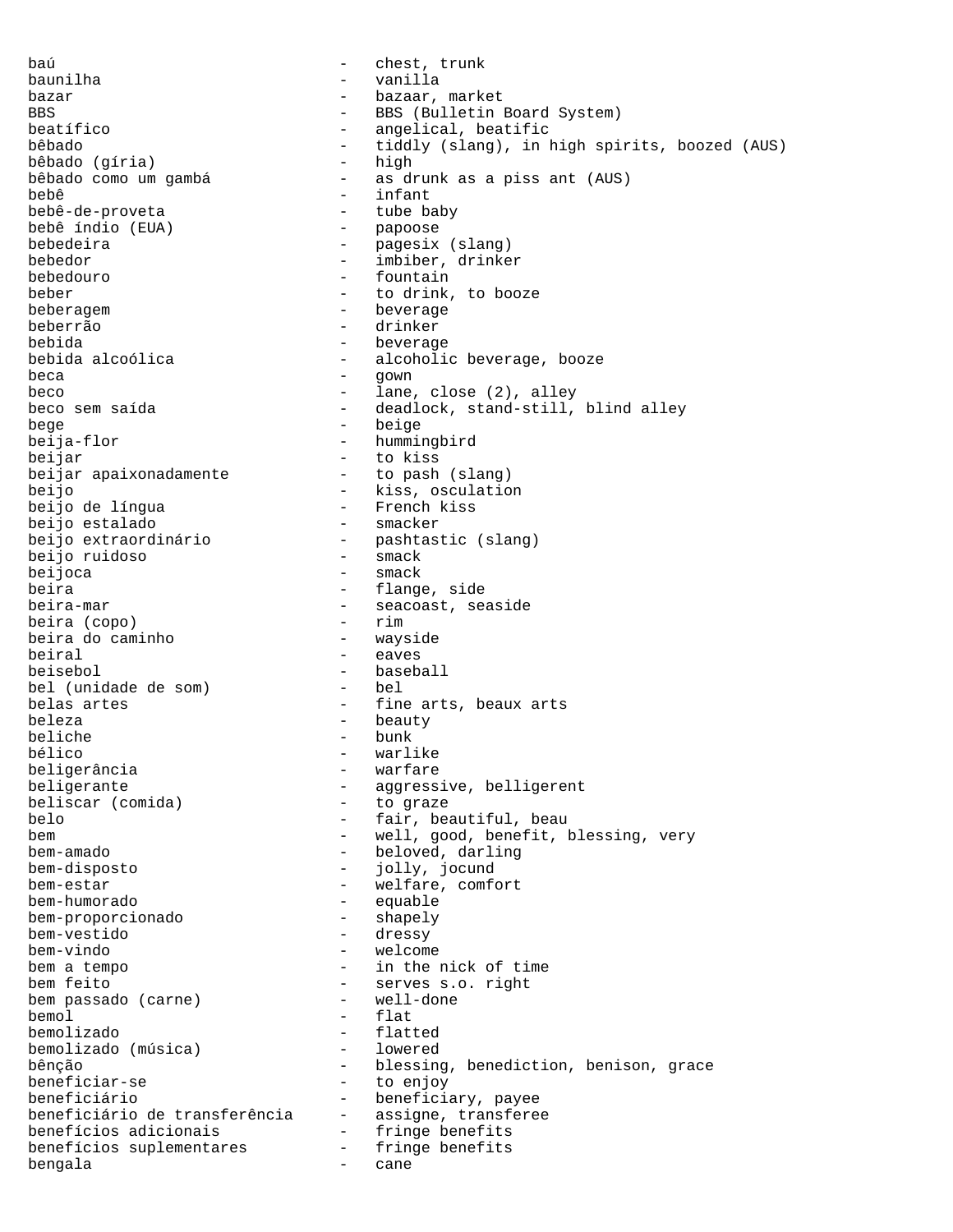benigno - gracious bens  $-$  estate, merchandise, commodity, effects bens de capital - capital goods bens de consumo - consumer goods bens de conveniência - convenience goods bens de família - heirloom bens de raiz - real estate - real property bens móveis (dinheiro etc) - personal property benzeno - benzene benzina - benzine benzol - benzol berço - cradle, crib berinjela<br>Berlim (capital da Alemanha) - Berlin Berlim (capital da Alemanha) bermuda - bermuda shorts berrante - loud berrante (cor) - flamboyant berrar - to shout besouro - beetle besta<br>besta de carga de carga de carga de esta de carga de la pack-animal - pack-animal besteira - bullshit, bosh beterraba - beet betoneira - cement mixer, concrete mixer bétula  $-$  birch betume - bitumen bexiga - bladder bezerro - calf - Bible, Good Book, Holy Scripture biblioteca - library - library<br>bica - spout bica - spout bicha  $\frac{1}{2}$  bicha (gíria) - leech - queer - queer, fag bichano<br>
bichano - puss, pussy<br>
bicho de estimação<br>
- pet bicho de estimação<br>bicho de sete cabeças - something very difficult bicicleta - bicycle, bike, cycle<br>bidirecional (comunicações) - duplex bidirecional (comunicações) bienal - biennial biênio - biennium - biennium - biennium - biennium - biennium - biennium - biennium - biennium - biennium - biennium - biennium - biennium - biennium - biennium - biennium - biennium - biennium - biennium - biennium - bien bife - steak bifurcado - steak - steak - steak - steak - steak - steak - steak - steak - steak - steak - steak - forked bigamia - bigamy bígamo - bigamist bigode - moustache bigode (de animal) bigorna - anvil bijuteria - bijouterie - billiards bilhete - ticket - lottery ticket<br>- Scratchy (AUS) bilhete de loteria instantânea<br>bilheteria bilheteria  $-$  box office, ticket office bilíngüe - bilingual bílis - bile bimestral - bimestral - bimestral - bimestral - bimestral - bimestral - bimestral - bimestral - bimester - bimester - bimester - bimester - bimester - bimester - bimester - bimester - bimester - bimester - bimester - bimes bimestre - bimester - binary biodegradável - biodegradable biodigestor - biogas plant biologia - biology biombo - screen biquíni - bikini biruta (indicador de direção) - sock bis - encore biscate biscate (EUA) - chore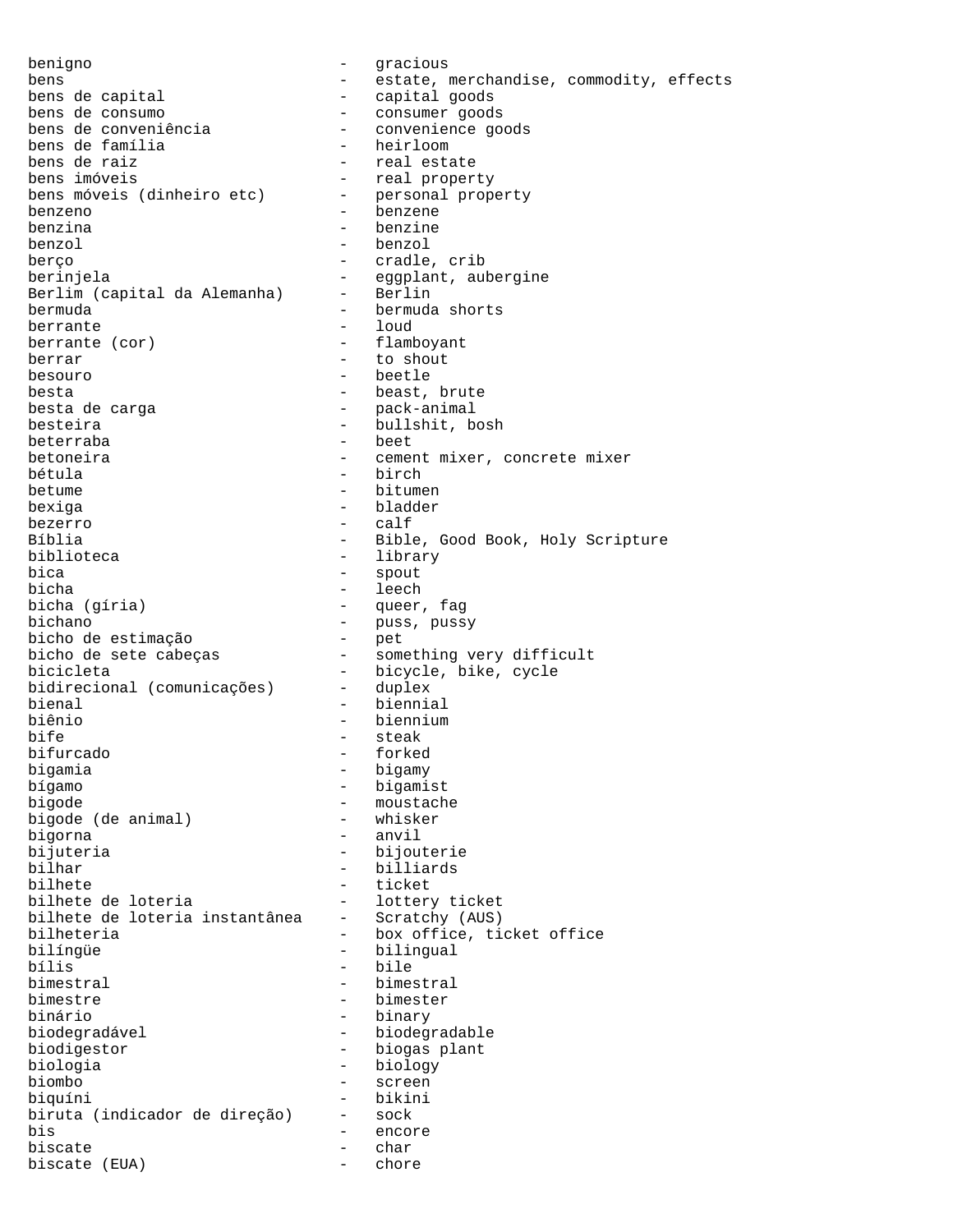biscoito - cookie, bagel bisel - bevel bisnaga - tube bispo - bishop bissexto - bisextile, occasional bissexual - bisexual bisturi - scalpel<br>bit (informática) - bit (bi bit (informática) - bit (binary digit)<br>bizarro - off-the-wall, far-- off-the-wall, far-out (informal)<br>- kinkv bizarro (sexo) blasfemar - to imprecate<br>blasfêmia - curse oath - curse, oath, blasphemy blasfemo - profane blazer (paletó esporte) blecaute - blackout blefe - bluff - bluff - bluff - bluff - bluff - bluff - bluff - bluff - bluff - bluff - bluff - bluff - bluff - bluff - bluff - bluff - bluff - bluff - bluff - bluff - bluff - bluff - bluff - bluff - bluff - bluff - bluff - armoured<br>- pad bloco (de papel) - pad bloqueador de ruído<br>bloquear bloquear - to block, to blockade - blockade<br>- blues blues (música)<br>blues rural blues rural - bluegrass blusa - blouse, shirt boa condição  $-$  good shape, fettle boa forma boa forma - fettle boa forma física<br>boa noite boa noite  $-$  good evening, good night boa saúde - fettle boa sorte en external control of the solution of the good luck, fortune boa tarde  $-$  good afternoon boa vontade  $\begin{array}{ccc} b$ oa vontade  $\begin{array}{ccc} b \geq 0 & b \geq 0 \\ b \geq 0 & b \geq 0 \end{array} & b \geq 0 \end{array}$ boas-vindas - welcome - scaremonger boato<br>boazuda (coloquial) - grapevine, report, hoax, tidbit<br>a sexy woman boazuda (coloquial) bobagem - fiddle-faddle, foolishness, bosh bobina - reel, bobbin bobo - dupe boca - mouth boca (de arma de fogo) - muzzle boca (instrumentos de corda) - soundhole boca do estômago  $-$  midriff<br>bocado  $-$  bit, lu - bit, lump bocal - nozzle boçal - pantload (slang) bocão (gíria) bocejar - to gape boceta (vulgar) bochecha - cheek bócio - goiter boçoroca <br/> - ravine, gully bodas - betrothal bode - goat - escape goat bofetada - bang - buoy, float<br>- bob bóia (de pesca) - bob bóia salva-vidas boicote - boycott boina - beret - gay, male homosexual, homo bojo - bowl bola - ball bola de gude bolacha<br>bolacha (bofetada) - biscuit, cracker<br>- slap bolacha (bofetada) - slapped - slapped - slapped - slapped - slapped - slapped - slapped - slapped - slapped - slapped - slapped - slapped - slapped - slapped - slapped - slapped - slapped - slapped - slapped - slapped - s bolada - jackpot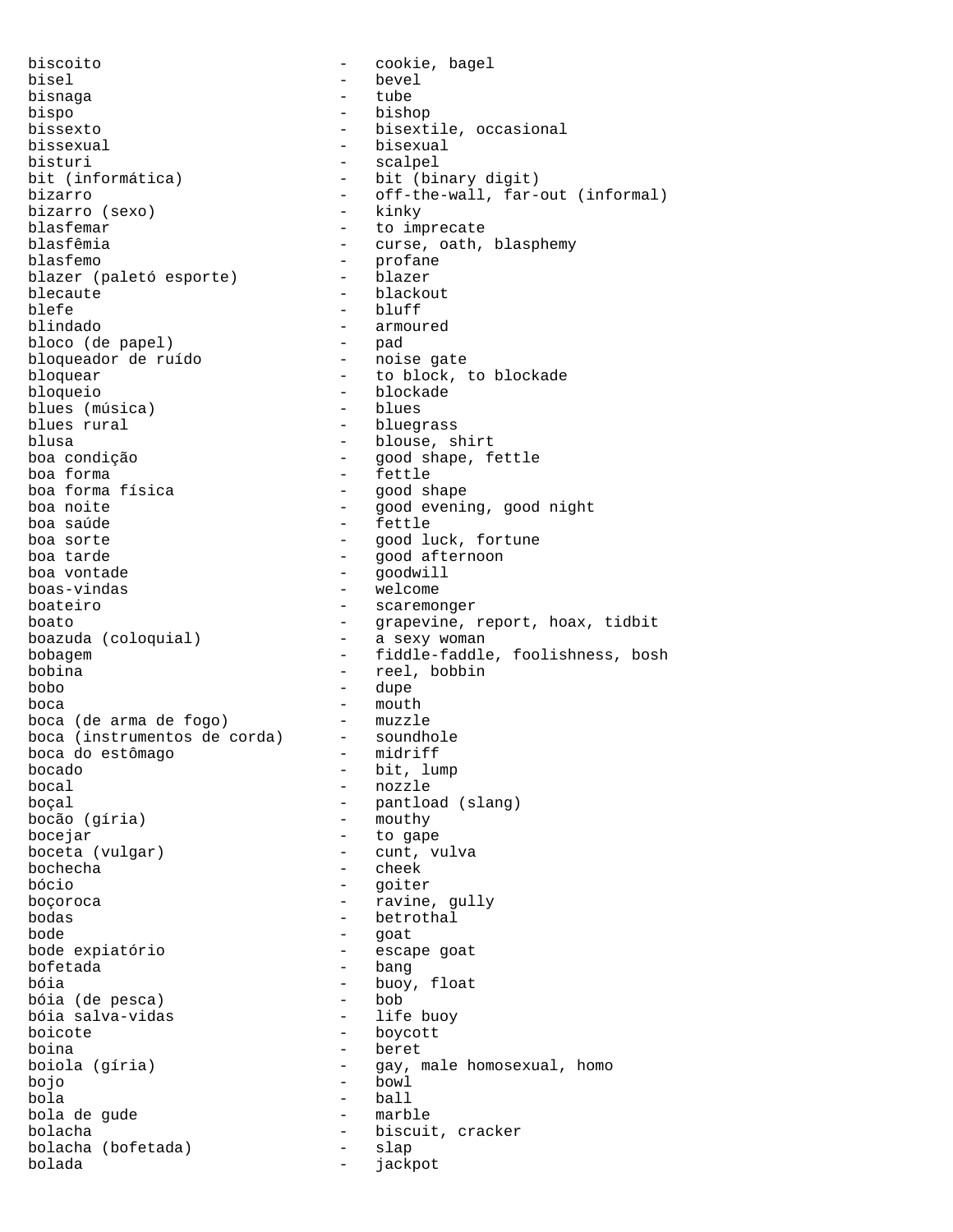bolero - bolero boletim escolar - report card bolha - bubble, blister boliche - bowling bolinho - cookie, muffin bolo - cake, stake Bolonha - Bologna bolor - mould<br>holota - acorn bolota - acorn bolsa - purse, bag bolsa de estudo - scholarship Bolsa de Valores<br>
bolsa de viagem de entre la portmanteau<br>
- portmanteau - portmanteau bolsista - scholarship student bolso - pocket<br>hom - good bom - good bom dia - good morning bom estado  $-$  good shape bom senso - wit, common sense<br>bomba - bomb, eclair (sweet) bomba - bomb, eclair (sweet), cream puff (sweet), pump bomba-A - A-bomb - H-bomb<br>- A-bomb bomba atômica<br>bomba de gasolina - gas pump, island dispenser<br>- H-bomb bomba de hidrogênio - H-bomb bomba de inseticida - syringe bomba de nêutron<br>Bombaim Bombaim - Bombay<br>bombardear - to bomk bombardear  $\qquad \qquad -$  to bomb<br>bombardeiro  $\qquad \qquad -$  bomber. - bomber, bombardier bombear - to pump<br>bombeiro - firefigl bombeiro - firefighter, fireman, fire eater<br>bombom - bonbon, candy bombom - bonbon, candy - starboard, port bondade - bounty, goodness bonde (elétrico)<br>bonde (EUA) - streetcar<br>- tram bonde elétrico bondoso - gracious boné - cap boneca - doll boneca de pano - rag doll bonificação<br>bonificação em ações - premium<br>- bonus stock bonificação em ações<br>bonito bonito - nice, cute, stylish<br>
bonito(a) - pretty, beautiful bonito(a) - pretty, beautiful<br>bônus - bonus - bonus bônus - bonus boquete  $\left($ qiria) - fellatio, head job (AUS) - blow job boquete (gíria) borboleta - butterfly, turnstile (door) borbulhar  $-$  to guggle borda - threshold bordado - sampler bordar  $-$  to embroider bordel - brothel bordo (árvore) borduna  $-$  Indian mace Bornéo - Borneo borocoxô (coloquial) borra - lees<br>borracha - lees<br>- rubb - rubber, eraser borracharia - repair shop borracheiro - tyre fitter borrachudo - black fly bosque - bush bosquete - brush - brush - brush - brush - brush - brush - brush - brush - brush - brush - brush - brush - bru bossa-nova - bossa nova bosta - shit, crap, cheap thing, botched job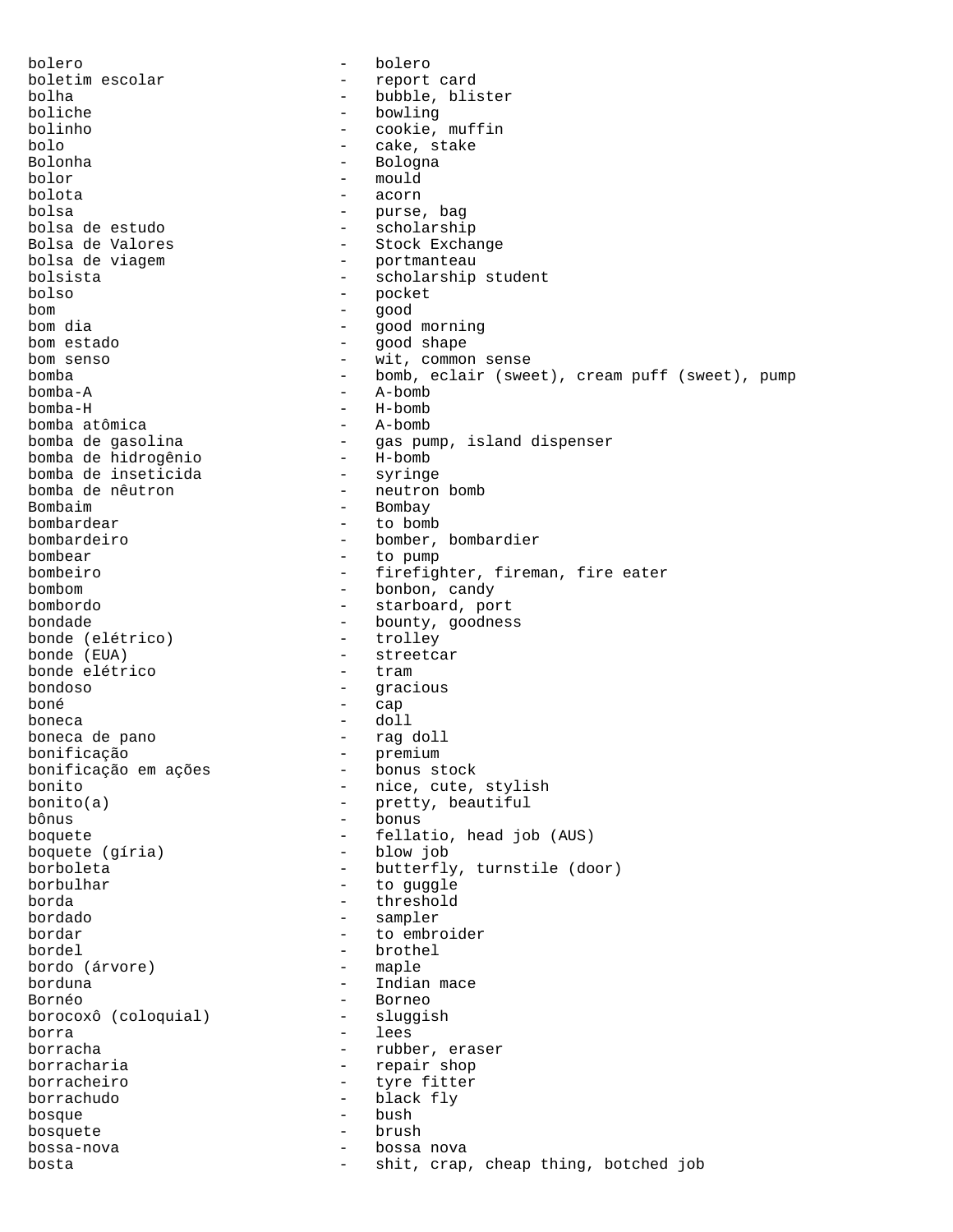bota - boot bota-fora  $-$  farewell party botão - button botão de controle botar chifre em - to cuckold, to be unfaithful, to make a cuckold of bote - boat, gig bote (de navio) - jolly bote salva-vidas boteco - joint<br>
hotecuim - bar - bar botequim the contract of the contract of the contract of the contract of the contract of the contract of the contract of the contract of the contract of the contract of the contract of the contract of the contract of the c botija - jar boto - porpoise bovino - bovine boxe - box boxer (cão)  $\begin{array}{cccc}\n\texttt{bra} & \texttt{0} & \texttt{0} & \texttt{0} & \texttt{0}\n\end{array}$ braçadeira  $-$  brace, braces bracelete - bracelet braço  $-$  arm, branch bradar  $-$  to whoop, to cry, to scream brado - whoop, cry Brahma (divindade hindu) bramido - a roar, yell branco - white brasa - ember brasão - coat of arms, blazon braseiro - brazier Brasil - Brazil brasileiro - Brazilian Brasília - Brazilia (Brazil's capital) bravio - fierce bravo - brave, gritty bravura - guts brecha  $\qquad \qquad -$  burst, slot<br>brecha (jurídica) - loophole brecha (jurídica) brega  $-$  tacky brejo - swamp breve  $\qquad \qquad -$  brief, prompt, curt brevidade  $\qquad \qquad -$  conciseness bricabraque - bric-a-brac briga  $-$  fight, quarrel, strife, row<br>briga de galo  $-$  cockfight - cockfight brigada - brigade brigada de incêndio brigar - to wrestle<br>briguento - to wrestle briguento - quarrelsome - bright, brilliant, ablaze, shiny brilhantina - pomade brilhar  $-$  to shine, to glow, to flare, to blaze<br>brilho  $-$  burnish, effulgence, shine, cocaine ( - burnish, effulgence, shine, cocaine (slang) brincadeira - fun brincadeira estúpida brincalhão - rogue brincar  $-$  to kid, to fool, to play brinco - earring brindar  $-$  to pledge, to salute brinde  $\begin{array}{ccc} \text{brinde} & \text{b} \\ \text{bride} & \text{c} \\ \end{array}$  - present, toast brinde (objeto) brinquedo - toy, plaything brisa - breeze - British, Brit (AUS) broa - maize bread broca - drill, bit brocha (vulgar) - impotent man, unable to copulate brochar (vulgar) - to be unable to have a hard-on brochura<br> - paperback brochura - paperback - paperback bronze - bronze bronzeado - tanned, bronzed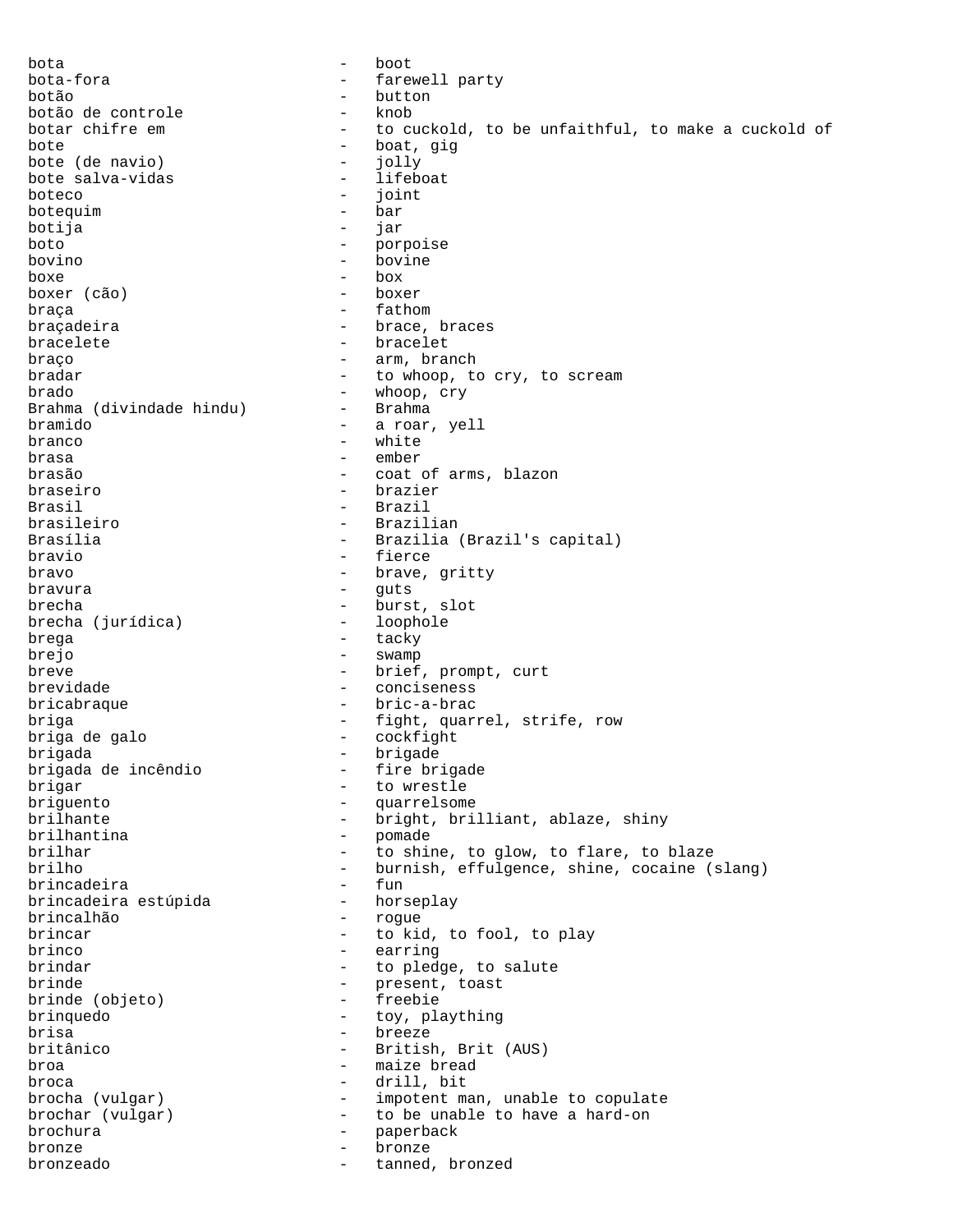bronzear  $-$  to tan broto - bud brotoeja - rash broxa - brush brunir  $-$  to gloss brutal - brute brutamontes bruto  $-$  raw, yahoo, gross, beast, brute bruto (gíria)  $-$  penis, tool (slang) - penis, tool (slang)<br>- witch bruxa - witch bruxo - wizard bruxuleante - flickering bucha - bush budismo - Buddhism budista - Buddhist bueiro - sewer bufa - SBD (AUS) - sideboard<br>- buffer buffer (informática) buginganga - folderol bujão - stopper - stopper - stopper - stopper - stopper - stopper - stopper - stopper - stopper - stopper - stopper - stopper - stopper - stopper - stopper - stopper - stopper - stopper - stopper - stopper - stopper - stop - directions (medicine), bull (of the Pope) bule  $\begin{array}{cccc} \text{bule} & - & \text{tea-pot, coffeepot} \\ \text{bum} & \text{som} & - & \text{boom} \end{array}$ bum (som) bumbo - bass drum bumerangue - boomerang bunda - buttock, butt, bottom, fanny (USA), ass, cheap item bundão (gíria) - arse (slang) bundão (vulgar) bungy-jumping - bungy jumping buquê - bouquet, nosegay, posy, garland, fragrance<br>buraco - - hole, gap, hollow, cavity, socket, pit - hole, gap, hollow, cavity, socket, pit<br>- keyhole buraco da fechadura<br>buraco em meia - spud (AUS) burgo - borough burguês - bourgeois<br>burilar - bourgeois - to upset burlar - to rook burleta - burlesque Burma - Burma burocracia  $-$  red tape, bureaucracy burocrata - bureaucrat<br>burro - ass an ign burro - ass, an ignorant, jackass, ignorant<br>husca - search quest busca - search, quest<br>busca-pé - search, quest busca-pé  $-$  firecracker buscador - seeker - to seek, to search, to look for, to quest busílis - main point<br>bússola - compass bússola - compass bustiê - bustier busto - bust butano - butane butique  $-$  little store buxo - box tree buzina - horn buzinar - to blare búzio - music shell, dog-whelk<br>byte (informática) - byte - byte byte (informática) - byte<br>C/C (conta corrente) - A/C (account) C/C (conta corrente) cá entre nós  $-$  between you and me cabaço (vulgar) - cherry (slang), hymen cabana - cabin - head cabeça de alfinete - pinhead cabeçalho - header, headline, heading cabelereiro - hairdresser cabelo - hair cabelo curto (de mulher) - bob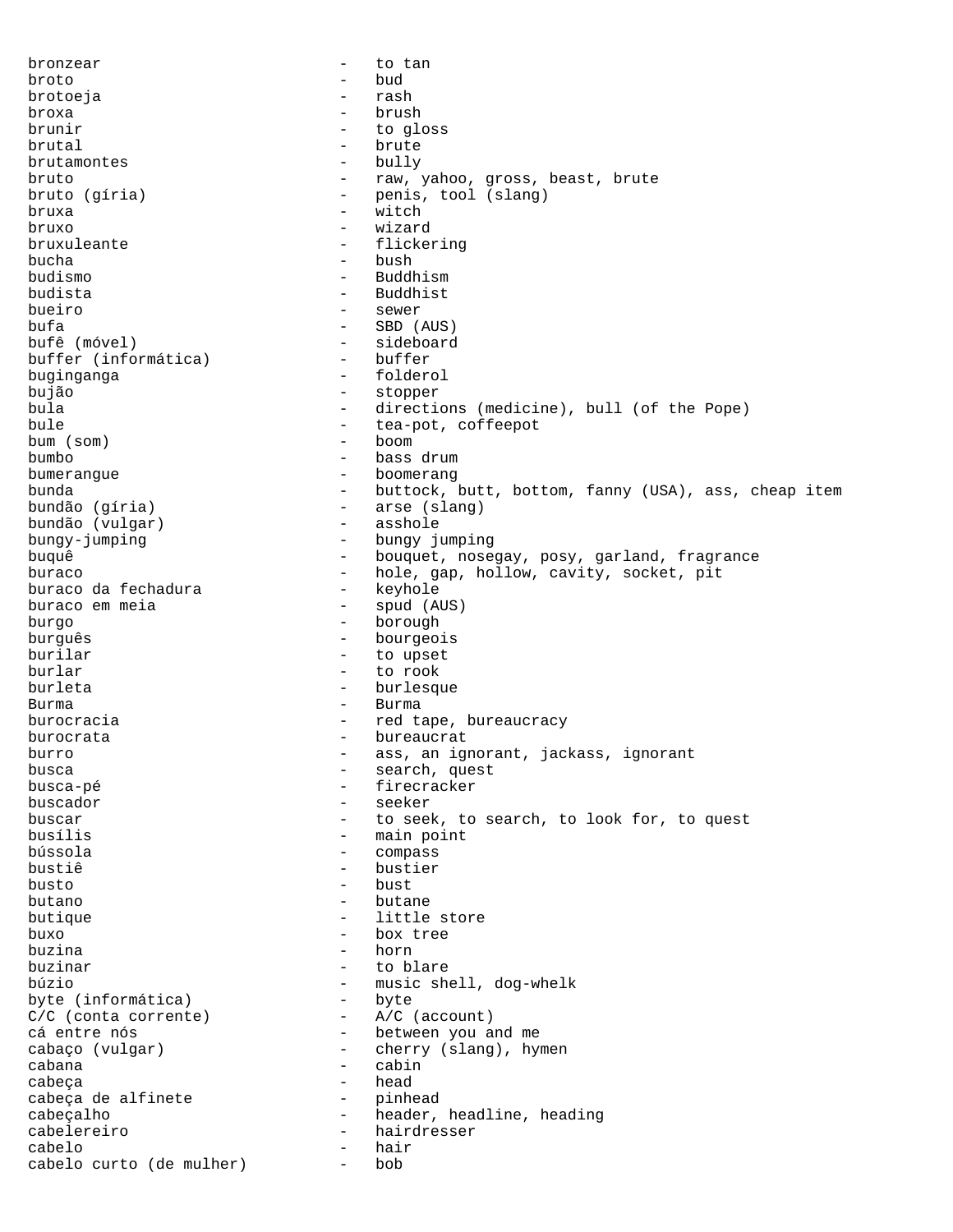cabelo emaranhado - thatch cabelo louro - fair hair, blond hair cabeludo - hairy, hirsute cabide - coat hanger, clothes hanger, rack cabina<br>cabina (maquinista) - cabina (maquinista) - cab cabina (maquinista) - cab cabina de elevador - cage cabine telefônica<br>cabineira - elevator girl cabineiro - elevator man, liftman cabo - cable, handle, corporal, cape<br>
cabo (corda) - quy cabo (corda) - guy cabo de chicote cabo de vassoura  $\qquad \qquad -$  broomstick cabo eleitoral  $\qquad \qquad -$  canvasser cabra - she-goat, goat cabra-cega - blindman's buff cabresto - tether cabrito  $\begin{array}{ccc} - & \text{kid} \\ \text{cabrito months} & - & \text{ roebuck} \end{array}$ cabrito montês caca - poo (slang) caça e chase, hunt, chasing, hunting, pursuit, quarry caça-níqueis - slot machine caçador - huntsman - bucket caçar - to quash, to hunt, to chase caçar com falcão cacarejo - cluck caçarola - casserole, stew-pan cacatua - cockatoo cacau - cocoa - dick, penis cacete - mace cachaça - Brazilian national drink (sugar cane brandy) cachalote - cachalot, spermwhale cachê  $-$  salary cachimbo - pipe<br>cacho - clus - cluster<br>- wooz (AUS) cachorra (gíria) cachorro - dog, cub, puppy cachorro-quente - dog, cub, pup, puppy cachorro-quente cacique - chieftain  $\begin{array}{ccc} \text{caco} & & & \\ \end{array}$  - shard caçoar - to fool cacoete - tic, cacoethes cacto - cactus cada - every, each, a, a pop cada qual  $\qquad \qquad \qquad -$  everyone, everybody cada um est est en la piece cada um por si  $-$  every man for himself cada vez mais  $-$  more and more cada vez melhor  $-$  better and better cada vez pior  $-$  worse and worse cadastro - records cadáver - corpse, stiff - padlock<br>- chain.r cadeia - chain, prison, jail, series, succession, string<br>cadeia de lojas - chain store cadeia de lojas - chain store - fetters cadeira - chair, seat, settle - rocking chair<br>- armchair cadeira de braços - armchair cadeira de rodas - wheelchair cadeiras (ancas) cadela - bitch cadência  $\qquad \qquad -$  beat, cadence caderneta - passbook, register, notebook caderneta de poupança - savings account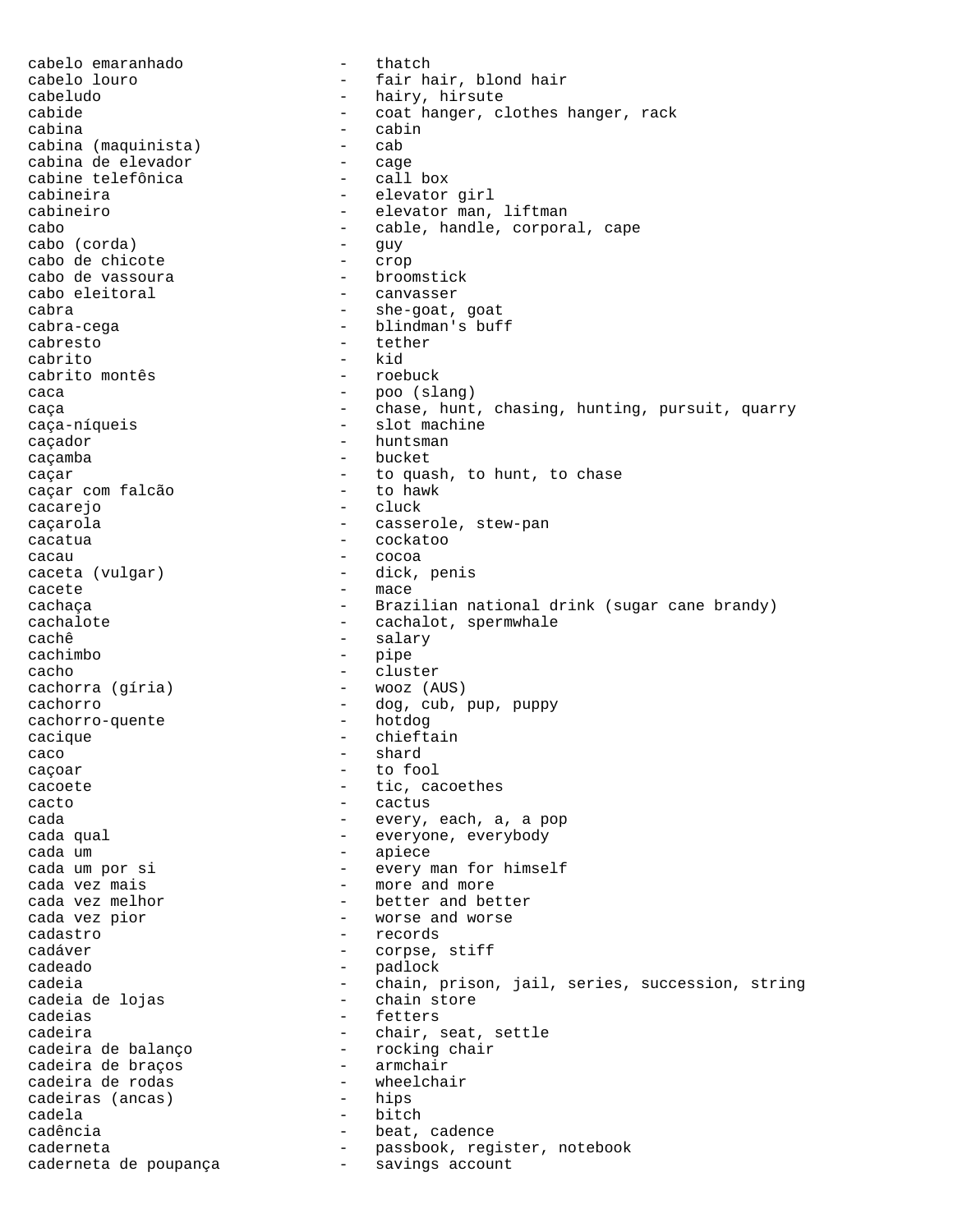caderno - notebook, exercise book cadete - cadet - to lapse caducidade - obsoleteness caduco - stale caduco (expressão jurídica) -<br>café café<br>
café-com-leite (gíria) - coffee<br>
- spring - spring chicken (AUS)<br>- cafe café (restaurante)<br>café pequeno - small beer cafeeiro - coffee tree cafetão - pimp, pander cafeteira - coffeepot cafezal  $\qquad \qquad -$  coffee plantation cafezinho - black coffee caftina - panderess cafundó - distant place cagaço (vulgar)<br>cagada (vulgar) - a failure, a disaster caganheira<br>
cagar (vulgar) - Jimmy Britts (AUS)<br>
- to shit, to defeca cagar (vulgar) - to shit, to defecate, to mess up a job, to ca-ca<br>cai fora cai fora  $\begin{array}{ccc} - & \text{show off (AUS)} \\ - & \text{bias off} \end{array}$ - piss off! caiaque - kayak caibro - rafter caído - fallen caipira - yokel<br>cair - to fa cair - to fall<br>cais - to fall<br>- cais - cais cais  $-$  quay, wharf caixa<br>
caixa-executivo<br>
- teller, unitteller<br>
- teller, unitteller caixa-executivo - teller, unitteller<br>caixa acústica - cabinet (music) - cabinet (music)<br>- gear box caixa de câmbio de caixa de composición de la partida de la partida de la partida de la partida de la partida<br>Caixa de CD - jewel case<br>- carton caixa de papelão<br>caixa de surpresa - jack-in-the-box caixa econômica<br>
caixa eletrônico<br>
- cash dispense - cash dispenser caixa postal - P.O. box, call box, P.O.B. (post office box) caixa preta (avião) caixa registradora - cash register caixão - coffin<br>caixeiro - cashier caixeiro - cashier - cashier<br>caixilho - casemen casement caixote - box, bin cajá - hog-plum cajado - bat, staff caju - cashew - cashew cajueiro - cashew tree cal  $-$  lime cal virgem  $\begin{array}{ccc} \text{cal} & \text{virgem} \\ \text{cal} & \text{virgem} \end{array}$  - quicklime cal viva - quicklime cala-boca (gíria) calabouço - dungeon calado - mute<br>calafetar - to ch calafetar - to chink calafrio - rigour, a fit of cold calamidade  $\begin{array}{ccc}\n\text{calamity, visitation} \\
\text{cálamo} & - & \text{shaft}\n\end{array}$ - shaft calão  $\qquad \qquad -$  slang, jar, jargon, cant calçada - sidewalk, pavement<br>calcanhar - heel - heel - heel calção(ões) - breeches, shorts calçar - to pad calcário - limestone calças - trousers, pants<br>calcinha(s) - calcinha - calcinha calcinha(s) - panties cálcio (Ca) - calcium (Ca)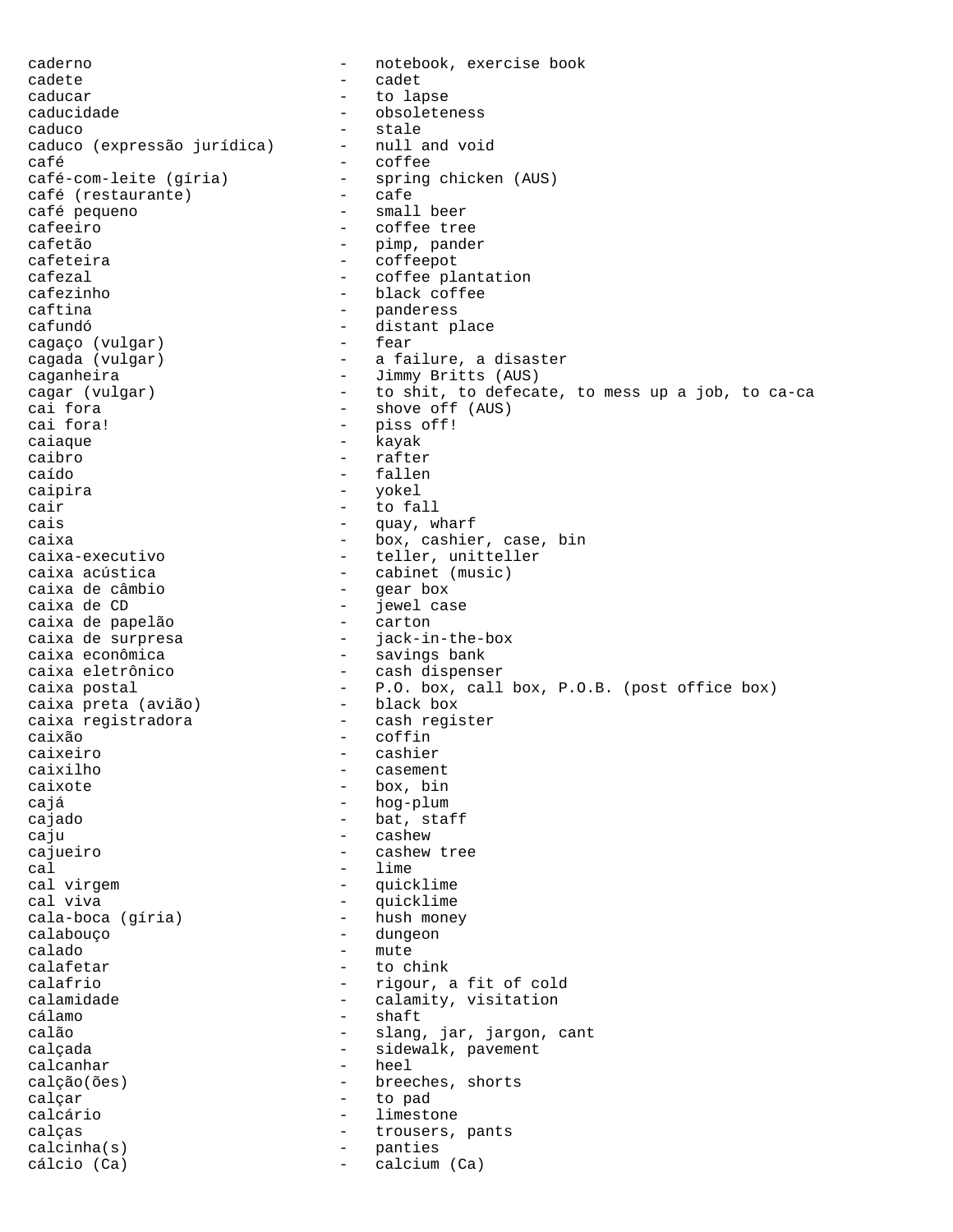calções (séc. XVI-XVII) - hose calculadora - calculator calcular  $-$  to calculate, to evaluate, to size up, to figure cálculo - forecast, count, guess, reckoning Calcutá - Calcutta caldeira - kettle, boiler caldo - soup, porridge - shut up ! calefação - heating calejado - callous - callous<br>calha - calha - calha - trough, gutter, eaves calhau - flintstone calibrar - to size calibre - calibre, size cálice - chalice, calyx, grail, goblet<br>cálice da Eucaristia - chalice - chalice cálice da Eucaristia califa - calif, caliph<br>
caligrafia - caligrafia - penmanship<br>- calm.sult calma - calm, sultriness, calmness, quiescence, quietness calmante - sedative calmaria - calm<br>calmo - calm - calm, still, quiet, even minded, cool, halcyon calo - callus (hands), corn (feet), corn calor - heat, warmth, ardor caloria - calorie caloso - callous calote - swindle, trick, bad debt caloteiro - swindler, bad payer calouro - freshman, fresher, tyro calúnia - calumny, libel, setup caluniar  $-$  to traduce, to libel calva - baldness<br>calvárie - calvary calvário - calvary calvo - bald, bare, barren cama - bed cama-reserva - truckle cama (de navio ou trem) - bunk<br>cama de baixo (de bicama) - truckle cama de baixo (de bicama) - truckle<br>cama de solteiro - single bed cama de solteiro camada - layer, coat (paint), flake, coating camafeu - cameo camaleão - chameleon câmara - chamber, town house - Clearing House (C.H.), clearing house exchange<br>- township câmara municipal camarada <sup>-</sup> comrade, buddy camaradagem - companionship camarão - shrimp camarão graúdo<br>camarote - cabin, box cambaio - awry cambalhota - caper, somersault câmbio - change, exchange, F.X. (foreign exchange) câmbio (rádio) - over to you câmbio e desligo (rádio) cambista <sup>-</sup> money-dealer, exchanger, exchange broker<br>Cambodia - Cambodia - Cambodia Cambodja cambraia - cambraia - cambraia - cambraia - cambraia - cambraia - cambraia - cambraia - cambraia - cambraia - cambraia - cambraia - cambraia - cambraia - cambraia - cambraia - cambraia - cambraia - cambraia - cambraia - ca - camellia camelo - camel - hawker, tout câmera<br>
câmera lenta<br>
câmera lenta - slow-motion caminhada  $-$  walk, lap, tramp caminhante - traveller caminhão - truck caminhão de carga  $\sim$  - van caminhar  $-$  to tread, to walk, to pace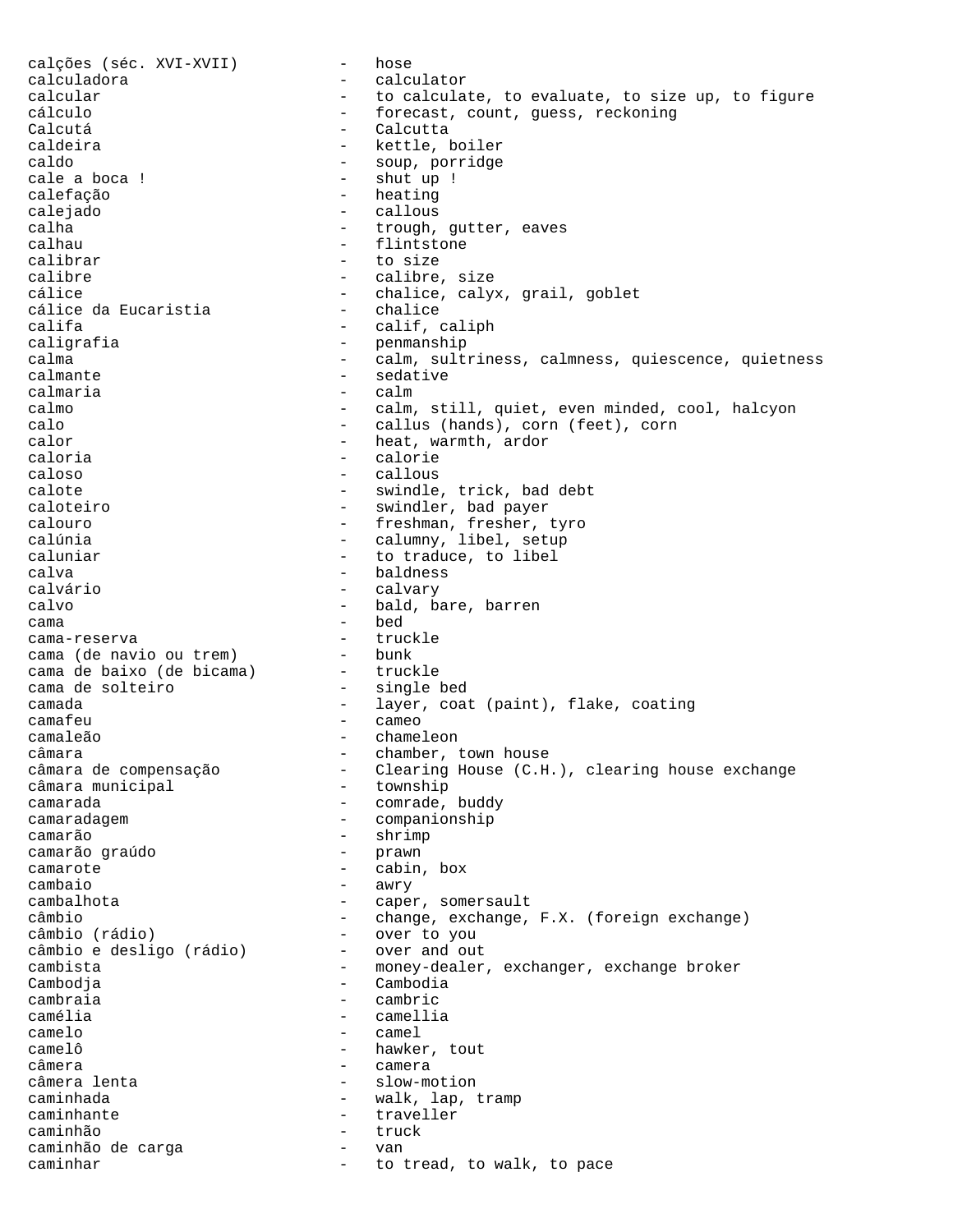caminho de busca (DOS) - way, walk, path, pass<br>caminho de busca (DOS) - path caminho de busca (DOS) - path caminho estreito - narrow caminhoneiro caminhonete - pickup camisa<br>
camisa-de-força<br>
- straitjacket<br>
- straitjacket - straitjacket camiseta - T-shirt, undershirt, jersey - condom, French letter camisola - vest, nightgown, blouse, teddy camomila - camomile campainha - hand bell, bell campanário - belfry campanha - campaign campânula (flor) - bellflower campeão - champion campeonato - championship campestre  $-$  rural, rustic campina - prairie campo<br>
campo de concentração stockade stockade campo de concentração  $-$  stockade<br>campo de observação (máximo) - field of regard campo de observação (máximo) campo visual  $-$  field of regard camponês entre la componência de la componência de la componência de la componência de la componência de la co campus - campus - campus camundongo - mouse camurça  $-$  chamois, suede cana-de-açúcar - sugar cane canal  $\qquad \qquad \qquad -$  canal, channel, conduit, tube canal (GB) - cut (slang) canalha - scoundrel canário - canary canção - song - wicket, gate cancelar  $-$  to quash, to abort, to undo, to lift câncer - cancer - cancerous cancioneiro - songbook cançoneta - ditty candeia - lamp, oil lamp candelária - Candlemas<br>candidatar-se - to slate candidatar-se candidato - nominee candidatura - candidacy caneco - mug canela  $\qquad \qquad \qquad$  - shin, cinnamon caneta - pen caneta-tinteiro - fountain pen<br>
caneta esferográfica - ballpoint pen caneta esferográfica - ballpoint pen caneta hidrográfica cânfora - camphor canga (jugo) - yoke canguru - kangaroo canhão - cannon - water cannon canhonear extended to cannon canhoto<br>
canhoto (de cheque) - left-handed, left handed<br>
- counterfoil canhoto (de cheque) - counterfoil canhoto (talão) canibal  $-$  man eater, cannibal caniço - reed - dog days canil municipal - kennel<br>canil municipal - pound canil municipal - pound - pound - pound - pound - pound - pound - pound - pound - pound - pound - pound - pound - pound - pound - pound - pound - pound - pound - pound - pound - pound - pound - pound - pound - pound - poun canino - canine canivete - clasp-knife, penknife<br>
cania<br>
- chicken broth<br>
- chicken broth canja - chicken broth cano  $-$  tube, pipe, conduit, spout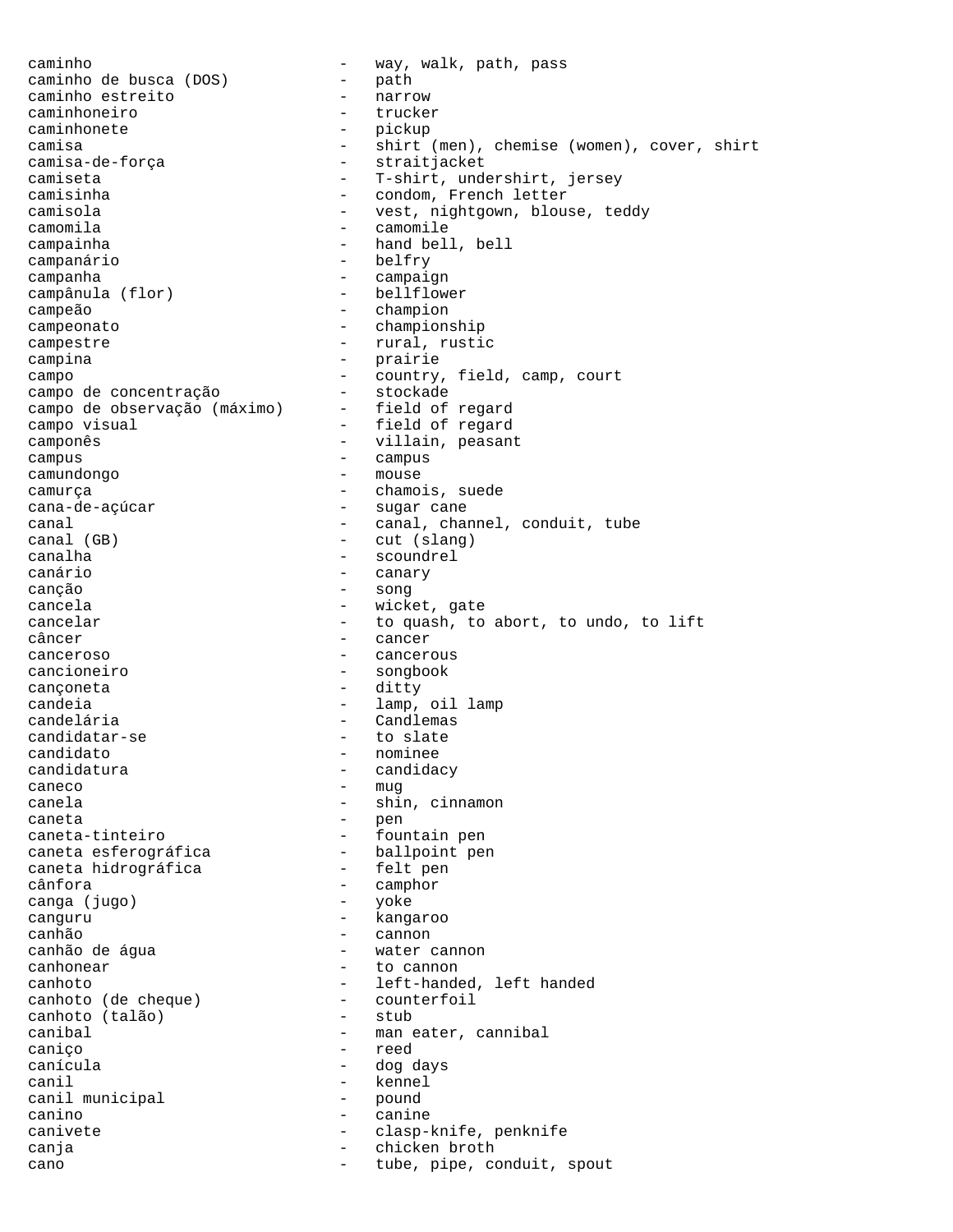cano de arma - barrel cano de chaminé  $\qquad \qquad -$  tunnel, flue canoa - canoe canoro - melodious cansaço - weariness cansado  $-$  tired, sick, weary cansado de  $-$  fed up cantada (gíria) - pass (AUS) cantar  $\overline{\phantom{a}}$  - to sing, to chant<br>cantar (mulher) - to chat up, to fl. cantar em coro  $-$  to chorus cântaro  $-$  water-pot, pitcher cantarolar - to hum<br>
canteiro de flores - flower bed canteiro de flores cantil - canteen cantina  $-$  refectory canto - corner, song canto de galo cantor - vocalist, singer cão - dog cão de caça<br>cão de quarda - hound - hound - cão de quarda cão de guarda caos - chaos - chaos capa  $\qquad \qquad -$  lap, mantle capa (de livro ou disco) - sleeve capa de chuva - raincoat capacho - doormat capacidade - aptitude, ability<br>capacidade creditícia - credit standing capacidade creditícia - credit standing capacitado - competent capaz do serviço - up to the job capela - shrine capelão - chaplain capital de giro - working capital capital de giro próprio - net working capital capital de risco - venture capital capital social (empresa) - joint stock capitão - captain capitulação - compliance capitular - to yield capítulo<br>capítulo (de série) - chapter<br>- instalment capítulo (de série) capô - hood capota - hood capotar - to turn over capricho - caprice, whim cápsula - shell captado - down captar - to grasp, to get it<br>captura - to grasp, to get it capturar - to seize capuz - cap, hood caqui - persimmon cara - bloke (slang) cara (gíria) - guy cara de pau  $-$  poker-faced carabina - rifle, carbine

canon - fed up cansativo - wearisome, laborious, toilsome cantada - pick-up line (slang) - to chat up, to flirt capacitar  $\qquad \qquad -$  to qualify, to enable capaz - able, equal, sufficient capeta - devil capital - capital, fund, funds capoeira - Brazilian kickboxing capote  $\qquad \qquad -$  coat, overcoat, cloak - getting carabineiro - carabineer, rifleman caraca ! - man alive !, oh boy!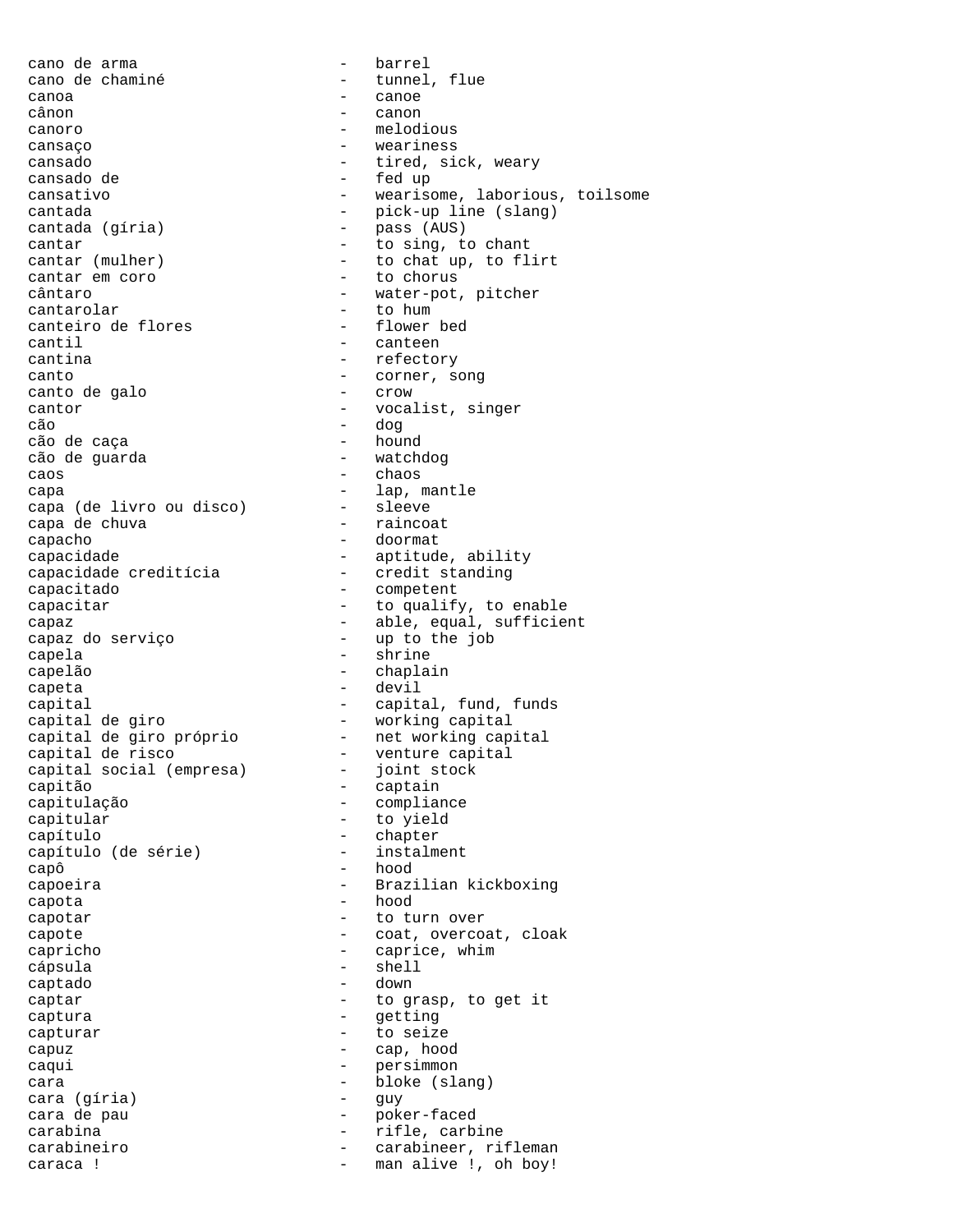característica - Feature, trait caracterizar  $-$  to typify, to mark caralho (vulgar) - dick, shaft, prick<br>caralho! (vulgar) - fuck! caralho! (vulgar) - fuck!<br>caramanchão - bower caramanchão<br>caramba ! - man alive ! caramba! - oh boy!<br> caranquejo - crab caranguejo carapaça  $\overline{\phantom{a}}$  - carapace caráter<br>
caráter (qíria) - character<br>
- gut caráter (gíria) carbonizar - to char carcaca entrancement and the frame cárcere - gaol carcereiro  $-$  warder, turnkey cardápio - menu, bill of fare, carte, fare<br>cardíaco - cardiac cardíaco - cardiac - cardioid cardume  $\qquad \qquad -$  shoal of fish carecer - to lack carência  $-$  failure, lack carestia - famine careta - mug carga - cargo, charge, freight, task, load, loading carga a granel  $\overline{\phantom{a}}$  - bulk cargo carga completa - cargo load, full load carga consolidada - assembly cargo carga deteriorável - assembly cargo<br>
carga deteriorável - perishable cargo<br>
carga geral (mista) - aeneral cargo carga geral (mista) - general cargo carga insuficiente (explosivo) - undercharge carga perecível - perishable cargo cargo - post, job, employment, charge, function cargo público - public office entralizar en la cargo boat, bulk cargo caribenho (en la cargo de la cargo boat, bulk cargo caribenho (en la cargo de la cargo de la cargo de la cargo de la cargo de la cargo de la cargo de la cargo de la cargo de la cargo - Caribbean caricatura - cartoon carícia - caress, pat - charity caridade pública - public charity<br>
cárie - cavity<br>
- cavity cárie - cavity carimbar - to imprint carimbo - stamp, hallmark, rubber-stamp carinhoso - gentle carioca - a native of Rio de Janeiro city in Brazil<br>Carlos Magno (imperador) - Charlemagne Carlos Magno (imperador) carmesim - crimson carnal - fleshly, bodily - carnival carne  $-$  meat, flesh (human) carne-de-sol - jerked meat (Brazil-NE) carne-seca - jerked meat (Brazil-SE)<br>carne assada - carne assada - cast carne assada - roast carne de carneiro carne de porco<br>carne de primeira - pork<br>- quality meat<br>- beef carne de vaca carneiro  $-$  ram, sheep carniça - carrion - scavenger carnificina - butchery, carnage<br>
carnívoro - carnivore carnívoro - carnivore carnudo - fleshy caro  $-$  expensive caroço - lump caroço (de fruta) - pit carola - devotee caroteno - carotene carótida - carotid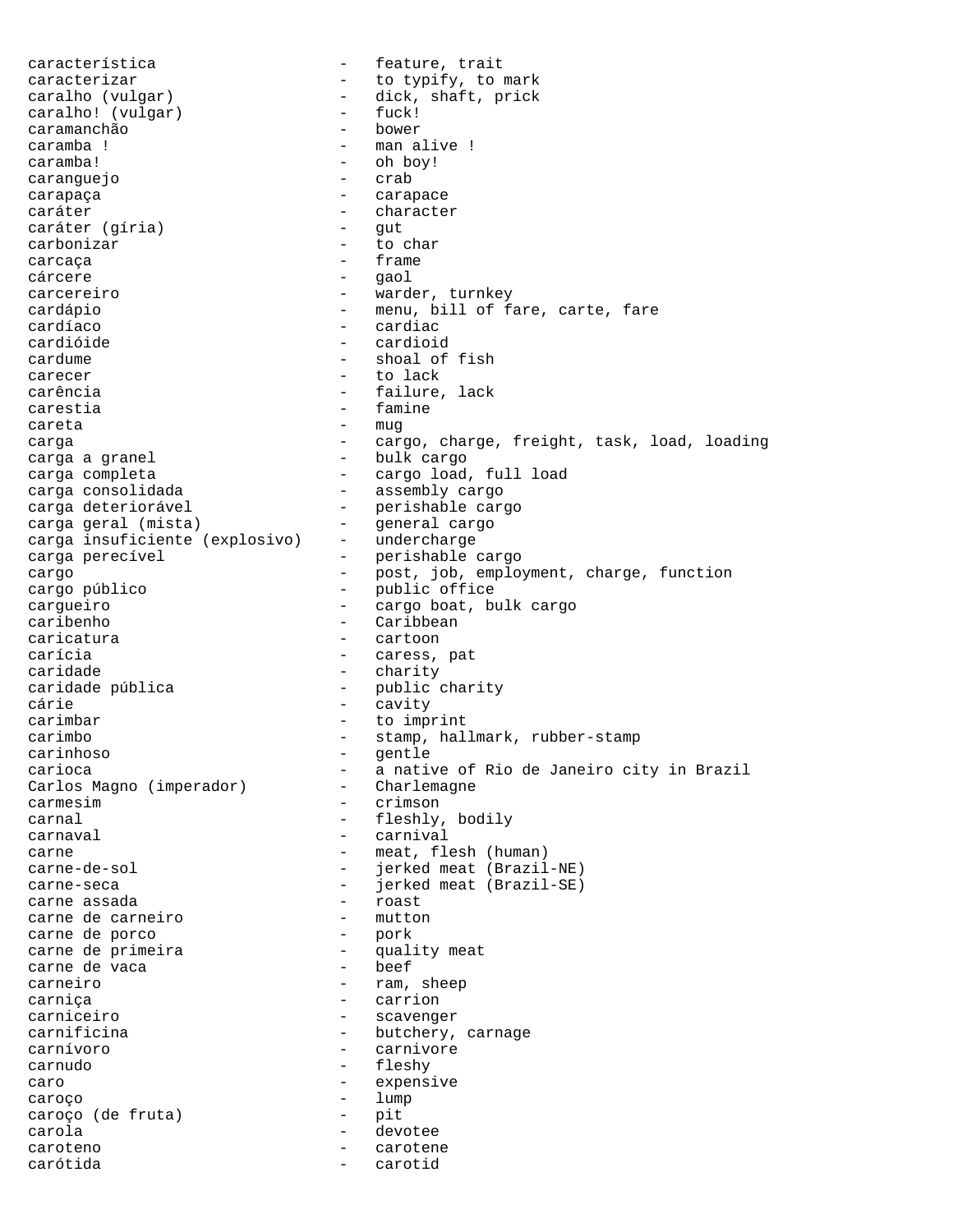carpa - carp carpintaria  $\overline{\phantom{a}}$  - carpentry carpinteiro - carpenter carpo - carpus carranca and the mug carrancudo - somber carrapato - tick carrasco - hangman, executioner carregador  $-$  carrier, loader carregamento - cargo, loading, portage carregar<br>
carregar (arquivo) - to carry, to load, to tug<br>
- to upload carregar (arquivo) carreira - career, run, row carreta - cart carreteiro - carrier carretel - reel<br>carretilha - reel carretilha carreto - cartage, fare carrilhão - carillon, chime - cart<br>- pram carrinho de bebê - pram carrinho de chá (GB) - trolley carrinho de mão - wheel barrow carrinho de rolimã - Billy cart (AUS) carro - car<br>carro-forte - carro-forte - carmo - armoured car<br>- lemon carro "bichado" (AUS) - lemon<br>carro blindado - tank carro blindado carro patrulha - patrol car carroça - cart, wagon, wheelcart, rig carroça de suprimentos - chuck wagon carrossel - merry-go-round carruagem entrancement of the coach, gig carta - letter, card, charter carta-circular - circular<br>
carta-patente - charter carta-patente carta-remessa - remittance-letter carta-resposta - reply-paid carta branca and the carte blanche carta de afretamento - charter party (C/P) carta de crédito - letter of credit (L/C), merchant's credit carta de crédito à vista - sight letter Carta de Crédito Comercial - guaranteed letter of credit carta de crédito em aberto - stand by letter of credit carta de garantia - letter of indemnity carta de intenção - intent letter cartão - cardboard, card cartão (de banco) - check card cartão de autógrafo - signature card cartão de crédito - credit card cartão de crédito (de loja) - charge card cartão de ponto - time card cartão de visita - visiting card cartão postal - postcard cartaz - poster, placard, bill carteira  $-$  wallet carteiro - postman cartel - cartel, trust<br>cartilha - cartel, trust - spelling book, primer cartomante  $-$  fortune-teller cartucho - cartridge cartunista - cartoonist caruncho - woodworm carvalho - oak carvão - coal casa - house, home Casa da Moeda casa de madeira  $-$  frame-house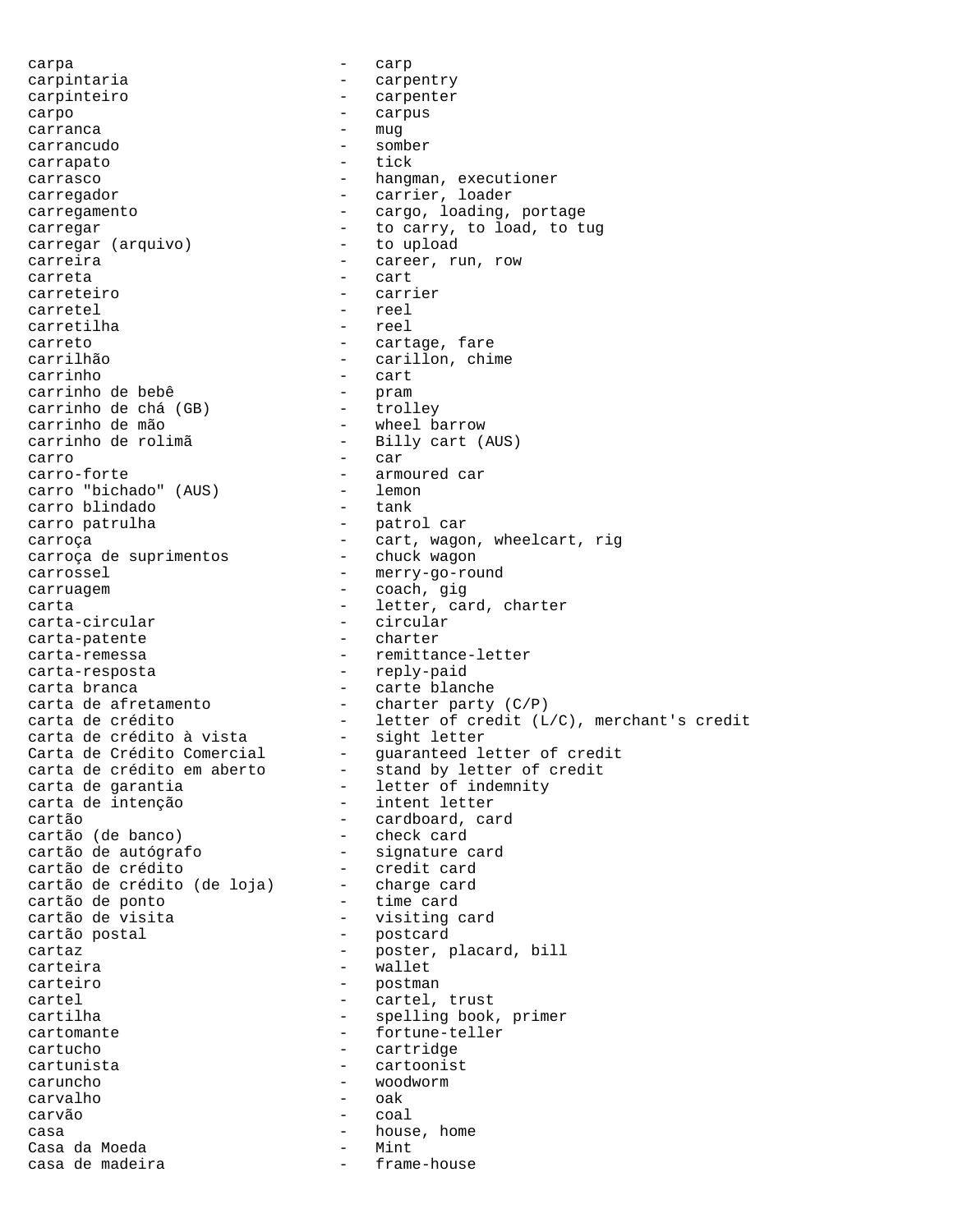casa do caralho (vulgar) - a remote place casa mal-assombrada - haunted house casaco - coat<br>casal - coun casal - couple casamata - bunker casamenteiro(a) - matchmaker casamento - nuptials casar-se - to get married<br>
casar(-se) - to wed, to married - to wed, to marry casca - shell, rind, hull casca-grossa (gíria) - knockabout (slang) casca de noz  $-$  nutshell casca de ovo - eggshell cascalho - gravel, rubble cascata - waterfall, cascade cascavel extracted the cascavel of the cascavel of the cascavel of the cascavel of the cascavel of the cascave casco - hull<br>caseiro - caseiro - caret caseiro - caretaker, indoor caserna - barracks, casern casinha  $-$  cottage, little house (AUS) caso  $-$  case, chance, event caspa - dandruff, scurf cassete (K7) - cassette cassetete - bludgeon, billystick cassino - cassino casta - stock, race, generation, breed, lineage, kind castanha - chestnut castanha-do-Pará castanho - hazel castanhola - castanet castanholas - castanets castão - knob castelo - castle, fort castiçal  $\qquad \qquad -$  candlestick castidade - chastity, sexual abstention castigo - retribution, rod casto - chaste castor  $-$  beaver, castor casual - casual, perfunctory casualidade  $-$  eventuality casulo - cocoon<br>cata-vento (brinquedo) - pinwheel cata-vento (brinquedo) - pinguedo - pinguedo - pinguedo - pinguedo - pinguedo - pinguedo - pinguedo - pinguedo cataclismo - cataclysm catacumba - catacomb catador - picker catapora - chicken pox catástrofe - crash, wreck, catastrophe catchup - ketchup catinga - fetid smell, foetor  $cativo$  - bond (2) catolicismo - Catholicism catorze - fourteen catraca - ratchet catre  $\begin{array}{ccc} \texttt{centre} & \texttt{--} & \texttt{truckle bed} \\ \texttt{catso} & \texttt{(vulgar)} & \texttt{--} & \texttt{cock} \end{array}$ catso (vulgar) caubói - cowboy caução - caução - bail, collateral, letter of indemnity Cáucaso - Caucasus caucionar - to bail caule  $-$  stalk, stem causa - cause, case, provocation, factor causar  $-$  to cause, to engender<br>causar desordem  $-$  to make a mess - to make a mess causar perda - to damage causo (informal) cáustico - sulphurous cautela - care, heed cautelosamente - cautiously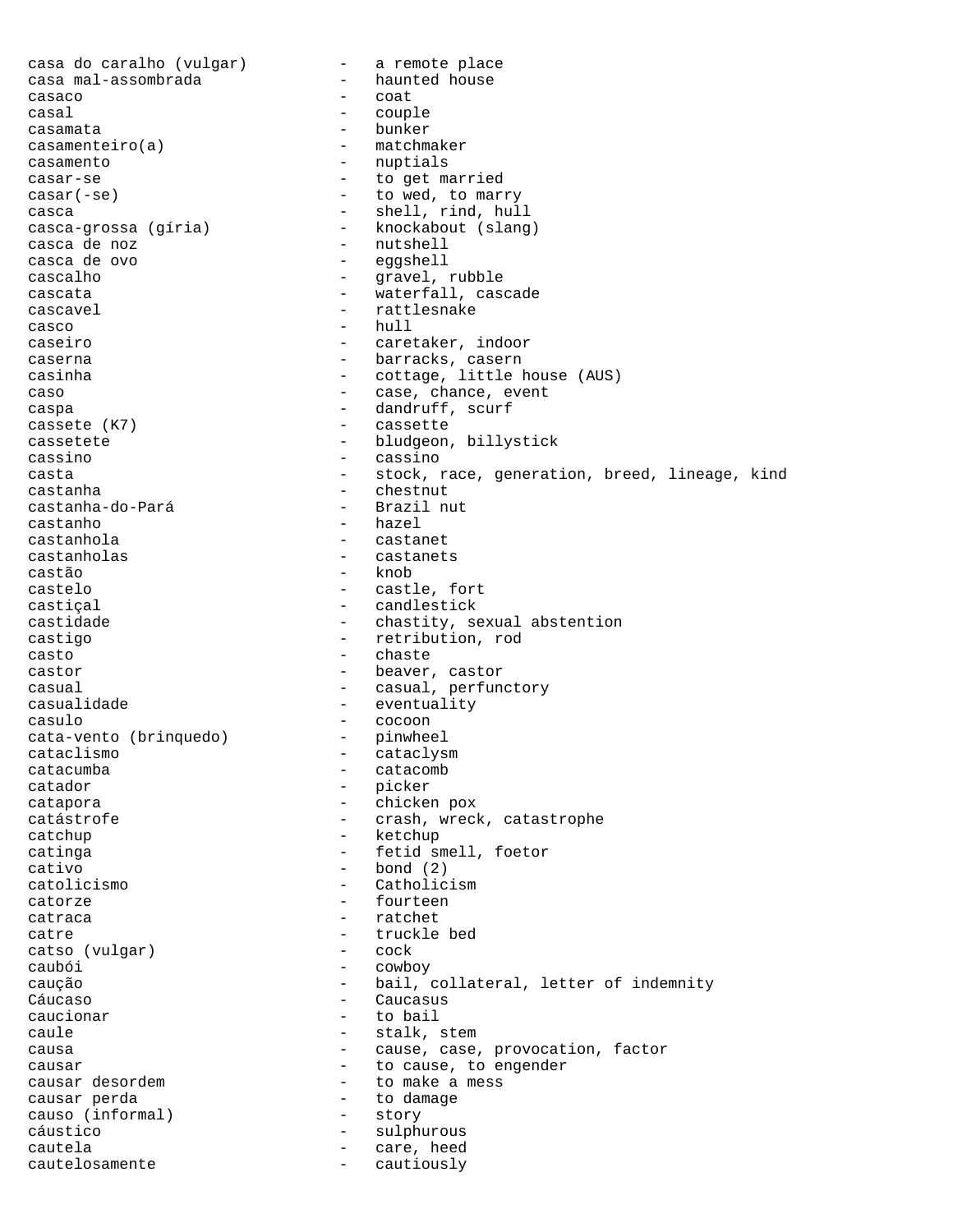cauteloso - ware, cautious cavaco - chip cavala (Scomberomorus cavalla) - cavalla cavalaria - horses - horses - horses - horses - horses - horses - horses - horses - horses - horses - horses cavaleira - equestrienne cavaleiro - knight, rider cavalete - in the state of the state of the state of the state of the state of the state of the state of the s cavalgada - cavalcade<br>cavalgar (como jóquei) - to jockey cavalgar (como jóquei)<br>cavalhada - rodeo cavalheiresco - chivalrous cavalheiro - gentleman cavalinha - mackerel cavalo - horse cavalo-vapor (CV) - horsepower (HP)<br>cavalo de corrida - racehorse cavalo de corrida<br>cavalo de pau (brinquedo) - rocking-horse cavalo de pau (brinquedo) cavar - to dig, to excavate caverna - cavern, cove<br>
caviar - caviar - caviar caviar - caviar cavidade - cavity cavidade (Medicina) - cavum cavilar - to prevaricate, to carp, to cavil<br>
caxias (círia) - nag<br>
- nag caxias (gíria)  $\begin{array}{ccc}\n\text{caxumba} & - & \text{mumps} \\
\text{CD} & - & \text{CD} & \text{cc} \\
\end{array}$ - CD (compact disc), album, compact disk CD-ROM - CD ROM cê-cedilha (ç) - cedilla mark cê-dê-efe (cu-de-ferro) - nerd, egghead, a very hard-working student ceando - dining - dining - dining - to din cear - to dine<br>
cebola - to dine<br>
- onion cebola - oniona - oniona - oniona - oniona - oniona - oniona - oniona - oniona - oniona - oniona - oniona - oni ceco - cecum cedente - assignor ceder a  $-$  to give way to cedo - early cegar (faca etc) cego - blind, blindman<br>cego (lâmina) - dull - dull cego (lâmina) cegonha - stork cegueira  $\qquad \qquad -$  blindness ceia  $-$  supper ceifadeira<br>Ceilão (Sri Lanka) - Ceylon - Ceylon Ceilão (Sri Lanka) cela - cell celebração  $\begin{array}{ccc}\n \text{celebra} & \text{--} & \text{celebrat} \\
 \text{celebrat}\n\end{array}$ - to celebrate célebre  $-$  renowned celeiro - cellar, barn celeridade - rapidity celeste - heavenly celestial  $-$  heavenly celibatário - celibate celibato - celibacy, sexual abstention célula - cell célula reprodutiva - gamete celular - cellular - celluloid cem - a hundred - graveyard cena - scene, stage, scenery cena cortada (filme) cenário  $-$  scenery, scene, set cenoura - carrot censo - census - census censor - censor censura - censure, reprimand, reproach, reprehension censurar  $-$  to blame, to chide, to grouch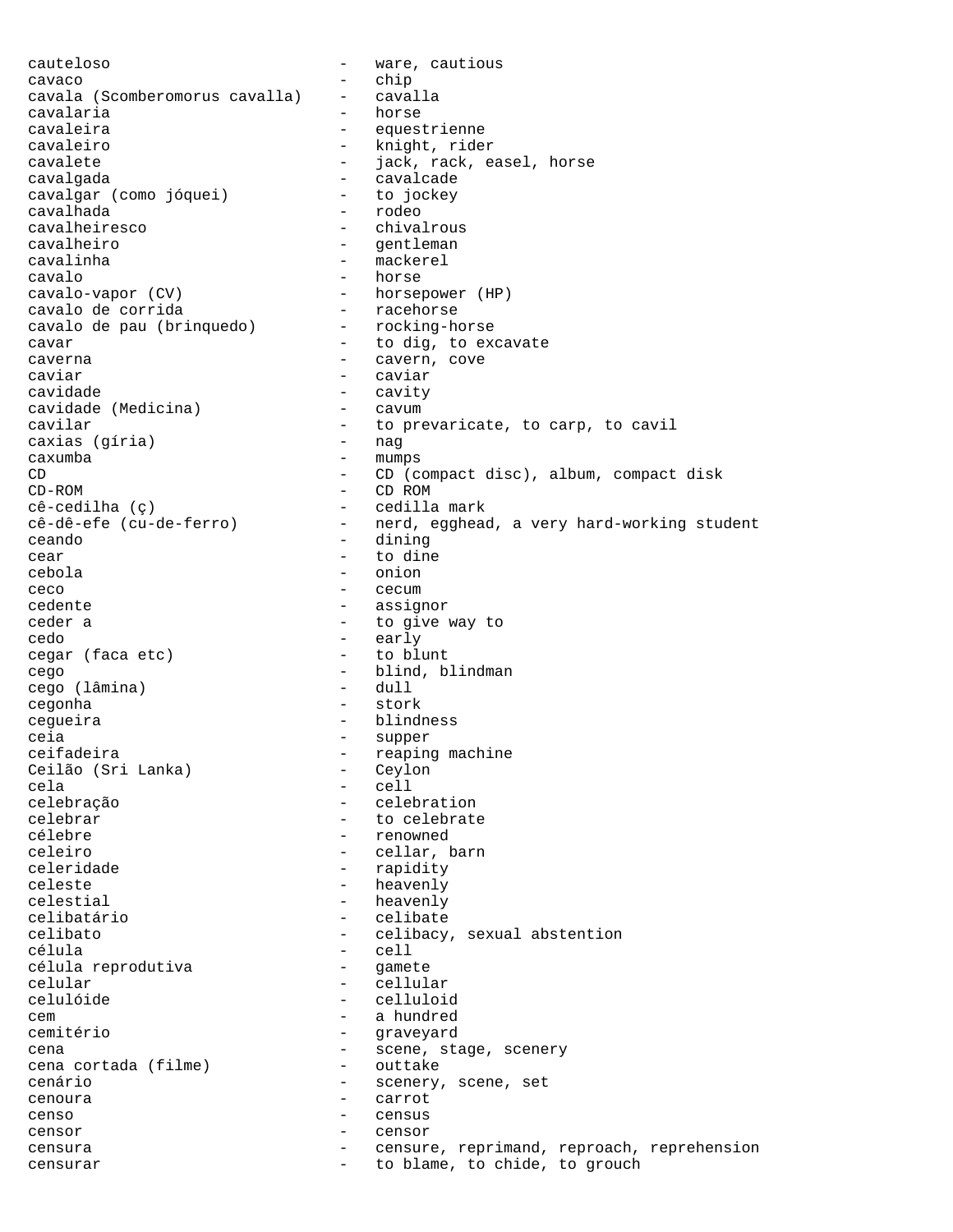centavo (1/100 de libra) - penny<br>centavo (1/100) - cent, penny centavo  $(1/100)$ centeio - rye centelha - flicker centésimo(a) - hundredth<br>
cêntimo (moeda) - cent cêntimo (moeda) centopéia - centipede central - central central telefônica (EUA) - central centrífuga entrifuge, separator centro  $\overline{\phantom{a}}$  centre, midst, navel<br>centro comercial  $\overline{\phantom{a}}$  - shopping center, shop - shopping center, shopping mall, trading center<br>- downtown centro da cidade - downtown centro da Terra cera  $-$  wax cerâmica - earthenware cerca - fence, hedge, near, about<br>cerca de - circa (CA) - circa (CA) cerca viva - hedgerow cercado  $-$  fence, fencing cercanias  $\qquad \qquad \qquad -$  outskirts, milieu cercar entries research to surround, to encompass, to smother cereal - cereal - cereal - cereal - cereal - cereal - cereal - cereal - cereal - cereal - cereal - corn cereal (EUA) cérebro - brain cereja - cherry cerimônia - ceremony cerimônia de posse cerimonial - etiquette, ceremonial cerimonioso - formal, ceremonial, ceremonious cerrado - shut certamente - alright, of course<br>certeza - certainty, certitude, assurance certeza - certainty, certitude, assurance certeza absoluta - a dead certainty certidão de nascimento - birth certificate certificado - certificate certificado de análise - analysis certificate certificado de avaria - certificate of damage certificado de depósito - certificate of deposit (C/D) certificado de fábrica - mill certificate certificado de origem - origin certificate certificado de peso - certificate of weight certificado de seguro - insurance policy certificado de vistoria - surveyor's certificate certificar  $-$  to secure, to certificate certo - right, positive, certain, sure, exato, exact cerveja - ale, beer cerveja (AUS) - piss cerveja preta (GB) cervo - deer cesariana - Caesarian cessão - cession, yielding, assignment cesta(o) - basket cesto de papéis  $-$  wastebasket cetim - satin cetina - spermaceti céu  $-$  sky, heaven, firmament, azure, blue céu (paraíso)  $-$  heaven céu (paraíso)<br>céu da boca - palate cevada - barley  $\begin{array}{ccc}\n\text{chá} & - & \text{tea} \\
\text{chaca} & - & \text{iea}\n\end{array}$ chacal - jackal<br>
chacoalhar - to roc - to rock chafurdar - to flounder<br>
chaga - the same - the same of the same of the same of the same of the same of the same of the same of the same of the same of the same of the same of the same of the same of the same of the same o chaga - ulcer, sore - kettle chalupa - sloop chalupa sem gurupés (náut.) - knockabout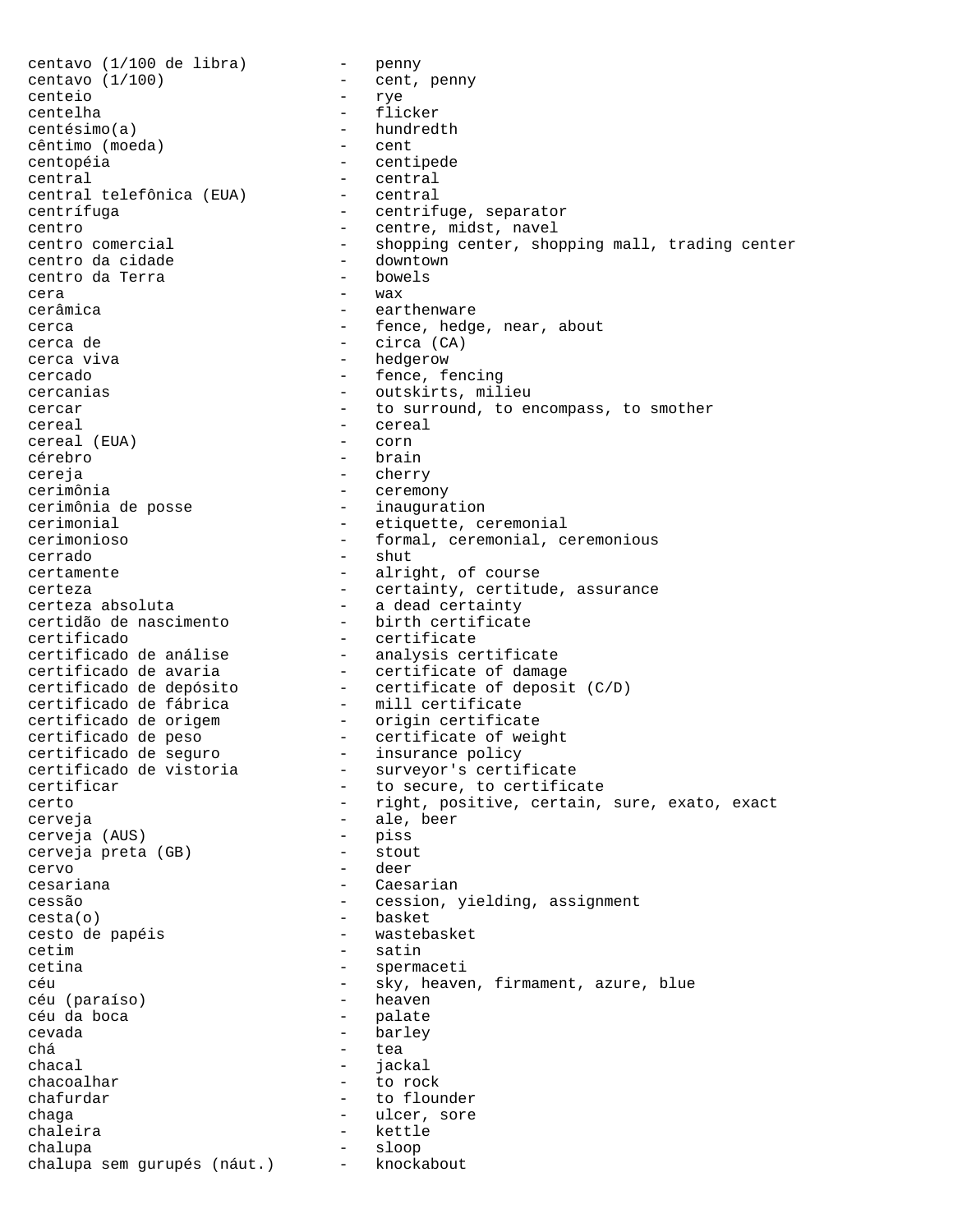chama - flame, fire, flare, blaze chamada - roll call<br>chamada interurbana - long-dista - long-distance call chamado - call chamar<br>
chamar ao telefone  $\qquad \qquad -$  to call<br>  $\qquad \qquad -$  to ring up chamar ao telefone chamariz - lure chamejar - to blaze<br>chaminé - funnel, : - funnel, smokestack, stack champanha  $-$  champagne chance  $\begin{array}{ccc}\n\text{chance} & - & \text{chance, prospect} \\
\text{chanceler} & - & \text{chancedor}\n\end{array}$ - chancelor<br>- bevel chanfradura chanfrar  $\begin{array}{ccc}\n-\end{array}$  to chase, to bevel, to chamfer<br>
chanfro  $\begin{array}{ccc}\n-\end{array}$  chamfer chanfro - chamfer chantagem - blackmail chantagista - extortioner chão - ground chapa (gíria) - pally (slang) chapeleiro - hatmaker, hatter chapéu<br>
chapéu de caubói - hat, chapeau<br>
- Stetson chapéu de caubói charada - conundrum - conundrum charque  $-$  jerked meat (Brazil-NE) charuto - cigar - chassis chatear - to hen-peck, to annoy, to hassle chato - bore, flat, boring, annoying, even, obnoxious chato (pessoa) - annoying person<br>
chato (Phthirius pubis) - crab chato (Phthirius pubis) -<br>chavão chavão - cliché - key<br>- brace chave  $(\{\})$ <br>chave de fenda - screwdriver<br>- switch chave elétrica<br>chave inglesa chave inglesa - monkey-wrench - telegraphic key test chaveiro - key ring, locksmith (person) chávena - cup checar - to check Chechênia - Chechnya chefe - chief, head, principal<br>chefe de bando - ringleader - ringleader chegada - coming chegar  $\begin{array}{ccccccc}\n & - & & \text{to come} \\
\text{thegar} & \text{um consenso} & - & \text{to compromise}\n\end{array}$ chegar a um consenso cheia - flood cheio - full, replete, rotund cheio de vida cheirar - to smell, to scent cheque - check cheque-ouro de exportação - basket cheque bancário - draft cheque borrachudo (gíria) - rubber check cheque cruzado - crossed check (GB) cheque de viagem  $-$  traveler's check, Tc cheque filigranado - protected check cheque sem fundos - dud cheque, no-good cheque visado  $-$  certified check chiado - sizzle, hiss chicana - shaft chicanar - to jockey chicane (automobilismo) chiclete - chewing gum<br>chiclete de bola - bubble gum - bubble gum chico (vulgar) - menstruation, menses<br>chicória - chicory chicória - chicory chicotada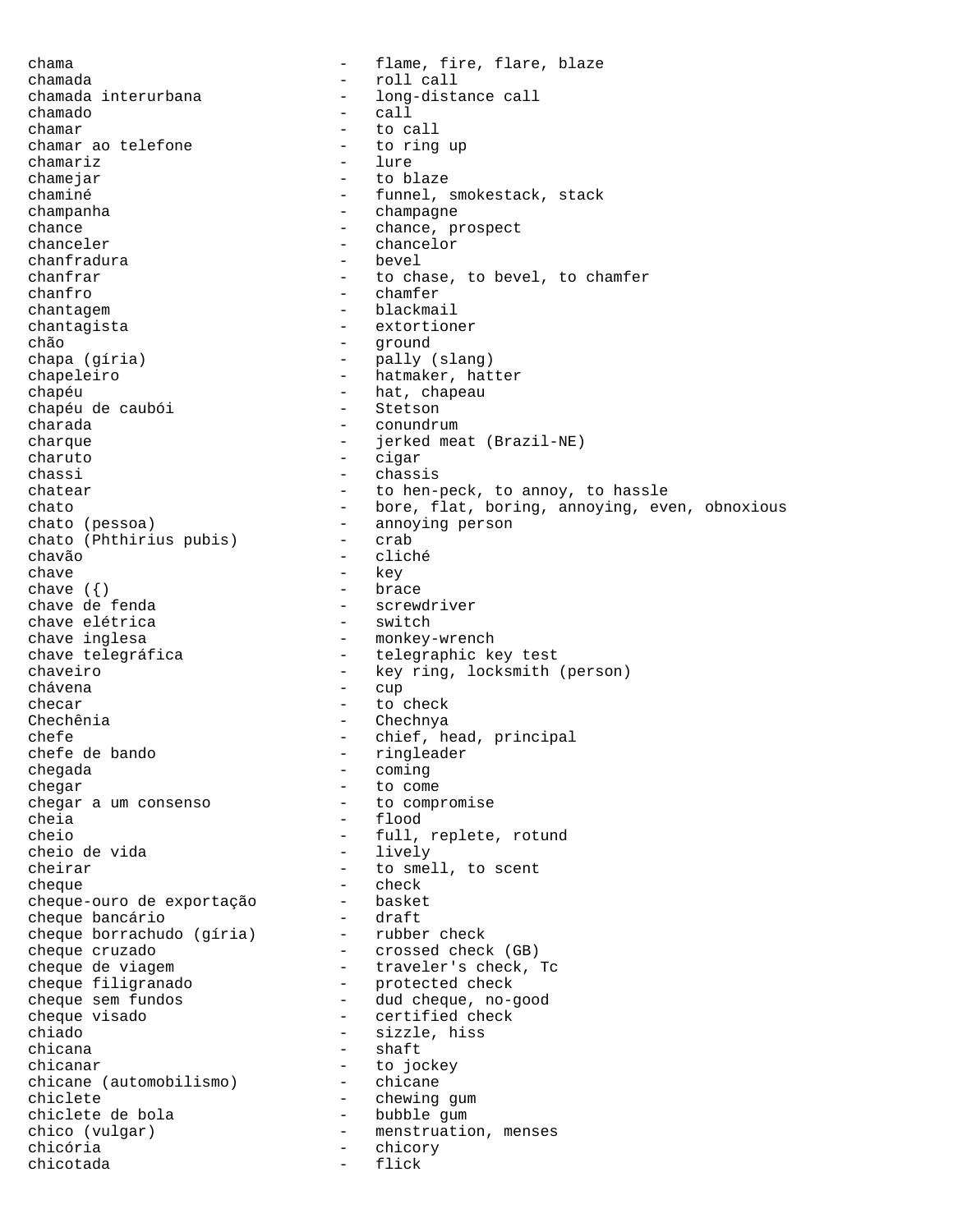chicote - lash, whip chicotear - to whip, to flog chifrar (vulgar) - to cuckold, to cheat, to betray chifrudo(a) - a cuckold man/woman chimpanzé - chimp, chimpanzee - chimp, chimpanzee - chink - chink - chink - chink - chink - chink - chink - chink - chink - chink - chink - chink - chink - chink - chink - chink - chink - chink - chink - chink - chink - ch china (depreciativo) - chin<br>chip (info.) - chip chip (info.)<br>chiqueiro chiqueiro - sty<br>chocalho - sty<br>and - rat chocalho - rattle - to crash<br>- to clash chocar(-se) contra chocolate - chocolate choque - clash, crash choramingar - to bleat<br>choramingas - wimp choramingas chorão - wimp chorão (informal) chorar - to cry, to tear choro  $-$  tears, weeping, cry choupana - cabin, shanty choupo - poplar - poplar<br>chova ou faça sol - rain or - rain or shine chover<br>
chover a cântaros<br>
- to rain<br>
chover a cântaros - to rain cats and dogs, to pour down<br>
chover à cântaros - to piss down (AUS) chover à cântaros  $\begin{array}{ccc} - & + & + \end{array}$  to piss down (AUS) chover no molhado  $\begin{array}{ccc} - & - & + \end{array}$  carry coals to New - carry coals to Newcastle chuchu - chayote chumbo - lead<br>chupada (gíria) - blow job chupada (gíria)<br>chupada (vulgar) - oral sex, head<br>- to blow chupar (sexo)<br>chupar (vulgar) - to practice oral sex chupeta - dummy, pacifier (EUA) - barbecue chutar - to kick chute - kick chuva - rain - hailstorm chuveiro - shower chuvisco - drizzle cicatriz - scar, cicatrice ciclo  $\begin{array}{ccc}\n \text{ciclo} & - & \text{cycle, round, revolution} \\
 \text{ciclo (beisebol)} & - & \text{innings}\n \end{array}$ ciclo (beisebol) - innings ciclo de vida do produto - product life cycle ciclone - cyclone cicuta - hemlock - hemlock<br>cidadania - citizen - citizenship cidadão - citizen cidade  $-$  city, town cidade-estado - city-state cidade universitária cidra - cider ciência - science, learning, knowledge ciência contábil - science, learning, knowledge ciência contábil - accountancy ciências do comportamento - behavioral sciences ciente - aware, learned, conscious científico - scientific cientista - scientist<br>cifra - cipher c - cipher, cypher cifrado - in cipher cifrar  $\begin{array}{ccc} - & + \text{to} & \text{inscribe} \\ - & \text{cigano} & - \text{cigano} \end{array}$ - gypsy cigarra - cicada cigarro - cigarette cilada - trap cilindro - cylinder, roll, roller, platen cílio - lash, cilium - lash, cilium - lash, cilium - lash, cilium - lash, cilium - lash, cilium - lash, cilium eyelashes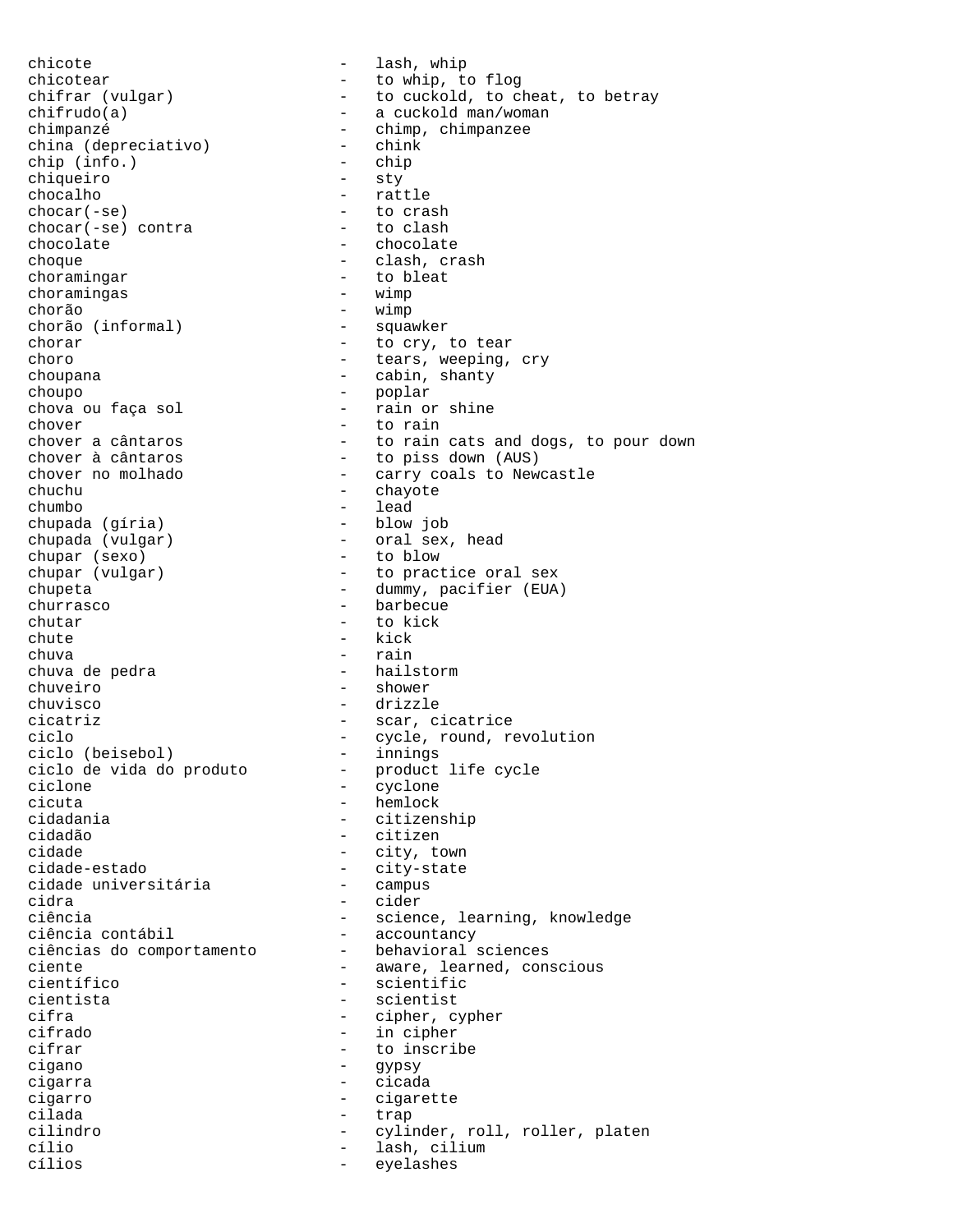címbalo - cymbal cimento - cement, mortar cimento armado - concrete cinamomo - cinnamon five, Little Phoebe cindir  $\overline{\phantom{a}}$  - to divide<br>cinema  $\overline{\phantom{a}}$  - cinema mo cinema - cinema, movies, movie, bug house (AUS) cinqüenta cinta  $-$  sash, belt, girdle cinta-liga - garter belt cintilação - effulgence, shine, glitter, twinkle - sparkling, twinkling cintilar  $-$  to sparke, to scintillate, to twinkle cinto - belt cinto de segurança cintura - waist cinturão en el estado en el estado en el estado en el estado en el estado en el estado en el estado en el estado en el estado en el estado en el estado en el estado en el estado en el estado en el estado en el estado en el cinza - cinder, ash, gray (colour) cinzas - embers cinzel - chisel cinzento - gray - heat, rut, rutting cipreste - cypress circo - circus circuito - circuit, loop circulação - circulation, turnover circular - to round<br>circular (2) - circular, - circular, annular, ring-shaped, round circulatório - circulatory círculo  $\begin{array}{ccc} - & - & \text{circle, ring, club} \\ - & \text{vicious circle} \end{array}$ círculo vicioso<br>circuncidar circuncidar - to circumcise circuncisão - circumcision - surrounding circundar  $-$  to surround, to encompass, to compass circunspeção - discretion circunspecto - discreet circunstância - circumstance cirro - cirrus - cirrus<br>cirurgia - cirurgia - cirurgia cirurgia<br>cirurgia plástica (facial) - face lift cirurgia plástica (facial) cirurgião - surgeon cirúrgico - surgical cisma - schism cismático - schismatic - swan<br>- cob cisne macho cisterna - reservoir citação - quotation citar  $-$  to quote, to call for, to cite citável - quotable ciúme - envy, jealousy<br>ciumento - envy, jealousy ciumento - jealous cível - civil cívico - civic civil - civil civilidade - civility civilização - civilization<br>clã - clan clã - clan clamar - to claim, to scream clamor<br>
clamor público<br>
- hue and cry<br>
- hue and cry - hue and cry clamoroso - blatant clandestino<br>
clandestino (passageiro) - clandestine, cloak-and-dagger<br>
- stowaway clandestino (passageiro) claque  $-$  rent-a-crowd (AUS), claque clarabóia - skylight claramente - fairly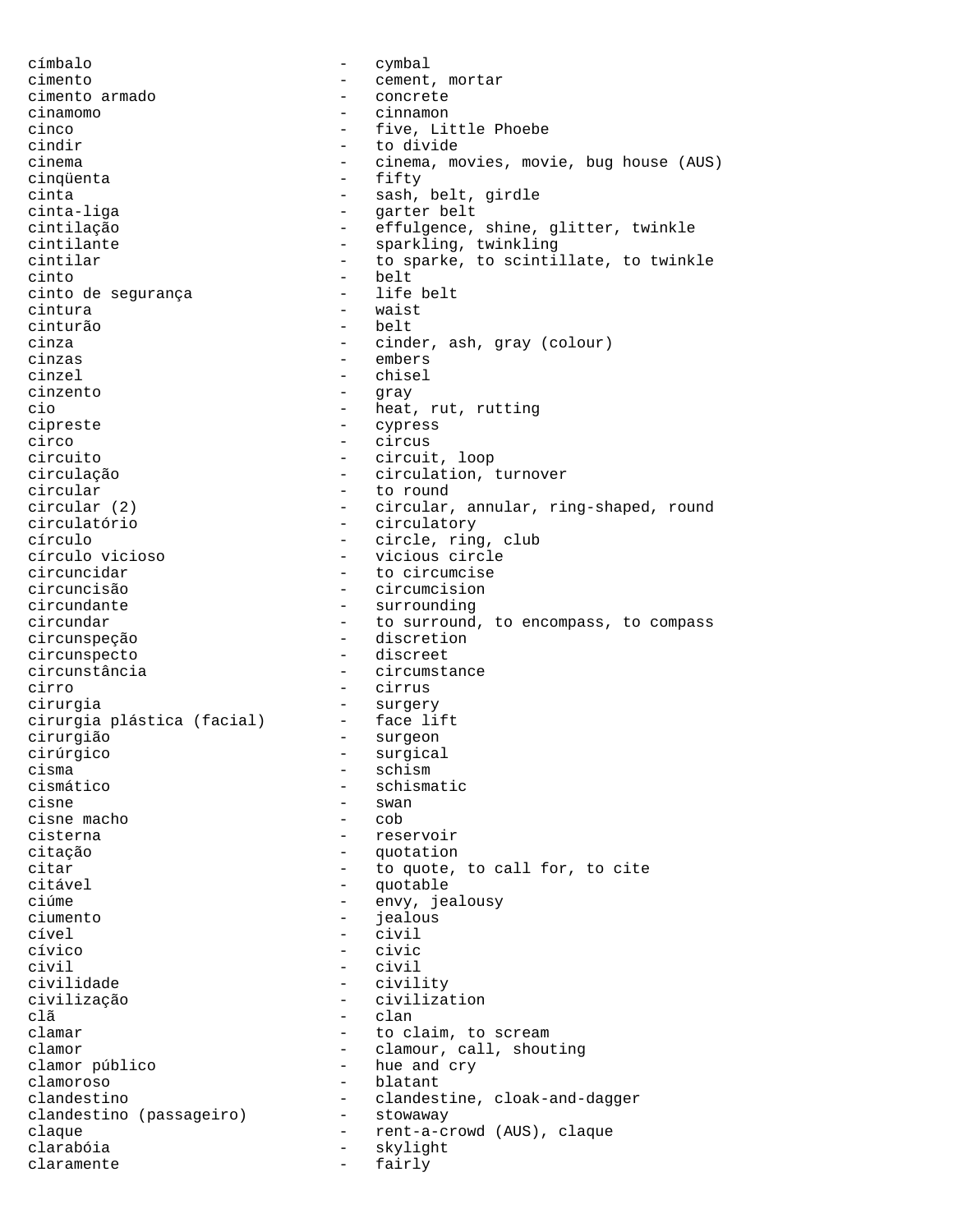clarão - flash, flare, lightning clarear  $-$  to dawn, to light, to clean, to clear<br>clareira  $-$  glade, clearing clareira - glade, clearing - clarity, distinction claridade - clarity, blaze<br>
clarim - clarion<br>
- clarion clarim - clarion clarineta-baixo - bass clarinet clarinete - clarinete - clarinete - clarinete - clarinet claro - clear, direct, evident, clear-cut, definite - bass clarinet classe  $-$  order, class, tribe, species, lesson, school<br>classe inferior  $-$  lowborn classe inferior  $\overline{c}$  - lowborn<br>
classe operária classe operária clássico - classic, classical classificação - classification<br>classificar - classification<br>- to rank, to qua - to rank, to qualify, to size claustro - cloister<br>
claustrofobia - claustrophobia claustrofobia - claustrophobia cláusula - proviso, provision cláusula contratual - provision cláusula de antecipação - acceleration clause cláusula de escala móvel - escalator clause clava - club clave - clef clave de baixo - bass clef clave de contralto<br>clave de Fá clave de Fá - bass clef clave de Sol - treble-clef clavicórdio - harpsichord clavícula - collar bone, clavicle clemente - merciful - client, patron<br>- node cliente (computador)<br>clima clima  $\overline{\text{clima}}$  - climate, clime<br>climatério - climacteric climatério - climacteric clímax - climax - clinic clínica geral  $\qquad \qquad$  - general practice clínico - clinic, clinical clínico geral - general practitioner clíper (tipo de barco) - clippe<br>clique (ruído) - click clique (ruído)<br>clister clister - enema - clitoris<br>- clit clitóris (abreviatura)<br>cloaca cloaca - cesspool - cesspool - cesspool - clone clone - clone cloro - chlorine - compulsion coagulação - coagulation coágulo - clot coala - koala coalescência - coalition coalhada - clotted milk coalizão - coalition coar - to strain cobaia - guinea-pig<br>coberta (de cama) - bed-cover coberta (de cama) - bed-coverta (de navio) - deck coberta (de navio) coberto - faced coberto de geada - hoar cobertor - blanket cobertura - housing, coating, blanket, topping cobertura (de cockpit) - canopy cobertura (jornalismo) - covering cobertura da imprensa - media coverage cobertura total (seguro) - full coverage cobiçar - to covet, to lust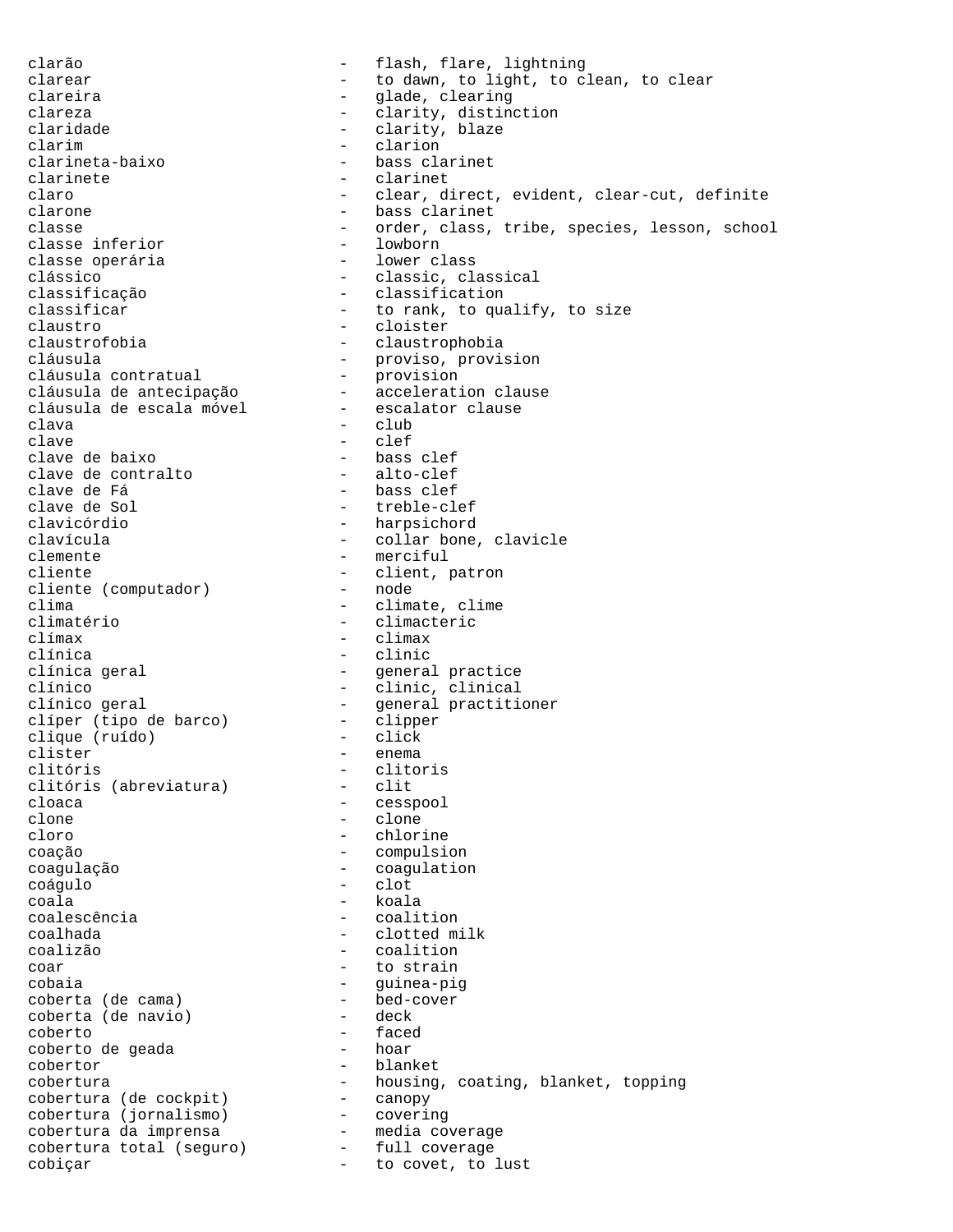cobiçoso - covetous cobra - snake cobrador de impostos cobrança<br>
cobrança executiva<br>
- foreclosure<br>
- foreclosure cobrança executiva cobrar <br>
cobrar a mais  $\begin{array}{ccc} - & + & + \end{array}$  to collect<br>  $\begin{array}{ccc} - & + \end{array}$  to overcha cobrar a mais  $\begin{array}{ccc} - & + & + \text{to} \\ - & - & \text{copper} \end{array}$ cobre - copper - to cover, to wrap, to blanket, to traverse<br>- to hood cobrir (com capuz) - to hood cobrir com ardósia - to slate cobrir com grafite  $-$  to blacklead cobrir de palha - to straw cobrir os olhos - to blindfold  $Coca-Cola$  (EUA) cocaína - cocaine, coke cocheiro - coachman cochilar - to nod off<br>
cockpit (aeronave) - cockpit cockpit (aeronave) cóclea - cochlea - cochlea coco - coconut, coco<br>
coc<sup>ó</sup> - coconut, coco - shit, poo (slang) códice - codex codificação - encoding codificar - to cypher código - code código DDD (telefone) - area code código de barra - bar code código secreto codorniz - quail coeficiente - coefficient, modulus<br>
coelhinho(a) - bunny  $coelhinho(a)$ coelho - rabbit coerção - coercion coerente - coherent coesão - cohesion cofre<br>cofre de aluguel bancário - coffer, ark<br>cofre de aluguel bancário - safe deposit box cofre de aluguel bancário cofre de carga  $\qquad \qquad -$  container cognição - cognition cogumelo - mushroom, fungus coice - kick<br>coifa - can coifa - cap coincidir - to gibe coisa  $-$  thing, matter, affair coito - intercourse, coitus cola - adhesive, glue, hint colaboração - collaboration<br>colaborador independente - freelancer, fr - freelancer, freelance colapso - collapse, breakdown, failure colar  $\qquad \qquad -$  necklace, to glue, to paste colar grau  $-$  to graduate colarinho - collar colateral - collateral colcha  $\qquad \qquad -$  quilt, bed-cover<br>colchão – mattress colchão - mattress - spring mattress<br>- featherbed colchão de penas - featherbed colchão de plumas colcheia - quaver, eight note<br>colchete - hook clip clasp. colchete - hook, clip, clasp, square bracket<br>coldre - holster<br>- holster - holster coleção - collection coleção de animais vivos coleção de animais vivos - menagerie<br>colega - colleague, companion colega de classe  $\qquad \qquad -$  classmate colégio - college, school<br>cólera (Med.) - cholera cólera (Med.)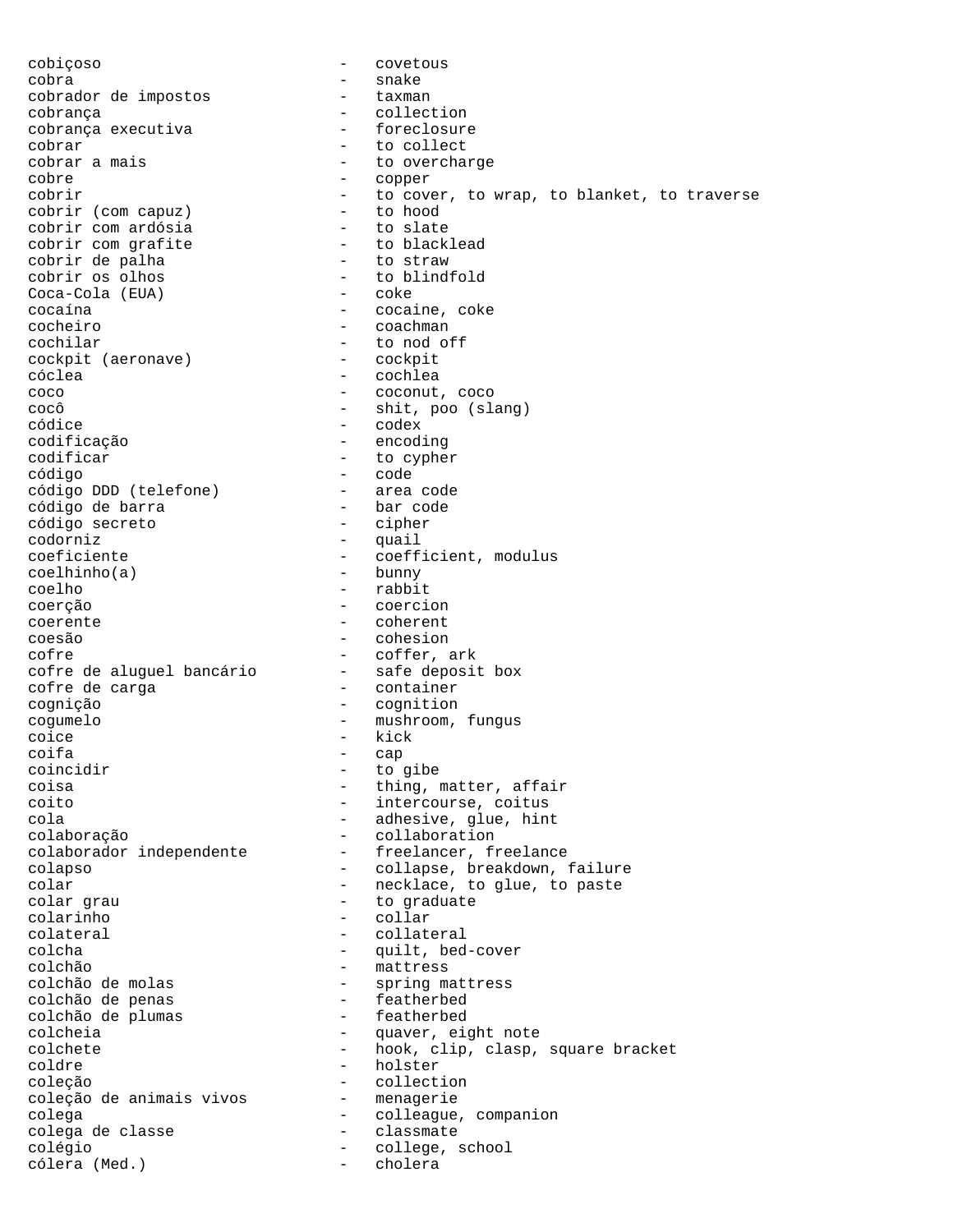colérico - choleric, stormy colesterol - cholesterol coleta - gathering, collect, collection, pickup coletânea - medley, collection coletar  $-$  to collect coletivo - collective colheita - crop colher  $\begin{array}{ccc} - & - & \text{spoon, travel (mason), to pick up} \\ - & \text{to gather, to catch, to reap, to} \end{array}$ - to gather, to catch, to reap, to pluck, to pick colherão - ladle colibri - hummingbird colidir  $-$  to collide, to crash coligação - colligation, connection colinota - hummock colisão - crash, jar, smash, smash-up, hit colmeia - hive colo - lap colocar  $\begin{array}{cccc} - & \text{to put, to lay, to place, to pose, to set down  
colocar a salvo & - & to carry through \end{array}$ colocar a salvo  $\begin{array}{ccc} - & + & + \end{array}$  to carry through colocar em dia colocar em dia  $\begin{array}{ccc} - & + \text{to update} \\ - & \text{colow. se} \end{array}$ colônia  $\begin{array}{ccc}\n\text{colonia} & - & \text{colony, setelement} \\
\text{colonial} & - & \text{colonial}\n\end{array}$ colonial - colonial colonização - colonization, settlement colono - colonial, planter coloquial - informal, colloquial colorido tonal colorir - to tone coluna - spine, column - spine, column - with com - with com a condição de que - on the assumption that com a maior brevidade  $\qquad \qquad$  - at short notice com a maior rapidez  $-$  at short notice com avaria (carga) - with average (W.A.) com a maior represent<br>
com avaria (carga) - with average<br>
com cara de  $\begin{array}{ccc} - &$  faced<br>
com certeza - for certain com certeza  $-$  for certain com defeito (máquina) - out of action com excesso de pessoal - overmanned com ironia  $-$  tongue-in-cheek com legendas (filme) - with subtitles com medo - afraid com muita rapidez  $-$  like a house on fire com pena - sorry com pressa  $-$  on-the-fly com problemas - SOL (Shit Out of Luck) com razão<br>com referência a de la paright<br>com referência a de la parigna de la paright - regarding com relação a  $-$  as regards<br>com todas as letras  $-$  clearly com todas as letras com transbordo - with transhipment (W/T) com tudo isso - for all that com uma perna de cada lado - astraddle com vencimento a longo prazo - long-term comandante - commander comando - command, government, control combate  $\qquad \qquad -$  combat, fight, warfare combatente - fighter, belligerent<br>combatente da liberdade - freedom-fighter combatente da liberdade combinação - arrangement, combination - touched, cooperative, combined, concerted combinar - to concert, to mix comboio - convoy comburente - combustible combustível - fuel, combustible começar - to begin, to set about começo - start, beginning, first, inception comédia  $\overline{\phantom{a}}$  - drollery, comedy<br>comediante - comic comediante - comic comemoração - celebration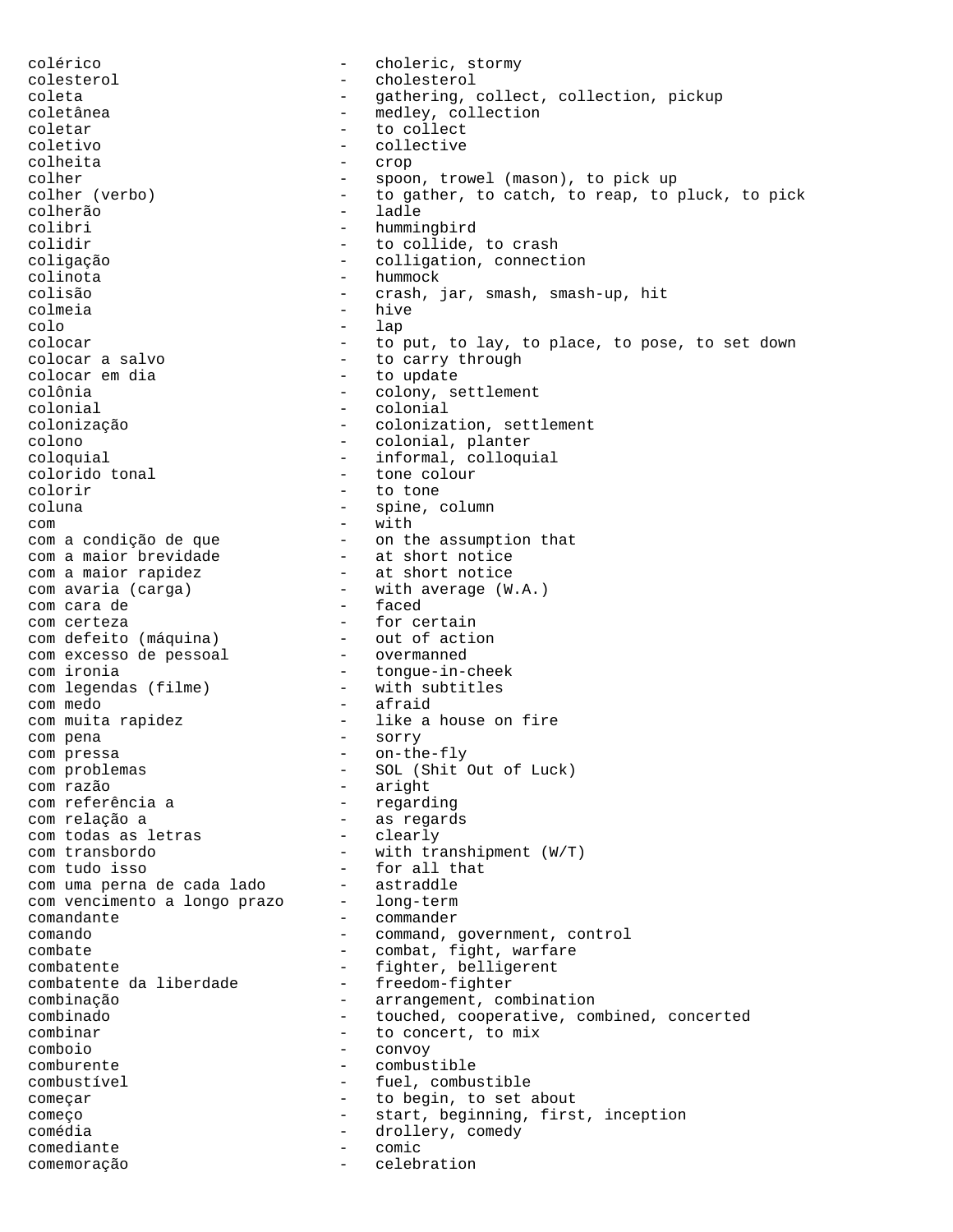comemorar  $\qquad \qquad -$  to celebrate comendador - commander comensal - inmate comentador - commentator comentar - to point out, to comment, to gloss comentário - comment, remark, commentary comentário espirituoso - sally comentário espirituoso comentarista - commentator comer  $\begin{array}{ccc} \text{corner} & & \text{ } & - & \text{to} & \text{eat} \\ \text{corner} & \text{(vulgar)} & & & - & \text{to} & \text{have} \end{array}$ - to have sex with<br>- to picnic comer ao ar livre - to picn<br>
comer em qrupo - to mess comer em grupo - to mess comercial (propaganda) comerciante - businessman, merchant comerciar  $-$  to trade comércio<br>
comércio exterior<br>
- foreign trade<br>
- foreign trade - foreign trade comestível - comestible, eatable, edible cometa - comet cometer adultério  $-$  to play around<br>
cometer um erro  $-$  to make a mista cometer um erro  $-$  to make a mistake<br>
cometer uma gafe  $-$  to make a blunder cometer uma gafe  $\sim$  - to make a blunder<br>cometer uma tolice  $\sim$  - to screw the pooc - to screw the pooch comício - rally comício monstro - mass meeting - comic, droll, humorous, laughable comida<br>
comida para animais<br>
- grub - grub comida para animais comissão<br>
comissão ilícita<br>
- rare off comissão ilícita - rare off comissário de bordo<br>comissionar comissionar - to commission<br>comitê - committee, com comitê de committee, commission<br>
comível – catable<br>
- eatable - eatable como - as, how como as coisas vão<br>como é - as it is como se<br>
como se poderia esperar<br>
- of course como se poderia esperar como segue - as follows como um só - as one cômoda - chest of drawers - convenience comodismo - self indulgence comodista - self indulgent comovente - soulful, feeling comover - to touch compactar  $\qquad \qquad -$  to contract compacto - compact, dense, thick compaixão - compassion, ruth companheiro - fellow, companion, mate, buddy companhia - society, company, fellowship, companionship<br>companhia (teatral) - troup companhia (teatral) companhia nacional - home company companhia subsidiária - underlying company comparar  $-$  to compare, to parallel comparativo - comparative comparável - comparable comparsa - accomplice compartimento - pigeonhole compasso (para desenho) - compasses, dividers compatível<br>
- compatível compatriota - compatriot compelir  $-$  to compel compêndio - manual compensação - clearing, compensation, indemnity compensar  $-$  to make good, to make amends for, to repay competência - competence, province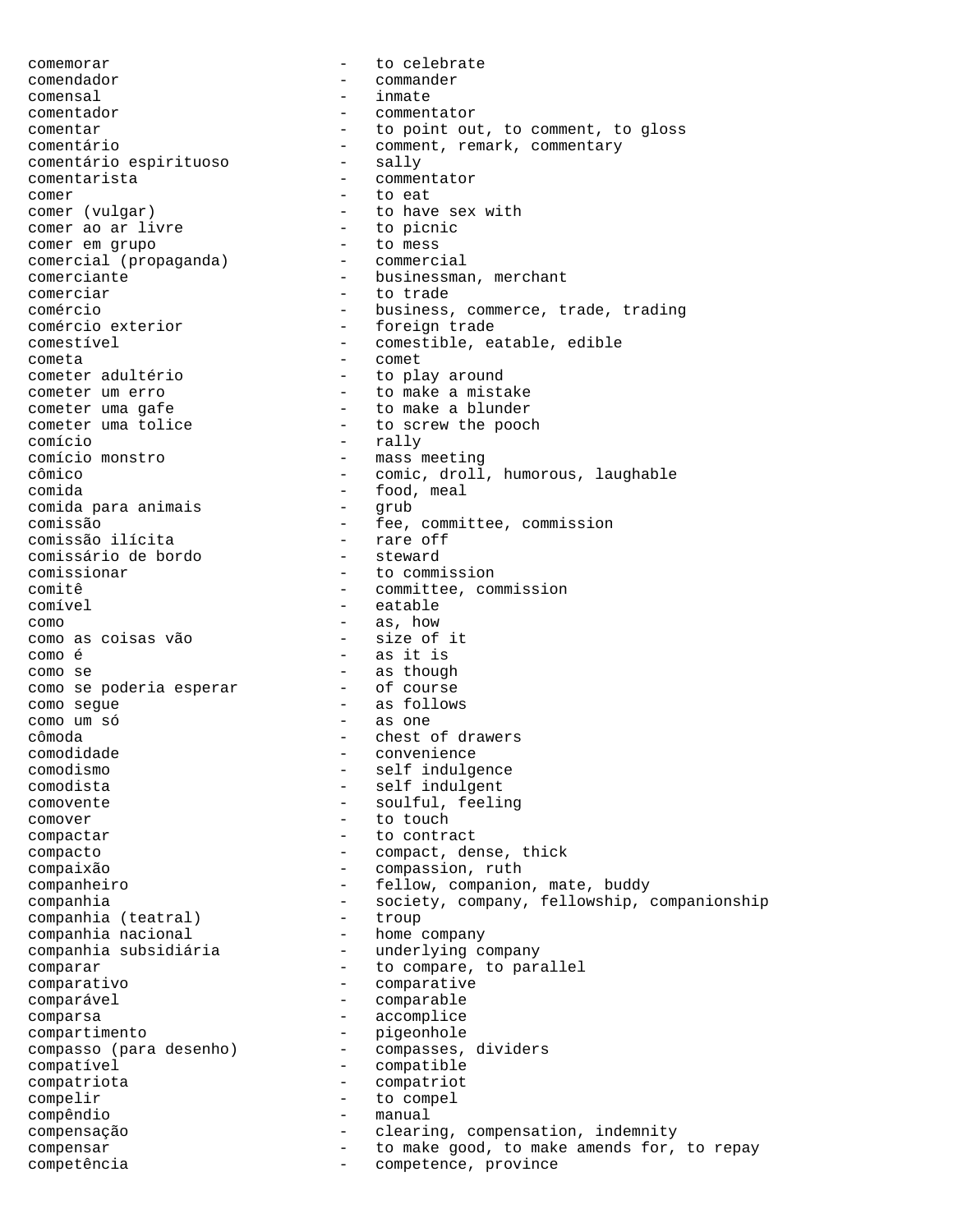competente - competent competição - competition, contest competição cultural competidor - competitor, competition competir  $-$  to contest, to contend competir (em torneio) - to tourney compilador<br>
compilador (pessoa) - encyclope compilador (pessoa) - encyclopedist - to compile complacência  $-\qquad -\qquad$ indulgence, complacence(y) completamente - quite, in full, overall, wholly, stark, altogether<br>completamente nu - stark naked completamente nu completar - to fulfill completar - to fill out, to complete, to fulfill completo  $-$  whole, overall, absolute, sheer, stark, complete complete complete  $-$  the lot completo (sanduíche) - the lot complexo<br>
complexo de marketing<br>
- marketing mix complexo de marketing - marketing mix complicação - interior de la complicación de la complicación de la complicación de la complicación de la complicación de la complicación de la complicación de la complicación de la complicación de la complicación de la com complô - coup compor - to vamp, to get down comporta - floodgate, sluice comportamento - behaviour comportar-se mal - to cut up rough (AUS) comportar(-se) - to behave, to act comporte-se  $\qquad \qquad -$  behave yourself ! composição - composition, piece, combination compositor - composer composto - compound compota - preserves compra<br>compra direta do produtor - direct purchasing compra direta do produtor comprador - vendee comprar - to buy, to acquire, to shop<br>
comprar em - to sponsor<br>
- to sponsor - to sponsor<br>- to delight comprazer-se em compreender - to penetrate, to realize compreendido - understood compreensão - understanding, grasping, penetration, apprehension compreensivo - understandable compressão - pressure, compression<br>compressor - compressor compressor - compressor comprimento - length and - length and - length and - length and - length and - length and - length and - length and comprimido - tablet comprimir  $-$  to press, to squeeze, to contract comprometer - to compromise, to implicate, to jeopardize<br>comprometer(-se) - to bind comprometer(-se) - to bind<br>comprometeu-se - affidavit comprometeu-se compromisso - covenant, compromise, appointment, liability, date compromisso cambial - exchange commitment comprovante  $-$  supporting document, voucher comprovar - to vouch compulsão - urge, compulsion, impulse compulsório - compulsory, forced, imperious computador<br>computador de grande porte mainframe computador de grande porte -<br>computar computar  $\overline{c}$  - to cipher, to cypher<br>
computation computation computation cômputo - calculation, computation, reckoning comum - common, everyday, mutual, prevailing comungar - to communicate comunicação - message, communication<br>comunicação de massas - mass media comunicação de massas  $\overline{\phantom{0}}$  comunicador - communicator comunicar - to communicate<br>
comunidade - society commun comunidade  $-$  society, community, commonwealth comunismo - communism comunista - Commie (AUS), communist comutação - commutation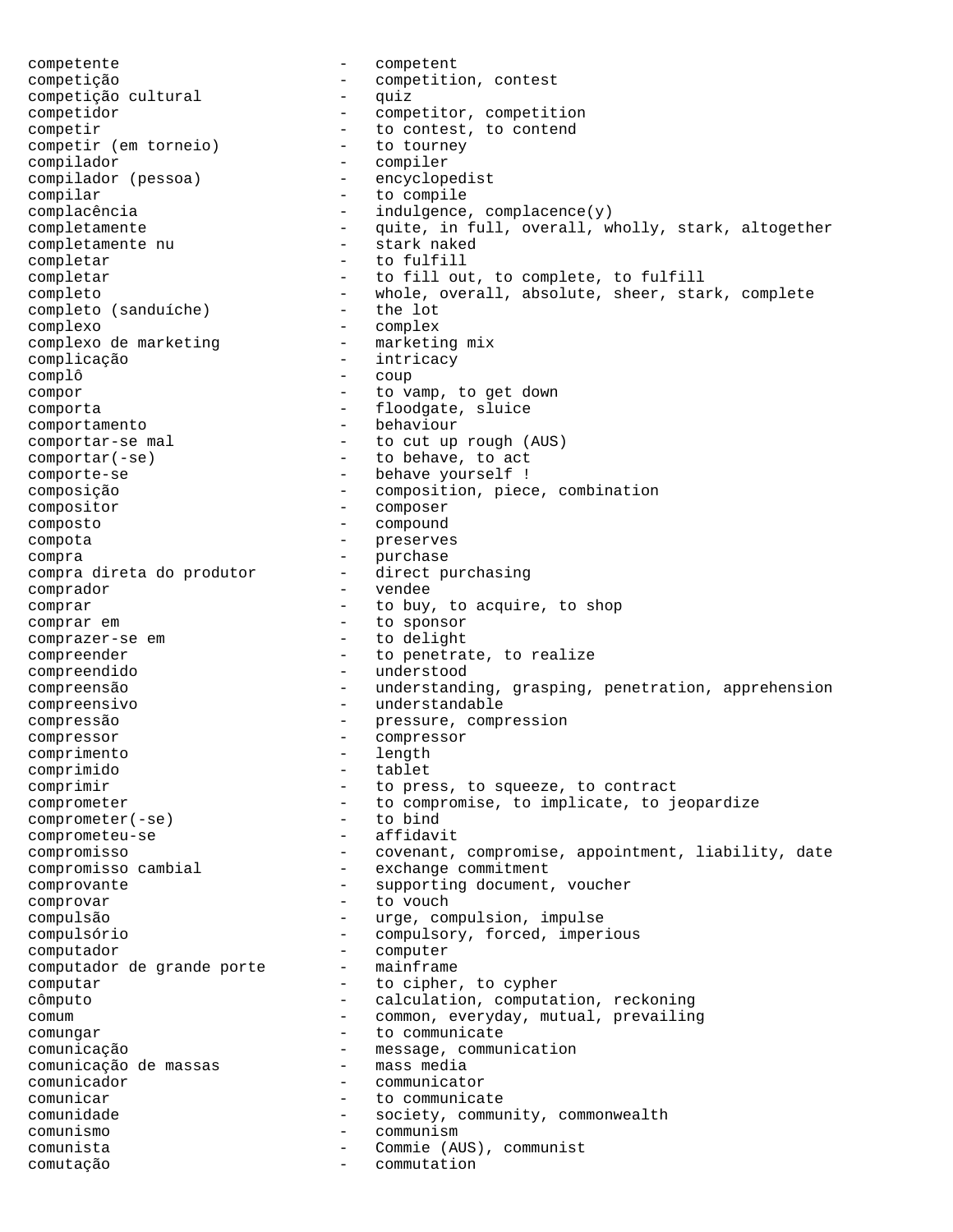comutador - switch comutar - to commute concavidade - fossa, concavity conceder  $\begin{array}{ccc} \texttt{conceder} & \texttt{--} & \texttt{to let, to extend, to allow} \\ \texttt{conceder pensão à} & \texttt{--} & \texttt{to pension} \end{array}$ conceder pensão à conceito - notion, thought concentração - concentration, assembly, gather concentrar  $-$  to summon, to focus, to get down (slang) concepção - notion concerto - concert concessão - allowance, permit, franchise, grant concha<br>concha (de animal marinho) - seashell concha (de animal marinho) - seashell - seashell - seashell - seashell - seashell - seashell - seashell - seash concha (de sopa) concidadão - fellow citizen conciliação - reconciliation, compromise concílio - council concisão - conciseness conciso - compact, concise, terse concluir  $-$  to turn off, to end, to accomplish, to finish off conclusão - finish, conclusion, inference, shut, terminus<br>conclusão antecipada - foregone conclusion - foregone conclusion conclusivo - conclusive concomitante - collateral, concomitant concordância - concordance, concord, compliance<br>concordância absoluta - unison concordância absoluta concordar  $-$  to subscribe, to acquiesce, to comply concordar (com a cabeca)  $-$  to nod concordar (com a cabeça) concordata - bankruptcy (voluntary), composition<br>
- concord<br>
- concord concórdia - concord concorrência  $-$  rivalry, competition, bid concorrente  $\qquad \qquad -$  competitor, contender concorrer  $\qquad \qquad -$  to concur, to contest concreto - concrete concubina - courtesan condado - county conde - count condecoração condenação - doom, proscription, conviction condenado - convict condenar  $-$  to convict, to proscribe, to decry condensador - condenser condensar - to contract<br>
condescendência - indulgence, - indulgence, complacence(y) condição - condition, shape, quality, proviso, provision condições (de pagamento) - terms condições de crédito - credit terms condições de pagamento - payment terms condições de taxa a prazo - forward basis condimentado - savory condimentar - to spice condimento - flavour, spice condução<br>
condução (de calor etc) - conduction condução (de calor etc) conduta - conduct, behaviour conduta ilegal  $-$  malfeasance conduto - conduit, tube conduto de ar  $\qquad \qquad -$  blast main, flue condutor  $\qquad \qquad -$  coachman, leader - coachman, leader, conductor cone - cone conectar  $-$  to communicate, to connect, to tie cônego - canon conexão - join, connection, linkage, attachment conexão de áudio com efeitos - effect loop confabular - to confabulate, to confabulate confederation<br>
- confederation<br>
- confederation confederação - confederation confeitaria  $-$  pastry, confectionery, candy shop confeito - candy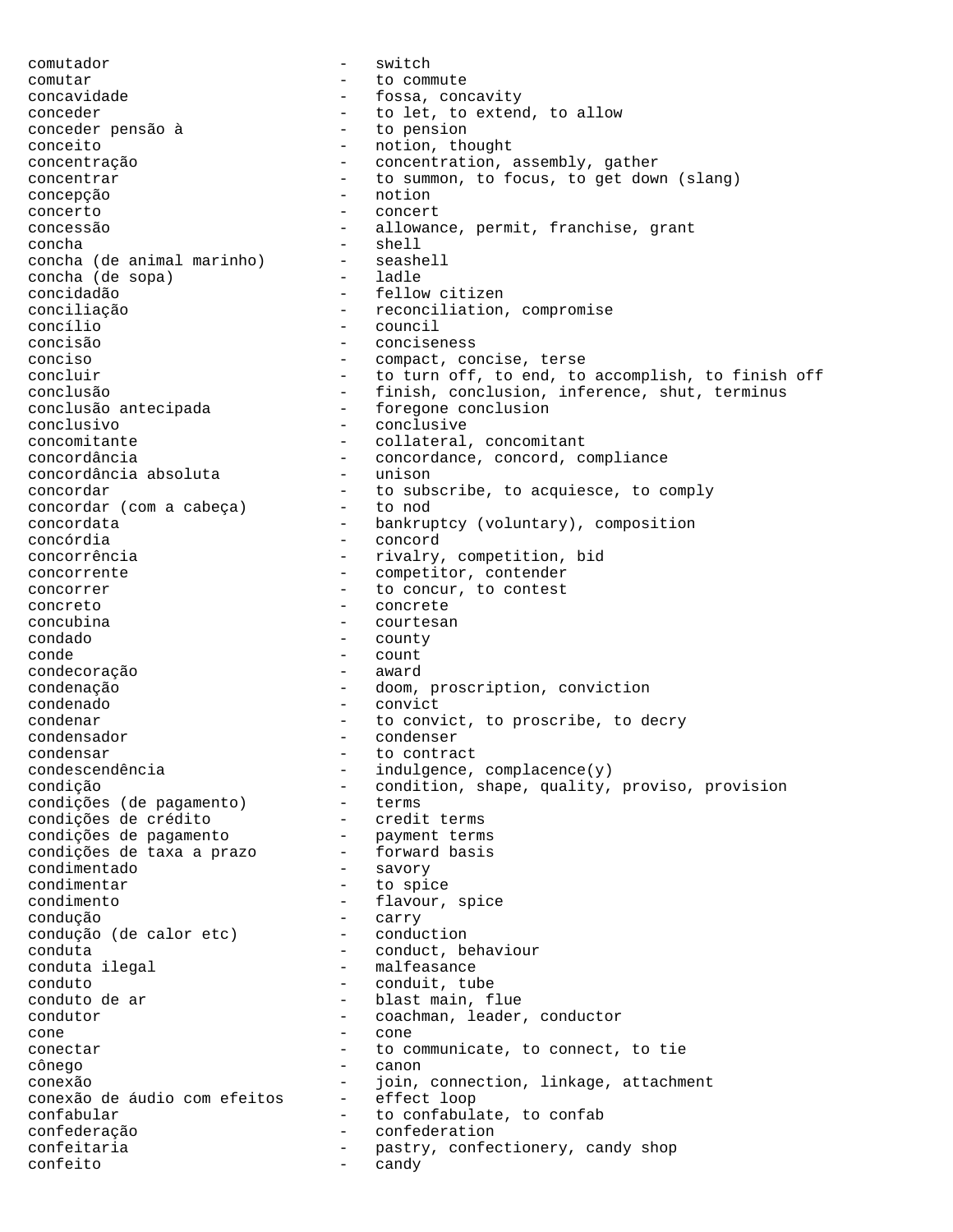conferência - round table, conference conferente de carga  $\hspace{2cm}$  - public weight master confessar  $-$  to confess, to avow confiabilidade - reliableness, dependability confiança - confidence, reliance, reliability<br>
- confident, reliant, trustful<br>
- confident, reliant, trustful confiante - confident, reliant, trustful<br>confiarem - to rely confiar em - to rely confiável - reliable, trusty confiavelmente - reliably - confidence confidencial - confidential, inside, off-the-record configuração - configuration, lie, set, setup<br>
confirmar
- to firm. to confirm. to affirm confirmar  $\begin{array}{cccc} - & \text{to firm, to confirm, to affirm} \\ - & \text{to immress, to sequester. to a} \end{array}$ - to impress, to sequester, to attach confisco (bens) - sequestration confissão - confession, cough, avowal conflitar  $\qquad \qquad -$  to collide<br>conflito  $\qquad \qquad -$  clash, con - clash, conflict<br>- internecine conflito interno<br>confluência - confluence<br>- to size conformar (tamanho)<br>conforme - accordant, consonant confortar  $-$  to comfort, to soothe in grief, to console confortável - homelike, comfortable, cozy conforto - comfort confraria - fellowship confrontar  $-$  to compare, to confront, to be opposite confronto - check-up confundir  $-$  to confuse, to fuddle, to bedevil, to muddle confusão - ado, confusion, muss, helter-skelter, maze<br>
confuso - equivocal, confuse, intricate, upset, wooz - equivocal, confuse, intricate, upset, wooz (AUS) congelador - refrigerator congelar - to freeze congênere - congener conglomerado - conglomerate<br>
congratular (alquém) - to pride congratular (alguém) congregação - congregation congressista - congressman congresso - congress conhecedor - adept conhecer<br>
conhecer (pessoa ou fato) - to be acquainted with conhecer (pessoa ou fato) - to be acquainted with conhecido - known, famed conhecimento - knowledge, acquaintance, acquaintanceship conhecimento (de embarque) - bill of lading conhecimento aéreo - air waybill (AWB) conhecimento de embarque aéreo - airway bill, airway bill of lading (AWBL) conhecimento de embarque limpo - clean bill of lading (Cl.B/L) conhecimento ferroviário - railroad bill of lading conhecimento sem transbordo - direct bill of lading conífera - conifer conivência - connivance, collusion, cahoots conjetura - conjecture, guess conjunta e solidariamente conjunto<br>
conjunto (de edifícios) - set, combo, brace, ensemble, cooperative<br>
conjunto (de edifícios) - complex conjunto (de edifícios) - complex conjunto de peças conquista - conquest<br>
conquistador - conqueror conquistador - conqueror conquistador (de mulheres) - Lothario conquistador de mulheres - womanizer consagração - consecration consagrado - hallowed<br>consagrar - to ordain, to hallow consagrar  $\qquad \qquad$  - to ordain, to hallow consangüinidade - kinship consciência - awareness, conscience, consciousness consciencioso - conscientious consciente  $-$  aware, conscious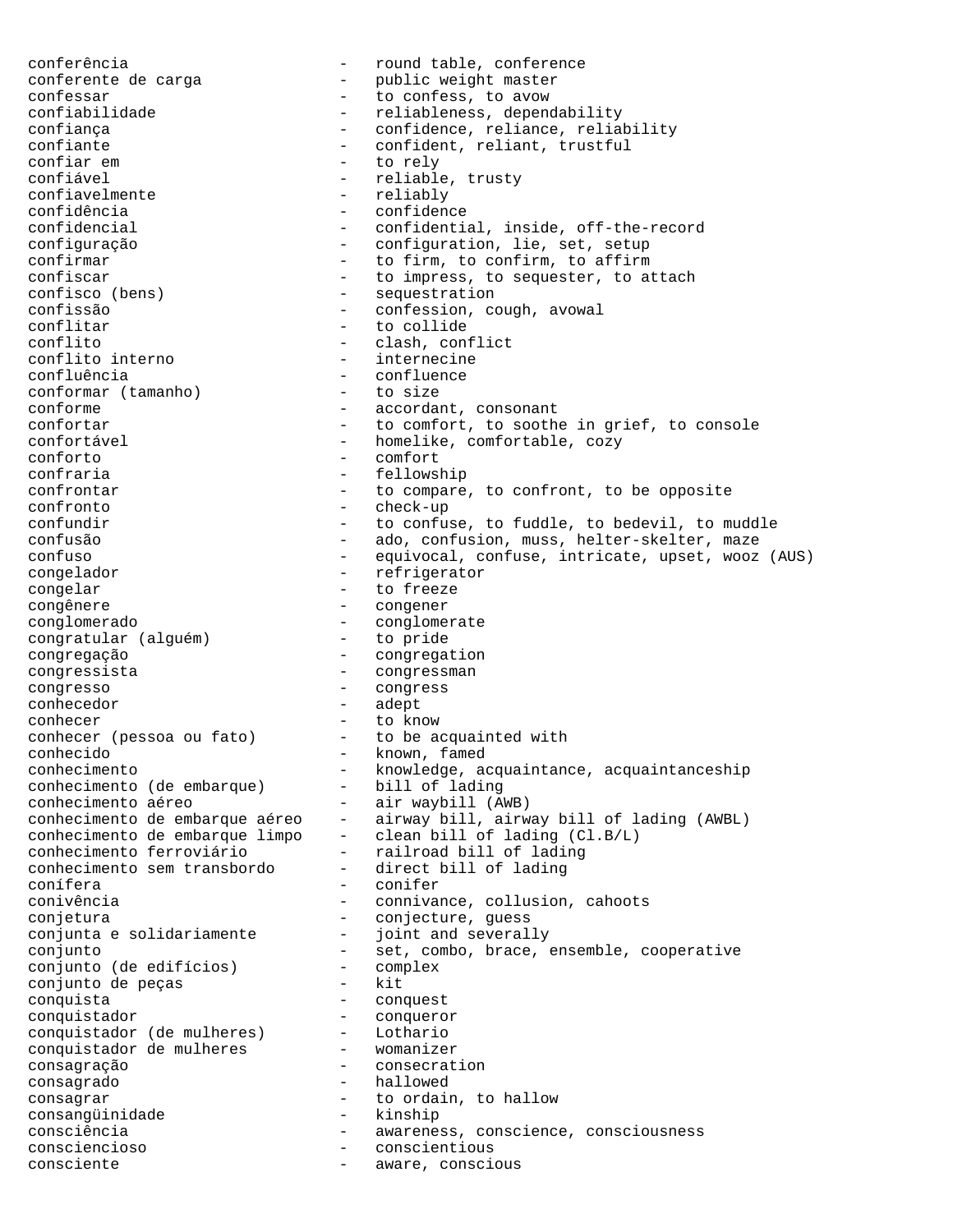consecutivo - consecutive, back to back conseguir - to get, to achieve, to procure, to make it conselheiro - counselor, councilman, advisor conselho<br>
conselho de administração<br>
- board of trustees<br>
- board of trustees conselho de administração conselhos - instruction consenso - compromise consentimento<br>
consentimento tácito<br>
- consivance, tacit con consentimento tácito - connivance, tacit consent - to acquiesce consequência - sequel, consequence, outcome conseqüente - consequent consertar  $-$  to fix, to trouble-shoot conserto  $-$  fix, mend, repair conserva - conserve, souse, preserves conservação - preservation conservador - conservative<br>
conservadoramente - cautiously conservadoramente conservadorismo - reaction conservar extending the conservar of the preserve, to save conservas - canned-goods conservatório - conservatory consideração - consideration, esteem, regard considerar - to consider, to regard, to peruse, to reckon considerável - considerable consignação - consignment consignatário - receiver, consignee consistência - consistency consistir  $-$  to consist consoante - consonant consolar  $-$  to solace, to console consolidação - consolidation consolidado - consolidated - to consolidate consolo - solace consonante - consonant consorte - consort conspiração - conspiracy, collusion constância  $-$  constancy, perseverance constante  $-$  steady, constant constantemente - ever, every now and then consternar - to dismay constipado - constipated<br>
constipar - to bind, to constipar  $-$  to bind, to constipate<br>
constituição  $-$  constitution - constitution constituir  $-$  to represent<br>constitutivo  $-$  organic - organic constrangedor - embarrassing constrangimento - embarrassment construção - building, construction, erection, masonry construir - to build construtor  $-$  founder, builder<br>construtor de cercas  $-$  fencer construtor de cercas cônsul - consul consular - consular consulta - consultation consultar  $-$  to consult, to refer consultor - adviser, counselor consultório (GB) consumado - stark, complete consumidor<br>
consumidor de anfetaminas<br>
- pillhead<br>
- pillhead consumidor de anfetaminas consumir - to burn up, to expend, to spend, to run through consumir (rapidamente) - to knock back (slang) - compose consumo - consumption, usance conta - account, count, reckoning, bill conta-gotas - dropper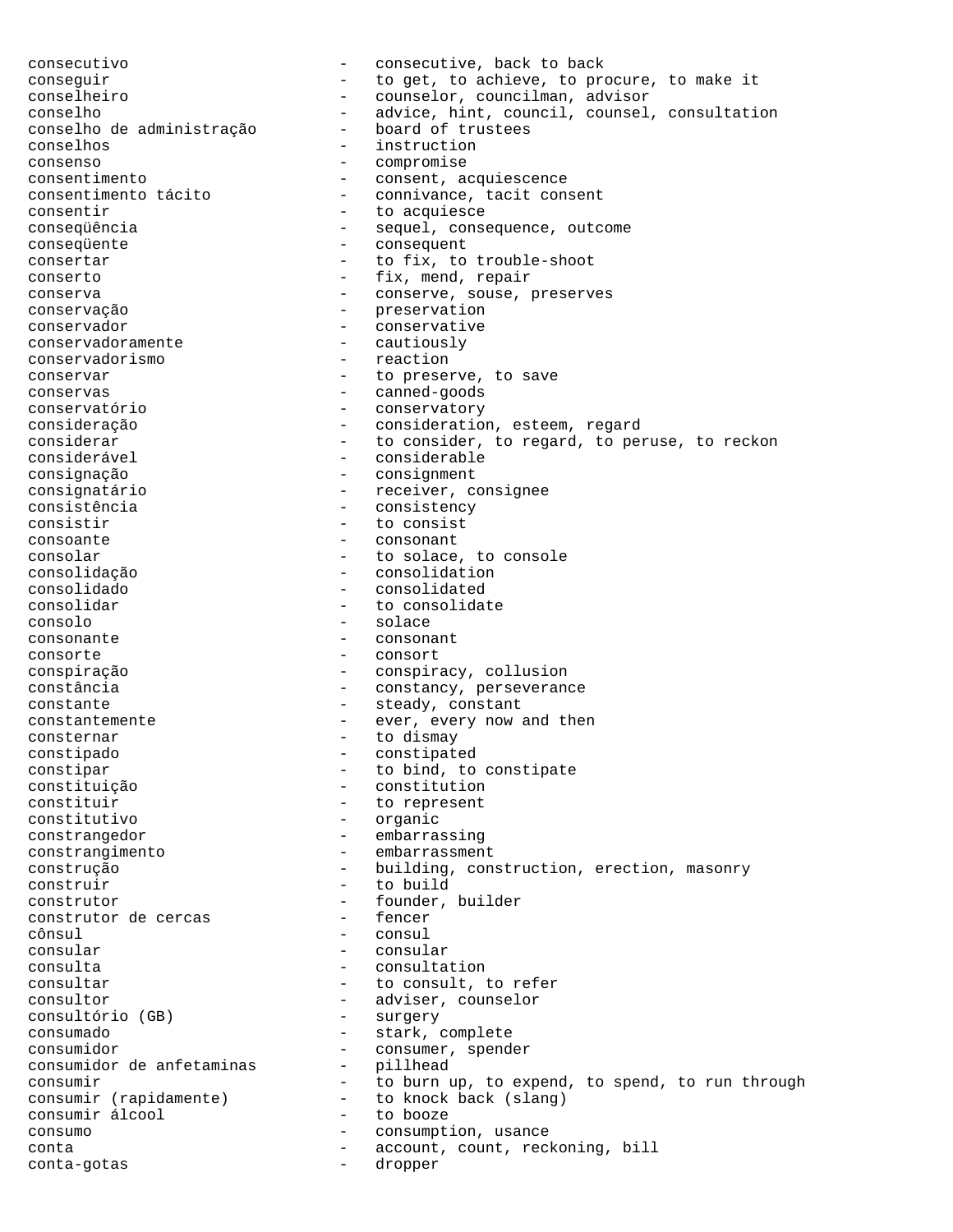conta aberta - open account conta bloqueada <br />
- blocked account<br />
- blocked account conta conjunta  $-J/A$  (joint account), joint account conta corrente - charge account, current account, open account conta de participação conta de poupança  $\overline{\phantom{a}}$  - savings account conta não saldada - outstandings<br>contabilidade - bookkeeping contabilidade - bookkeeping contabilidade (atividade) - accounting contabilidade (profissão) - accountancy contabilizar  $-$  to account contador  $-$  accountant, reckoner, purser, controller, gauge<br>contador auxiliar  $-$  iunior accountant contador auxiliar - junior accountant contador subalterno - junior accountant contagem de votos<br>contador subalterno<br>contagem de votos container - container contaminação - contamination, infection contaminante - contaminant contaminar  $-$  to pollute contanto que  $-$  inasmuch contar  $\frac{1}{100}$  - to count, to tell, to reckon contar (história) - to spin contar (história)<br>contar com - to rely on, to turn on, to rely contar pontos and to tally contar uma lorota - to yarn, to spin a yarn contas a receber - receivable contatar  $-$  to contact contato - touch contemplação - contemplation contemplar - to contemplate, to behold contemporâneo<br>
contenção de crédito<br>
- credit squeeze contenção de crédito contenda - feud contender - to contend contente - cheerful, content, joyous, jolly conter - to grip, to curb, to repress contestação - traverse contestar  $-$  to argue, to contest<br>contestar (decisão)  $-$  to appeal contestar (decisão) conteúdo  $-$  tenor, content contíguo - contiguous, adjoining, next, adjacent continência - chastity, continence continência (militar) - military salute, salute continental - continental continente - continent contingência - contingency contingente  $\qquad \qquad -$  contingent, quota continuação - continuation continuar  $-$  to be, to continue, to carry on, to go on continue - go on ! continuidade  $\qquad \qquad -$  continuity, permanence contínuo - continual conto  $-$  tale, yarn conto-do-vigário - confidence game conto de fadas - fairy tale<br>
conto do vigário - hustle conto do vigário - hustle contorção - contortion contorcer - to contort, to writhe, to screw up contorcer-se  $-$  to twist, to wrestle contornar and the toturn round, to outline, to bypass contorno - outline contra - against contra-almirante - rear admiral contra-assinatura - countersignature<br>
contra-explosão - backfire contra-explosão - backfire contra-senso - tripe, folderol contra apresentação - at sight contra entrega - on demand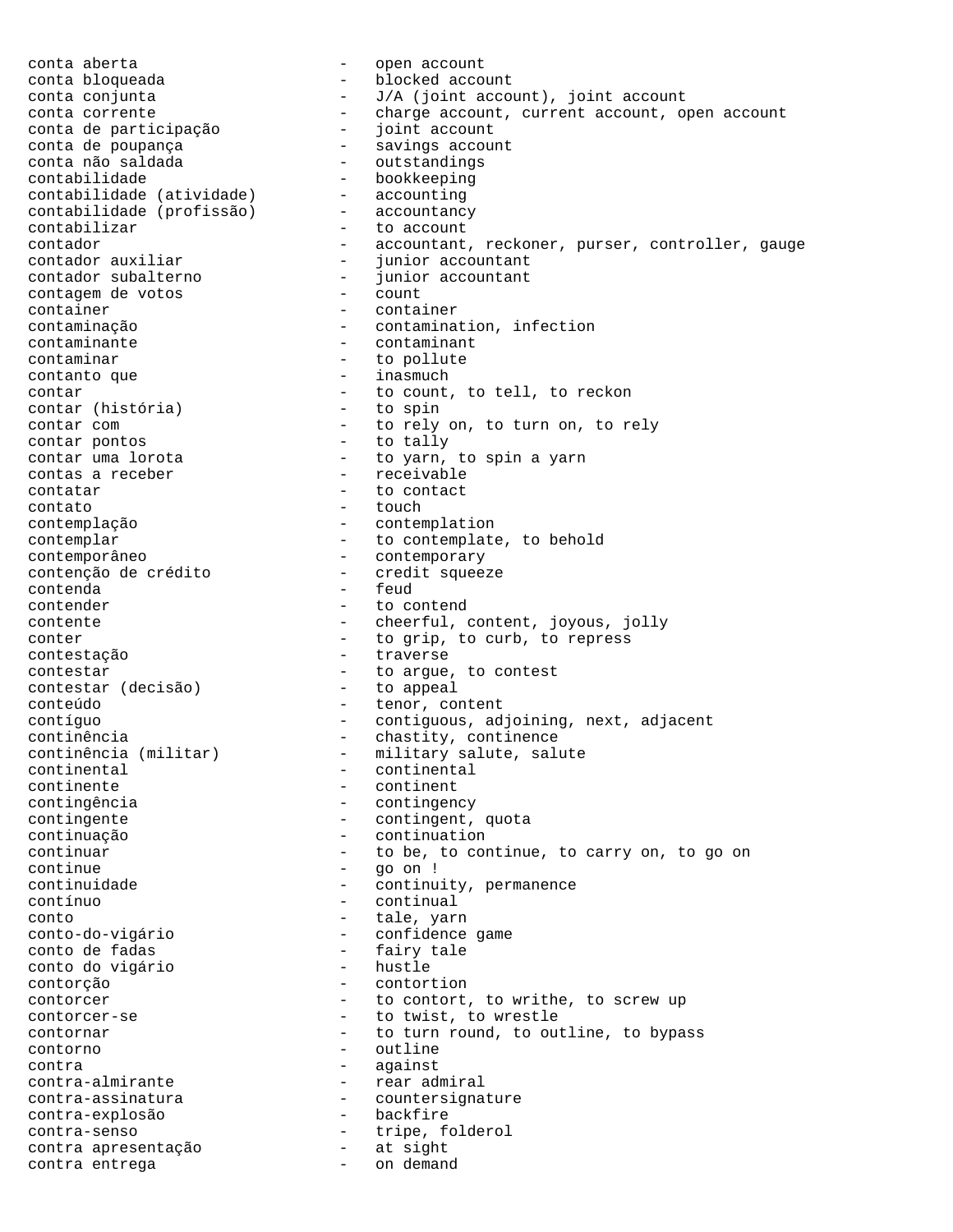contra todas as chances and the sequence of a against all odds contra todos os riscos - A.A.R. (against all risks) contrabaixo - acoustic bass contrabaixo (acústico) - double bass contrabandear extending to smuggle contrabandista - smuggler contração - contraction contraditório - contradictory - to belie contrafação - forgery - foothill contrair<br>
contrair dívidas
entrair dívidas
idio entract
contrair dívidas
idio entract
idio entract
contrair
contrair
contrair
contrair
contrair
contrair
contrair
contrair
contrair
contrair
contrair
contrair
contrair
contra contrair dívidas contralto - alto contraponto - counterpoint contrapor - to counterpoint<br>
contrariar
- to cross - to cross contrariedade - setback, tribulation contrário<br>
contrário (vento) - opposite, antagonistic<br>
- aback contrário (vento) contrário a  $\qquad \qquad -$  loath<br>contrastar  $\qquad \qquad -$  to com - to counterpoint contraste<br>
contratar
contratar
to engage, to contract
<sub>contratar</sub>
to engage,
to contract
to engage,
to contract
<sub>contract</sub>
<sub>contract</sub>
<sub>contract</sub> contratar  $\qquad \qquad \qquad -$  to engage, to contract contratar (aprendiz etc) - to indenture contratempo - reverse, mishap contrato - contract, indent, agreement, indenture contrato à vista - spot contract contrato de agenciamento - agency contract contrato de agente  $\overline{\phantom{a}}$  - agency contract contrato de arrendamento - lease contract contrato de custódia - trust indenture contrato de entrega  $\hskip1cm -\hskip1cm -\hskip1cm -\hskip1cm -\hskip1cm$  contract for delivery contrato de locação - lease contract contrato de venda  $\qquad \qquad -$  bill of sale contratorpedeiro - destroyer contribuir para - to concur, to make for contrito - sorry controlado - forbearing controlar - to control, to direct, to manage<br>controle - guidance, control, direction controle - Good - guidance, control, direction controle de natalidade  $\qquad \qquad$  - birth control controle remoto - remote control controvérsia - controversy, discussion, tilt contudo - notwithstanding, whilst contundido - black and blue contusão - bruise, contusion convenção  $\qquad \qquad -$  convention, agreement convencer  $\qquad \qquad -$  to convince convencer  $\qquad \qquad -$  to convince<br>convencido  $\qquad \qquad -$  cocky snoot - cocky, snooty, smug convencional - conventional conveniência - convenience, fitness, desirability, propriety conveniente - convenient, suitable, proper, desirable, available convento - convent conversa  $\begin{array}{ccc} - & \text{talk, conversation} \\ \text{conversa dúbia} & - & \text{double talk} \end{array}$ conversa dúbia - double talk conversa fiada blabber conversa pra boi dormir idle talk conversa sem nexo - double talk, moonshine conversação - conversation conversar  $\frac{1}{100}$  - to talk, to converse<br>conversar fiado - to confabulate - to confabulate conversível - convertible conversor - converter converter  $-$  to commute convés - deck convescote - picnic convexo - convex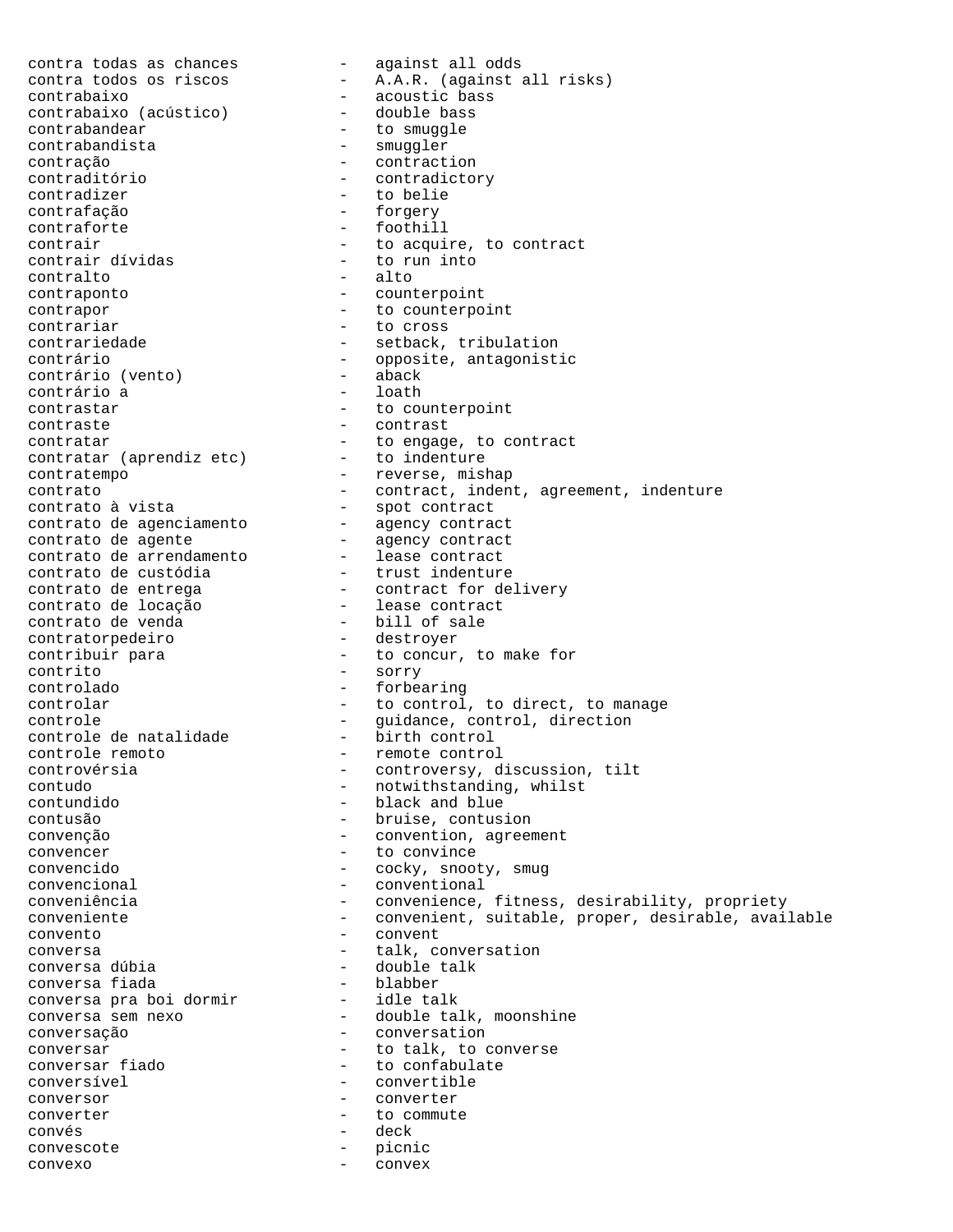convicção - impression, conviction convicto - convinced convidar  $-$  to call for convidativo - inviting convincente  $\qquad \qquad -$  cogent, convincing, telling convite  $\qquad \qquad -$  invitation, call conviva - guest, diner convocar entries a convoke to summon, to convoke convoluto - convoluted convulsão - fit, convulsion cookie (Internet) cooperação - cooperation, collaboration cooperar  $\qquad \qquad$  - to abide by cooperativa - co-op, cooperative cooperativo - cooperative coorte - cohort copa - larder, pantry, scullery, cup, chalice copas - hearts (card) copeira - dresser copeiro - butler cópia - copy, imitation, reproduction<br>cópia de sequrança - - backup cópia de segurança copo - glass cópula - intercourse, copulation copular  $\qquad \qquad -$  to copulate coque - coke coqueiro - cocopalm, coconut tree coqueluche - whooping cough coquete - prickteaser coquetel - cocktail cor  $\overline{c}$  - colour, dye, tint, hue<br>
cor de areia  $\overline{c}$  - sandy cor de areia<br>cor de canela - cinnamon coração - heart, pump coragem - courage, fortitude, mettle, gut, spunk, guts coragem ! - cheer up ! coragem! - get down! corajoso - courageous, spirited, gritty, valiant coral  $\qquad \qquad -$  choral, choir coral (balé) - ensemble coral (fauna) corante  $\frac{1}{2}$  corante azul  $\frac{1}{2}$  - dye, stain, dyestuff corante azul Corão - Koran corcel  $\qquad \qquad -$  racer, steed corda<br>
corda solta (música) - chord, rope, string, cable<br>
- open note corda solta (música)<br>cordão umbilical cordão umbilical  $\overline{c}$  - navel string<br>cordas vocais - vocal cords cordas vocais - vocal cords cordeiro - lamb cordial - cordial cordilheira - mountain range, ridge (mountains) coreografia - choreography corne-inglês - english horn córnea - cornea corneta - cornet coro - chorus, choir coro (instrumentos musicais) - consort coroa - crown, krona (monetary unit in Scandinavia) coroa (dentária) - jacket coroa de espinhos - crown of thorns coronel - colonel corpo - body, flesh corpo de balé - chorus line corpo de bombeiros - fire department corpo de bombeiros (GB) - fire brigade corpo de exército - corps corpo docente  $\qquad \qquad -$  teaching staff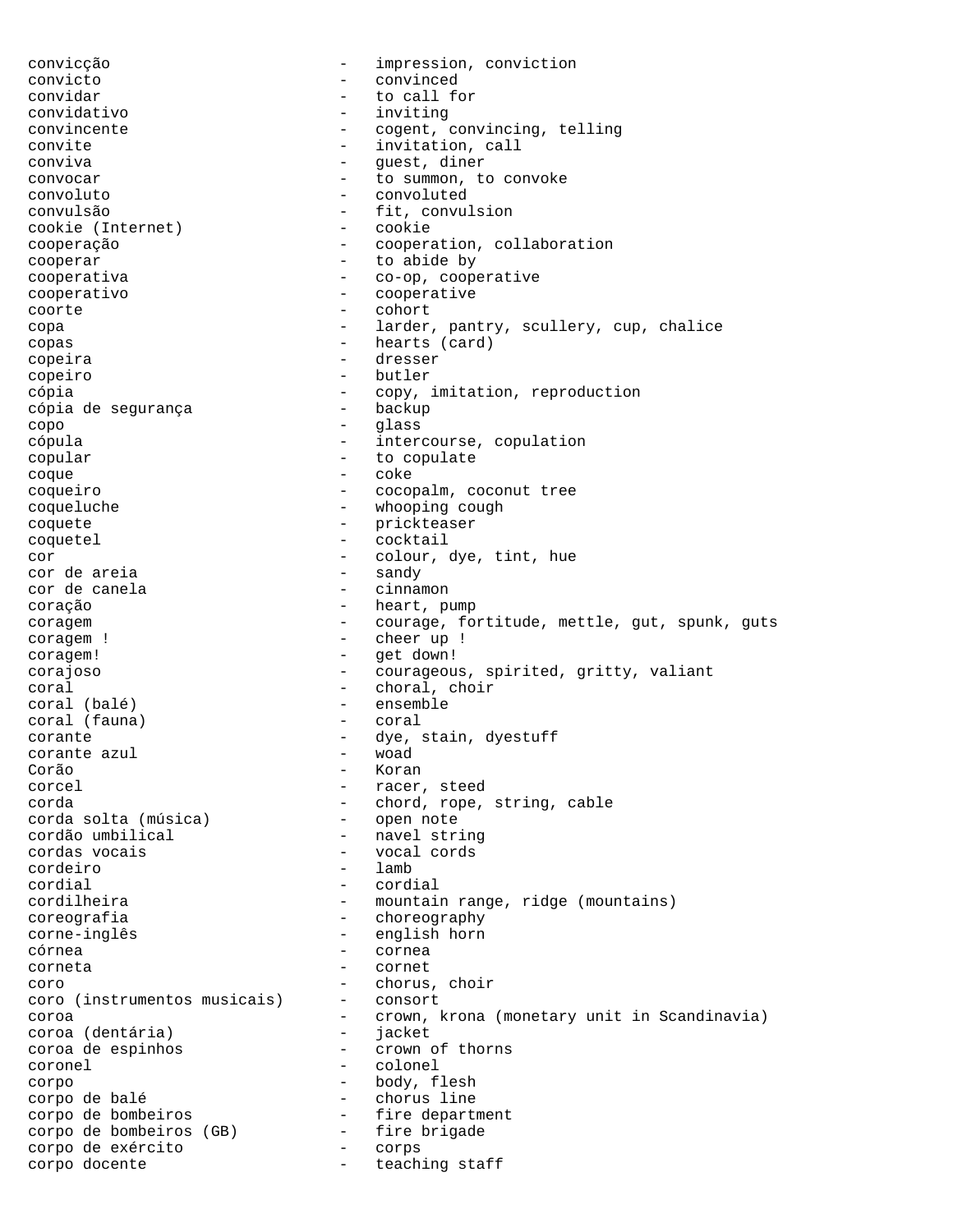corpo humano  $\begin{array}{ccc} - & \text{physical} & - \\ - & \text{physical} & - \\ \text{corporación} & - & \text{corporation} \end{array}$ corporação - corporation corporal - bodily corpóreo - bodily corpulento - stout correção - mend, propriety, amendment, correction correção monetária - monetary correction factor, price level adjustment corredor<br>
corredor (atleta) - corridor<br>
- runner corredor (atleta) - runner corredor da morte - death row corredor entre assentos - aisle córrego - creek correia - leash, brace correio - post office, postman, courier, mail correndo - on-the-fly, on the run corrente - chain, water, stream, running, guy, lead, flow<br>corrente (mês) - instant corrente (mês)<br>corrente alternada - AC (Alternating Current)<br>- undertow corrente contrária correntemente - currently correnteza - stream correnteza abaixo - down stream correr  $-$  to run, to flow correspondência - conformity, correspondence, mail correspondência atrasada - overdue correspondence correspondência expedida - outgoing mail corresponder  $\qquad \qquad$  - to stand for, to tally corretagem - brokerage corretagem de frete corretamente - fairly<br>corretivo - corrective, remedial corretivo - corrective, remedial correto - just, exact, correct, straight, equitable corretor - broker corretor de câmbio - money-dealer, exchange broker corretor de imóveis - real estate broker corretor de navios - ship broker corretor imobiliário - realtor corrida - race corrida de obstáculos corrigir - to remedy, to recover<br>corrigir - to remedy, to recover corrimão - guardrail, rail corriqueiro - uneventful corroborar - to affirm corromper - to deflorate, to deflower corrosivo - corrosive corrupção - corruption, graft corrupto - corrupt - rotten corsário - corsair<br>cortado em pedacos - cut up cortado em pedaços cortador de grama - lawn mower cortar  $-$  to cut, to excise, to hack, to slash, to cut off<br>cortar (grama)  $-$  to mow cortar (grama)<br>cortar em ângulo - to bevel, to chamfer cortar em pedaços - to cut up cortar pelo molde  $-$  to cut up corte  $\begin{array}{ccc} - & \text{cut}, & \text{court}, & \text{nick}, & \text{jab}, & \text{slash}, & \text{incision} \\ \text{corte} & (\text{Justica}) & & - & \text{court} & \end{array}$ corte (Justiça) - court corte de cabelo cortejo - parade, procession - funeral procession cortês  $-$  courteous, gracious cortesã - courtesan cortesão - courtier cortesia - courtesy, refinement<br>
córtex - cortex córtex - cortex cortiça - bark cortina - curtain, screen, drape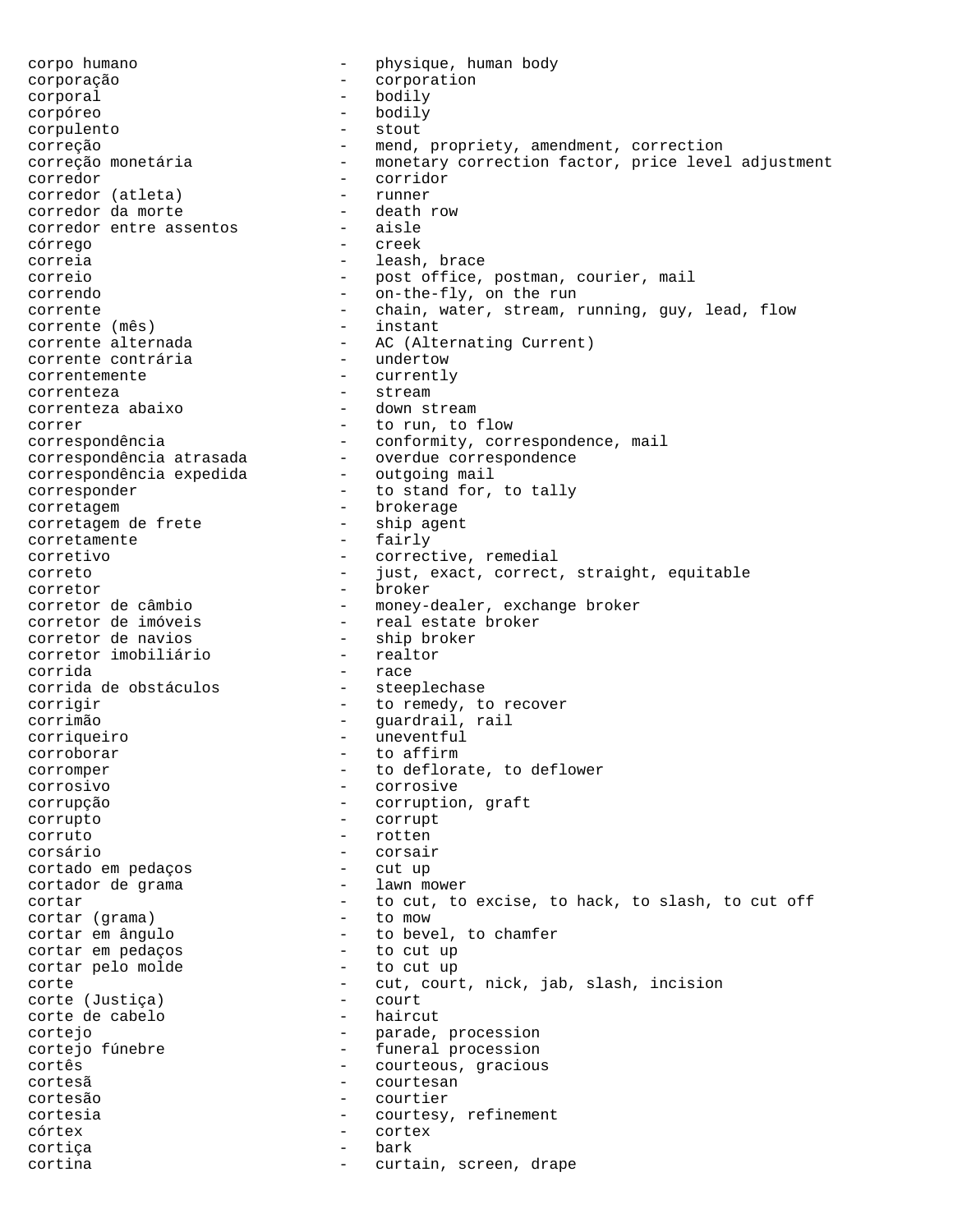coruja - owl corveta - sloop corvo - crow, raven coser - to sew cósmico - cosmic cosmonauta - cosmonaut cosmopolita - sophisticated costa - coast, shore, slope, seashore, litoral, seacoast costas - back costela - rib costela (anatomia)<br>costeleta - cutlet<br>- mutton chop costeleta de carneiro costeletas - sideburns costume - custom, currency, mode costumeiro - customary costura - sewing, seam, suture, needlework costurar  $-$  to sew, to tailor costureira  $\qquad \qquad -$  dressmaker, seamstress cota<br>cota de exaustão de exectão de depletion allowance - depletion allowance cotação - quotation cotar - to quote cotidiano - everyday, quotidian, day-to-day cotovelada - iab, nudge cotovelo - elbow cotovia - lark, skylark couraçado  $\qquad \qquad -$  dreadnought, armoured couro  $\begin{array}{ccc}\n & - & \text{leather, hide} \\
\text{couro de vaca} & - & \text{cwhide$ couro de vaca - cowhide couve the couve the couve of the couve that is not the couve of the caul:<br>
couve flor the caul: cauliflower cova - pit<br>covarde - pit covarde - coward, faint-hearted covardia - cowardice covil - lair, den coxa - thigh coxia - aisle coxo - lame, cripple cozer extending to boil, to cook, to bake cozido - boiled, done cozinha - kitchen cozinhar<br>cozinhar (microondas) - to zap, to nuke cozinhar (microondas)  $-$  to zap, to nucleon to  $-$  to  $\infty$ cozinheiro(a)<br>CPU - CPU (Central Processing Unit) crânio - skull craque - expert, ace, whiz, crack (informal) cratera  $\overline{\phantom{a}}$  - crater cravo - carnation (flower), nail, harpsichord, wart (skin)<br>cravo-da-índia - clove - clove cravo-da-índia<br>cravo (piano arcaico) - harpsichord cravo (piano arcaico) credenciar - to certificate creditado - accredited creditar - to credit crédito abundante - easy money crédito confirmado - confirmed credit crédito de importação - import credit (IC) crédito documentário - back to back credit, documentary credit crédito irrevogável - irrevocable credit crédito revocável (a crédito revocable credit<br>
crédito rotativo (a crédito revolving credit crédito rotativo - revolving credit - transferable credit<br>- the Creed. cult credo  $-$  the Creed, cult credo ! - God forbid ! credor hipotecário - mortgagee crédulo - gull creme - cream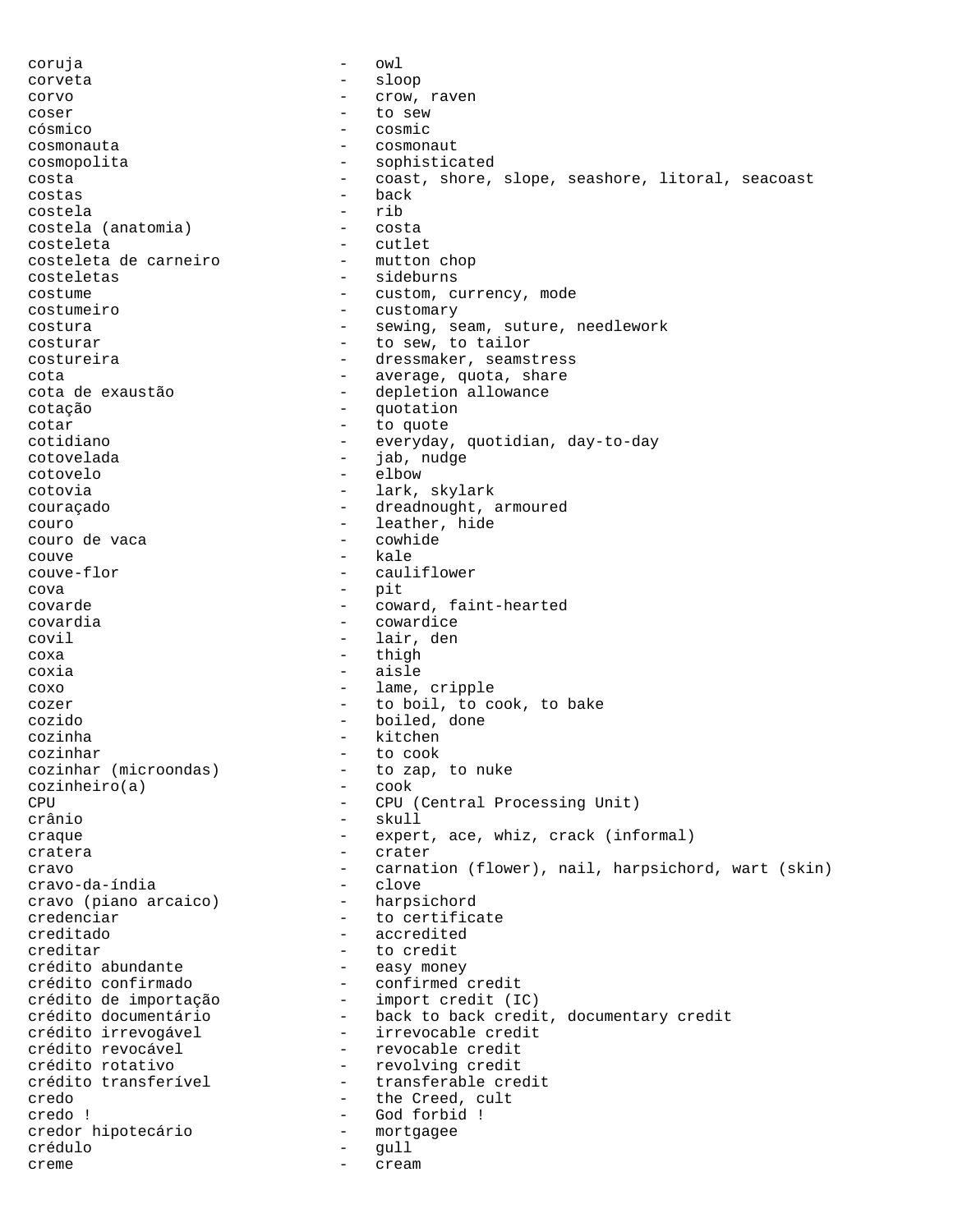crença - creed, belief, faith, credit, opinion crente - believer, follower crepúsculo - twilight, dusk, gloaming, evenfall crer  $-$  to believe, to credit crescente - towering crescer - to grow, to increase, to wax crescimento - development, growth<br>
cretinismo<br>
- cretinism cretinismo - cretinismo - cretinismo - cretinismo - cretinismo - cretinismo - cretinismo - cretinismo - cretinismo - cretinismo - cretinismo - cretinismo - cretinismo - cretinismo - cretinismo - cretinismo - cretinismo - c - fuck-wit (AUS), cretin criada - waitress, maidservant criado  $-$  menial, waiter, servant criador - maker criador de gado criança - child, kid, fry, sprog criança comportada - Vegemite (AUS) criança prodígio - wonder child crianças - children criar  $\frac{1}{2}$  - to breed<br>criar dificuldades - to queer criar dificuldades - to queer the pitch<br>criativo<br>- imaginative criativo - imaginative crime  $\frac{1}{2}$  crime, felony crime organizado  $\frac{1}{2}$  - gangdom, organ crime organizado - gangdom, organized crime criminal  $\overline{c}$  - criminal  $\overline{c}$  - criminal  $\overline{c}$ - criminal, outlaw, felon crina - horse-hair, mane<br>crioulo (vulqar) - nigger crioulo (vulgar) cripto-comunista - Commo (AUS) - integrafar - to cipher<br>
críquete (jogo) - cricket críquete (jogo) crise - crisis crista - crest crista (de ave, onda,ou monte) - comb cristal - crystal - crystal<br>
cristalino - limpid - limpid - limpid cristandade - Christendom cristão - Christian Cristo - Christ<br>critério - Christ - touchstone<br>- knock crítica (negativa) - knock crítica mordaz criticar  $-$  to criticize, to grouch crítico - censor, decisive, critic, critical crível  $\qquad \qquad -$  likely, believable crivo - riddle, sieve, screen cromado - chromium plated cromático - chromatic - chromium cromossomo - chromosome crônica - chronicle crônicas - annals<br>crônico (medicina) - chronic crônico (medicina) cronografia - chronology cronologia - chronology cronômetro - stopwatch crosta - rind CRT CRT (cathode-ray tube) cru - raw crucial - determinant cruel - cruel, ruthless, vicious crueldade - harshness<br>crupe (laringite infantil) - croup crupe (laringite infantil) cruz  $-$  cross, crossing cruzamento - intersection cruzar  $-$  to cross, to traverse cruzeiro (CR\$) - old Brazilian monetary unit (until 1994) cu (vulgar) - asshole, anus<br>cuba - tub vat Cubi cuba - tub, vat, Cuba cubano - Cuban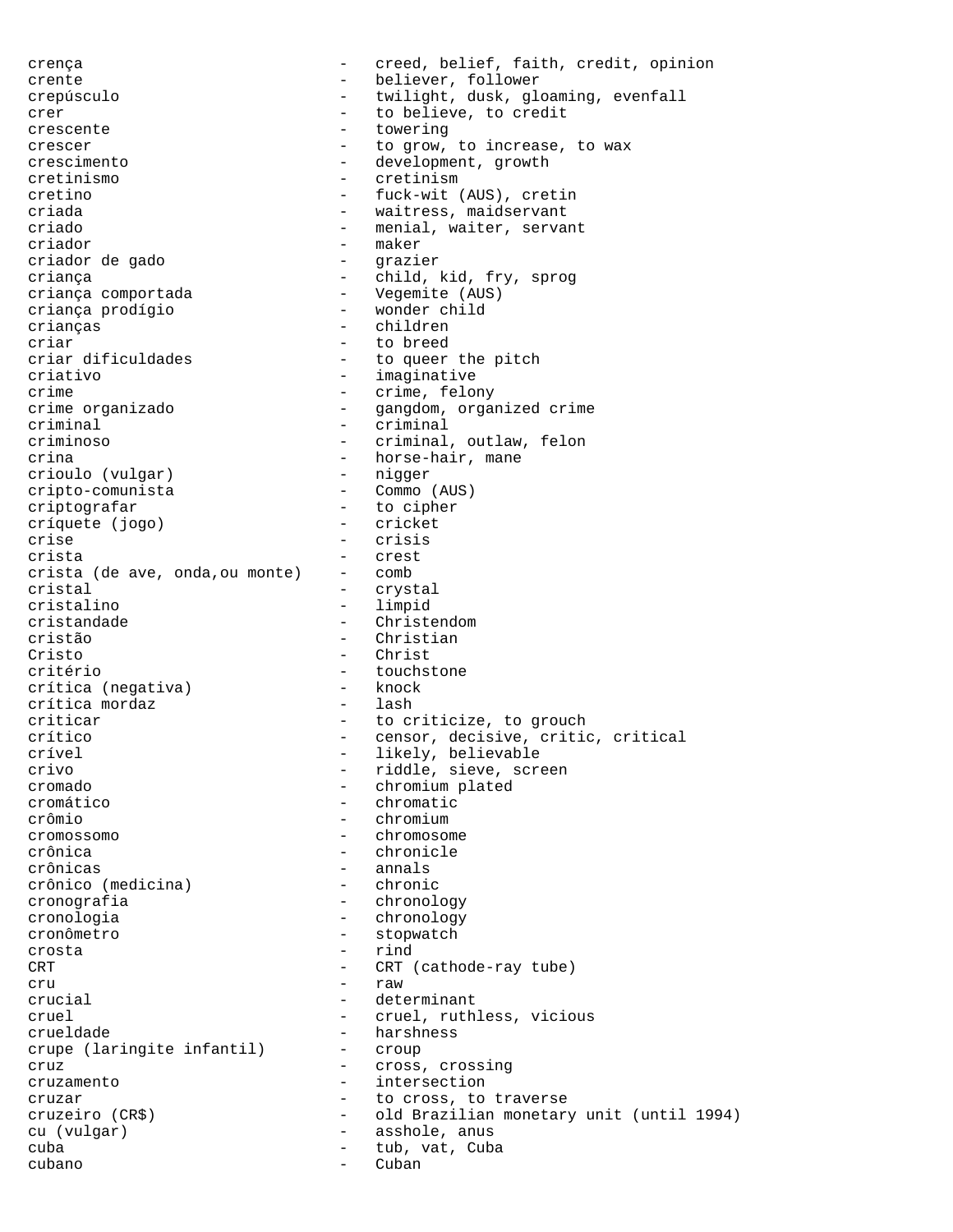cúbico(a) - cubic cubículo - closet, cubbyhole cubiforme - cubelike cubo - cube, hub cubo (de roda) cuboidal - cubelike cueca samba-canção - boxer shorts cuecas - underpants, drawers<br>cuidado - care, tendance - care, tendance cuidado ! - have a care cuidados pessoais cuidadoso - careful, accurate cuidar  $-$  to mind, to care, to tend, to look out, to take on cuidar (de assunto)  $-$  to go about cuidar (de assunto) cuja(o) - whose culinária  $-$  cooking, cookery culminar  $-$  to culminate culpa - guilt, blame culpabilidade - culpability culpado - guilty, culprit culpar  $\qquad \qquad -$  to convict, to accuse cultivar - to grow cultivável - cultivable cultivo - culture culto - worship, educated, refined, erudite, profound cultura - culture cume - summit, crown, crest cumeada - brow cúmplice - accomplice cumplicidade  $-$  identification, cumplicity cumprimentar  $-$  to salute, to compliment cumprimento - greeting, salute, salutation, compliment cumprimentos - respects cumprir<br>
cumprir o compromisso<br>
- to honor<br>
to honor cumprir o compromisso<br>cumprir um dever - to come through cumulativo - dual, cumulative cunhada - sister-in-law cunhagem entry coinage, coinage cunho - impress, die cunnilingus - cunnilingus cupim - termite cupom - coupon, ticket cúpula - dome, cupola, vault cura - recovery curador - caretaker, committee (GB), guardian, trustee curativo - lint, Band Aid curioso - curious curra - gang bang, group stoop (AUS) curra  $-$  team cream (AUS) curral  $-$  corral, yard (for cattle) currar  $-$  to commit a forcible sex group act currículo - curriculum, resumee, course of study curso  $-$  course, flux, running, run, flow<br>curso intensivo  $-$  crash course - crash course curto - short, narrow curva  $\begin{array}{ccc} {\rm curva} & & - & {\rm bend, curve, loop, sag, arc} \\ {\rm curva de 180^{\circ}} & \hspace{2.5cm} & - & {\rm half bend} \end{array}$ curva de 180º - half bend - to bend, to bow  $\begin{array}{ccc}\n\text{curvilinea} & - & \text{full-bosomed} \\
\text{curvola)} & - & \text{bow} & -\n\end{array}$  $curvo(a)$ cuspir - to spit custar - to cost custe o que custar - at all costs custeio - upkeep<br>
custo<br>
custo-seguro-frete - c.A.F.<br>
custo de fíle custo - price, cost, expense custo-seguro-frete - C.A.F.(cost-assurance-freight) custo de fábrica  $-$  factory cost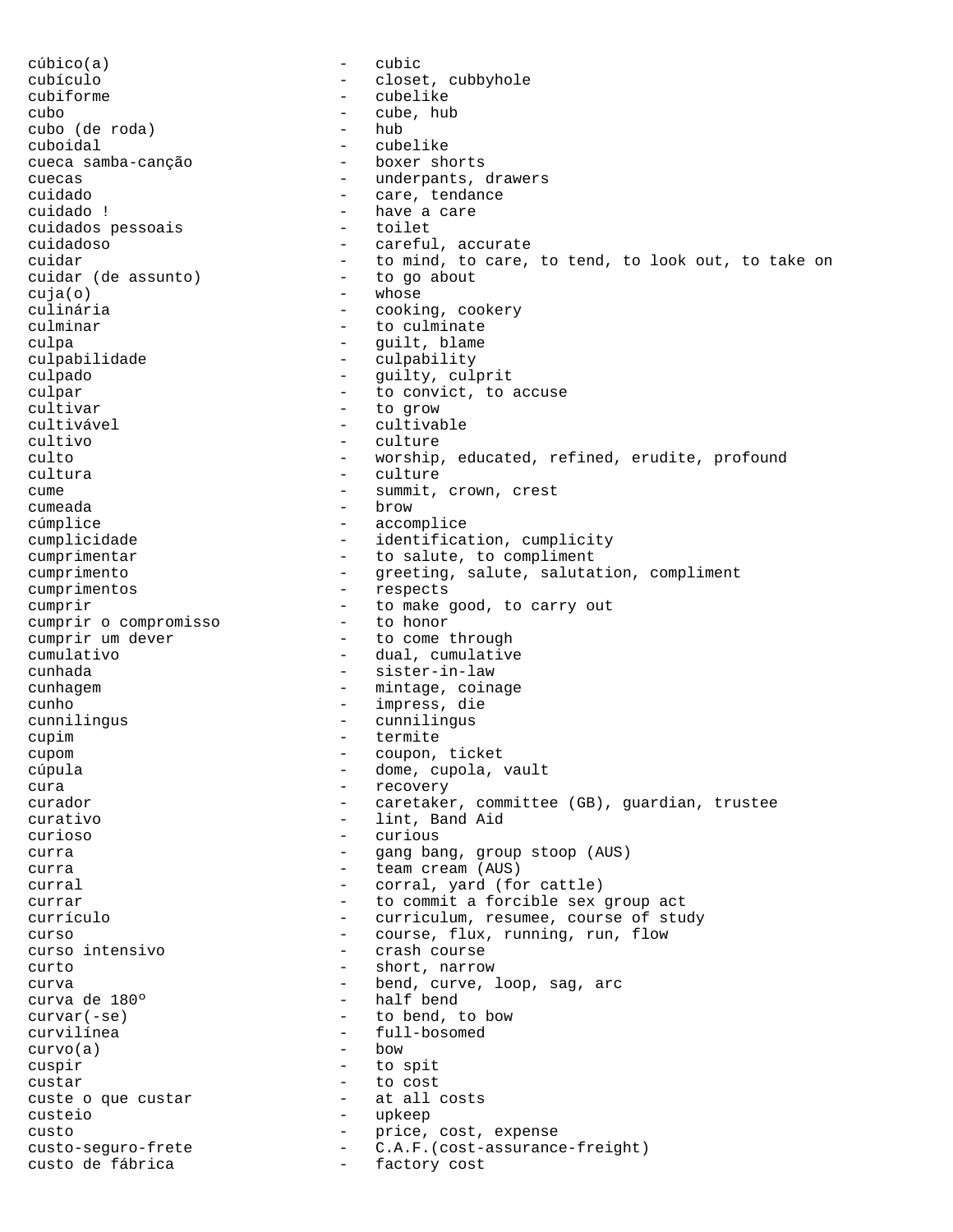custo de fabricação - manufacturing cost custo de vida - cost-of-living custo direto - direct cost custo e frete - C & F (cost and freight), cost and freight (C&F)<br>custo industrial - manufacturing cost - manufacturing cost custo marginal  $-$  marginal cost custo médio - average cost custódia - custody, safekeeping custos fixos  $-$  fixed costs custoso - expensive cutelaria  $-$  cutlery cútis - cutis, skin cutucar - to nudge czar - czar - czar da China (sufixo) - mum<br>da mesma forma que - inst da mesma forma que - just as dádiva dos céus dado - dice, die dados - data daí  $\begin{array}{ccc} \text{da} & \text{de} \\ \text{da} & \text{de} \\ \text{de} \end{array}$  and  $\begin{array}{ccc} \text{de} \\ \text{de} \\ \text{de} \end{array}$  and  $\begin{array}{ccc} \text{de} \\ \text{de} \\ \text{de} \end{array}$ - colour-blind dama  $-$  lady, maid, maid-of-honour, queen (card) dama de honra  $\qquad \qquad$  - lady in waiting dança - dance dança tradicional (Índia) - nautch<br>dancarina - go-go dançarina - go-go dançarina profissional (Índia) - nautch girl dançarino - dancer danificado - damaged danificar  $-$  to smash up, to damage dano  $-$  harm, wrong, impairment, damage danos e prejuízos  $-$  damage and cost dantes<br>Danu (deidade céltica) - formerly, before<br>Danu (Celtic dei - Danu (Celtic deity) daqui - hence<br>daqui em diante - hereafter daqui em diante<br>daquilo - thereof dar - to give, to present with, to bestow, to grant dar-se por vencido - to give up dar-se por vencido dar (vulgar) - to yield to a sex call<br>dar a entender - to hint dar a entender<br>dar à luz dar à luz - to bear dar as boas-vindas  $\qquad \qquad$  - to extend a welcome dar aviso de resgate de título - to call a bond dar bola - to flirt, to give attention to dar bom exemplo<br>dar bronca (qíria) - to set a good example<br>- to grouch dar bronca (gíria) dar cabo de  $\overline{\phantom{a}}$  - to kill, to finish dar cambalhota - to flip dar carona<br>dar cheque (xadrez) - to check<br>- to check dar cheque (xadrez) - to check<br>dar corda - to wind up dar corda - to wind up dar corda (relógio etc) - to wind up dar crédito<br>dar crédito a de la partida dar crédito a de la partida de la partida de la partida de la partida de la parti<br>dar crédito a de la partida de la partida de la partida de la partida de la partida de la partida de dar crédito a  $-$  to accredit<br>dar de cara com  $-$  to meet wit dar de cara com - to meet with dar em nada<br>dar fiança dar en to end in smoke dar fiança - to give bail - to tie dar lugar a  $-$  to give way to dar o troco  $-$  to pay back dar partida  $-$  to embark dar queixa  $\qquad \qquad -$  to lodge a complaint dar resposta - to feed back dar retrocesso - to backfire dar risada - to grin dar um giro (gíria) - to wrap, to move around dar um tempo subsequent to take ten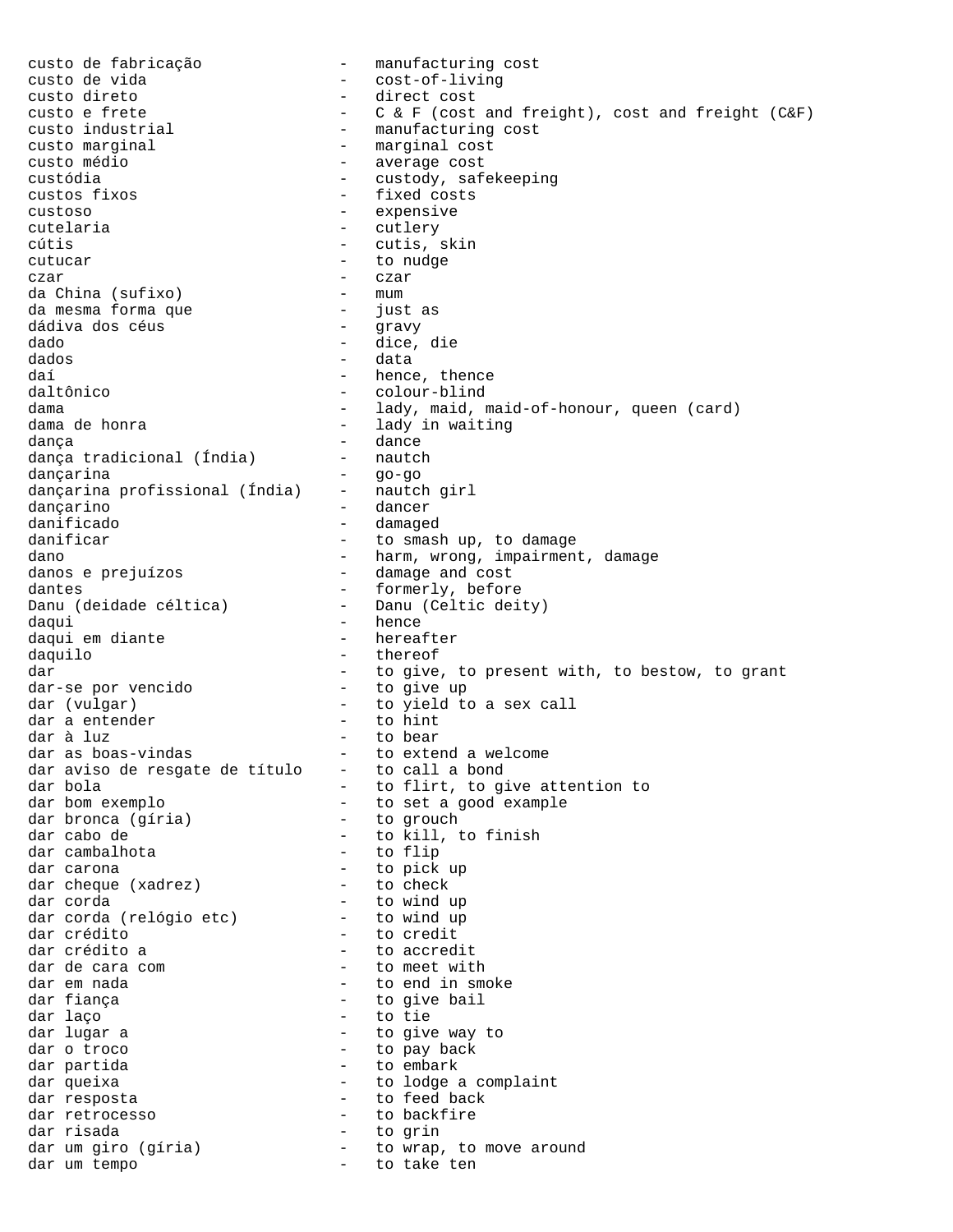dar uma bronca - to chew out dar uma deixa - to cue dar uma mancada  $\qquad \qquad -$  to screw the pooch dar uma tacada (bilhar) - to cannon dar uma tacada (bilhar) - to cannon<br>dar uma volta - to circumambulate<br>dar visto - to visa dardo - dart, javelin data - date data da provisão - accrual date data de saída do navio - sailing date data de vencimento de título - after date data do vencimento - expiry date datar  $-$  to date datilografar - to typewrite datilógrafo - typist DC (Depois de Cristo) - AD (Anno Domini) de  $-$  of, from de acordo - according, at one de acordo com - in keeping with de agora em diante - anymore de algum modo - somehow, someway de alguma forma - someway de alta qualidade  $-$  A-one (informal) de alto nível - crack (informal) de antemão - beforehand de bom coração - humane de braço dado - arm-in-arm de brincadeira - for fun de bruxaria - witch de cabo a rabo - from end to end de carreira (EUA) - career de cera - wax de certa forma - partly de certa maneira de colecionador - vintage de comum acordo - by mutual agreement de cor - by heart, by rote de costas - supine de direção (rumo) - steering de domingo (roupa) - go-to-meeting de emergência  $-$  stand by de fácil acesso - within easy reach de fato - indeed, factual de festa (roupa) - go-to-meeting de forma que  $-$  so as de gala - gala de grande importância - of great moment de grande projeção - far-reaching de hora em hora - hourly de imediato  $\overline{a}$  - on the spot de jeito maneira by no means de jeito maneira (gíria) - no way Jose (AUS) de jeito nenhum! - pig's arse! (AUS) de lado<br>de lado - sideways<br>de licença - on leave de licença<br>de longo alcance de longo alcance de longo alcance - far-reaching de longo prazo de mal a pior  $-$  from bad to worse de mai a pior<br>de maneira nenhuma - not at all<br>de manhã cedo - early in th de manobra - steering de mansinho  $-$  very softly de mão beijada  $-$  for nothing

- to visa data aproximada da chegada estimated time of arrival(ETA) data aproximada da saída estimated time of departure, ETD de certo modo - after a fashion, in a way de forma alguma - not at all, nowise, by no means de jeito algum - under no circunstances - early in the morning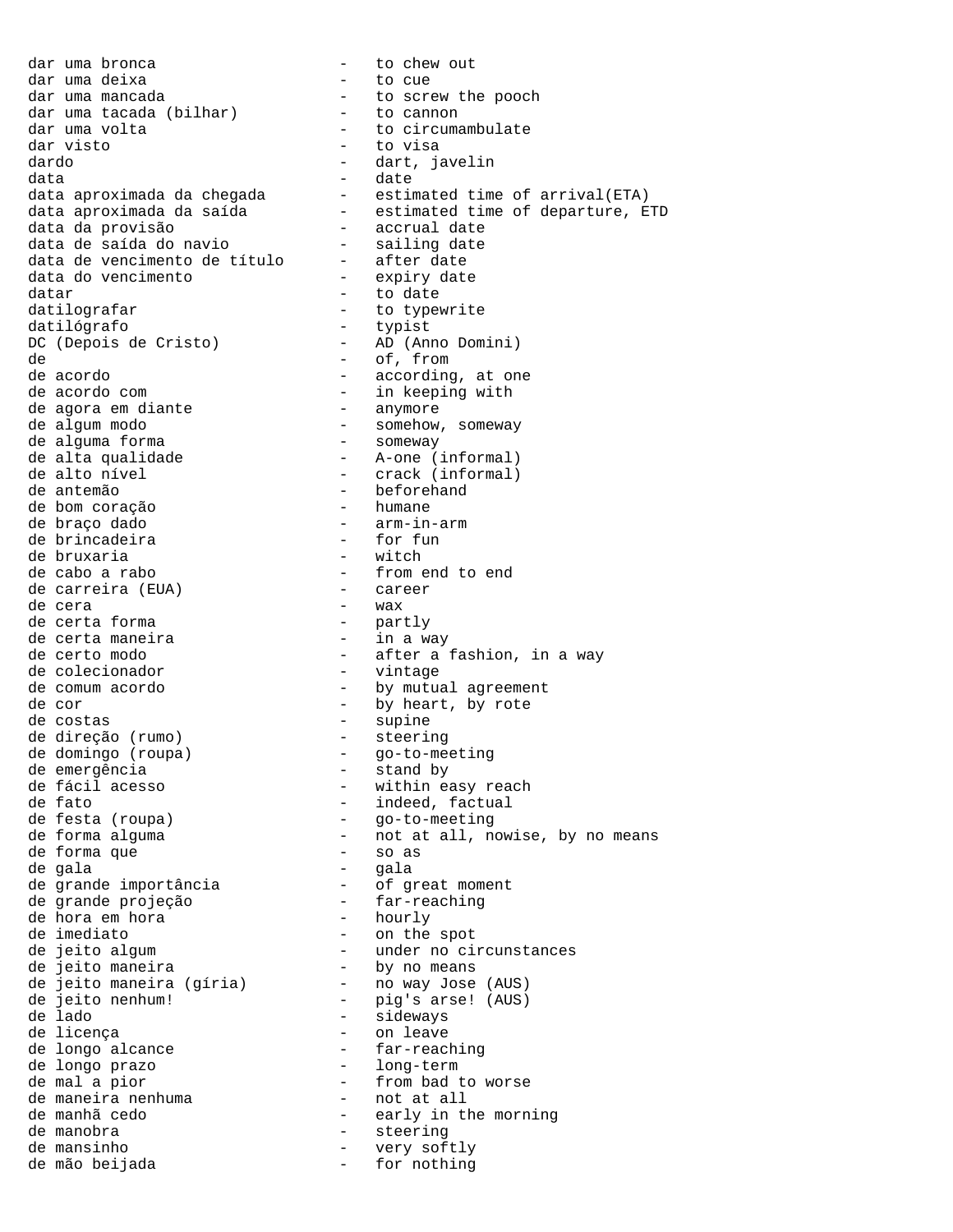de modo algum - noway de modo nenhum - view - under no circunstances de modo que  $-$  so that de novo  $-$  anew, or de novo - anew, once more - from this time forth<br>- wide open de par em par de parte  $\overline{\phantom{a}}$  - aside de perto - at close quarters de porcelana  $\begin{array}{ccc} - & - \\ - & - \end{array}$  china de preferência  $\begin{array}{ccc} - & - \\ - & \end{array}$  by choice de preferência de primeira<br>de primeira linha - quality<br>- primo ( - primo (AUS), A-one (informal)<br>- on purpose de propósito - on purpose de qual - which de qualquer forma however, in any case de qualquer jeito - at any rate de qualquer jeies<br>de qualquer maneira<br>- any modo de qualquer modo - in any case de quando em quando  $-$  ever and anon de quatro - on all fours de quem entre total de volt de volt de volt de volt de volt de volt de volt de volt de volt de volt de volt de de religião hindu - Hindu de repente  $-$  suddenly de seda - silk de serviço - on duty - on the alert de súbito - all of a sudden de supetão - of a sudden de surpresa - aback, by surprise de um lado para outro - backwards and forwards de uma forma ou de outra - somehow or other de uma vez por todas  $\qquad \qquad -$  once for all, once and for all de veludo - velvet de vez em quando  $\begin{array}{r} - \\ - \end{array}$  once in a while, sometime, from time to time de volta - back<br>- of de, da, das, do, dos debaixo - underneath debate  $\qquad \qquad -$  argument, debate debater extending to argue, to contend, to wrestle, to debate debater-se  $-$  to flounder debênture - obligation débil  $-$  weak, frail, rickety, soft, feeble debilidade - weakness, infirmity debitar a menor<br>debitar em excesso  $-$  to overcharge<br>- to overcharge debitar em excesso  $-$  to overcharge<br>débito  $-$  debit, debt - debit, debt<br>- past due débito vencido e não pago década - decade decadência  $\qquad \qquad -$  decline, decadency, decay decadente  $\qquad \qquad -$  decaying decaído - fallen decair - to decay decálogo (Dez Mandamentos) decantar  $\qquad \qquad -$  to wash, to decant decência - decorum, decency, honesty, modesty, chastity decepar - to cut off decepção - disappointment, disillusion decidido  $-$  staunch, resolute decidir extended to determine, to resolve decidir-se  $-$  to choose decifração  $-$  decipherment, decoding decifrar<br>decifrar o enigma<br>decifrar o enigma<br>decifrar o enigma - to puzzle out décimo(a) - tenth<br>decisão - iudoen decisão - judgement, decision<br>decisivo - - conclusive decisivo decisivo - conclusive, decisive, critical declamar  $\qquad \qquad -$  to declaim, to spout declaração  $-$  statement, expression, avowal, protest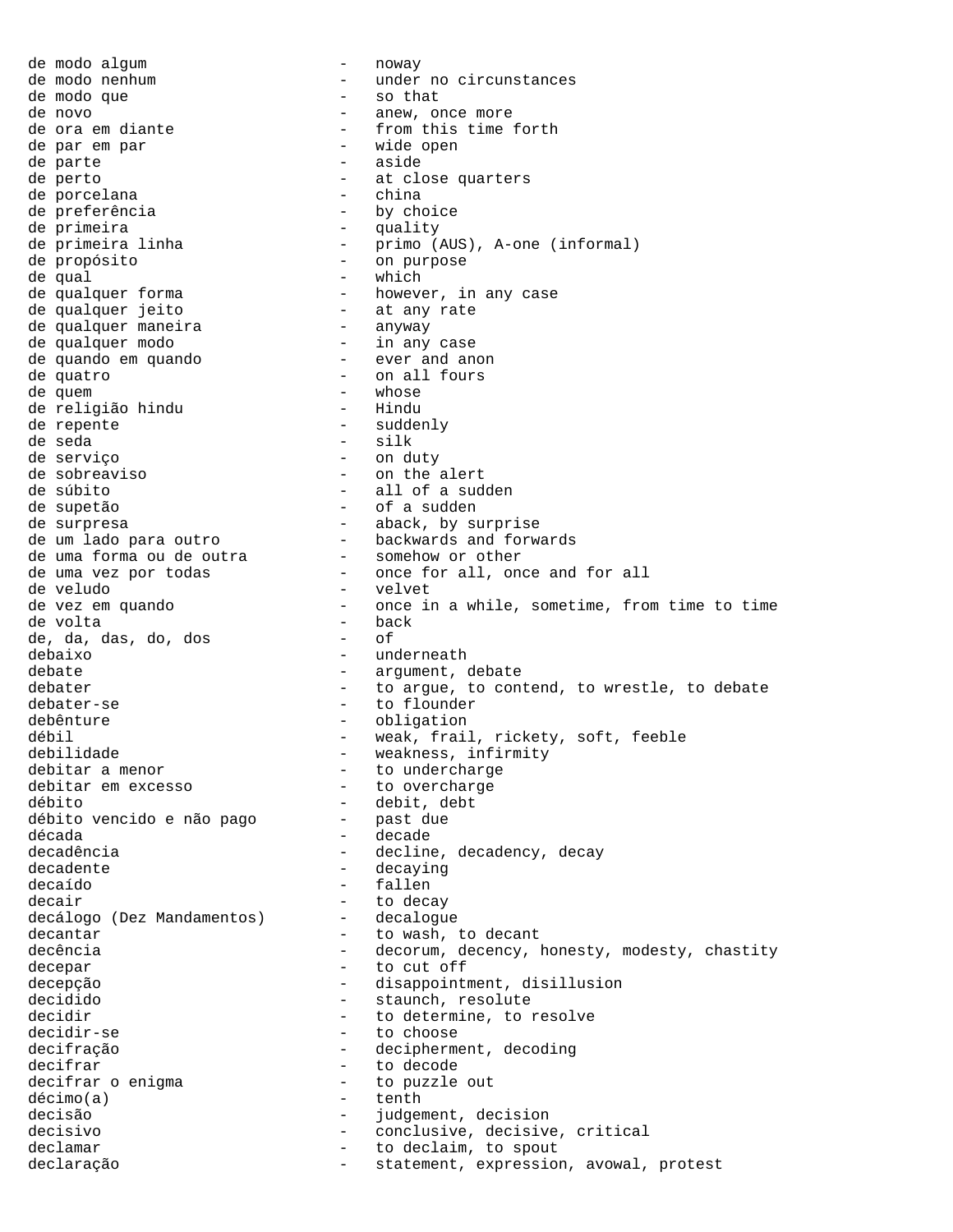declaração aduaneira - customs declaration declaração autoritária - say-so declaração de cessão - letter of assignment declaração juramentada - affidavit declarado publicamente - on record declarar - to declare, to assert, to avow, to render declinar  $-$  to wane declínio - wane, sinking declive - ramp - decryption decolagem extensive takeoff decorar<br>decorar (com jóias) - to bejewel decorar (com jóias) - to bejew<br>decorar (lição) - to drill decorar (lição) - to drill decorar com armas heráldicas -<br>decorrer decorrer - to lapse decotado - low-cut decrépito  $-$  decrepit, grotty, run-down decréscimo - depletion decretar  $-$  to decree, to ordain, to will decurso - duration, lapse of time<br>dedada dedada - jab dedal - thimble dedicar - to inscribe dedicatória  $-$  inscription, dedication dedilhado - fingering<br>dedo-duro (gíria) - sneak dedo-duro (gíria) - sneak dedo (da mão) - fing<br>dedo (do pé) - toe dedo (do pé)<br>dedo anular - ring finger<br>- forefinger dedo indicador dedução - inference, deduction, implication dedurar  $\begin{array}{ccc} - & \text{to shop} \\ \text{dedurar} & \text{(AUS)} \end{array}$  - to shop - to roll over<br>- to sneak dedurar (gíria) deduzir  $-$  to figure, to understand, to discount defecação  $-$  defecation defecar defecate to shit, to defecate defecção  $-$  defection defeito  $-$  fault, flaw, defect, impairment, blame defeito de linguagem  $-$  lisp defeito de linguagem defender - to advocate, to support<br>defensa (navio) - fender defensa (navio)<br>defensor defensor - protector, defender, advocate<br>defesa - defense, apology, vindication - defense, apology, vindication<br>- repulsion defesa bem sucedida<br>defesa civil defesa civil - civil defense - shortage deficiência  $-$  impairment, inadequacy deficiente  $\overline{a}$  - scant<br>deficiente físico - cripple deficiente físico déficit - shortage definhar  $\begin{array}{cccc} - &$  to peter, to peter out definido  $\begin{array}{cccc} - &$  clear-cut, definite definido - clear-cut, definite<br>definitivo - clear-cut, definite - ultimate deflorar  $\qquad \qquad -$  to deflorate, to deflower deformar - to twist, to deform defraudação embezzlement defraudar extending to bunco deglutir - to get down degradação - degradation, dishonour degrau - step, footstep, rung, spoke deitar  $-$  to lay, to lie deitar por terra - to prostrate deixa (fala) - cue deixar - to let, to leave, to allow, to permit<br>deixar de existir - to persist deixar de existir deixar de pagar um título - to dishonor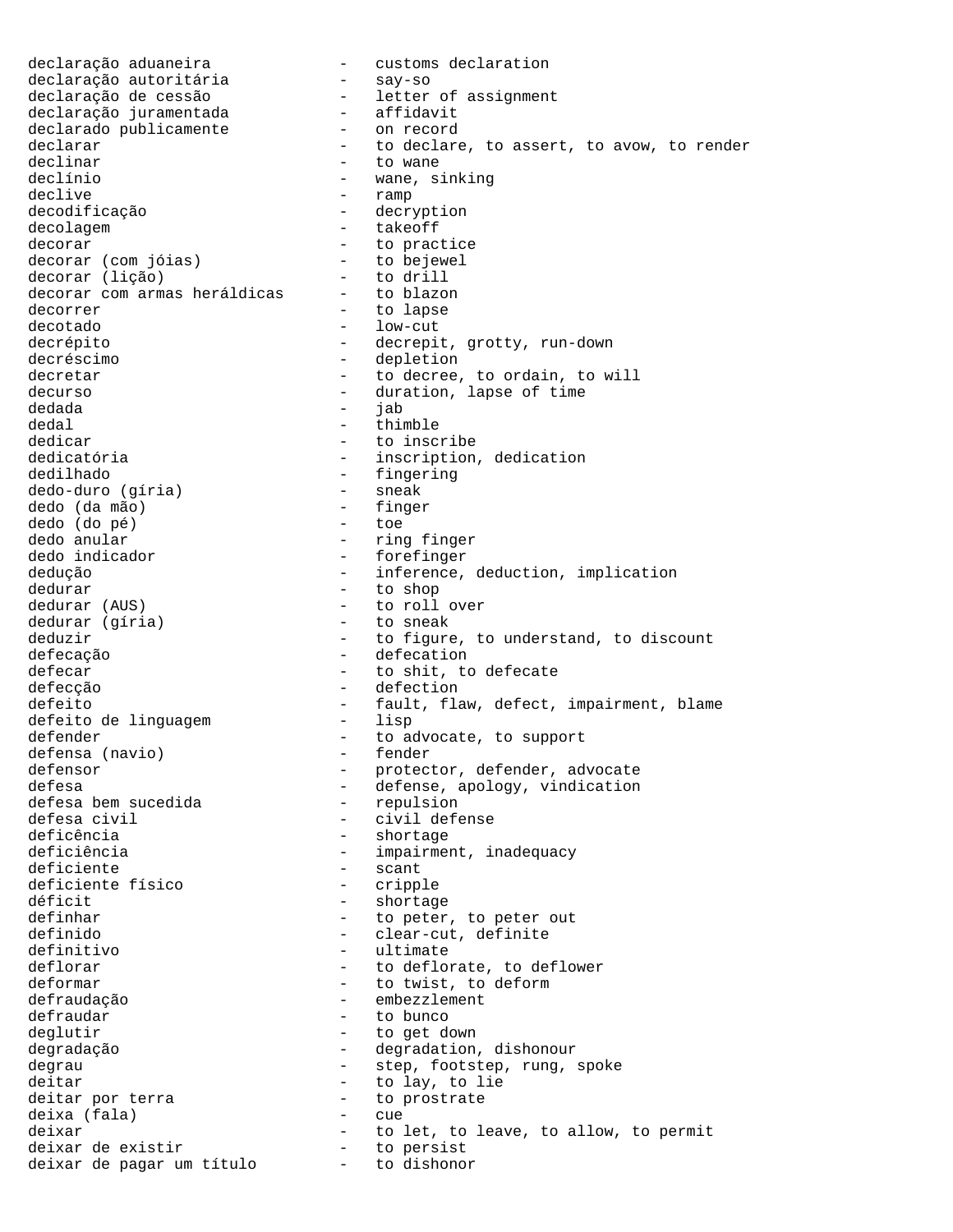dela - her delatar - to betray delator - informer dele - his delegação - commission delegado - - delegate, deputy, coroner delegar - to empower deleitar  $-$  to please, to delight, to entrance deleitar-se - to delight deleite - delight<br>deles delas - their<br>- their deles, delas delfim - porpoise delgado - filmy, thin Delhi - Delhi delicadeza - fineness delicado  $-$  meek, delicate, nice, fine, frail, soft delicioso - yummy, delightful delimitar - to mark out delinear  $-$  to outline delinqüente - delinquent, guilty<br>delirante - delirious delirante delirante delirious<br>delito - delicto delito - delict, offense, misdeed, misdemeanour demanda - demand demanda judicial demandar  $-$  to demand, to call for, to sue demão - primer demência - insanity - resignation, dismissal, discharge demitido - dismissed demitir<br>demitir(-se) - to terminate, to fire<br>to resign - to resign - to resign democracia  $\qquad \qquad -$  democracy<br>democrático  $\qquad \qquad -$  democrati democrático  $\qquad \qquad -$  democratic demoníaco  $\qquad \qquad -$  devilish - devilish demônio - demon, devil<br>demonstração - demon, demons - demo, demonstration demonstrar  $-$  to present, to demo<br>demonstrar empatia  $-$  to empathize - to empathize demonstrativo - statement<br>demonstrou a sua capacidade - proved itself demonstrou a sua capacidade -<br>densidade densidade - density dentadura - false teeth, dentures dental - dental dentário - dental dente  $\begin{array}{ccc} - & + \text{tooth, prong} \\ - & \text{fang} \end{array}$ dente canino - fang dente de alho - clove dente de engrenagem and the cognation of the cognation of the dental end of the cost of the cost of the cost o<br>
dente de leite the cost of the cost of the cost of the cost of the cost of the cost of the cost of the cost o dente de leite dentifrício - dentifrice dentista - dentist dentre  $-$  from among dentro  $\begin{array}{ccc}\n\text{dentro} & - & \text{within, mid, inside} \\
\text{dentro} & - & \text{within, in} \\
\end{array}$ dentro de  $-$  within, in departamento  $\qquad -$  department, district depenar and to tear to tear dependência en externa dependência en externa de la annexe deplorável  $\qquad \qquad -$  regrettable depoimento - testimony depois  $-$  after, afterwards, then depois de - past - p.m. (post meridien) depois que  $-$  ever since, after depor - to witness depositário - bailee, trustee depositável - placeable depósito - warehouse, deposit, dump, sediment, store, yard depósito de bebidas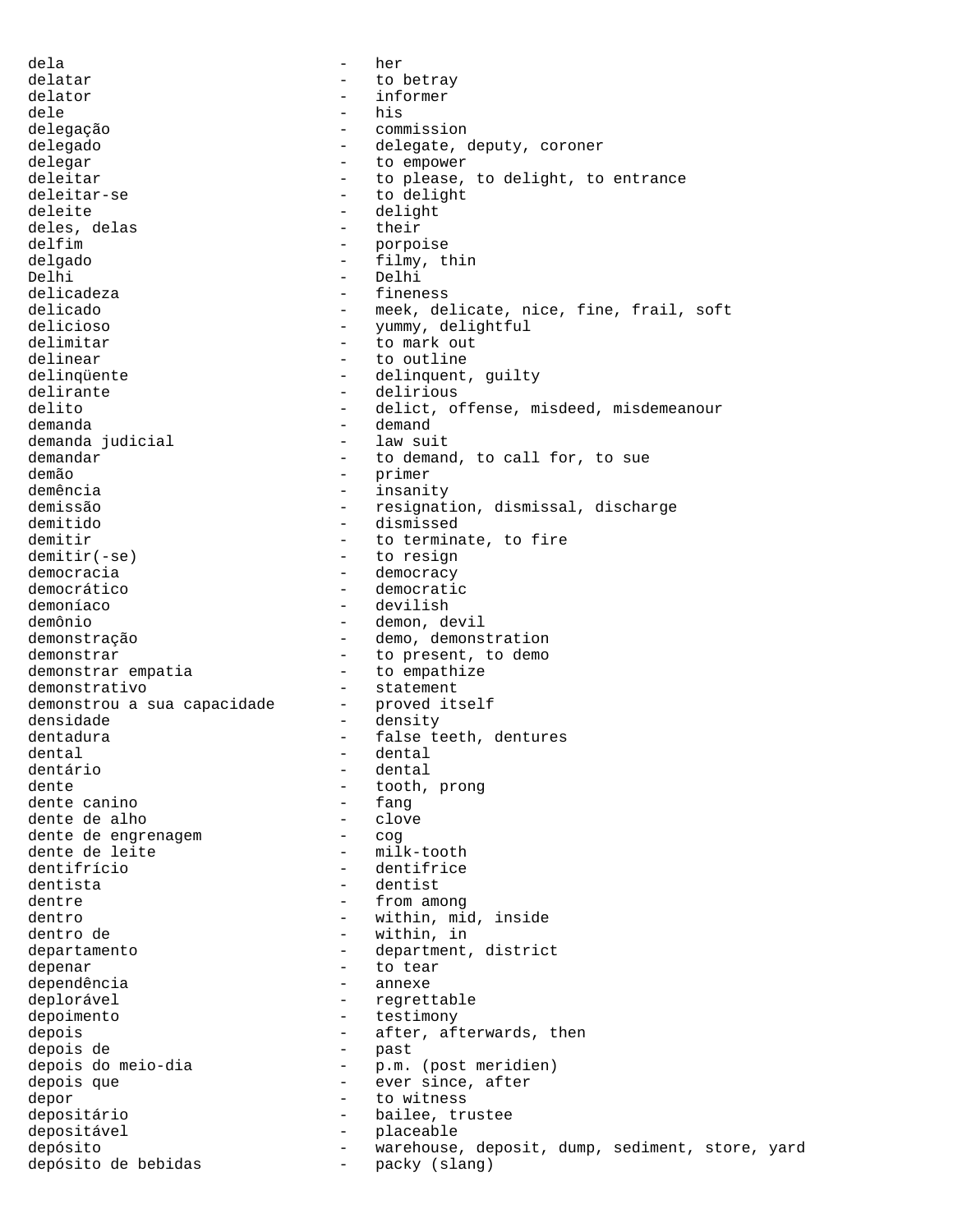depósito de ferro-velho - junkyard depósito de mercadorias - warehouse depósitos a compensar - uncollected funds depósitos à vista sem correção - demand deposits depósitos de pré-aviso - call deposits depósitos remunerados - call deposits depravação  $-$  depravity, depravation, turpitude depreciação - depreciation depreciar  $\qquad \qquad -$  to disparage depreciativo  $-$  disparaging, derogatory depreender extended to perceive, to apprehend, to deduce depressão - imprint deprimido - out of spirits, glum depuração  $-$  depuration, refinement depurar expurate to expurgate deputado  $-$  deputy, representative (EUA) deputado (EUA) - congressman, representative deque - deck derelito - hulk<br>derme - derm derme - derm derradeiro<br>derramamento de sangue  $\qquad \qquad -$  gore, bloodshed derramamento de sangue derramar  $-$  to shed, to spill derrame  $\begin{array}{ccc} - & \text{spill, spillage, spreading} \\ + & \text{stroke} \end{array}$ derrame cerebral - stroker<br>derrapagem - skid derrapagem derreter - to melt, to smelt derrocada - wreck derrota - defeat, frustration derrotar  $-$  to defeat, to piss all over (AUS), to overthrow derrotar completamente<br>derrubar derrubar - to overthrow, to break down derrubar(governo) - to bring down desabafar  $\overline{\phantom{a}}$  - to relieve desabamento - landslip desabilitar - to handicap, to disable desabrigado - homeless desacelerar - to retard desacompanhado - unaccompanied desafeiçoar  $\overline{\phantom{a}}$  - to estrange desafeito  $-$  unaccustomed desafio  $-$  challenge, provocation desagradável - unpleasant, unlikable<br>desagradável (pessoa) - creepie (AUS) desagradável (pessoa) desagrado - dislike desajeitado - clumsy - unkempt desalinho - disarray desalojar - to displace desamarrar - to unleash desamparado  $-$  forsaken, destitute desanimado  $-$  despondent, out of spirits, down desanimar extending the control of the quail, to dismay, to get down desânimo - despondency desaparecido  $\qquad \qquad -$  absent, missing desapertar - to loose desapropriar  $-$  to deprive desaprovado - out of favour desarranjar  $-$  to disarray desarranjo<br>desarrumacão - disarray, upset<br>desarrumacão - mess desarrumação desarrumar - to mess desassossego - uneasiness desastrado - goldbrick desastre - misfortune, disaster, accident, crash<br>desatencioso - - - - - - - unobliging desatencioso - unobliging desatento  $-$  heedless, inattentive, unaware, forgetful desatinado  $-$  crazy, mad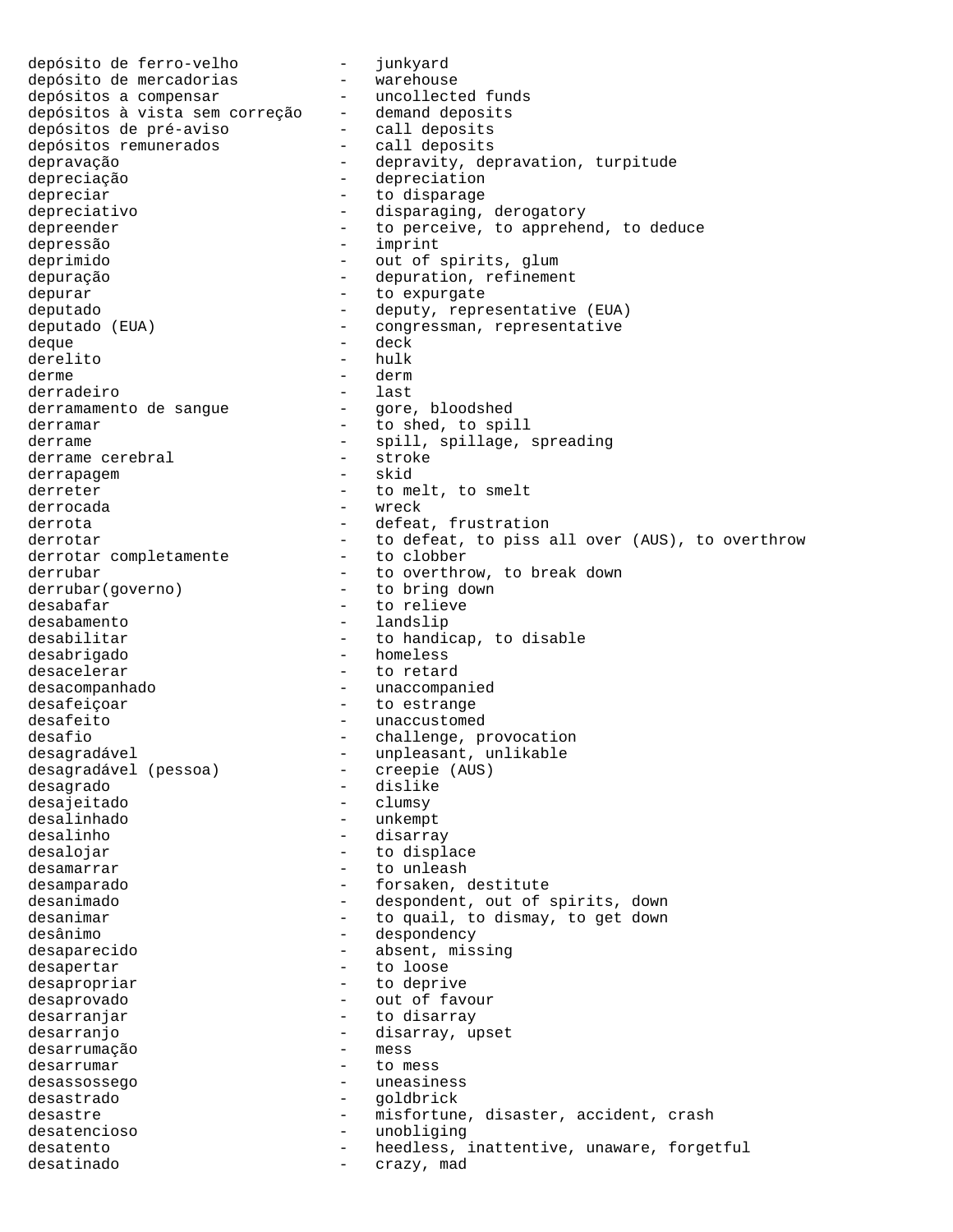desatino - folly desautorizado - unaccredited desavergonhado - unabashed desbravador - explorer descabaçar (vulgar) - to ravish, to rape descabido - unbecoming, improper, out of proportion descalço  $-$  barefoot descampado  $-$  plain, open country, wold, wasteland descansar - to kick back, to relax, to rest<br>descanse em paz - RIP (Rest in Peace) - RIP (Rest in Peace) descanso - rest, resting place, quietness descarado - shameless, impudent, faceless, unabashed descaramento  $-$  impudence, effrontery descarga - discharge, unloading, release, flush, exhaust descarnado  $-$  meager, thin, lank descarregamento - unloading descarregar  $-$  to download, to unburden, to discharge, to land descartado - cast-off descartar  $-$  to give up, to bin off (GB) descartável  $\qquad \qquad \qquad -$  disposable descascado - peeling descascamento - peeling descascar  $-$  to pare, to hull, to peel<br>descascar vagement of the to pod descascar vagem descaso - contempt descendência - offspring descer - to light, to run down descobridor - finder descobrir  $-$  to find, to discover, to unveil, to pick up descolar - to detach<br>descolorido - colorless descolorido - colorless descomunal - formidable<br>desconcertar - to bewilde: desconcertar  $-$  to bewilder, to puzzle<br>desconfianca  $-$  suspicion, mistrust - suspicion, mistrust<br>- awry desconforme<br>desconforto - uneasiness desconhecido - unknown desconhecimento descontar  $-$  to rebate, to discount desconto  $-$  allowance, rebate, discount desconto bancário  $-$  bank discount - bank discount<br>- withholding desconto em folha descontrolado - rampant descortês - unkind, unobliging, ignoble descrédito  $-$  discredit, disgrace, shame descrente  $\qquad \qquad -$  unbeliever descrever - to picture descuidado - careless, inattentive, flighty, reckless, remiss descuido - recklessness, forgetfulness, slovenliness - excuse, apology, pretext, plea desculpar  $-$  to excuse, to apologise, to exculpate desculpe-me - sorry! descurado - mindless desde  $\begin{array}{ccc}\n & - & \text{since, from, out of} \\
\text{desde então} & - & \text{ever since}\n\end{array}$ - ever since<br>- all along desde o começo desde que  $-$  hence, provided desdém  $\overline{\phantom{a}}$  - scorn, disdain, contempt<br>desdembar - to spurn - to spurn desdenhoso - scornful desdobrar  $-$  to unfurl desejar - to desire, to wish, to lust, to long, to hunger desejável - sexy, desirable desejo - desire, wish desejo irreprimível - urge desejoso - - - - - - - - - - - - - - desirous, fain, willing desembaraçado - quit, free desembaraçável - extricable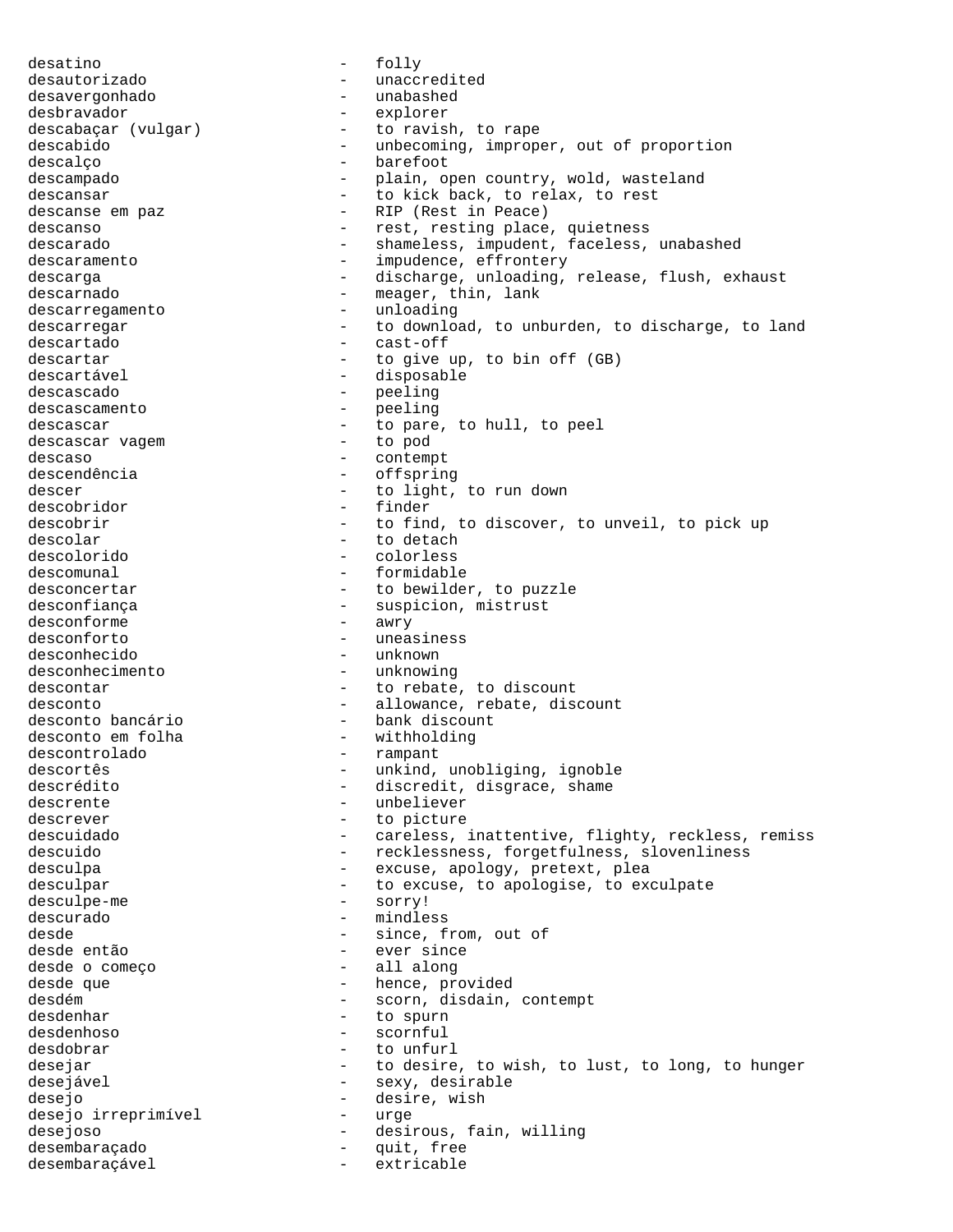desembaraço - dexterity desembaraço aduaneiro - customs clearance<br>desembarcadouro - wharf desembarcadouro desembarcar<br>desembarcar (passageiro) - to put off desembarcar (passageiro) desembarque - discharge desembolso - outlay - to take out desempenhar - to perform desempenhar-se de - to carry out desempenhar um papel desempregado - unemployed desemprego - unemployment desencadear - to unleash desencavar  $-$  to dig up desencorajar - to pall desenhar - to draw, to sketch desenhista - designer, draftsman, drawer desenho  $\overline{\phantom{a}}$  - drawing, draft, portrayal desenho animado  $\overline{\phantom{a}}$  - cartoon desenho animado<br>desentranhar desentranhar  $\qquad \qquad -$  to gut<br>desenvolver  $\qquad \qquad -$  to deve - to develop, to originate, to put forth desenvolvimento - evolution, process, development, growth<br>deserção - defection - defection desertar extended to defect, to abandon deserto - desert, wasteful desertor - deserter, renegade, runaway desesperança  $\qquad \qquad \qquad -$  desperation desesperançado - despondent desesperar extended to despair desespero - despair desfalecimento - faint, faintness desfalque - shortage - to undo desfeito - undone desfigurar  $-$  to deform, to mangle<br>desfiladeiro  $-$  ravine, canon desfiladeiro - ravine, canon desfile  $\qquad \qquad \qquad -$  parade, procession desfile de modas  $\qquad \qquad -$  fashion show - fashion show desforra  $-$  revenge, retribution desfraldar - to unfurl desfrutar - to enjoy desgaste - erosion, fret desgostoso - fed up desgraça - disgrace, dishonour, affliction, misfortune desgraçado  $-$  wretch, wretched desgraçar - to dishonour desidratação - dehydration designação  $-$  appointment designar - to post desigual - unmatchable, spotty desigualdade - unevenness desiludir - to disillusion desilusão - disillusion desimpedido - fancy free desincumbir-se  $-$  to carry out desinformar extended to prevaricate, to tergiversate desinteresse - indifference desistência desistir  $-$  to quit, to desist, to renounce, to render desistir de  $-$  to waive desleal - disloyal, unfaithful, false<br>deslealdade - - - - - - - treason, disloyalty - treason, disloyalty deslealmente <br/> - disloyally desligado - off, unplugged desligar  $-$  to disconnect, to cut off, to ring off, to turn off deslizamento - slipping, sliding, glide, slide deslizamento de terra - landslip, landslide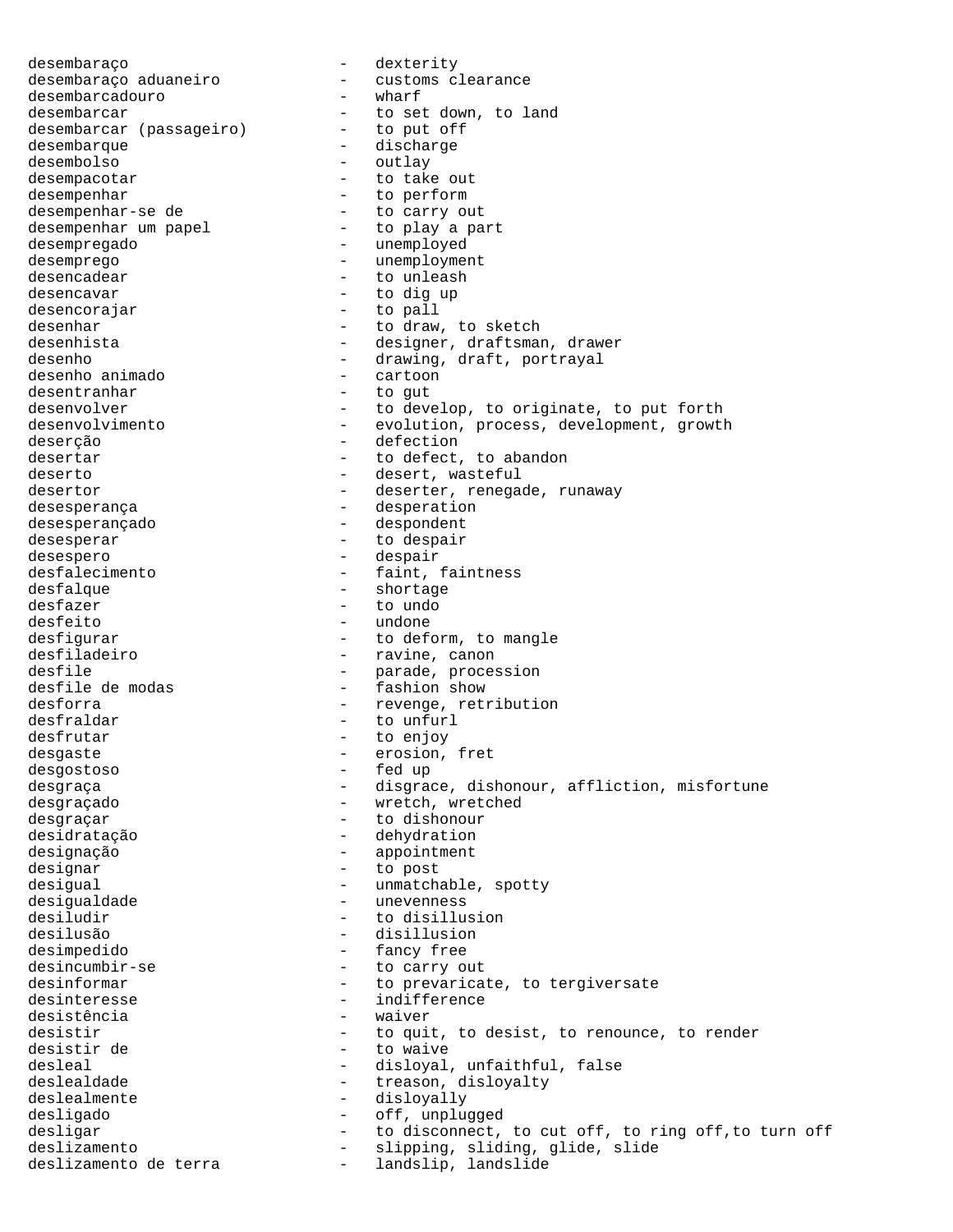deslizar - to slide, to slip deslize - slip, lapse deslizou para dentro deslocado  $-$  displaced, misfit deslocamento - displacement deslocar - to displace<br>desmaiado - fainted, un - fainted, unconscious desmaio - qualm, swoon, faint<br>desmancha-prazeres - party pooper (slang desmancha-prazeres - party pooper (slang) desmazelo - indolence, slovenliness desmembramento - maiming desmembrar  $-$  to maim desmemoriado - forgetful desmentido - denial desmontado - KD (knocked down), knocked down<br>desmontar - to get off desmontar  $-$  to get off desmontar (de cavalo etc) - to dismount desmoralizado - demoralized desmoronar - to crack<br>desmoronar(-se) - to fall a - to fall apart desnecessário - unnecessary - malnutrition desobediente - disobedient, naughty desobrigado - unaccommodating desocupado - unoccupied, unemployed desodorante deodorante deodorant desolação - wasteland desonestidade - foul play, dishonesty desonesto  $-$  dishonest, immodest desonra  $-$  dishonour, discredit, shame desonrar extensive to dishonour to dishonour desordeiro  $-$  rough, rowdy, roughneck desordem - disorder, tumult, confusion, shambles, clutter<br>desordenado - disruptive - disruptive desordenar  $-$  to disarray, to trouble<br>desorientado  $-$  at sea desorientado despachado - expeditious despachante  $\qquad -$  forwarding agent, forwarder despachar - to expedite, to ship, to route despacho<br>despacho alfandegário - invoice, shipment<br>despacho alfandegário - customs declaratio - customs declaration despedaçar  $-$  to come apart despedido - dismissed despedir  $-$  to turn off, to turn out, to dismiss despegar - to detach despeito - despite despejo - eviction despensa - larder, pantry, closet, cupboard despenseira - stewardess despenseiro despenteado - unkempt despercebido - unobserved desperdiçar - to piss away (AUS), to waste desperdício - waste, loss desperdício de tempo desperto - astir despesa - expense, cost, charge, expenditure despesas - expenditure - overhead, outgoings despesas - overhead, outgoings despesas de armazenagem - storage cost despesas de carregamento - loading expenses despesas de embalagem - crating charges despesas de manuseio - handling charges despesas de manutenção - handling charges despesas extras - extra charge despesas gerais - overhead expenses despesas postais  $-$  postage<br>despir  $-$  to undre despir  $-$  to undress despir (com violência) - to whip off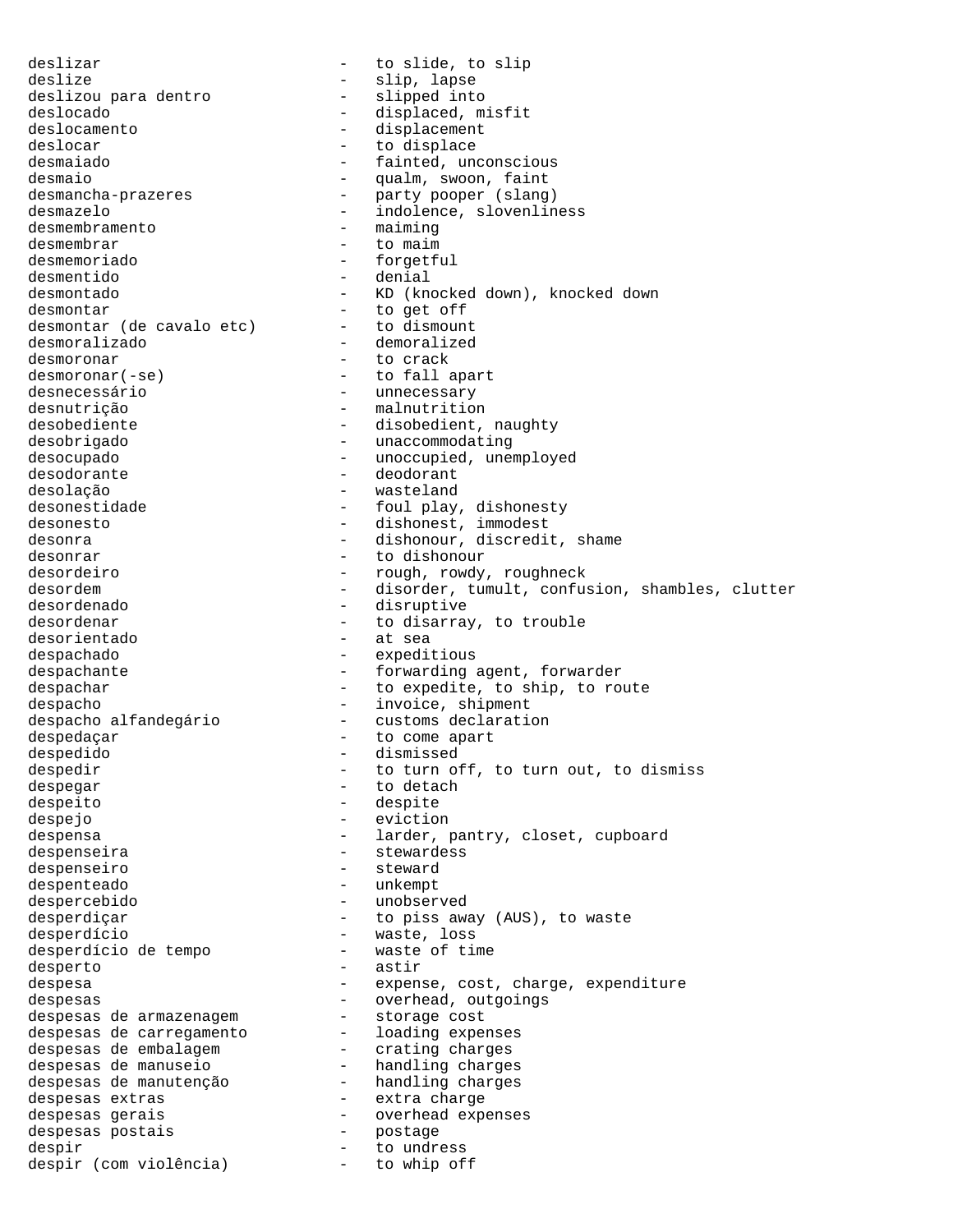despojado - stark despojar  $-$  to violate despontar  $-$  to dawn desporte - sport desportivo - sportive desposar  $-$  to marry, to espouse déspota  $\overline{\phantom{a}}$  despot despótico - despotic despreconceituoso desprender - to loose despreocupado - fancy free, carefree, halcyon desprevenido - unaware desprezar  $-$  to decry, to spurn desprezível  $\qquad \qquad \qquad -$  wretched, contemptible desprezo - contempt desproporcionado - - out of proportion, unmatchable despropositado - preposterous desprover  $\qquad$  - to deprive desqualificado - utter, unfit<br>desta forma - by this mean - by this mean destacado  $\qquad \qquad -$  conspicuous, set-apart destacar extended to set apart, to detach destacável - detachable deste modo  $-$  thus, by this mean destemido - fearless desterrado - outcast destilar  $-$  to distill destilaria  $-$  distillery destinatário - consignee destino  $-$  destiny, fate, lot destreza - skill, dexterity<br>destroco - hulk - hulk destroço<br>destrocos (de um naufrágio) - flotsam destroços (de um naufrágio) destruição  $-$  destruction, havoc, rack, wreck destruidor - destroyer destruir<br>destruir com violência - to destroy, to wreck, to bollix, to smash<br>destruir com violência - to smash up destruir com violência - to smash up<br>destruir pelo fogo - to burn down destruir pelo fogo desumanidade  $-$  inhumanity desumano  $-$  inhuman, cruel desvalorização - devaluation desvalorizar entitled and to devaluate desvanecer-se - to fade away desvantagem entity, disadvantage, minus desvario - rave desvendar - to unveil desviar  $\begin{array}{ccc} - & + \\ - & + \end{array}$  to push off desviar de rota desviar de rota<br>desviar de tempestade (navio) - to weather desviar de tempestade (navio) desvio  $-$  shifting, roundabout desvirginar  $-$  to deflorate, to deflower desvirtuar - to misuse deteriorado - bad, decayed<br>deteriorar(-se) - to decay  $deteriorar(-se)$ determinação  $-$  decision, resolve determinado - determinate, resolute, particular, adamant determinante - determining, determinant<br>determinar - to determine, to decide, - to determine, to decide, to establish, to dictate detestar - to abhor, to detest detestável - prick-nose (AUS), abhorrent, execrable detestável (pessoa) - creepie (AUS) detonar - to explode, to set off detrimento - detriment detrito - detritus Deus - God deusa - goddess devaneio - reverie devasso (homem) - whoremaster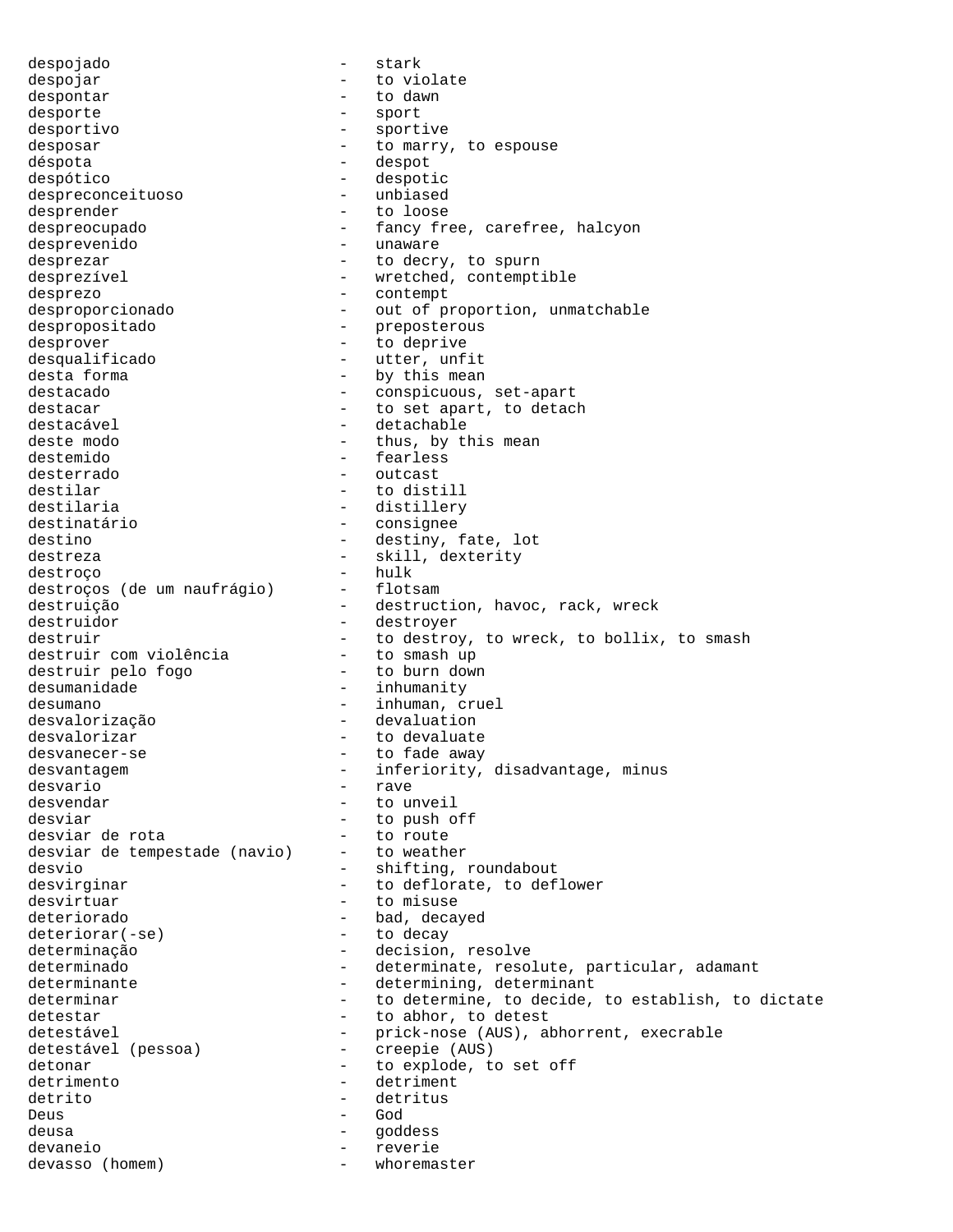devastação - devastation, havoc devastado - ravaged devastar extended to overwhelm, to ravage deve - must devedor - debtor devedor hipotecário dever - duty, must, to shall dever de casa<br>dever de casa (escolar) - homework dever de casa (escolar) deveria  $-$  to shall devido<br>devido a devido a devido a devido a devido a devido a de de de to devido a - due to - IOU (I owe you) devolução - reimbursement devolução (tênis) devolver - to turn in, to bounce devorar extended to gobble, to gobble up, to pig devotado - zealous devoto  $-$  devotee, pious dez - ten dez centavos<br>dezembro - December dezenove - nineteen dezesseis - sixteen dezessete - seventeen dezoito - eighteen dia - day dia a dia - day by day - day by day<br>- halloween dia das bruxas - halloween dia de feira - market day Dia de Reis (6 de Janeiro) - Three Kings´ Day dia de semana - working day dia de semana<br>dia sim, dia não - every other day<br>dia útil - business day. w dia útil  $-$  business day, working day<br>diabetes  $-$  diabetes diabetes - diabetes<br>diabo - diabetes<br>diabo - devil o diabo - devil, old nick - devilish diáfano - diaphanous diafragma - midriff diagnóstico - prognosis diagrama - diagram, graph dialético - dialectical diamante diamond - diamond<br>dianteiro - forward, dianteiro - forward, fore diapasão - tuning fork, tuner - slide diariamente - day by day - everyday, quotidian, journal, day-to-day<br>- daybook diário (contábil) - daybook diário de bordo<br>diário virtual (site) - weblog diário virtual (site) diarista - charwoman - shits (AUS)<br>- days of grace dias de carência<br>dias de data dias de data<br>dias de tolerância - day's date (D/d)<br>- days of grace dias de tolerância - days of grace dias de vista - day´s sight (D/S) dias úteis - working days diatônico - diatonic<br>dica - diatonic - diatonic dica - hint, clue, cue, steer<br>dicionário - dictionary. lexicon. tl - dictionary, lexicon, thesaurus dictionario<br>Dido (mitologia romana) - Dido (Roman mythology)<br>difamação sanguinária - blood libel Dido (mitologia romana)<br>difamação sanguinária difamar - to traduce, to brand, to libel<br>diferente - different, unalike, dissimilar - different, unalike, dissimilar<br>- unlike diferente de<br>difícil - hard, difficult, severe, wicked, rugged, trying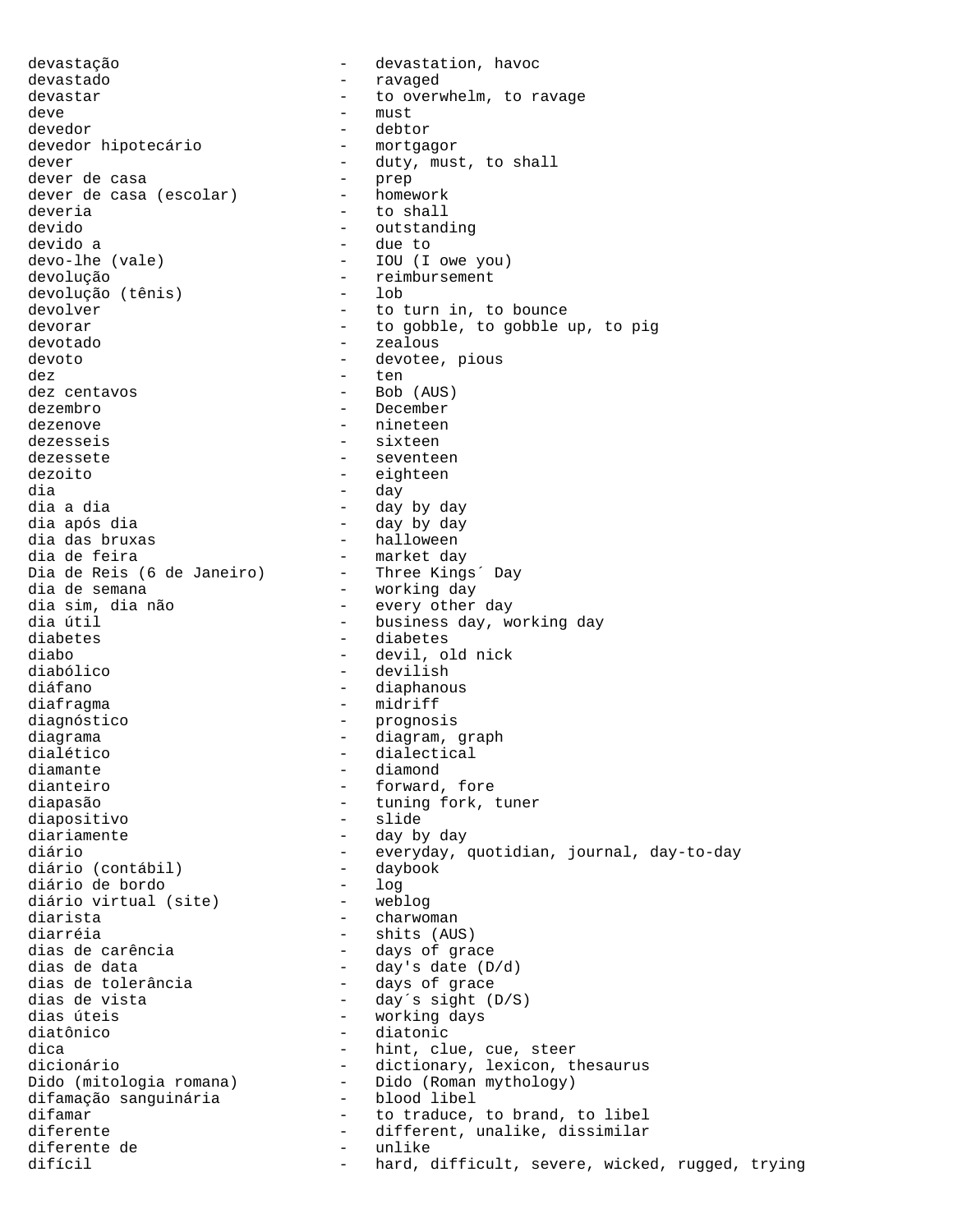dificuldade - difficulty, hardness, fix, lurch, scrape dificultar - to burden difteria  $-$  diphtheria difundir  $-$  to distribute, to diffuse difuse difusion  $-$  dissemination, diffusion difusão - dissemination, diffusion<br>difuso - diffuse - diffuse difuso - diffuse - digital<br>- to palmify (slang) digitar informação num PDA digno - worthy, deserving, high, grand dilacerar  $-$  to tear dilatado  $-$  voluminous, far-flung, extensive<br>dilatar  $-$  to extend - to extend dilema - dilemma, quandary diligência - diligence, industry, study, stage coach, round up<br>diligência (veículo) - stagecoach diligência (veículo) diligente - industrious, diligent diluição - dilution diluído - thin dilúvio - deluge, flood dimensão - dimension, size diminuição - wane, depletion - lowered diminuir  $\begin{array}{ccc}\n\text{diam } & - & \text{t} & \text{scant, to wane, to taper} \\
\text{diam } & - & \text{dvar } & \text{t} & \text{t} & \text{t} \\
\end{array}$ - dynamics dinâmico - dynamic dinamitar  $-$  to dynamite dinamite - dynamite dínamo - dynamo dinheiro - money, cash, currency, Bobs (AUS)<br>dinheiro de uso legal - legal tender dinheiro de uso legal legal tender dinheiro disponível<br>dinheiro economizado dinheiro economizado - spare money dinheiro excedente - surplus cash dinheiro não investido - idle money dinheiro ocioso dinossauro - dinosaur diocese - bishopric<br>dióxido - dioxide - dioxide dióxido - dioxide dioxina - dioxin diploma - diploma diplomacia  $-$  diplomacy, tact, policy diplomar-se  $\qquad \qquad -$  to graduate diplomata  $\qquad \qquad -$  diplomat dique  $\qquad \qquad -$  dike, dam, floodgates direção - trend, tendency, guidance, steering, direction<br>direção geral - H.O. (head office) direção geral  $-$  H.O. (head office)<br>direcional  $-$  directional - directional<br>- routing direcionamento direcionar and to direct, to address direita - right direita volver ! - right face ! direitista - rightist direito<br>
direito ao voto<br>
- suffrage<br>
- suffrage direito ao voto - suffrage direito autoral - copyright direitos adquiridos - vested interests direitos civis - civil rights direitos de importação - customs duties direitos especiais de saque - special drawing rights (SDR) direitos humanos - human rights diretamente - outright direto<br>direto ao ponto<br>- direto ao ponto<br>- terse direto ao ponto - terse diretor - director diretor (musical) - conductor diretora - matron, mistress, manageress diretoria  $\qquad \qquad -$  directorate, board of directors<br>diretriz diretriz - policy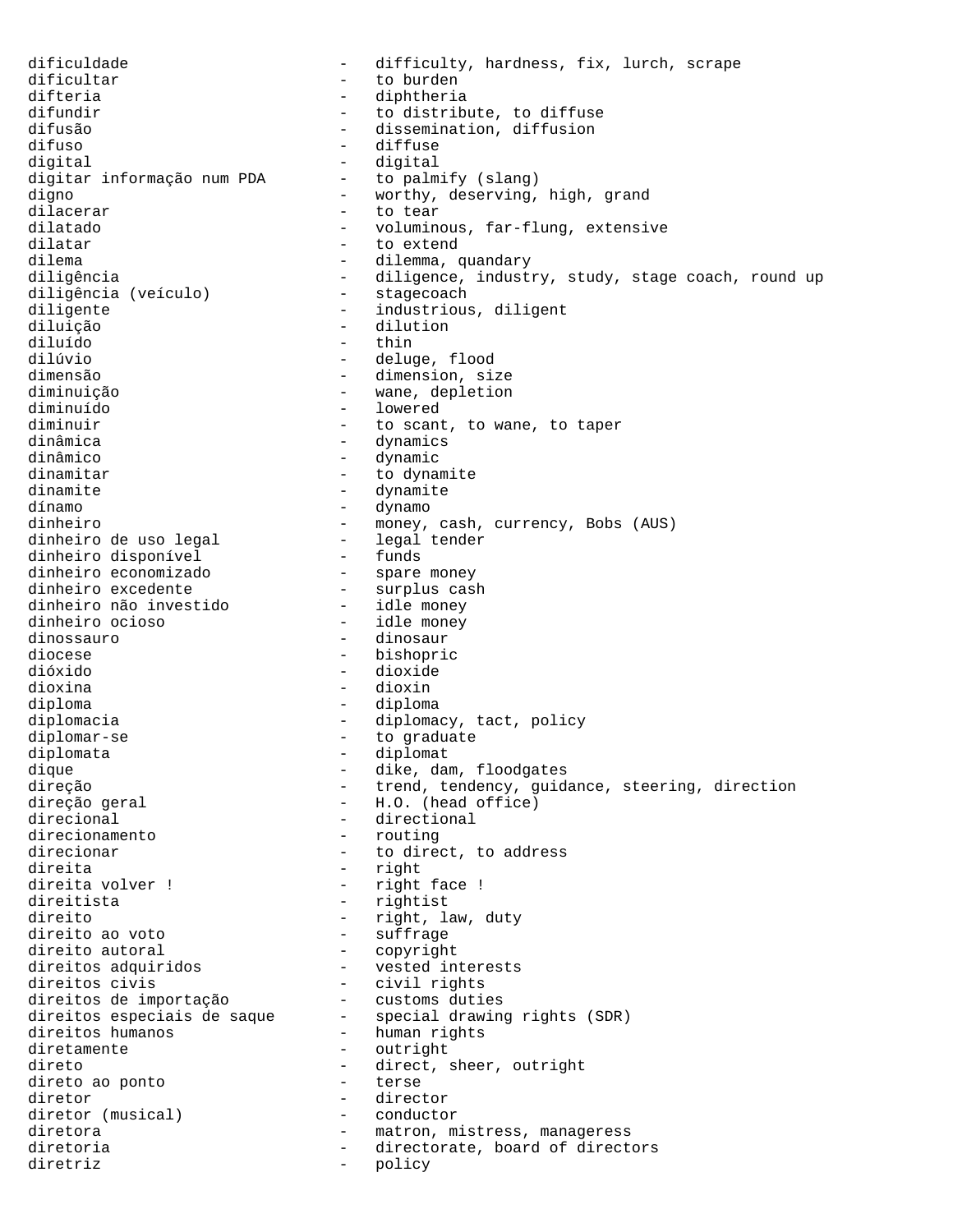dirigir  $-$  to drive, to direct, to steer disc-jockey  $-$  disc-jockey (DJ) discernimento - flair, discernment, insight, discretion discernir - to pick out disciplinar - to subject<br>discípulo - adherent discípulo - adherent - album, disk, disc disco (de hóquei) - puck disco (fonográfico) - platter disco rígido (computador) - hard disk disco voador - flying saucer discordar  $\overline{\phantom{a}}$  - to disagree discórdia  $\overline{\phantom{a}}$  - dissension. - dissension, discord, quarrel discreção - discretion discreto - discret, prudent, discreet discrição  $-$  reticence, secrecy discricionário - discretionary<br>discriminação racial - colour bar discriminação racial<br>discriminar discriminar - to separate, to single out discurso - to separate and the discurso discurso<br>discurso de improviso - impromptu discurso de improviso - impromptu discurso de posse - inaugural discussão por ninharias nitpicking discutir  $\qquad \qquad -$  to argue, to debate discutir minúcias to nitpick discutir por ninharias - to quibble discutível extending to the contract of the questionable disenteria  $-$  dysentery disfarce  $\qquad \qquad -$  disguise, costume, cloak disforme - shapeless disparidade - unevenness dispender - to expend, to spend<br>dispêndio - expense - expense<br>- outlay dispêndio monetário<br>dispendioso - expensive<br>- exemption dispensa - exemption dispensado de protesto - protest waived dispensar - to exempt, to forgo, to distribute, to discharge dispensável - dispensable, needless dispersão - distribution, diffusion dispersar  $\overline{\phantom{a}}$  - to straw disponibilidade - availability disponibilizar - to release<br>disponível - available, - to fercase<br>- available, obtainable, forthcoming dispor - to arrange, to will<br>dispor de - to get rid of dispor de  $\begin{array}{ccc} - & + \text{to get rid of} \\ - & \text{disposition,} \end{array}$ - disposition, disposal, configuration, lie, humour dispositivo - contrivance, device, convenience dispositivo MIDI - MIDI device disposto  $-$  fain, out to, willing, apt disputa - dispute, contest, quarrel, rivalry, scramble disquete  $\qquad -$  floppy disseminação - dissemination disseminar  $-$  to distribute, to disseminate, to diffuse dissidente dissidente<br>dissídio coletivo - dissident, schismatic<br>dissídio coletivo - collective bargaining dissídio coletivo - collective bargaining dissimilar - unalike, dissimilar<br>dissimulado - - insincere, cloak-an dissimulado  $\begin{array}{ccc}\n - & \text{insince} \\
 - & \text{there} \\
 \end{array}$  cloak-and-dagger disso - thereof<br>dissociável - thereof - thereof - separable dissoluto - rakish<br>dissolver - rakish - rakish - to fall apart distância - distance, range, breadth distância de um fio de cabelo - hair's-breadth distância mínima - hair's-breadth distanciar(-se) - to outdistance, to estrange distante - far, distant, far-off, remote, off, outlying<br>distante de - away distante de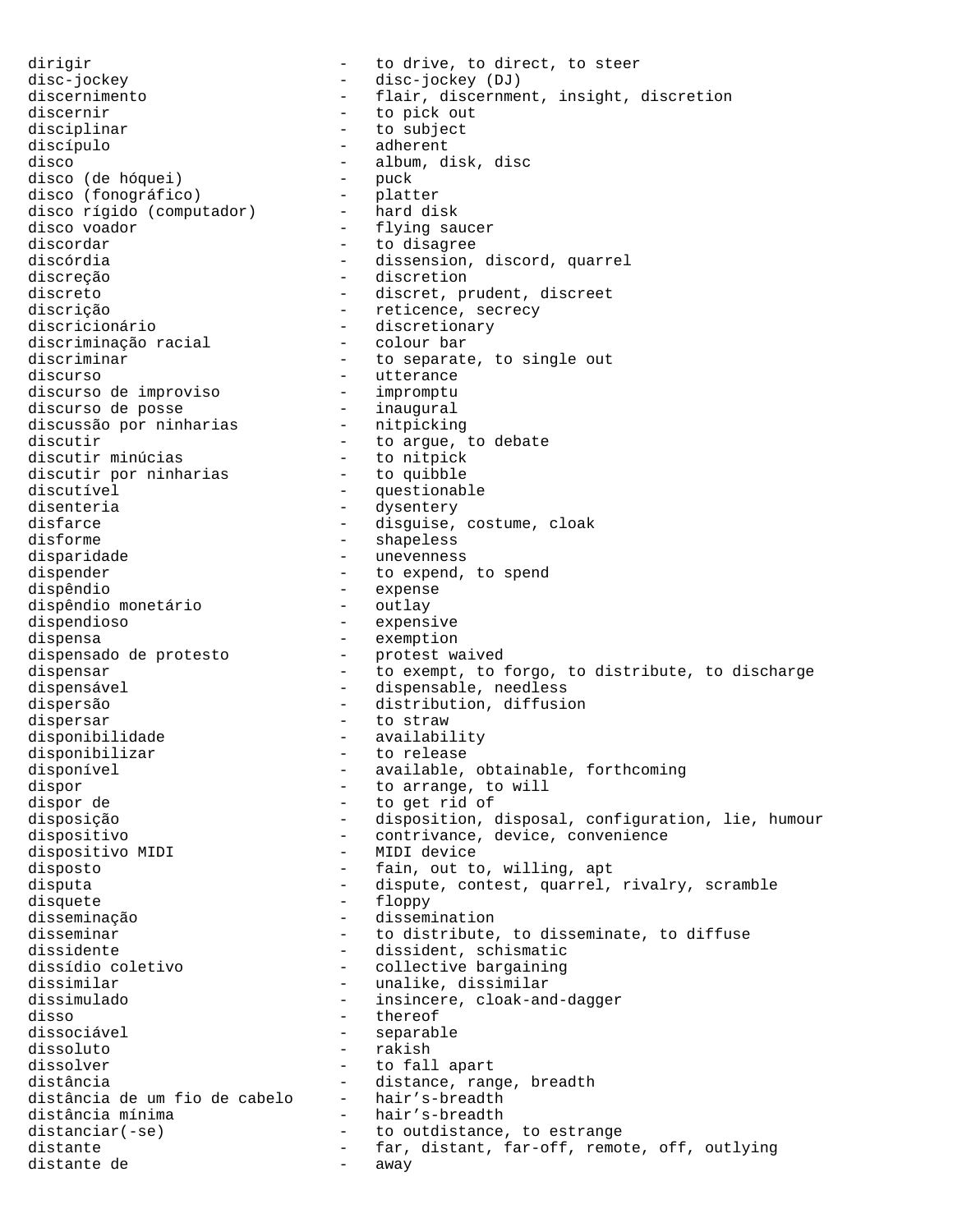distinção - distinction, mark distinguir-se - to exceed distintivo  $-$  badge, distinctive distinto - distinct disto - thereof - thereof - thereof - thereof - thereof - thereof - thereof - thereof - thereof - thereof - thereof - thereof - thereof - thereof - thereof - thereof - thereof - there is the state of the state of the state distorção - distortion - to contort<br>- wry distorcido<br>distração - distraction, red herring, absent-mindedness distraído **como estecuto de la contracta entrarce** distraído entre estecto entre inattentive, absent-minded, thoughtless, unalert distribuição  $\begin{array}{ccc}\n\text{distribuiqão} \\
\text{distribuiqor} \\
\end{array}$  - deployment, distribution distribuidor - governor, dealer, jobber<br>distribuir - to share, to deploy, to - to share, to deploy, to distribute<br>- to deal distribuir cartas distrito (policial) - precinct, venue<br>distúrbio - unease distúrbio - unease - saw<br>- dictation ditado (escolar) - dictation - dictation - dictation - dictation - dictation - saying ditado (popular)<br>ditador ditador - dictator - dictator - dictator - dictator - dictator - dictator - dictator - dictator - dictator - dictator - dictator - dictator - dictator - dictator - dictator - dictator - dictator - dictator - dictator - dic ditame - precept<br>ditar - to dict. - to dictate dito - said dito-cujo - said person ditoso - blissful, lucky DIU(Dispositivo Intra-Uterino) diurético - diuretic diurno - of the day diuturno - long lasting diva - diva divã - divan, couch<br>divagação - divan, couch - divan, couch - divan, d - wandering, divagation, dream, musing, moonshine divagar  $-$  to wander, to divagate, to muse<br>divergência divergência - divergence<br>divergente - divergent - divergent divergir  $\qquad -$  to disagree<br>diversão  $\qquad -$  amusement diversão - amusement, fun, diversion - unlike diversos - various divertido  $-$  amusing, funny, festive, playful divertimento - merriment divertir-se - to have fun, to celebrate, to enjoy<br>divida - debt, sale, outstanding, outstanding dívida - debt, sale, outstanding, outstandings<br>dividido - disruptive dividido - disruptive - to divide, to part, to section<br>- to whack dividir (gíria)<br>divindade divindade  $\begin{array}{ccc} - & \text{deity, godhead} \\ - & \text{oodlike} \end{array}$ divino - godlike - godlike - godlike - godlike - godlike - godlike - godlike - godlike - godlike - godlike - godlike - godlike - godlike - godlike - godlike - godlike - godlike - godlike - godlike - godlike - godlike - god - divine, heavenly divisa  $-$  slogan, motto, emblem, galloons divisão - division, department, fission, severance divisão territorial - county divisão territorial divisar  $-$  to descry, to discern, to espy divisível - separable divisor - divisor, factor divisor de águas<br>divisória divisória - dividing line, partition divórcio - divorce - broadcast<br>- rumour diz-que-diz-que dizer - to say dizer grosserias - to bitch dizer respeito a dízimo - tithe DJ - disc-jockey (DJ)<br>dó - pity dó (nota musical) – pity<br>dó (nota musical) – C<br>do caralho (wilcox) dó (nota musical) - C do caralho (vulgar) - excellent, very good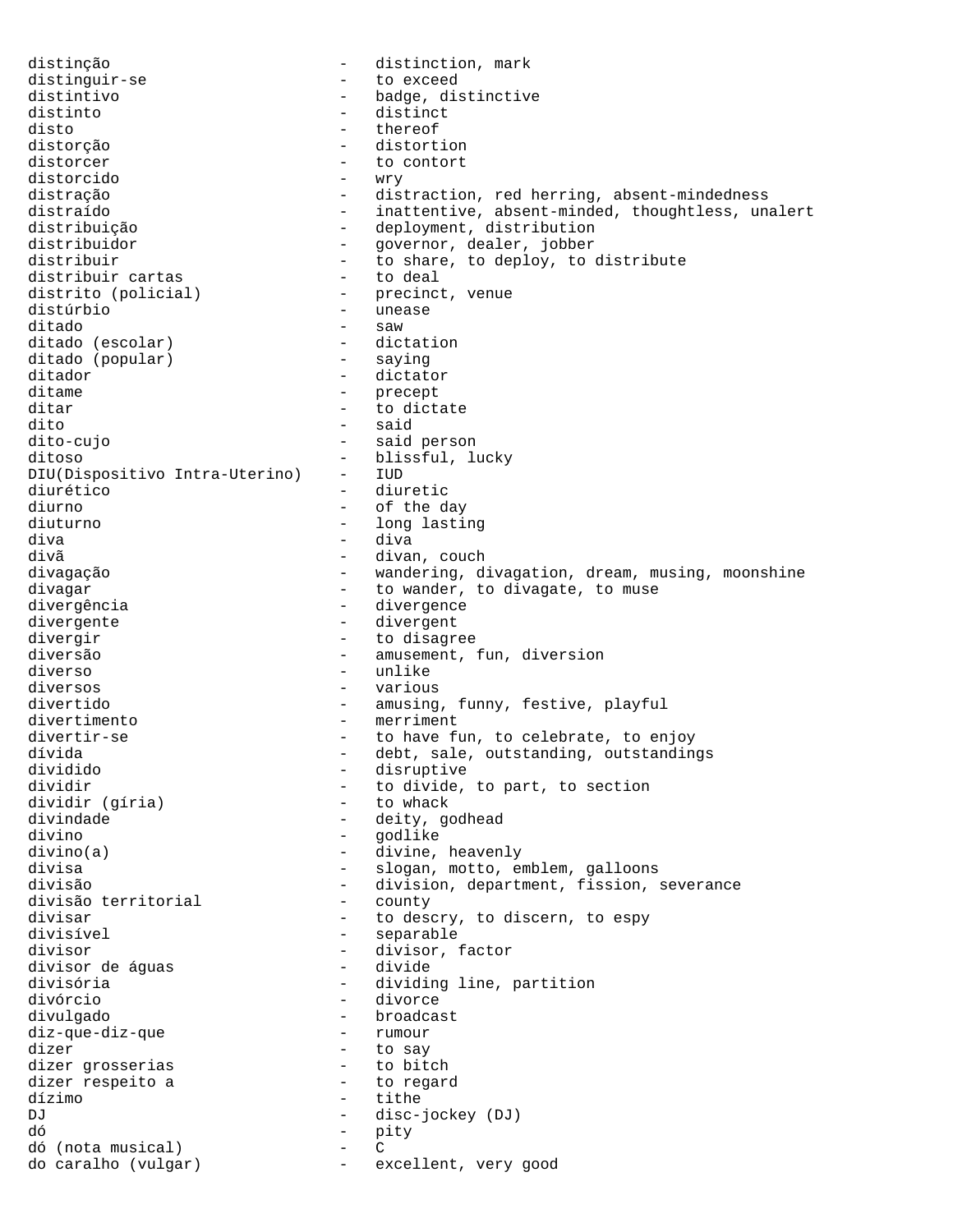do corrente mês  $-$  Inst. (instant) do jeito que é - as it is do jeito que está<br>do lado de cá do lado de cá do lado de cá - hither do mês passado - ultimo do mesmo gênero<br>do norte - northern<br>- than do que (comparações)<br>do sudeste do sudeste  $\begin{array}{ccc} - & - & - & - \\ - & - & - & - \\ - & - & - & - \\ \end{array}$  southeastern - southern doação - donation, endowment, grant doador - donor dobermann (cão) dobra (1992)<br>dobra - pleat, lap, sag<br>dobra (roupa) - pleat, lap, sag<br>dobra (roupa) dobra (roupa) dobradiça - hinge<br>dobradinha - hinge<br>- tripe dobradinha - tripe stew - folder dobradura<br>dobrar (qravação musical) - to overdub dobrar (gravação musical) dobro - double<br>doca - dock - dock - dock doca flutuante  $\qquad \qquad -$  floating dock doce  $\overline{\phantom{0}}$  doce  $\overline{\phantom{0}}$  andy  $\overline{\phantom{0}}$  - sweet, candy  $\overline{\phantom{0}}$  -  $\overline{\phantom{0}}$  sweet, candy doce cremoso doceira  $\qquad \qquad -$  confectioner docência  $\qquad \qquad -$  teaching docente  $\qquad \qquad -$  teacher dócil - docile - documentary<br>- document, voucher documento<br>documento contra aceite<br>documento - document against acceptance, D/A<br>- visaed shipping documents documentos de embarque visados - visaed shipping documents doçura - sweetness, honey doença<br>doença da vaca louca - illness, disease, ailment<br>- mad cow disease doença da vaca louca doença venérea<br>doenca venérea (qíria) - VD (venereal disease) doença venérea (gíria) doente - ill, sick doentio - unhealthy, sickly doer - to ache dogma - dogma, tenet dogmatismo - dogmatism doideira - craziness doido - crazy, fool doído - painful - foul kick (soccer)<br>- two dois (duas)<br>dólar dólar - dollar - dollar dealer dolo - cheat, fraud dolorido - hurt, sore doloroso - painful, sore, sorrowful doloso - deceitful dom - gift, skill domador - tamer domar - to tame, to break<br>doméstica - house maid, maids doméstica - house maid, maidservant<br>domesticação - domestication - domestication<br>- tame domesticado doméstico - domestic, household domicílio - domicile, residence dominador - ruler dominante  $\sim$  dominant, ascendant dominar  $-$  to dominate, to quell, to manage, to bully domingo<br>
domingo de Ramos<br>
- Palm-sunday<br>
Palm-sunday domingo de Ramos  $-$  Palm-sunday domingueira - Sunday party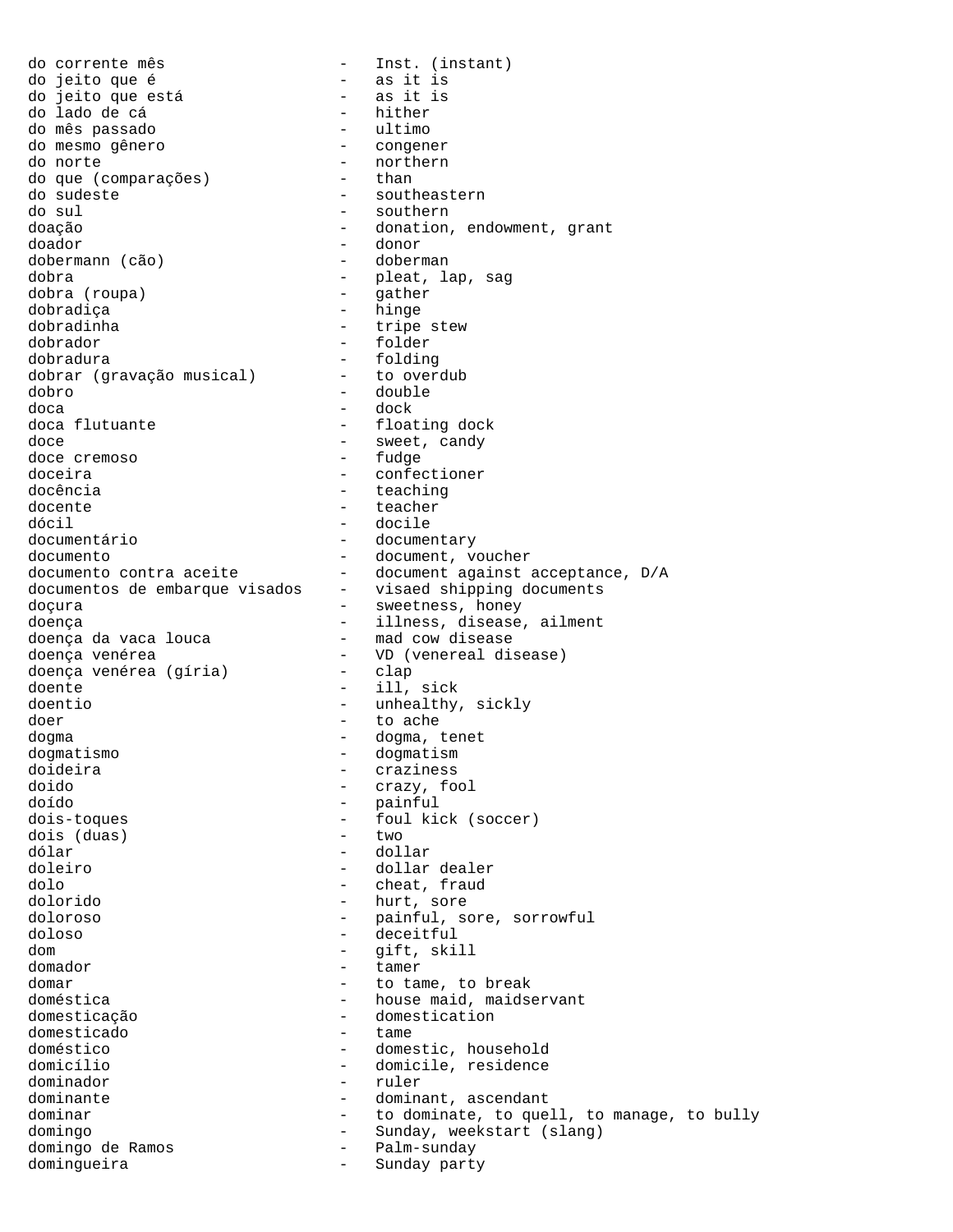dominical - dominical domínio - domain, dominion, authority, rule, realm domínio público  $-$  public domain, public property dominó - domino domo - dome dona - lady, mistress dona de casa - housewife<br>donativo - dift, dole donativo - gift, dole - from where<br>- rich lady dondoca (gíria) doninha - weasel dono - owner - high-muck-a-muck donzela - damsel doping - doping - doping dor - pain, ache, grief, sorrow, dolour, sufferance<br>dor de barriga - belly-ache - belly-ache<br>- headache dor de cabeça<br>dor de dente dor de dente  $\begin{array}{ccc} - & + \end{array}$  toothache doravante doravante - from now on, henceforth<br>dores - throes dores - throes - labour-pains dormência - numbness dormente  $\qquad \qquad -$  dormant, torpid dorminhoco - sleepyhead dormir - to sleep dormitar - to doze dormitório - bedroom dorso - back dosagem entre entre entre entre dosage dose<sup>-</sup> - dose, hit<br>dossiê - dose, hit<br>dossiê - dossier - dossier dotação endowment dote - dowry, endowment<br>dourado - dowry, endowment - golden dourar - to gild douto - wise, erudite doutor - doctor doutorado - doctorate doutrina  $\qquad \qquad -$  doctrine, lore doze - twelve drag queen en entre la commune de la drag queen draga - dredge - dredge dragão - dragon drágea - capsule drama - drama - melodrama dramático - dramatic dramatizar  $\begin{array}{ccc} - & + & + \end{array}$  to adopt, to dramatize dramaturgo - playwright drástico - drastic drenar - to drain dreno - drain driblar - to deceive drible - deceit drinque - drink drive-in - drive-in drive (informática) - drive<br>driver (informática) - driver driver (informática) droga (imprecação) - drug, dope droga (imprecação) - damn droga (imprecação) drogado - drug addict, in high spirits drogaria  $\overline{a}$  - drugstore dual dual, treble dúbio - dubious dublagem - dubbing<br>dublar - to dub dublar - to dub - stunt man/woman, backup man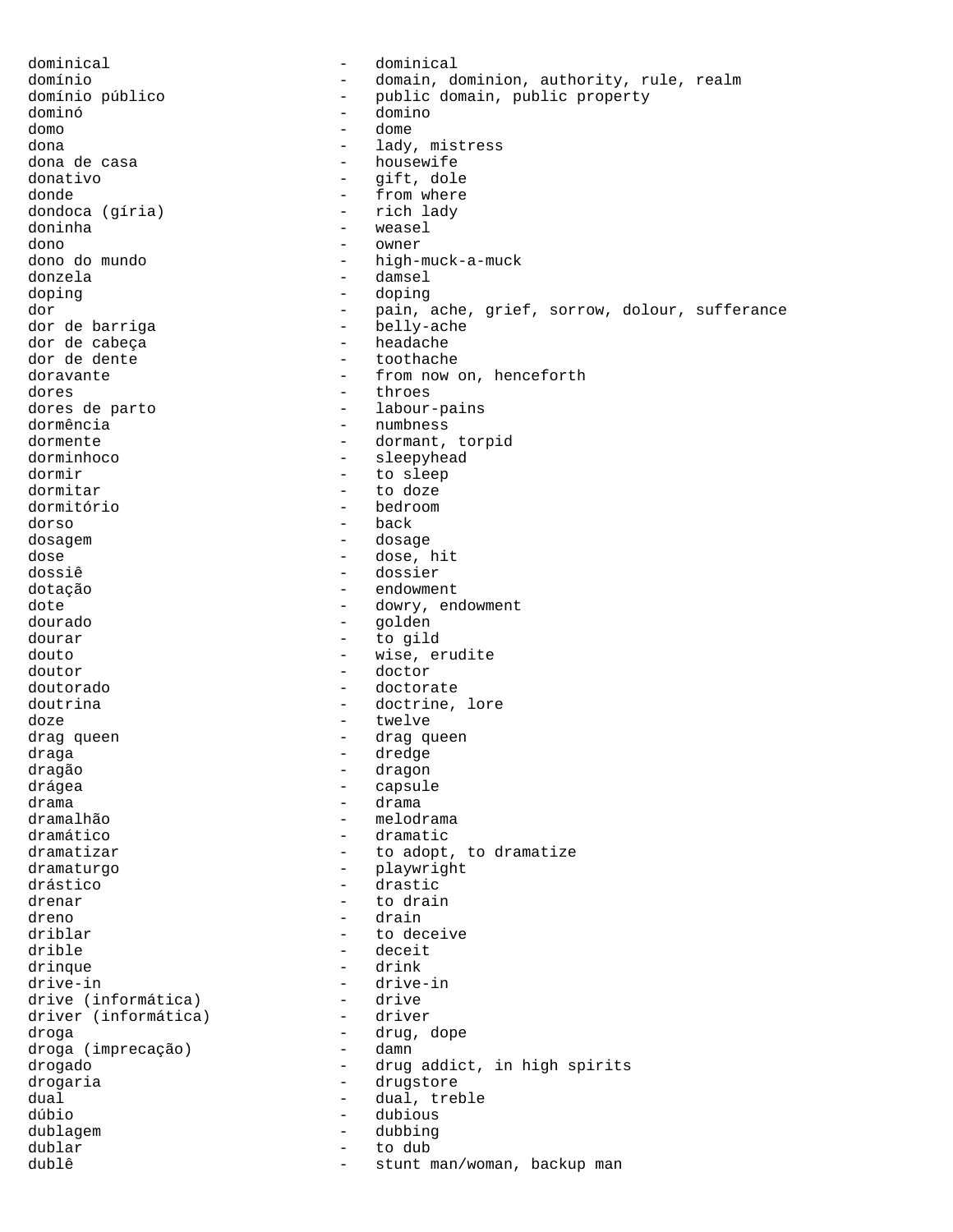ducha - shower duelo - duel duende  $\qquad \qquad -$  goblin, puck, hob dueto - duet duna - dune duo (instrumental) duodeno - duodenum dupla - duet duplicar - to parallel duplo  $\qquad \qquad -$  double, dual, duplex duque - duke dura realidade - hard facts durabilidade - durability duradouro - lasting durante <br>durante a noite <br>durante a noite <br>durante <br>durante <br>durante <br>durante <br>durante <br>durante <br>durante <br>durante <br>durante <br>durante <br>durante <br>durante <br>durante <br>durante <br>durante <br>durante <br>durante <br>durante <br>durante <br>durante durante a noite durar  $-$  to last, to hold out durável  $-$  durable durável - durable durex - adhesive tape duro  $\begin{array}{ccc} \text{duro} & - & \text{hard, wicked, starch} \\ \text{duro (gfria)} & - & \text{broken (AUS)} \end{array}$ duto - duct e  $-$  and  $-$  and  $-$  and  $$ e-maii<br>e (uso telegráfico ou telex) e assim por diante<br>  $e$  assim por diante<br>  $e$  are pra chuchu<br>  $-$  it's awfully expens e daí? - so what?, so? é inacreditável ! - it´s beyond belief<br>é melhor (fazer algo) - had better é melhor (fazer algo) ébano - ebony ebulição - ebullition EC (Era Comum) - AD (Anno Domini) eca! - yuck echarpe - scarf Eclesiastes - Ecclesiastes eclético - ecletico - ecletico<br>eclipse - eclipse - eclipse eclipse - eclipse eco - echo - echo - echo ecoar ecoar - to reverberate ecologia - ecology economia  $\qquad \qquad -$  economy economias - spare money econômico - inexpensive economista - economist economizar - to save ecossistema - ecosystem ecumênico - ecumenical eczema – eczema – eczema – eczema – eczema – eczema – eczema – eczema – eczema – eczema – eczema – eczema – eczema – eczema – eczema – eczema – eczema – eczema – eczema – eczema – eczema – eczema – eczema – eczema – eczema éden  $\qquad \qquad -$  Eden, paradise edição - edition, issue<br>edição esgotada - edition, issue edícula - contrage - guesthouse, cottage edificação (moral) - edification<br>edifício edifício  $-$  building edital - edict editar  $-$  to edit, to publish edito - decree

- twofold - hardness, harshness - broke (AUS) - doubt, query, question duvidoso - doubtful, questionable, suspect - dozen e-mail  $-$  e-mail (electronic mail)<br>e (uso telegráfico ou telex) - N (and) é caro pra chuchu  $-$  it´s awfully expensive<br>e como! - you bet, reckon! (AUS) e como! - you bet, reckon! (AUS) - drunkard - ecclesiastic - canal lock, floodgate edema - edema - out of print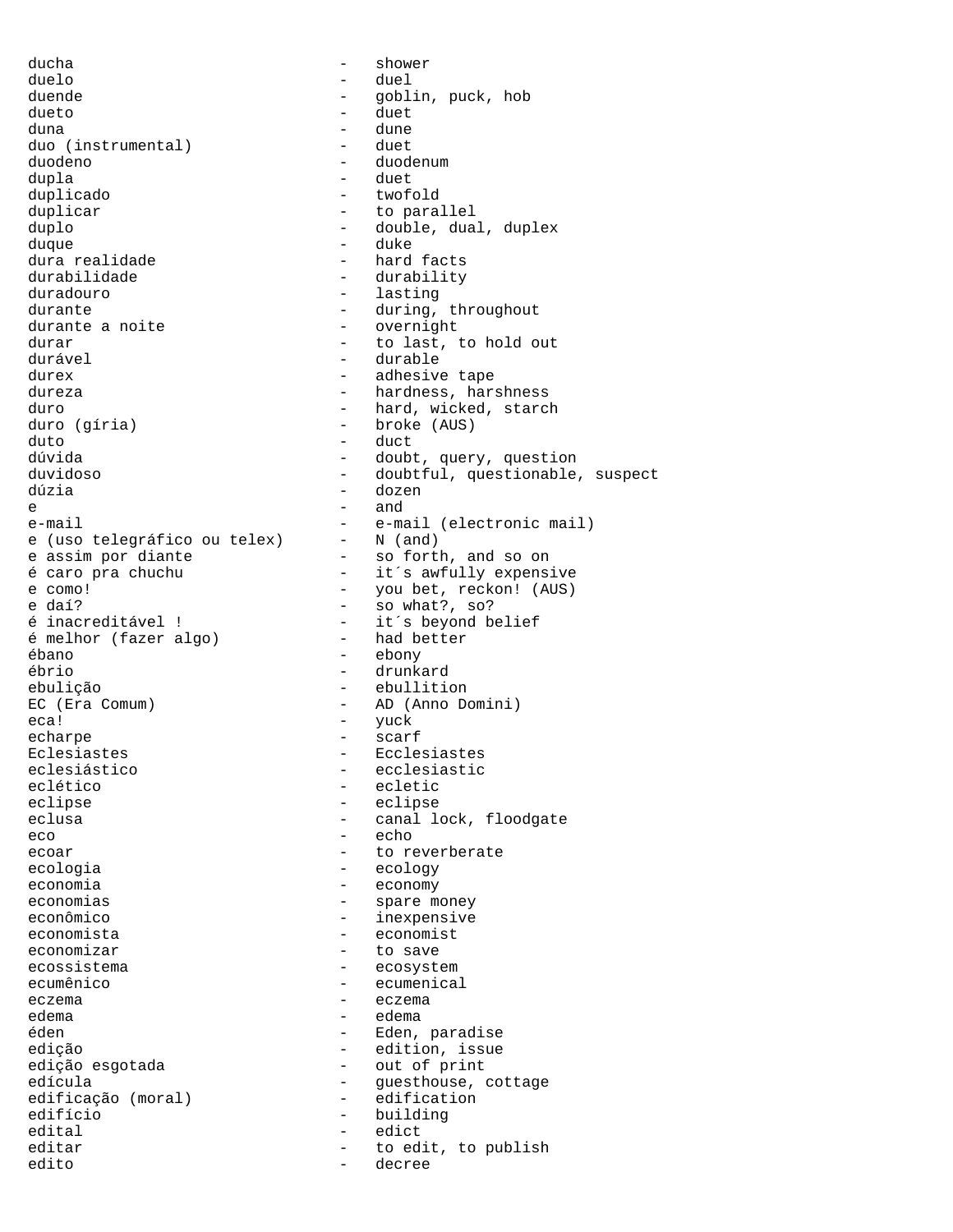édito - edict, proclamation editor - publisher, editor<br>
editora<br>
- publishing house editora - publishing house or company, publisher editora<br>editoração eletrônica - desktop publishing editoria - section<br>editorial - editoria editorial - editorial edredom educação - education educado - polite educador - pedagogue educar educate to educate the educate to educate the educate of  $\sim$ educativo - educational, pedagogic efeito - effect, result, sequence, outcome efeito colateral - side-effect efeitos (gíria) efêmero - ephemeral, flashy efeminado - sissy, fagot efetivo - effective efetuar - to achieve eficácia - potency eficaz - efficacious - efficient, expeditious efígie  $-$  effigy efluente - effluent efusão - effusion efusivo - effusive ego - ego egoísmo - selfishness egoísta - selfish, individualist égua - mare eis aqui  $-$  here is eixo - pivot<br>eixo (da Terra) - axis eixo (da Terra) - axis eixo (máquinas, rodas) ejacular - to sprog (AUS) ejetor - ejector ela - she - herself elas - they elasticidade - stretch elástico - elastic, fluid ele - he, it, him - He´s nuts!<br>- himself ele mesmo - himself ele, ela (animais e crianças) elefante - elephant - elegance, smartness elegante - exquisite, dressy, elegant, stylish, fashionable eleger - to choose, to slate eleição - election, nomination eleitor - elector eleitorado electorate electorate elementar - elementary elemento - elementary - elementary - elementary - elementary - element - element elenco - ensemble, stable (AUS) eles eles - they<br>eles mesmos - thems eles mesmos - themselves eletricidade - electricity<br>elétrico - electric.e - electric, electrical<br>- live eletrificado eletrochoque - electroshock eletrocução  $-$  burning, electrocution eletrocutar - to fry eletrodo - electrode eletrodomésticos - household appliances eletromagnético - electromagnetic elétron - electron eletrônica - electronics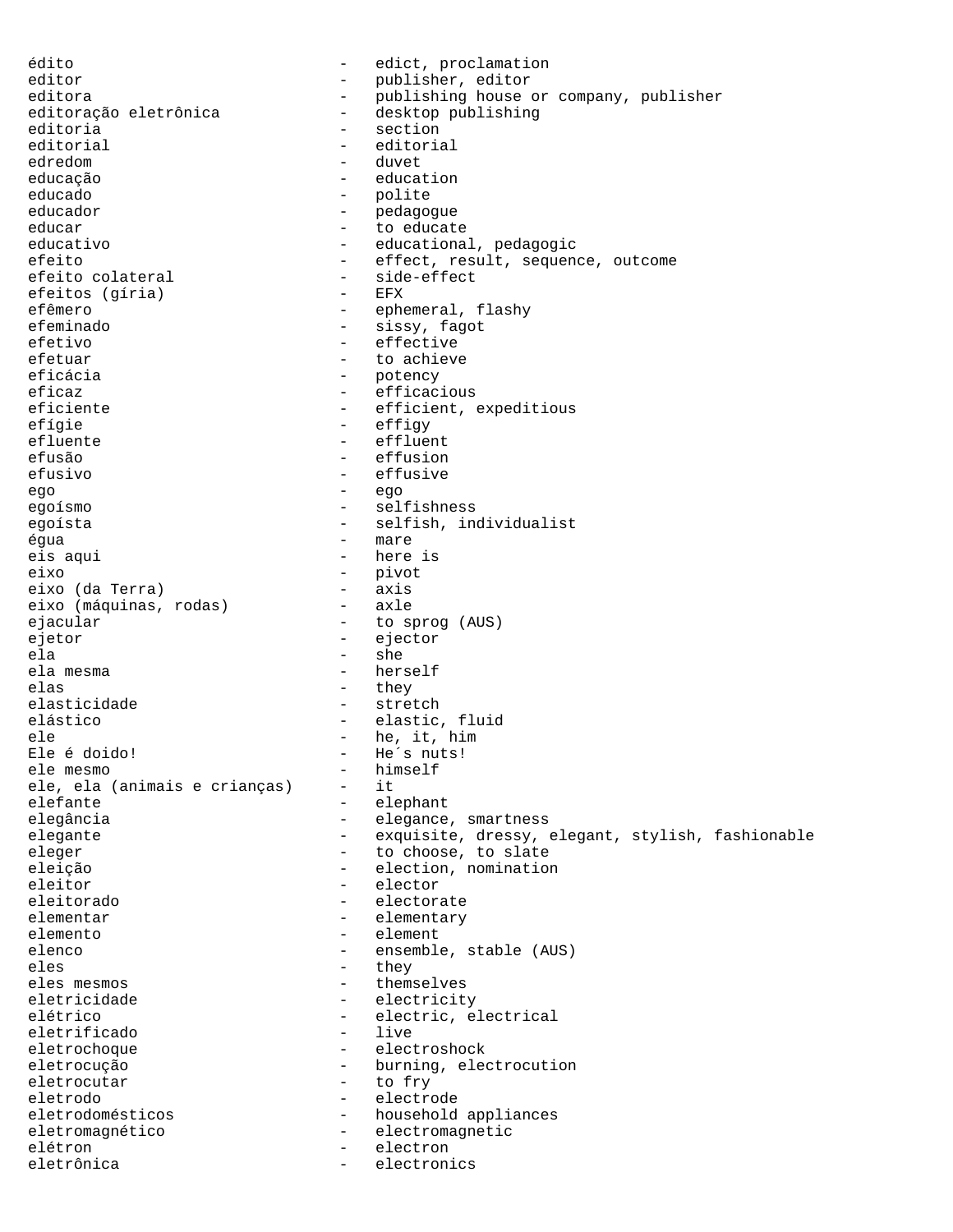eletrônico - electronic eletrostático - electrostatic elevação - elevation, raising, height, upheaval, altitude elevado  $-$  elevated, lifted up, high, tall, sublime, towering elevador - elevator, lift elevar elevar - to elevate, to lift (up), to enhance, to heighten elfo - elf, hob eliminação  $-$  elimination, liquidation<br>eliminar - to get rid of, to do awa - to get rid of, to do away with, to eliminate elipse - ellipse elíptico - elliptical, prolate elite - elite - elite<br>elite (gamer slang) - - - - - - - 133t (slang) elite (gamer slang) elixir - elixir elmo - helmet elo - link elo perdido - missing link elogiar - to commend, to gush elogio - praise, eulogy eloqüente - eloquent elucidar - to enlighten em  $-$  at, in em ação  $-$  underway em acordo - accordant em algum lugar - somewhere<br>
em alguma parte - somewhere em alguma parte em apuros  $-$  in a scrape em atraso <br>em atraso (débito) - overdue - arrears em atraso (débito) em bom estado  $-$  in good repair, in good order<br>
em bom som  $-$  aloud em bom som em brasa  $-$  red-hot em breve  $\sim$  - soon, anon, before long em carne e osso  $-$  in the flesh em casa  $-$  at home em cena - on the stage em cima - on, up, onto em comum - in common em consequência  $-$  therefore em conserva <br/>  $\hfill$  - canned em consignação - on consignement em desordem  $-$  untidy em diante  $-$  forth  $-$  forth  $-$  forth  $-$  in a - in a spot em direção a - on, toward, head em direção de<br>em face de - in view of, regarding, concerning em flor - in bloom em formato de ovo em frente  $\qquad$  - ahead em fuga  $-$  on the run em grande parte  $-$  to a great extent em harmonia  $-$  accordant em linha reta  $-$  in a bee line em lugar de  $-$  instead em má situação - SOL (Shit Out of Luck)<br>
em mar aberto - at sea em mar aberto em mau estado - in bad shape em maus lençóis em média  $-$  on average em meu nome  $\qquad \qquad -$  on my behalf em movimento  $-$  astir, underway em ordem reversa - the other way round em outra parte  $\qquad \qquad -$  elsewhere em parte  $-$  some measure, partly  $-$  some measure, partly  $-$  on foot em pé - on foot em perfeito estado em perspectiva and a control of the prospective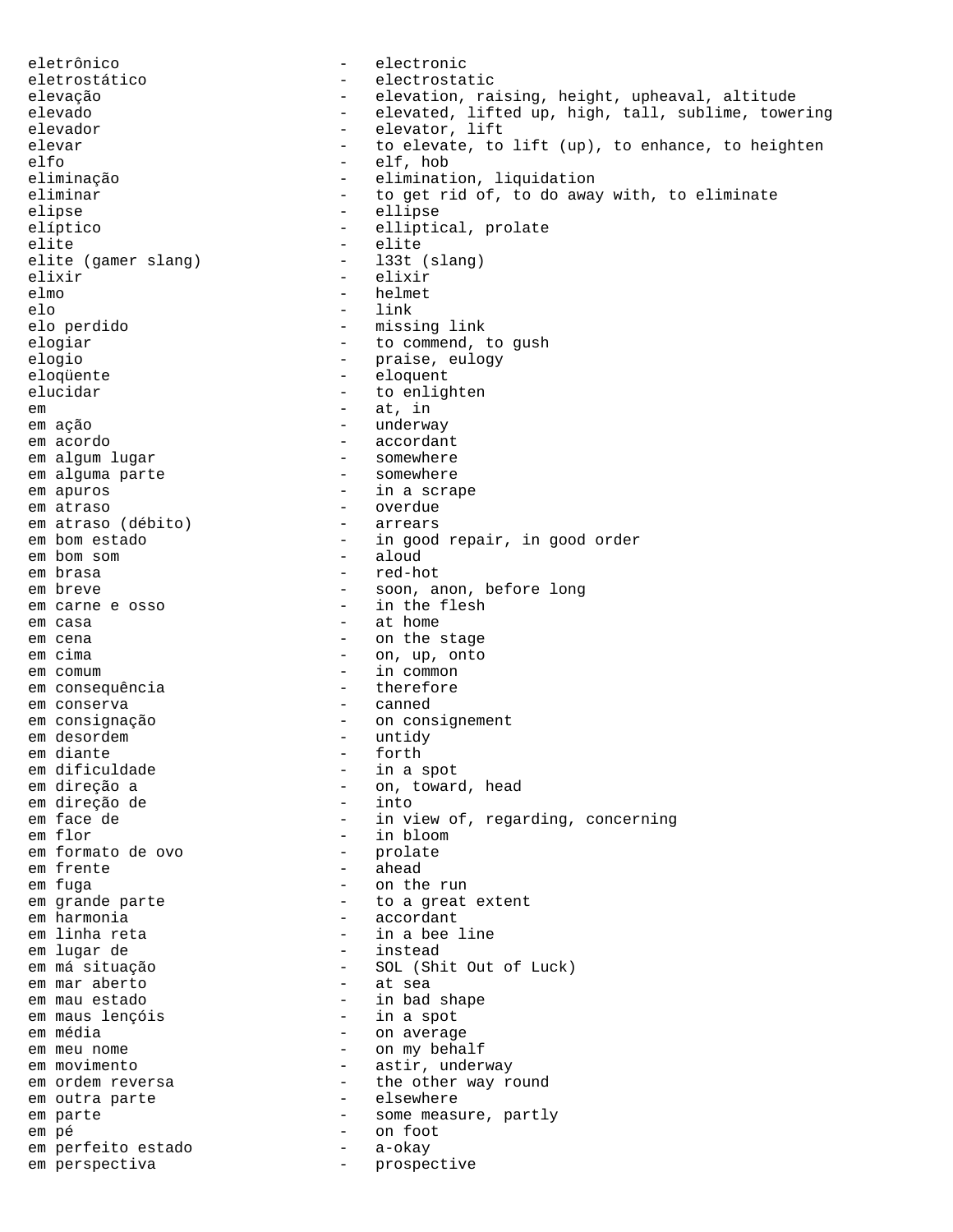em pessoa - in the flesh em plena rua - in the open street em poucas palavras em prestações - by instalment<br>em processo de cura - on the mend em processo de cura em prol de - on behalf of em qualquer momento em reserva - stand by - then, after, afterwards, forthwith<br>- apart em separado em série - serial em surdina em todo caso  $-$  at all events em todo lugar - everywhere em torno de  $-$  around em uníssono - in unison em vão - to no purpose - instead of<br>- in force em vigor  $-$  in force ema - rhea emanação  $-$  emanation, effluvium, fume emanar - to exhale emancipação - emancipation embaixada - embassy embaixador - ambassador, embassador, legate embaixatriz - ambassadress embaixo - downstairs embalagem - package, wrapping embalamento - packaging embalar  $-$  to pack (up), to wrap embaraçar  $-$  to queer, to embarrass embaraço  $-$  trouble, funk, scrape, embarrassment embaraçoso - embarrassing embaralhar - to throw together embarcado a menos  $\qquad \qquad -$  short shipment embarcado desde  $-$  since shipped embarcador - shipper embarcar - to embark embarcar (carga) embargo - embargo embarque - shipment embarque (carga) - consignment embarque consolidado - consolidated shipment<br>embarque direto ao consumidor - direct shipment embarque direto ao consumidor<br>embarque parcial embarque parcial  $-$  partial shipment embasbacante - astonishing embasbacar - to astonish<br>embebedar(-se) - to trip  $embededar(-se)$ embeber - to soak, to imbibe embelezar - to beautify, to bejewel emblema - emblem embocadura - embouchure embolsar - to pocket embora - though, although, albeit emborcar - to bowl over emboscada - ambush, lurch<br>emboscar - ambush, lurch emboscar - to ambush, to lurk, to bushwhack embotar - to blunt embriagar - to fuddle embrião - embryo embrulho - parcel, packet, bundle, confusion, package embutido - built in embutir - to inlay emenda  $\begin{array}{ccc} - & mend, \text{correction, emendation}$ <br>emenda (legal) - amendment emenda (legal)<br>emenda aprovada (em documento) - correction emenda aprovada (em documento) - correction approved ementa - syllabus emergência emergency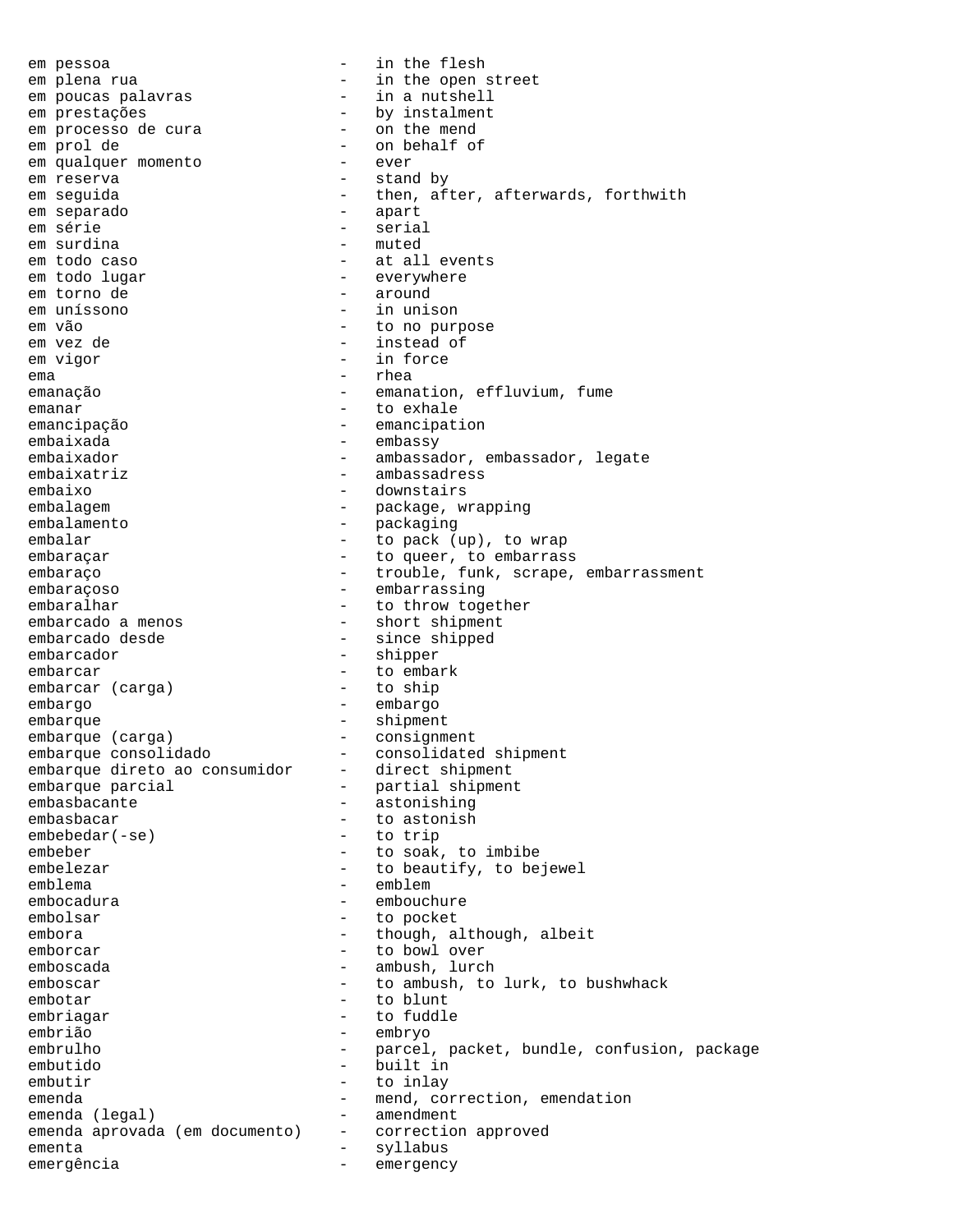emergente - emergent, parvenu emergir - to emerge emersão - emersion emigrante - emigrant eminente - eminent, lofty, excellent, towering emissão - broadcast, issue<br>emissário - emissary legate emissário - emissary, legate<br>
emissor - emister emissor - emitter - broadcasting station<br>- emitter emitente - emitter<br>emocão - emotion emoção - emotion, feeling<br>
emocionar
- to thrill, to mov - to thrill, to move, to excite, to exhilarate emoliente  $-$  emollient emolumento - emolument emoticon (informática) - smiley emotivo - emotive empacar - to balk<br>empacatamento - packagi empacotamento - packaging empacotar - to pack, to bale, to wrap, to package empada - patty (pastry), meat pie, pie<br>
- pie empadão - pie empáfia  $-$  pride, arrogance, conceit empatar  $-$  to stalemate, to tie empate  $-$  act or effect of being or becoming equal, standoff empate (xadrez etc)  $-$  stalemate empate (xadrez etc) empatia  $-$  empathy, identification empático - sympathetic empenhado (bem) - in pledge empenhar<br>empenhar-se entitled to pledge empenhar-se - to engage empenho - pledge empertigado - prim empilhadeira - stacking machine empilhar  $-$  to distribute, to stack empírico - empiric emplacar  $-$  to supply with a plate or plaque, to license emplastro  $-$  plaster, lint emplumado - feathery empoeirado - dusty empório - emporium empreendedor - pushing, entrepreneur, impresario, showman<br>empreender - to embark in to undertake empreender - to embark in, to undertake empreendimento conjunto - joint venture empreendimento conjunto - joint venture venture venture venture venture venture venture venture venture ventur<br>empregado - employee empregador employer - employer empregar - to engage<br>emprego emprego - use, employment, work, job<br>emprejteira empreiteira - contractor empreiteiro empresa<br>empresa de venda pelo correio - mail-order house<br>mail-order house empresa de venda pelo correio empresário  $-$  entrepeneur, producer, impresario emprestar - to lend empréstimo de la proposition de la proposition de la proposition de la proposition de la proposition de la pro empréstimo a (longo) prazo - term loan empréstimo de curto prazo - bridge loan, bridging advance<br>empréstimos sindicalizados - loan sindication empréstimos sindicalizados empunhadura - handgrip empurrão - push, thrust, shove<br>empurrar empurrar - to push, to shove emular - to emulate<br>enaltecer - to exalt enaltecer - to exalt<br>encabecar - to steer encabeçar - to steer encadernação  $-$  the act of binding a book encafifado - shy, abashed<br>encafifar - shy, abashed<br>- to have a fi encafifar  $-$  to have a fixed idea encaixar - to rebate, to insert, to rabbet<br>encaixar(-se) - to fit encaixar(-se) - to fit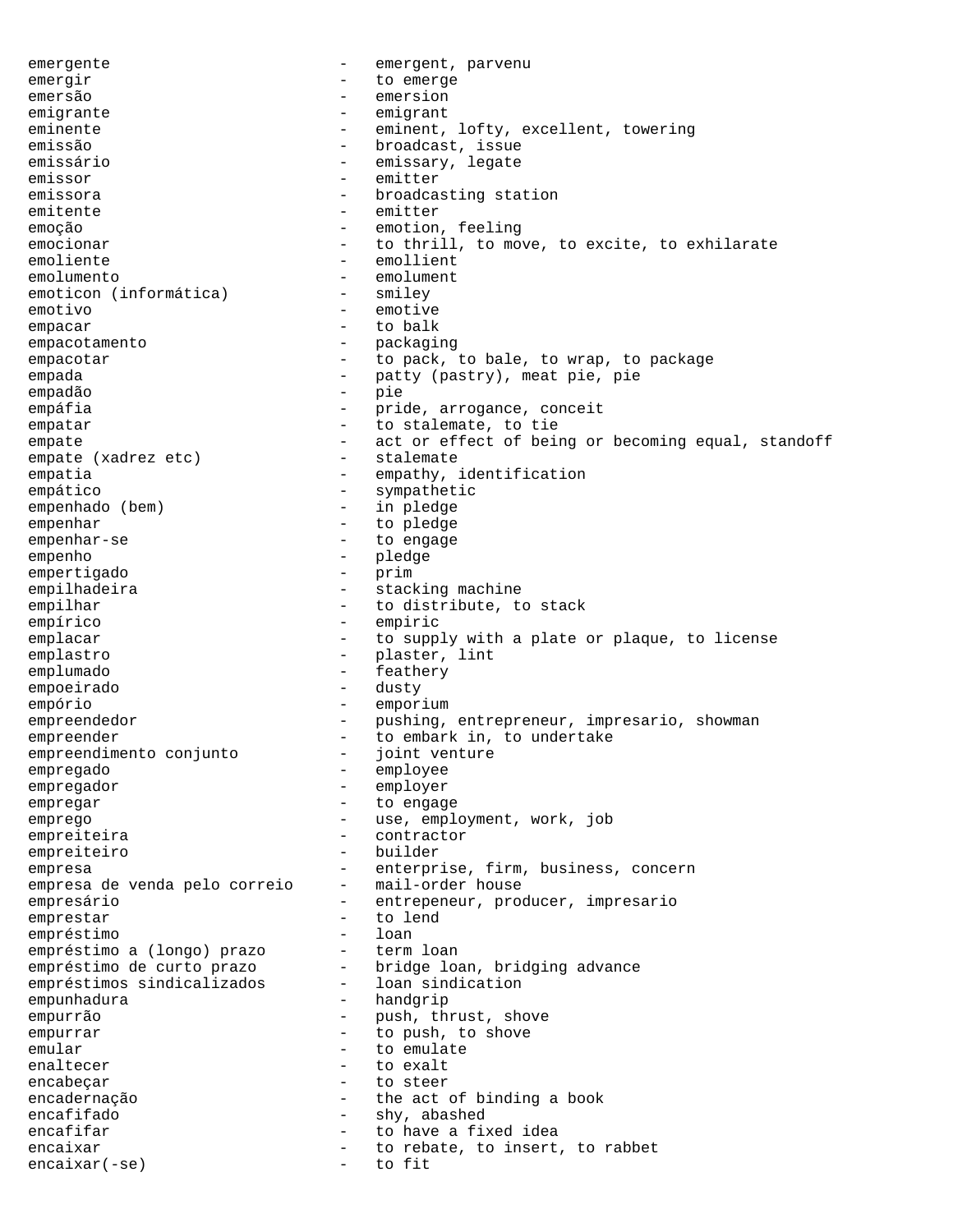encaixe - groove, socket, rebate, rabbet, patch encaixotar  $-$  to box, to package, to crate encalço - pursuit encaminhamento - pursuit encaminhamento - pursuit - pursuit encaminhamento - pursuit encamin encaminhamento encaminhar  $-$  to refer, to route encanador - plumber encanamento - plumbing, tubing encanecido  $\qquad \qquad -$  hoar, hoary encantador - delightful, glamorous encantamento - delight, incantation encantar  $\qquad \qquad -$  to entrance, to enchant, to charm encantar-se - to delight encanto  $-$  charm, enchantment, rapture, wonder, spell, appeal encapar - to bind encaracolado encarar encarar - to face, to gaze encarcerar - to lag encardido - soiled, dirty encarecer encarecer - to exaggerate encarecimento  $\qquad \qquad -$  increase, exaggeration encargo - incumbency, responsibility, charge<br>encargos sociais - payroll tax - payroll tax encarnação - incarnation encarnado  $-$  incarnate, red encarregado - person in charge, incumbent encarregar - to commission encarte  $\qquad \qquad - \quad \text{insert}$ encenação  $-$  staging, mise-en-scène, scenery encenar - to stage, to exhibit enceradeira - floor polisher (machine) encerado - waxed encerar  $-$  to wax encerrado - over encerramento<br>encerramento de atividades - shutdown encerramento de atividades encerrar<br>encerrar a discussão e votar - to closure encerrar a discussão e votar encharcado - soggy encharcar - to soak encheção (gíria) enchente  $\qquad \qquad -$  flood, flux encher - to fill, to fill up, to stuff, to make full encher o saco (gíria) - to annoy, to importune enchimento <sup>-</sup> stuffing, filling, wadding enchova - anchovy - encyclop(a)edia enciclopedista - encyclopedist enciumar - to become jealous<br>
enclausurar - to cloister - to cloister encobrir  $-$  to gloss over encolher - to shrink encolher-se  $-$  to cringe encolhido - shrunk, lank encomenda - order (for goods), indent order encomenda expressa - express encomenda postal (em francês) - parcel post<br>encomenda postal (em francês) - colis postaux (French) encomenda postal (em francês) encomendar encomendar - to order, to charge encontrão - collision encontrar encontrar - to find, to meet encontrar-se extended to cross<br>encontrar-se cometar and to date encontrar-se com encontrar por acaso and to come across encontro  $-$  meeting, gathering, rendezvous, date<br>encorajamento  $-$  encouragement encorajamento - encouragement encosta<br>
encostar-se em entre and to lean against<br>
- to lean against encostar-se em  $\qquad \qquad -$  to lean against<br>encostar(-se)  $\qquad \qquad -$  to lean  $encostar(-se)$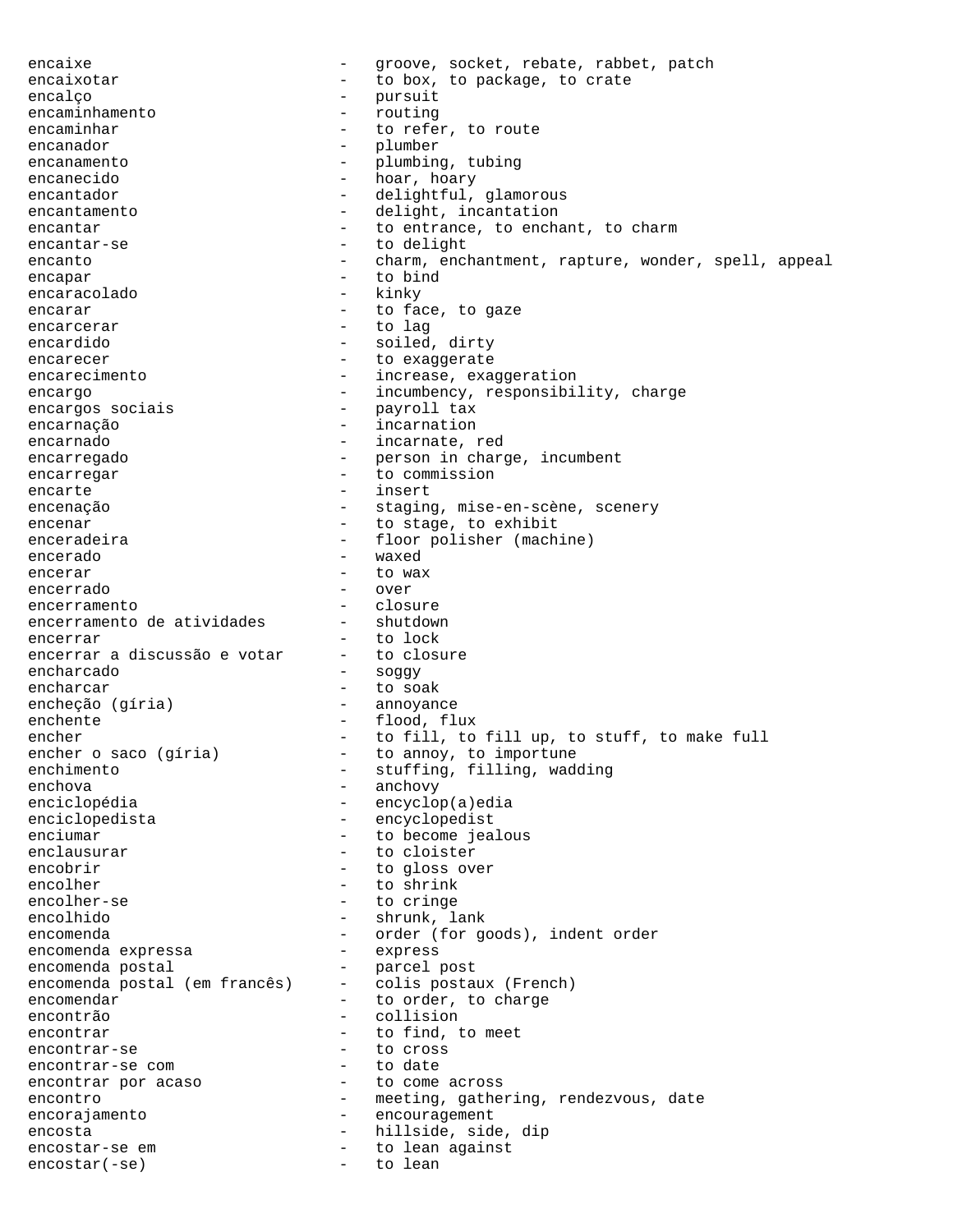encouraçado - battleship encovado - deepset encrenca - obstacle, trouble encrespar - to curl encruzilhada - cross-road endemia - endemic<br>endemoniado - berserk endemoniado  $\begin{array}{ccc} - & \text{berserk, demonic} \\ - & \text{index} \end{array}$ endentação - indent - to address endereço  $\overline{\phantom{a}}$  - address, direction endérmico - endermic<br>endívia - endive endívia - endive - to indebt endócrino - endocrine endoscopia - endoscopy endosperma - endosperm endossado - endorsee endossante<br>
endossante anterior<br>
- prior endorser<br>
- prior endorser endossante anterior - prior endossar - prior endossar - prior en en el prior en el prior en el prior en el pri<br>
endossar - prior en el prior en el prior en el prior en el prior en el prior en el prior en el prior en el pr endossar - to visa endosso de favor de contra endorsement de endorsement de la commodation de la commodation de la commodation de<br>
endosso de favor de la commodation de la commodation de la commodation de la commodation de la commodation de - accommodation endorsement endosso qualificado - without recourse endovenoso - intravenous enduro - enduro enegrecer - to black, to blacken enema - enema energético  $-$  energetic energia - energy, power, force, oomph enérgico - dynamic, lively enervar - to fret enfadar  $-$  to tire, to annoy<br>enfado  $-$  unpleasantness, b enfado - unpleasantness, bother, displeasure, sulk<br>enfadonho - boring, tiresome enfadonho  $-$  boring, tiresome enfaixar  $-$  to dress - to dress enfartar  $-$  to infarct enfarte - infarct enfarto - infarct ênfase - emphasis, stress enfatizar  $-$  to emphasize, to dwell enfear - to uglify, to make ugly enfeitar - to dress enfeitar-se - to fig up enfeite - glitter - glitter<br>enfeiticado - spellbo enfeitiçado - spellbound enfeitiçar - to bewitch - to sheaf enfermaria - infirmary, sickroom<br>enfermeira - enfermeira - entermeira - nurse<br>- matron enfermeira-chefe enfermidade - disease, infirmity enfermo - infirm, sick enferrujar - to rust enfia! - shove it! (AUS)<br>enfiar - to shove enfiar - to shove<br>enfim - to shove<br>- finally. finally, at all enfocar - to focus enfoque - approach - hung enforcar and to hang the set of the hange of the hange of the hange of the hange of the hange of the hange of the hange of the hange of the hange of the hange of the hange of the hange of the hange of the hange of the hang enfraquecer enfraquecer - to languish enfrentar  $-$  to face enfumaçado - smoky enfurecer - to incense enfurecer-se enfurecer(-se) - to flare<br>enfurecer(-se) - to rage enfurecer(-se) - to rage<br>engajar-se em combate - to wage engajar-se em combate engambelar - to shaft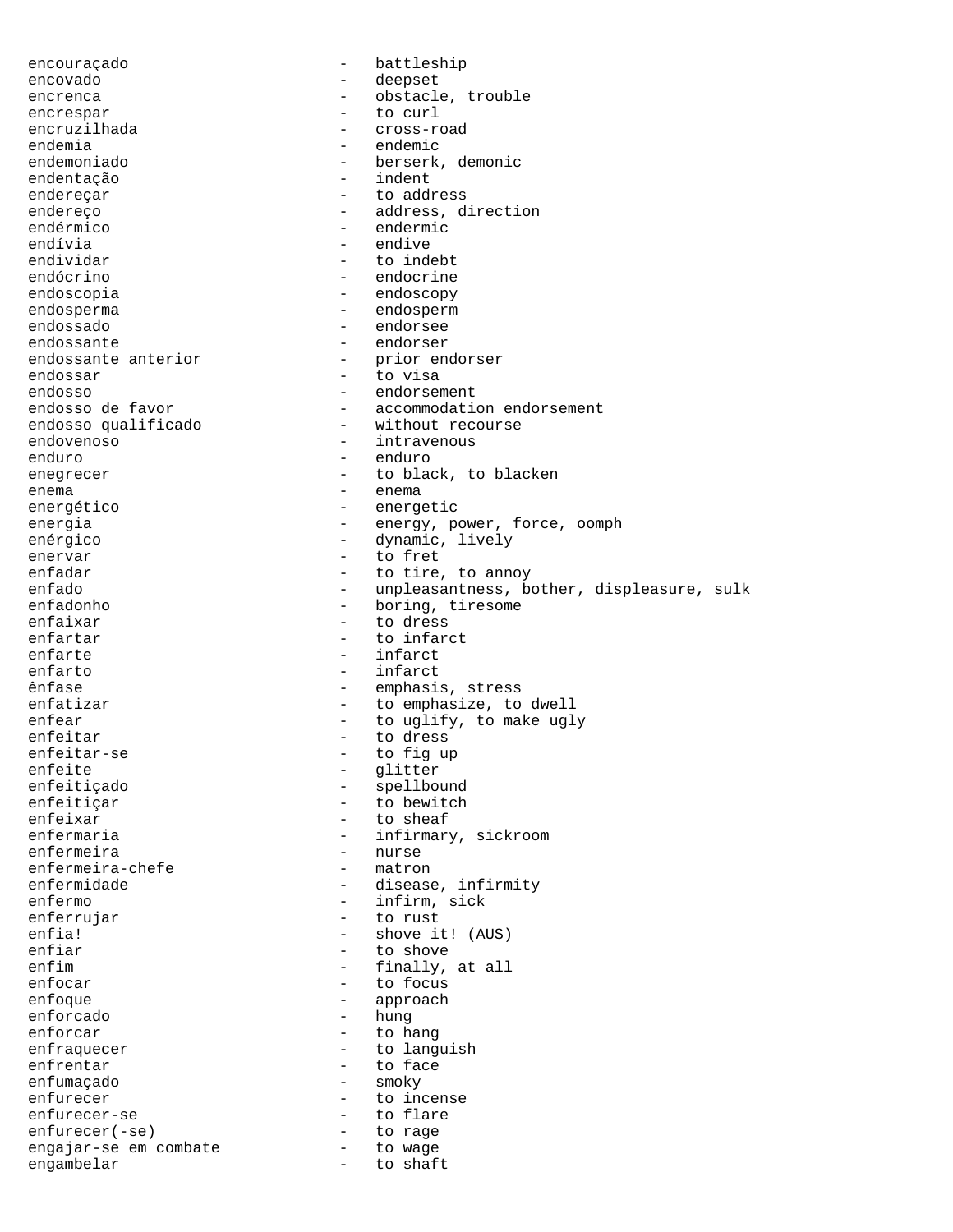enganador - fallacious enganar and the contract to deceive, to kid, to belie, to hoodwink, to fool enganar(-se) - to mistake engano - error, mistake, wrong, miss, fallacy, guile<br>engarrafamento - bottling engarrafamento<br>engarrafamento de trânsito bottleneck, traffic jam engarrafamento de trânsito engasgar - to choke engasgo - choking, choke engendrar engender, to generate engenharia  $-$  engineering engenharia de áudio - audio engineering engenheiro<br>engenheiro civil - engineer<br>- civil engenheiro civil - civil engineer engenheiro de som en engenheiro de som engenho - inventive power, mill, engine engenhosidade - cleverness engenhoso - ingenious engodar - to bait<br>engodo - 1ure, f - lure, fast one<br>- fire eater engolidor de fogo engolir<br>engolir sem mastigar and to quaff, to gobble<br>- to gobble up engolir sem mastigar - to gobble up engolir uma ofensa engomado - stiff engomar - to starch<br>
engracadinho - insolent engraçadinho engraçado  $-$  funny, humorous engraçar-se - to ingratiate engradado - crate engrandecer - to exalt engravidar  $-$  to bang up engraxate - shoe shiner engrenagem - gear, mesh, cogwheel<br>enguia - eel enguia - eel enigma - enigma, puzzle, quiz, wonder, conundrum enjoado - sick enjoar - to sicken<br>enjoar (de algo) - to cheese enjoar (de algo) enjôo  $-$  nausea, qualm enlaçar - to knit - union, marriage enlamear  $-$  to muddle, to slime enlatado  $\qquad \qquad -$  canned (food), canned enlatador - canner enlevado - rapt enlevar - to enrapture<br>
enlevo - to enrapture<br>
- rapture - rapture enlouquecer - to go mad enluarado - moonlit enlutar - to mourn enodoar - to speck enólogo - enologist enorme - enormous enquadrar  $-$  to frame enquanto - while, as long as, whilst enquanto isso  $-$  meanwhile enquete - survey - to have anal sex with, to humiliate enraizar  $-$  to root enrascada - maze enredar  $-$  to enmesh, to implicate enredo - intrigue, plot, thread, storyline enregelar - to freeze enriquecer - to enrich enrodilhar - to curl enrolado  $-$  convoluted, wound enrolar  $-$  to roll over, to loop enrolar-se - to bowl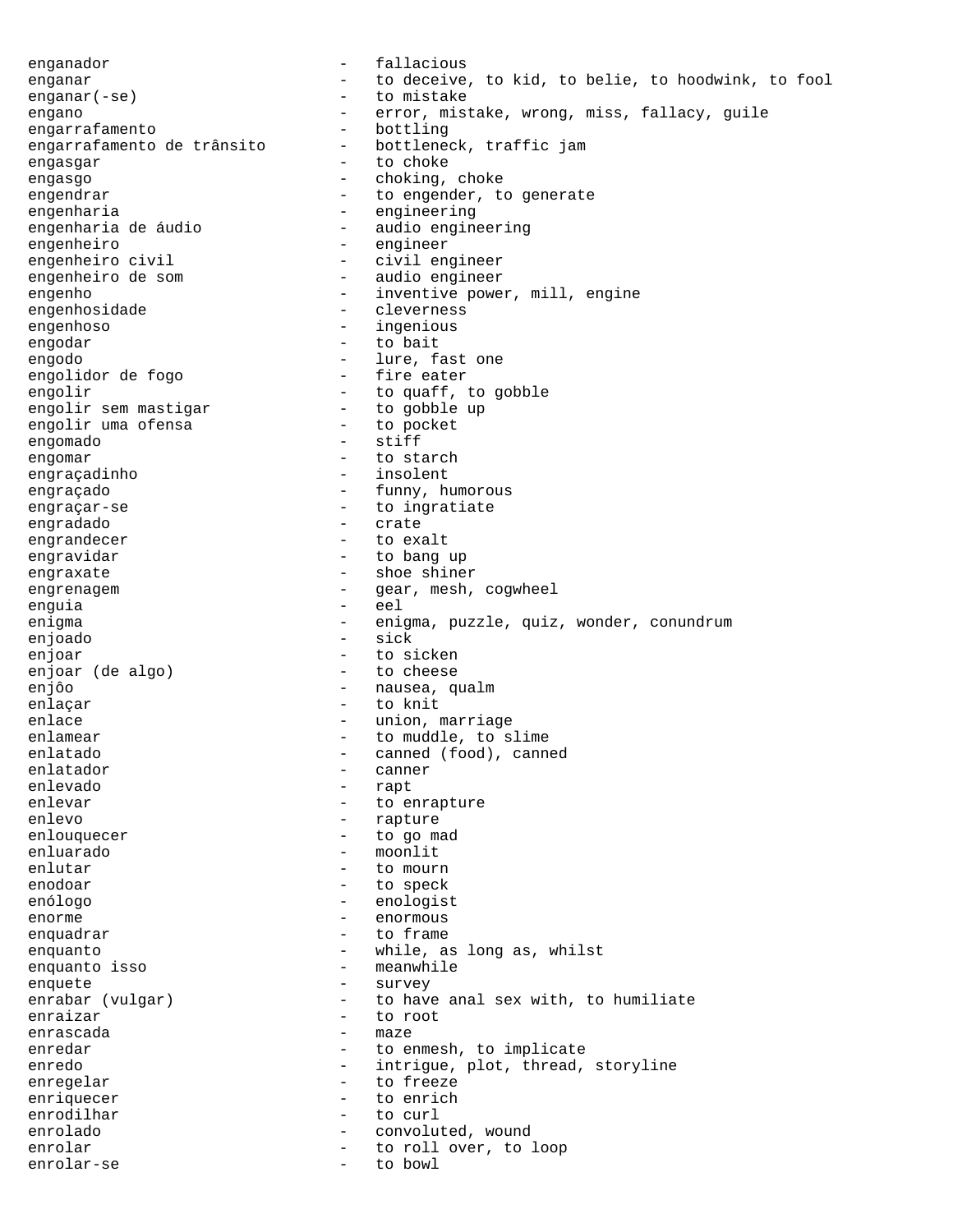enrolar para dentro - to convolute enrustido (homossexual) ensaboar - to soap ensaiar ensaiar - to rehearse, to experiment, to practice ensaio - rehearsal, essay<br>ensaísta - essayist ensaísta - essayist enseada - bay, cove, inlet - pensive ensinar - to teach, to train ensolarado - sunlit entalhar - to fret, to chip, to gouge entalhe  $-$  nick, cut, rabbet entalho  $-$  indenture então - so, then, thus enteada - stepdaughter - stepdaughter enteado - stepson enteado(a) - stepchild entender  $-$  to understand, understand, to penetrate, to savvy entender de  $-$  to get a handle on (AUS) entender de  $-$  to get a handle on (AUS) entendido entendido - understood - understanding, agreement, enlightenment, savvy enterrar - to bury entorpecido - torpid entrada - entry, admission, entrance entrada (cardápio) - first course entrada (pagamento) - down payment<br>entrada (sinal) - input entrada (sinal) - input entranha - viscera entranhas - bowels entrar  $-$  to enter entrar alegremente  $\qquad \qquad$  - to breeze in entrar em contato  $\qquad \qquad$  - to contact entrar em parafuso (gíria) - LEO (Lower Earth Orbit) entrar na batalha to take the field entrar no porto (navio) - to call at entre  $-$  mid, midst entre (duas coisas) - between entre (mais de dois itens) - among entre outras coisas - inter alia (Latin) entreato  $-$  interlude entrega - delivery entrega contra aceite - delivery against acceptance entrega contra pagamento delivery against payment (DAP), spot delivery entrega em domicílio - home delivery entregador - deliveryman entregar-se à luxúria  $-$  to lust<br>entregar(-se)  $-$  to yiel – to lust<br>– to yield entreguista - scalawag entrelaçar - to interlace entreposto  $-$  warehouse entretanto  $-$  however, meanwhile entrevista <a>>
-<br/>
-<br/>
-<br/>  $\qquad \qquad \mbox{appointment, rendezvous, interview, consultation}$ entrevistar - to interview<br>entristecer(-se) - to gloom entristecer(-se) entronização - enthronization entronizar - to vest entropia - entropy entrou sorrateiramente entulhar - to stuff entulho - dump entusiasmado  $-$  passionate, agog<br>entusiasmo  $-$  zest, mettle, en entusiasmo - zest, mettle, enthusiasm, exhilaration<br>entusiasta - fancier, enthusiast - fancier, enthusiast entusiastas - fandom entusiasticamente - zealously entusiástico - enthusiastic enunciar - to state envelhecer - to get on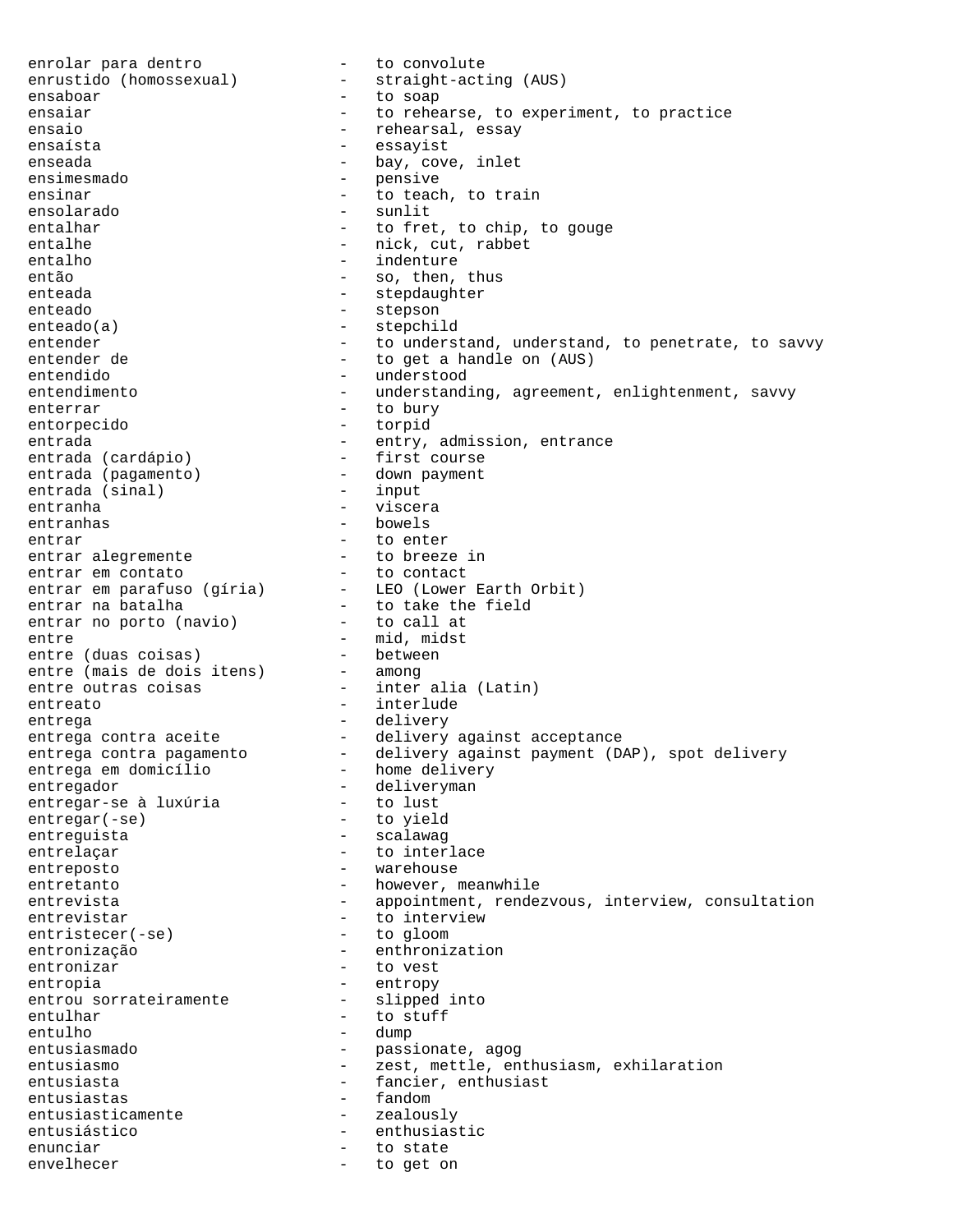envelope - envelope, shell envergar - to bow envernizar  $-$  to varnish enviado - envoy enviar  $\begin{array}{ccc} \text{enviar} & & - & \text{to send, to post} \\ \text{enviar} & \text{arquiv} & & - & \text{to upload} \end{array}$ enviar (arquivo) - to uplo<br>enviar por via férrea - to rail enviar por via férrea envio - routing<br>envoltório - routing - routing<br>- coverin - covering envolvente - roundabout, surrounding<br>envolver - roundabout, surround. to implies - to surround, to implicate enxadrismo - chess playing enxame - cluster enxamear - to teem enxerto - graft enxofre - brimstone, sulphur (or sulfur)<br>
enxoval de bebê - layette enxoval de bebê de la serve de la serve de la serve de la serve de la serve de la serve de la serve de la ser<br>En la serve de la serve de la serve de la serve de la serve de la serve de la serve de la serve de la serve de Eólio - Aeolian épico - larger-than-life epilepsia - epilepsy epiléptico - epileptic epílogo - epilog(ue), shut<br>episcopado - bishopric - bishopric episódico - episodic episódio - episode, instalment, installment epitélio - epithelium epíteto - epithet época - time, season, epoch, era, spell época da vindima - vintage epopéia - epopee epóxi - epoxy equação - equation equador - equator - EQ, equalizer equatorial equatorial equatorial equidade equity equidistante equidistant equilíbrio - equilibrium, balance, standoff eqüino - equine equinocial equinoctial equinoctial equinócio - equinox equipagem equipage equipamento  $-$  equipage, equipment, rig equipar  $-$  to equip, to rig, to man equitativo - fair, equitable eqüivalência - par eqüivalência<br>equivalente - equivalent, equable equivalente a  $-$  tantamount to equivocar and the set of the palter, to equivocate equívoco en externa error, equivocal, quibble, misunderstanding, fluff era - era, epoch - once upon a time erário  $-$  exchequer<br>erário público  $-$  revenue erário público - revenue érbio - erbium ereção - erection ereção (de pênis) ereto - straight, upright, erect ergometria  $-$  ergometrics erguer - to raise, to erect, to pick up, to gather up eritema - erythema ermitão - hermit ermo - waste, retired erodir and the serodic serodic serodic serodic series are to free the series of the series of the series of the series of the series of the series of the series of the series of the series of the series of the series of th erógeno - erogenous erosão - erosion erótica(o) - erotic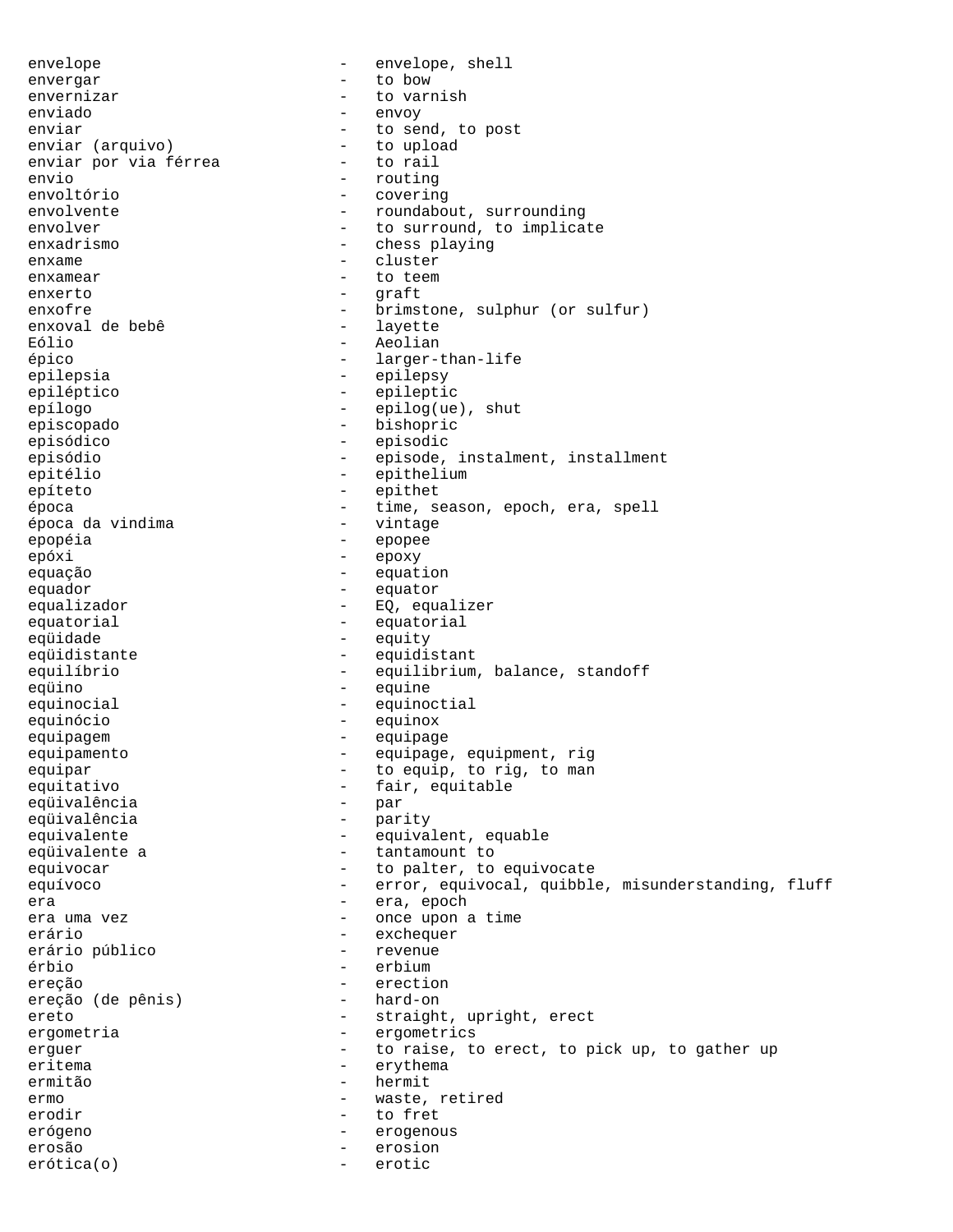erradicação - eradication erradicar  $-$  to eradicate, to carry off erradio - errant errado - amiss, wrong errante - wandering, errant, wanderer, floating errata - erratum - erratum erro  $-$  error, mistake, wrong, miss<br>erro crasso  $-$  boner erro crasso<br>erro de cálculo - miscalculation<br>- misinterpretation erro de interpretação - misinterpretation erro doloso de navegação - barratry erro grosseiro - blunder erro tipográfico  $-$  misprint, typo errôneo - false erudição - erudition, lore erudito - scholar, erudite erupção - eruption, burst<br>erupcão na pele - - - - - - - - - rash erupção na pele erva - 1999 - 1999 - 1999 - 1999 - 1999 - 1999 - 1999 - 1999 - 1999 - 1999 - 1999 - 1999 - 1999 - 1999 - 1999 erva-cidreira - balm, lemon verbena erva-doce - anise - maté, Paraguay tea ervilha - pea - green peas esbanjador - wasteful esbarrar - to clash esbelto - slender esboçar - to outline esboço - sketch, outline, mock-up escada - stairs escada (de mão) - ladder escada de corda (náutica) - Jacob´s ladder escada em caracol spiral stairs escada rolante  $-$  escalator escala - scale, stop, standard, measure<br>escala (musical) - ladder escala (musical)<br>escala (navio) escala (navio)  $\overline{a}$  - port of call<br>escalada - climb scram - climb, scramble escalar - to scramble escaldar  $-$  to parboil escambo - quid pro quo, barter escancarado - wide open escândalo - roughhouse, shame escangalhado - awry, out of order escaninho<br>
escanteio (futebol) - bin, pigeonhole<br>
- corner kick escanteio (futebol) escapamento - exhaust escapar<br>
escapar por pouco<br>
- to make it<br>
- to make it escapar por pouco escape  $\overline{\phantom{a}}$  - retreat, outlet escarafunchar - to dig up escaramuça - skirmish escarlate - scarlet escarpa - steep escarpado - steep escassez - scarcity, famine, shortage escasso  $-$  slight, scant escasso (a) - scarce escavar  $-$  to excavate, to paw, to root escavar (animal)  $-$  to rout escavar (animal) esclarecer - to enlighten, to get across, to clear, to clear up esclarecimento - explanation, enlightenment escoadouro - cesspool escoamento - running escocês - Scot, scotch Escócia  $-$  Scotland escola - school - Sunday School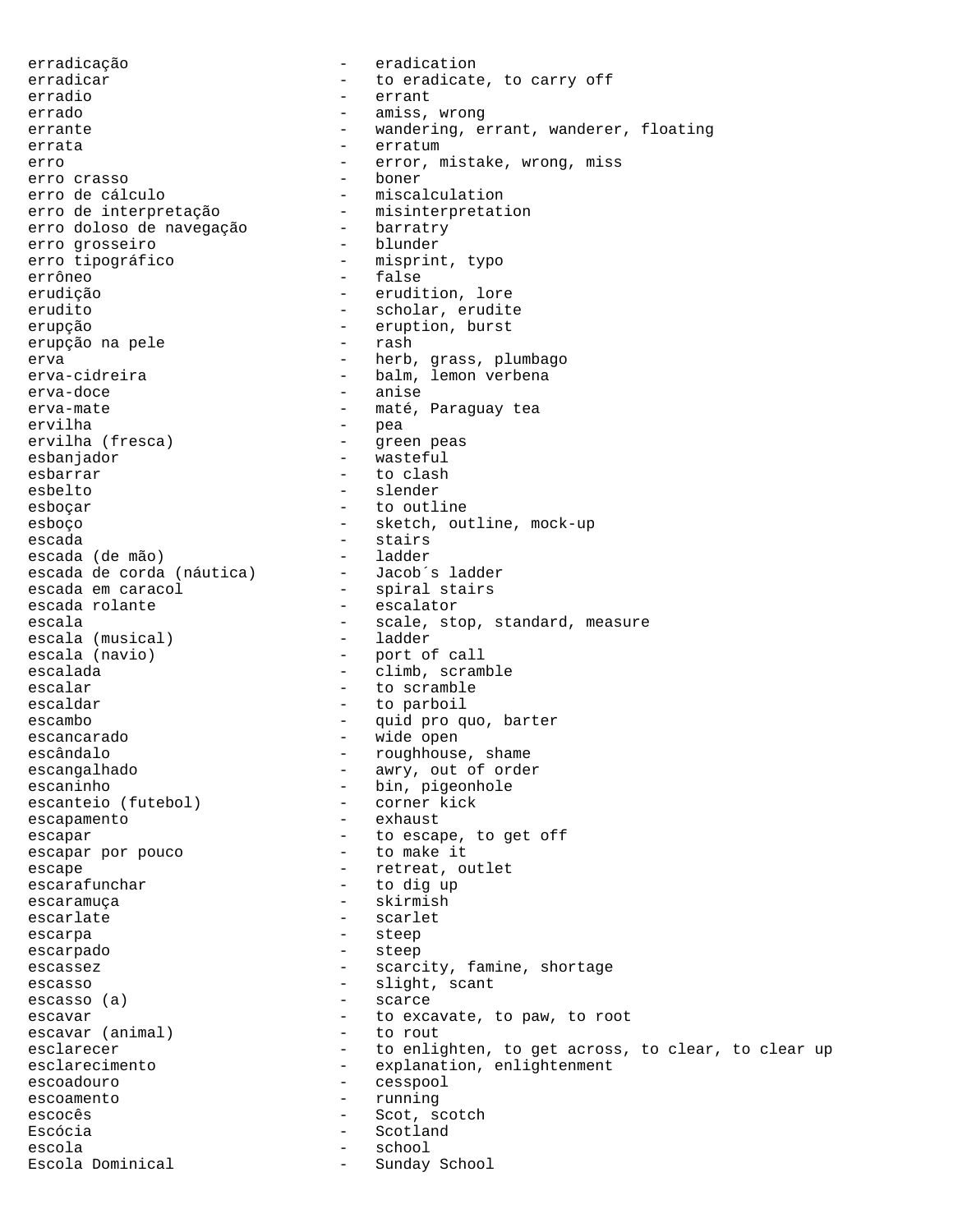escola primária  $-$  qrammar school escola secundária  $-$  high school escolar - scholastic - bookworm, scholastic escolha - option, alternative, volition, choice, pick escolher  $-$  to choose, to pick out, to single out<br>escolhido  $-$  choice escolhido - choice - scoliosis escolta - guard, escort, convoy escoltar - to convoy escombros - rubbish, detritus esconde-esconde - hide-and-seek esconder  $-$  to hide, to bury esconderijo - hiding-place, hide-out escondido - retired escopeta - shotgun - shotgun escopo  $-$  aim, scope, purpose escorar - to shore escore  $-$  score escória  $-$  low life escorpião<br>Escorpião (signo) - scorpion - Scorpio Escorpião (signo) escorredor - drainer escorregador - child´s slide, slide escorrer - to staunch<br>escotilha (de vidro) - skylight escotilha (de vidro) escova - brush escova de cabelo - hairbrush escova de dentes<br>escovinha - whisk escravidão  $-$  slavery, serfdom escravizado - bond (2) escravo - slave escrevente  $-$  yeoman escrever<br>
escrever (texto ou música) - to set down escrever (texto ou música) - to set downloader to set of the downloader to set of the downloader to set of the downloader to set of the downloader to set of the downloader to set of the downloader to set of the downloader escrevinhador escriba - scribe escrita - writing escrito - writ escritor - writer, author escritório - office, cabinet, study escritório central - nain office escritório central - main office<br>escritório de representação - representative office escritório de representação<br>escritura escritura <sup>-</sup> charter, indenture<br>escritura de fideicomisso - deed of trust, trus escritura deed of trust, trust deed<br>- desk escrivaninha escrivão - clerk escroque escroue - rascal, racketeer escroto - scrotum - scrotum escrúpulo - scruple, qualm escrupuloso - punctilious escudeiro - shield-bearer escudo - shield<br>esculachado - demoral esculachado - demoralized<br>esculachar (gíria) - to piss all esculachar (gíria) - to piss all over (AUS)<br>esculhambar - to fluff esculhambar - to fluff<br>escultor - sculptor - sculptor escultor - sculptor - sculpture escuma<br>escumadeira - skimmer<br>escumadeira - skimmer escumadeira escuna - schooner escuridão - darkness, obscurity escuro - dark, dim, gloomy escuro como breu  $\qquad \qquad$  - as black as hell escusa escuse, pretext, pretence escuta - listening esdrúxulo - odd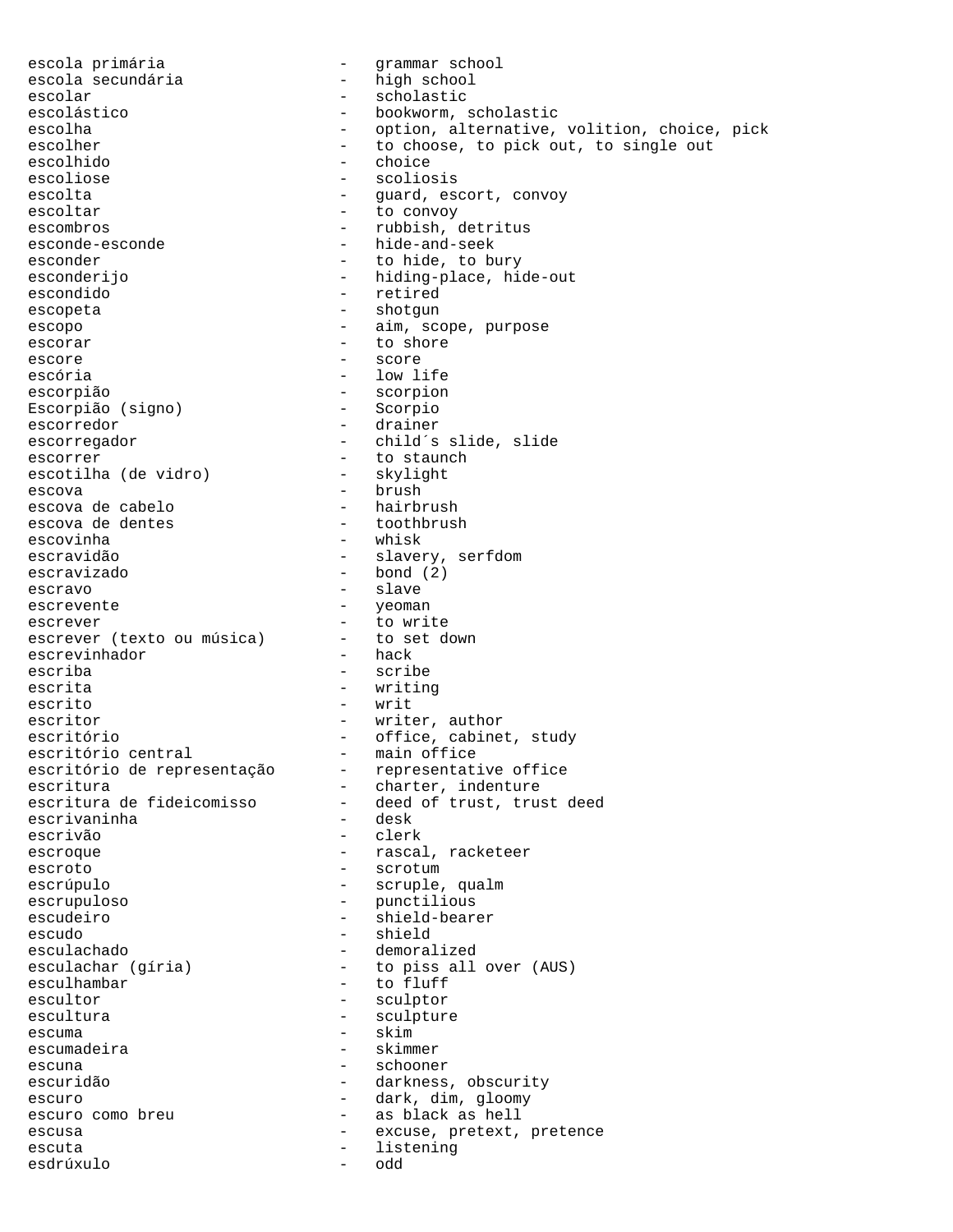esfaquear - to stab esfera - sphere, round, globe esférico - rotund, spherical<br>esfiha (culinária) - Arabian pastry - Arabian pastry esfíncter - sphincter<br>esfince - sphinx<br>- sphinx esfinge - sphinx esfolar - to graze esfomeado - ravenous - diligent esforçar-se - to take pains, to tug, to labour esforçar(-se) - to strive, to strain esforço - effort, endeavour, strain<br>
esfreqão - - - - - mop esfregão esfriar - to cool esganar - to choke<br>esgar - to choke esgar - grimace esgoelar - to yell<br>esgotado - effete esgotado - effete esgotamento esgotar - to exhaust, to deplete<br>esgoto - drain(age), sump - drain(age), sump esgrima - fencing, sword play<br>esgrimista - fencer - fencer esgrimista - fencer esgueirar-se esguichar - to squirt, to gush esguicho - jet, nozzle, squirt, spouting esmagador - overwhelming esmagar esmagar - to smash, to clobber, to bang up esmalte - enamel esmeralda - emerald<br>esmeril - emery esmeril - emery esmero - care, neatness esmola - alms esmorecimento esnobe - snobbish esôfago - esophagus espaçado  $-$  sparse espacial - spatial - spatial espaço<br>
espaço entre margens<br>
- indenture<br>
- indenture espaço entre margens espaçonave  $\overline{\phantom{0}}$  - spacecraft espada - sword espadachim - fenceral particular and the feature of the fence of the fence of the fence of the fence of the fe<br>
espagnete espaguete - spaghetti espalhafato espalhafatoso  $-$  flashy, ostentatious espalhar - to spread, to disseminate espancar - to whip espantado - spun out (AUS)<br>espantar - to stun espantar espantar - to stun espanto - wonder espantoso - amazing, awful, astonishing esparso  $-$  thin, sparse espasmo - spasm, throe espasmódico - fitful, spasmodic<br>espasmos - fitful, spasmodic espasmos - throes espátula - spatula - spatula especial  $-$  special, different especialista - expert, ace, adept, maven espécie  $-$  species, sort específico  $-$  specific, particular espectador - spectator, onlooker espectral - spectral espectro<br>espectro solar espectrum espectrum<br>espectro solar espectrum espectro solar - spectrum especulação - venture especular and the specular, to speculate, to surmise, to job espelho - mirror, looking glass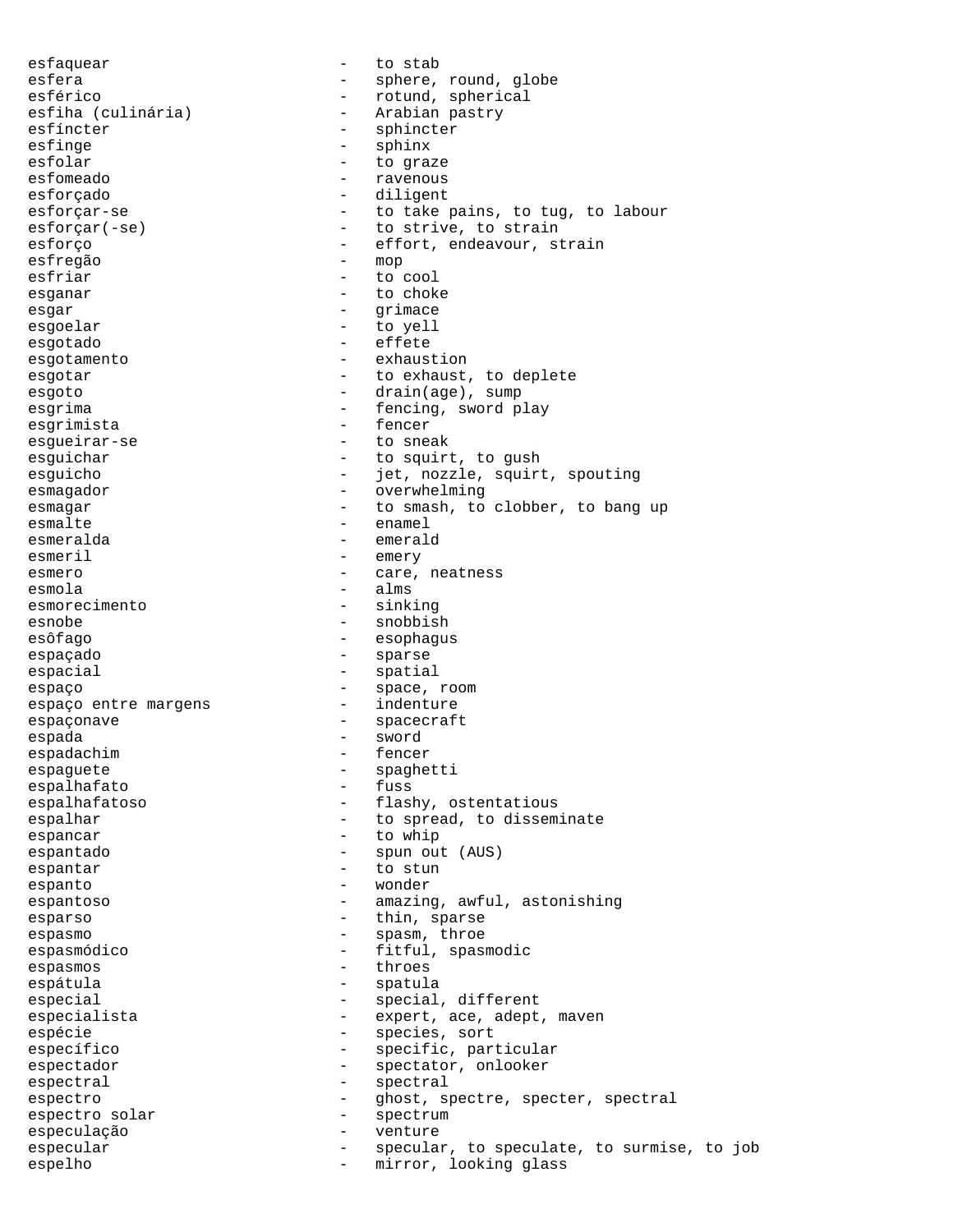espelho retrovisor - rear-vision mirror espera  $-$  expectance, waiting esperado  $-$  likely esperança  $\qquad \qquad -$  hope, expectation esperançoso - hopeful esperar<br>
esperar na linha (telefone) - to await, to wait for, to expect, to hope<br>
- to hang on esperar na linha (telefone) esperma - sperm espermacete - spermaceti espertalhão  $-$  scapegrace esperteza - briskness esperto - smart, agile, canny espesso - thick, close espetacular - spectacular, outstanding espetáculo - spectacle espeto - skewer<br>espiada - skewer espiada - peek espião - spy<br>espiar - to - to peek, to lurk, to run down espinafre  $-$  spinach espinheiro  $-$  thornbush espinho  $-$  thorn, prickle espinhoso - prickly espionagem - spying, espionage espionar - to spy espira - spire - spire espiral - spiral, helix espírita - spiritualist espírito - spirit - Holy Ghost espiritual - spiritual espirrar - to sneeze espirro - sneeze esplendor and the radiance, luster, splendour esplendoroso - flamboyant espoleta - fuse espólio - inheritance, estate esponja - sponge espontaneamente espora - spur esporádico  $-$  sporadic esporte - sport esposa - wife esposar esposar - to espouse esposo(a) - consort espreguiçadeira - couch espreguiçar-se espreita - prowl espreitar - to peek espremedor - squeezer espremer end and to squeeze espuma - froth espumadeira - skimmer espumoso - foamy espúrio - spurious esquadra  $-$  fleet, squadron esquadria  $\overline{\phantom{a}}$  - casing esquadrilha  $-$  squadron, flotilla esquadro esquadro esquadro esquadro esquadro esquante esquante esquante esquante esquante esquante e esqueça! - forget it! esquecer - to forget esquecido - forgotten, oblivious, forgetful esquecimento - oblivion, forgetfulness esqueleto - skeleton esquema - scheme, blueprint, device esquerda - left esquerdista - leftist, Commie (AUS) esquete - sketch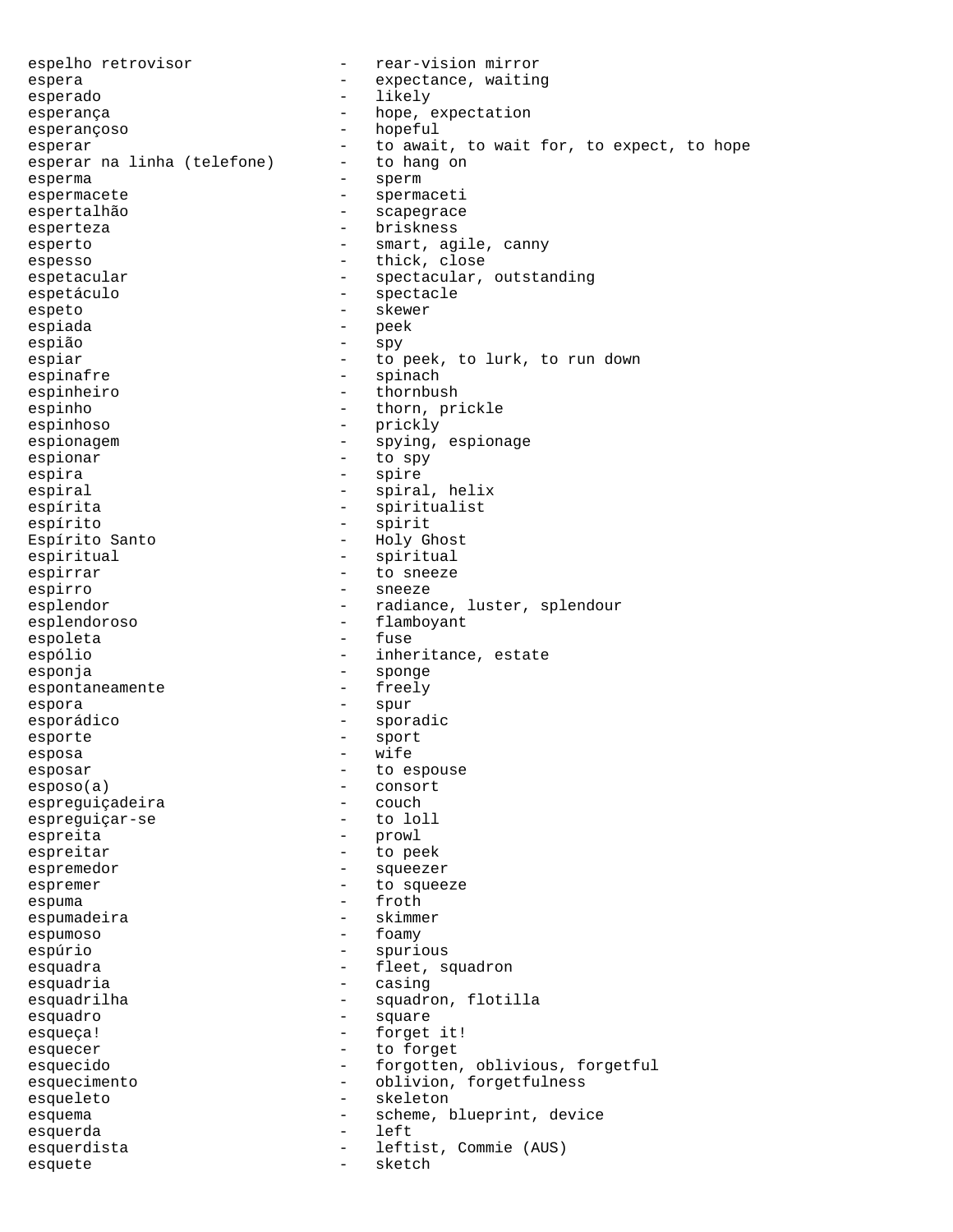esqui - ski esquilo - squirrel esquimó - Eskimo esquina - corner esquisitão (gíria) - weirdo - singular, quaint, eerie, weird, far-out (informal)<br>- queer esquisito (coloquial) esquisitona (gíria) - weirdette (slang) esquiva - avoidance esquivar-se - to evade esquivo - disdainful, elusive esquizofrenia - schizophrenia essência - essence, juice essencial essential, material, fundamental, main, requisite esta  $-$  this está bem  $-$  it is all right está me entendendo?  $-$  do you follow me? estabelecer - to set, to establish, to base, to install estabelecido - accomplished<br>estabelecimento - settlement estabelecimento estabilidade - stability<br>estábulo - stable - stable estábulo - stable estaca - spike, upright estação - season, stop<br>estacionamento - park - park estacionamento estacionar - to park estacionário  $-$  stationary estada - sojourn - sojourn estadia  $-$  permanence estádio - stadium estadista  $-$  statesman estado  $-$  been, state, shape, status, condition estado-maior - general staff<br>estado consciente - consciousness - consciousness estadual (EUA) - intrastate estafa - fatigue - fatigue estafante - laborious estagiário - probationer, trainee, intern estalagem estaleiro  $-$  shipyard, dockyard estalido - click estame - stamen estampa - engraving, stamp, impress estamparia - print shop<br>estancar - to stanch estancar - to stanch estande stand estanho - pewter estante - bookstand, shelf estapear - to slap  $\frac{1}{2}$  estar  $\frac{1}{2}$  - to be estar a ponto de  $-$  to be about to estar a serviço de  $-$  to serve estar a serviço de estar acabado  $-$  to be over estar ciente  $-$  to be aware of estar com medo  $-$  to have cold feet estar com o chico (vulgar) - to be menstruated estar com prisão-de-ventre  $\qquad \qquad$  - to constipate estar de acordo com and the settle to agree with estar de marcação - to pick on estar em frente a<br>
estar em maus lençóis - to be in a fix estar em maus lençóis estar em pé - to stand - to starve, to hunger<br>- to be out of estar fora de  $-$  to be out of estar frente a frente com a state to be faced with estar grávida - to have a bun in the oven(AUS) estar na merda (vulgar) - to be in the shit estar na pior  $-$  to be in the shit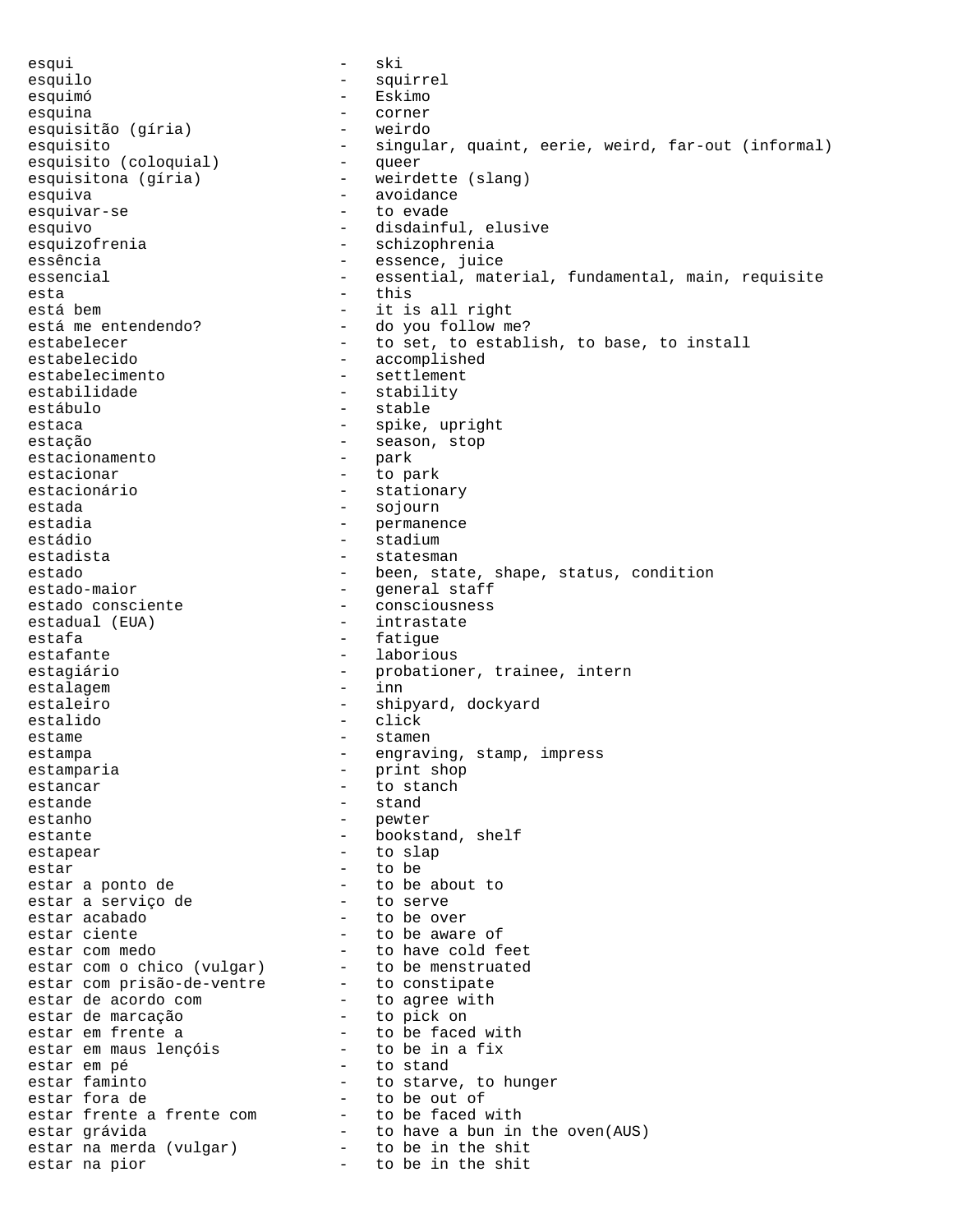estar no ar  $-$  to be on estar no lucro  $-$  to live on borrowed time<br>estar orgulhoso de  $-$  to pride estar orgulhoso de estar prestes a<br>estar pronto para a ocasião - to rise to the occasion estar pronto para a ocasião  $-$  to rise to estar terminado  $-$  to be over estar terminado - to be over estardalhaço estarrecer - to frighten estas - these estática - statics estático  $-$  static, stable estatística - statistics estatístico  $-$  statistical, statistic estátua  $-$  statue, idol estatuária  $-$  statuary estatura - stature - stature estatuto  $-$  statute, bylaw estava - were estável - stable - stable este  $\overline{ }$  - this este momento  $\overline{ }$  - this  $\overline{ }$  - nonce este momento esteio - buttress esteira  $-$  matting esteiro - estuary estender - estuary - estuary - estuary - estuary - estuary - estuary - estuary - estuary - estuary - estuary - estuary - estuary - estuary - estuary - estuary - estuary - estuary - estuary - estuary - est - to extend, to stretch<br>- to loll estender-se estender (mão) - to hold out esterco - manure, dung estéreo - stereo - stereo - stereo - stereo - stereo - stereophonic estereotipar  $-$  to pigeonhole estéril <sup>-</sup> sterile, effete, barren<br>
esterilidade sterility esterilidade - sterility<br>esterilização - steriliza esterilização - sterilization - to sterilize<br>- sterling esterlina (libra) estes - these estética - aesthetic estibordo - larboard esticar - to stretch estigma - stigma estigmatizar - to brand estilhaçar(-se) - to shatter estilingue - slingshot<br>estilista - designer estilista - designer estilo  $-$  genre, style, strain estilo cafona  $-$  kitsch estilo cafona - kitsch estilo de jazz dos anos 1940 - bebop estilo de jazz dos anos 1950 - cool jazz estilo musical pop - R&B (Rhythm and Blues) estiloso - fashionable estima - esteem, regard estimação - evaluation estimar<br>estimar (quantidades) - to regard, to gauge, to reckon, to value<br>estimar (quantidades) - to guess estimar (quantidades) - to guess<br>estimar o valor - to evaluate estimar o valor<br>estimativa estimativa - evaluation, estimation estimável - estimable - instigator estimular estimular - to excite, to quicken, to foment, to urge estímulo - incentive, fillip, input - with a proviso that estipular - to provide estirar - to stretch<br>estiva - to stretch<br>- stowage estiva - stowage - stowage estivador estivador estivadore estivadore estivadore estevedore estevedore estevedore estevedore estevedore es estivar - estivate estofo - stuff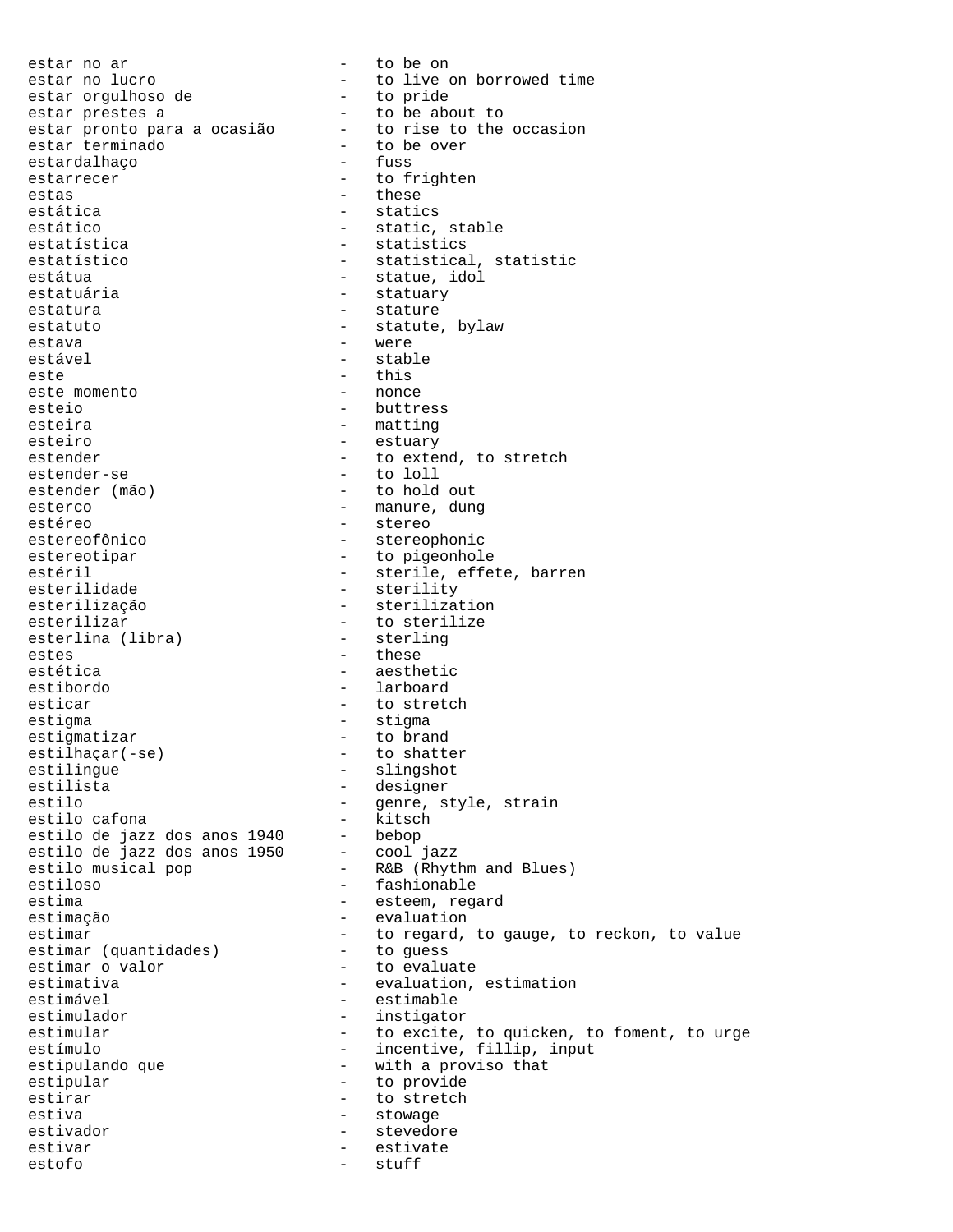estojo - case estojo de barba - shaving case estojo de maquiagem<br>estômago - stomach Estônia - Esthonia estoque - store, fund estória  $-$  story estornar - to revert estornar um lançamento - to reverse an entry estorno - reversal estorno de lançamento contábil - reversal entry estorvo - fetter, restraint, hindrance estou te entendendo - I feel ya (slang) estouro  $\left( \text{gíria} \right)$  - burst, detonation estouro (gíria) - smash estouro (gíria) estouvado - tearaway (GB) estrada<br>estrada de rodagemento de la pathestrada de rodagemento de la pathestrada de rodagemento de la patencia<br>en la patencia de rodagemento de la patencia de la patencia de la patencia de la patencia de la patencia de la estrada de rodagem - highway estrados (para carga) estragado - rotten estragar - to spoil, to screw up, to fluff estrago  $-$  damage, havoc estragos - average<br>estrangeirismo - loan - loan estrangeirismo estrangeiro  $-$  foreign, foreigner, oversea estrangulamento - strangulation, throttlehold estrangular - to strangulate estranheza - singularity estranho  $-$  weird, unfamiliar, quaint estranho(a) - strange, quaint, exotic, eerie estratagema - stratagem estratégico  $-$  strategic estratosfera - stratosphere - stratosphere<br>estrebaria - stable - stable - stable estréia  $-$  premiere, début estreitar  $-$  to taper estreitíssima estreitíssima estreitíssima estreitíssima estreitístic $\sim$  esteritístic $\sim$  estreitístic $\sim$  esteritístic $\sim$  estreitístic $\sim$  esteritístic $\sim$  esteritístic $\sim$  esteritístic $\sim$  esteritístic $\sim$  esteritísticestreito  $-$  narrow, one-track estrela - star estrela cadente - shooting star, falling-star estrela guia  $-$  lodestar estrelar - stellate estremecer - to shake, to quake, to tremble, to shiver estremecimento - commotion, quiver, shake estrépito - chap - chap - chap - chap - chap - chap - chap - chap - chap - chap - chap - chap - chap - chap - chap - chap - chap - chap - chap - chap - chap - chap - chap - chap estrépito - clap estrépito estresse - stress estribilho - refrain estridente  $-$  high pitched estrofe - stanza estrondo estrondo - roaring, thundering, clash, bang, clatter estrondoso  $-$  blatant, loud estrume - dung estrumeira - dunghill estrutura - format, framework, setup estrutura de poder  $-$  pecking order<br>estuário  $-$  estuary estuário - estuary estucar - to parget<br>estudante de medicina - medical, estudante de medicina medical, medic estudar em excesso  $\qquad \qquad$  - to panderise (slang) estúdio - studio - home studio, personal studio estudioso - studious, scholar estudo<br>
estudo do belo (Arte) - examination, study<br>
- aesthetic estudo do belo (Arte) estufa - stove - stutta (de plantas) - greenhouse, hothouse estupefação - stupor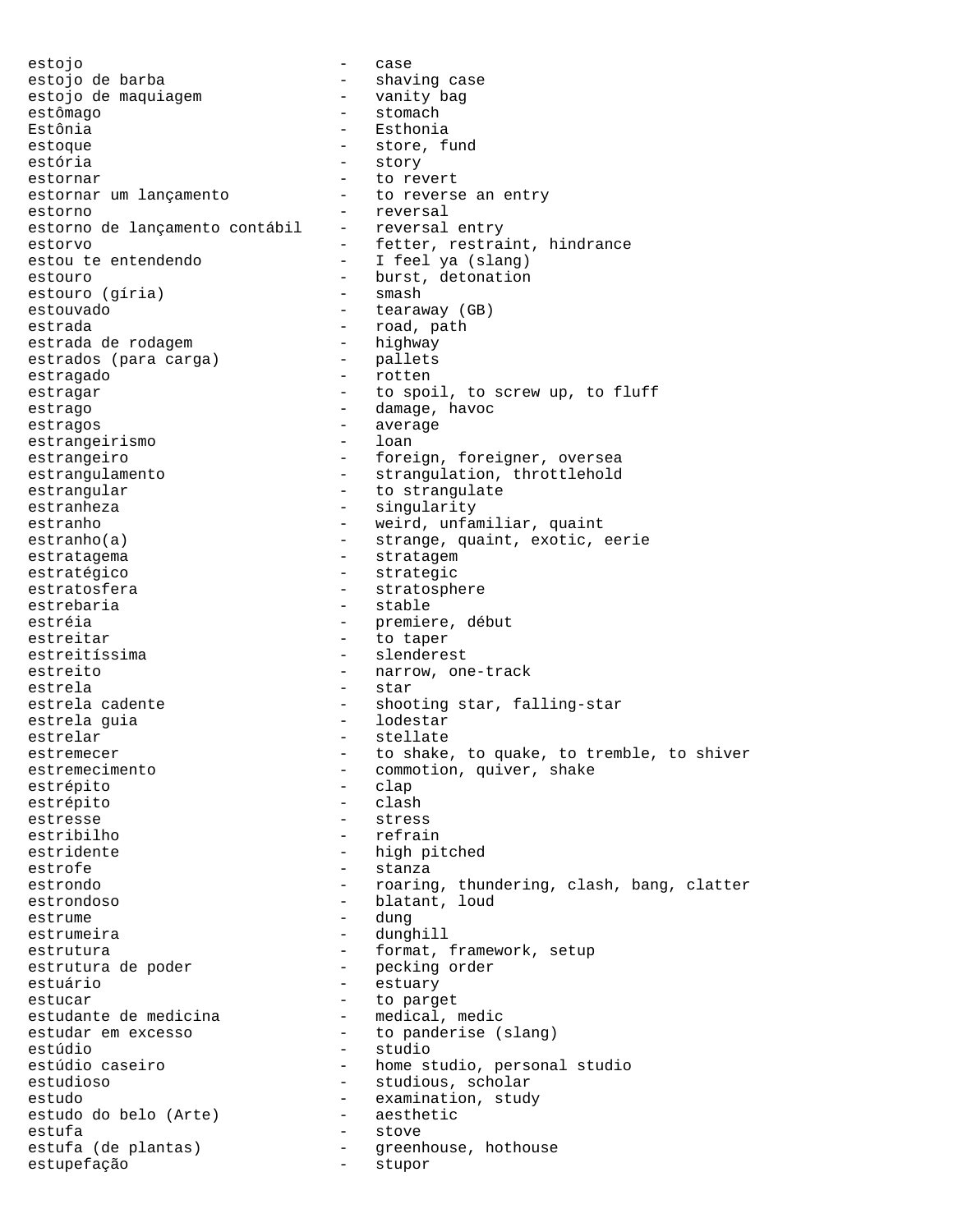estupendo  $-$  stupendous estupidez - stupidity estupidificar - to stupefy<br>estúpido - tarkasse d estúpido - jackass, dull, blunt, fuck-wit (AUS), dimwit<br>estúpido (qíria) - nit estúpido (gíria) -<br>estúpido (a) - nitto - n estúpido(a) - stupid<br>estupor - stupor - stupor estupor - stupor - stupor estuprar  $-$  to violate, to rape estupro - rape estupro coletivo  $-$  group stoop (AUS) estuque - parget esturjão - sturgeon - to languish esvanescimento - evanesce esvaziar external to gut, to exhaust, to bail, to discharge esverdeado - greenish esvoaçante - vaporous esvoaçar - to breeze et cetera  $\overline{ }$  etcetera  $\overline{ }$  etcetera  $\overline{ }$  etcetera  $\overline{ }$  etcetera  $\overline{ }$ etano - ethane - ethane etc.  $\frac{1}{2}$  etc.  $\frac{1}{2}$  etc. - ether eternamente  $-$  ever, forever eternidade - eternity, forever eterno - eternal, abiding, undying ética - ethic, ethics ético - ethical etiqueta - etiquette, label, tag étnico - ethnic eu - I eu duvido - I wonder EUA - USA (United States of America)<br>Eucaristia - Eucharist - Eucharist Eucaristia - Eucharist eufemismo - euphemismo - euphemismo - euphemismo - euphemismo - euphemismo - euphemismo - euphemismo - euphemismo - euphemismo - euphemismo - euphemismo - euphemismo - euphemismo - euphemismo - euphemismo - euphemismo - eu - euphoria, exhilaration Eufrates (rio) - Euphrates eugenia - eugenics Eurásia - Eurasia Europa - Europe europeu - European eutanásia  $-$  euthanasia evacuação  $-$  evacuation, excretion, elimination evacuar - to shit evadir  $-$  to avoid, to fudge, to evade<br>evadir-se  $-$  to escape - to escape<br>- Gospel Evangelho (Novo Testamento) evangélico - evangelical evasão - evasion evasiva - dodge evasivo - evasive evento - event eventual eventual, casual eventualidade - eventuality, contingency eventualmente - occasionally, eventually, at length evidência  $-$  evidence, exhibit, testimony evidente - direct, evident, conspicuous, blatant, apparent evitar  $-$  to avoid, to evade, to bypass evitável – evitable<br>
evecseão – evitable evocação - evocation evolução - evolution evolucionário - evolutionary evolucionismo - evolutionism evolutivo - evolutionary exacerbado - passionate exagerado - forced exagerar  $-$  to exaggerate, to plug, to pad, to dramatize<br>exagerar (interpretação) - to overact, to ham exagerar (interpretação) exagero exaggeration, inflation, embarrassment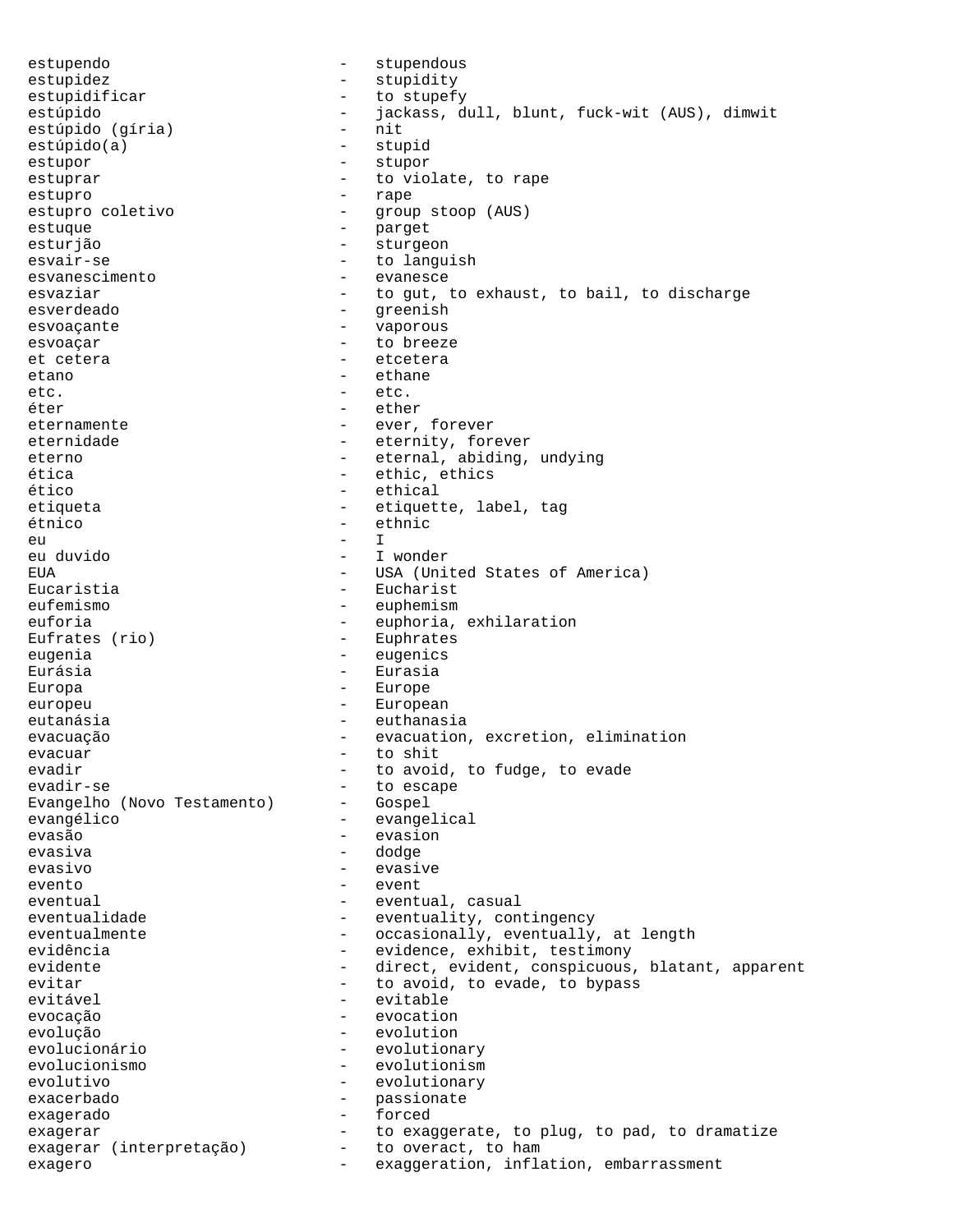exalar  $-$  to exhale exaltado - boisterous exaltar  $-$  to exalt, to sublime, to exhilarate exame - exam, examination, search exame detalhado - scrutiny exame médico<br>exame médico completo exame médico completo - check-up<br>examinar - to perus - to peruse exasperação - exasperation exasperar  $-$  to exasperate, to incense exatamente  $\qquad \qquad -$  plumb, exactly exatidão - exactness, sharpness, accuracy exato - exact, exacting, careful, certain, close (2) exaurir exaurir - to run through, to run down, to peter, to exhaust exaustão - exhaustion exaustivo - wearisome exausto - frazzle, rooted (slang), beat, bushwhacked (slang) exceção - exception excedente - surplus exceder  $\leftarrow$  to exceder (em número)  $\leftarrow$  to outnumber exceder (em número)<br>excelência - excellence excelente - excellent, exceeding, terrific, exquisite, classic<br>excelente (qíria) - a-okay excelente (gíria) excêntrica - weirdette (slang) excentricidade - eccentricity, freak excêntrico  $-$  eccentric, geek, weirdo, quaint excepcional - extra, exceptional, greatest excepcionalmente - exceptionally<br>excerto - exceptionally excerto - excerpt excessivo - exceeding excesso - excess, exaggeration, intemperance, surplus<br>excesso de baqaqem - overweight excesso de bagagem - overweight excesso de liberdade - overfamilia<br>excesso de liquidez - easy money excesso de liquidez exceto - but, except, unless, other than exceto domingos e feriados - SHEX, sundays and holidays excepted excitar excite, to arouse, to fire, to wind up excitável - excitable exclamação - exclamation exclamar - to exclaim excluído - out excluir (premissa) - to exclude, to preclude excluir (premissa) excluir (premissa) exclusão - exclusion exclusivo - exclusive excomunhão - excommunication excreção - excretion<br>excremento excremento - excrement excretar  $-$  to eliminate excursão - tour, excursion, jaunt, outing, gig<br>excursionando (musicalmente) - qiqqinq excursionando (musicalmente) - gigging<br>execrável - execrab execrável - execrable execução<br>execução de hipoteca de execution - execução de hipoteca execução de hipoteca executante  $\qquad \qquad -$  player, performer executar - to accomplish, to perform, to fulfill<br>executar (tarefa) - to carry through - to carry through executável – workable<br>executivo – executivo executivo - executive executor executioner exemplar - model, exemplary, exemplary exemplificar  $-$  to represent, to exemplify exemplo  $-$  example, instance, cue, sample, model, exempt exéquias - obsequies exercer  $\qquad \qquad -$  to exercise exercício - exercise exercício contábil - year of account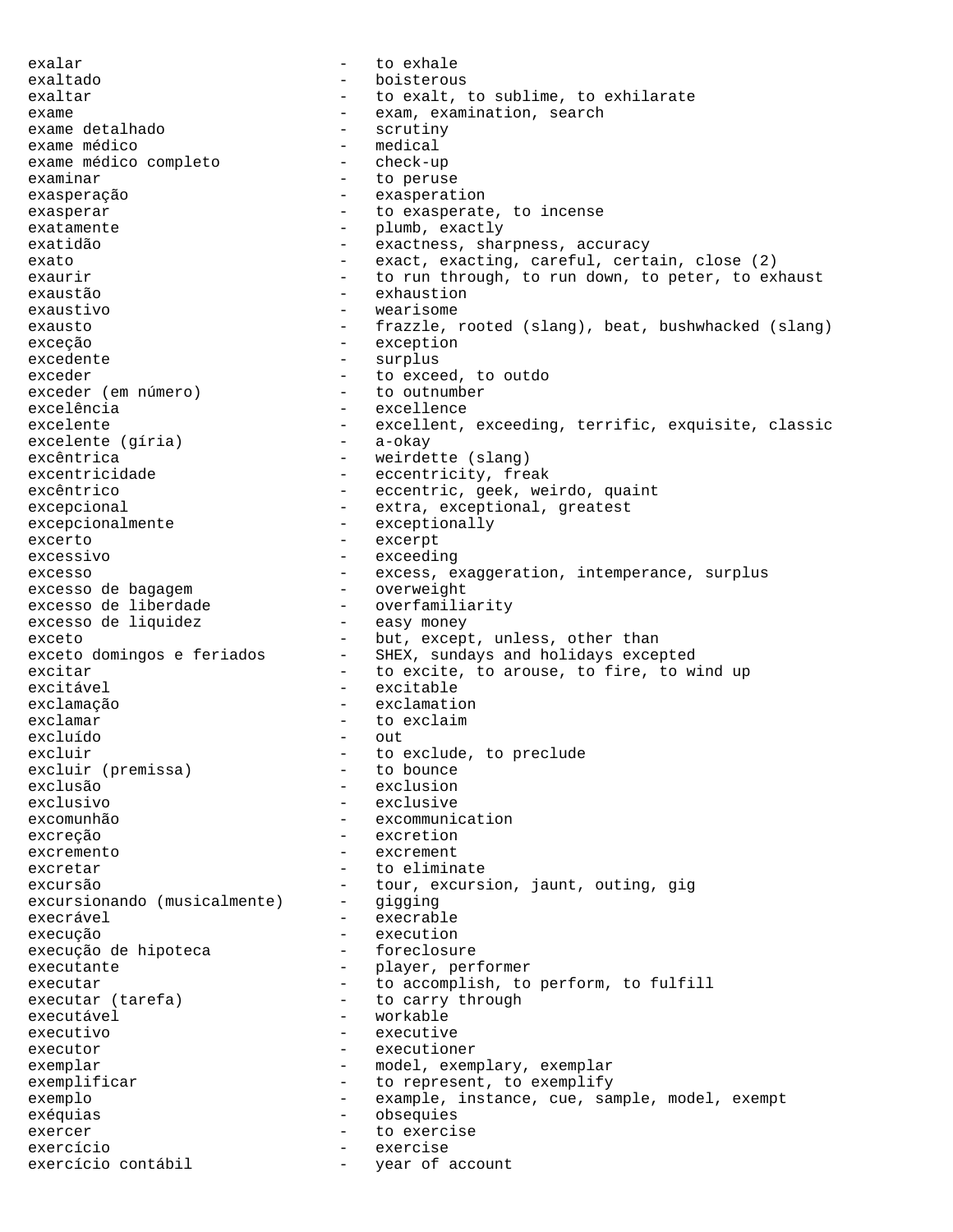exercício de cargo  $-$  tenure exercício militar - military drill<br>exercitar(-se) - to exercise - to exercise exército - army exibição - exhibition exibido - smart-pants exibidor - exhibitor exibir  $-$  to show, to present exigência  $-$  requirement, demand exigente  $-$  exacting exigir - to exact, to seek, to require, to claim, to demand exigível a curto prazo - short terms liabilities exigível a longo prazo - long-term liabilities exílio - exile eximir - to clear existência existence existence existente  $-$  extant, existent êxito - success, prosperity, hit êxodo - exodus exortar - to urge exótico - exotic, unusual expandir  $-$  to blow up expansivo - effusive, affable expectativa - anticipation, expectation, expectancy expedição - expedition expedicionário - expeditionary expedidor - forwarder, shipper expediente - expedient, contrivance expedir  $-$  to expedite, to send forth, to mail expedito  $-$  expeditious expelir  $-$  to expel, to spit, to turn out, to squirt experiência  $-$  experience, trial, experiment, background experimentação - experiment experimental experimental - experimental experimentar  $\qquad \qquad -$  to experiment experto - expert, adept, connoisseur expirar  $\qquad$  - to exhale explanação - explanation explicação - explanation explicar - to comment explicativo - informative explicável - explicable explícito - explicit<br>explícito - express explícito - express explodir  $\qquad \qquad -$  to explode, to set off, to blow up explodir bomba atômica - to zap explodir com bomba atômica - to nuke explorador - profiteer, explorer explorar  $-$  to explore, to exploit explorar cavernas naturais - to spelunk explosão - explosion, bust, blast expor  $-$  to recite, to set forth, to subject, to develop expor a riscos and the second to jeopardize exportação - export, exportation exportador - exporter exportar  $\qquad$  - to export exposição<br>exposição pública - exposition, exhibition, show, statement<br>exposição pública - circulation exposição pública expositor - exhibitor expressão - expression expressão figurada - figure of speech<br>expressão idiomática - idiom expressão idiomática expressar  $-$  to utter, to communicate, to address, to express expressionista - expressionist expressivo - expressive expresso - spoke exprimir<br>exprobacão de contra exprobation de contra exprobation exprobação - exprobation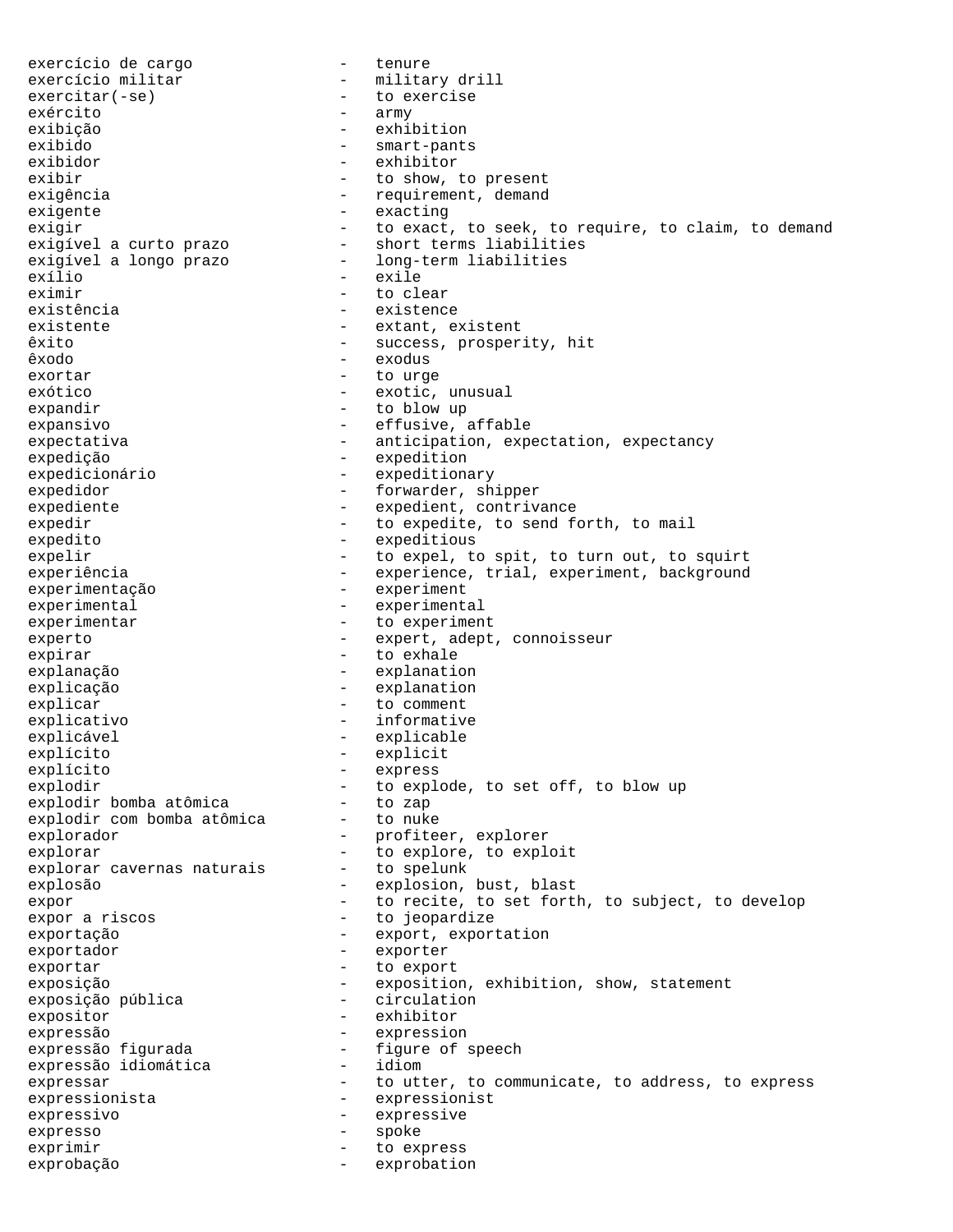expulsão - expulsion, eviction expulsar  $-$  to turn out, to expel expurgar expurgate to expurgate exsudar - to ooze êxtase - ecstasy, rapture<br>extemporâneo - extemporaneous - extemporaneous - extemporaneous extensão e tomada e a range, extension, extentextensão de tomada e a referência e outlet extensão de tomada extensivo - extensive extenso - far-flung exterior - exterior, outer, external, surface exterminação extermination, eradication exterminar and the contracter of the exterminate to eradicate, to eliminate extermínio - liquidation<br>externa (filmaqem) - location externa (filmagem) externo - exterior, outer, external extinção  $-$  extinction, consumption extinguir  $-$  to extinguish, to erase, to quench extinto - extinct<br>extintor de incêndio - fire ext - fire extinguisher extirpar  $-$  to excise, to weed extorquir  $-$  to squeeze, to extort, to exact, to rack, to gouge extorsão - shakedown, gouge extra extra extra extra-sensorial - extra-sensory extradição - extradition extrair  $-$  to extract, to excerpt, to take out<br>extraordinário  $-$  remarkable, extraordinay, rare, ext - remarkable, extraordinay, rare, extraordinary extrato de conta  $\qquad \qquad -$  statement of account extravagância extravagance, infatuation extravagante extravagant extraviado - astray, lost extraviar-se  $-$  to go astray extravio - loss extremamente - mighty, extremely, stiff extremamente fácil - easy-peasy lemon squeezy (AUS) extremidade - extremity, tip, tag, appendage extremista - extremist extremo  $-$  radical, extreme  $\text{Extremo}$  oriente  $\text{Extremo}$ Extremo Oriente - Far East extrovertido  $-$  extrovert, outgoing exuberante - lush fá (nota musical) fábrica - plant, factory, works, frame, mill fábrica de laticínios<br>fabricação fabricação - manufacture, making, construction, make<br>fabricação em série - mass production - mass production fabricante - maker, manufacturer fabricante de conservas fabricar  $-$  to manufacture, to construct, to build, to cook up fábula - fable, story, figment fabuloso - fabulous, fab faca - knife facada - stab, jab façanha - exploit facão  $-$  hunting knife, kitchen knife, large knife face  $\begin{array}{cccc} \text{face} & \text{frac} & - & \text{face, surface, check} \\ \end{array}$ - face to face faceta  $-$  facet, side (jewel) facetado  $-$  faceted, many-sided fachada - surface facho - shaft fácil  $-$  easy, facile facilidade  $-$  facility facilidades - facilities facilitar  $\begin{array}{ccc}\n & - & \text{to alleviate, to expect} \\
\text{facilmente} & - & \text{easily}\n\end{array}$ facilmente - easily factual  $\qquad \qquad -$  factual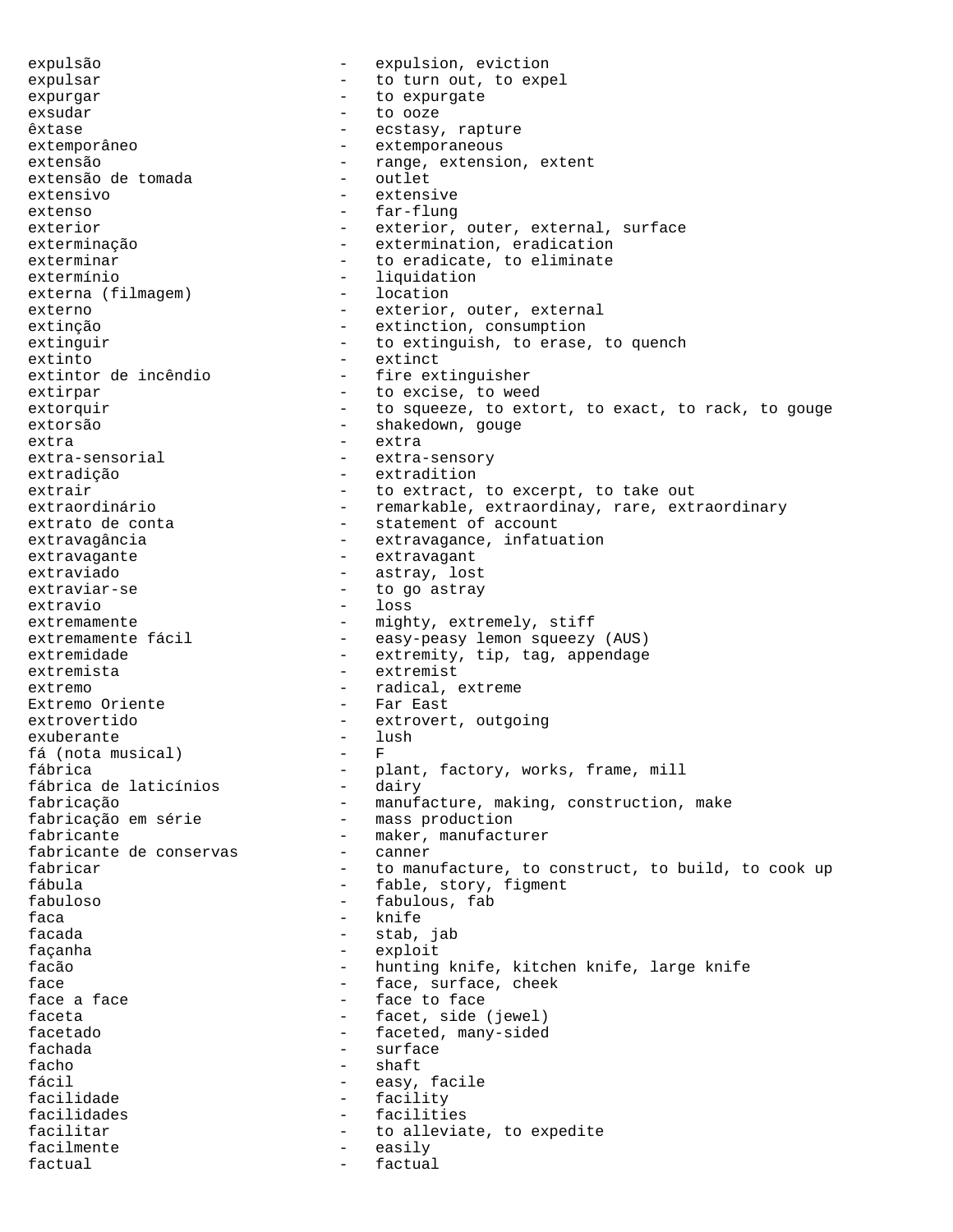factualmente  $\qquad \qquad -$  factually faculdade mental - college <br/> faculdade mental - module faculdade mental fada  $-$  fairy, enchantress fadiga - weariness fado  $-$  destiny, fate fagote - bassoon faia - beech - beech - beech - beech - beech - beech - beech - beech - beech - beech - beech - beech - beech -- aspen faina  $\qquad \qquad -$  drudgery faísca - spark, flash, flake faixa - band, zone, belt, streamer, ribbon, tape - crosswalk, zebra crossing (AUS) faixa etária  $-$  age group fala  $-$  speech, talk, idiom, language falácia  $-$  fallacy falado - spoke falar  $-$  to speak, to talk falar para - to address falar sério  $-$  to mean business<br>falaz  $-$  fallacious falaz - fallacious - falcon, hawk falcoeiro - hawker<br>falconete (Falco columbarius) - merlin falconete (Falco columbarius) falecido - gone  $falecido(a)$ falência  $-$  failure, bankruptcy, ruin, insolvency falha  $-$  flaw, mistake, failure, fault, lack, blame falhar - to fail falido  $-$  insolvent, bankrupt falir  $f$ alir (qíria)  $f$  - to fail, to break, to be ruined falir (qíria) falir (gíria) falível - fallible falsamente modesto falsear - to writhe falsidade - falsehood, falseness, falsity<br>falsificação - fake - fake falsificação - fake falsificação (assinatura) - forgendidade e forgentidade e fake<br>falsificado falsificado - fake falsificador falsificar  $-$  to falsify, to fake, to fudge, to cook falso  $-$  false, wrong, vain, dud, insincere, fake falso moralista  $-$  prude falso moralista falta<br>foul, failure, default, defect, forfeit, lack<br>falta de higiene<br>falta de higiene<br>falta de higiene - slovenliness faltar  $\begin{array}{ccc} - & + \text{to fail, to lack} \\ \text{fama} & - & + \text{fame} & \text{renum} & \text{ref} \end{array}$ - fame, renown, repute família  $-$  family, kin, household, strain familiar - familiar, homelike familiaridade - familiarity - familiarity<br>- overfamiliarity familiaridade exagerada familiarizar-se  $\qquad \qquad$  - to acquaint, to familiarize faminto  $-$  ravenous, famished, hungry famoso - famed famoso(a) - renowned fanático  $-$  fanatic, zealot fanchona - butch fanfarra - fanfare fanfarrão - daredevil - swashbuckling fantasia  $-$  fantasy, fancy, caprice, imagination fantasia (roupa)  $-$  costume, fancy dress fantasia (roupa) - costume, fancy dress - phantom, ghost fantástico - fantastical, fanciful, great faquir  $-$  fakeer, fakir faraó - pharaoh farda - uniform fardo  $-$  freight, load, burden, package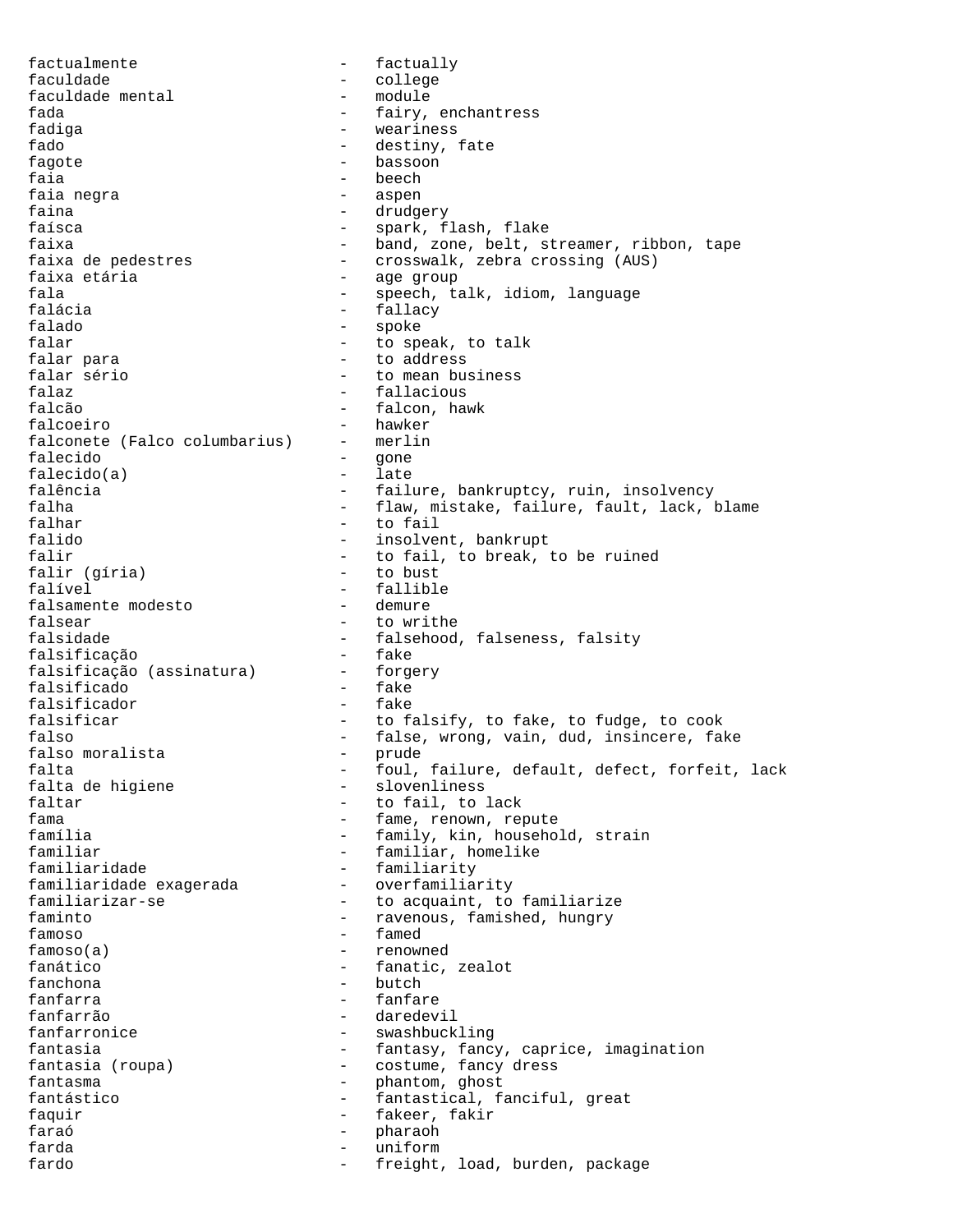farejar - to scent farelo - bran faringe  $-$  pharynx faringite  $-$  pharyngitis, sore throat farinha<br>farinha de trigo  $\begin{array}{ccc} - & \text{float} \\ - & \text{when} \\ \end{array}$ farinha de trigo farmacêutico - pharmaceutical, chemist, druggist<br>farmacêutico (GB) - chemist farmacêutico (GB) - chemist farmácia - pharmacy, drugstore faro  $-$  scent, smelling, flair faroeste  $-$  western (movies) farol  $\begin{array}{ccc} \text{farol} & & \text{if} \\ \text{farol} & & \text{if} \\ \end{array}$  (autom.)  $\begin{array}{ccc} \text{if} & \text{if} \\ \text{if} & \text{if} \\ \end{array}$ farol (autom.) farpa - barb farpado - barbed farra  $-$  revelry farrapo - scrap farrista - rake, playboy<br>farsa - rake, playboy farsa - farce - farce - farce - farce - farce - farce - farce - farce - farce - farce - farce - farce - farce - farce - farce - farce - farce - farce - farce - farce - farce - farce - farce - farce - farce - farce - farce farto  $-$  fed-up, satiated, satisfied, full farto de  $-$  fed up with - fed up with fartura - plenty, abundance, fulness, store<br>fascículo - fascicle - fascicle - fascicle fascinação - fascination, charm, grip fascinante  $\qquad \qquad -$  glamorous fascínio - glamour fascismo - Fascism fascista - Fascist fase  $-$  phase, spell, bout, stage fastidioso - bothersome - lethal fatia  $-$  slice, piece, tranche fatiar - to cut up fatigado - weary fato  $-$  fact, deed, event, action<br>fato consumado  $-$  fait accompli - fait accompli fator  $-$  factor, element, item fator de coagulação - coagulation factor fatura  $-$  invoice, bill, bill of sale, inv. (invoice)<br>fatura consular  $-$  consular invoice fatura consular - consular invoice fatura pro forma - proforma invoice fatura provisória - proforma invoice faturamento - billing faturar - to bill fauna - fauna - fauna - fauna - fauna - fauna - fauna - fauna - fauna - fauna - fauna - fauna - fauna - fauna - fauna - fauna - fauna - fauna - fauna - fauna - fauna - fauna - fauna - fauna - fauna - fauna - fauna - fauna faustoso - ostentatious fava - broad bean favela  $-$  slum, shanty town favo - honeycomb favor  $-$  favour, protection favorecer - to favour favorecimento - partiality favorito - front-runner favorito(a) - favourite faxineira  $-$  charwoman, char fazenda  $-$  farm, ranch, plantation, cloth, stuff, estate fazenda pública  $-$  exchequer fazenda pública fazendeiro - farmer fazer<br>fazer-se ao largo  $-$  to make, to do, to render<br>to keep off fazer-se ao largo fazer-se de tolo  $-$  to act the goat<br>fazer (verbo auxiliar) - do fazer (verbo auxiliar) fazer a barba  $-$  to shave fazer admissão de passageiros - to check in fazer alusão - advert fazer bagunça  $\overline{\phantom{a}}$  - to make a mess fazer barulho  $-$  to hustle fazer biscates and the set of to job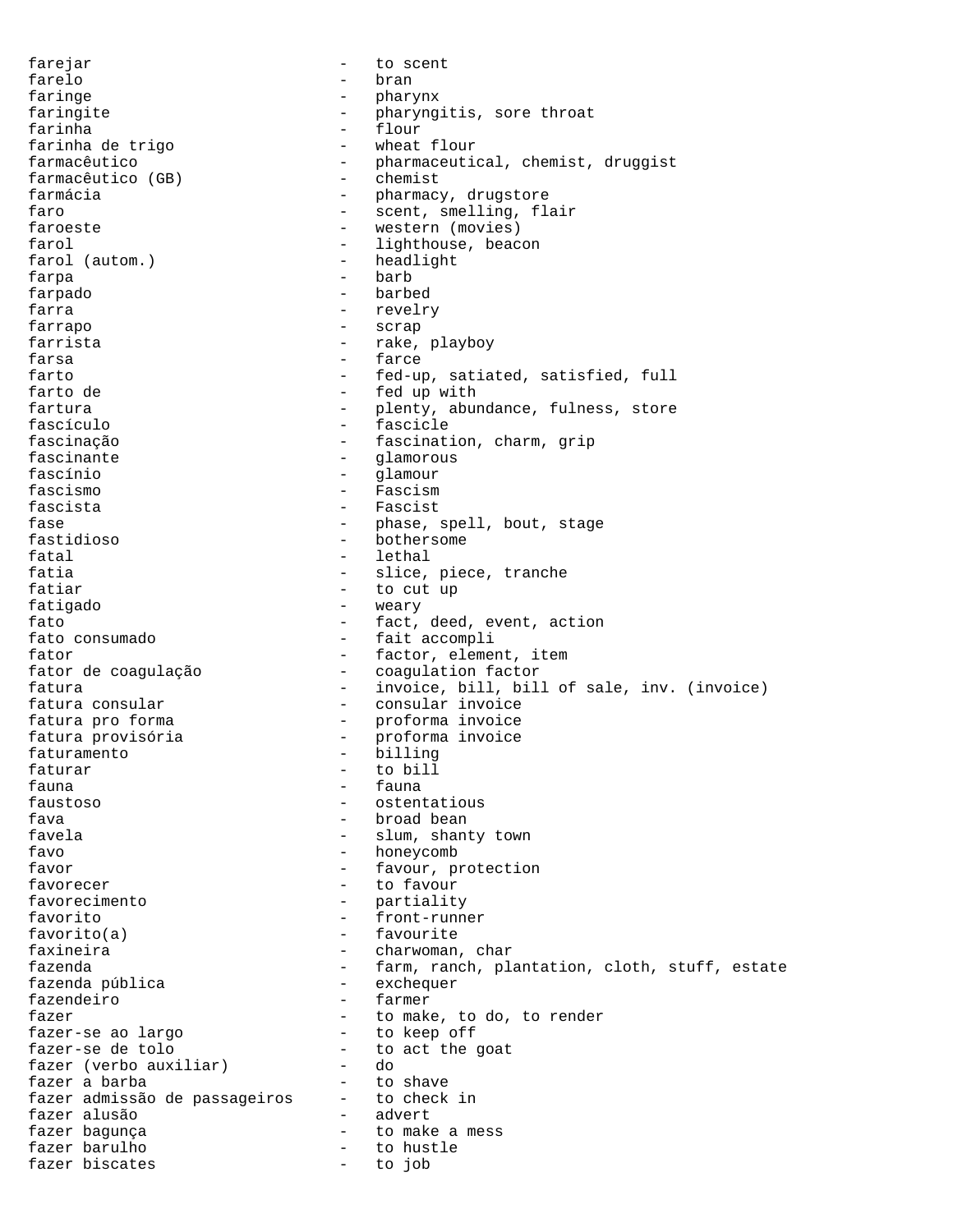fazer campanha  $-$  to campaign fazer cócegas en el estado - to tickle fazer confusão  $-$  to make a mess<br>fazer coro  $-$  to chorus fazer coro  $-$  to chorus fazer de bobo (EUA) - to kid fazer de conta que não viu - to turn a blind eye fazer escala em um porto - to call a port fazer escambo - to barter fazer escândalo - to chuck a willy (AUS) fazer frente a<br>fazer frente a - to face<br>fazer idéia - to imagine fazer idéia - to imagine fazer jus a  $\overline{a}$  - to deserve fazer lobby - to lobby fazer meia-volta - turn about fazer nas coxas (gíria) - to throw together fazer negócio - to trade fazer o possível - to do one´s best fazer penteado  $\qquad \qquad$  - to coiffure fazer piquenique - to picnic fazer sem preparação - to ad-lib fazer sexo - to eff fazer sexo anal  $\qquad \qquad$  - to go Greek (AUS) fazer sexo oral  $-$  to get down (slang) fazer sexo oral (AUS) - to go down fazer um giro de 180° - to make a u turn fazer uma analogia - to draw an analogy fazer uma base(baseball) - to walk fazer uma mistura  $\qquad \qquad$  - to concoct fazer voto - to pledge fazer xixi  $\begin{array}{ccc} - & \text{to } \text{piss, to pec, to have a leak} \\ - & \text{faith} \end{array}$ fé - faith<br>febre - fever - fever – fever<br>– ague febre intermitente - ague febre tifóide febril - hectic fechado - closed, shut fechadura - lock fechamento - closing, shutting, closure, occlusion fechar  $-$  to close, to shut, to fasten, to block, to lock fechar com violência  $-$  to bang fechar com violência fecho - latch, clasp, end<br>fécula - latch - starch - starch fedelho - fry, little bugger (AUS) feder - to stink federação - federation federal - federal<br>federativo - federativo - federati federativo - federative fedor - stink, foetor feição - feature, trait feijão - bean feio - ugly, vile, foul, hideous feitiçaria - sorcery feiticeira - witch, sorceress feiticeiro - sorcerer, warlock feitiço - sorcery, witchcraft, spell feito - feat, act, exploit, done, made, ready - handmade<br>- homemade feito em casa feitos - doings feiúra - ugliness, eyesore feixe  $-$  fagot, sheaf fel  $-$  gall, bitterness felicidade - happiness, felicity, fortune, bliss feliz - happy, glad fellatio - fellatio, head job (AUS) felpa - fuzz, fluff felpudo - fluffy feltro - felt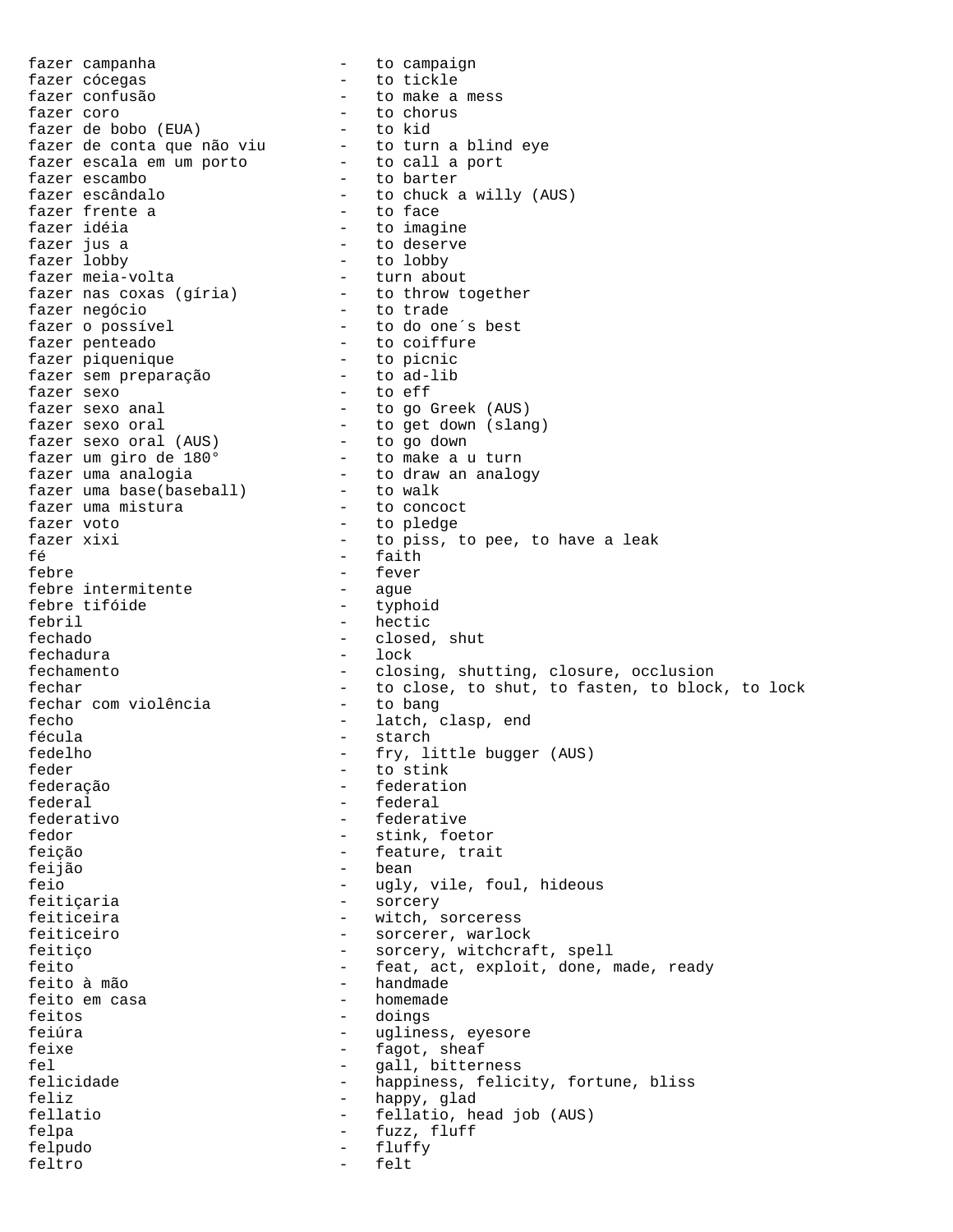fêmea - female feminino - feminine feminismo - feminism - feminist femme fatale  $\begin{array}{ccc} 1 & - & - & - \\ 0 & - & - & - \\ 0 & - & - & - \\ 0 & - & - & - \\ 0 & - & - & - \end{array}$ fêmur - thigh bone, femur<br>fenda fenda - rip, crack, rent, slot, loophole<br>fender - to split, to chink fender  $-$  to split, to chink fenício - Phoenician féria  $-$  wages feriado - holiday férias - vacations, holidays ferida - sore ferido - wound ferimento - injury, wound ferino - ferine, smart ferir  $f$  - to hurt, to wound<br>ferir (sentimentos) - to offend ferir (sentimentos) fermentar  $-$  to turn sour feroz - fierce, towering - FUBAR (F\* Beyond All Repair), rooted (slang) ferradura<sup>7</sup> and the set of the set of the horseshoe ferragem - ironwork ferramenta - tool, hardware ferrão - sting, prick, prickle ferreiro - blacksmith férreo  $-$  ferreous, inflexible ferrete brand - brand ferro  $-$  iron  $-$  iron  $-$  flat iron  $-$  flat iron  $-$  flat iron  $$ ferro elétrico ferrovia - railroad, railway ferrugem - rust, blight (vegetable) fértil<br>fertilizante orgânico - fertile, fruitful<br>fertilizante orgânico - organic fertilizante orgânico<br>fervoroso - ardent, fervent, zealous festa - party, festival, feast, function festival  $-$  festival, festive festividade - celebration festivo - festive, gala feto - fetus feto (planta) feudal - feudal - February fezes - feces, excrement<br>fiado - on credit on ba fiado  $\begin{array}{ccc} - & \text{on credit, on ball} \\ - & \text{quarantor, balance} \end{array}$ fiador - guarantor, bailee, surety, truster - bond, bail, guarantee, surety<br>- lint fiapo (de pano)<br>fiar fiar - to spin<br>fiasco - flop, no - flop, nonevent fibra - fibre, mettle fibra de vidro (GB)<br>fibra ótica fibra ótica - optical fibre fibrina - fibrin<br>fibrinogênio - fibrinc fibrinogênio - fibrinogen<br>ficar - to become, ficar  $\overline{a}$  - to become, to stay, to remain<br>ficar  $\overline{a}$  to  $\overline{a}$  to  $\overline{b}$  to  $\overline{c}$  to  $\overline{c}$ - to loll about<br>- to gape ficar boquiaberto  $-$  to gape<br>ficar com o troco  $-$  to keep the change ficar com o troco  $\hspace{1cm}$  - to keep the change ficar de saco cheio (gíria) - to cheese, to fed-up ficar doente  $\qquad \qquad$  - to sicken ficar em cima do muro - to sit on the fence<br>ficar para trás - to fall behind ficar para trás ficar paralisado - to stand still ficar quieto  $-$  to keep a low profile<br>ficar sabendo  $-$  to get a line ficar sabendo  $-$  to get a line<br>ficar sem  $-$  to be out of - to be out of ficção - fiction, invention, figment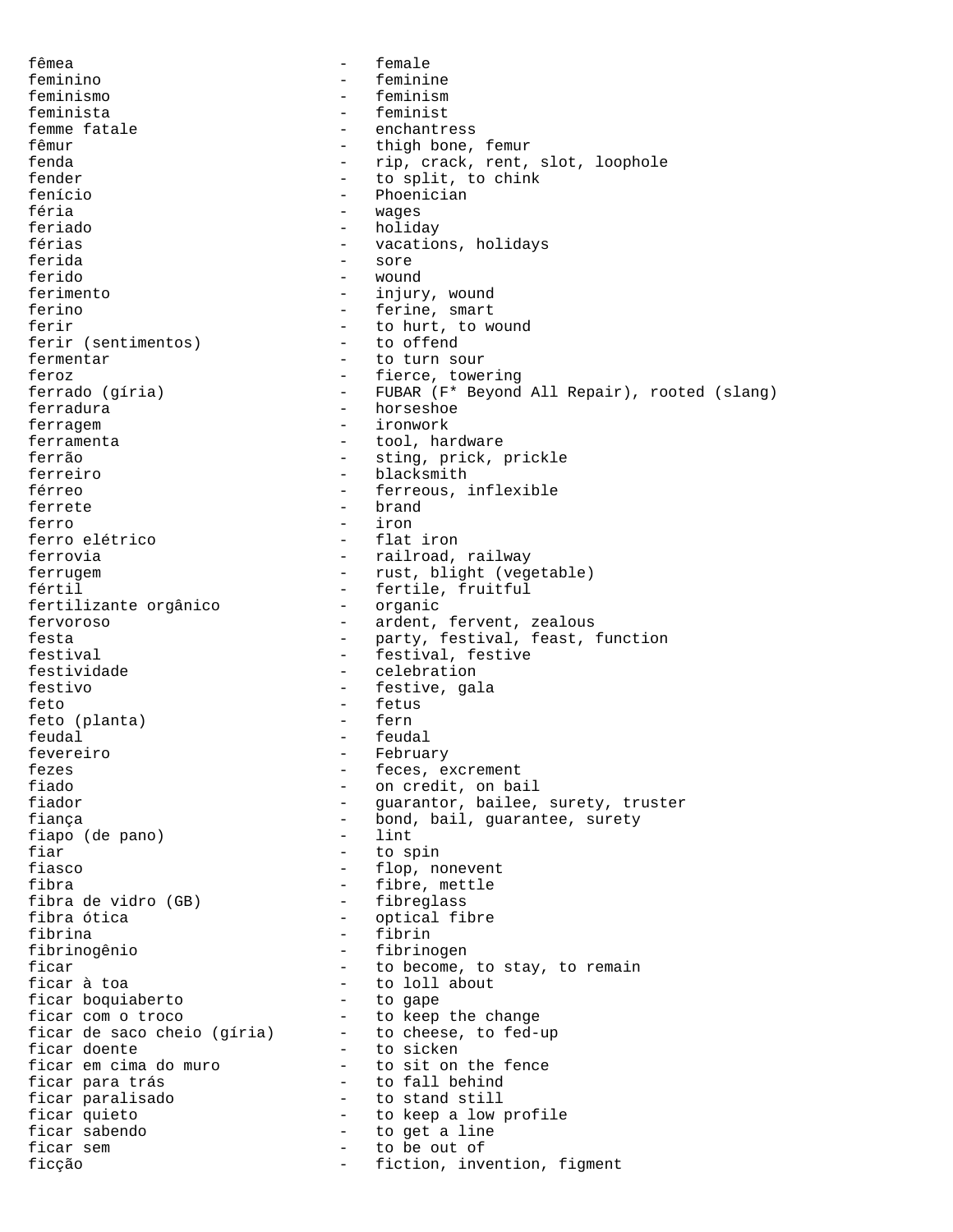ficção científica - science fiction ficha - chip - file, binder fictício - fictitious, imaginary, mythical, assumed fidalgo  $-$  gentleman fidedigno - trusty, believable fidelidade - fidelity, reliableness, dependability, fealty<br>fiduciário fiduciário - trustee - faithful, reliable, follower figa  $-$  fig, amulet fígado - liver figo - fig - prickly pear figura  $-$  figure, shape, simulacrum figura de proa  $-$  figurehead figurar - to picture figurativo - figural, figurative, metaphoric fila - rank, queue, file, row<br>fila indiana - rank, queue, file, row fila indiana and the single file filament.<br>filamento diana and the filament. filamento  $\begin{array}{ccc} - & - \\ - & \text{filament, thread, fiber} \end{array}$ filamentos - cobweb filão - lode<br>filá - lode - lode filé - fillet, steak, tenderloin<br>fileira - row - row fileira - row filha - daughter - son, junior filho da puta<br>filial (genética) - son of a bitch<br>- filial filial (genética) filigrana - filigree filisteu - philistine - philistine - philistine - philistine - philistine - philistine - philistine - philistine - philistine - philistine - philistine - philistine - philistine - philistine - philistine - philistine - phi - film, movie, picture<br>- flick filme (gíria) - flick<br>filme de longa-metragem - feature-film filme de longa-metragem  $-$  feature-filtragem  $-$  00ze filtragem<br>filtrar filtrar  $\qquad \qquad -$  to strain, to ooze, to seep<br>fim  $\qquad \qquad -$  end finish terminal demi - end, finish, terminal, demise<br>- weekend fim de semana<br>fim do mês - end of month (EOM)<br>- All Souls´ Day Finados (2 de Novembro) final  $-$  eventual, finale, terminal, ultimate final (de campeonato)  $-$  playoff final (de campeonato) - playof:<br>finale (música) - finale finale (música)<br>finalizar finalizar  $\begin{array}{ccc} - & + \text{to end, to wind up} \\ - & + \text{eventually, at last} \end{array}$ finalmente - eventually, at last, at length<br>financas - finance - finance finanças - finance financeiro - financial - factor<br>- buyer's credit financiamento ao comprador financiar - to finance<br>fineza - to finenses - fineness fingido - forced fingimento - simulation, sham, feint fingir  $-$  to pretend, to feint, to posture finíssima - slenderest finito  $\overline{f}$  - finite  $\overline{f}$  - finite  $\overline{f}$  - sheer, fino  $\begin{array}{ccc} - & \text{sheer, thin} \\ - & \text{wire, varn.} \end{array}$ fio  $\begin{array}{ccc} - & \text{wire, yarn, thread} \\ - & \text{dental floss} \end{array}$ - dental floss<br>- flex fio flexível firma<br>firma (comercial) - signature<br>- firm firma (comercial)<br>firma comercial - partnership firmar  $-$  to firm, to base firme - stanch, staunch, steady<br>firmeza - - - - - - - - - - - fortitude, decision, so - fortitude, decision, soundness<br>- physicist físico<br>físico (corpo humano) - physicist<br>físico (físico (físico de novembro) - physicular físico (corpo humano) - physique, physical físico (física) - physical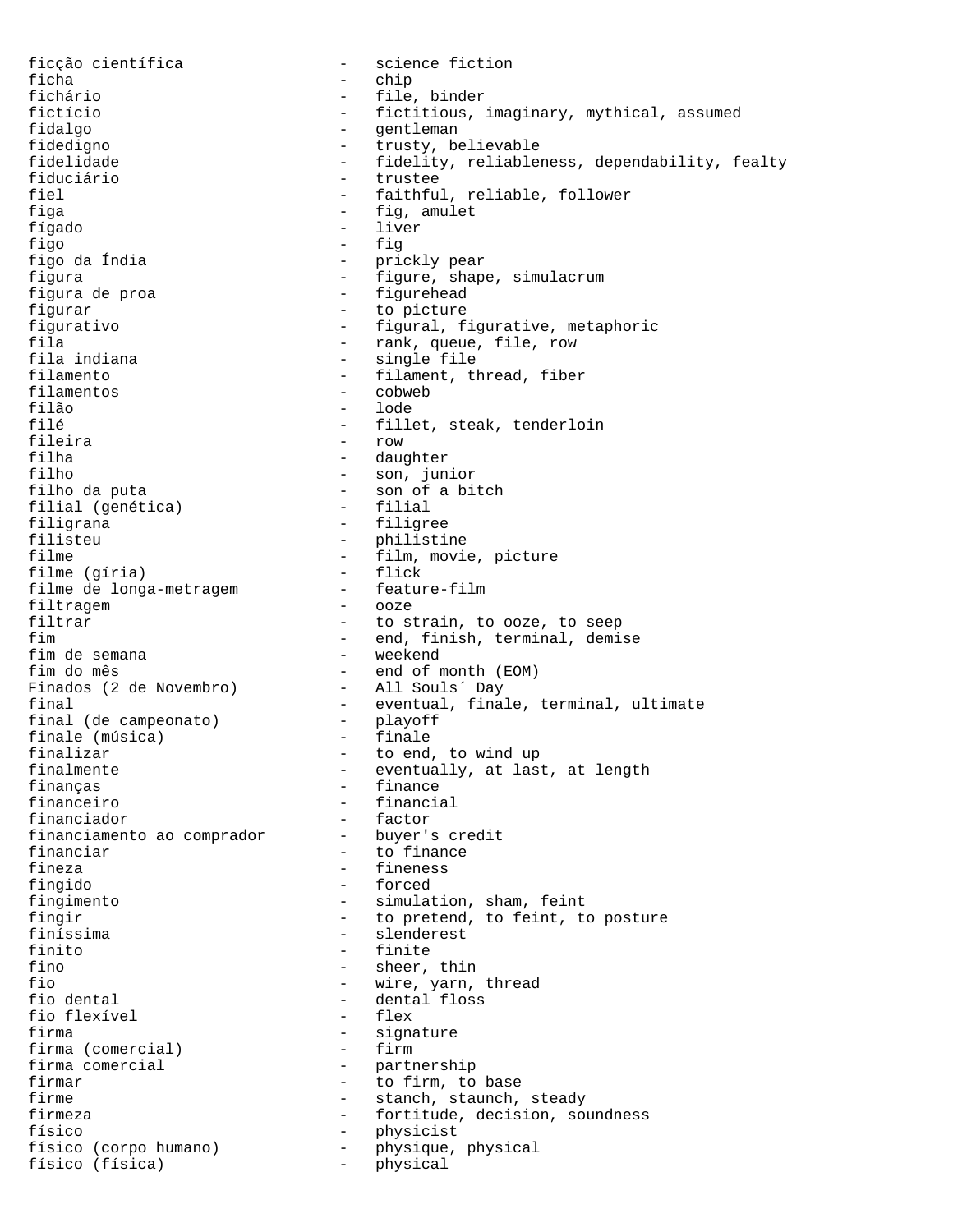fisionomia<br>fissão (nuclear) - fission - fission fissão (nuclear) fissura - chink - ribbon, tape, band, lace<br>- film fita de cinema<br>fita de rolo fita de rolo  $\begin{array}{ccc} - & - & - \\ - & - & - \end{array}$  tape fita demo fita demo<br>Fita Digital de Áudio - DAT (Digit - DAT (Digital Audio Tape)<br>- tape measure fita métrica<br>fivela fivela - clasp fixação - fixture<br>fixar - fortixar - fortixar - to fix, to settle, to firm, to rivet, to pose<br>- to gaze fixar (os olhos) - to gaze<br>fixar os olhos - to stare fixar os olhos fixidez - fixture fixo - nonmoving - nonmoving - nonmoving - flaccid - flaccid flagelo - plague - flagrant<br>- flamboyant flamboyant (árvore)<br>flamejante flamejante - flaming, ablaze<br>flanco - flank, side flanco - flank, side<br>flanela - flannel - flannel<br>- flashlight flash (lâmpada)<br>flashback flashback - flashback<br>flauta - flue flue flue flauta - flue, flute - recorder flecha - arrow, shaft<br>flertar - arrow, shaft<br>to dally, to flertar  $-$  to dally, to flirt<br>flerte  $-$  flirt flerte - flirt flexibilidade - flexibility<br>flexível - flexible, fl flexível - flexible, fluid, limber<br>floco - flake - flake - flake<br>- flock floco (algodão etc) flor<br>flor-de-lis - flower, blossom<br>flor-de-lis - fleur-de-lis - fleur-de-lis<br>- granadilla flor de maracujá flora  $\overline{\phantom{a}}$  - flora floral  $-$  floral, flowery floreio - shake floreira - pot (for flowers) floresta - forest, wood floresta tropical - rain forest, jungle<br>florete - foil - foil<br>- guilder florim (moeda da Holanda)<br>florista florista - florist<br>fluência - flux - flux fluência en la provincia de la flux de la flux de la flux de la flux de la flux de la flux de la flux de la flu<br>En la fluente de la fluidade de la fluidade de la fluidade de la fluidade de la fluidade de la fluidade de la - facile fluidez - fluidity fluido - fluid fluido refrigerante fluir  $\begin{array}{ccc} - & + & + \\ - & + & + \end{array}$  to staunch, to flow fluor flúor - fluor - fluorescent fluorita - fluor, fluorite flutuação<br>flutuação constante de preços - unsteady flutuação constante de preços<br>flutuante flutuante - floating - flux, flow, flood<br>- cash flow fluxo de caixa fluxograma  $\qquad \qquad -$  flow chart FOB - FOB (Free On Board)<br>foca - seal - seal - seal  $\begin{tabular}{ccc} focal & & & \multicolumn{2}{c|}{-} & focal \\ \end{tabular}$ focalizar  $-$  to focus focinho - muzzle - hub, focus<br>- fuck foda (vulgar)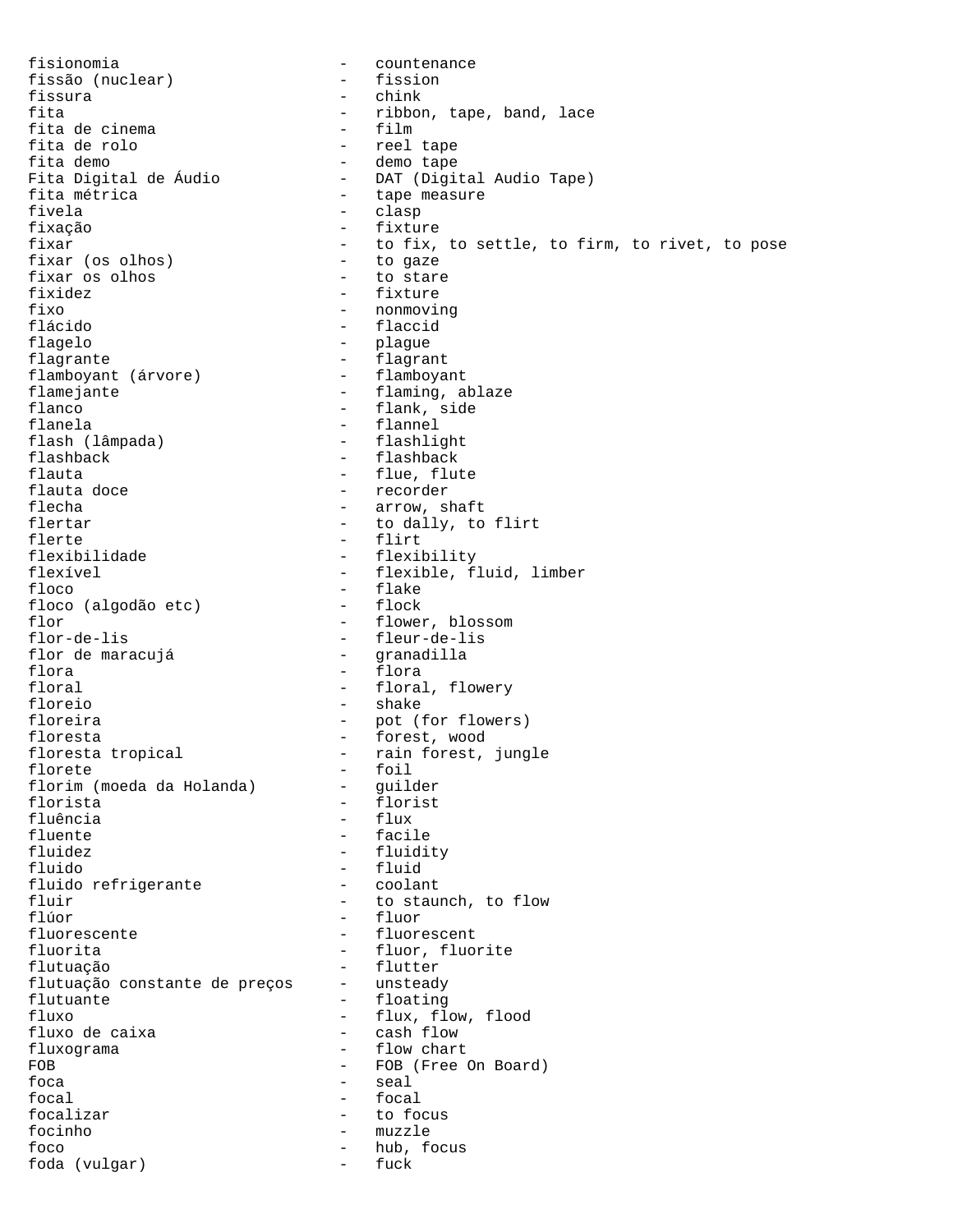foder (vulgar) - to fuck, to defeat, to ruin fodido (gíria) - rooted (slang), defeated  $fofinho(a)$ fofo - soft, puffy, feathery<br>fofoca - soft, puffy, feathery - gossip fofocar - to confabulate fofoqueiro - gossiper fogão - stove, fireplace fogo - fire fogo de artifício fogoso - flaming fogueira  $-$  stake, bonfire, fire foguete - rocket foguista - fireman foice - sickle fôlego - breath folga - room, space, rest, recreation, ampleness folga (motores) folgado - baggy folgar  $\qquad \qquad -$  to rest, to rejoice, to relax<br>folha  $\qquad \qquad -$  leaf, sheet (metal, paper), b. folha - leaf, sheet (metal, paper), blade (knife)<br>folhaqem - foliaqe - foliaqe - foliage folhear - to flip folheto  $\begin{array}{ccc} - & \text{booklet} \\ \text{folheto dobrado & - & folder} \end{array}$ folheto dobrado folia  $-$  spree, rejoicing, feast, revel, revelry folião - merry-maker (specially in carnival)<br>folículo - leaflet folículo fólio - folio fome  $-$  hunger, want, starvation, famine, hungriness fomentação  $f$ omentador  $f$ omentador  $f$ omentador  $f$ orwarder  $f$ orwarder  $f$ orwarder  $f$ orwarder  $f$ orwarder  $f$ fomentador  $\begin{array}{ccc} - & + \text{forwarder} \\ - & + \text{to foment} \end{array}$ fomentar  $\begin{array}{ccc} - & + \text{to foment} \\ - & + \text{further} \\ \end{array}$ - furtherance fone de ouvido - ear monitor, headphone fonema - phoneme - headphones fonte  $\qquad \qquad -$  source, fountain fonte de luz<br>fonte de renda (gíria) - illuminant<br>- meal ticket (AUS) fonte de renda (gíria) fora - out, without, away, outward, outside, outdoor, off fora-da-lei - outlaw fora ! - begone fora da tomada  $\begin{array}{ccc} - & \text{unplugged} \\ - & \text{out of act} \end{array}$ fora de combate  $\qquad \qquad$  - out of action fora de controle - off the rails (AUS) fora de foco - out of focus fora de mercado<br>fora de moda - out of fashion<br>- down fora de operação fora de propósito  $-$  irrelevant, out of place fora de questão - past question fora de serviço - out of order fora do prazo (cheque etc) - stale<br>foragido - escape foragido - escapee foraminífero - foraminifer forca - gibbet, gallows força  $\begin{array}{ccc} - & - & \text{power, force, strength, stress} \\ - & \text{will power} \end{array}$ força de vontade força motriz  $-$  driving force forcado - fork, pitchfork forçado - far-fetched, forced, convict forçar - to force, to compel, to strain, to lever fórceps - forceps forja - forge forjar - to falsify forma - form, shape<br>formacão - formation formação - formation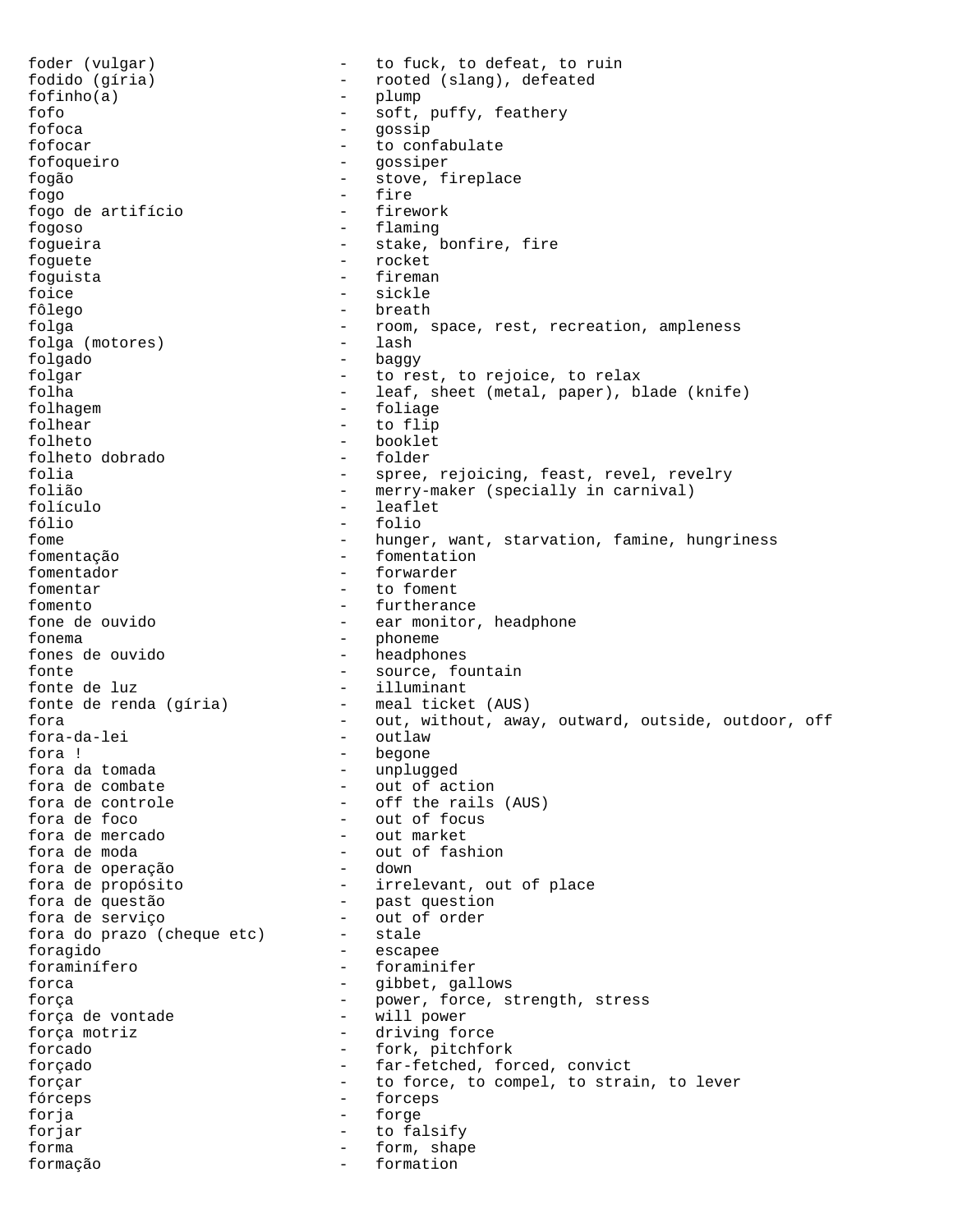formador - former formal  $-$  formal formalidade - formality formalizar  $-$  to formalize formão - chisel formar  $\left( \text{padrão} \right)$  - to form, to shape<br>formar (padrão) - to pattern - to pattern formatar  $\qquad \qquad -$  to formative<br>formative  $\qquad \qquad -$  formative formativo - formative - formative - formative - formative - formative - formative - formative - formative - formative - formative - formative - formative - formative - formative - formative - formative - formative - format - format formidável - formidable formiga - ant formigueiro - ant-hill formoso - shapely formosura - prettiness fórmula - formula, recipe fórmula de compasso - time signature formulário de requerimento fornalha - forge, kiln, furnace, stove<br>fornecedor - supplier, provider, vendor - supplier, provider, vendor<br>- connection fornecedor (drogas) fornecer - to furnish, to provide, to render, to supply fornecimento - supply fornicador  $-$  fornicator forno - oven, kiln, furnace, stove foro - forum - forum - forum - forum - forum - forum - forum - forum - forum - forum - forum - forum - forum - forum - forum - forum - forum - forum - forum - forum - forum - forum - forum - forum - forum - forum - forum forqueta (de remo) - rowlock - rowlock<br>forquilha - fork forquilha forragem - fodder, forage<br>forrar (telhado) - to crib forrar (telhado) forro - ceiling, stuff fortalecer - to secure, to build up fortaleza  $-$  fortress, fortitude, tower, garrison forte - strong, fortress, fort, stout, robust, garrison<br>fortificar - to build up - to build up fortim - fort fortuito - fortuitous, random, haphazard fortuna  $-$  fortune, destiny fórum - forum fosco - out of focus fósforo - match, phosphorus (element) fossa (anatomia) - sump, cesspool<br>fossa (anatomia) - fossa fossa (anatomia) fóssil - fossil fosso - ditch, trench, dell foto(grafia) -<br>fotografia - photografia fotografia - photograph fracassado - loser, dud, nonstarter, screwed up fracassar The Commiscarry, to peter out, to fizzle<br>fracasso The Telecompone of the failure, flop, dud, frustration, flument - failure, flop, dud, frustration, flunk, miss<br>- bust fracasso (gíria) - bust fracasso total - naught fraco **1983** - weak, feeble, infirm, faint, slight, rickety frade  $-$  friar fragata - frigate - frigate<br>frágil - frail frágil - frail fragmentar $(-se)$ fragmento - scrap<br>fralda (camisa) - skirt fralda (camisa) fralda (GB) - napkin framboesa - raspberry França - France - French franco - frank franga - pullet franqueza - frankness franquia  $-$  exemption, postage, franchise franquia postal and the postage of the postage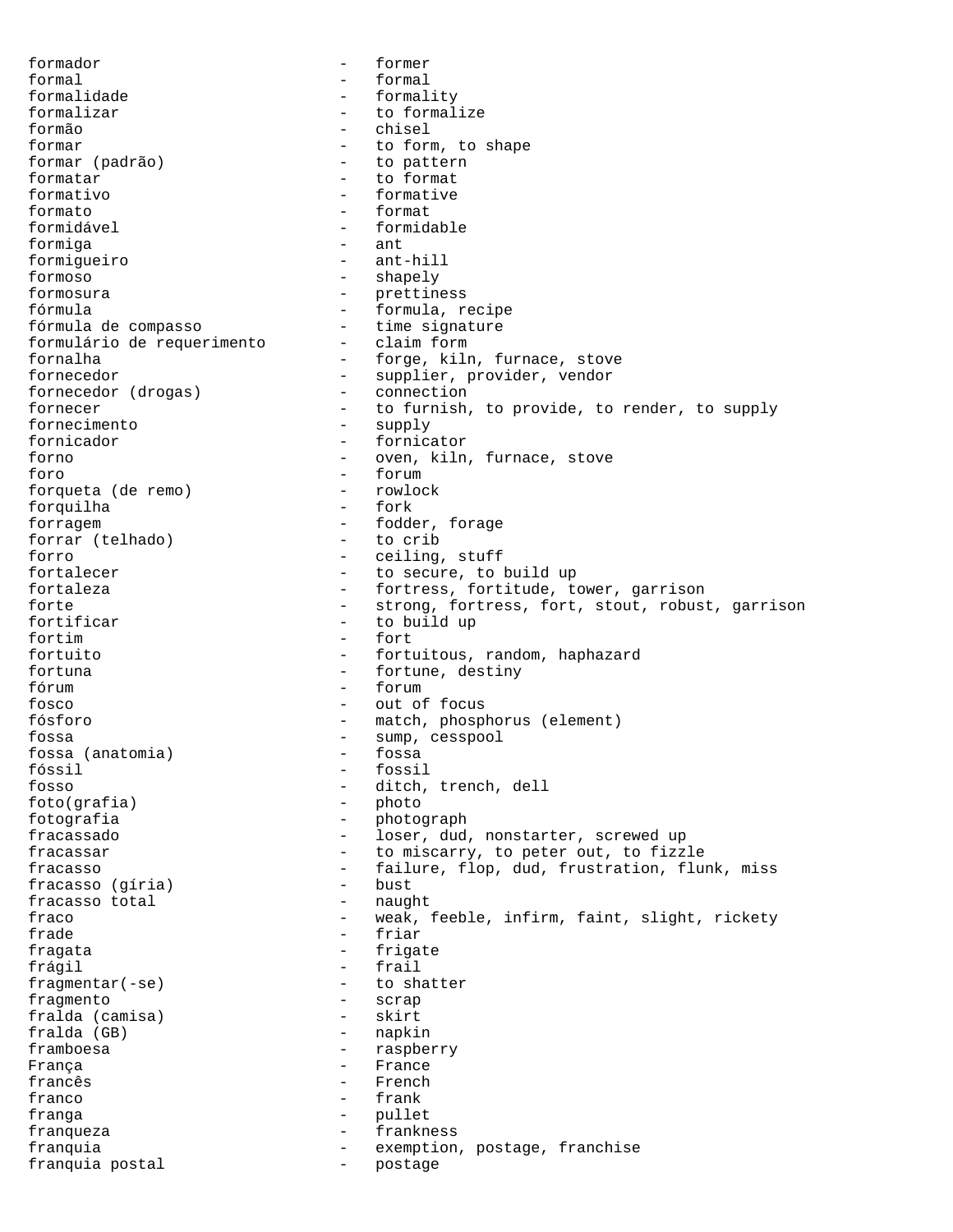franzino - slender, feeble fraqueza - weakness frasco - vial, flask, bottle, phial, ampoule frase  $\qquad \qquad -$  sentence, phrase fraternidade - brotherhood fraternizar  $-$  to fraternize fraturar  $-$  to crack fraudar - to fake, to fudge, to manipulate, to dupe<br>fraudar (eleições) - to rig fraudar (eleições) fraude  $-$  deception, fiddle, dishonesty, fallacy, trick fraudulento - dishonest frear  $-$  to curb freezer - freezer freguês - customer, client, patron, client, patron freguesia - customers, parish clientele, patrons freio<br>freio (de cavalo) - brake, horse-bit, curb<br>- curb freio (de cavalo) freira  $-$  nun, sister frenesi - frenzy<br>frenético - frantic - frantic frente  $f$ rente fria  $\begin{array}{ccc} - &$  front, fore frente fria  $\end{array}$ - cold front frequentar  $\begin{array}{ccc} - & + & + \end{array}$  to sponsor<br>frequente  $\begin{array}{ccc} - & + & + \end{array}$  prevailing - prevailing frequentemente - often, by and large fresca(o) - fresh, cool frescor - coolness frescura - coolness fretar  $-$  to freight, to let frete  $-$  freight, cargo, porterage, fare, portage<br>frete a cobrar no destino  $-$  freight collect frete a cobrar no destino<br>frete marítimo - ocean freight<br>- freight collect frete pagável na chegada frete pagaver ha enegada<br>frete pago antecipadamente - advance freight, freight prepaid, prepaid freight<br>frete terrestre - inland freight - inland freight friável - friable fricassê  $\overline{\phantom{a}}$  - fricassee<br>frieira - frostbite - frostbite frieza - coolness<br>frieza (sentimento) - frost frieza (sentimento) frígido - chilly frígido(a) - frigid frigorífico - freezer, frigorific frio - cold, cool, frosty, frigid, chilly<br>friorento - chilly<br>- chilly friorento  $\begin{array}{ccc} - & \text{chilly} \\ \text{frisar} & - & \text{to und} \end{array}$ frisar  $-$  to underline, to stress<br>fritar  $-$  to frv - to fry<br>- to french-fry fritar (mergulhando em óleo) -<br>fritas fritas - chips frito - fried<br>front (de batalha) - front front (de batalha) fronte - brow fronteira  $\qquad \qquad$  - boundary fronteiriço - borderline frontispício - heading frota - fleet frouxidão - slack - slack, lank, flaccid, baggy frugal  $-$  frugal, scotch fruição - fruition frustração - frustration frustrar  $-$  to defeat frustrar-se  $-$  to whip fruta - fruit - fruit - fruit - fruit - fruit - fruit - fruit - fruit - fruit - fruit - fruit - fruit - fruit - fruit - fruit - fruit - fruit - fruit - fruit - fruit - fruit - fruit - fruit - fruit - fruit - fruit - fruit fruta-do-conde - sweetsop<br>fruteira - fruit-di fruteira - fruit-dish fruto - fruit, profit, offspring fuga - escape - escape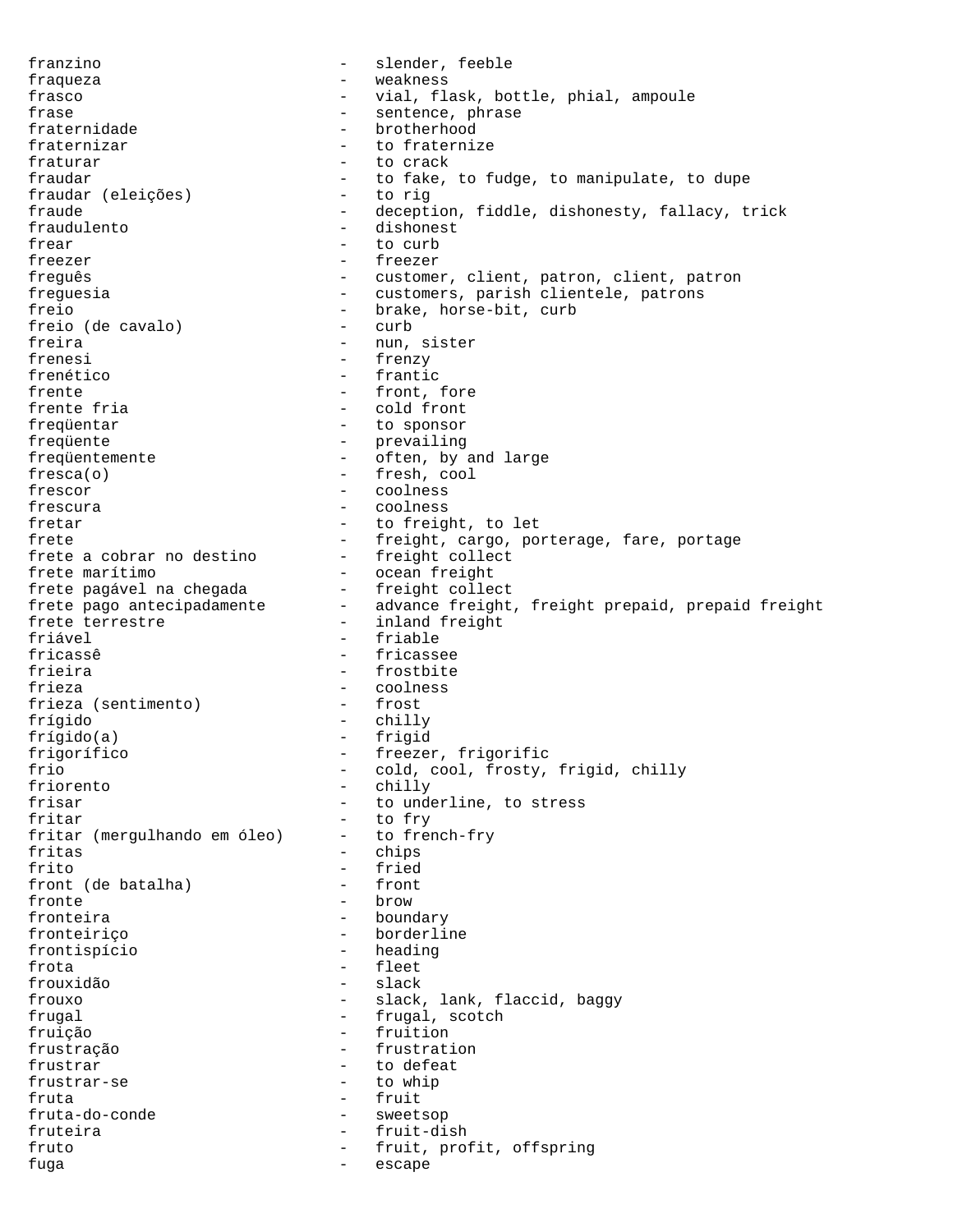fuga (música) - fugue fugaz - fugacious, fleeting fugir<br>fugir com pertences alheios - to flee, to escape, to fall back<br>fugir com pertences alheios - to abstract fugir com pertences alheios fugitivo - fugitive, runaway fulgurar  $-$  to flare fuligem - soot fuliginoso - sooty fumaça - smoke, fume fumigar - to incense fumo - smoke, tobacco, fume fumo de rolo função - function função pública  $-$  public office<br>funcionamento  $-$  running funcionamento - running funcionário de polícia - coroner funcionário público - civil servant fundação - foundation, erection fundador  $-$  founder, beginner fundamental  $-$  fundamental, radical, underlying, BASIC fundamentar  $\qquad \qquad -$  to base<br>fundamento  $\qquad \qquad -$  tenet - tenet fundar  $-$  to found, to base, to establish fundição - forge, melting (process), smelter, smeltery fundir  $-$  to smelt, to blend fundo - bottom, basis, deep, fund, background, reserve fundo (do mar) - floor fundo de amortização - sinking fund fundo de assistência social - community chest fundo de comércio - goodwill fundos - funds fundos (bancários) - effects fundos (economia) - finances fundos ainda não disponíveis - effects not cleared fundos insuficientes - not sufficient funds (N.S.F.) fundos não cobrados - uncollected funds funeral  $-$  funeral fungo - fungus funil - funnel funk (música) - funk (music) funqueiro (gíria) - a funk music lover<br>fura-greve - fink fura-greve furador - awl furão - ferret furar  $\frac{1}{2}$  furar a fila - to jump the queue furioso - furious, red-hot (coloquial), frantic, stormy furna - cave, cove furor  $-$  rage, fury, fire, furore furta-cor - shot colour furtar  $-$  to filch, to sneak furtar-se a  $-$  to avoid furtar-se a  $-$  to avoid furtivo - furtive, sly furto - steal furúnculo - furuncle fusa  $-$  thirty second note fusão - fusion, merger fusão (de empresas) - consolidation fusca  $\qquad \qquad -$  beetle (car) fuselagem entry and the fuselage fusível - fuse, primer fustigar - to flog futebol - football (association), soccer fútil - futile futilidade - trivia futuridade - hereafter<br>futuridade (verbal) - to will<br>future futuridade (verbal) - to will futuro  $-$  future, coming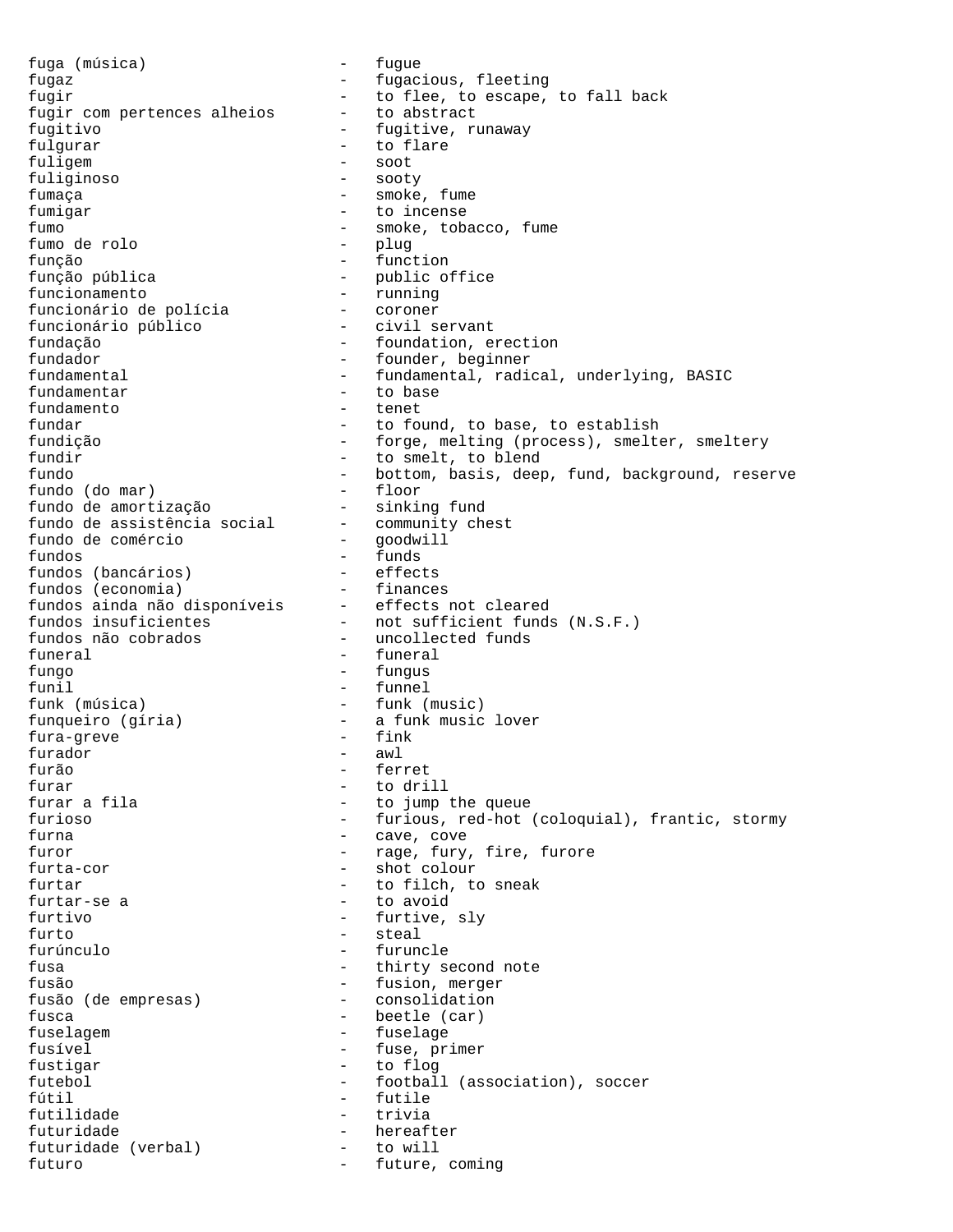fuzilaria - fusillade G.B. (Grã-Bretanha) - G.B. (Great Britain) gabar-se  $-$  to vaunt, to tout gabarito - meter, yardstick gabinete - closet, console gabinete (ministério) - cabinet gabolice - braggadocio gado - cattle, livestock - dairy cattle gafanhoto - locust, grasshopper qafe - gaffe -<br>gago - stammerer gaiola - cage, mew, coop, birdcage gaita - pipe gaita de boca - harmonica gaita de foles gaivota <a>
->
seagull, mew, gull<br/>  $\,$  - seagull, mew, gull - flatterer<br>galão - flatterer<br>galão - gallon - gallon<br>- braid galão (de uniforme) galáxia - galaxy galeria<br>
galeria de águas (1999) - gallery<br>
galeria de águas (1999) - sump galeria de águas galês - Welsh qalqar - to jump qalho - branch, perch, twig galinha - hen, chicken galinha (vulgar) - sluttish, promiscuous qalinha choca - sitting galinha choca galinheiro - poultry yard, hutch, coop<br>alo galo - cock galo de briga  $-$  fighting cock -<br>galopar - to rack<br>qalope (de cavalo) - gait galope (de cavalo) galvânico - galvanic gamela - platter qameta - gamete gamo - deer ganância - greed gancho - hook, clasp gandaia - idleness, wandering, vagrancy gangue - gang ganhar - to realize, to bring in ganhar aprovação - to get a guernsey (AUS) ganho - income ganhos - earnings ganso - goose, gander -<br>garagem - Garage garantia - Guarantee, warranty, security, insurance, pledge garantia de fornecimento - Supply Bond Garantia de Manutenção - Maintenance Bond garantia de reembolso - reimbursement garanty garantia em moeda forte - back to back garantido - secure garantido legalmente  $\overline{a}$  - vested  $\overline{a}$ garantir  $-$  to warrant garça - heron garçom - waiter, barman, bartender garçonete  $\qquad \qquad \qquad -$  waitress, barmaid garfo - fork gargalo - bottleneck garganta<br>
garganta (geografia) - heck<br>
- neck garganta (geografia) garganteio - quaver gargarejar - to guggle gari  $-$  dustman, garbage collector, street sweeper garoa - drizzle garota - girl, wench, fille (French)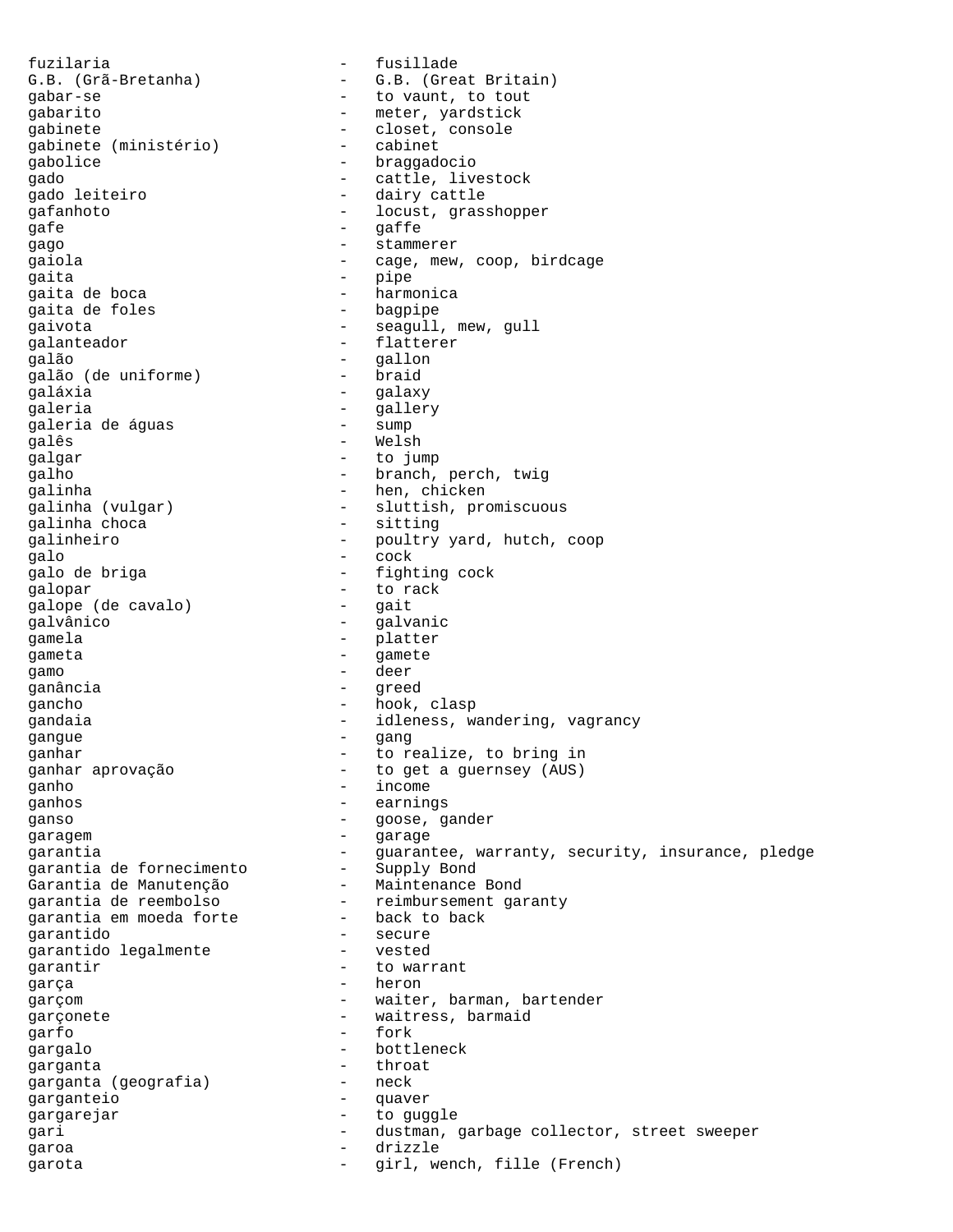garota (gíria) - pussycat garota de programa - call girl garota levada garota sapeca - tomboy, hoyden, romp aroto - tomboy - boy garoto - boy garra  $-$  claw, paw garrafa - bottle - flask, thermos garrafão - flagon, demijohn gás - gas, fume gás de geladeira (informal) - coolant<br>gás engarrafado (GLP) - bottled gas gás engarrafado (GLP) - bottled q<br>qás lacrimogêneo - tear gas gás lacrimogêneo gasolina - petrol, gasoline, gas (EUA), gasolene gasoso - gaseous gastador - spender gastar  $-$  to expend, to spend, to piss away (AUS), to waste astar (qíria)  $-$  to burn gastar (gíria) gasto - waste, expense, run-down gastos - outgoings, outlay gata (gíria) gatilho - trigger gatinha  $-\text{passy}$ <br> $\begin{array}{ccc}\n\text{gation} & - & \text{passy} \\
\text{gation} & - & \text{cath} \\
\end{array}$ gato - cat gato doméstico - pussycat gato siamês - Siamese gatuno - sneak gaveta - drawer gaveta (de caixa registradora) - peter (slang) gay (homossexual) - gay qaze - chiffon geada - frost geladeira<br>
qeladeira (informal) - fridge<br>
- fridge geladeira (informal) gelado - frosty, glacial gelatina  $-$  jelly, gelatine geléia - jam, jelly qeleira - glacier gélido - gelid, frozen, icy gelo - ice, frost gema (de ovo) - yolk twin, equal, identical sum and the set of the set of the set of the set of the set of the set of the set of the set of the set of the<br>Set of the set of the set of the set of the set of the set of the set of the set of the set of the set of the<br>S gemido – wail – wail – wail – wail – wail – wail – wail – wail – wail – wail – wail – wail – wail – wail – wail – wail – wail – wail – wail – wail – wail – wail – wail – wail – wail – wail – wail – wail – wail – wail – wai gene<br>general (militar) - general general (militar) - general<br>
general de pijama - Colonel Blimp general de pijama gênero - genre, gender gêneros<br>
gêneros alimentícios<br>
- foodstuff gêneros alimentícios generoso - prodigal gengibre - ginger<br>gengiva - ginger<br>- gum gengiva - gum gênio - wizard, genius, mastermind genital - genital - genital<br>
genitália - down he genitália - down below (AUS), genitalia, crotch<br>
- down below (AUS), genitalia, crotch<br>
- genome genoma - genome genro - son-in-law<br>qentalha - son-in-law<br>- mob gentalha - mobility is a mobility of the set of the set of the set of the set of the set of the set of the set o<br>The set of the set of the set of the set of the set of the set of the set of the set of the set of the set of gente  $-$  people, nation gentil - kind, nice, courteous, gentle, likable qentileza - courtesy, prettiness genuflexão - obeisance, kneeling genuíno - genuine gerador  $-$  generator, dynamo geral - general geralmente - as a rule, generally, usually, by and large gerar  $-$  to bear, to bring forth, to generate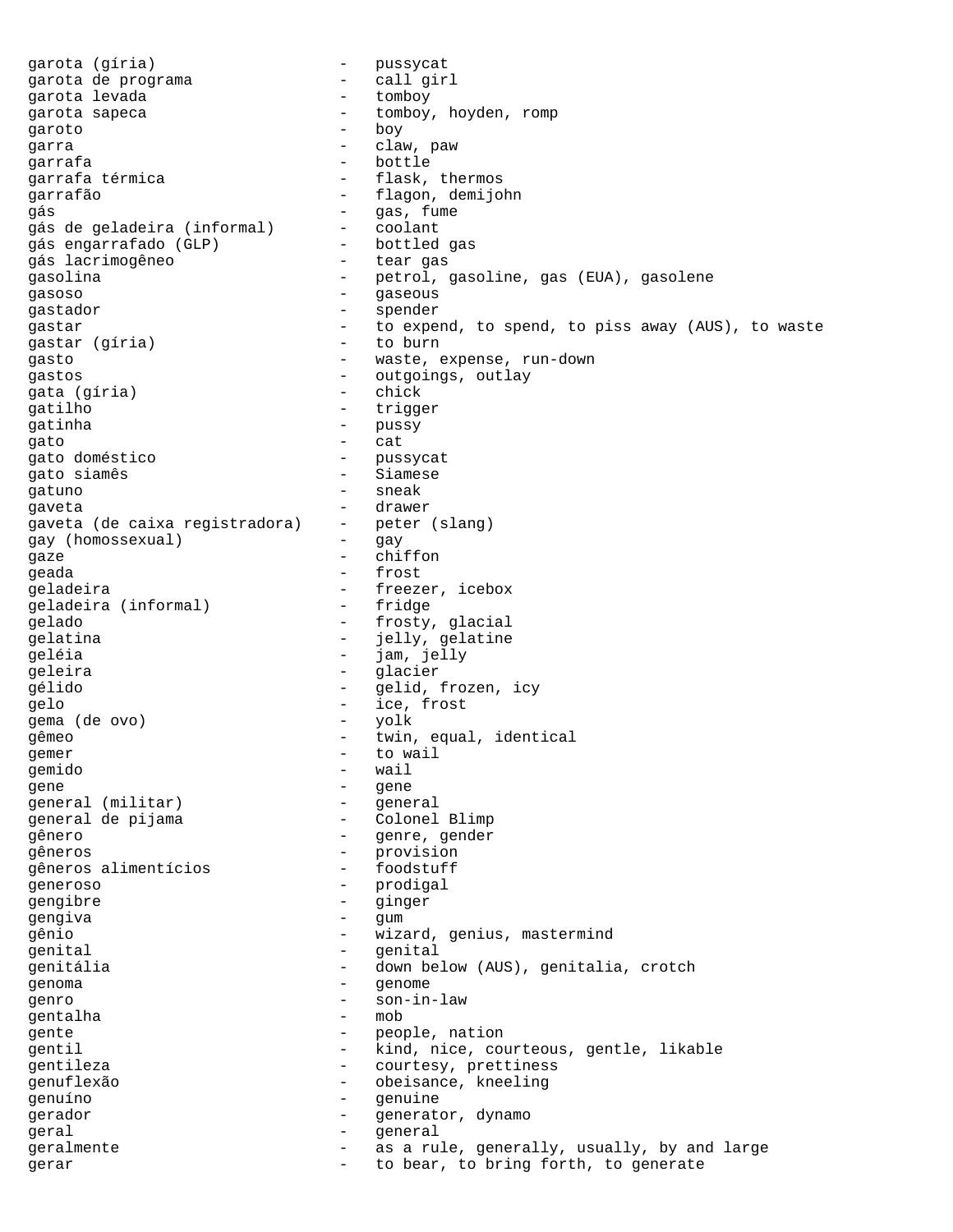gerência - management gerente  $-$  manager gerente interino  $-$  acting manager gergelim entry the sesame sessame gerir  $-$  to manage erme - seed, germe - seed, germ germicida - germicide gerúndio - gerund gesticulação gesticular  $\overline{\phantom{a}}$  - to motion  $\overline{\phantom{a}}$  -  $\overline{\phantom{a}}$ gigabyte - g gigabyte (Gb) - gigabyte (Gb) gigante - giant gigante (pessoa) qilete<br>
qilete (gíria) - safety razor<br>
- bisexual gilete (gíria) gim - gin girafa - giraffe girar  $-$  to spin, to whirl, to twirl, to twist, to roll qirar sobre um eixo  $-$  to pivot girar sobre um eixo girassol - sunflower giratório - rotary qíria  $\qquad \qquad -$  slang, cant giro - turn, ramble, whirl, twirl, turnover giro (estrutura cerebral) giroplano - gyroplane giroscópico - gyroscopic giroscópio - gyroscope giz - chalk glacial - glacial gládio - gladius, sword glamour - glamour<br>
glamour - glamour<br>
- gland glândula - gland<br>
glicose - glucose - glucose glicose - glucose globo - globe globulina - globulina - globulina - globulina - globulina - globulina - globulina - globulina - globulina - globulina - globulina - globulina - globulina - globulina - globulina - globulina - globulina - globulina - globul glória - glory qlorificar - to acclaim glossário - glossary glutão - glutton glúteo - gluteus<br>GMT (Tempo Médio de Greenwich) - GMT (Gre - GMT (Greenwich Mean Time) goiaba - guava goiva - gouge goivar - to gouge gol (futebol americano) - toucl<br>qol (futebol) - goal gol (futebol) –<br>goleiro – goleiro - goalkeeper golfinho - dolphin Golfo Pérsico - Persian Gulf golpe - blow, stroke, flap, coup, knock, slash, hit golpe baixo<br>
aolpe de estado<br>
- coup golpe de estado golpe de mestre  $\qquad \qquad -$  masterstroke golpe de sorte  $\qquad \qquad -$  stroke of luck golpe mortal  $\qquad \qquad -$  death blow golpear - to knock, to whack, to slash, to crack goma - starch goma de mascar  $\qquad -$  chewing gum gongo - gong gonorréia - gonorrhoea gonzo - hinge  $\gamma$ gordinho $(a)$ gordo - fat, rotund gordura - fat, fatness, grease gorduroso - greasy gorgolejar (peru) - to gobble gorjear - to warble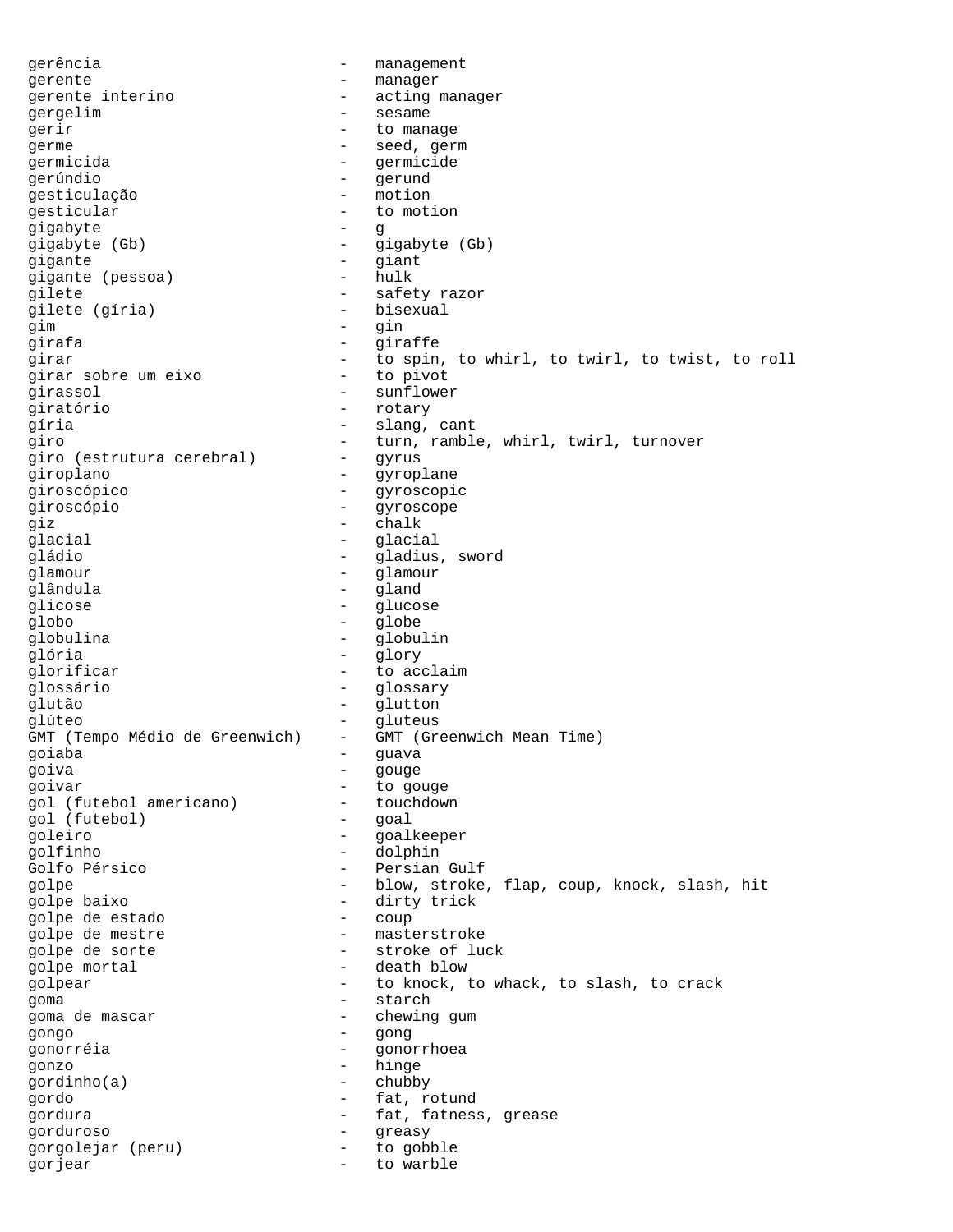gorjeio - warble gorjeta - gratuity, tip gororoba (gíria) - grub gorro - round cap gostar  $-$  to like<br>gostar muito de alquém ou algo  $-$  to be f gostar muito de alguém ou algo - to be fond of gosto - flavour, zest gosto popular and trend gosto refinado - acquired taste gótico - Gothic governador en el estador de la escritoria de la escritoria de la escritoria de la escritoria de la escritoria governo - government, guidance, direction, establishment gozação - gibe gozar - to sprog (AUS), to enjoy graal (lenda) - grail graça - grace, mercy, joke, wit, glamour<br>qraca concedida - bounty - bounty graça concedida - bounty graças - thank gracejo  $-$  jest, fun gracioso - glamorous, graceful grade de programação (TV etc) gradil  $\qquad \qquad$  - guardrail graduação - degree graduado - graduate -<br>graduar-se - to graduate gráfico - graph, chart grafite - graphite, black lead, plumbago<br>
grafite (em muro) - graffiti grafite (em muro) - graffiti gralha - jackdaw gralha (Corvus frugilegus) -<br>grama grama  ${\rm (pess)}$   $-$  grass, herb, turf grama (peso)  $-$  gramme, gram<br>gramática  $-$  grammar gramática - grammar grampeador - stapler grampear - to bust grampo - staple, clasp grampo para cabelo - hairpin grana (gíria) granada - grenade, shell grande - great, large, big, major, grand<br>grande prêmio - iackpot grande prêmio - jackpot grande quantidade - pecasion - pecasional - pecasional - pecasional - pecasional - pecasional - pec<br>distribution - pecasional - pecasional - pecasional - pecasional - pecasional - pecasional - pecasional - peca grande sofrimento - crown of thorns grandeza - greatness, size, sublimity, might, extent grandioso - grand granel - bulk granizo - hail granja - Grange, aviary, ranch grão - seed, corn grão-de-bico - chickpea grão (de cereal) grão de café - coffee berry grasnido - quack grassar - to rage gratificação  $-$  gratification, gratuity, reward<br>
gratificante  $-$  enjoyable gratifying gratificante - enjoyable, gratifying<br>
entificar
- to gratify gratificar  $-$  to gratify grátis - free, gratis, free of charge gratuito  $-$  free, gratuitous grau  $\qquad \qquad$  - grade, extent, degree gravação - recording gravador **-** tape recorder, recorder gravador (pessoa) - engraver gravador multipistas digital - Adat recorder gravame - lien gravar  $-$  to record, to inscribe gravar (fita) - to tape gravata - necktie, tie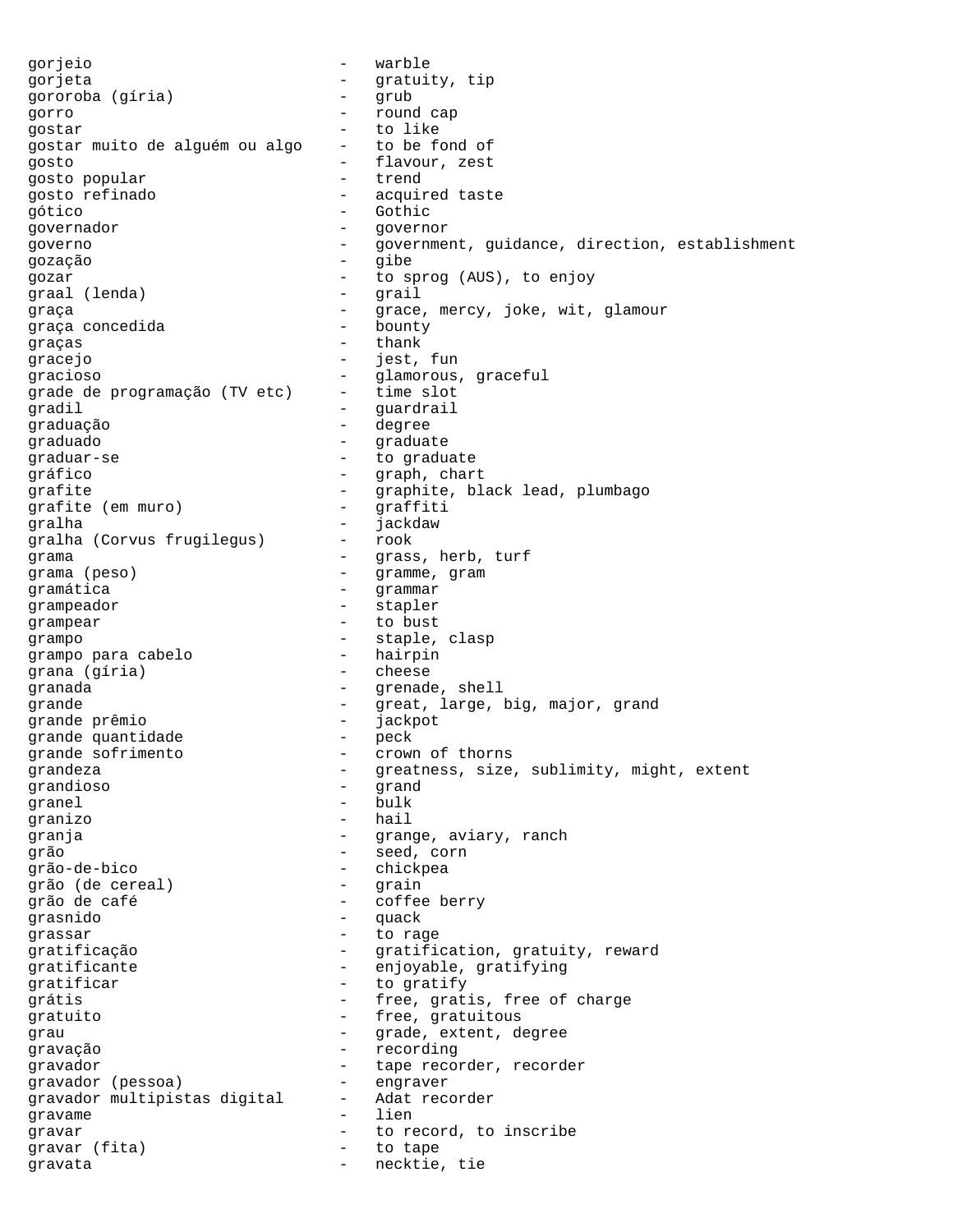grave - grave, solemn, severe, serious<br>
graves (abaixo de 100 Hz) - bass graves (abaixo de 100 Hz) graveto - kindling grávida - pregnant, with child, up the duff (AUS) gravidade  $\qquad \qquad \qquad -$  gravity, seriousness gravidade (g) - g gravidez - pregnancy gravitação - gravity gravura - engraving, print, picture qraxa - grease, fat Grécia de la component de la Greece de la Greece de la Greece de la Greece de la Greece de la Greece de la Greece de la Greece de la Greece de la Greece de la Greece de la Greece de la Greece de la Greece de la Greece de l grego - Greek grelha - roaster, hob grelo (vulgar) - clit, clitoris, button grêmio - guild, corporation greve - strike greve de patrões en lockoute de patrões grevista - striker<br>grilar (propriedade) - - to squa grilar (propriedade) - to squat<br>grilhão - fetter grilhão - fetter grilo - cricket<br>
grinalda - cricket<br>
- carland grinalda - garland qripe  $-$  flu, cold, influenza grisalho - hoar gritante - high pitched, loud gritar  $-$  to cry, to shout, to call out, to scream gritaria - fuss, uproar grito - scream, cry, call, shouting grito de guerra - whoop grosa - gross groselha - raspberry, gooseberry grosseirão - clown, philistine grosseiro  $-$  rude, nasty, rough, coarse, bearish grosso  $-$  thick, rough, coarse, gross grota - grotto grotesco - grotesque grou - crane (bird) grua  $\qquad \qquad -$  crane (machine), pulley grudar  $-$  to stick, to paste grude - glue, paste grumo - clot grupo - group, party, crowd, couple grupo de discussão (Internet) - newsgroup grupo de garotas - bevy grupo de interesse (lobby) - lobby<br>qrupo de uma música só - one-hit wonder grupo de uma música só  $-$  one-hit wonder the musical solution of the semble grupo musical and the contract of the ensemble of the ensemble of the ensemble of the ensemble of the ensemble grupo social gruta - den, cave, cove, grotto quard-rail  $\qquad \qquad$  - guardrail guarda - guard, watchman, policeman, keeper, screw guarda-chuva - umbrella guarda-costas - bodyguard guarda-florestal - ranger, forester guarda-marinha - ensign guarda-noturno - night watchman<br>cuarda-nó guarda-pó - dust coat guarda-roupa - wardrobe guarda-sol - parasol, umbrella guarda (2) - defense guarda (de prisão) guarda costeira - Coast Guard guardanapo - napkin guardar<br>guardar as conveniências - to keep decorum guardar as conveniências guardião - guardian guarita - sentry box guarnecer  $\qquad \qquad -$  to equip, to furnish, to man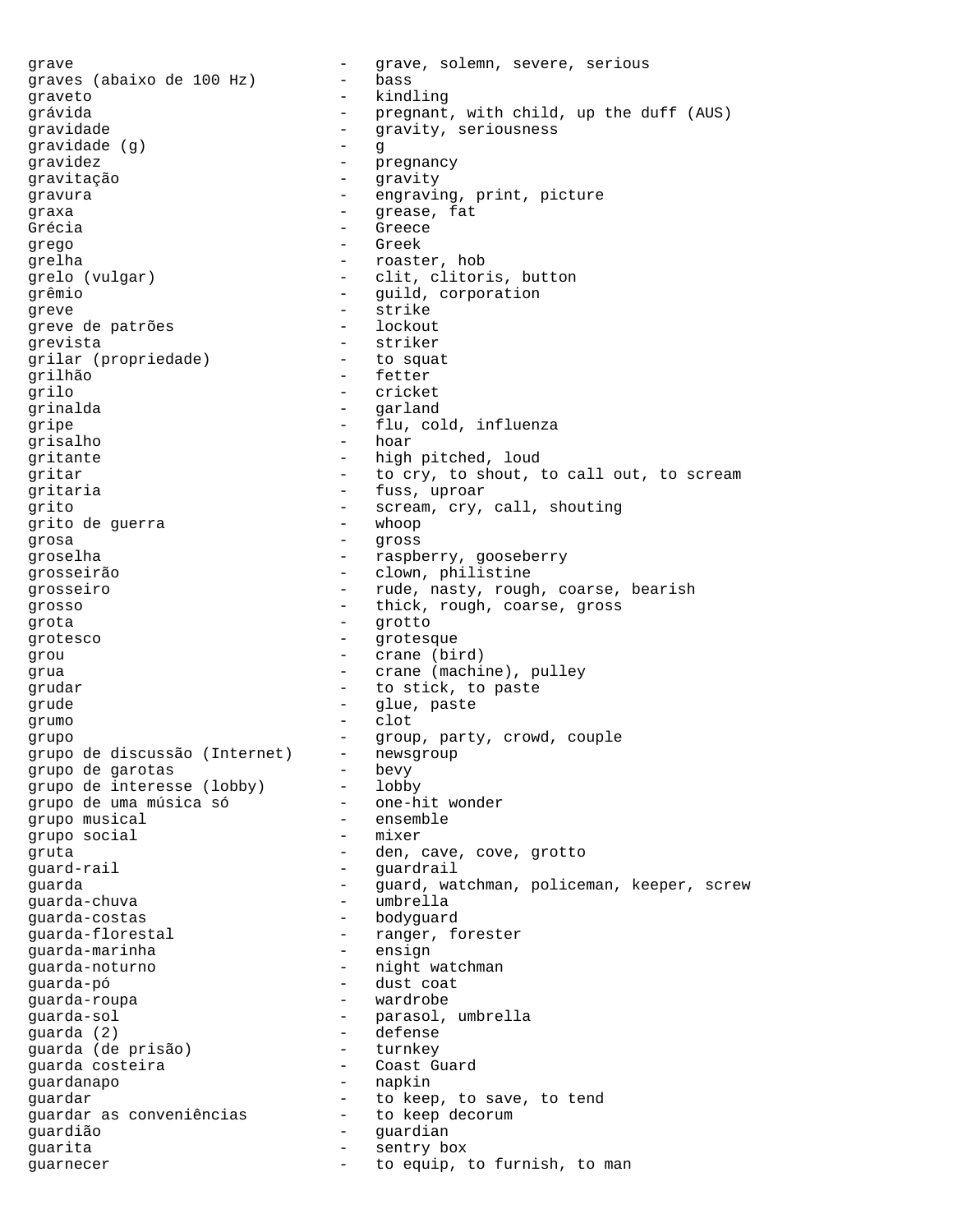guarnecer de tropas and the set of the garrison guarnição - post, garrison guelra - gill guerra - war, warfare guerra de nervos - war of nerves Guerra de Secessão (1861-1865) - American Civil War guerrear extensive to war guerreiro - warrior guerrilha - guerrilla (warfare)<br>guia de importação - - import license guia de importação - import license guia de imposto quiar  $-$  to lead, to guide, to steer, to maneuver guiar-se por - to go by quilhotina - guillotine guinada - deviation, yaw - to sheer<br>- tow-truck guincho (veículo) - tow-truck guincho (voz) - screech, scream guindaste - crane<br>guitarra elétrica - - electi - electric guitar - guitarrista<br>quitarrista (homem) - axe man (AUS) guitarrista (homem) guitarrista (mulher) - axe woman (AUS) quizo - rattle qula  $\qquad \qquad -$  gluttony, greed guloseima - tidbit guloso - greedy - pig iron = pig iron = pig iron = pig iron = pig iron = pig iron = pig iron = pig iron = pig iron = pig iron = pig iron = pig iron = pig iron = pig iron = pig iron = pig iron = pig iron = pig iron = pig iron = pig iron = gutural - guttural H (hidrogênio) - H há muito tempo<br>há quanto tempo ? - how long ago ?<br>- ago há tempos<br>habeas corpus habeas corpus - habeas corpus<br>hábil - facile ingen hábil - facile, ingenious, accomplished<br>habilidade - skill ability accomplishment - skill, ability, accomplishment, dexterity<br>- artistry habilidade artística<br>habilitado - qualified habilitar  $-$  to qualify habitação  $-$  residence, housing habitante - inhabitant, dweller, resident, denizen - to dwell halo - aura, halo hardware (informática)<br>harmonia harmonia - unison, reconciliation, harmony<br>harmônico - - sympathetic, harmonic - sympathetic, harmonic<br>- overtone harmônico (som) harmonioso - harmonious, congenial harmonização - reconciliation harmonizador (musical) harmonizar extended to harmonize harpa - harp harpejador - arpeggiator harpejo - arpeggio - harpist haste  $-$  rod, staff, straw, stem, reed haste ou vara flexivel  $-$  switch haste ou vara flexível HD - hard disk - Hebrew hebreu - Hebrew hegemonia  $-$  preponderance, hegemony hélice  $h$ - helix, propeller (screw), screw helicóptero - helicopter heliporto - heliport hematita<br>hematita (minério de ferro) - hematite hematita (minério de ferro) hemisfério - hemisphere<br>hemisfério - hemisphere<br>hemorragia - hemorrhage hemorragia  $-$  hemorrhage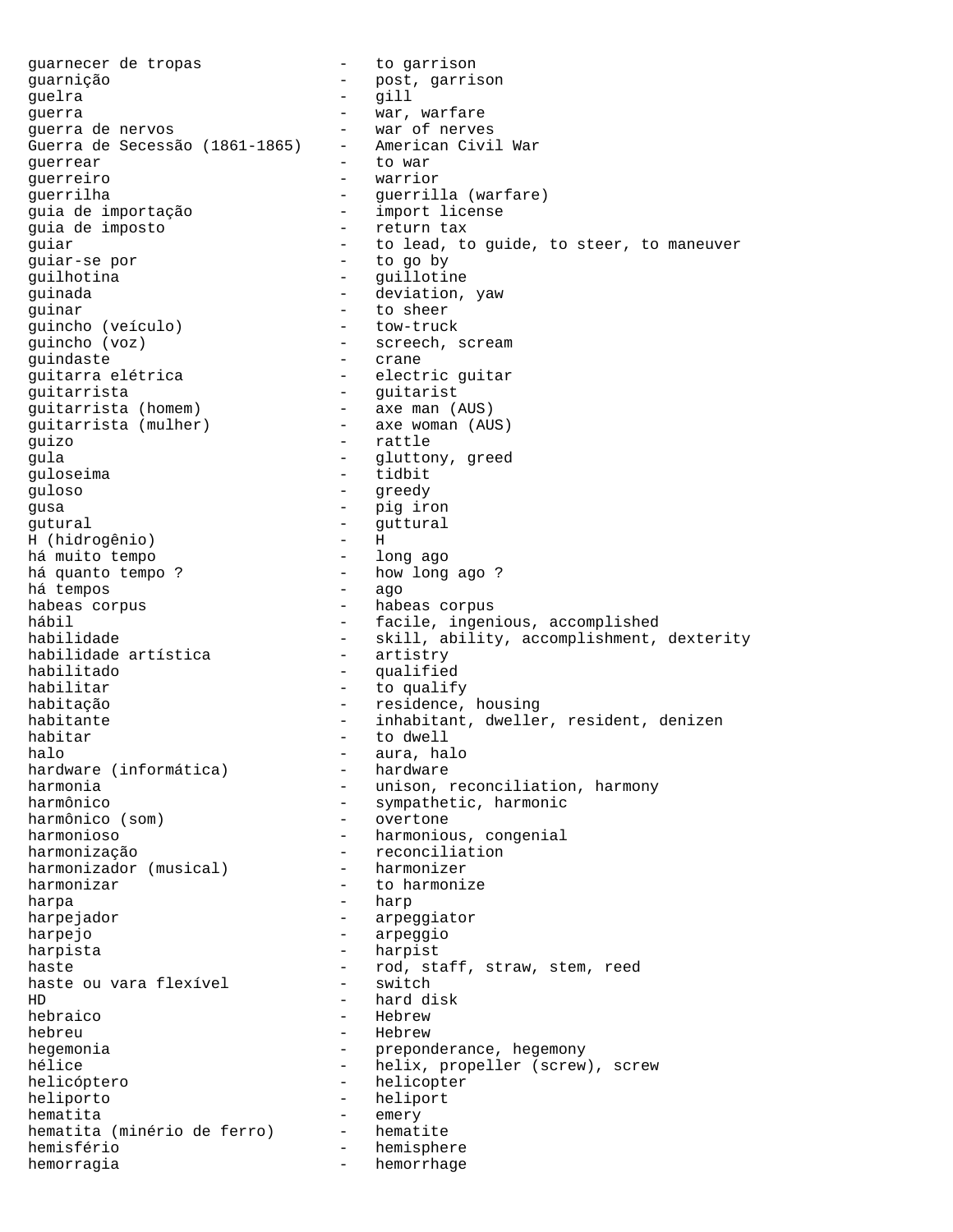hemorragia nasal and the mosebleed hepático - hepatic hera - ivy - heraldry herança - inheritance herbáceo - herbaceous herbívoro - herbivore herdar - to inherit<br>herdeira - heiress - heiress herdeiro - heir herói - hero<br>heróico - large heróico - larger-than-life<br>heroína (droga) - larger-than-life<br>- horse, heroin, su - horse, heroin, smack, H hesitação - hesitation - hesitation hesitar  $-$  to sit on the fence, to dally, to hesitate ncsicar<br>heterossexual - heterosexual, straight<br>hiato inflacionário - inflationary gap hiato inflacionário inflationary gap<br>híbrido hybrid híbrido - hybrid hidra - hydra - hydra - hydra - hydra - hydra - hydra - hydra - hydra - hydra - hydra - hydra - hydra - hydra<br>hydra - hydra - hydra - hydra - hydra - hydra - hydra - hydra - hydra - hydra - hydra - hydra - hydra - hydra hidrante - hydrant - hydrant<br>hidratação - - hydrati hidratação - hydration hidrato - hydrate - hydrate - hydrate - hydraul - hydraul - hydraul - hydraul - hydraul - hydraul - hydraul - hydraul - hydraul - hydraul - hydraul - hydraul - hydraul - hydraul - hydraul - hydraul - hydraul - hydraul - hy hidráulico - hydraulico<br>hidroavião - seaplane hidroavião - seaplane hidrocarboneto - hydrocarbon<br>hidroelétrico - hydroelectr - hydroelectric hidrófilo - hydrophilus hidrofobia - rabies, hydrophobia hidrosfera - hydrosphere hidrovia - hydrosphere - hydrosphere - hydrosphere - hydrosphere - hydrosphere - hydrosphere - hydrosphere - hydrosphere - hydrosphere - hydrosphere - hydrosphere - hydrosphere - hydrosphere - hydr waterway hiena  $-$  hyena hierarquia  $-$  hierarchy, pecking order hífen - hyphen - hyphen<br>higiene - hygiene higiene - hygiene - hygiene - hygiene - hygiene - hygiene - hygiene - hygiene - hygiene - hygiene - hygiene - <br>- hygieni - hygienic hímen - hymen - hymen - hymen - hymen - hymen - hymen - hymen - hymen - hymen - hymen - hymen - hymen - hymen - hymen - hymen - hymen - hymen - hymen - hymen - hymen - hymen - hymen - hymen - hymen - hymen - hymen - hymen hindu - Hindu - choral<br>- anthem hino nacional hiperadrenalismo - hyperadrenalism hiperlink - hyperlink hipermetrope - longsighted hipertiroidismo - hyperthyroidism hipnose - hypnosis - hypoadrenalism hipocrisia - hypocrisy, cant<br>hipócrita - hypocrite, prude - hypocrite, prude, pretender hipódromo - hippodrome hipopótamo  $-$  hippopotamus hipoteca - mortgage, lien hipotecar - to mortgage hipotenusa - hypotenuse hipótese - surmise, hypothesis hipotético  $-$  hypothetical hipotético - hypothetic hipotiroidismo - hypothyroidism hippie - skank (AUS) hirsuto - hirsute - Hispanic<br>- hyssop hissopo (Hyssopus officinalis) histeria - hysteria<br>histérico - hysteric - hysteric história - history, yarn história em quadrinhos - comic strip história em quadrinhos (EUA) historiador - historian histórico  $-$  historical, epoch-making, historic hobby - hobby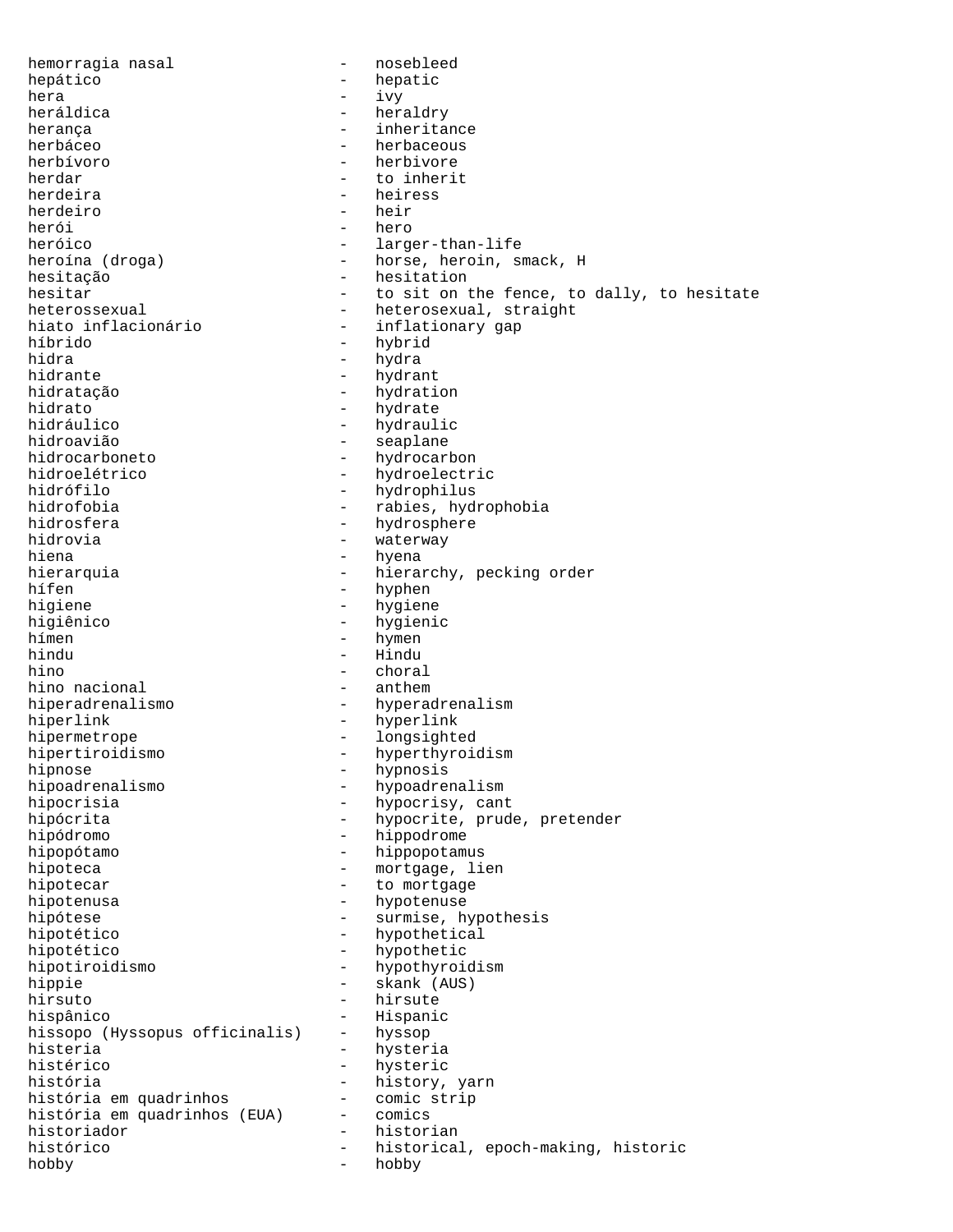hoje - today - today hoje em dia and a component and a nowadays holandês - Dutch holístico - holistic holocausto - holocaust holofote - searchlight, flashlight, floodlight, limelight homem ao mar! – man homem ao mar! – man – man – man – man – man – man – man – man – man – man – man – man – man – man – man – man – man – man – man – man – man – man – man – man – man – man – man – man – man – man – man – - man overboard !<br>- jack of all trades homem dos sete instrumentos homenagem entry and the homage homenagem and the homage homens - men homeopata - homeopath homeopatia  $-$  homeopathy homicida - homicide, killer<br>homicídio culposo (acidental) - manslaughter homicídio culposo (acidental) homilia - homily homossexual - homosexual, gay homossexualidade - homosexuality honesto - honest, upright, fair, frank, straight, reliable<br>honorário(s) - honorarium, honorary, fee - honorarium, honorary, fee honorífico - honorary honra  $\qquad \qquad -$  honour, homage honrado  $-$  reputable, righteous honrar<br>honrar (compromisso) - to honor<br>- to make good honrar (compromisso) hóquei - hockey hora  $-$  hour, o´clock horário - hourly horário de funcionamento horas - o´clock - spare hours horda - horde horizontal - horizontal - horizontal - horizontal - horizontal - horizontal - horizontal - horizontal - horizon horizonte - horizon - horrifying horrível  $\overline{\phantom{a}}$  - horrible, hideous horror - dismay - dismay horta - kitchen-garden hortaliça  $-$  vegetable hortelã - mint hortelã-pimenta - peppermint hospedar - to house hóspede - guest - hospital<br>- hospitably hospitaleiramente hospitaleiro - hospitable hospitalidade - hospitality hostil - hostile, unfriendly<br>hostilidade - hostility - hostility hostilidade - hostility<br>hostilizar - to antagon - to antagonize, to estrange hotel - hotel hotel de veraneio humanidade - mankind humanitário - humanitarian humano  $-$  human, humane humildade  $-$  humility, lowliness humilhar(-se) - to crouch humor - humour, frame of mind - humourist humorístico - humorous húngaro - Magyar I Guerra Mundial (1914-1918)  $-$ <br>iaque iaque - yak iate - yacht<br>ibérico - component - yacht<br>ibérico - Theri ibérico - Iberian içar a bandeira - to hoist the flag iceberg - iceberg ícone - icon, token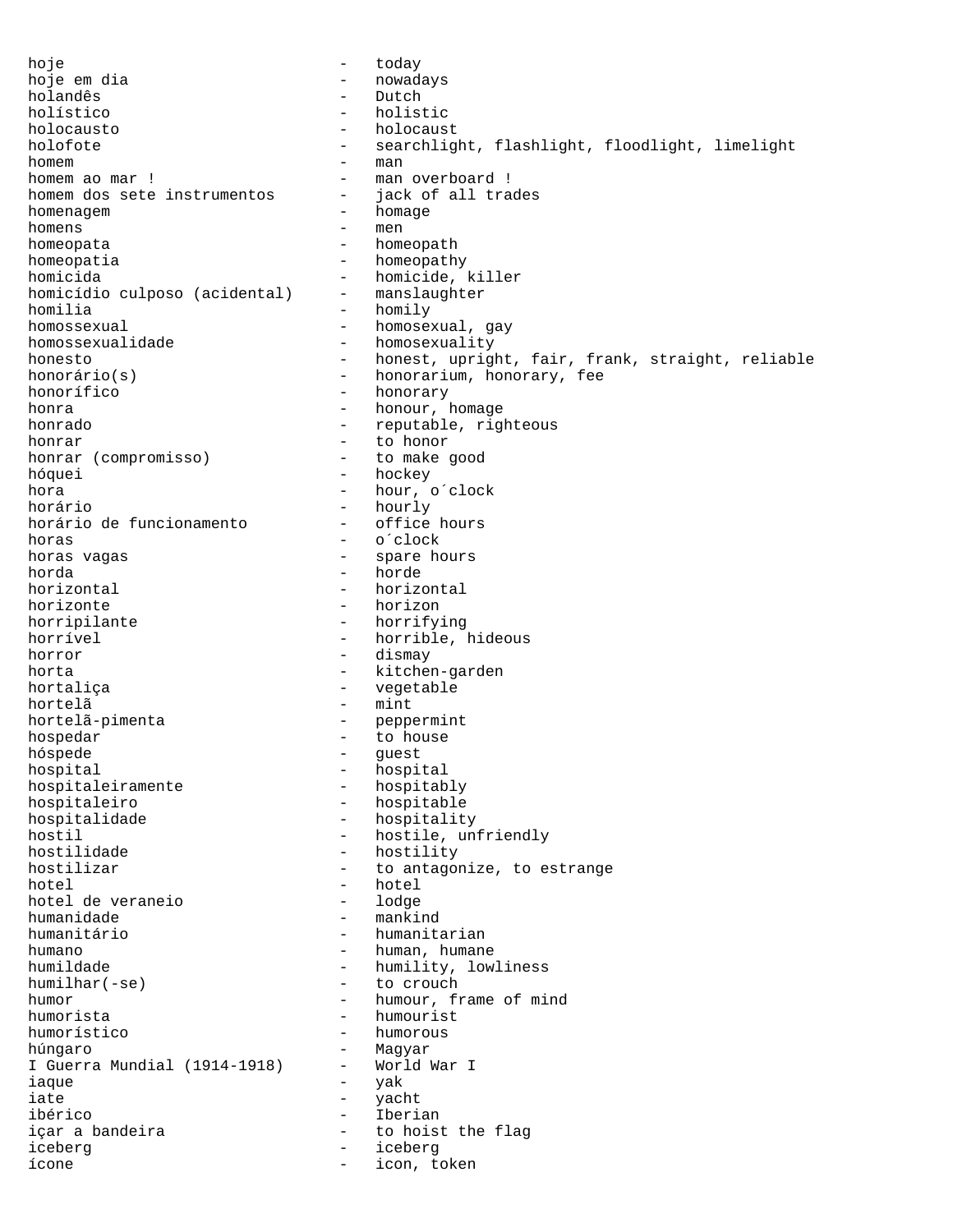iconoclástico - iconoclastic icterícia - jaundice ida e volta<br>idade - round trip<br>idade - age idade - age - age - age - age - age - age - age - age - age - age - age - age - age - age - age - age - age - Idade Média - Middle Age ideal - ideal idealismo - idealism idéia - idea, conception, notion, thought<br>idéia fixa - conception, notion, thought - obsession idéia vaga  $\overline{\phantom{a}}$  - rough idea idem - ditto idêntico - equal<br>identidade - equal - identity identificação - identification identificar-se com - to empathize identificar(-se) - to identify identificável - identifiable - idiom, language, tongue<br>- Arabic idioma árabe<br>idiota - idiot, stupid, asshole, dope, dumbcluck (AUS)<br>- pinhead idiota (gíria)<br>idiotice - foolishness ido - gone - idolatry ídolo - idol iene (moeda japonesa) ígneo - fiery ignóbil - ignoble ignorância - ignorance, unknowing ignorante extending the contraction of the unaware, peasant, ignorant, know nothing ignorar  $-$  to turn a blind eye igreja - church igual - equal, even, peer - equality, evenness, equation, parity<br>- World War II II Guerra Mundial (1939-1945) ilegal - unlawful, illegal ilegítimo - illegitimate ilegível - illegible ileso - unhurt, uninjured iletrado - ignorant, illiterate, analphabetic ilha - island ilhéu - islander ilhota - isle, islet ilícito - illicit, forbidden, foul, unlawful ilimitadamente - boundlessly ilimitado - unlimited - illogical iludir  $-$  to lure, to resist, to humbug iluminação<br>iluminação profusa (1999) - illumination<br>- floodlight iluminação profusa floodlightiluminado (artificialmente) floodlit iluminado (artificialmente) iluminante - illuminant iluminar<br>iluminar (espiritualmente) - to light, to clear up<br>- to enlighten iluminar (espiritualmente) ilusão - shade, illusion<br>ilusório - shade, illusion<br>elusive, illuso ilusório - elusive, illusory<br>ilustração - elusive, illustration - illustration ilustre - famed - picture imaginar  $-$  to wonder, to vision imaginativo - imaginative, figurative imanente - immanent imaturo - immature imbecil - imbecile, idiot, asshole, boob, silly imediatamente  $-$  immediately, right off the bat, in no time imediato - immediate, first mate (ship), direct, prompt imergir - to dip imerso - sunk, immerse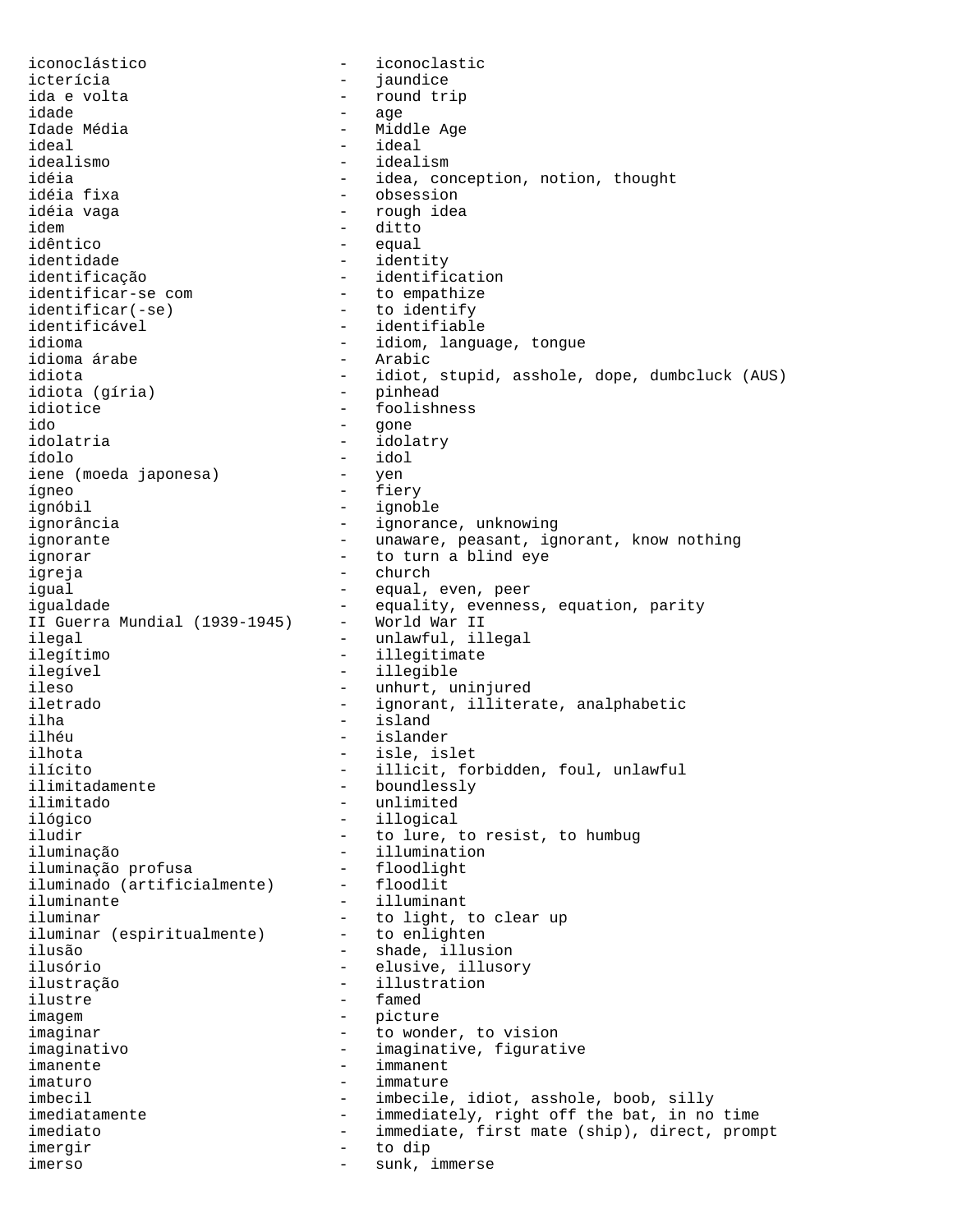imigrante - immigrant iminente - impending, close at hand, imminent imitação - imitation, counterfeit, mimicry, simulation imitador - mimic imitar - to spoof imobilidade - immobility<br>imobilizar (peca de xadrez) - to pin imobilizar (peça de xadrez) - to pin imodesto - immodest imoral - immoral - immorality imortal - immortal, deathless, eternal, undying<br>imortalidade - immortality, eternity - immortality, eternity imóvel - property, real estate, immovable, fixed, immovable impaciência - impacience, impatience impaciente  $-$  restless, eager impacto - impact, blow ímpar - odd, uneven imparcial  $\qquad \qquad \qquad -$  impartial, unbiased impasse - deadlock, impasse impassível external terminal and the undisturbed, unmoved impávido - fearless impecável  $\qquad \qquad -$  irreproachable impedido - hindered, blocked, offside (soccer) impedimento - hindrance impedir  $-$  to embarrass, to preclude, to knock back (slang) impelir - to urge impenetrável - impenetrable, fathomless imperador - emperor imperativo - imperative imperceptível - indistinguishable, imperceptible imperdoável  $\qquad \qquad -$  inexcusable, unforgivable imperecível - imperishable imperfeição - defect, imperfection imperfeito - imperfect imperial - imperial imperialismo - imperialism imperialista - imperialist império - empire imperioso - imperious impermeável  $-$  raincoat impetigo - impetigo ímpeto - impulse, impetus impetuosidade - random, impetuosity impetuoso - knockabout, impetuous, impulsive impiedoso - ruthless, pitiless, unmerciful ímpio - impious, wicked, godless implacável - implacable, unforgiving<br>implantar - to implant - to implant implante - implant - implement implicação - import, implication implicado - implied implicador - instigator implicar  $-$  to imply, to entail, to implicate implícito  $\begin{array}{ccc} - & \text{tacit, implied} \\ \text{imponent} & - & \text{impressed} \\ \end{array}$ imponente - impressive<br>impor - to impose impor - to impose impor<br>impor (vontade ou castigo) - to inflict impor (vontade ou castigo) importação - import importado - import importador - importer importância - consequence, importance importance importance - consequence, importance importância bruta importante - important, epoch-making, eventful importar  $-$  to import, to mind importar-se - to reck importunação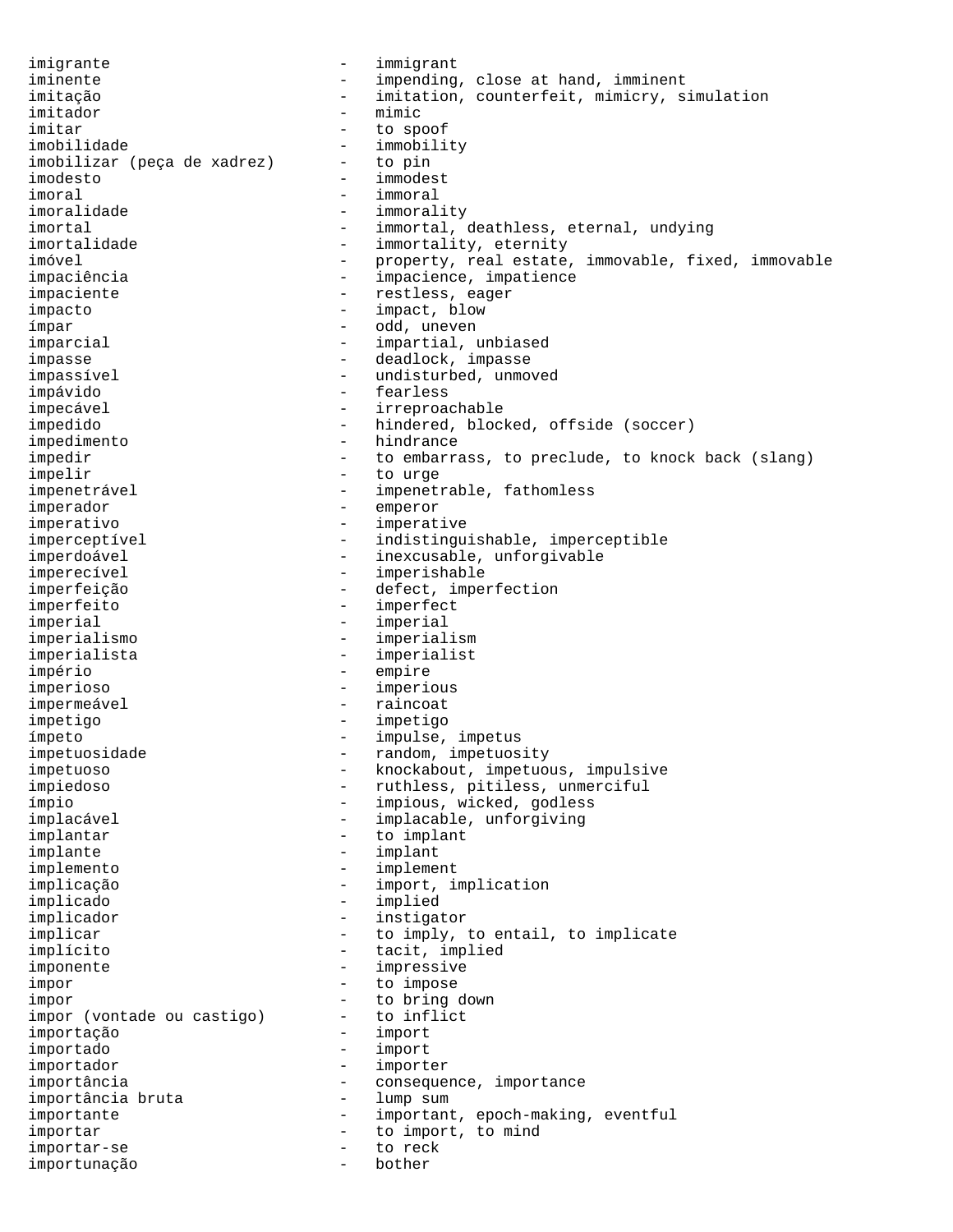importunar  $\qquad \qquad -$  to worry, to preoccupy, to heckle, to tease<br>impossivel impossível - impossible imposto - excise, tax imposto de fronteira border tax<br>imposto de renda income tax imposto de renda impostor - impostor, swindler, jackal, pretender<br>impostos aduaneiros - customs duties - customs duties impotência - impotence impotente  $\qquad \qquad -$  impotent, effete, unable imprecar  $-$  to curse, to imprecate impreciso - imprecise, rough imprensa - press imprensa marrom impressão - print, impression, impress, imprint<br>impressão digital - fingerprint impressão digital - fingerprint impressão estilo retrato impressionante - impressive impressionar **compress**, to overwhelm, to imprint impressionável - impressionable impresso - in print impressor - printer impressora<br>impressora de jato de tinta ink jet printer impressora de jato de tinta  $-$  ink jet printer impressora de linha - line printer impressora margarida - daisywheel printer impressora matricial - dot matrix printer impressora térmica  $-$  thermal printer impressos - print imprestável  $\qquad \qquad -$  unaccommodating, unemployable imprevisto - sudden imprimir - to impress, to print<br>impropriamente - amiss impropriamente - amiss impróprio improvável - unlikely - improvisation improvisação coletiva - JAM (Jazz After Midnight) improvisado  $-$  ad-lib, homemade, offhand, extemporaneous improvisar  $-$  to ad-lib, to improvise improviso - improvise improviso (musical) - vamp, impromptu imprudente  $-$  imprudent, unwise impulsão - pressure, impulsion impulsividade - impulsiveness impulsivo - tearaway (GB), impulsive impulso - thrust, whim, shove, momentum, impulse, impetus impunidade - impunity impureza - impurity impuro - impure imputação - imputation imputar - to impute imputável - imputable imundo - filthy imune - immune imunidade  $-$  immunity, exemption imunoglobulina - immunoglobulin in-fólio - folio inabilitar - to incapacitate inabitável - uninhabitable - inadmissible, unacceptable inacessível external contractors and the unaccessible, inaccessible inacreditável en el controllo de la incredible, unbelievable inadequado - inadequate, misfit, ineffective inadimplemento - malfeasance inadmissível - inadmissible inadvertidamente - unknowingly inadvertido - inadvertent inamistoso - unfriendly inane - inane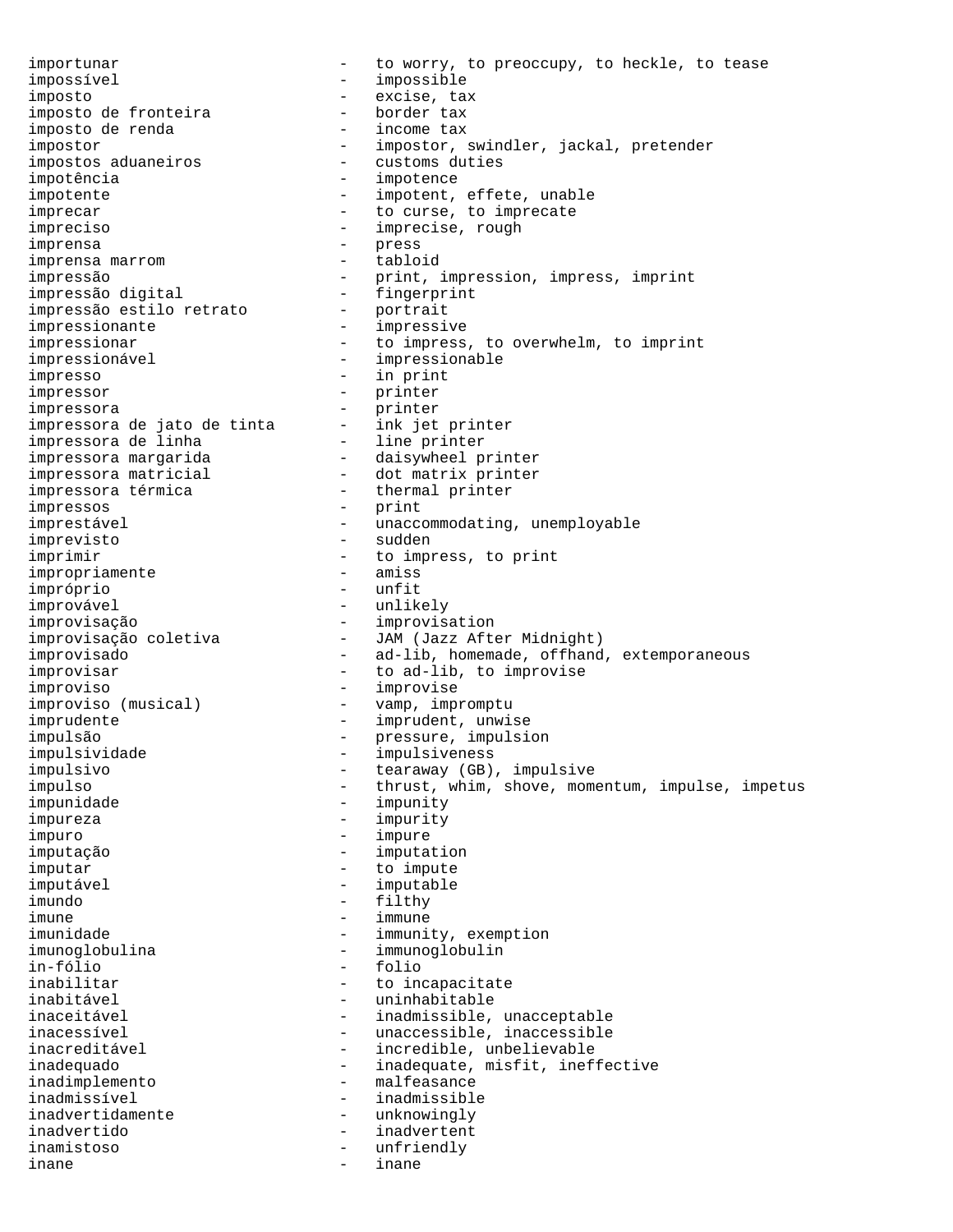inanição - starvation, famishment, starving inanimado - inanimate inatacável **- unimpeachable, adamant** inatividade - inactivity<br>inatividade temporária - abeyance inatividade temporária - abevances - abevances - abevances - abevances - abevances - abevances - abe inativo - inactive inato  $\begin{array}{ccc}\n\text{inato} & - & \text{innate, inborn, inherent, inbred} \\
\text{inaudito} & - & \text{unheard}\n\end{array}$ - unheard inauguração - inauguration, startup inaugural - inaugural - inestimable incandescente - incandescent incandescer  $-$  to glow incapacidade - incapacity, impairment, handicap incapacitar  $-$  to unfit, to handicap, to incapacitate, to disable incapaz - shiftless, unable, unfit, incapable incauto - foolhardy incendiar - to set ablaze, to fire incendiário - incendiary - fire, inferno, burning incensar - to incense incense - to incense incense incenso - incense incentivo - furtherance, bonus, incentive, fillip incerteza - uncertainty, maybe, hesitation incerto - borderline incesto - incest incestuoso - incestuous inchado - turgid inchar - to swell, to blow up incidência - incidence<br>incidental - incidental incidental - incidental incidente - incident incineração - burning incinerador - incinerator - to incinerate incipiente - incipient incisão - incision incisivo - incisive incitação - fomentation incitar  $-$  to prompt, to move inclemência - rigour<br>inclemente - unmerci inclemente - unmerciful inclinação - tip, bias, tendency, dip, prepossession, sag, tilt inclinado - sloping inclinado a  $\begin{array}{ccc}\n & - & \text{minded, minded to, prone} \\
\text{inclinar} & - & \text{to tilt}\n\end{array}$ inclinar - to tilt - inclusive inclusão - inclusion inclusivo - inclusive incobrável - uncollectible incoerência - incoherency incógnito - incognito - colourless, colorless incólume - whole, unhurt, uninjured incomodado - uneasy incomodar and to hen-peck, to tease, to trouble incômodo e a controlle, nuisance, exasperating, irksome, unease incomparável - peerless, matchless, unmatched incompatível - incompatible, repugnant, antagonistic incompetente  $\qquad -$  leaker (slang) incompleto - incomplete, halfway<br>incompreensivel - all Greek (AUS), inc - all Greek (AUS), incomprehensible incomunicável - incommunicado inconcebível - inconceivable inconscientemente - unknowingly inconsistente - spotty inconstante  $\qquad \qquad -$  floating, inconstant inconteste - undisputed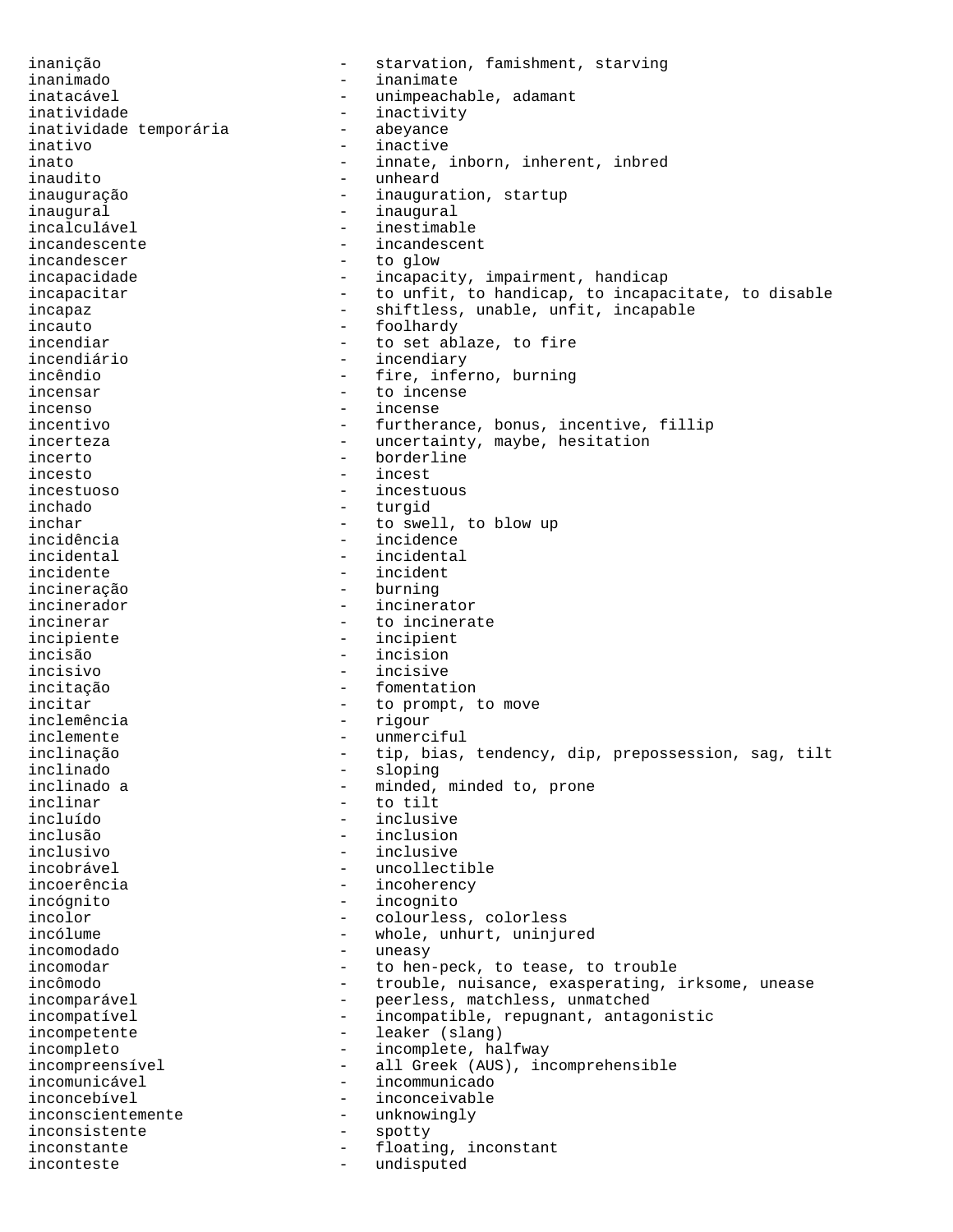incontinente - leaky incontinenti - forthwith incontrolável - boisterous inconveniência  $\qquad \qquad -$  nuisance, inconvenience inconveniente  $\qquad \qquad -$  undesirable, inconvenient incorporação - fusion (merger), merger incorporada  $\qquad \qquad -$  incorporated (Inc.) incorporar - to mix incorrer - to incur incorrigível - confirmed incrédulo - incredulous, impious, unbeliever - to heighten incremento - increment, buildup incriminação - imputation incriminar  $-$  to impute incrível - incredible, amazing<br>incrustacão - inlay - inlay incrustação inculcar - to infuse inculto - incultivated, rude, wasteful, yahoo<br>incumbência - incumbency, errand incumbência  $\begin{array}{ccc}\n\text{incumbino} \\
\text{incumbido} \\
\end{array}$  - incumbency, errand incumbido - incumbent - incursion, inroad, penetration incutir  $-$  to instill indagar - to query indecência  $-$  immorality indecente - filthy indefectível - unfailing indefeso  $-$  lame duck, defenseless indefinido - indefinite, elusive indenização - recompense, indemnity indenizar - to make amends for<br>independência - independence, free - independence, freedom<br>- apart independentemente<br>indesculpável - inexcusable, unforgivable indesejável - undesirable indeterminado - indefinite indevidamente indexar - to index Índia - India indiano - Hindu, Indian indicação - instruction indicador - indicator indicar  $\begin{array}{ccc}\n\text{indicar} & - & \text{to point out, to be speak} \\
\text{indice} & - & \text{contents}\n\end{array}$ índice<br>
indice de crédito<br>
indice de crédito índice de crédito<br>
índice de preço-lucro<br>
- price-earnings índice de preço-lucro - price-earnings ratio índice  $P/L$  - price-earnings ratio indício - inkling indiferença entre entre coolness, indifference indiferente - indifferent, careless, frosty, apathetic, chilly indignação  $-$  resentment, indignation indignado - indignant indignar-se  $-$  to revolt indignidade - indignity, dishonesty indigno  $-$  unworthy, dishonest índigo - indigo índio - Indian, native índio do povo algonquino - Powhatan índio do povo dakota indireta - intimation indireto - indirect, collateral, roundabout<br>indispensável - indispensable, essential, requis - indispensable, essential, requisite indisponível - unavailability<br>indispor(-se) - to sulk indispor(-se) - to sulfunctional to substitution of the set of the set of the set of the set of the set of the<br>
indisposto indisposto - sick indistinto - indistinct, out of focus, indistinguishable individual - individual<br>
individualismo<br>
- individualismo individualismo - individualism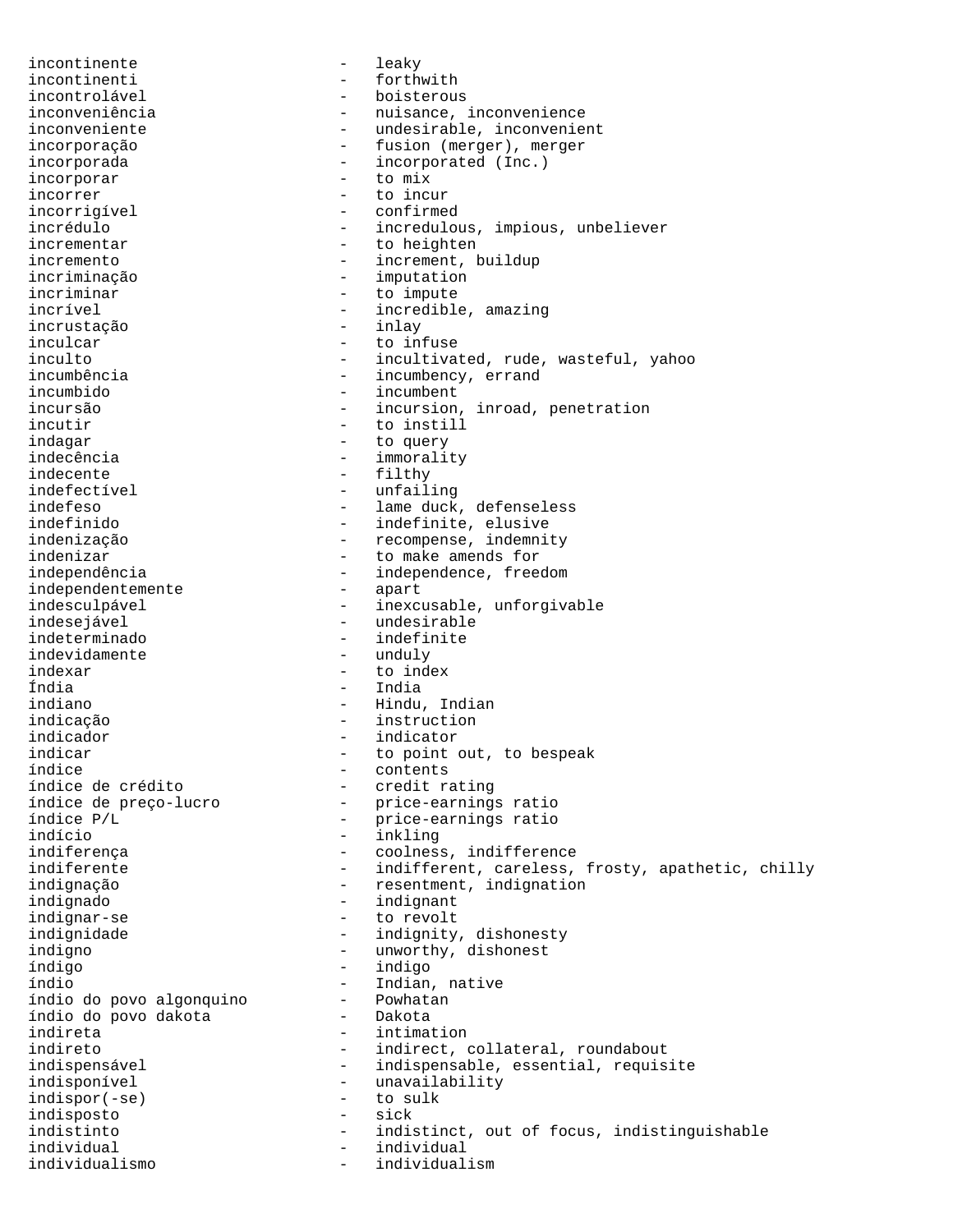individualista - individualist indivíduo vingativo indivisível - indivisible indizível - inexpressible Indo-Europeu - Indo-European Indochina - Indochina indolência - indolence indolente  $-$  lazy, indolent indolor - painless indubitavelmente - undoubtedly indústria - industry inefável - ineffable ineficiente  $-$  inefficient inépcia - ineptitude inepto - inept, unfit inércia - inertia inerente - inherent inerte - inert inesperado - upset inestimável - inestimable inexistente - absent inexorável - unforgiving inexperiência - inexperience inexprimível - inexpressible infâmia - infamy infância (feminina) - girlhood<br>infância (masculina) - boyhood infância (masculina)<br>infantaria infausto - unfortunate infectado - septic inferência  $\qquad \qquad - \qquad \qquad \text{inference}$ <br>inferior infertilidade - infertility<br>infidelidade - infidelity infidelidade - infidelity<br>infiel - unbeliever ínfimo - nethermost infinitamente - infinitely infinitivo (gramática) - infinitive infinito - infinite

indivíduo - individual, guy, fellow, self indo para  $\begin{array}{cccc} - & \text{going to, gonna (slang)} \\ \text{Indochina} & - & \text{Indochina} \end{array}$ - unmanageable indomável  $\qquad \qquad - \qquad \text{indomitable, unmanageable}$ indulgência en energie en la control de la indulgence, grace indulgente - forbearing, indulgent indulto - indult, visitation, forgiveness<br>indumentária - - - - - - - apparel - apparel industrial  $\begin{array}{ccc} - & i \text{industrial}, \text{ manufacturer} \\ - & \text{to induce}, \text{ to cause} \end{array}$ induzir  $-$  to induce, to cause<br>inebriante  $-$  heady - heady inédito - unpublished, new<br>inefável - inefáble ineficaz - inefficient, ineffective<br>ineficiência - inefficiency - inefficiency inegável  $\qquad \qquad \qquad -$  undeniable, undisputed - inexhaustible inevitável  $-$  inevitable, unavoidable inexperiente - inexperient, raw inexplicável - inexplicate, inexplicable, unaccountable infalível - infallible, unfailing<br>infame - infamous heinous no infame - infamous, heinous, notorious<br>infâmia - infamv - infamv - childhood, infancy<br>- qirlhood - infantry infantil  $-$  infantile, childlike - infection - unhappiness, misfortune infeliz - unhappy, unlucky, wretch, unfortunate<br>inferência - inference inferior  $-$  inferior, nether, petty<br>infernal  $-$  infernal infernal - infernal inferno - hell, inferno, blaze<br>infertilidade - infertility - unbeliever - infinity<br>- infinitely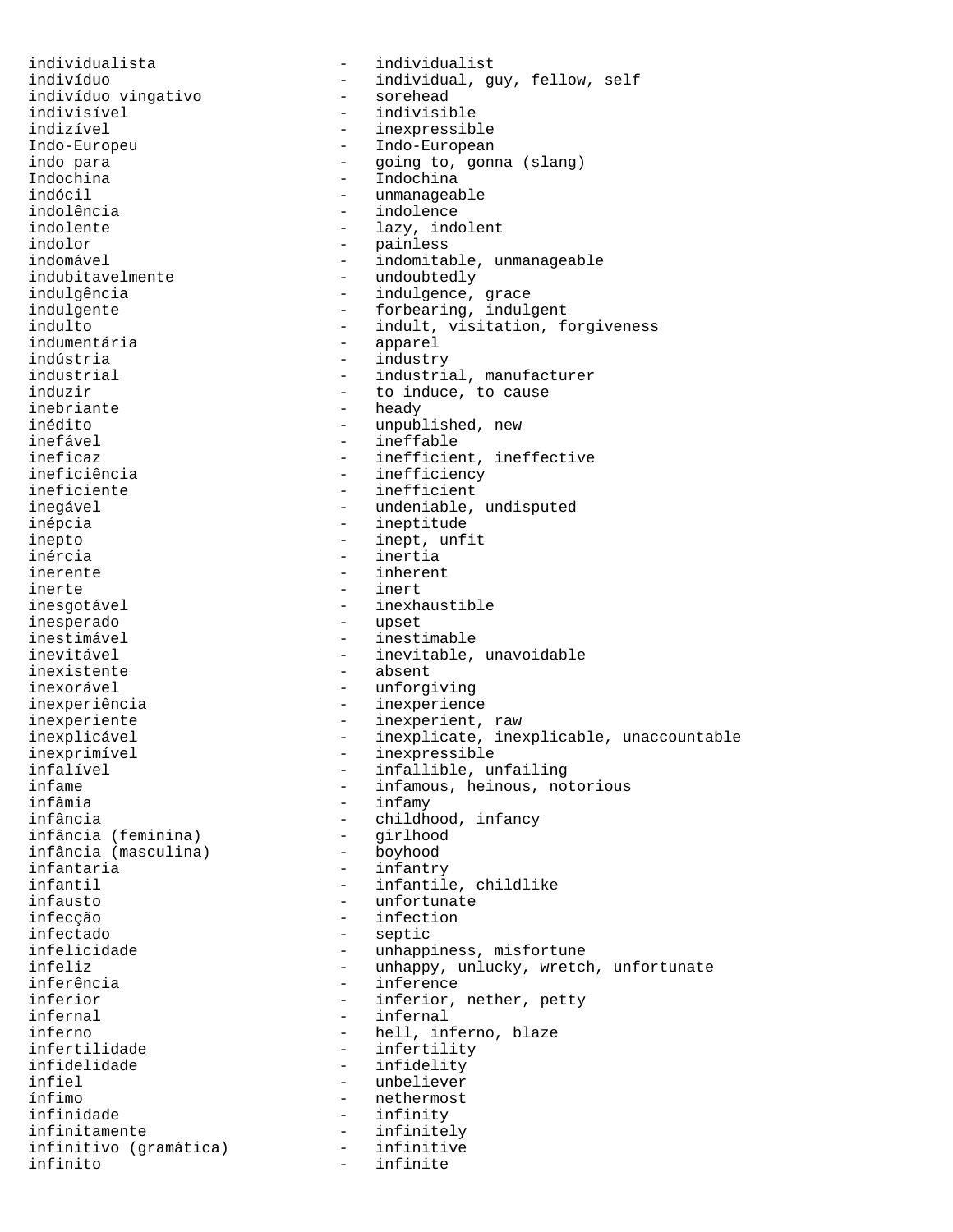inflação - inflation inflação de custos - cost-push inflation inflação de demanda - - demand-pull inflation inflação de procura - demand-pull inflation inflacionário - inflationary inflado - blown-up inflamação - inflammation inflamação de garganta - sore throat inflamado (sexualmente) - ablaze inflamar  $-$  to blaze inflar - to blow up inflexibilidade - inflexibility<br>inflexível - stern, die ha - stern, die hard, foursquare infligir - to visit, to inflict inflorescência - inflorescence<br>influência - influence - influence influenciar  $\begin{array}{ccc} - & + & + \end{array}$  to touch, to bias influente influente<br>
influenza (vírus) - influential<br>
- flu, influen influenza (vírus) - flu, influenza influxo - influx<br>informação - communi informação  $\qquad \qquad -$  communication, information<br>informal  $\qquad \qquad -$  informal, altogether - informal, altogether informante<br>informante da polícia (informante da polícia (informante da polícia (informante de estableceu en la estableceu<br>informante da polícia (informante de estableceu en la estableceu en la estableceu en la estableceu e informante da polícia - stool pigeon (AUS) informar-se - to get a line informar sobre algo - to acquaint informática  $-$  computer science, computing informativo - informative informe - shapeless infra-estrutura - understructure infração  $-$  foul, misdemeanour, malfeasance infringir  $\begin{array}{ccc} - & + \text{to } \text{infinite} \\ - & + \text{to } \text{infinite} \end{array}$ infundir - to infuse infusão - infusion - simplicity ingênuo - dupe, gull Inglaterra - England inglês<br>inglês (gíria) - English<br>- Pommy ba inglês (gíria) - Pommy bastard (AUS) inglês australiano - Strine (AUS) inglório - inglorious ingratidão - ingratitude ingrato - thankless ingrediente  $\qquad \qquad -$  ingredient inhame - yam iniciação - initiation inicialização - startup iniciante - tyro iniciar entirely noticelly to embark, to set about, to initiate, to begin início - beginning, commencement, source, outset, start inigualável - peerless, unmatched inimigo - enemy, foe inimitável - inimitable - inimitable ininteligível - all Greek (AUS) ininterruptamente - round the clock ininterrupto - continual iniqüidade - iniquity iníquo - iniquitous - iniquitous injeção - injection injeção direta - direct box (music) injetar - to inject injunção - injunction injúria - injury, wrong, revile, abuse injustiça - injustice injustificadamente injustificado - unjustified injustificável - unjustifiable injusto - unjust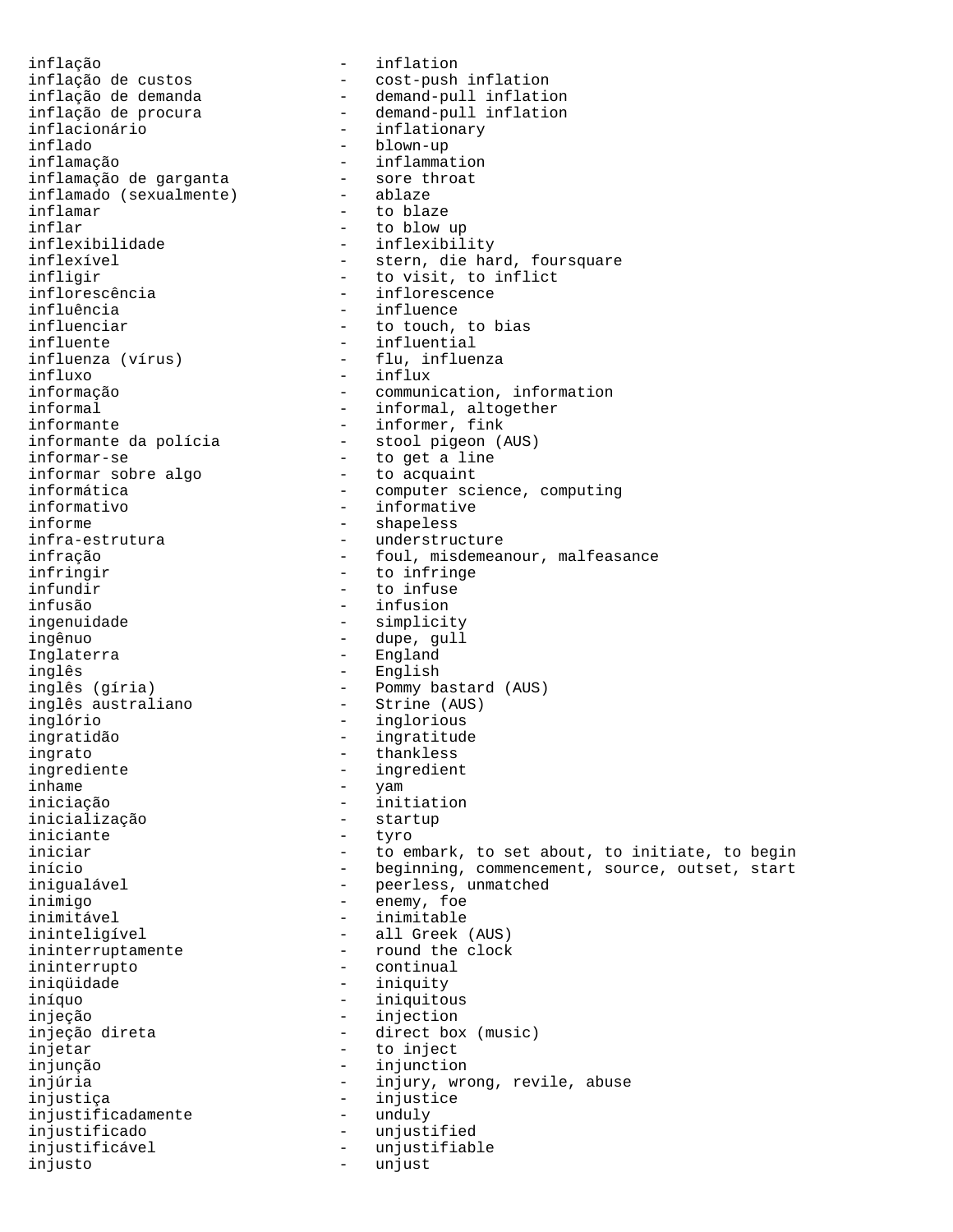inocência - innocence inocente - innocent inocular  $-$  to inoculate inócuo - innocuous, harmless, safe inofensivo - inoffensive inolvidável - unforgettable inoperante  $\qquad \qquad -$  out of order, inoperative inoportuno - amiss, inopportune, inconvenient inóspito - inhospitable inovador - innovator, groundbreaking inovar - to innovate inoxidável - stainless inquérito - inquiry, quest, investigation, inquest inquietação - uneasiness inquietar-se - to worry inquieto - hectic, fretful, uneasy, unquiet inquilino - tenant, roomer<br>inquirição (de testemunha) - hearing inquirição (de testemunha) -<br>inquiridor inquiridor - seeker inquirir  $-$  to pump, to inquire inquisidor - inquisitor - insatiable insalubre - sickly insanidade - insanity insano - insane, off the rails (AUS), head case (AUS) inscrever - to inscribe inscrever(-se) - to subscribe inscrição - inscription insegurança - insecurity inseguro - insecure inseminação - insemination insensatez - foolishness insensato - foolish, mindless - callous inserir and the state of the fill in, to implant, to insert inseticida - insecticide inseto - insect, bug insidioso - insidious insígnia - insignia insignificante - undistinguished, contemptible insinuação - intimation insinuação maldosa<br>insinuar - to insinuate, to intimate, to allude insinuar-se extended to ingratiate insípido - insipid, vapid, tasteless insistência - insistence insistir  $-$  to dwell, to stress, to hang on insolação - sunstroke insolência - effrontery insolente - cocky, prick-nose (AUS), haughty, brash insólito - eccentric, unusual insolúvel - insoluble insolvência - insolvency insolvente  $\qquad \qquad \text{insolvent, bankrupt}$ insondável - fathomless, unfathomable - insomnia<br>- vapid insosso - vapid inspeção - inspection, examination, visitation, survey inspecionar - to visit inspiração - inspiration, muse inspirar and the spirit, to inspirit inspirar-se em  $-$  to draw on instalação - installation, fixture, installment<br>instalações bancárias - premises instalações bancárias - premises instalar - to install instantâneo - instant, instantaneous instantâneo (foto) instante - instant, minute, twinkling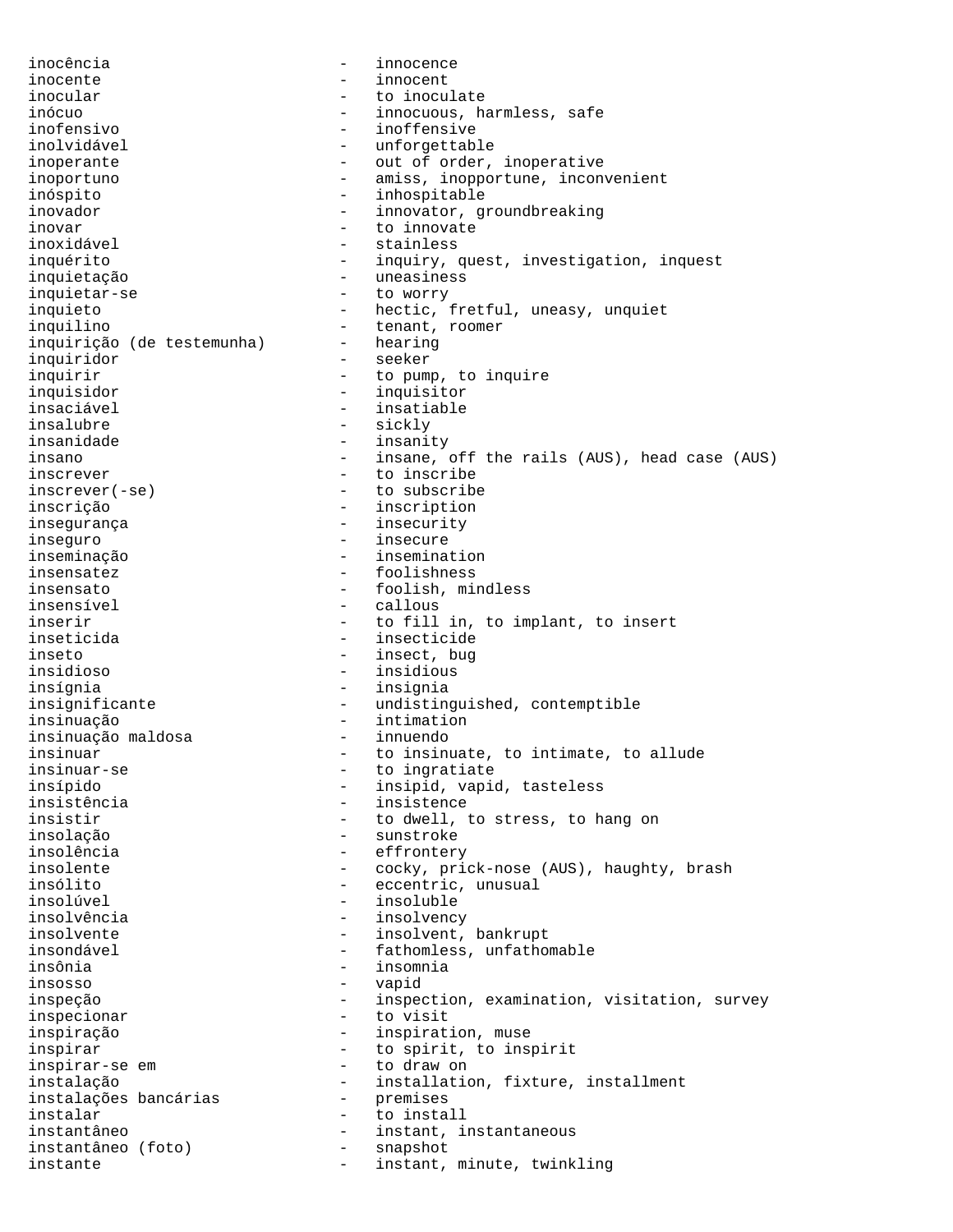instaurar processo contra - to proceed against instável **1988** - instable, shifting, shaky, floating, unstable instigação - fomentation instigador - instigator instigar - to prompt, to set off instilar  $-$  to infuse, to instill<br>instintivo  $-$  impulsive instintivo - impulsive instinto - flair, instinct - institution, establishment<br>- public bodies instituições públicas instituir  $-$  to institute, to establish instituto - institution, institute instrução - instruction instruído - educated instrumentação - orchestration instrumental - instrumental instrumentista - instrumentalist instrumento - instrument, agent, implement instrumento cortante<br>instrumento transpositor<br>instantor instrumento transpositor - transposing instrument instrutor - coach insubstituível - irreplaceable insuficiência - inadequacy insular - insular - insular insulto  $-$  insult, offense, revile, abuse insumo-transformação-produto - input-throughput-output insuperável - insuperable insurreição - upheaval intacto - intact, uninjured integral  $-$  integral, overall, whole integralizado - paid up integrar íntegro - adamant inteiramente  $\qquad \qquad -$  altogether inteiro - entire, whole, unabridged, full-length intelectual extended to the intellectual state of  $\sim$ inteligência<br>inteligência limitada - intelligence, wit<br>- one-track mind inteligência limitada inteligente  $\overline{\phantom{a}}$  - clever intempérie - weather intenção - intent intencionado - conscious, out to intencionalmente<br>intensidade intensidade - intensity, vividness<br>intensificação - intensification, exa intensificação  $\overline{a}$  - intensification, exaggeration<br>intensificar - to intensify, to exalt, to exa intensificar  $\begin{array}{ccc}\n & - & \text{to intensity, to exalt, to exagger, to deeper} \\
\text{intensity, to exalt, to exagger, to deepness} \\
\end{array}$ - crash, intensive intenso - towering, intense, intensive, unabated - intent interação - interplay intercalação - interjection interceptar jogador (beisebol) - to cut down intercessão - intercession intercomunicar(-se) - to network intercontinental  $\qquad \qquad -$  intercontinental intercurso - intercourse interdição - injunction interdito - interdict, forbidden interessado - responsive interessante - interesting, absorbing<br>interessar-se - - to concern interessar-se - to concern<br>interesse - to concern<br>- interest, c - interest, concern interface  $\qquad \qquad -$  interface interface paralela  $\overline{a}$  - parallel interface<br>interfacear interfacear and the state of the interface ínterim - interim interino - acting interior and the settle of the interior, inside, inland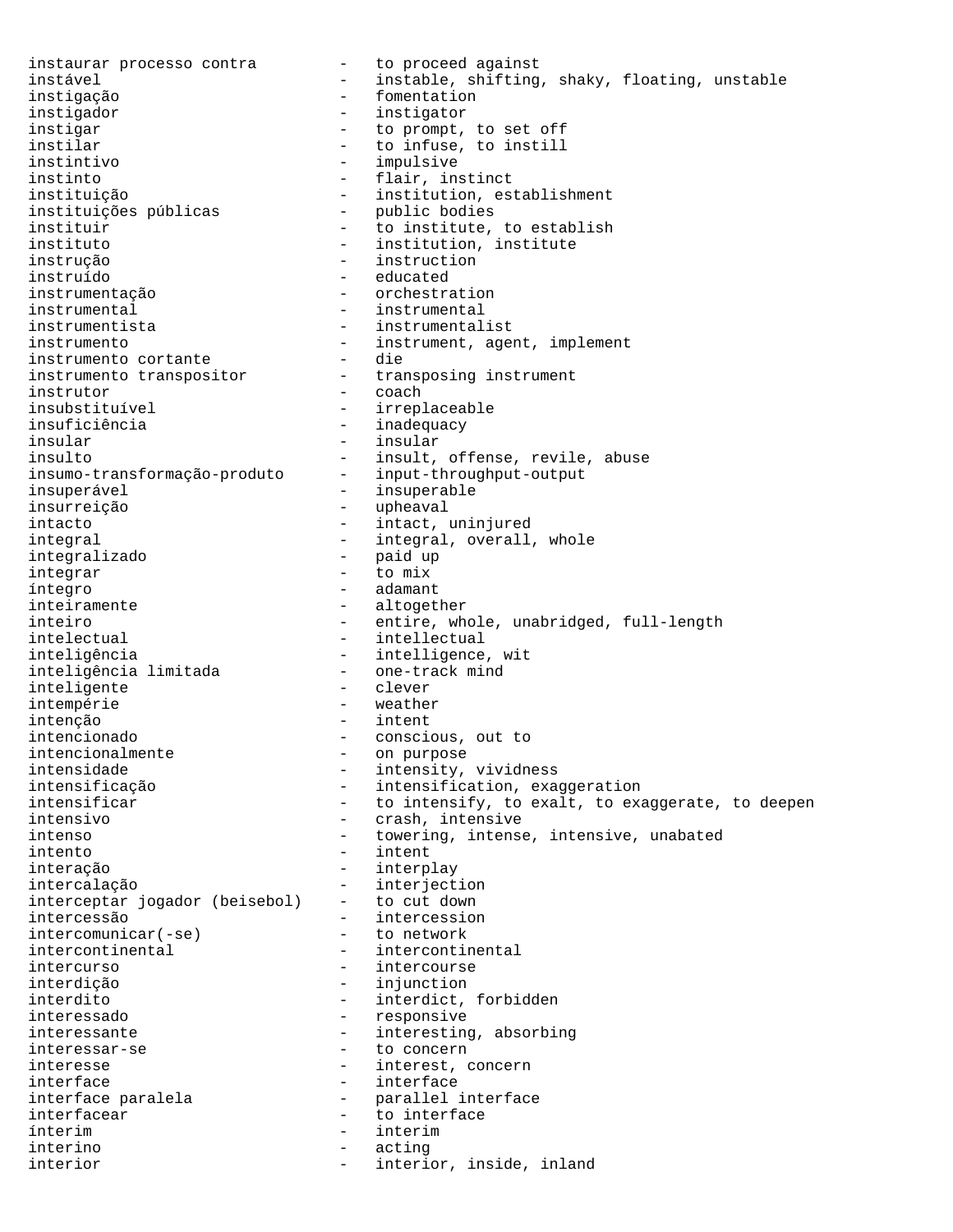interior da Austrália (interior da Austrália de Austrália e de Austrália e Austrália e de Austrália e Austráli interjeição - interjection interligação - interface interlúdio - interlude intermediário - middleman, intermediary, go-between, intermediate interminavelmente<br>intermitente - intermittent, fitful internacional extensional the international Internet  $-$  web, Internet, WWW interno - inner, indoor interpretação - interpretation interpretar  $-$  to represent, to act, to comment, to render interpretar mal  $\qquad -$  to misconceive intérprete  $-$  interpreter, performer interrogação - interrogation, query interrogatório - interrogatory, questioning interromper  $-$  to pause, to break interrupção - interruption, stop, arrest interruptor - interrupter intersecção - intersection intervalo - interval, gap, stretch, intermission intestino delgado - small intestine intestino grosso - large intestine intestino(s) - intestine, bowels intimação judicial intimar  $-$  to cite, to summon, to summons, to demand intimidação - intimidation intimidade - familiarity intimidar - to bully íntimo - intimate, inner, inmost, cozy intocável - untouchable intolerância en externa de intolerance<br>intolerante de la pigot intolerante - bigot - intolerable, past bearing intratável en el estadounidade de indomitable, unmanageable intravenoso - intravenous intrépido - heady, courageous intriga  $\overline{\phantom{a}}$  - conspiracy intrínseco - intrinsic introdução - introduction, preliminary introdutório - introduction - introduction - introduction - introduction - introduction - introduction - introduction - introduction - introduction - introduction - introduction - introduction - introduction - introduction introduzir  $\qquad \qquad -$  to introduce, to premise, to bring in, to insert intróito - introit intrometer-se  $-$  to ingratiate introspecção - introspection introvertido - introvert - intrusion, inroad intruso - intruder, intrusive, outsider intuição - intuition, insight intuitivo - intuitive intumescido - turgid inumano - inhuman inumar - to bury inumerável  $\qquad \qquad -$  innumerable inúmero - numberless inundação - flood, inundation inundar - to overwhelm inútil - useless, naught, needless, waste, goldbrick<br>inutilmente - to no purpose - to no purpose invadir  $-$  to invade, to trespass, to crash, to break invalidar  $-$  to quash, to undo, to disable inválido - invalid, null invariável - steady invasão - invasion, inroad inveja - envy inveja (pecado mortal) - invidia (deadly sin) inventar and the cook up, to concoct inventar uma história - to yarn, to spin a yarn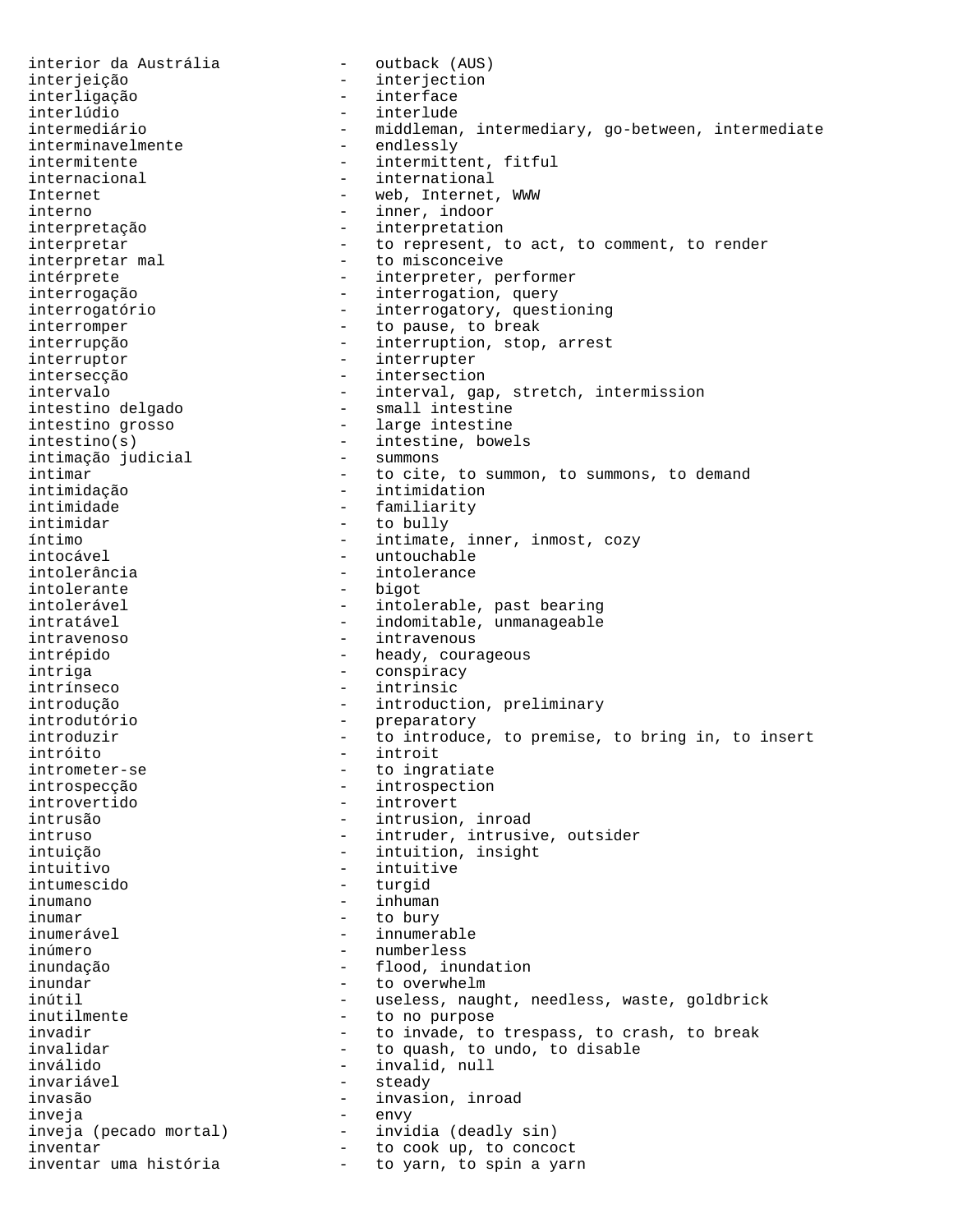inventário - inventory, tally invento - contrivance inventor  $\qquad \qquad -$  contriver inverno - winter inversão (de números) - inversion, reversal<br>inversão (de números) - transposition inversão (de números) inverso - inverse, reverse, converse inverter  $-$  to invert, turn down, to reverse<br>inverter(-se)  $-$  to turn over inverter(-se) - to turn over - converse investida - onset investido<br>investido (de poder) - empowered investido (de poder) - empowered - empowered and the power of the power of the series of the empower of the ser<br>investidor (teatral) - backer investidor (teatral) investigação - investigation, search, inquiry, inquest investigar<br>investimento especulativo - do investigate, to examine, to explore, to inquire<br>qo-go investimento especulativo inveterado - confirmed invocar - to summon, to claim - inadvertent ioga - Yoga ipso facto (pelo fato) ir - to go ir à bordo<br>ir à falência de la component de la component de la component de la component de la component de la component<br>quantum de la component de la component de la component de la component de la component de la compone - to go bust ir a passo  $-$  to pace ir abaixo - to crash ir de trenó - to sled ira  $-$  anger, wrath, exasperation, ire Irã - Iran - ira (deadly sin) irado<br>irado (gíria) - choleric, angry<br>- very good irado (gíria) - very good - persian, Iranian Iraque - Iraq irascível - choleric, fretful íris - iris - Irish irmã - sister irmandade - fellowship, brotherhood irmão - brother irmão (gíria) - bro (AUS) irmão ou irmã de alguém ironia - quip, irony<br>irônico - ironical irônico - ironical irradiado - broadcast - to glow irregular - irregular, fitful<br>irregular (terreno) - rugged irregular (terreno) irrelevante - unimportant irreparável - irreparable irrepetível - unquotable irrepreensível - irreproachable, unimpeachable irresistível - irresistible, overwhelming irresoluto - wishy-washy irresponsável - unaccountable, irresponsible irrestrito - unrestricted irreverência - irreverence irreverente - profane irrigação - irrigation irritação - exasperation irritado - sore, bushwhacked (slang) irritante - irritant, exasperating, obnoxious irritar and the state of the first, to get to, to incense, to rag irritar(-se)  $-$  to exasperate, to sulk irritável - irritable, fretful isca  $-$  bait, lure isenção - exemption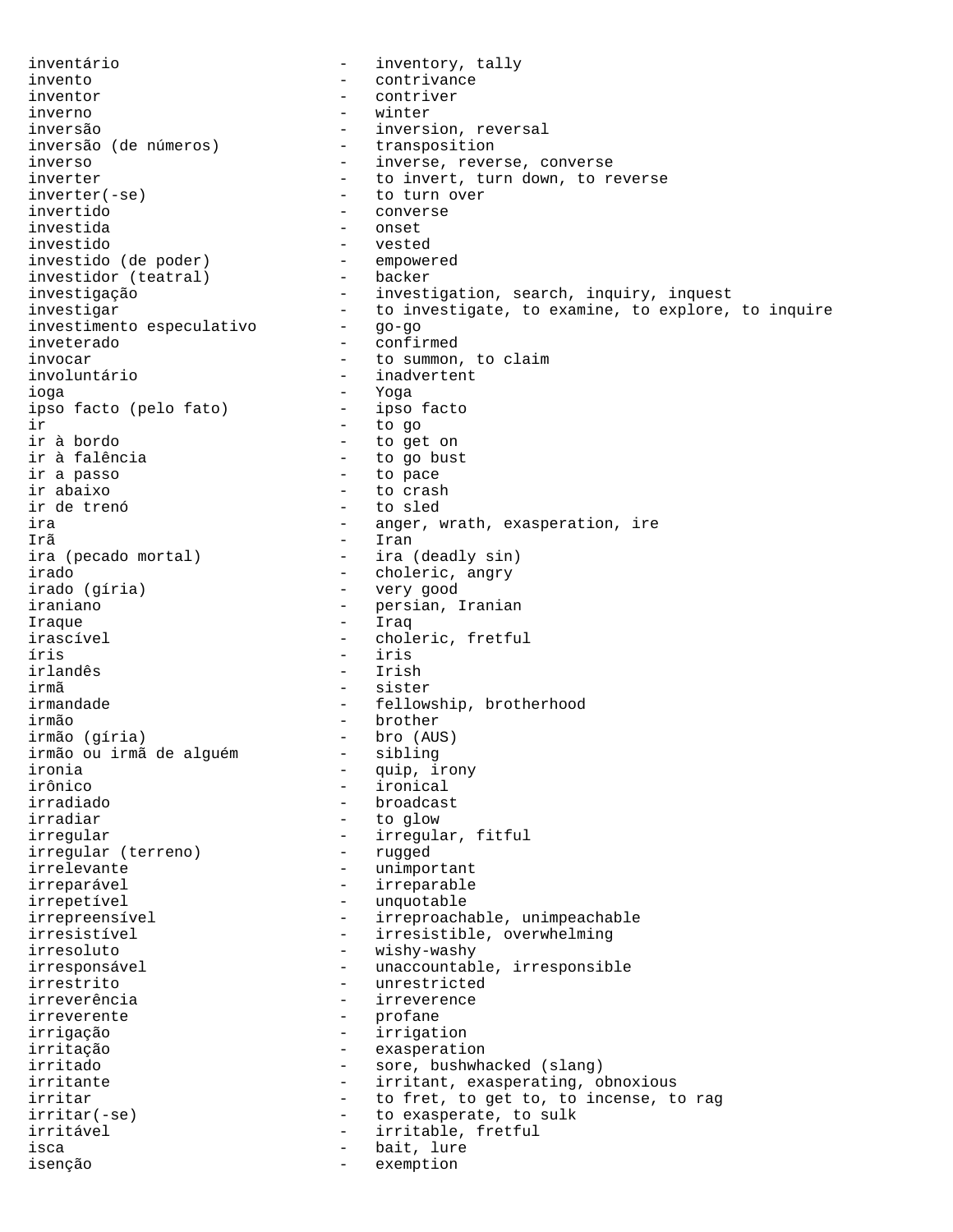isentar - to exempt isento - immune, exempt isento de  $\qquad \qquad -$  exempt from<br>isento de impostos  $\qquad \qquad -$  duty free isento de impostos - duty free isento de porte - post free Ísis (deusa egípcia) - Isis islamismo - Islamismo - Islamismo - Islamismo<br>isolado - insular, isolado - insular, set-apart, detached<br>isolamento - isolation, segregation isolante (eletricidade etc) isolar  $-$  to set apart, to detach isqueiro - lighter, tinder box isso é besteira! - pig's arse! (AUS)<br>istmo - isthmus istmo - isthmus isto é  $\overline{\phantom{a}}$  - that is, viz. J (joule) - J (joule) já - yet, already jabá - jerked meat, jerky jaburú (gíria) - skank (AUS) jabuticaba - jaboticaba jacarandá - jacaranda jacinto (erva) - hyacinth jacinto (flor) jactancioso - braggart, boastful jade - jade jaez - housing jam session - jam session janeiro - January janela - window janela com dobradiça jangada - raft jantando - dining jantar  $-$  dinner, to dine Japão - Japan jaqueta - jacket jaqueta (feminina) jarda - yard jarda (914 mm) - Y (yard) jardim - garden, orchard jardim de infância - Kindergarten, prep (AUS) jardinagem<br>
iardineira (roupa) - gardening<br>
- overalls jardineira (roupa) jardineiro<br>iardineiro paisagista (m. 1988)<br>1980 - Landscaper jardineiro paisagista jargão - cant jargão usado por gamers jarra  $-$  vase, pot jarro - iar, jug jaula - cage - cage - cage jazer  $-$  to lay, to lie jeans - jeans - jeans<br>ieiuar - fo fa jejuar - to fast Jesus Cristo - Jesus Christ jibóia - boa jipe - jeep<br>joalheiro - - jeep - jeep joalheiro - jeweller jocosamente en extension de la congue-in-cheek jocoso - merry jocundo - joyous, jocund joelho - knee jogada (dados, rede, anzol) jogado - cast-off jogador - player jogador de basquete basket<br>jogador de críquete (AUS) ferret jogador de críquete (AUS) -<br>iogador resoluto - jogador resoluto - gamer jogar  $\qquad \qquad -$  to throw, to play, to toss, to take on

- isolation, segregation<br>- insulator itinerário  $-$  itinerary, route, guide-book, guide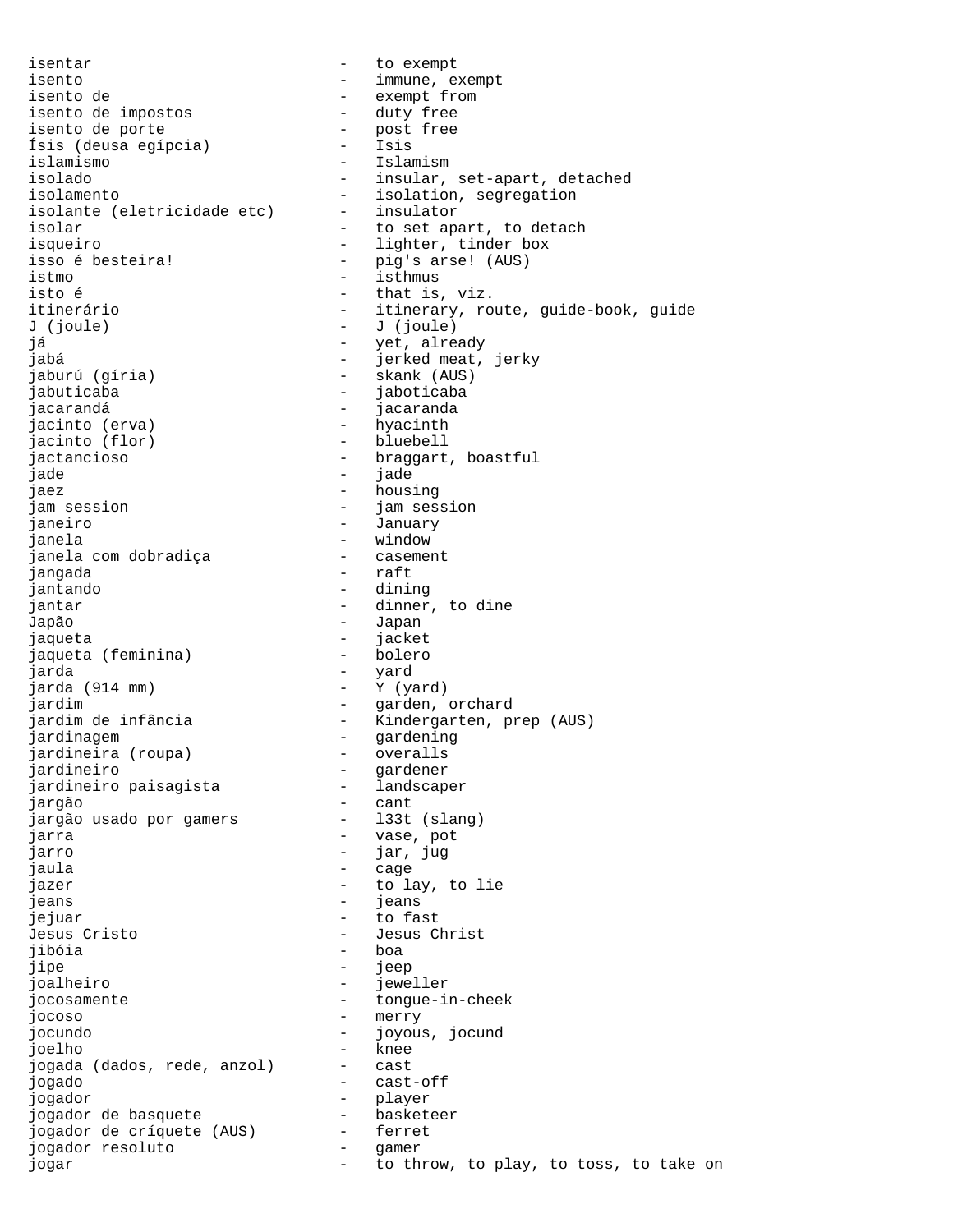jogar a toalha - throw in the towel<br>jogar cara ou coroa - toss up jogar cara ou coroa jogar fora<br>jogar gasolina no fogo  $\begin{array}{cccc} - &$  to clean up, to bin off (GB) jogar gasolina no fogo  $-$  to add fuel to the fire<br>jogar lenha na fogueira  $-$  to add fuel to the fire<br>jogar por esporte  $-$  to play for love - to add fuel to the fire<br>- to add fuel to the fire<br>- to play for love jogar por esporte<br>iogar uma moeda<br>- to flip jogar uma moeda jogo - game, play, gambling, suit, set, collection jogo de cartas - crib jogo de damas<br>jogo de documentos - set of documents jogo limpo - fair play jóia - jewel, gem, jewelry joio - darnel, weed jóquei - jockey jornada - journey jornal - newspaper, journal, gazette, rag (AUS)<br>iornaleiro - comparent - paperboy jornaleiro - paperboy jornalismo - journalism jornalista - journalist, reporter jorrar  $\qquad \qquad -$  to spout, to gush<br>iorro jorro - jet, gush, spouting jovem - young, minor, little, youngster, sprog, immature jovem (mulher) - fille (French)<br>iovem (solteira) - lass jovem (solteira) jovial  $-$  jovial, merry, jocund juba - mane jubileu - jubilee - jubilee<br>judeu - - Jew Jew Jew judeu - Jew, Jewish judeu (depreciativo) –<br>iudicial judicial - judicial judiciário - judiciary judicioso - judicious jugo - yoke, dominion, sway, subjection juiz - judge, referee juízo - judgement, opinion, doom julgamento - trial, judgement, sentence, doom julgamento errado  $-$  miscalculation julgar  $-$  to repute, to deem, to adjudicate julho - July junção - join junco - sedge, reed junho - June júnior - junior junta - joint juntar  $\qquad \qquad -$  to couple, to compile, to join, to attach junto  $-$  together, close (2) junto com  $\qquad \qquad -$  along, along with Júpiter - Jupiter<br>iurado - Juruman jurado - juryman, member (of jury), sworn juramento  $-$  oath, swearing jurar - to swear - jury, jurymen jurídico - judicial jurisconsulto - jurist, lawyer<br>iurisdicão - - iurisdiction jurisdição - - jurisdiction, county, venue, township<br>juro composto - - compound interest juro composto - compound interest juros - interest juros de mora e e e e e e delay interest, interest on late payment juros simples  $\qquad \qquad -$  ordinary interest jus - right, claim justa (medieval) - tilt justaposição - juxtaposition justiça - justice, equity justificação - vindication, clearing justificado  $-$  reasonable, legitimate justo - just, fair, proper, tight (clothes etc), exact juta - jute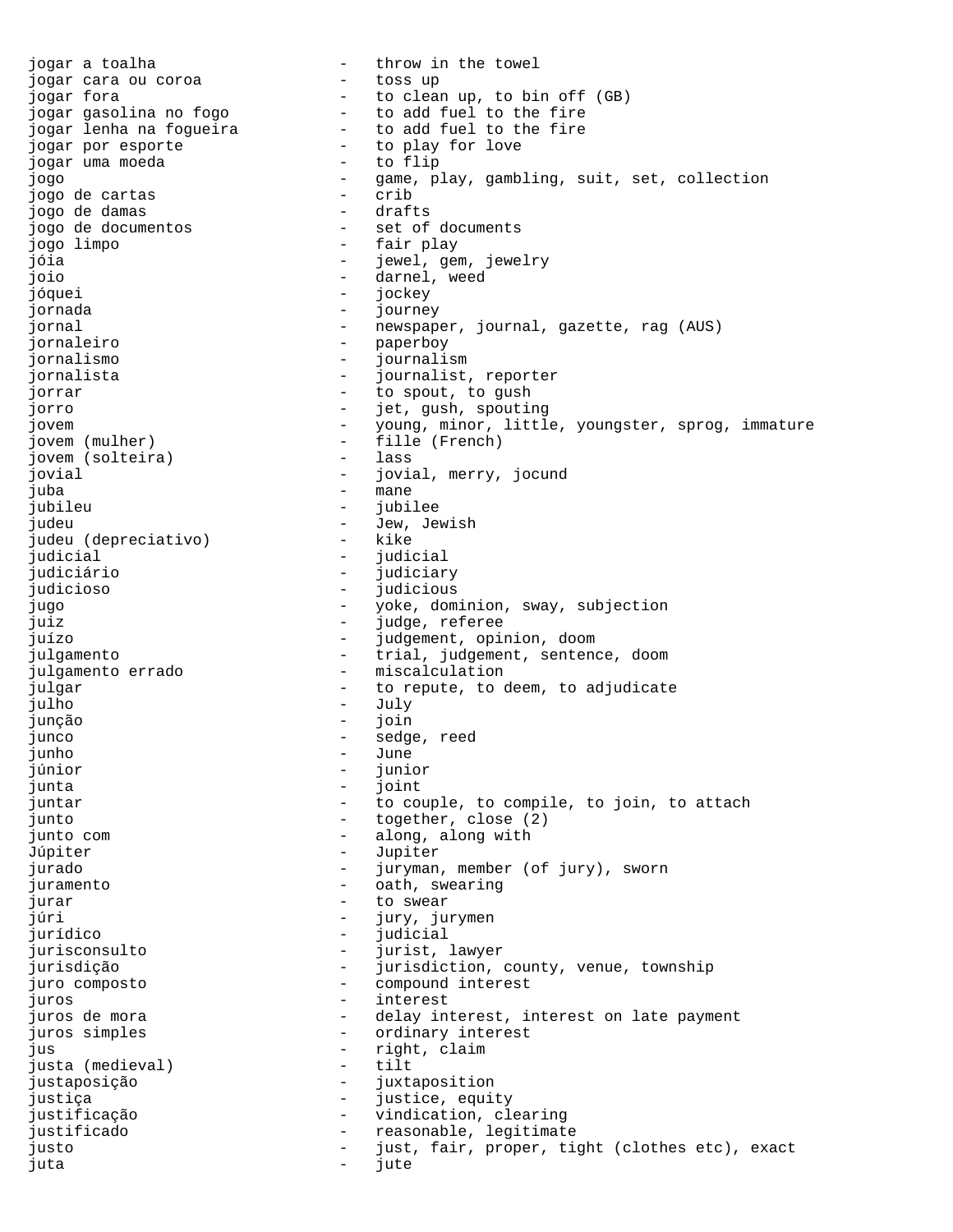juventude - youth K - potassium K (kelvin) - K K (potássio) – ktoré – ktoré – ktoré – ktoré – ktoré – ktoré – ktoré – ktoré – ktoré – ktoré – ktoré – ktoré – karaokê  $-$  karaoke kart - go-kart ketchup - ketchup - ketchup - ketchup - ketchup - ketchup - ketchup - ketchup - ketchup - ketchup - ketchup kilobyte (kb) - kilobyte (kb)  $kit$  -  $kit$ kitchenette - bed-sitter kitsch - kitsch lá - there, over there, yonder - wool<br>- A lá (nota musical) labareda - blaze lábio - lip labirinto  $-$  maze, labyrinth labor - labour  $laca$  - lac laçada  $\qquad \qquad -$  lace, loop laçar  $\qquad \qquad -$  to noose laço - loop, trap, noose, bond<br>laco de gravata - loom - bow laço de gravata lacraia  $\qquad \qquad -$  centipede lacre - sealing wax<br>ladeira abaixo - - downhill ladeira abaixo lado - side, flank, part - side by side, aboard ladrão - thief, robber ladrão de loja booster<br>ladrão de lojas booster ladrão de lojas ladrilho - tile, brick lagarta - caterpillar lagartixa lagarto - lizard lago - lake lagoa - lagoon lagosta - lobster lágrima  $-$  tear laje - flagstone lama - mud, ooze, slime lama (religião) - Lama (Buddhist) lamaçal  $\overline{\phantom{a}}$  wallow lamber - to lick lambida - lap, lick lamentar - to weep, to regret, to mourn<br>
lamentar(-se) - to wail  $lamentar(-se)$ lamentável  $-$  regrettable, sorry lamento  $-$  regret, wail lamentoso - querulous lâmia  $-$  vampire, lamia lâmina<br>1âmina delqada - 1980 - 1981 - 1982 - 1983 - 1984 - 1988 - 1988 - 1988 - 1988 - 1988 - 1988 - 1988 - 1988 - 1 lâmina delgada lâmpada - light, lamp<br>lâmpada de mesa - - light, lamp - table lamp lampejo - flash, glimmer, flare<br>
1ampião - flash, glimmer, flare lampião - lantern, lamp-post lamúria - fret lança  $-$  lance, spear lançamento - throwing, casting, laying, bidding, entry, toss<br>lançamento valorizado - back value lançamento valorizado lançar and the cast, to fling, to throw, to toss lance  $\qquad \qquad -$  cast, start, bid lanceta - lancet lanche - snack lanchonete languescer - to languish lanterna de bolso  $-$  penlight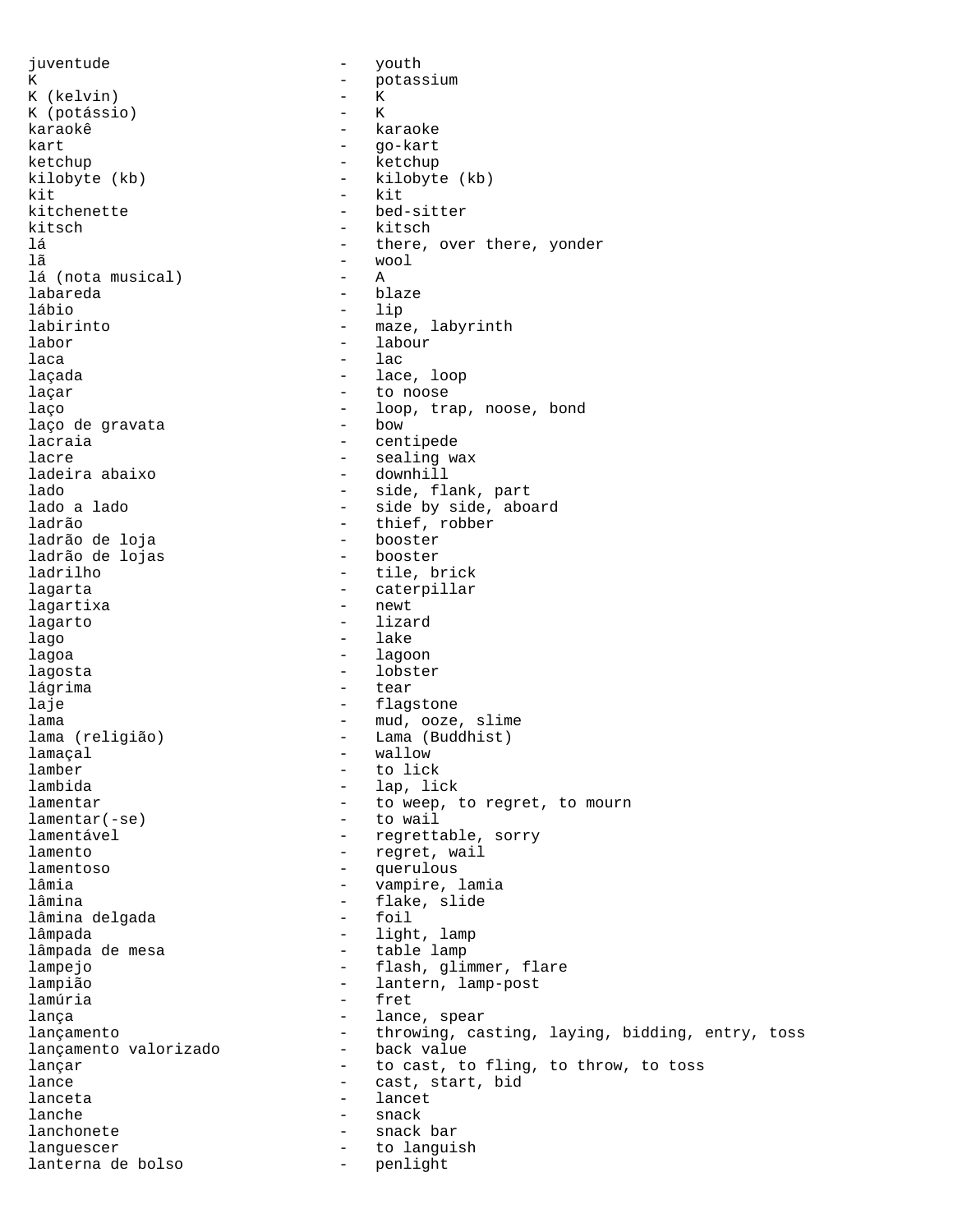lanterna elétrica - Flashlight, penlight lapela  $-$  flap, lapel lápide  $-$  tombstone lápis - pencil lapso - lapse laptop (computador portátil) -<br>lar lar - home<br>laranja - home laranja - orange lareira  $-$  fireplace, hearth largado - cast-off largo  $\overline{\phantom{a}}$  - broad, wide, square largura - breadth laringe - larynx larva - larva, grub lasca <br/> - flake, chip <br/> - flake, chip + flake, chip + flake, chip + flake, chip + flake<br/> - flake, chip + flake, chip + flake, chip + flake, chip + flake, chip + flake, chip + flake, chip + flake, chip + flake, lascar - to chip lastimar-se - to bleat lastro (de anzol) - sinker lastro (de navio) lata - can, tin lata de lixo - wastebasket - brass latido - bark latim - Latin latino - Latin latir  $-$  to bark laudo de avaliação  $\qquad \qquad$  - appraisal report lava - lava lavadeira - washer lavagem - rinse, slops, wash, washing lavanderia<br>lavanderia automática - launderette lavanderia automática lavar - to wash lavar (mineração) to hush<br>lavar com manqueira to hose lavar com mangueira lavatório - toilet, facility, privy, lav, washroom lavável - wash lavrador - planter LCD (visor de cristal líquido) - LCD (liquid crystal display) leal - faithful, staunch, reliable, loyal lealdade - loyalty, fidelity, fealty leão - lion lebre - hare - LED (Light Emitting Diode) legação  $-$  legation legado  $-$  legacy, estate, legate legal - legal legal (gíria) - awesome, alright legalizar  $-$  to notarize legenda - subtitle, caption legítima defesa  $-$  self-defence legitimar - to legitimate<br>legítimo - aenuine lega legítimo - genuine, legal, legitimate légua (1853.18 m - UK) -<br>legume vegetable lei  $-$  law, measure, canon leigo - laic, secular, lay, nonprofessional<br>leilão - auction - auction leilão - auction<br>leite - milk - milk - milk<br>- skimmed\_milk leite desnatado leite em pó  $-$  dried milk leiteira  $-$  milk pan leiteiro  $-$  milkman leiteria - dairy leito  $-$  bed, bedstead leito de rio - riverbed, channel leitor - reader, lector leitoso - milky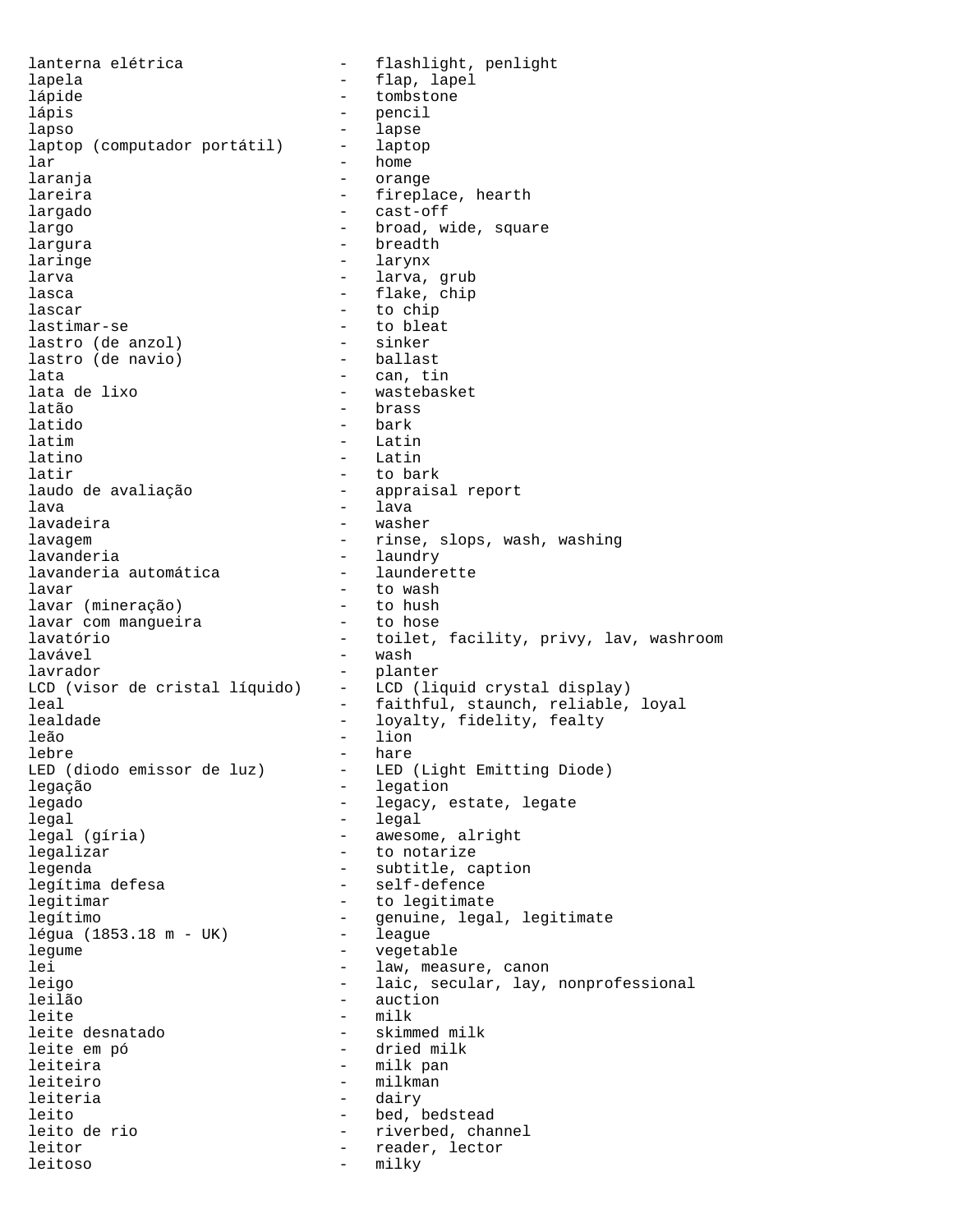leitura - reading leitura labial  $-$  lip reading lema - motto, slogan lembrança  $-$  souvenir, remembrance, recollection lembrete - reminder leme - helm, rudder lenço - handkerchief, rag (AUS) lenço de papel lencol - sheet lenda  $-$  legend, tale lendário  $-$  legendary lenha  $-$  firewood lenhador extended to the woodcutter lenitivo - lenitive lente - lens lente de aumento - magnifying glass - slow leoa - lioness lépido - joyful, lepid leque - fan ler - to read - slow, lazy, heavy, dull lero-lero  $-$  twaddle, idle talk lesão - injury lesbianismo - lesbianism lésbica - lesbian lésbica (AUS) lesivo - injurious leste  $-$  east letal - lethal letra - letter - bill of exchange, accomodation note<br>- lyrics letra de música<br>letra para cobrança - bill for collection (B/C)<br>- real estate bonds letras imobiliárias letrista - lyricist levadiço - movable, that may be lifted levantamento<br>
levantamento de peso  $-$  mapping, survey<br>
- snatch levantamento de peso levantar  $\begin{array}{ccc} - & \text{to raise, to lift, to erect, to gather up} \\ - & \text{to raise size} \end{array}$ - to raise siege levantar pesos  $-$  to weightlift levantar uma garantia - to release a guarantee levantar(-se) - to rise<br>levante - upheaval levante - upheaval, revolution, uprising levar a leilão  $-$  to put up for sale<br>levar a mal  $-$  to take amiss - to take amiss<br>- to fail levar bomba (gíria) - to fail levar de trenó to sled<br>levar em conta to allow for, to take into account levar em conta to allow for, to take into account levar na bunda (vulgar) - to be sodomized, to be buggered levar pau (em exame) - to bomb levar vantagem  $-$  to take the bun leve  $-$  light, feathery, slight, skin-deep levemente<br>
levemente salqado<br>
- briny<br>
- priny levemente salgado leveza - lightness leviandade - frivolity - lexicon, thesaurus lhama - llama libelo - libel liberação - release liberal - liberal, frank liberar  $-$  to secrete, to set free, to unleash, to release liberdade - liberty, freedom<br>liberdade condicional - parole liberdade condicional - parole liberdade de ação libertação emancipation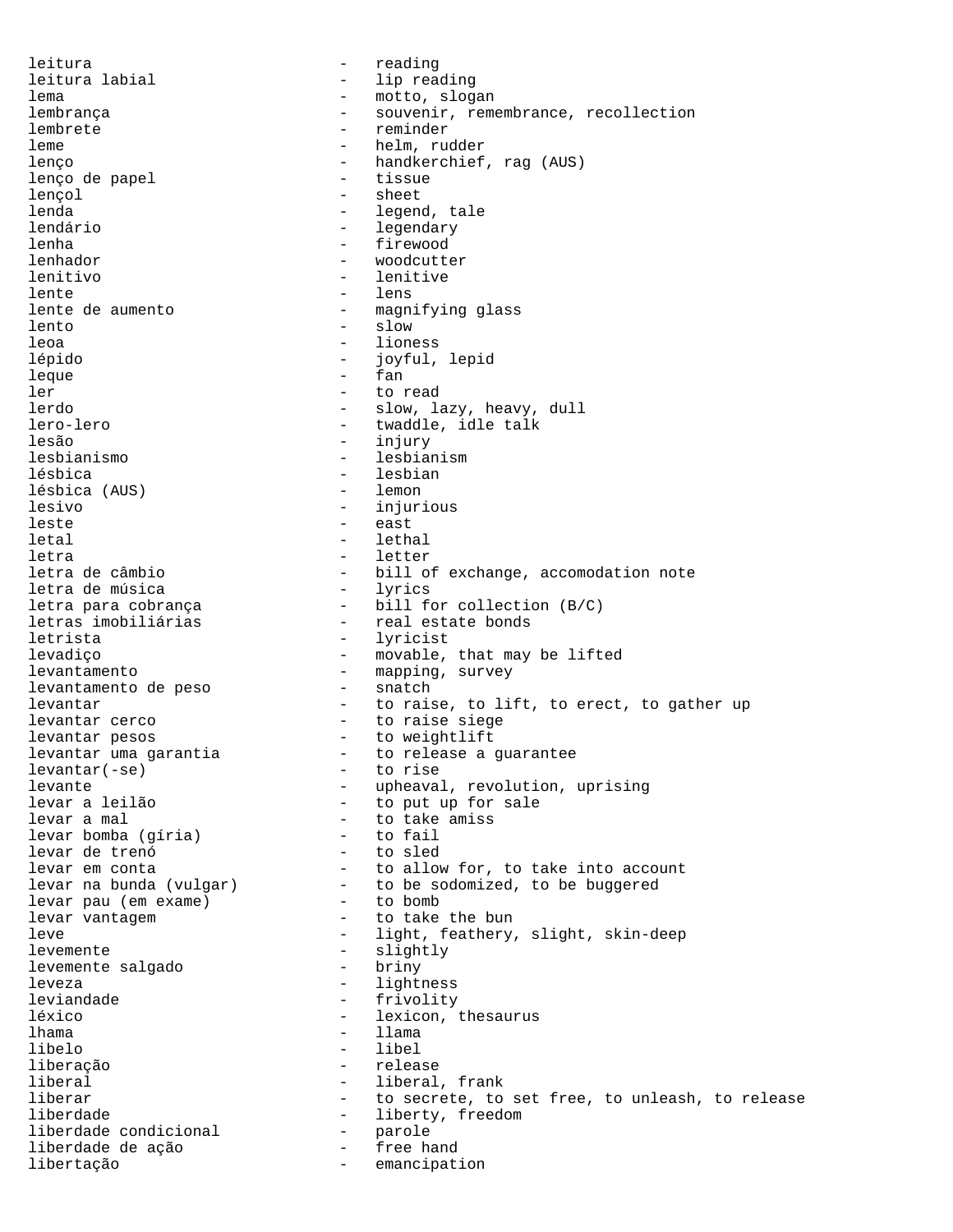libertação sob fiança (1998) - bailment libertar  $-$  to set free libidinoso - lustful, libidinous libra - pound libra (moeda) - quid libra (zodíaco) - Libra licença - leave, ticket licença (para embarcadiço) - shore leave licença de importação prévia - import license licença por doença - sick leave licenciar  $\qquad \qquad$  - to accredit licitante - bidder lícito - legal - to deal líder - lead, leader, ringleader, head<br>liderança - lead - lead liderança liderar - to lead liga - garter liga (agremiação) - league liga (metais) ligação - join, connection, linkage, attachment ligação interurbana trunk call, long-distance call ligado - relative ligadura de prolongamento - tie note ligamento (anatomia) - ligament ligar - to bind, to turn on, to connect, to join, to bond ligar (energia) - to go on ligar (tomada) - to plug ligar para - to ring up ligeiramente - somewhat ligeiro - fleet, smart, nimble lilás - lilac lima - file lima (fruta) limão - lemon<br>limar - lemon - lemon - to file limiar - threshold limitação - fetter, restraint, restriction, limiting limitação de liberdade limitado - finite, one-track, scant limitador - limiter limitar - to scant limite - limit, bound, border, landmark, boundary, compass - borderline limpador - cleaner limpador de pára-brisa limpar  $\frac{1}{2}$  - to clean, to clear limpeza - clean-up límpido - limpid, cloudless limpo - pure, clean, fair, neat limusine - limousine lince - lynx lingote - ingot língua - tongue, language - kerosene language (AUS) linguado <sup>-</sup> sole, flounder linguagem - language linguagem dakota - Dakota linguagem danssa<br>linguagem de programação lingüeta - click - click linha - line, thread, row linha de crédito - credit line, line of credit linha de crédito em aberto - stand by credit linha de montagem - assembly line linha do coro  $\qquad \qquad -$  chorus line linhaça - linseed linhagem entry and the pedigree linho  $\overline{\phantom{a}}$  - flax, linen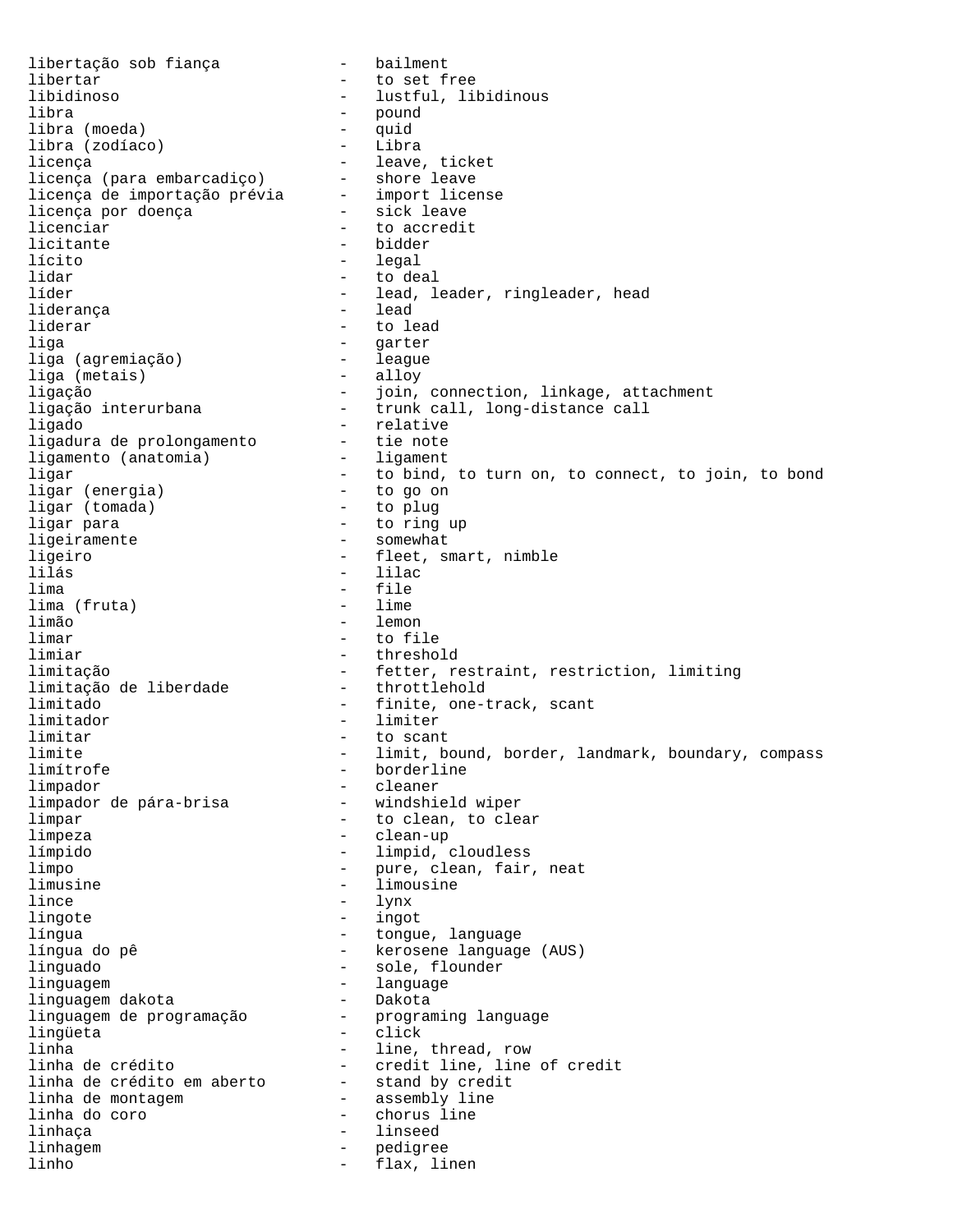líquen - lichen liquidação - clearing-sale, liquidation, settlement liquidar to liquidate, to make even, to sell out, to settle liquidar (débito) to pay off liquidar (débito) - to pay off liquidar as contas<br>liquidificador - liquefier líquido - liquid, water, fluid, watery<br>lira - lyre - lyre lira - lyre lira (moeda) lírico - lyric, lyrical lírio - lily lirismo - lyricism liso - plain, smooth, even, lank (hair)<br>lisonja - flattery, butter<br>lista - list, catalogue, roll lisonja - flattery, butter lista - list, catalogue, roll lista de candidatos - slate lista de mercadorias - packing list lista de passageiros - check list, waybill lista de peso - weight list lista telefônica - telephone directory listra - stripe, streak lisura - evenness literal - literal literário  $-$  literary literatura - literature litigante - litigant litígio - litigation litoral  $-$  coast, litoral, seacoast litro - litre - litre - litre - litre - litre - litre - litre - litre - litre - litre - litre - litre - litre -Lituânia - Lithuania lívido - livid, wan, pallid - freeing, rescue livrar-se de  $-$  to do away with, to cast off livrar(-se) - to rid livraria - bookstore, bookseller´s shop livre - free, open, licentious, footloose, off livre de  $-$  innocent of livre de avaria particular - free of particular average, F.P.A. livre de despesas - free of charge(s) - F.O.C., incurs no charges livre de pagamento e punição - scot free livre de porte  $\hspace{1cm}$  - post free livre de qualquer avaria  $\qquad \qquad -$  free of all average (F.A.A.) livre do fardo  $\qquad \qquad -$  unburdened livre em caminhões - free on truck (F.O.T.) livre em vagões ferroviários - free on rail (F.O.R.) livre em vagões ferroviários - free on rail (F.O.R.)<br>livreiro - bookseller<br>livremente - freely livremente - free<br>livro - book - book livro - book livro com folhas numeradas - folio livro de bolso  $-$  paperback livro didático  $-$  textbook lixa  $-$  sandpaper, emery lixeira - dump lixeiro  $-$  scavenger lixívia - lye lixo - garbage, dirt, filth, waste, trash lobisomen - werewolf lobo - wolf, lobe (anatomy)<br>lóbulo - earlobe - earlobe earlobe locação  $-$  leasing locador - lessor local  $\qquad \qquad -$  local, site, spot, location local de aplicação da cotação - ex local de observação - sampler localização - location localizar - to unearth locatário  $-$  roomer, lessee locomotiva - engine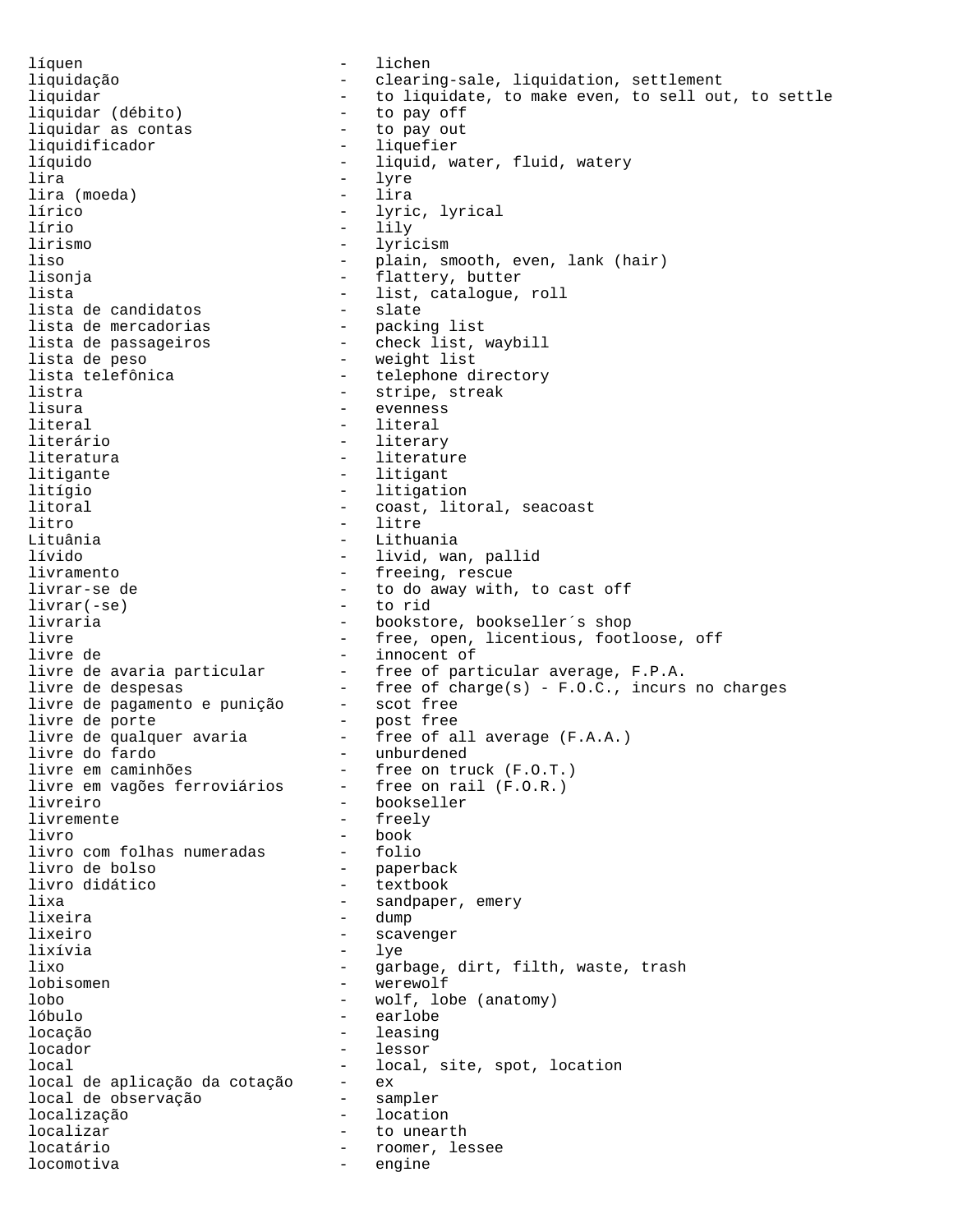locução - expression lodaçal - puddle, quagmire lodo - mud, clay, mire, ooze, slime lodoso - turbid logaritmo - log, logarithm lógica - logic logicamente - logically lógico - logician (person), logical, rational lógico! - you bet ! logo - soon, presently, then, therefore, so, anon, hence logo que - as soon as logradouro público logro - hoax, bunco loja - shop, store loja a varejo loja de departamentos - department store lojista - shopkeeper lombo<br>lombo (de vaca) - loin<br>- sirloin lombo (de vaca)<br>lona - canvas, sailcloth Londres - London<br>1onganimidade - Patienc - patience longe  $\qquad \qquad -$  far, wide, outlying longevidade - longevity longínquo - distant longo - long<br>loquacidade - prate loquacidade lorota - fib lotação - hack lote - lot lote fracionário (de ações) - odd lot<br>lote negociável de mercadorias - job lot lote negociável de mercadorias loteria<sup> -</sup> lottery - lottery louça  $-$  china, ware, china-ware, crockery louco - mad, insane, loony, madman loucura - insanity, folly loureiro - bay-tree<br>
louro (planta) - laurel louro (planta)  $louro(a)$  - blonde lousa - slate louva-a-deus louvar  $-$  to praise, to celebrate louvável <br/>  $\hfill\mbox{\tt \char'41}$  - laudable, commendable louvor - praise  $\begin{tabular}{ll} \texttt{\texttt{lua}} & \texttt{\texttt{---}} & \texttt{\texttt{mono}} \\ \texttt{\texttt{---}} & \texttt{\texttt{mono}} \\ \end{tabular}$ lua-de-mel - honeymoon - moonlight lúbrico - lewd, lubricous, lascivious lubrificação lubrication<br>lubrificação (de motor) lube lubrificação (de motor) lubrificante<br>
lubrificante (íntimo) - lube<br>
- lube<br>
- lube lubrificante (íntimo) - lube lubrificar Lucas - Luke lucidez - lucidity<br>lúcio (peixe) - pike - pike lúcio (peixe) lucrar  $\qquad \qquad$  - to clean up lucro  $\begin{array}{ccc} - & \text{profit, gain, proceeds} \\ \end{array}$ - gross profit lucro líquido - net profit lucros - earnings - profit and loss lucros não distribuídos - retained earnings lucros retidos  $\qquad \qquad -$  retained earnings ludibriar  $-$  to dupe, to gull, to hoax, to bunco lugar - place, situation, room lugarejo - hamlet lula - squid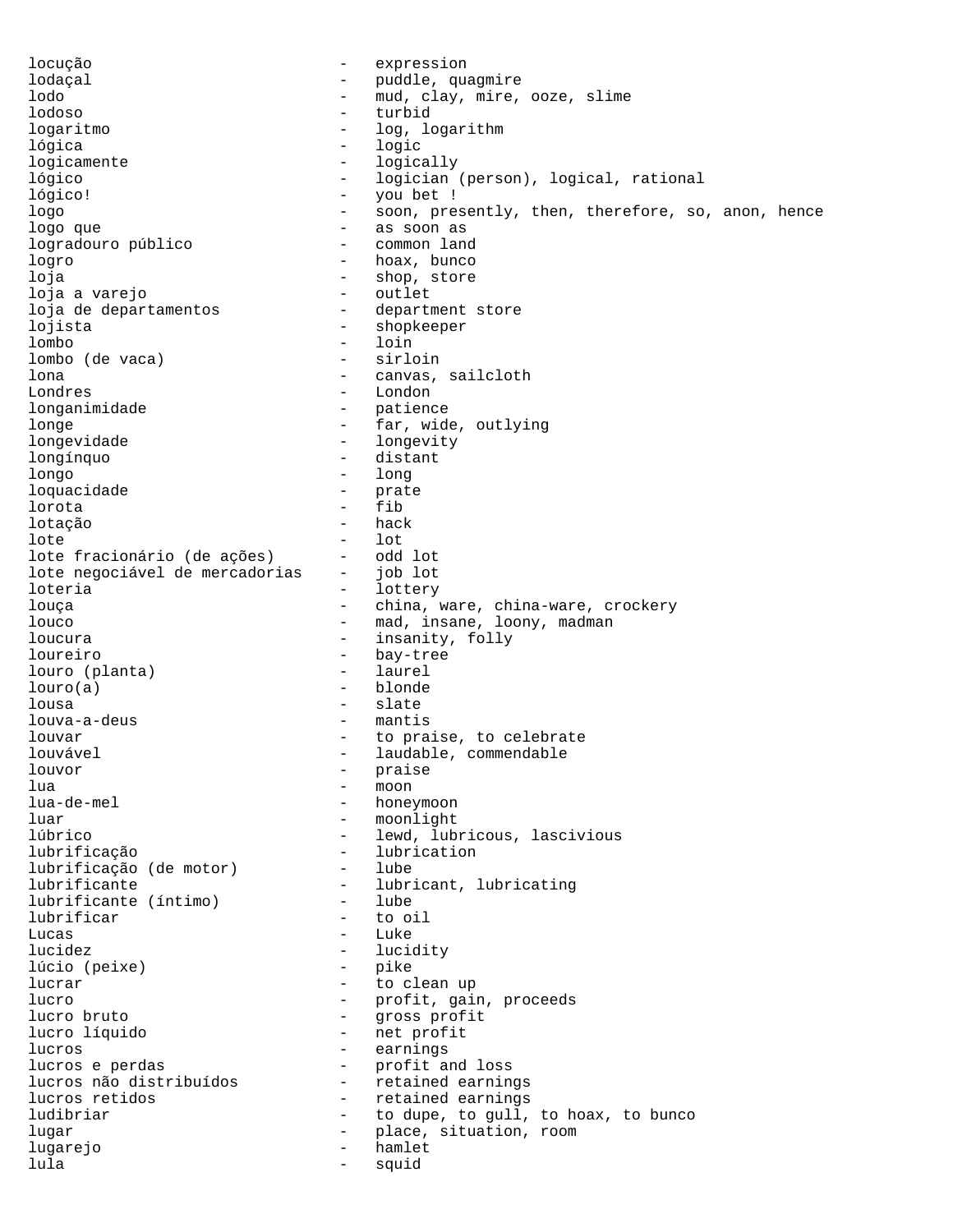lume  $-$  fire, glow, flame luminância - luminance luminosidade lunar - lunar, lunary - lunar, lunary - lunary - lunary - lunary - lunary - lunary - lunary - lunary - lunary - lunary - lunary - lunary - lunary - lunary - lunary - lunary - lunary - lunary - lunary - lunary - lunary - lu lúpulo - hopes - hopes - hopes - hopes - hopes - hopes - hopes - hopes - hopes - hopes - hopes - hopes - hopes - hopes - hopes - hopes - hopes - hopes - hopes - hopes - hopes - hopes - hopes - hopes - hopes - hopes - hopes lustrar - to gloss<br>lustre - chandeli lustre - chandelier lustro - luster luta - fight, strife, wrestling, struggle<br>luta de boxe - bout, boxing luta de boxe  $\qquad \qquad -$  bout, boxing<br>
luta livre  $\qquad \qquad -$  wrestling - wrestling lutador - fighter, wrestler lutar  $-$  to fight, to skirmish, to wrestle luto - mourning luva - glove luva de boxe - boxing glove luvas (de locação) luxação - strain luxo - luxury - luxury - luxury - luxury - luxury - luxury - luxury - luxury - luxury - luxury - luxury - luxu luxúria - lust, lasciviousness luxurioso - lustful, wanton - light<br>- flicker luz bruxuleante<br>luz de freio luz de freio  $\overline{\phantom{a}}$  - brake light<br>luz de fundo  $\overline{\phantom{a}}$  - backlit luz de fundo  $\begin{array}{ccc} - & - \\ - & \end{array}$  backlit luz solar - sunshine - zodiacal light luzir - to glow M-1 (rifle semi-automático) - M-<br>m (metro) - m m (metro) má condição  $-$  bad condition<br>má sorte  $-$  mishap - mishap maçã - apple - candied apple macabro - macabre macacão  $-$  overalls macaco - monkey<br>macaco (autom.) - iack macaco (autom.) – jack maçaneta - knob macarrão - macaroni, pasta machado  $-$  ax, axe machista - chauvinist, chauvinistic macho  $-$  male, macho machucado - injury, hurt, black and blue, wound maciço - compact, massive - compact, massive - compact, massive - compact and the massive - compact and the massive - compact and  $\sim$  compact and  $\sim$  compact and  $\sim$  compact and  $\sim$  compact and  $\sim$  compact and  $\sim$  co - softness macio - soft, mild, smooth maçom entre entre entre entre entre entre entre entre entre entre entre entre entre entre entre entre entre en maçon - Freemason maçonaria  $-$  Freemasonry, masonry maconha  $-$  marijuana maconheiro (gíria) - pot-head (AUS) macumba - Brazilian religious cult madeira  $-$  wood, timber, Madeira (wine) madrasta - stepmother madrinha  $-$  godmother madrugada - component - daybreak, dawn, fresh madureza - ripeness - ripe, mature mãe  $\left(\text{colomial}\right)$  - mother, mum mãe (coloquial) - mum<br>mãe (de animal) - dam mãe (de animal) maestria entre entre entre entre entre mastering maestro - conductor<br>maga - enchantre maga - enchantress magérrima - slenderest<br>magia - situación - magic wit magia  $-$  magic, witchcraft, spell magia negra  $\qquad \qquad$  - black art, voodoo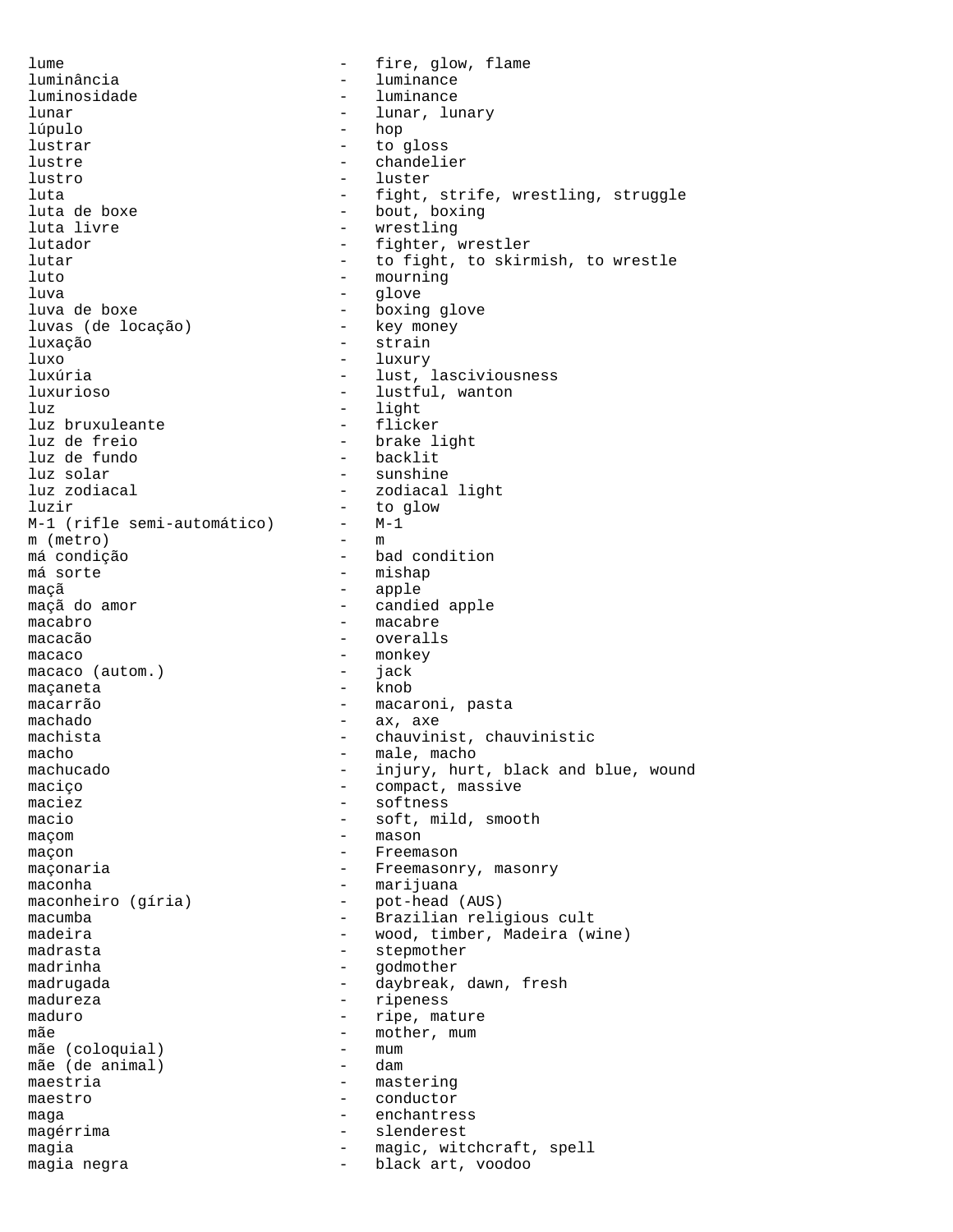magiar - Magyar mágica  $\qquad \qquad -$  magic, sorcery mágico - magician, wizard magnificência - splendour magnífico  $-$  princely, grand magnitude - magnitude, greatness mago  $-$  magus, magician, wizard, genius, warlock mágoa - suffering magoar - to hurt, to wound magro - thin mainframe - mainframe maio - May<br>maiô - batl - bathing suit maior  $-$  bigger, major, greatest maioria - bulk maioridade  $-$  majority, age of consent mais  $-$  more, much, rather, else, plus mais (superlativo)  $-$  most mais (superlativo) mais alto - louder mais avançado - furthermost - nether, lower<br>- upper mais elevado - upper mais importante mais longe  $\qquad$  - beyond mais longínquo - furthermost mais longo - longer mais moderno - latest mais recente mais remoto  $-$  furthermost  $-$  ater mais tarde<br>mais uma vez - once more majestade - royalty<br>major (militar) - major major (militar) mal - evil, amiss, mischief mal-criado - underbred<br>mal-educado - slob rude mal-educado - slob, rude<br>mal-entendido - misinterpre - misinterpretation, misunderstanding<br>- qlum mal-humorado<br>mal-humorado (coloquial) - gloomy Gus mal-humorado (coloquial) - gloomal assado (carne) - rare mal assado (carne) mala  $\begin{array}{ccc}\n & - & \text{case, package} \\
 & - & \text{mail}\n\end{array}$ mala postal malaio - Malay - Malay - Malay - Malay - Malay - Malay - Malay - Malay - Malay - Malay - Malay - Malay - Malay malandro - scapegrace malar - malar Malásia - Malaysia - Malay malcriado - ill-bred, naughty maldade - malice, evil, ugliness, mischief maldição - curse maldição (imprecação) - damniero - damniero - damniero - damniero - damniero - damniero - damniero - damniero<br>- damniero - damniero - damniero - damniero - damniero - damniero - damniero - damniero - damniero - damniero maldição! - goddamn maldito - damned maldoso - mischievous maledicência - innuendo maleita  $-$  tertian fever, ague maleta - small suitcase, kit<br>malfeitor - evildoer, desperado malfeitor - evildoer, desperado<br>malha - evildoer, desperado - mesh, net, network malho  $-$  sledge hammer, sledge malícia en el estado en el estado en el estado en el estado en el estado en el estado en el estado en el estado en el estado en el estado en el estado en el estado en el estado en el estado en el estado en el estado en el maligno - malign malograr  $-$  to miscarry malogro - failure malte - malt maltratar  $-$  to abuse, to knock about maluco - fool, wacky maluco (gíria) - nut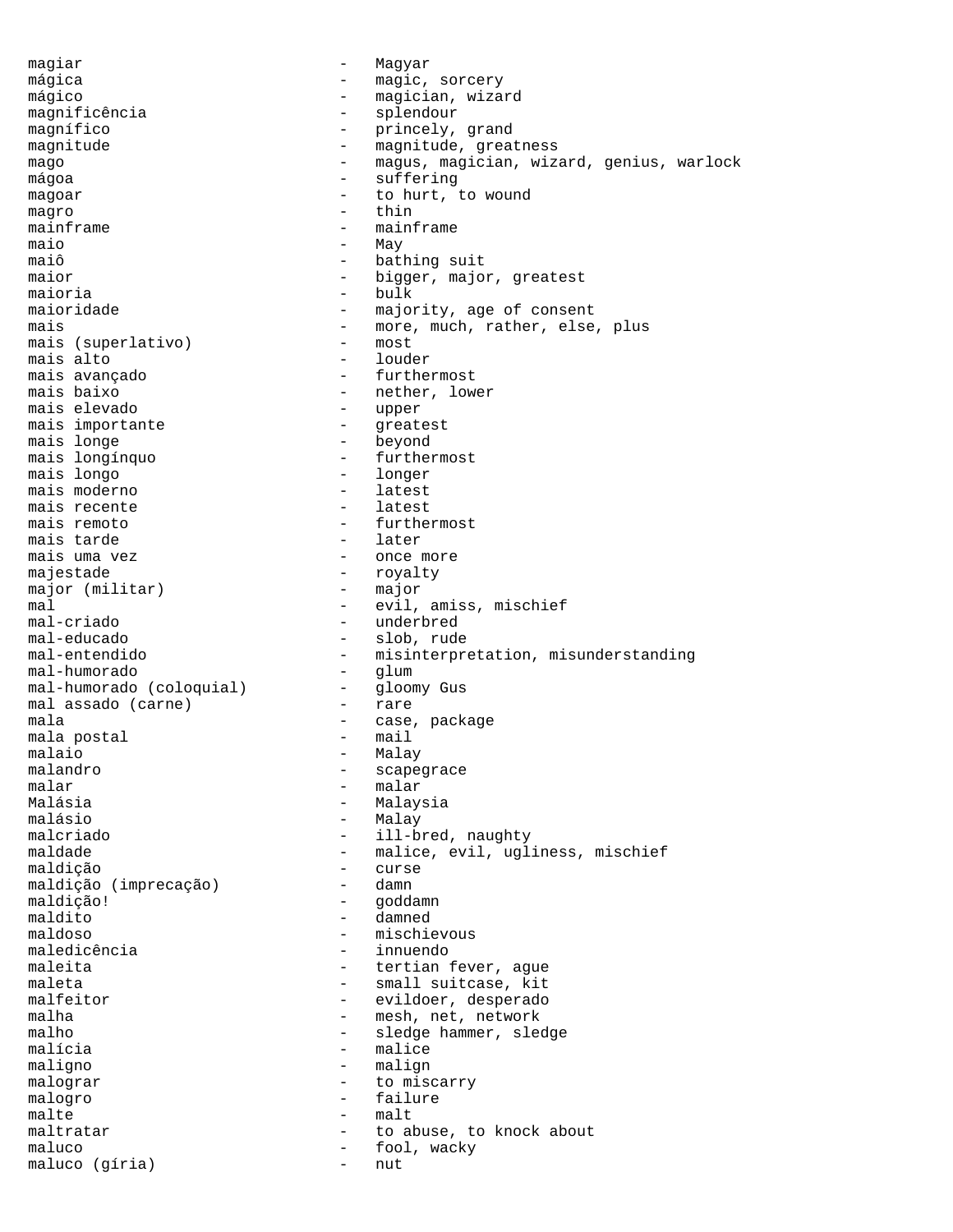$m$ alva  $m$ allow malvado - wicked, evil mama (teta)  $-$  mamma mamadeira - feeding bottle, nursing bottle, feeding-bottle mamado (gíria) - tiddly (slang), potty<br>mamãe - mummy mamãe - mummy mamãe (informal) - mamma mamão<br>mamão com açúcar (gíria) - easy-p easy-peasy lemon squeezy (AUS) mamar  $-$  to suck mameluco - mameluke mamífero  $-$  mammal, mammiferous mamilo - nipple mamoneiro - castor oil plant mamute - mammoth maná - manna manada  $-$  flock manar - to pour mancada - blunder mancada (gíria) mancal - bushing - bushing<br>mancha - smear i - smear, blur, spot manchar - to speck manchete  $-$  headline manda-chuva - chieftain, high-muck-a-muck mandado  $_{\text{mandedo}}$  injunction  $_{\text{mandedo}}$  judicial  $_{\text{mulatedo}}$ mandado judicial<br>mandamus (mandato judicial) - mandamus mandamus (mandato judicial) - mandamus (gíria) - bossy mandão (gíria) mandar  $\frac{1}{2}$  mandar buscar  $\frac{1}{2}$  - to dictate  $\frac{1}{2}$  to send for  $\frac{1}{2}$ - to send for<br>- consignment mandato de prisão - consignment mandíbula<br>mandioca - cassava, manioc<br>- mandrill mandril (macaco) maneira - manner, way, style<br>maneiro (qíria) - cool maneiro (gíria) manejar - to manipulate manejo - handling manequim extending the mannequin term of the mannequin manga - mango (fruit), sleeve (of clothes) manganês<br>
manganês<br>
mangueira<br>
- hose<br>
- hose mangueira - hose mangueira de incêndio manhã - morning, morrow<br>mania mania - mania, hobby, fad, cacoethes - asylum, mad house manicure  $-$  manicure manifestação - manifestation manifesto  $-$  manifest, evident, apparent, manifesto manifesto de carga  $-$  cargo manifest manipular - to fudge, to manipulate<br>manipular (preços) - to rig manipular (preços) manivela<br>manivela de espeto de contra entre espeto de contra entre espeto de contra entre entre entre entre entre entre e<br>de contra entre entre entre entre entre entre entre entre entre entre entre entre entre entre entre manivela de espeto - jack manjedoura - manger manobra - manoeuvre, movement, maneuver manobrar - to maneuver mansarda  $\qquad \qquad -$  garret manso  $-$  mild, tame, meek manteiga  $-$  butter manter  $-$  to keep, to uphold, to preserve manter as aparências - to keep decorum manter na linha  $\begin{array}{ccc} - & + & + \end{array}$  to crack down manter o preco manter o preço  $-$  to hold the line manter ocupado (pensamento) manter ocupado (pensamento) - to preoccupy<br>manto - coat, robe, cloak, mantle<br>manual - manual handbook manual manual, handbook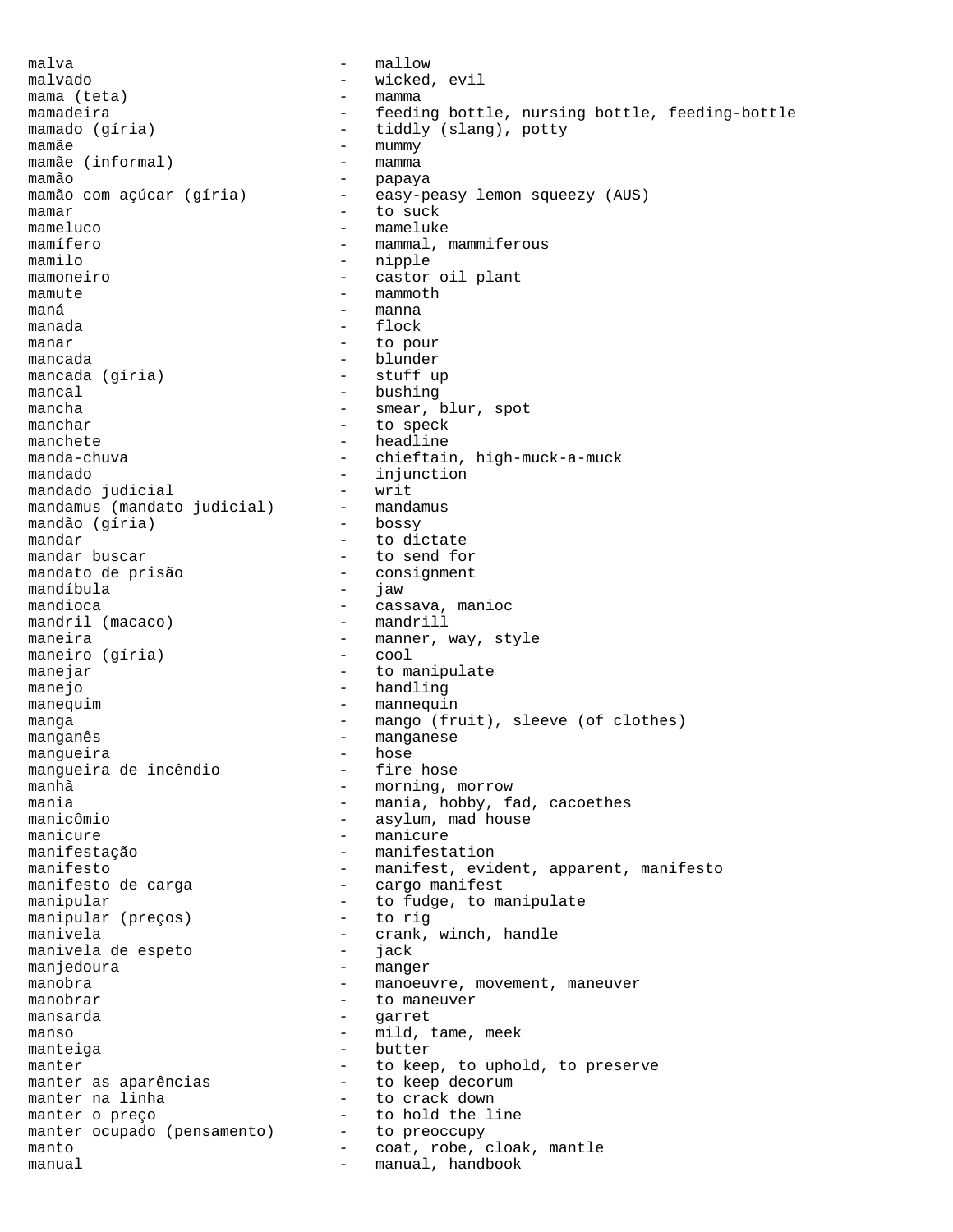manuscrito - codex, handwritings manutenção - maintenance, support, alimony, subsistence, upkeep<br>- hand mão - hand workmanship maometano  $-$  mohammedan mapa  $-$  map, chart maqueiro - stretcher bearer maquete - model, mock-up máquina - machine, engine máquina de descaroçar algodão - gin máquina de escrever typewriter máquina de lavar - washing machine, washer máquina de passar roupa - mangle máquina de pôquer  $\qquad \qquad -$  one-armed bandit (AUS) máquina fotográfica - camera mar - sea, briny mar  $\begin{array}{cccc}\n & - & \text{sea, bring} \\
 & - & \text{sea, bring} \\
 & - & \text{rough sea} \\
 & - & \text{Baltic Sea}\n\end{array}$ - Baltic Sea maracujá  $-$  passion fruit, granadilla maranhão  $-$  big lie, gossip, idle talk, flamingo maratona  $-$  marathon maravilha  $-$  wonder, marvel maravilhar-se - to marvel maravilhoso  $\qquad \qquad -$  wonderful, marvellous, great marca - label, make, signature, stamp, impress, spot, mark<br>marca (fronteira) - march marca (fronteira) marca de fábrica - trade mark (TM) marca de nascença - birth mark marca de orientação marca registrada  $-$  trademark, trade mark (TM) marcação - tally marcador and the marker, meter marcar  $\overline{a}$  = to mark, to post marcar  $\overline{a}$  ferro = to brand = to brand marcar à ferro<br>marcar uma data - to fix a date marceneiro - cabinet-maker marcha - walk, march, procession, rate<br>marcha (carro) - gear<br>- gear marcha (carro) marcha a ré  $\overline{a}$  - reverse gear marchar - to pace marco - landmark março - March marco (moeda) – mark<br>maré – tide maré - tide maré alta<br>maré baixa - high tide - high tide maré baixa<br>maré enchente de louis d'any de louis d'any de louis d'any de louis d'any de louis d'any de louis d'any de lou<br>de louis d'any de louis d'any de louis d'any de louis d'any de louis d'any de louis d'any de louis d - flood tide maremoto - tidal wave - ivory margarida - daisy margarina  $-$  margarine margem  $\qquad \qquad -$  border, edge, margin margem de erro  $-$  margin of error margem de lucro markon, initial markup, mark on margem de lucro bruto markup, spread (financial) - markup, spread (financial) marginal - delinquent, marginal<br>marido - husband - husband marido - husband - navy marinheiro - sailor marinheiro de água doce marinho  $-$  marine marionete  $-$  puppet marisco - shellfish marital - marital marítimo - maritime marmelo - quince marmita  $-$  pot, kettle marmota - groundhog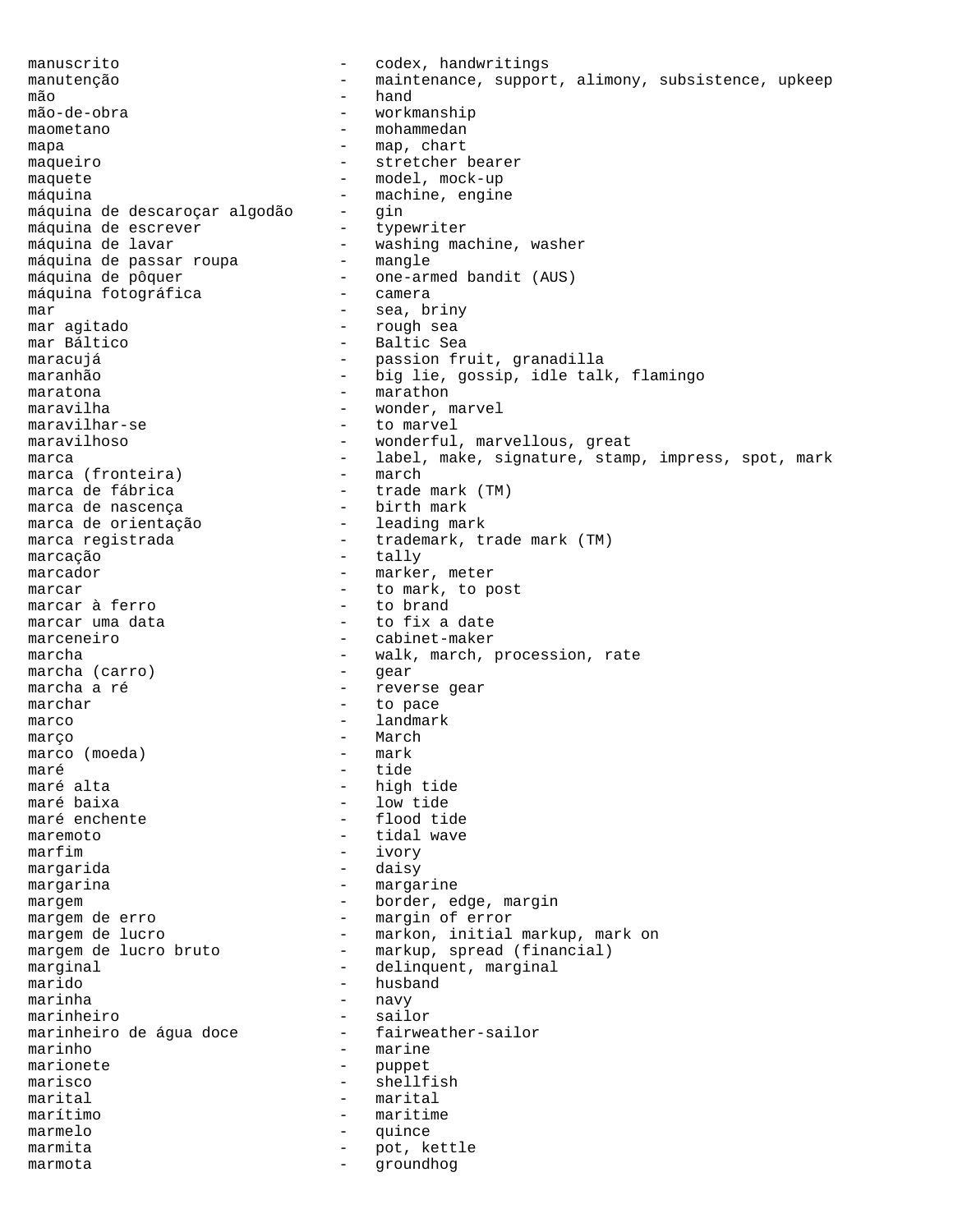marquise - marquee marreta - sledge hammer<br>marrom - brown marrom - brown marrom-chocolate - umber marrom-escuro - umber  $\mathfrak{m}$ arta  $\qquad \qquad$  -  $\mathfrak{m}$ ink Marte - Mars martelo de madeira marujo - sailor, seaman, mariner<br>marulho - swash - swash - swash  $\mathsf{mas}$  - but mascar  $-$  to chew máscara - mask, blind, visor mascarada - travesty mascate  $-$  hawker, tout mascatear - to hawk mascote - mascot masculamente - manfully masculino - masculine, macho - masculine, macho - manful, maniv - manful, manly massa <br/> - mass, dough (bread etc), lump, pasta, bulk massa de pastel - puff massa de pastel - puff massa folhada cremosa massa mole<br>massaqista (homem) - masseur - masseur massagista (homem) - masseur massagista (mulher) massas - pastry masterização - mastering mastigação - chew mastigar - to chew mastim - mastiff mastro - mast, flagpole, pole masturbação  $-$  masturbation, onanism, self-abuse masturbar-se  $-$  to wank (slang), to masturbate mata<br>mata cerrada - forest, wood, thicket<br>- brake mata cerrada matadouro - butchery, shambles, slaughterhouse matagal - underwood, brake, bush, thicket matança - butchery, kill, bloodshed matar - to kill, to slay, to murder, to slain<br>mate (xadrez) - mate mate (xadrez)<br>mate chimarrão - maté without sugar matéria - matter, material - raw material material<br>
material de construção<br>
- building material<br>
- building material material de construção  $-$  building material de escritório  $-$  stationery material de escritório maternal  $-$  motherly, maternal maternidade - motherhood, maternity, maternity hospital materno - maternal<br>matilha - mack of matilha  $-$  pack of dogs matiz - hue, shade matizar  $-$  to tone mato - wood matraca - rattle matrícula - enrollment, register, matriculation<br>matriculado - enrolled - enrolled matriz<br>matriz de xilogravura - matrix, mould, origin, former, the mother church<br>- woodcut matriz de xilogravura matrona  $-$  matron matungo  $-$  nag, hack maturação  $-$  ripeness, growth maturidade  $-$  ripeness, maturity mau  $-$  bad, wicked, evil, ugly, unkind, vicious mau estado  $-$  bad condition mau perdedor and the sorehead mausoléu - mausoleum máxima - maxim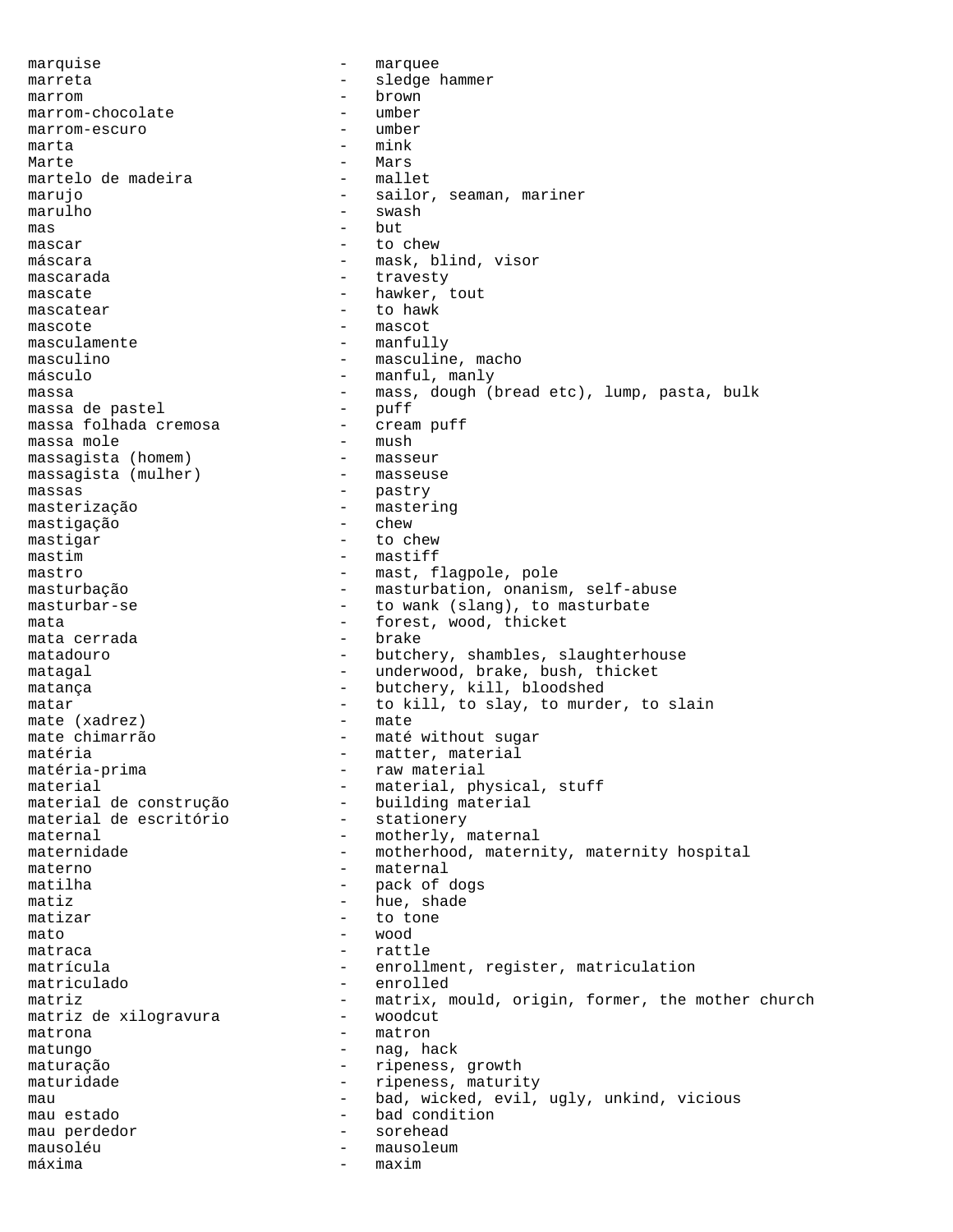máximo - maximum, full, ceiling meada - skein meandro entre thread thread mecanismo - mechanism, unit média - average mediador - go-between, intermediary<br>mediano - medium, mid - medium, mid<br>- on application mediante solicitação<br>mediar - to intermediate medicação entre entre entre entre entre entre entre entre entre entre entre entre entre entre entre entre entre entre entre entre entre entre entre entre entre entre entre entre entre entre entre entre entre entre entre en medicamento - medicament medicar - to doctor<br>medicina - medicine medicina - medicine médico  $-$  medic, medical médico clínico - physician médico psiquiatra - shrink (slang) medida - measure, size, step, touchstone, yardstick<br>medidas legais - proceedings - proceedings medidor - meter, indicator, gauge<br>medieval - medieval - medieval medieval - medieval<br>médio - medieval - medieval médio - average, mid, halfway - mean, mediocre, ordinary, undistinguished medir  $-$  to scan, to measure, to gauge<br>medir (com passos) - to pace medir (com passos) meditabundo - pensive meditação - musing, meditation meditar  $-$  to muse, to ponder Mediterrâneo  $-$  Mediterranean médium  $-$  medium, spiritualist medo - fear, fright, terror, funk, dismay<br>medo súbito - pall - pall medo súbito<br>medroso medroso - fearful, sissy, timorous medula - spinal cord - megalomaniac, hotshot megera - shrew meia-calça - pantyhose meia-noite<br>meia-volta volver ! - midnight<br>- about face ! meia-volta volver ! - about meia (curta) - sock meia (curta) meia (de calçar) - sock (short), stocking (long) meias-palavras - understatement meiguice entry the fondness meio - middle, measure, midst, agency, expedient, half<br>meio-dia - noon, middav meio-dia - noon, midday meio-fio - gutter stone, ship partition, kerb, curb - half tone<br>- medium meio (ambiente) - medium<br>meio termo - medium meio termo meios<br>meios de comunicação de entre a media, mass media - media, mass media<br>- weaponry meios de defesa meios de pagamento  $-$  money supply mel - honey melaço - molasses melancia - watermelon - sadness, melancholy, blues, gloom melancólico - glum, joyless, somber melão – melon – melon – melon – melon – melon – melon – melon – melon – melon – melon – melon – melon – melon – melon – melon – melon – melon – melon – melon – melon – melon – melon – melon – melon – melon – melon – melon - best, better, greatest melhoramento - improvement, mending, upgrade<br>melhorar - to enhance, to improve - to enhance, to improve melhoria  $-$  improvement, mend melodia  $-\qquad -\qquad$  melody, music melodioso - melodious, musical membrana - membrane membro - member memória de acesso aleatório - RAM (Random Access Memory) memória somente de leitura - ROM (Read-only memory)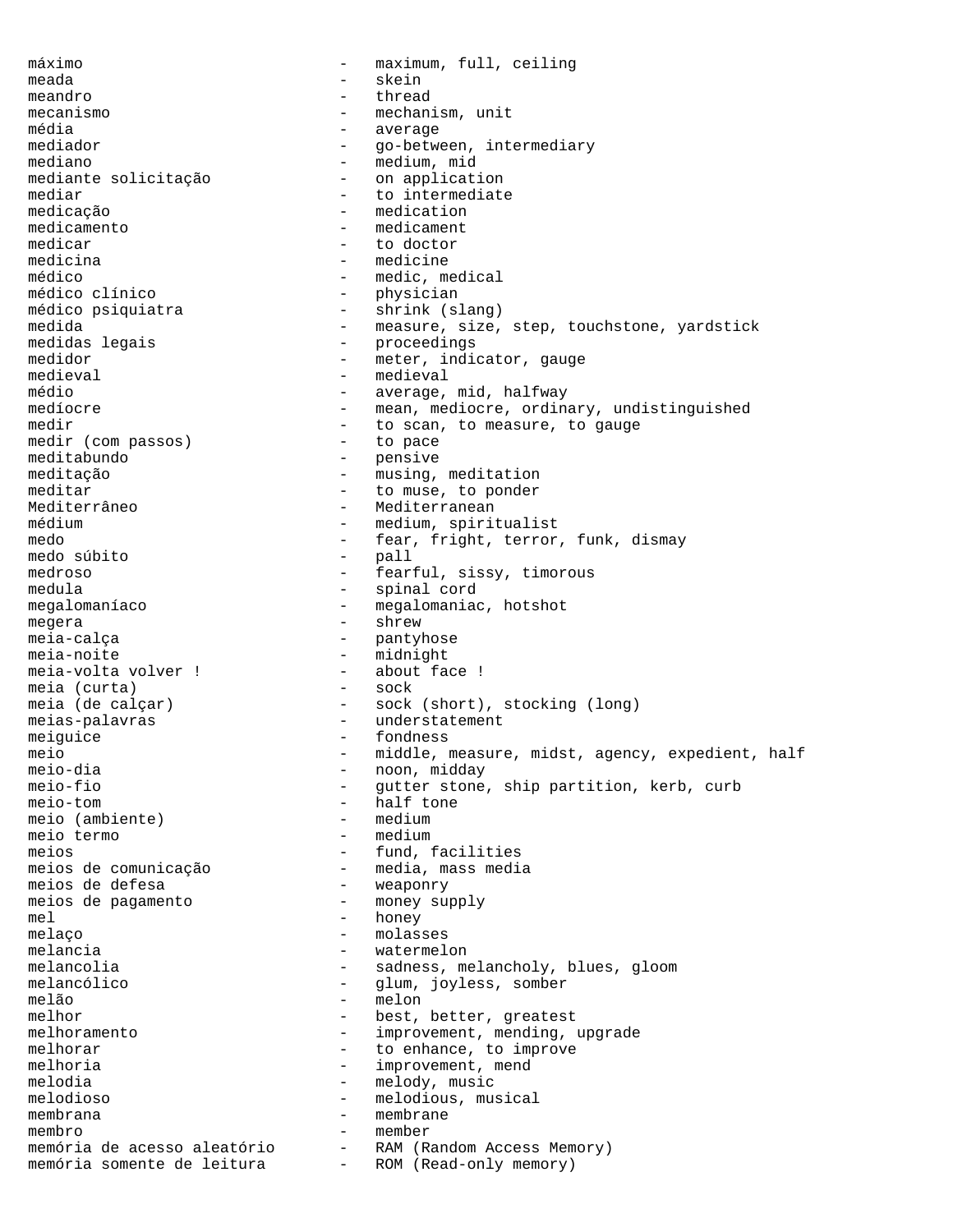menção - mention mencionar  $-$  to mention, to cite mendigo - hobo meneio - flirt, flutter menestrel – minstrel<br>menina – minstrel<br>dirl menina - girl meningite - meningitis menino - boy menopausa - menopause, change of life, climacteric menor  $\rho$  - minor, smaller, small fry menor (crianca) - infant menor (criança) menoridade - minority menos  $-$  less, minus menosprezar  $-$  to disparage, to decry menosprezo - despite mensageiro  $-$  carrier, courier, messenger, runner mensagem - message, errand<br>mensagem codificada - cypher mensagem codificada - cypher mensagem urgente - express mensagem urgente menstruação - menstruation, rags (AUS), flow menstruar - to flow menta  $-$  mint mental  $-$  mental mentalidade - mentality mente<br>mente estreita and the mind, psyche<br>one-track mind - one-track mind mentir  $-$  to yarn, to lie mentira  $-$  lie, fib, forgery, blabber, falsity mentiroso **1988** - liar, fibber, insincere, fabricator, storyteller menu - menu, carte mercado  $\overline{a}$  - market, Mart<br>mercado aberto - free market mercado aberto - free market mercado de câmbio - exchange market mercado de capital - capital market mercado futuro - forward exchange mercado interno  $\overline{a}$  - home market<br>mercado monetário - money market mercado monetário<br>mercado negro - black market mercador - merchant - merchandise, ware, commodity<br>- on consignement mercadoria consignada mercadoria embarcada no convés - shipped on deck mercadorias - merchandise, wares mercadorias<br>
mercadorias em fabricação - qoods in process<br>
mercantilismo - mercantilismo<br>
- mercantilismo - mercantilism merceeiro - grocer - mercenary mercúrio  $-$  quicksilver, mercury merda - shit, rotter (person), lowlife, so-and-so, stinker<br>merecer - to deserve, to merit - to deserve, to merit mergulhador - dipper mergulhar - to dive, to bury mergulho - dive, dip, sinking meridional - sothern<br>
mérito - value, r mérito - value, merit - month<br>- table mesa  $-$  table mesa-redonda - round table - board of trustees mesa de som<br>mesa de trabalho de entre desktop - desktop mesa de trabalho mesclado - intermixed mesclar  $-$  to intermix, to mix meses à vista  $-$  months sight (MS)<br>mesmo  $-$  even. self mesmo - even, self Mesopotâmia  $-$  Mesopotamia  $\begin{array}{ccc}\n \text{mesquinho} & - & \text{miserly} \\
 \text{mesquinho} & \text{ofria} & - & \text{near}\n \end{array}$ mesquinho (gíria) - near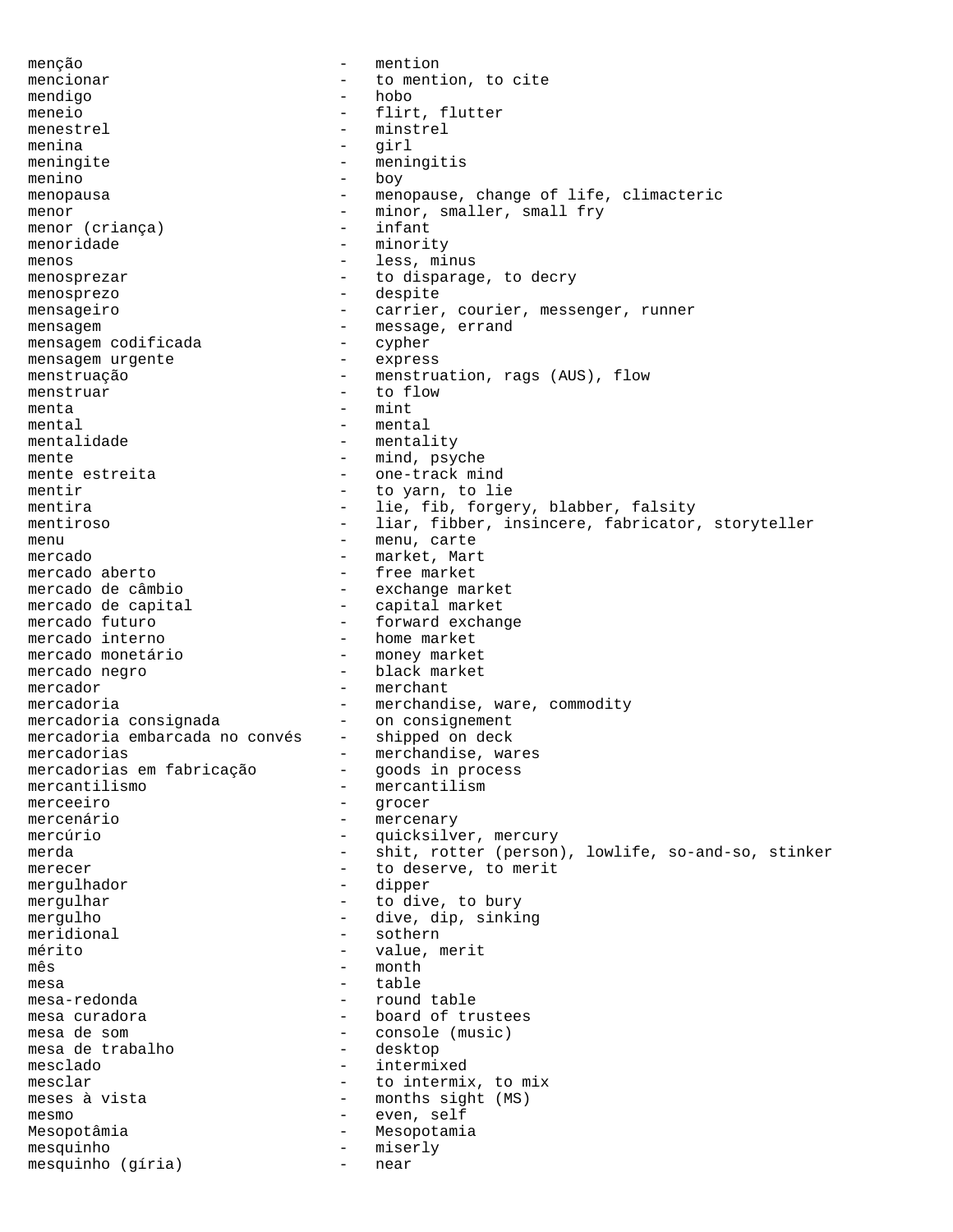mesquita - mosque mestiço  $-$  half-breed, mongrel mestra - mistress mestre – master, overlord<br>meta – master, overlord<br>– master meta - goal metade - half, moiety metáfora - metaphor<br>metaforicamente - metaphor metaforicamente - metaphorically<br>metafórico - figurative, me - figurative, metaphoric metais **brass** meteoro - meteor meter-se em external to run into meticuloso - careful, conscientious, punctilious metido - smug<br>metido (gíria) - snooty metido (gíria) metódico - methodical<br>
método - methodical<br>
- technique, método  $-$  technique, method, process metragem - footage métrico - metric metro - metre, meter (EUA) metrô (EUA) - underground tube (GB), metro, tube metrô (EUA) - subway metrô (EUA) - subway<br>metrônomo - metrono - metronome metrópole  $-$  metropolis metropolita - metropolitan metropolitano - metropolitan meu  $\begin{array}{ccc}\n\text{meu} & - & \text{my, mine} \\
\text{meu} & (\text{qíria}) & - & \text{pallv (s)}\n\end{array}$ meu (gíria) - pally (slang)<br>meu bem (coloquial) - honey meu bem (coloquial) meu Deus! - goodness, goodness!, gracious! meu! - oh boy! mexerico - gossip - mussel<br>- E mi (nota musical)<br>miado miado – mew – mew – mew – mew – mew – mew – mica mica - mica<br>micro-ondas - micro-ondas - micromicro-ondas - microwave<br>micróbio - microbe - microbe microchip - microchip microcomputador - microcomputer microfone  $\frac{1}{2}$  - microphone microfone (tipo) - boom microfone (tipo)<br>microfone condensador microfone condensador - condenser microphone<br>microscópio - microscope - microscope<br>- Midi midi (roupa)<br>mídia mídia - media - media - media<br>migalha - crumb - crumb<br>- john miguel (banheiro) - john mijar (vulgar) mijo - piss mil  $-$  a thousand milagre  $-$  miracle, wonder milênio - millennium<br>milésimo de dólar - mill (2) milésimo de dólar - mill (2) milésimo de segundo<br>milésimo(a) milésimo(a) - thousandth<br>milha - mile milha - mile<br>milho - corn - corn, maize (GB)<br>- popcorn milho de pipoca milícia - corps militar - military<br>milk shake (leite batido) - milk shake milk shake (leite batido) mimado - pet mímica - mimicry, mimic mina - pit mina (bomba) - mine mina (excavação) mina (gíria) - skirt, chick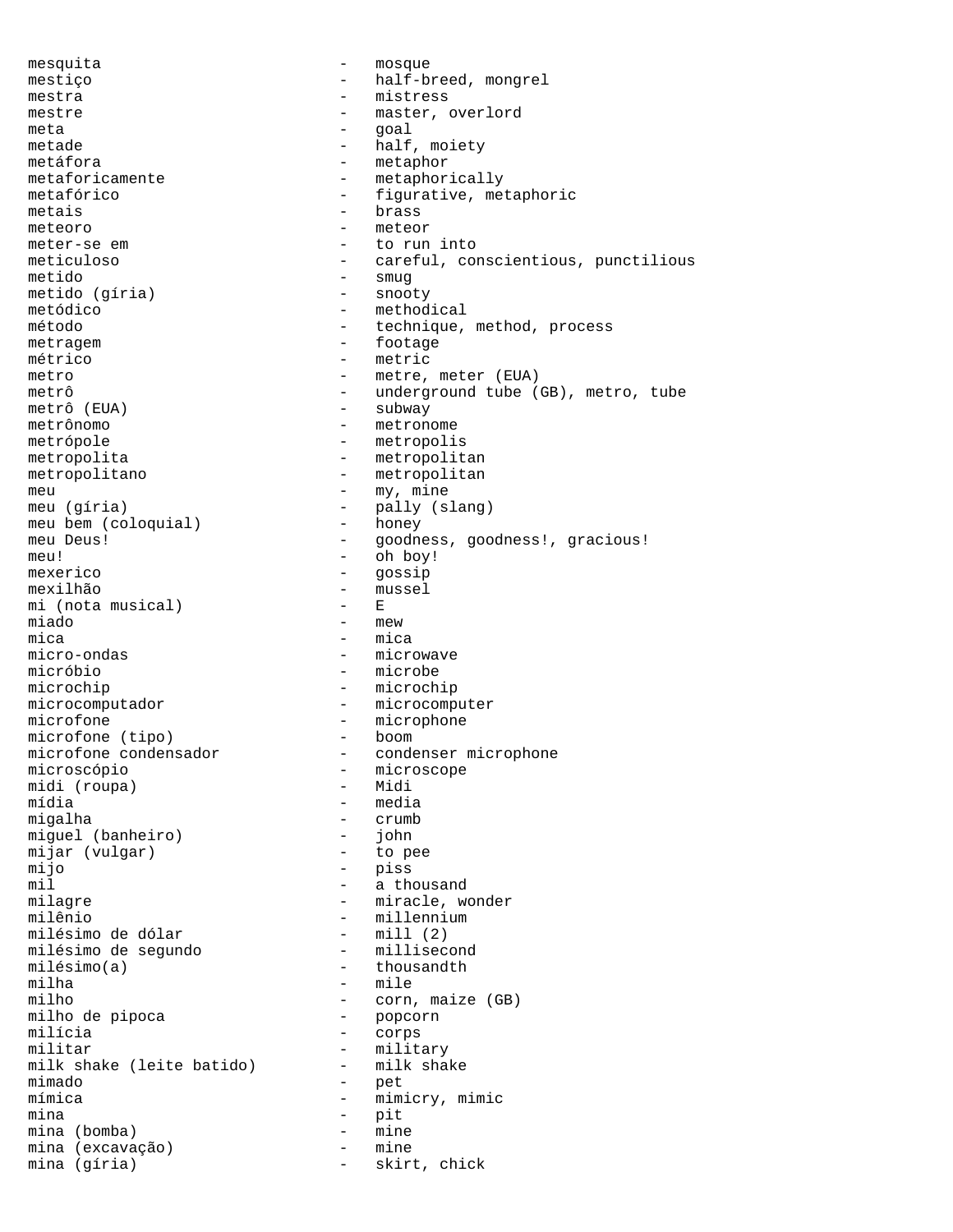mina de carvão - coal-pit, coalmine mina terrestre - land mine - bouncing betty, booby trap minério - ore minete (vulgar) - cunnilingus mingau - pap, porridge mingau (EUA) - mush - mush mingau (EUA) minguar - to fail, to wane<br>minha - my, mine - my, mine<br>- miniseries mini-série (de TV) - miniseries<br>miniatura - miniature, small miniatura - miniature, small minidesvalorização cambial - crawling peg mínima (figura musical) - half note mínimo - least, minimum, minimal ministério - ministry - Home Office (GB), Home Department<br>- minister ministro - minister ministro da Saúde (EUA) - surgeon general ministro do Interior - Home Secretary (GB) minoria - minority minucioso - minute, particular - itsy-bitsy minuta de contrato  $\overline{\phantom{a}}$  - draft contract minuto - minute miolo de pão miopia - myopia, short-sightedness, nearsightedness miosótis - forget-me-not mira  $-$  aim, foresight miragem - mirage mirra - myrrh miscegenação - miscegenation miscelânea - sundries, medley, miscellanea miscelânea de antigüidades - bric-a-brac miserável - miserable, disgraceful, forlorn, destitute, wretch<br>misericórdia - pitv, mercy, charity - pity, mercy, charity misericordioso - merciful missa - mass missão  $-$  mission, errand, assignment<br>missão diplomática  $-$  legation missão diplomática míssil - missile mista (faculdade) - coeducational<br>mister - need, want - need, want mistério - mystery misterioso - eerie, weird místico - mystic<br>mistificacão - hoax - hoax mistificação<br>misto - sundry mistura  $-$  mixture, concoction, blend, mix misturado - intermixed misturar  $-$  to mix, to shake, to throw together, to intermix misturar ingredientes  $-$  to concoct misturar ingredientes mítico - mythical, fabulous<br>mito - myth mito - myth mitologia - mythology mitra - mitre - slender, small, minute, petty<br>- squirt miúdo (pessoa) - squirt mixagem - mix<br>mixagem (música) - mixdown - mixdown mixagem (música) - mixdown<br>mixar novamente - to remix mixar novamente - to remix mixer (eletrônica) mó - millstone, mill - furniture, furnishings mobiliar - to furnish moça (qíria) - wench, lass<br>moça (qíria) - broad moça (gíria) - broad - broad - broad - broad - broad - broad - broad - broad - broad - broad - broad - broad moção - motion<br>mochila - hackpac mochila  $-$  backpack, haversack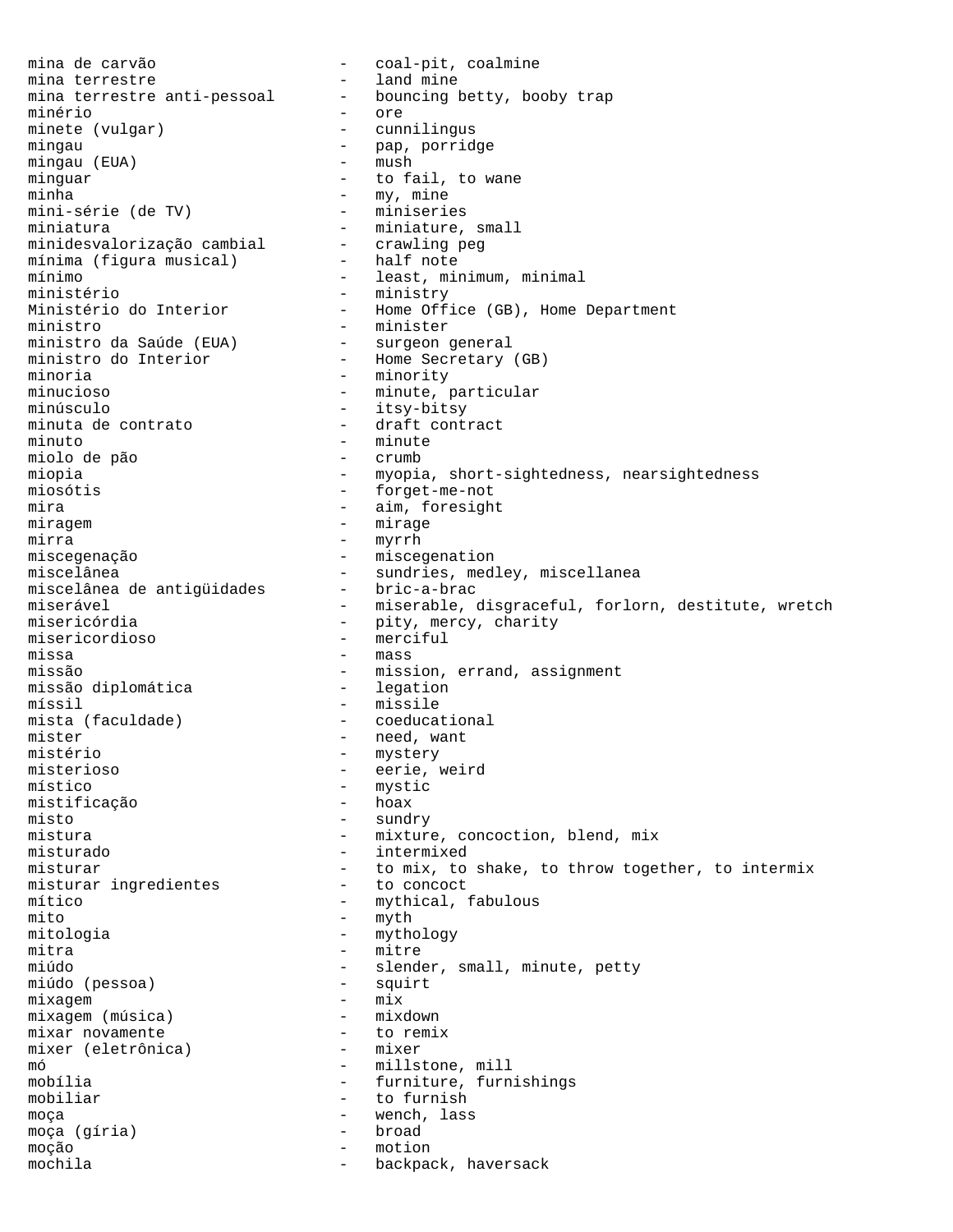mocho - owl mocréia - skank (AUS) moda - style, vogue moda passageira<br>modelador(cinta) - foundation modelador(cinta) - found<br>modelaqem - model modelagem - model modelar  $\begin{array}{ccc}\n\text{model}\text{ or } & - & \text{ to frame, exemplary, to shape} \\
\text{model}\text{ or } & - & \text{model}\text{ or } & \text{model}\n\end{array}$ modelo - model, make, shape, pattern<br>moderadamente - reasonably - reasonably moderar  $-$  to bate, to intermediate, to curb moderno - modern, recent, fashionable<br>modificar - to change modificar  $-$  to change modo - way, manner, mode, method, turn modo de andar  $-$  gait modo de vida - way of life, career<br>módulo - module - module - module<br>- modulus módulo (matemática) moeda<br>
moeda conversível<br>
- convertible currency, - convertible currency, free currency<br>- copper moeda de cobre<br>moeda de curso livre - free currency<br>- Bob (AUS) moeda de um xelim - Bob (AUS) moeda estrangeira (divisa) moeda sonante  $-$  specie moer - to grind mogno - mahogany - mahogany moído - minced (meat), ground (coffee) moinho - mill moinho de vento - windmill moita - bush mola - spring, coil moldador - former moldar  $\begin{array}{cccc} - & \text{to would, to frame, to shape, to pattern} \\ - & \text{would, former, cast, print} \end{array}$ - mould, former, cast, print moldura - frame mole - soft, flaccid molécula - molecule molecular - molecular moleiro - miller<br>molecue - miller - miller moleque - urchin molestar - to sicken moleza - slackness molhado - wet, watery molhe - stack<br>molheira - sauce: - saucer molho - sheaf, gravy<br>molusco do gênero Heliotis - abalone molusco do gênero Heliotis momento - time, moment, flash, minute, go, instant, momentum<br>momento oportuno - nick momento oportuno monarca - monarch monção (vento) - trade wind monetário - monetary monge  $-$  friar, monk mongo(lóide) - Dumdum (AUS) monitor - monitor, CRT (cathode-ray tube)<br>monitor de ouvido - ear monitor monitor de ouvido monograma - monogram monologue monopólio - monopoly monopolista<br>monossílabo - monosvilab monossílabo - monosyllable monoteísmo - monotheism monótono - monotonous, wearisome monstro - monster monstruoso - monstrous montagem - mounting, erection montagem em estante ou suporte - rack mount montanha  $-$  mountain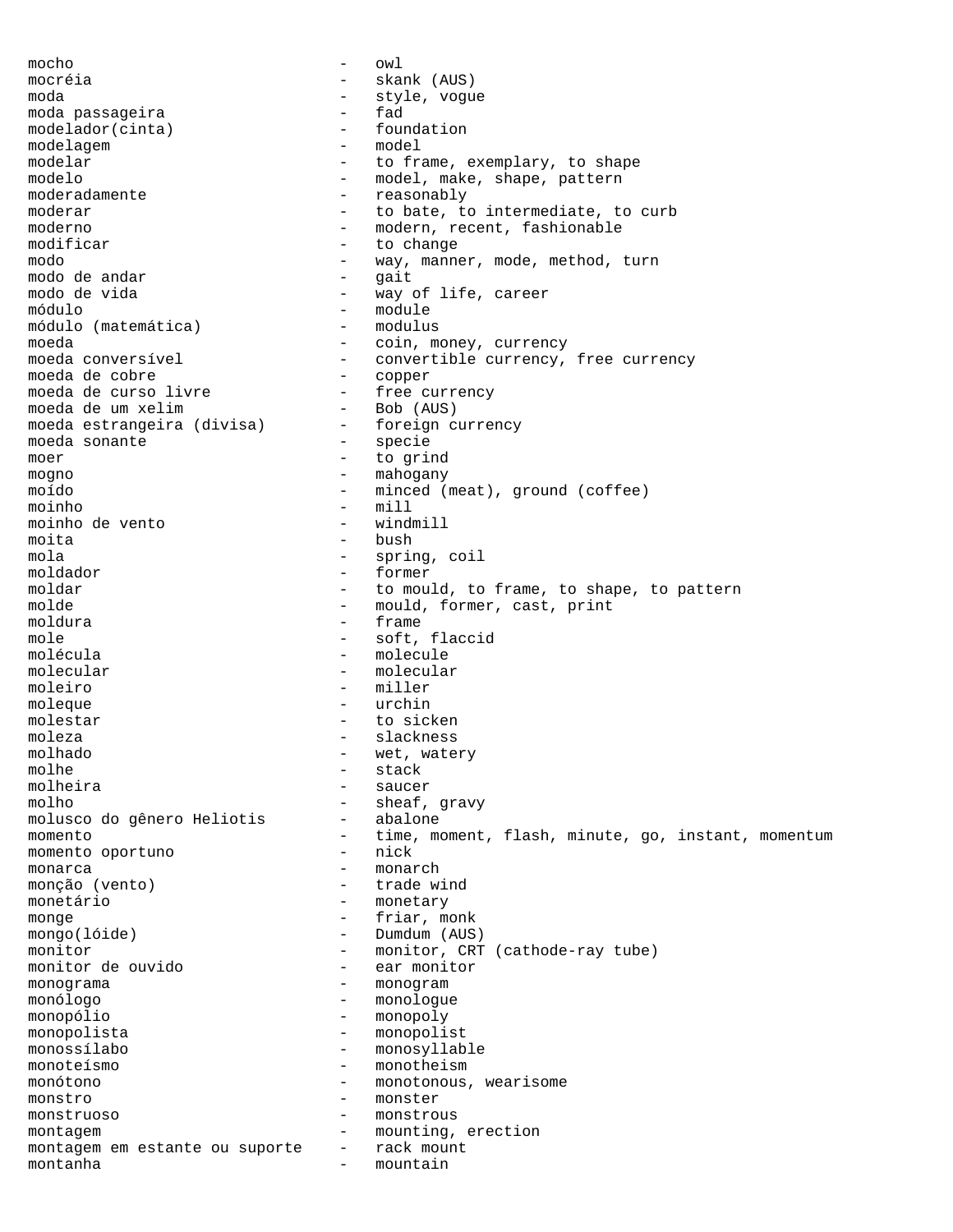montante  $-$  yield montar  $\qquad \qquad -$  to ride, to mount monte  $\qquad \qquad -$  mount, heap, stack montículo - hummock monumental - monumental monumento - monument mora - delay moradia  $-$  residence morador - dweller moral  $-$  morality, moral, ethic, ethical morango  $-$  strawberry morar  $-$  to hang out, to bide, to lodge moratória - reprieve morcego - bat and a bat and a bat and a bat and a bat and a bat and a bat and a bat and a bat and a bat and a bat and a bat and a bat and a bat and a bat and a bat and a bat and a bat and a bat and a bat and a bat and a ba mordaça  $-$  gag, muzzle morder - to bite mordiscar - to snap at morena - brunette morfina - morphine morno  $-$  warm, tepid, lukewarm moroso  $-$  tardy, slow morrer  $\arctan \frac{1}{2}$  and  $\arctan \frac{1}{2}$  to die  $\arctan \frac{1}{2}$  to choke morrer (gíria)<br>morrer de fome - to starve mortalha - pall morte  $\qquad -$  death, fate, demise morteiro - mortar<br>morticínio - carnado morticínio - carnage mortífero  $-$  internecine morto - dead - dead - dead - dead - zombi morto-vivo mortuário - shrine mosaico - mosaic mosca - fly Moscou - Moscow mosqueiro (gíria) - greasie spoon (AUS) mosquete - musket mosqueteiro - musketeer mosquito - mosquito, gnat<br>mossa - douge - douge mossa - gouge mostarda - mustard mosteiro - minster, abbey mostrador - display, dial, face (watch), shower, indicator mostrar - to show, to turn out mostruário - show case, shop window mote - motto, jest<br>motim - mutiny insulary - mutiny insulary - mutiny, insurrection, riot motivar - to move motivo - motive, force, cause, motif motivo de força maior moto-serra - chainsaw motocicleta - motorcycle, motorbyke motor - mover, motor, engine, motive<br>motor de arranque - starter motor de arranque motorista - driver, motorist - motive<br>- mouse mouse (computador) - mouse<br>móveis e utensílios - fittings móveis e utensílios mover<br>mover-se em círculos - to nove<br>- to loop mover-se em círculos mover-se num padrão (dança) - to trip the light fantastic<br>mover-se rapidamente - to breeze mover-se rapidamente  $-$  to breeze<br>movimentação  $-$  turnover movimentação movimentar  $\overline{m}$  - to motion  $\overline{m}$  - to motion  $\overline{m}$ movimento  $-$  go, run, movement, motion MPB - Brazilian popular music muco - mucus mucosa - mucosa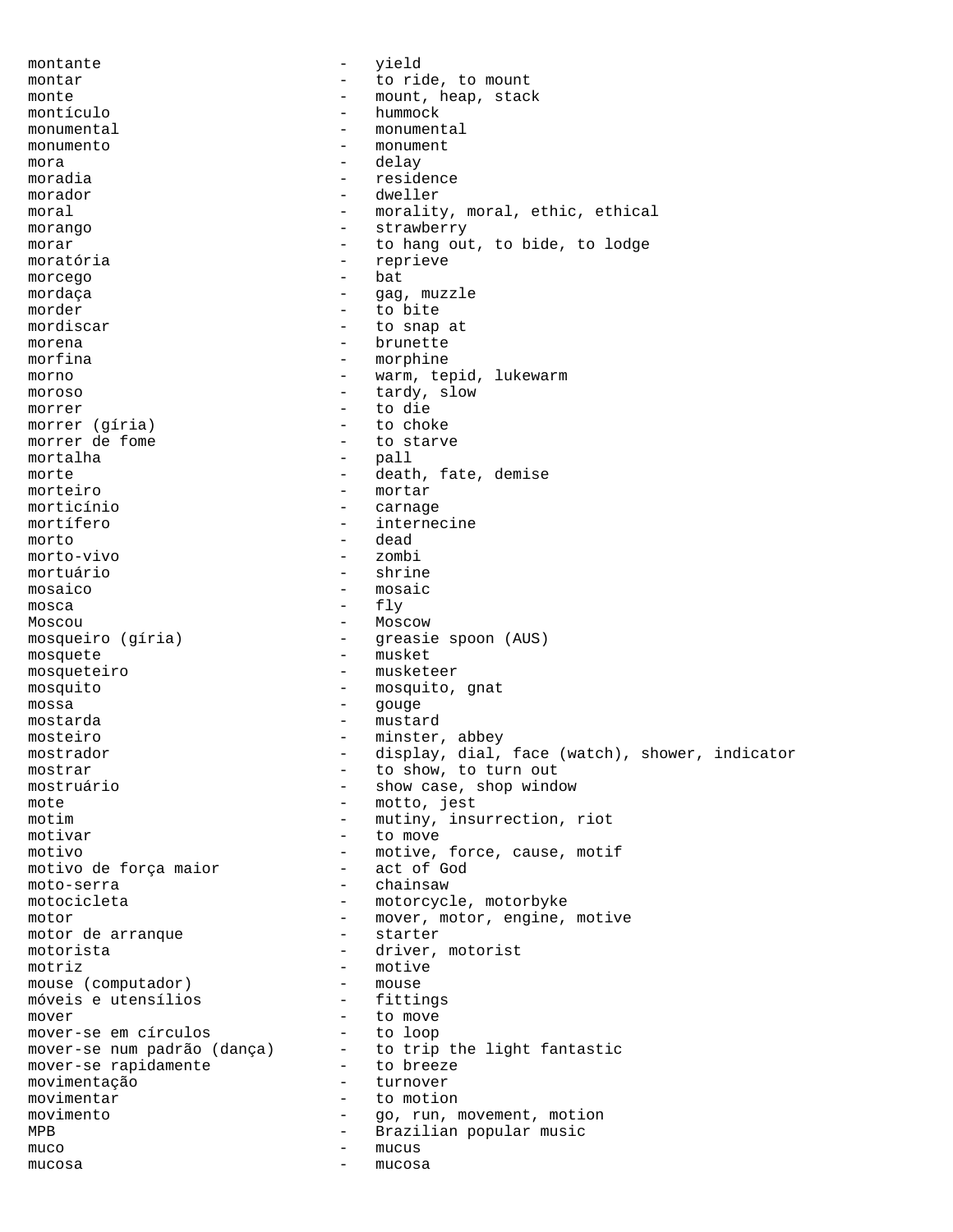muçulmano - Muslim, mohammedan muda (cavalos) - - Muslim, mohammedan muda (cavalos) – relative de la provincia de la provincia de la provincia de la provincia de la provincia de l mudança - change mudança (de domicílio) - flit mudança de marcha - gear shift mudar extended to the move to move, to change the move, to change mudar-se  $\qquad \qquad \qquad -$  to take out, to move away mudar de direção  $-$  to sheer<br>mudar de dono mudar de dono  $-$  change hands<br>mudar de opinião  $-$  to come arou: - to come around mudo - mute, walk-on muitas vezes  $\overline{m}$  - many times  $\overline{m}$  - muito - much, too, many, very, quite, a good deal<br>- piss muito (AUS) - piss muito atrás - far back muito barulho por nada - much ado about nothing muito bem - like a house on fire muito bom - primo (AUS) muito caro<br>muito fácil de production de la production de la production de la production de la production de la<br>muito fácil de la production de la production de la production de la production de la production de la product muito fácil<br>muito menos - childs play<br>- let alone - v---<br>- let alone muito obrigado<br>muito rápido (marcha) muito rápido (marcha) - double-quick muitos - several mulá - Mollah, Mullah - mulatto<br>- woman mulher - woman mulher atraente (gíria) - wool mulher de má fama - jade mulher desmazelada - slut mulher insolente - minx mulher promíscua - rag (AUS) mulher desmazelada - slut<br>
mulher insolente - slut<br>
mulher promíscua - minx<br>
mulheres - minx<br>
mulheres - women<br>
multa - fine, tic multa - fine, ticket<br>multidão - crowd, press - crowd, press, rabble, herd multiestágio - multistage - multimedia multipistas - multitrack múltiplo - duplex múmia - mummy - mummy mundano  $-$  terrestrial, mundane mundo - world munição - ammunition, munition municiar  $\begin{array}{ccc}\n & - & \text{to feed, to load} \\
 & - & \text{municipal}\n\end{array}$ municipal<br>municipalidade - municipal<br>- township, municipalidade - township, municipality<br>munir de - to provide - to provide  $mural \hspace{2.6cm} - \hspace{.6cm} mural$ murmúrio  $-$  buzz, mutter, mumble  $muro$   $-$  wall murro - box musa - muse músculo - muscle museu - museum - art gallery música - music<br>música de câmara - music - chambe - chamber music<br>- gospel música evangélica - gospel música feita em computador desktop music música para crianças nursery rhyme música popular britânica - Britpop (slang) musical  $-$  musical musicista - musician músico - musician, player<br>músico de rua - busker - busker músico de rua mutável - shifting mutilar  $-$  to mangle, to maim mutuário - bailee, borrower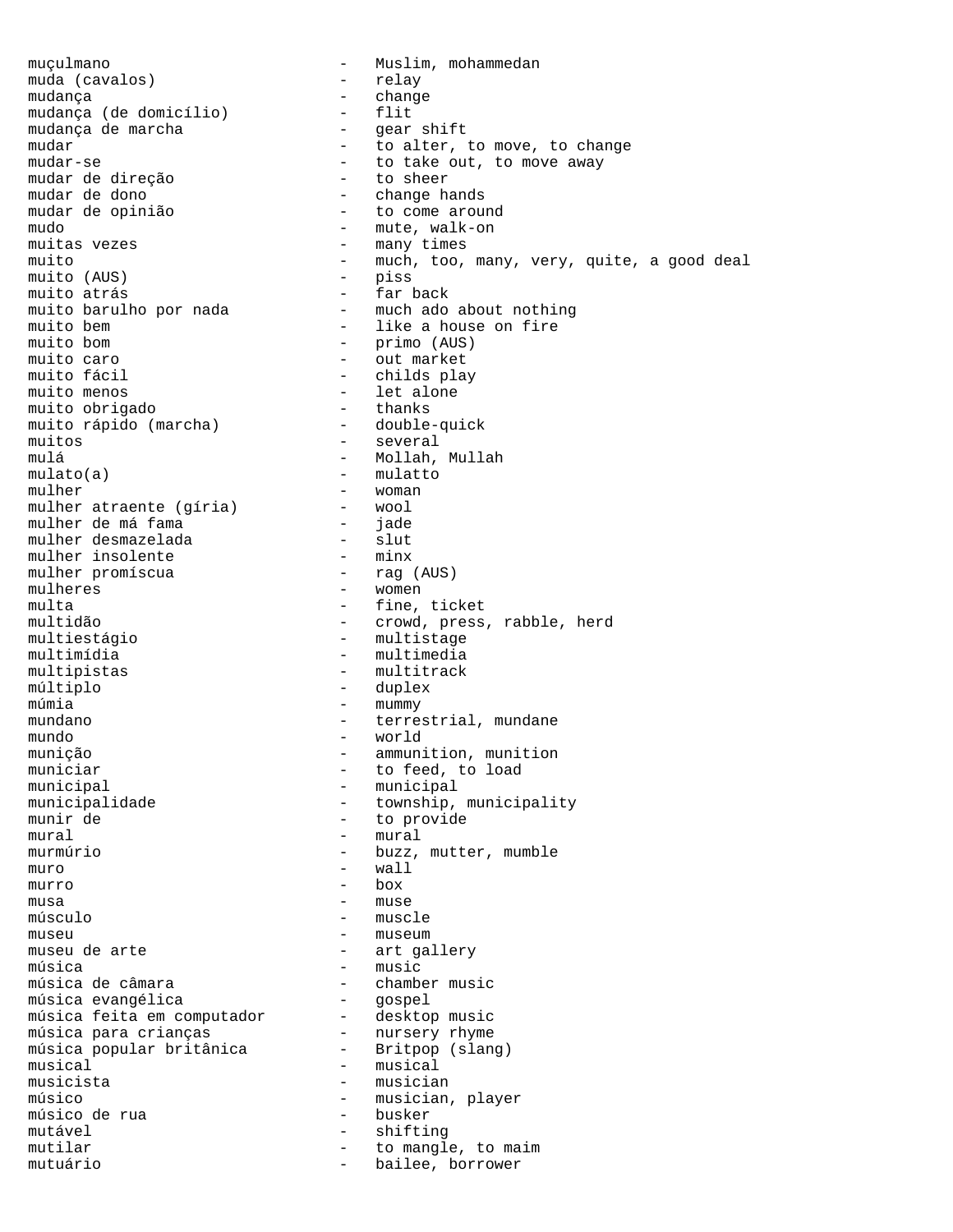mútuo - mutual na base (beisebol) - aboard na direção de<br>na doca na doca - ex-dock na fábrica - ex factory - in the nick of time<br>- at best na melhor das hipóteses na moda<br>
na pior das hipóteses - at the worst<br>
- at the worst na pior das hipóteses - at the worst na realidade - as a matter of fact na verdade  $-$  verily, in fact na vertical  $-$  plumb na vizinhança - neighboring na, no, nas, nos nababo - nabob nabo - turnip nação - nation nácar - nacre nacele - nacelle<br>
nacional - nationa nacional extensional transformational mational extensional control of the mational extension of the mational e<br>
and the mational extensional extensional extensional extensional extensional extensional extensional extension - nationality naco - piece nada - nothing, naught, nought, cipher, cypher nadadeira - fin, flipper nadar - to swim nádega - buttock, butt, cheek nádegas - arse nado - swimming - butterfly stroke nado de costas  $\qquad \qquad \qquad -$  backstroke nado de peito  $-$  breaststroke nado livre  $\qquad \qquad$  - freestyle nafta - naphtha - naphtha - naphtha - naphtha - naphtha - naphtha - naphtha - naphtha - naphtha - naphtha - na<br>- naphtha - naphtha - naphtha - naphtha - naphtha - naphtha - naphtha - naphtha - naphtha - naphtha - naphtha - naphthalene náiade - naiad<br>náilon - naiad - naiad - nylon naipe<br>
naipe de cordas (música) - suit (of cards)<br>
- strings naipe de cordas (música) naja - cobra nalgum - in some, in any namorada - girlfriend, ladylove, wooz (AUS)<br>namoradeira - minx namoradeira namorado - boyfriend namorar  $-$  to court, to flirt namoro - courtship, flirt nanico  $-$  dwarfish, pygmy nanquim - India ink não - no, not, non não abreviado - unabridged não abuse  $\sim$  - don´t push it too far não acomodado  $\qquad \qquad -$  unaccommodating não amole ! - don´t push !<br>não chamar atenção - - - - - - - to keep a low profile não chamar atenção - to keep a low profile não citável este antico de la construcción de la construcción de la construcción de la construcción de la cons não cobrar juros - waive interest não comprometido - unaccommodating não concordo! - pig's arse! (AUS) não cooperativo - unaccommodating não cumprido - non performing não dar bandeira to keep a low profile não deseje o mal a outrem - wish no one any evil não direcional component de compositional directional de component de compo não é conveniente  $\qquad \qquad$  - it is not fit não empregável <br/> - unemployable não envolvido - detached não exige que  $-$  does not claim to não faça caso de contrato do contrato de care a fig, don´t mention it não familiar  $-$  unfamiliar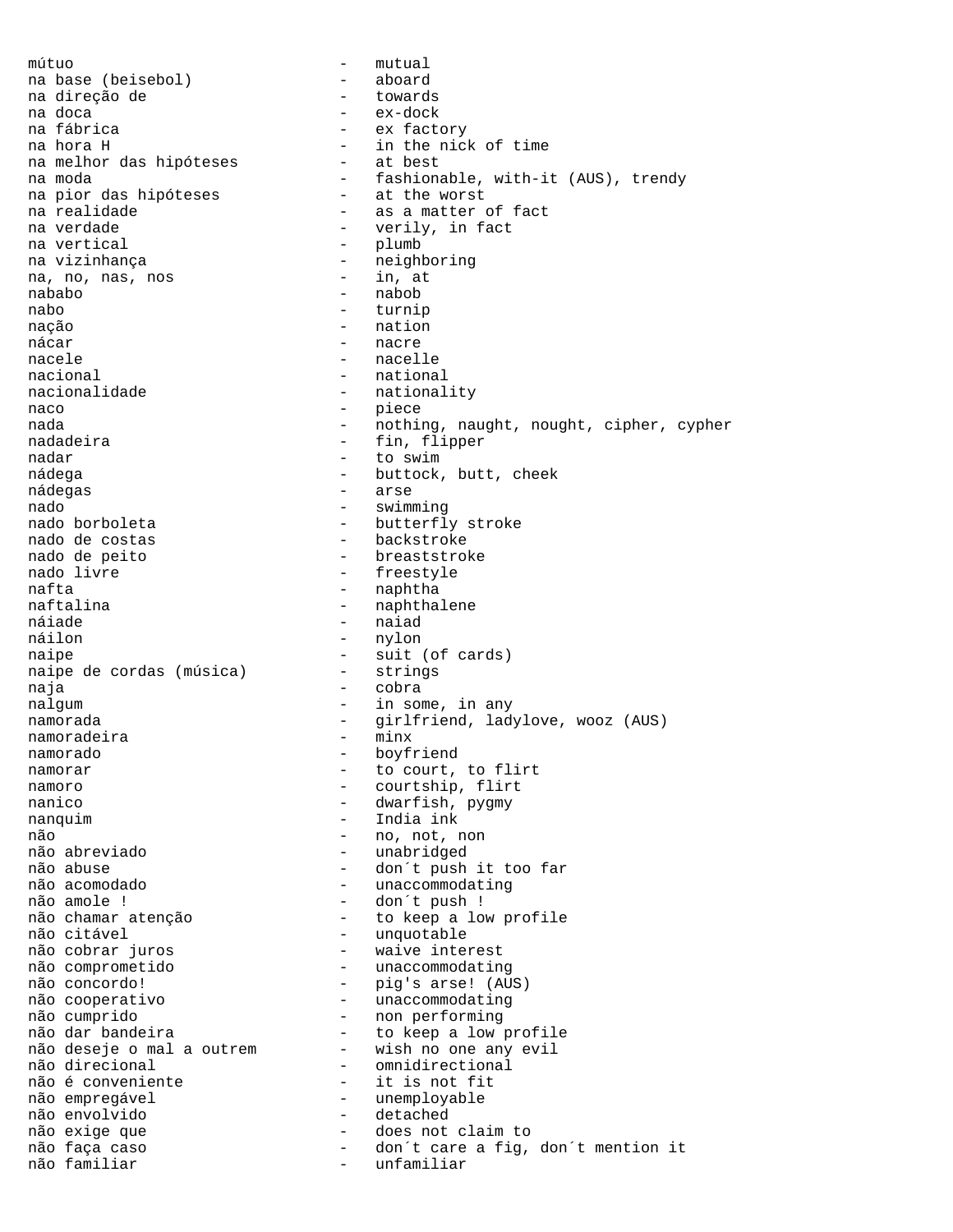não faz mal  $-$  never mind não feito<br>não force a barra (coloquial) - don´t push it too far não force a barra (coloquial) não há de quê - not at all não há perigo<br>não importa - never mind<br>- whichever não importa qual<br>não lique! não ligue! - e forget it!<br>
não listado - e unlisted - unlisted<br>- over-the-counter não listado (título)<br>não literal não literal - metaphoric<br>
não mais<br>
- any longer não mais - any longer Não me amole !  $-$  Oh bother ! não migratório (zoologia) - resident não mobiliado - unfurnished não natural - unnatural não obsequioso - unaccommodating não observado - unobserved não obstante - notwithstanding, nevertheless, whilst<br>não oficialmente - unofficially não oficialmente - unofficially<br>não ouvido - unheard - unheard não ouvido  $\overline{\hspace{1cm}}$  - unheard  $\overline{\hspace{1cm}}$  - unheard  $\overline{\hspace{1cm}}$  - unheard  $\overline{\hspace{1cm}}$ - unpaid não poupar gastos  $-$  to spare no expense não presume que  $\hskip1cm -\hskip1cm -\hskip1cm$  - does not claim to não profissional - nonprofessional não realizado  $-$  non performing não reclamado - unclaimed não romântico  $\overline{a}$ o romântico  $\overline{a}$ o se incomode  $\overline{a}$  - don't worr não se incomode - don´t worry não sincronizado - unsynchronous não sobrecarregado - unburdened não tema - no fear não usado - unused - dont´t bother napa  $\overline{\phantom{a}}$  - sheepskin, glove leather naquele  $-$  in that, on that naquilo  $-$  in that, on that narcisismo - narcissism narcótico  $-$  narcotic narcotráfico  $-$  drug traffic narina - nostril nariz<br>
nariz chato<br>
nariz chato<br>
and the contract of the purinos nariz chato  $-$  pug nose narração - narration narrador - narrator, storyteller narrar  $-$  to recite narrativa - tale, yarn, storytelling, telling nasal - nasal nascedouro nascenca - birth nascente - nascent, well, fountain<br>nascer - nascent, well, fountain<br>hascer nascer and the rise, to born, to birth nascimento - birth nata  $-$  cream natação - swimming Natal - Christmas natal - natal, native natal, native natalicio natalício - anniversary - birth rate natimorto - stillborn nativo - native nato - born natural  $-$  natural, lifelike, inbred naturalismo - naturalismo - naturalismo - naturalismo - naturalismo - naturalismo - naturalismo - naturalismo <br>
- naturalmente - naturalismo - naturalismo - naturalismo - naturalismo - naturalismo - naturalismo - naturalis naturalmente - of course natureza - nature natureza morta (pintura) - still life nau - an old large ship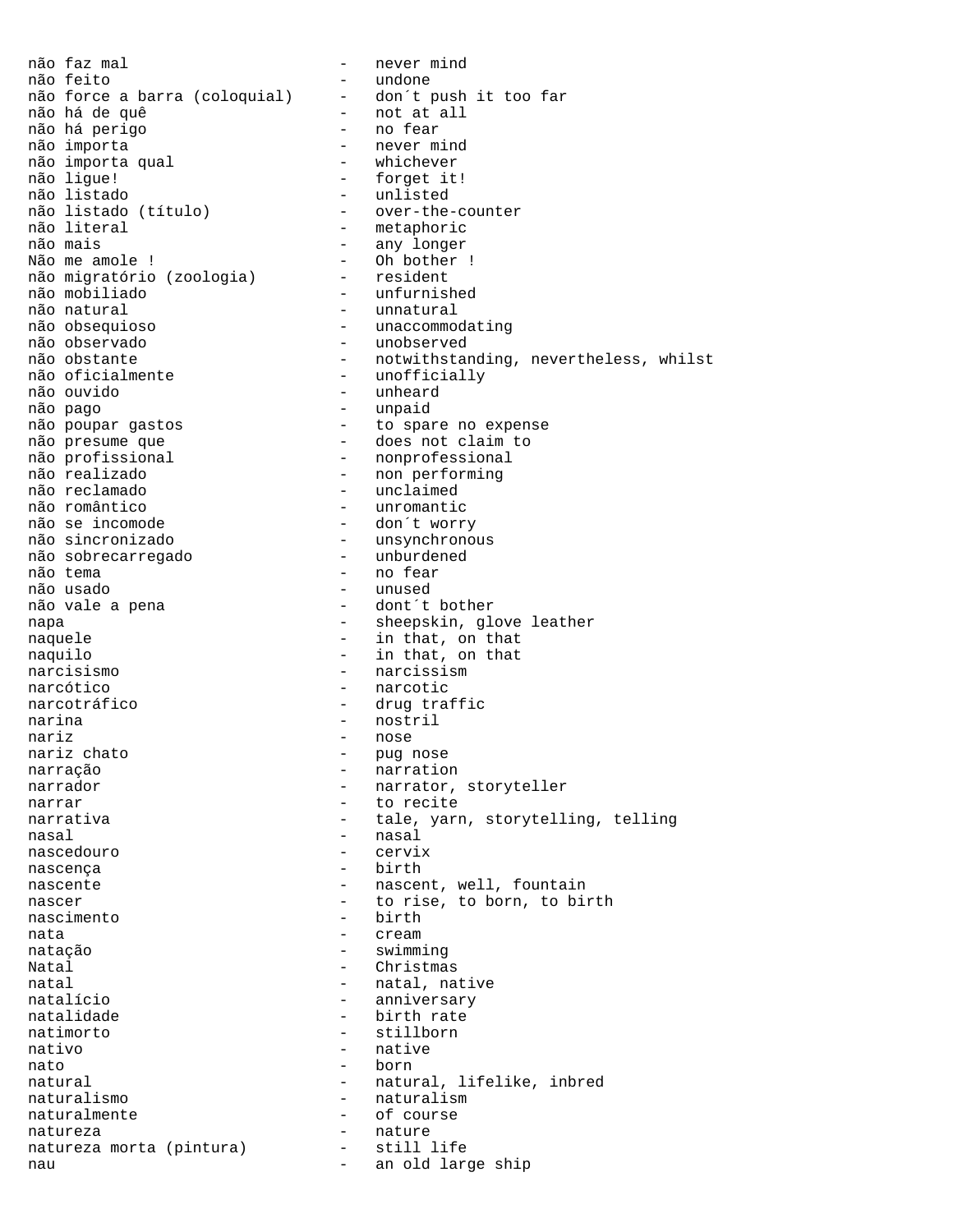nau capitânia - admiral ship naufragar  $-$  to shipwreck, to wreck, to founder naufrágio - shipwreck, wreck náufrago  $-$  castaway, shipwrecked náusea - nausea nauseabundo nauseante - offensive náutica - nautics - nautical  $\begin{tabular}{ccc} naval & & & - & naval \\ \end{tabular}$ navalha - razor nave - ship navegação  $-$  navigation, steering navegador - navigator navegar - to navigate navio - ship, vessel navio a vapor  $-$  steam ship navio cargueiro - freighter, cargo boat navio charter<br>navio de guerra - dreadnought, man of war, warship<br>- liner navio de linha regular - liner navio pronto para carregar nazismo - Nazism nazista - Nazi - fog, mist nebulizar  $-$  to vaporize nebulosa - nebula nebuloso - cloudy, misty neca (gíria) - nothing nécessaire - toilet bag, vanity bag<br>necessário - - - - - - - necessarv necessário - necessary necessidade - need, requirement, desirability<br>necessitado - needy necessitado - needy<br>necessitar - to ne - to need necropsia - necropsy necrosar extended to necrose necrose - necrosis necrotério - morgue néctar  $-$  nectar nectarina  $-$  nectarine nédio - glossy nefando - atrocious nefasto - disastrous, ominous, baneful, inauspicious nefrite - nephritis nefrose - nephrosis negação - denial negar - to deny, to belie, to traverse negativa - negative, not negativo - negative, minus, non négligé - negligee, negligée negligência  $-$  negligence, slack, default, forgetfulness negligenciar - to neglect negligente - negligent, careless, thoughtless, perfunctory<br>negociacão - parlev negociação - parley negociante - businessman, merchant, dealer negociar entitled a model of the negotiate, to parley, to trade, to deal negociata  $\qquad \qquad -$  crooked deal negócio - business, deal, concern, stuff, trading<br>negócio eventual - spot deal negócio eventual  $-$  spot deal negócio fechado  $-$  it's deal negócio fechado - it's deal negócio gorado - lame duck negrito negritude - blackness negro - black, negro (person), raven, blackamoor<br>negrume - darkness negrume - darkness nelore - Indian ox nem - nor nem de longe  $-$  not nearly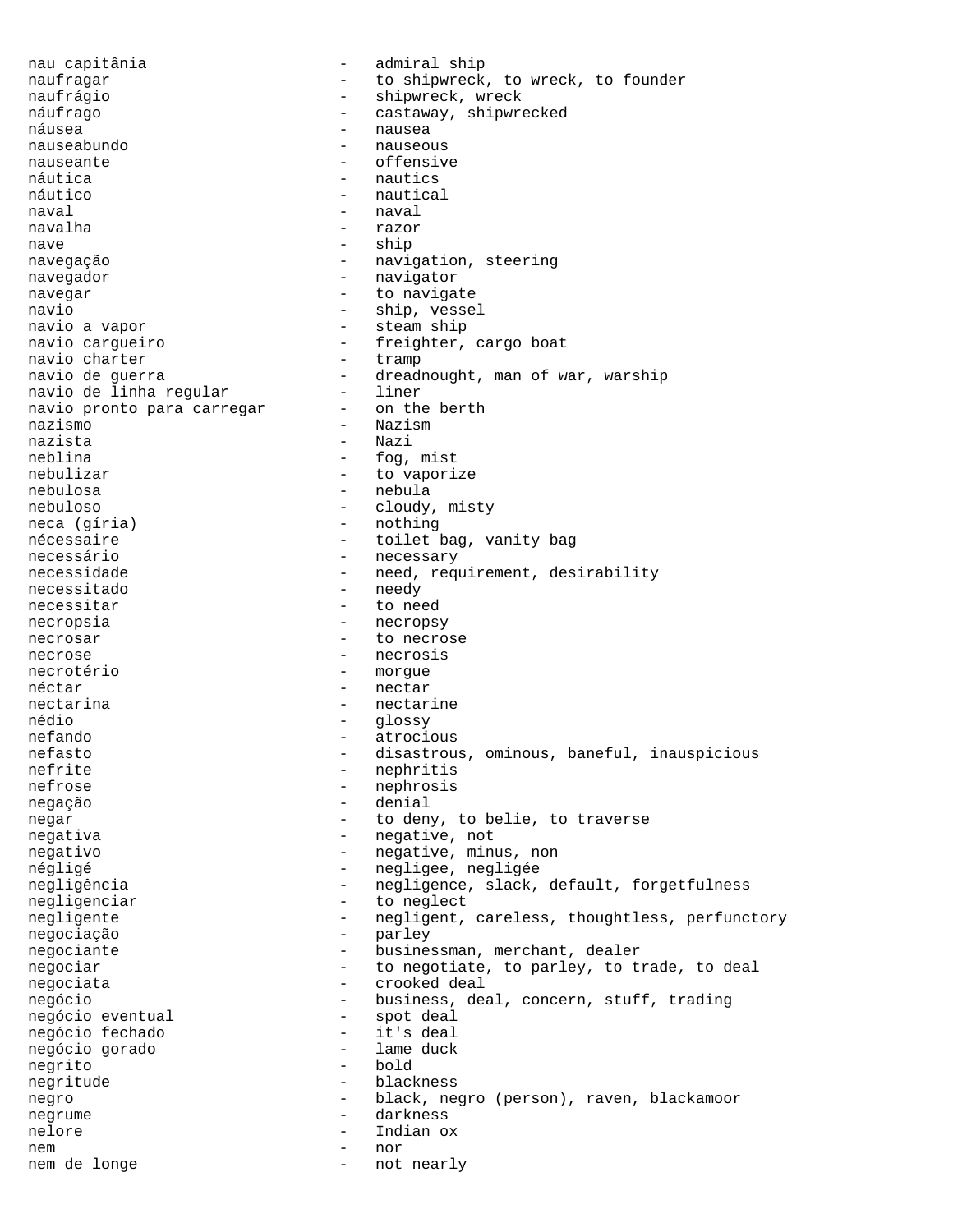nem mais um minuto  $-$  any longer nem um nem outro  $-$  neither/nor nematóide  $-$  filiform, nematode nenê - baby<br>nenhum(a) - no, r nenhum(a) - no, none nenúfar<br>
neoclássico<br>
- neoclassical<br>
- neoclassical<br>
- neoclassical neoclássico - neoclassical<br>neófito - neophyte neófito - neophyte<br>neoliberalismo - neolibera - neoliberalism neolítico - neolithic neologismo - neologism neon - neon neônio - neon neoplasma - neoplasm nepotismo - nepotism nereida - sea nymph nervo - nerve nervosismo - nervousness nervoso - nervous, irritable, high strung, frantic nervura - nervure néscio - nescient, ignorant, silly nesga - breach nêspera - loquat (fruit) nesse caso  $-$  in such a case neta - granddaughter neto - grandson Netuno - Neptune neural - neural - neural neuralgia  $-$  neuralgia neurastenia - neurasthenia neurastênico - neurasthenic neurite - neuritis<br>neurologia - neurologi neurologia - neurology - neurological neurologista - neurologist neurônio - neuron neurose - neurosis neurótico - neurotic neurotransmissor - neurotransmitter neutralidade - neutrality neutralizar  $-$  to neutralize neutro - neutral - neutral nêutron - neutron nevar - to snow nevasca - snowstorm neve - snow - fog, cloud nevoeiro - thick (dense) fog, mist nevoento - misty, foggy nevralgia  $-$  neuralgia nevrálgico - neuralgic nexo  $-$  connection, coherence, union nhoque - gnocchi nicho - niche - niche - niche - niche - niche - niche - niche - niche - niche - niche - niche - niche - niche - niche - niche - niche - niche - niche - niche - niche - niche - niche - niche - niche - niche - niche - niche nicotina  $\qquad \qquad -$  nicotine  $\qquad \qquad -$  to nest nidificar  $-$  to nest<br>niilismo  $-$  nihilismo  $-$  nihilismo niilismo - nihilismo - nihilismo - nihilismo - nihilismo - nihilismo - nihilismo - nihilismo - nihilismo - nih nimbo - nimbus, storm cloud - to lull ninfa - nymph<br>ninféia - nymph - nymph - waterlily ninfeta - nymphette ninfomaníaca - nymphomaniac, nympho ninguém  $-$  nobody, no one, cypher ninhada - brood ninharia - trifle, fig, froth, bye, small beer, trivia ninho - nest ninho de pombo - pigeonhole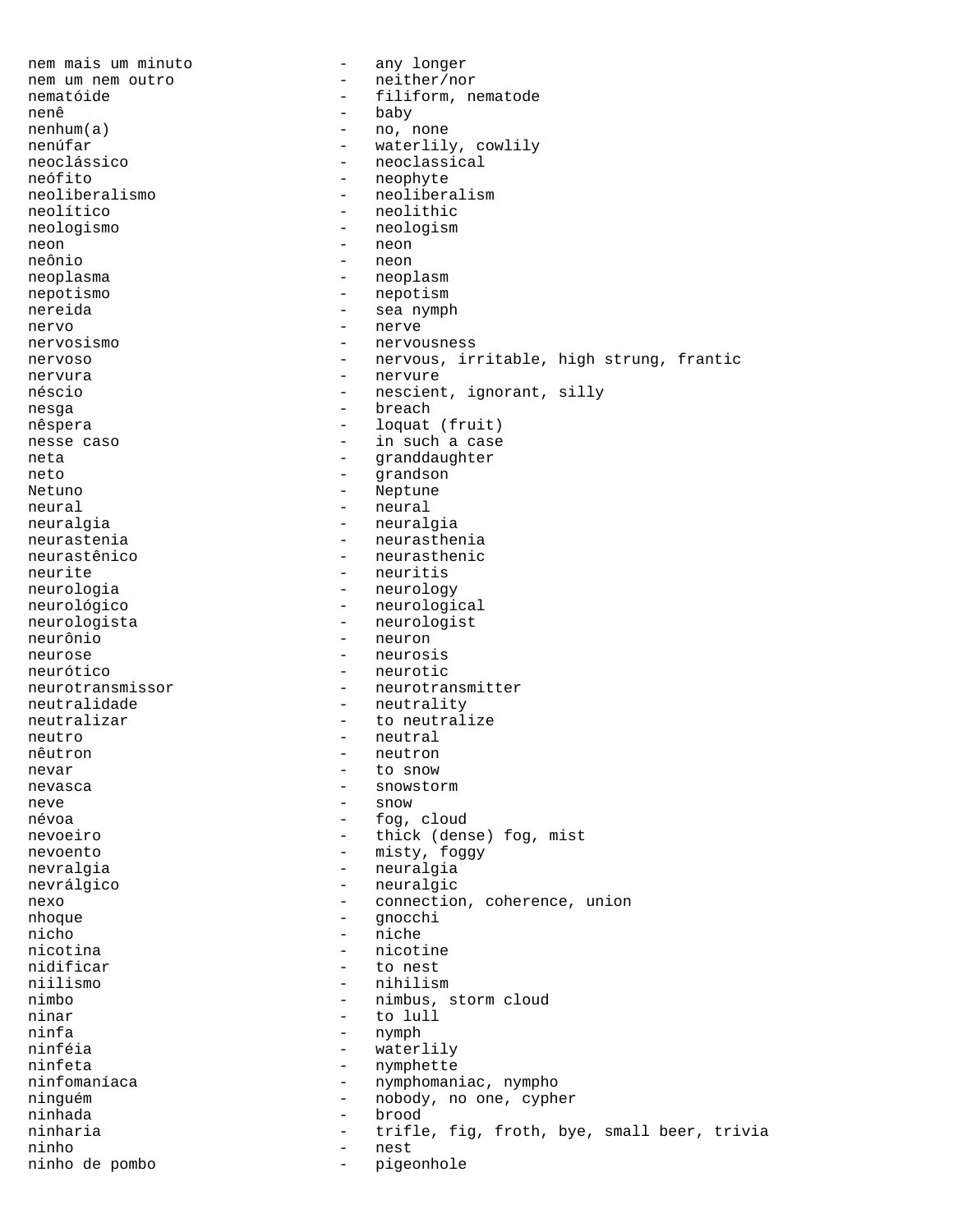nióbio - niobium nipônico - Japanese, Nipponese níquel - nickel niquelagem - nickel-plating nissei - nisei - nisei<br>nitidamente - neatly - neatly nitidamente - neatly<br>nitidez - clearn nitidez - clearness, distinction nítido - sharp, distinct nitrato - nitrate nitro - nitre nitrogênio - nitrogen nitroglicerina - nitroglycerine nível<br>
nível do mar<br>
- sea level<br>
- sea level - sea level nivelar - to level níveo - snow-white nó - knot, lump, noose nó (articulação) de um dedo no ancoradouro - on the berth - ex warehouse<br>- bout no ataque (esportes) - bout<br>no baqaco (informal) - frazzle no bagaço (informal) nó cego - dead knot, a problematical person (Brazil-NE) - at the close of day no máximo  $-$  at most<br>no meio  $-$  midst no meio - midst no menor tempo possível - just in time no mês passado - ultimo no momento exato - just in time no ouvido - in ear no ponto - ripe no presente no sapato (gíria) - very softly<br>nobélio - nobelio nobélio - nobelio - nobelio - nobelio - nobelio - nobelio - nobelio - nobelio - nobelio - nobelio - nobelio - - nobiliary nobiliarquia - nobiliary roll nobre - noble, peer, gentle, grand nobreza - nobility noção - notion nocaute - knockout nocauteado nocautear extended to knock out nocivo - noxious, harmful, mischievous noções - notions, smattering noctívago  $-$  night-wandering, nocturnal nodo - node - stain, speck nodoso - nodous, knotty nódulo - nodule, node nogueira - walnut tree noitada - whole night noite - night, evening noite alta  $-$  in the dead of night noite de São João - midsummer night<br>noiva - bride, fiancée - bride, fiancée noiva(o) - fate noivado  $-$  engagement, betrothal noivar - to engage noivo - fiancé, bridegroom nojeira - disgusting thing nojento - disgusting, loathsome nojo - nausea, disgust - nomadic, wanderer nomadismo - nomadismo - nomadismo - nomadismo - nomadismo - nomadismo - noma nome - name, noun nome coletivo (gramática) - collective nome comercial  $\qquad \qquad -$  trade name, brand name nome falso  $-$  alias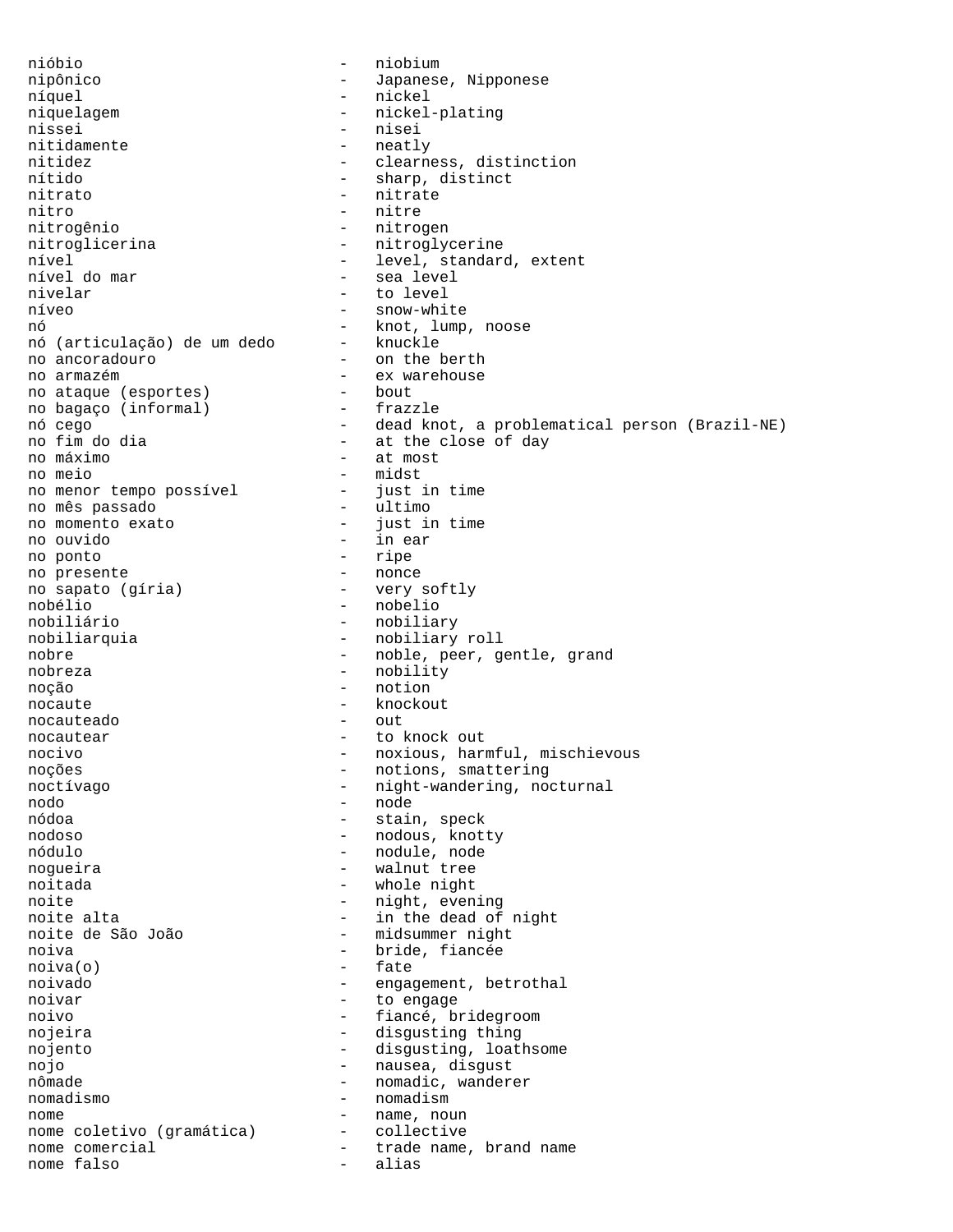nomeação  $-$  appointment, nomination nomeado - nominee nomear - to name nomenclatura - nomenclature nominal - nominal - nominal  $\text{mono}(a)$  - ninth nora - daughter-in-law, noria - north-east nordestino - Northeastern nórdico - Nordic norma - norm, rule<br>
normal - normal states - normal, standard noroeste (NO) - north-west norte - north - north - north - north - north - north - north - north - north - north - north - north - north - north - north - north - north - north - north - north - north - north - north - north - north - north - north nortear and to guide, to direct, to orientate nos - in, us nós - we nosso - our Nosso Senhor - Our Lord nostalgia - nostalgia nostálgico - homesick nota<br>nota de 20 dólares (AUS) - note, coupon, bill<br>nota de 20 dólares (AUS) - lobster nota de 20 dólares (AUS)<br>nota de crédito - credit note (C/N)<br>- oncer (AUS) nota de uma libra<br>nota fiscal - receipt nota promissória - IOU (I owe you), PN (promissory note)<br>notação musical convencional - standard notation notação musical convencional notar extending to note, to observe, to notice, to quote, to espy notarial - notarial notário - notary (public), notary notas de rodapé - notary - footnote notas de rodapé notável <sup>-</sup> notable, remarkable, extraordinary, telling<br>notável (qíria) - some notável (gíria) note que  $-$  note that notícia  $-$  news, notice, message noticiar - to announce, to publish<br>noticiário - news noticiário - news notícias (atualizadas) notificação - notification, communication, summons<br>notificação de recebimento - acknowledgement notificação de recebimento notificar  $-$  to notify, to summons notório - well-known, flagrant, conspicuous, notorious noturno - nightly nova<br>Nova Delhi (capital da Índia) - New Delhi<br>Nova Delhi (capital da Índia) - New Delhi Nova Delhi (capital da Índia) -<br>novamente novamente  $-$  again, anew novato - beginner, rookie nove - nine nove-horas - mannerisms, airs novel - new novela - short novel, soap opera (TV), tale novembro - November<br>novico - tyro - tyro noviço - tyro novidade - innovation novilha - heifer novilho  $-$  bullock, steer<br>novinho em folha  $-$  brand new novinho em folha novo  $-$  new, fresh, mint, recent novo-rico - parvenu novo arranjo  $\qquad \qquad -$  cover (music) noz  $-$  walnut, nut noz-moscada - nutmeg nu  $-$  naked, nude, in the raw nuança de la contrata de la contrata de la contrata de la contrata de la contrata de la contrata de la contrat nublado - cloudy, overcast nublar  $-$  to cloud, to overcast nuca - nape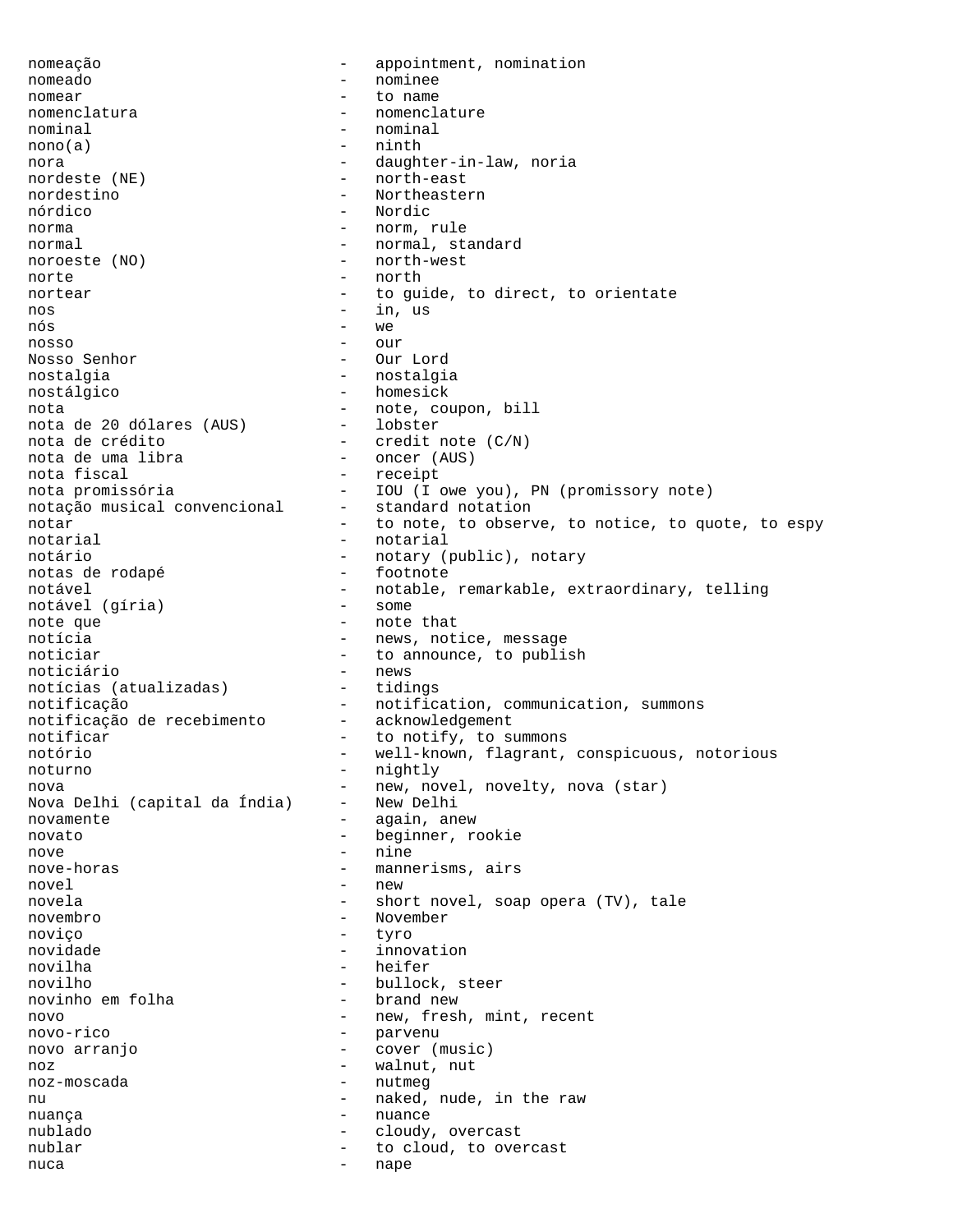nuclear - nuclear núcleo  $-$  nucleus, hardcore nudez - nakedness, nudity nudismo - nudism nudista - nudist<br>nuqqet (culinária) - nugget nugget (culinária)<br>nulidade nulidade - nullity, a nobody<br>nulo - null insignifical nulo (Direito)<br>num piscar de olhos num piscar de olhos - in no time num vagão-plataforma numeração - numbering numerador - numerator numeral - numeral numerar - to number número  $-$  number<br>número primo  $-$  prime número primo - prime números redondos numeroso - numerous, rife<br>
numismática<br>
- numismatics<br>
- numismatics numismática - numismatics<br>nunca - never when núncio<br>nunquinha (coloquial) - nuncio, messenger<br>- never nunquinha (coloquial) nupcial - nuptial - nuptial nutricional extensional contractional contractional contractional nutricionismo - nutrition<br>nutricionista - nutrition nutrir - to nourish, to feed<br>nutrition - nutricão nutrition - nutrição<br>
nutritivo - nutrition - nutrition nutriz - wet nurse nuvem - cloud o - the - the - the - the - the - the - the - the - the - the - the - the - the - the - the - the - the - the - the - the - the - the - the - the - the - the - the - the - the - the - the - the - the - the - the - the - th o (pronome oblíquo) o bocado - chew o despertar - awakening<br>
o estado das coisas - size of it<br>
o fim de uma série - z o estado das coisas o fim de uma série - Z o levantar-se - awakening o mais alto  $-$  uppermost o mais distante  $\overline{\phantom{a}}$  - farthest o mais inferior  $-$  lowermost o mau-olhado - the evil eye o mesmo - same o mesmo que "ascendant" - ascendent o mesmo que "dinner set" - dinner service o mesmo que "fagot" - faggot o mesmo que "preponderance" - preponderancy o mesmo que "repugnance" - repugnancy o mesmo que "rivalry" - rivalship o negócio (gíria) - shebang o próprio - self o que<br>
o que há com você?<br>
- what = what o que mais  $-$  what else o que quer que...  $\qquad \qquad$  - whatever o que se mastiga - chew o show vai começar - show time (AUS) o troço (gíria) - shebang o troço todo (gíria) - the whole shebang

- null, insignificant<br>- void numerário  $-$  currency, cash, numerary - never, when pigs fly núpcias - wedding, marriage, nuptials - nutritionist nutrido - well-fed, nurtured, fed<br>
nutriente - hutritious<br>
- hutritious - nutritious - nutritious o mais baixo - nethermost, lowermost o mais breve possível - as soon as possible (ASAP) o quanto antes - as soon as possible (ASAP) o que há com você? - The matter with you? oásis - oasis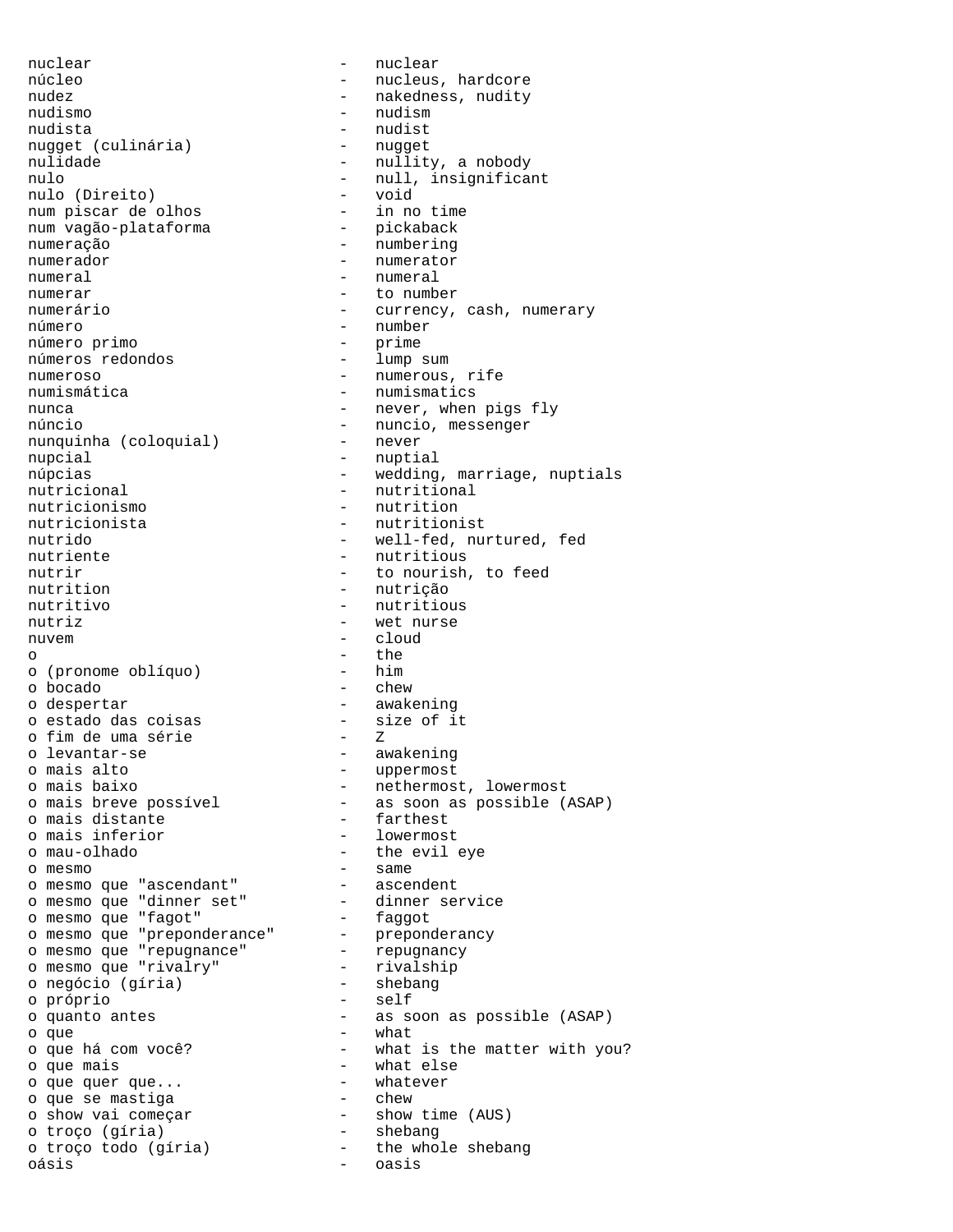obcecado - obsessed obedecer - to obey - to abide by obediência<br>obediência (a padrões) - obedience<br>- compliance obediência (a padrões) -<br>obediente obediente - obedient obelisco - obelisk<br>obesidade - obesitv - obesity, fatness obeso - obese, fat<br>
6bito - obese, fat<br>
- death - death obituário - obituary objeção - objection objetar - to object objetiva - objective objetivo - objective, aim, purpose, goal, direction objetivo final - end-all objeto - object objeto de escárnio objeto de riso - laughingstock objeto em exposição<br>objeto esquecido (gíria) - four-o-four (slang) oblíquo - oblique oboé - oboe - oboe - oboe - oboe - oboe - oboe - oboe - oboe - oboe - oboe - oboe - oboe - oboe - oboe - oboe - oboe - oboe - oboe - oboe - oboe - oboe - oboe - oboe - oboe - oboe - oboe - oboe - oboe - oboe - oboe - oboe óbolo - alms obra - work obra-prima - masterpiece obra clássica<br>
obra de uma vida<br>
- lifework obra de uma vida obreiro - laborer - laborer - laborer - laborer - laborer - laborer - laborer - laborer - laborer - laborer obrigação - obligation, task, liability, tax<br>obrigação (título) - bond obrigação (título) -<br>obrigado obrigado - obliged, thanks obrigar - to oblige, to exact, to pressure, to compel obrigatório - obligatory, binding obscenidade - obscenity obsceno - obscene, nasty obscurecer - to overcast obscurecido - overcast obscuridade - obscurity, shade, gloom<br>obscuro - obscure.intricate.mur obscuro - obscure, intricate, murky obsedar - to obsess obséquio - favour obsequioso - serviceable, obsequious observação - observation, remark, notice, comment observação inteligente - crack observar - to observe, to notice - observatory<br>- obsession obsessão - obsession obsolescência - obsolescence, superannuation, obsoleteness obsoleto - obsolete obstáculo - obstacle, stop, let, restraint, handicap, drawback obstáculo (num campo de golfe) - bunker obstante hindering - hindering obstar - to oppose obstetra - obstetrician<br>obstetrícia obstetrícia - obstetrics<br>
obstinacão - obstinacy<br>
- obstinacy obstinação - obstinacy obstrução - obstruction, occlusion, stoppage obstruir  $-$  to obstruct, to choke, to embarrass, to block obter  $-$  to get, to obtain, to acquire, to achieve obturação - filling (of a tooth)<br>obturador - obturator stopper obturador - obturator, stopper obturar - to plug obtuso - obtuse, thick, blunt óbvio - obvious, evident, conspicuous oca - hut ocasião - occasion ocasional  $\sim$  - occasional, casual, episodic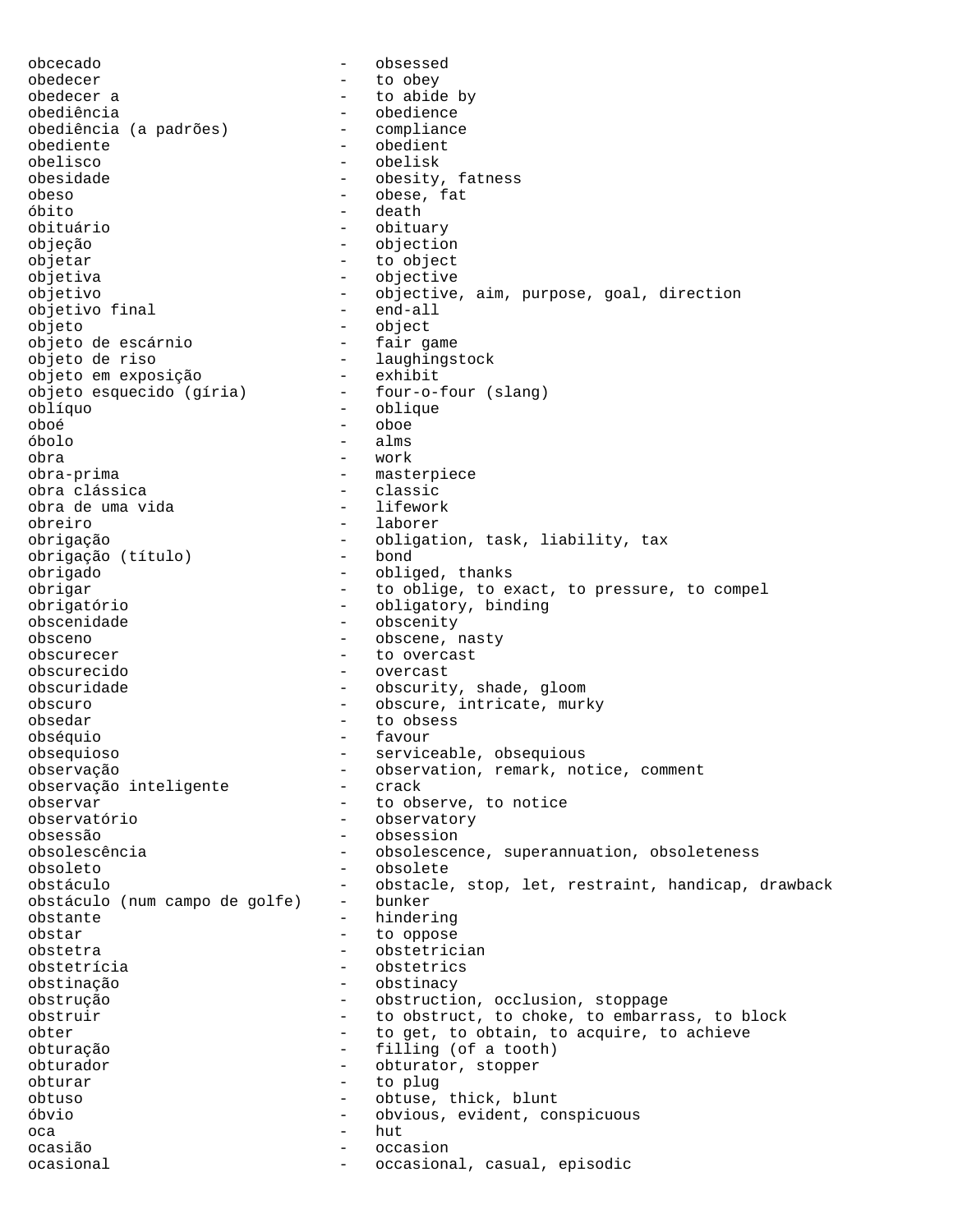ocasionalmente - from time to time, occasionally, now and then ocasionar - to bring about ocaso - sunset occipital - occipital oceano - ocean, sea ocidental - western<br>
coidente ocidente - occident, west<br>
6cio - leisure - leisure ócio - leisure ociosidade - laziness, inactivity<br>ocioso - lazv.idle.to loll. - lazy, idle, to loll about oclusão - occlusion, closure oco - empty, hollow, void ocorrência - occurrence, event ocorrer example to happen, to proceed, to wage, to take place ocre - ocher octana - octane - octane octanagem - octane rating octano - octane - octane ocular - ocular - ocular oculista - ophtalmologist, eye specialist<br>
- spyglass<br>
- spyglass óculo - spyglass - glasses, spectacles<br>- Coke bottom glasses óculos de fundo de garrafa ocultar  $-$  to conceal, to hide ocultismo - occultism oculto - hidden, underground, ulterior ocupação - occupation, function, job ocupado - busy ocupar  $-$  to occupy, to fill out odalisca - odalisque<br>
ode - ode - ode ode - ode odiar - to hate, to abhor ódio - hate, hatred odioso - hateful, obnoxious, prick-nose (AUS) - odyssey odontologia - odontology, dentistry odor - smell, odour, odor - leather bottle oeste - west ofegante - breathless ofegar - to pant ofego - pant ofender - to hurt, to offend, to abuse ofensa - offense, insult, misdemeanour - offensive<br>- rollback ofensiva (militar)<br>ofensivo - offensive, wicked, abusive oferecer - to offer, to bid, to put forth oferta - offer, quotation, proffer, presentation, supply ofertório - offertory office-boy - errand boy oficial - officer (person), official, mate<br>oficial da guarda real - yeoman<br>oficial médico(comandante) - surgeon general oficial da guarda real oficial médico(comandante) oficina - workshop ofício - profession, employment, task oficioso - unofficial - ophidian, snakelike oftalmologia - ophtalmology ofuscar - to obfuscate ogiva - ogive, warhead ogiva nuclear - nuke ogre - ogre oh Deus! - gosh<br>oh! - gosh oh! - o! oi ! - hey !, hello !, hi ! oitava - octave oitavo(a) - eighth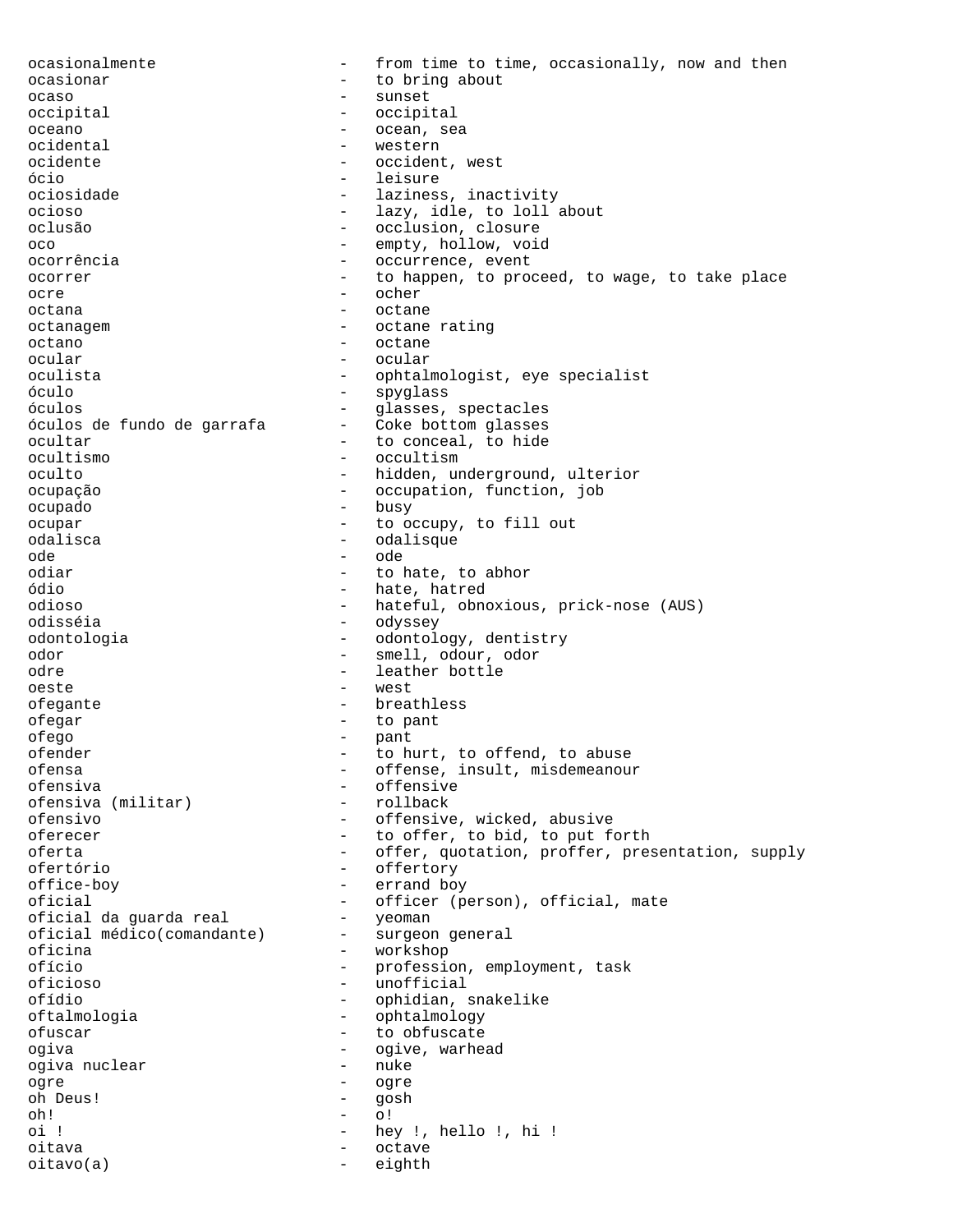oito - eight ojeriza - antipathy, grudge olá - hello - pottery, potter's workshop oleado - oily oleaginoso - oleaginous<br>olear - oleaginous<br>- to oil olear - to oil olefina - olefine - olefine<br>oleiro - obter - obter - potter<br>- oil óleo - oil óleo de freio - brake fluid - castor oil oleoduto - pipeline oleoso - oily, greasy olfato - the sense of smell, flair<br>
olhada - clance olhada - glance olhadela - ogle, peek olhar  $-$  to look<br>olhar 43 (gíria dos anos 1980) - the glad eye (AUS) olhar 43 (gíria dos anos 1980) - the glad e<br>olhar com espanto - to goggle olhar com espanto - to goggle olhar fixamente<br>olhar fixo olhar fixo - stare, gaze - to retrospect olheiras - dark circles under or around the eyes olheiro - watchman<br>olheiro (gíria) - mit-keepe - nit-keeper (AUS) olho - eye olho por olho - tit for tat oligarquia - oligarchy oligopólio - oligopoly olimpíadas - Olympiad olímpico - Olympic oliva - olive olival - olive grove - olive tree olmo - elm olor - fragrance olvidar - to forget ombreira - shoulder piece, shoulder strap ombro - shoulder ômega - omega, Z omelete - omelette, omelette, omelette - omelette, omelette - omelette - omelette - omelette - omelette - omelette - omelette - omelette - omelette - omelette - omelette - omelette - omelette - omelette - omelette - omelet omeleteira - omelet pan<br>
omissão - omissão - omission omissão - omission, forfeit omisso - heedless omitir  $-$  to miss out, to omit omofagia - omophagia omoplata - shoulder blade onagro - onager onanismo - onanism onanista - onanist onça (28 g) - oz (ounce) onça (animal)  $-$  jaguar, puma, cougar onça (peso) - ounce oncologia - oncology onda - wave, billow onde - where ondeado ondulante - billowy<br>
oneroso - oneroso - onerous oneroso - onerous<br>
ONG (Org. Não-Governamental) - NGO ONG (Org. Não-Governamental) ônibus<br>ônibus de dois andares double-decker ônibus de dois andares onidirecional - omnidirectional<br>
onipotência<br>
- omnipotence onipotência - omnipotence onipotente - omnipotent onipresença - ubiquity, omnipresence<br>onipresente onipresente - omnipresent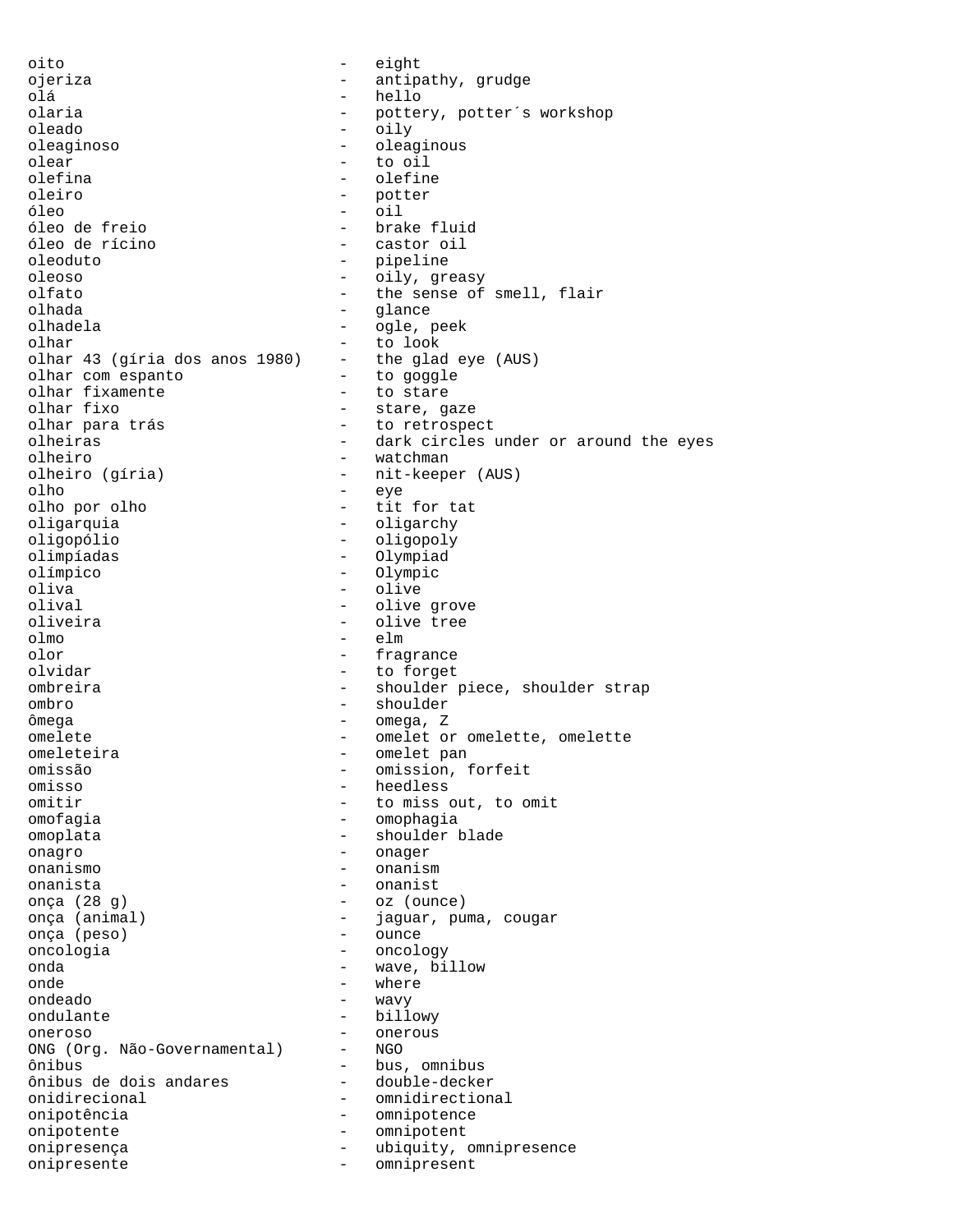onírico - oniric onisciência - omniscience onisciente - omniscient onívoro - omnivorous, omnivore ônix - onyx onomástica - onomasticon onomatopéia - onomatopoeia ontem a noite and the settlement of the settlement of the settlement of the settlement of the settlement of the settlement of the settlement of the settlement of the settlement of the settlement of the settlement of the se - last night ônus - onus, lien onze - eleven opa ! - oh !, wow !, oops ! opaco - opaque, out of focus opala - opal opção - choice, option opção de compra e venda - spread (financial) opcional - optional - optional - optional - optional - optional - optional - optional - opera ópera - opera operação<br>
operação de câmbio exchange transaction operação de câmbio<br>
operação duvidosa<br>
- non performing operação duvidosa - non performing<br>operacional - operacional operacional - operational operações a prazo future delivery<br>operações de câmbio foreign exchange - foreign exchange transactions<br>- dealer operador de títulos operar  $-$  to operate, to work, to act, to produce operariado - working class, lower class operário - workman, blue-collar worker opinar - to opine, to judge<br>
opinião<br>
- opinion notion fe opinião - opinion, notion, feeling, judgement, reckoning<br>
- opium ópio - opium oponente - opponent opor - to object, to oppose, to withstand opor-se - to resist<br>oportunidade - to resist<br>- opportuni - opportunity oportunidades - facilities oportunista - opportunist oportuno - opportune, timely, seasonable, convenient oposição - opposition opositor - opponent oposto - opposite, repugnant opressão - oppression, burden opressivo - oppressive, sultry, heavy<br>opressor opressor - oppressor oprimir - to oppress, to vex, to load, to smother opróbio - opprobium optar - to opt, to choose óptica - optics opulência - opulence oração - prayer, oration, clause (grammar) oráculo - oracle orador - orator, speaker oral - oral orar  $-$  to make a speech, to pray oratória - oratory órbita - orbit - LEO (Lower Earth Orbit) orca - orca, killer whale orçamento<br>
orçamento de caixa<br>
- cash budget<br>
- cash budget orçamento de caixa orçamento monetário - monetary budget orcar - to evaluate ordeiro - orderly ordem - order, frame, arrangement ordem (judicial) - writ - banker´s draft, draft (financial), postal order ordem de pagamento postal - mail transfer ordem de prisão - warrant of arrest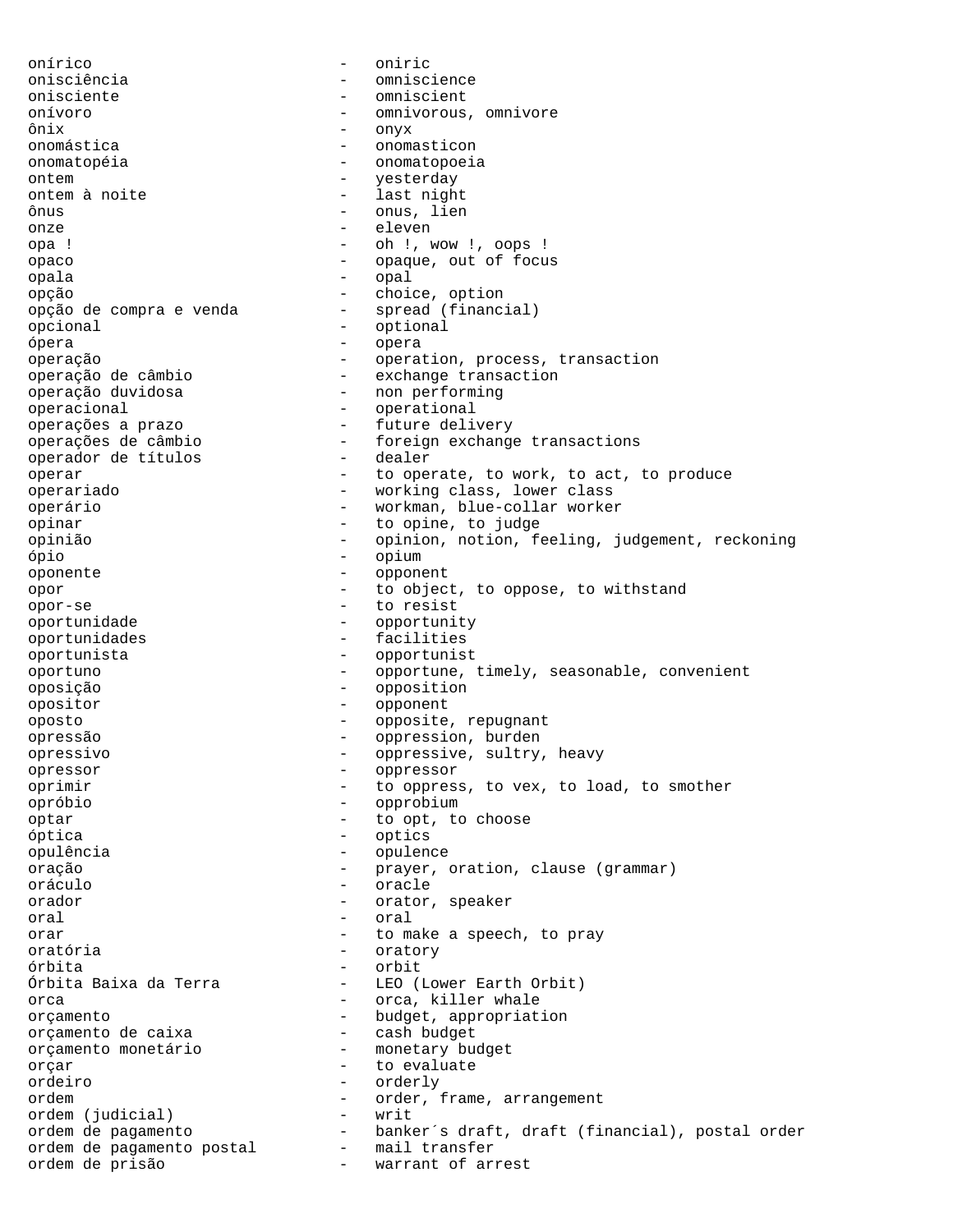ordem de serviço - work order ordem por carta - mail transfer ordenação - ordinance ordenado - orderly, ordered, wages, salary - orderly ordenar and the order, to sort, to ordain, to dictate ordenha - milking ordenhar - to milk - ordinary, usual, coarse orégano - oregano orelha - ear orelhão - call box orfanato - orphanage órfão - orphan organdi - organdy(ie) organela - organelle orgânico - organic(al), organic organismo - organism organista - organist organização - organization, establishment organizador - mastermind, promoter<br>organizar - to arrange, to clean - to arrange, to clean up órgão - organ órgãos genitais - down below (AUS) orgasmo - orgasm orgia - orgy orgulho - pride orgulhoso - proud, supercilious orientação - orientation oriental - oriental, eastern<br>
oriente - east oriente - east - orifice, port origem - origin, source, cause, prime, beginning<br>
- original, primal, radical - original, primal, radical<br>- first of exchange original de letra de câmbio<br>originar - to originate originário - derived (from), native (of), originating orixá - orisha (a pagan Afro-Brazilian deity) orla - hem, border, rim, flange, web, skirt ornamentar  $-$  to adorn ornato - ornament orquestra - orchestra orquestração - orchestration orquídea - orchid ortodontia - orthodontia ortodoxia - orthodoxy - orthodox, traditional ortografia - orthography ortopedia - orthopedics - dew<br>- the os - the os bons tempos de outrora - the piping times of yore os dados foram lançados - the dice is cast os homens - manhood os metais (música) - the brass os votos prós e os contras - the ayes and noes<br>oscilador - oscillator oscilador - oscillator - oscillator<br>
oscilar - to tilt oscilar - to tilt<br>oscular - to kiss - to kiss - to kiss ósculo - osculation osmose - osmosis ossada - heap of bones ósseo - osseous ossículo - bonelet osso - bone ossudo - big-boned, bony ostensivo - ostensive ostentação entre estentation, flaunt, parade, vaunt, boast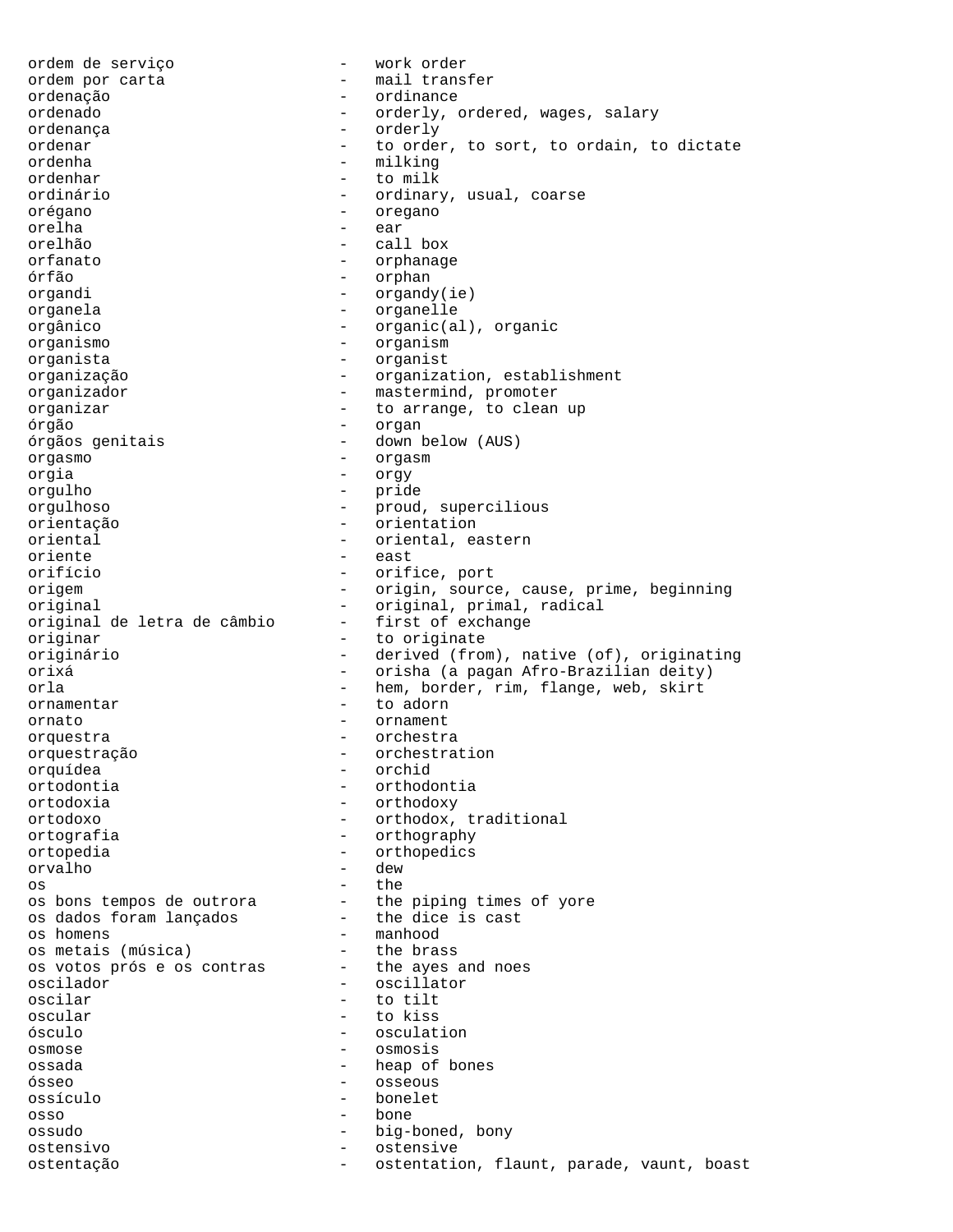ostentoso - ostentatious osteoporose - osteoporosis ostra - oyster otário - sucker, mark ótica - optics otimismo - optimism otimista - optimist, sanguine<br>
- optimist, sanguine<br>
- verv good, exceller - very good, excellent, fine, prime<br>- neat ótimo (gíria) otorrino - otorhinolaryngologist  $\overline{a}$  or ou seja - namely, videlicet ou...ou - either/or ouriçado - prickly ouriçar - to bristle ouriço - hedgehog ourives - goldsmith<br>
ouro - gold ouro - gold ouropel - goldbrick<br>ouros (naipe) - diamond ouros (naipe) ousadia - daring, boldness, rashness<br>ousado - - - - - - - - - - - - - bold, daring - bold, daring ousar - to dare, to brave outdoor (cartaz) outeiro - hillock, knoll outono - autumn, fall (EUA) outorgar - to extend<br>
outra outra - other outra vez  $-$  once more outrem - another person(s), somebody else outro  $-$  other, another, some other<br>outro lugar  $-$  elsewhere - elsewhere outrora  $-$  formerly, sometime, yore outrossim  $-$  likewise, furthermore outubro - October ouvido - ear - perfect pitch ouvidor - listener, auditor ouvinte - listener ouvir expression to hear to hear ovação - ovation oval - oval ovelha - sheep, ewe overclock (informática) overdose - overdose overhead (info.) ovino - ovine - UFO ovo - egg ovo de Páscoa - Easter egg ovo de piolho ovóide - prolate ovos cozidos<br>
ovos estrelados<br>
- fried eggs - fried eggs ovulação - ovulation óvulo - ovule, ovum óxido - oxide oxigênio - oxygen - ozone pá - shovel pacas (gíria) pacato - peaceful - slowness paciência  $-$  sufferance, patience paciência (jogo) - solitary, patience paciente  $-$  patient, forbearing pacientemente - patiently<br>
pacificador<br>
- peacemaker pacificador  $-$  peacemaker, pacifier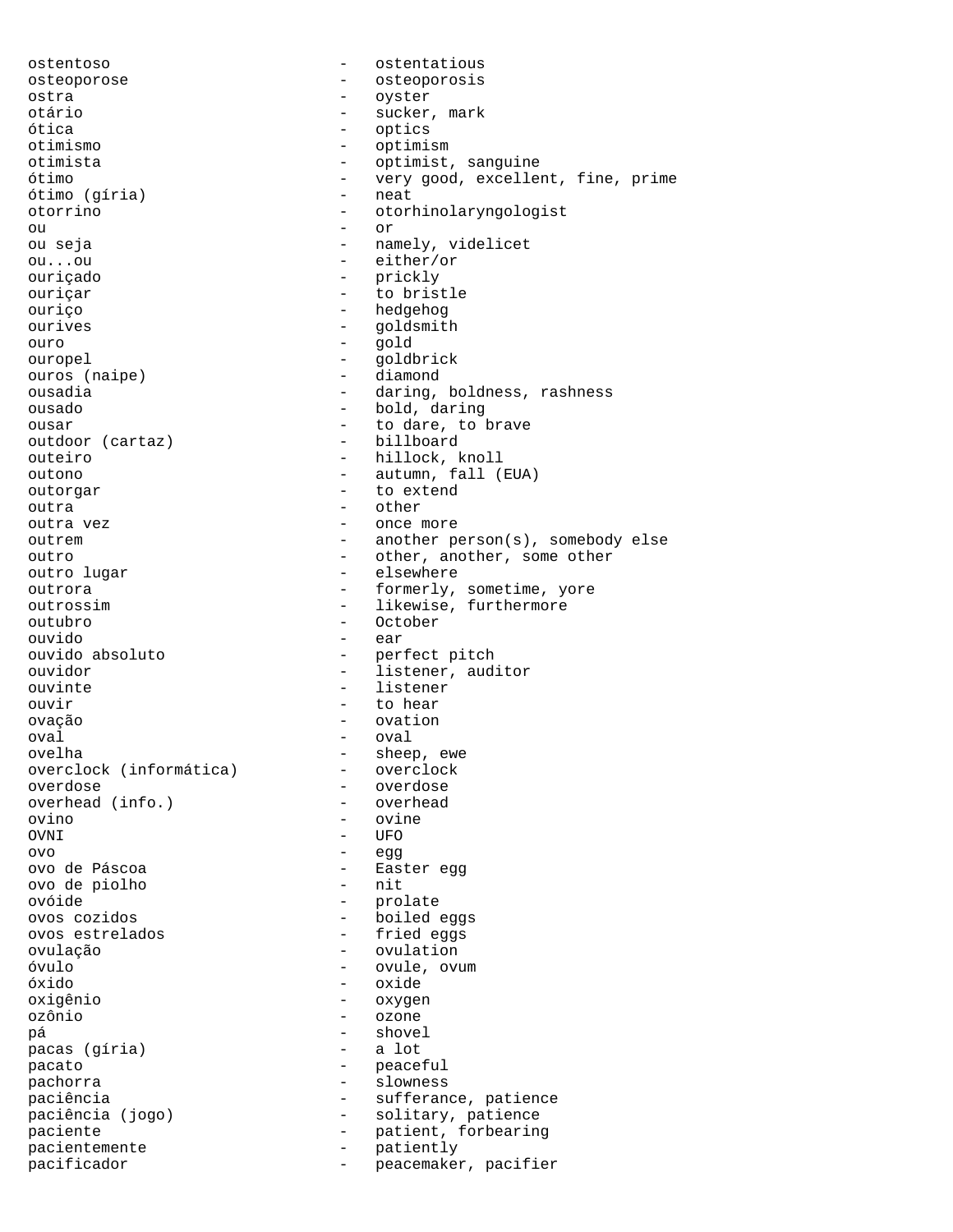pacificar  $-$  to pacify pacífico - pacific pacifismo - pacifism pacifista - pacifist, peacenik pacote - packet, parcel, package, pkg (package) pacto  $\qquad \qquad -$  pact, covenant, combination padaria  $-$  bakery padecente - suffering padecer - to languish padeiro - baker padiola - stretcher - stretcher bearer padrão - standard, former, pattern, textbook, touchstone<br>padrão de pontos circulares - polka dot padrão de pontos circulares -<br>padrão ouro padrão ouro - gold standard padrasto - step-father, stepfather padre  $\qquad \qquad$  - father, priest padrinho  $-$  godfather padroeiro - patron padronização - standardization paetê  $-$  sequin -<br>pagador - payer pagamento<br>
pagamento a prazo  $-$  fee, payment<br>
- time payment pagamento a prazo - time payment pagamento à vista - cash payment pagamento antecipado - prepayment pagamento contra apresentação - cash against documents (CAD) pagamento contra entrega - cash on delivery (COD), cash on delivery (C.O.D.) pagamento parcial  $\hspace{1cm}$  - on account, partial payment pagamento por serviços - honorarium pagamento parcial - on account, p.<br>
pagamento por serviços - honorarium<br>
pagão - pagan, ethnic<br>
pagar - to pay. to res pagar  $\frac{1}{2}$  pagar à vista  $\frac{1}{2}$  - to pay, to repay pagar à vista - to pay down pagar contra recibo - to pay against receipt pagar em conta corrente - to pay in open account pagar na mesma moeda - tit for tat pagar ou aceitar um cheque - to honor a draft pagável à vista - payable on demand pagável ao portador  $-$  payable to bearer<br>pager  $-$  pager pager - pager página - page página com links interessantes - webstart (slang) pago - paid, pd. (paid) pago como multa  $\begin{array}{ccc} - & 5 \ 2 & - & 5 \ 2 & - & 5 \end{array}$  - forfeit pai - father, senior pai-de-santo - Brazilian voodoo priest pai-de-todos (coloquial) - thumb pai de Pocahontas - Powhatan, Wahunsonacock Pai Tomás (vide "Tom") - Uncle Tom paina - floss painel - dashboard paio - pork sausage pais - parents país  $-$  country paisagem  $-$  landscape, scenery paisagismo - landscaping .<br>paisagista - landscapist paisano - civil paixão - passion paixão cega  $-$  infatuation paixonite<br>
paixonite (coloquial) - puppy love<br>
- puppy love paixonite (coloquial) pajelança - - - - - - - - - - - - Brazilian Indian sorcery pala (sapato) - vamp palacete - villa palácio - palace paladar - taste paládio (Pd) - palladium (Pd)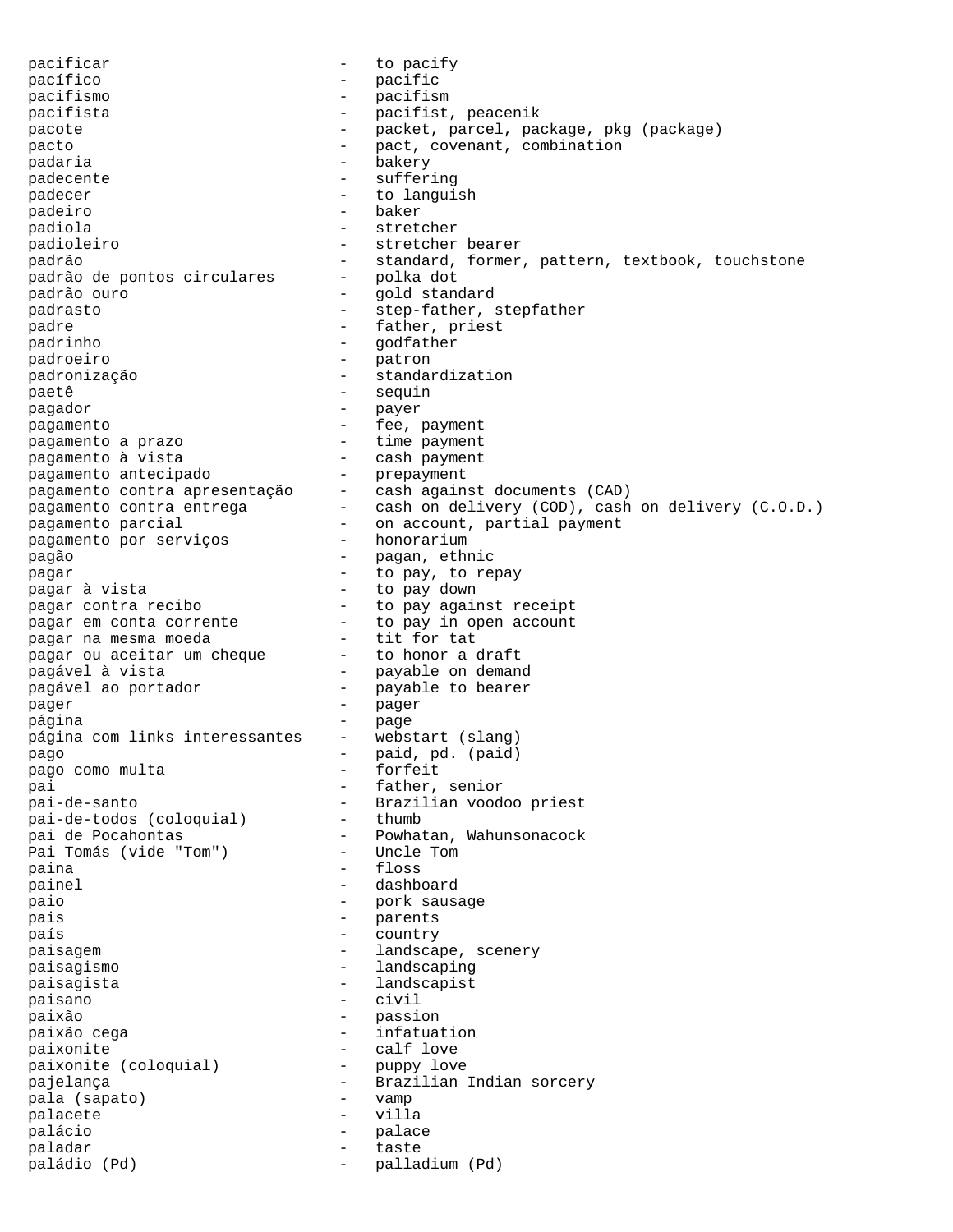palafita  $-$  stilt house palato - palate palavra - word, term palavra-chave - key word Palavra (de Deus)<br>palavrão - swearword, oath .<br>palavreado - smooth talk palco - stage - stage palerma - boob, fool, silly, booby, schmo palestra  $\qquad \qquad -$  lecture, chat palestrar  $\qquad \qquad \qquad -$  to converse palha - thatch palhaçada - drollery, prank palhaço - clown palheta  $-$  fret, palette, pick palheta (sopro)  $-$  freed  $-$  reed palheta (sopro) - reed palheta dupla (sopro) - double reed palheta simples (sopro) palhinha - straw - straw -<br>palhoça - shanty paliativo - palliative paliçada - stockade - paleness pálido - wan, pale, pallid palito - pick palmada  $-$  smack, clap, spank palmilha<br>
palmilha (EUA) - innersole<br>
- insole palmilha (EUA) palmito - heart of palm palmo a palmo  $-$  inch by inch pálpebra - eyelid palpitar  $\qquad \qquad -$  to flutter, to throb palpiteiro  $\qquad \qquad -$  tout palpiteiro panaca - lamer (slang) panamá (chapéu) pança  $-$  tummy pancada - flap, beat, bang, smash, overhead pâncreas - pancreas - pancreas pandeiro - tambourine pandorga - kite panela - pan, pot panela de pressão - pressure cooker panfleto - pamphlet pânico - panic, alarm panificação - bakery pano - cloth panorama - panorama, vista, prospect, scene<br>
panoramica - pan<br>
- pan panorâmica panqueca - pancake pantalonas - baggy trousers pantanal  $-$  swampland pântano  $-$  quagmire, swamp pantera  $-$  panther pantomima - mimicry panturrilha - calf - pão<br>pão-de-1ó - - - - - - - - - bread<br>- - sponge cake pão-de-ló - sponge cake pão-de-ló (sem gema de ovo) - angel cake pãozinho de sanduíche - bun Papa - Pope, mash<br>
papa-defunto (gíria) - undertaker papa-defunto (gíria) papagaio - parrot papagaio (brinquedo) - kite papagaio (gíria financeira) - accomodation note papagaio (promissória) - kite (gíria financeira) papear  $-$  to chat, to confabulate, to confabulate  $-$  to chat, to confabulate, to confab papel  $-$  paper, script, writing, character<br>  $-$  newsprint papel-jornal  $-$  newsprint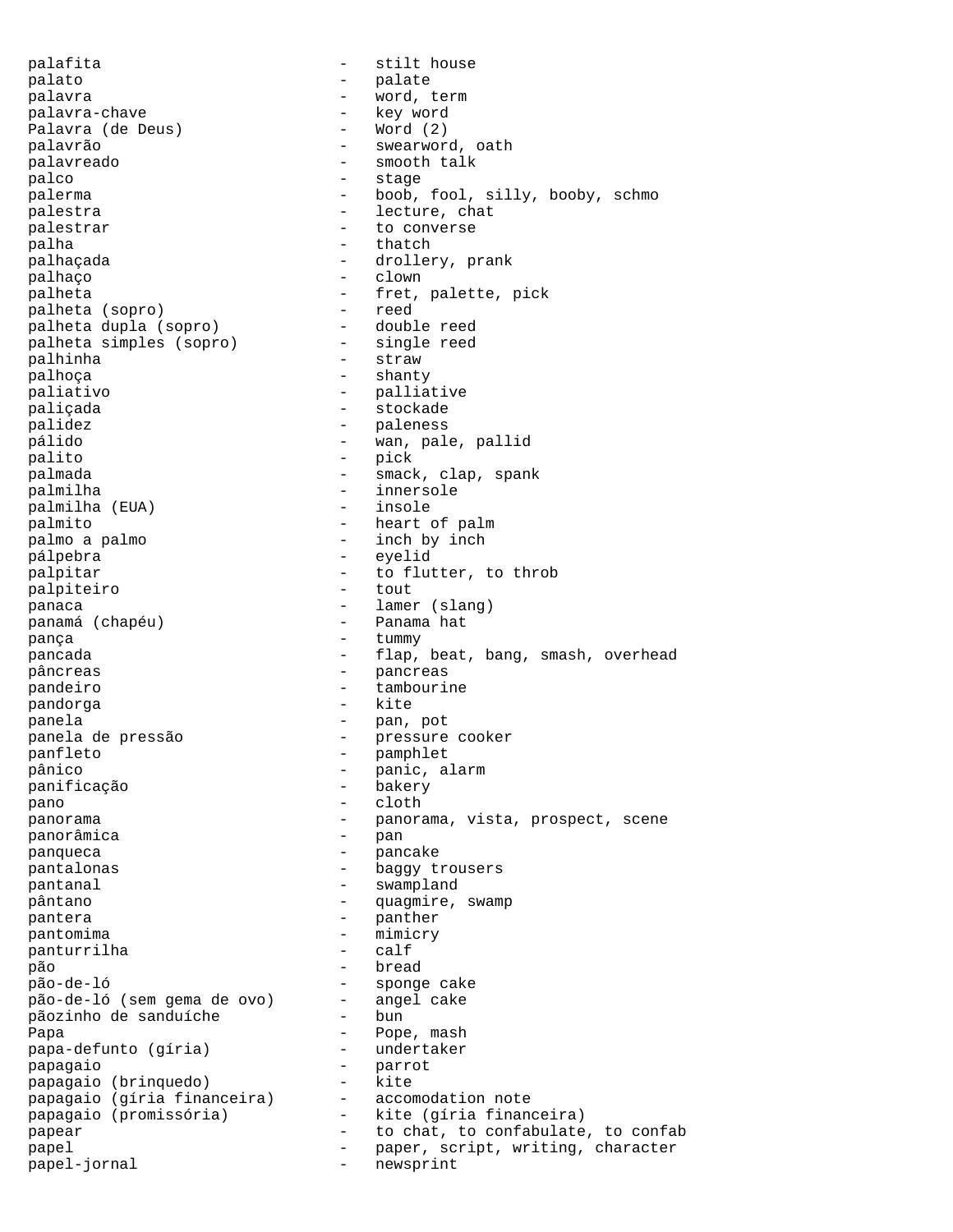papel-moeda - paper money papel barato - newsprint papel de alumínio papel de carta<br>
papel de embrulho<br>
- wrapping<br>
- wrapping papel de embrulho - wrapping papel de parede papel de seda<br>
papel higiênico<br>
- toilet paper - toilet paper<br>- kraft papel kraft (pardo) papelaria  $\qquad \qquad$  - stationery papila - papilla papinha  $-$  pap papiro - papyrus papo (conversa informal) - confab papo furado (gíria) - bullshit, idle talk papoula - poppy páprica - paprika par  $-$  even, couple, pair, partner (dance), peer, par par (objeto)  $-$  mate par (objeto) – matematic entre entre entre entre entre el estado en el estado entre el estado entre el estado<br>Demografia para  $\qquad \qquad -$  to, for, in order to, onto pára-brisa - windshield, dashboard -<br>pára-choque - fender pára-lama - mudguard, fender pára-quedas - parachute<br>pára-quedista - parachuti pára-quedista - parachutist pára-raios - lightning-rod, lightning-conductor<br>para a frente - forth - forth para a frente para aqui - hither para baixo para cima - up para que  $-$  in order to, so as para quê?  $\overline{a}$  - what for? para sempre  $\qquad \qquad -$  forever, for good para variar  $-$  for a change parábola - parable parada  $-$  parade, stop, arrest, closure, stoppage parada cardíaca<br>
parada de caminhoneiros - cardiac arrest<br>
- truckstop parada de caminhoneiros paradeiro  $-$  whereabouts parado  $-$  stationary paradoxo - paradox parafernália - paraphernalia parafina - paraffin parafusar  $\overline{r}$  - to screw, to screw up parafuso - screw -<br>Paraguai - Paraguay paraíso  $-$  paraíso fiscal  $-$  paradise, heaven  $-$  tax haven paraíso fiscal paralelo  $-$  parallel, similar, collateral -<br>paralisação - - - - - - - - standstill, downtime paralisar  $-$  to paralyse, to paralyze paralisar-se  $-$  to bog down paralisia - paralysis paramédico - paramedic paramentar  $-$  to vest paramétrico - parametric parâmetro - yardstick paraninfo - best man, paranymph paranóia - paranoia parapeito - windowsill, traverse, parapet paraplégico - paraplegic<br>parar - paraplegic parar<br>parar de funcionar (pane) - to arrest, to cut off parar de funcionar (pane) parasita  $-$  parasite, leech parceiro - partner parcela  $-$  parcel, share parceria - partnership parcial  $\qquad \qquad$  - partial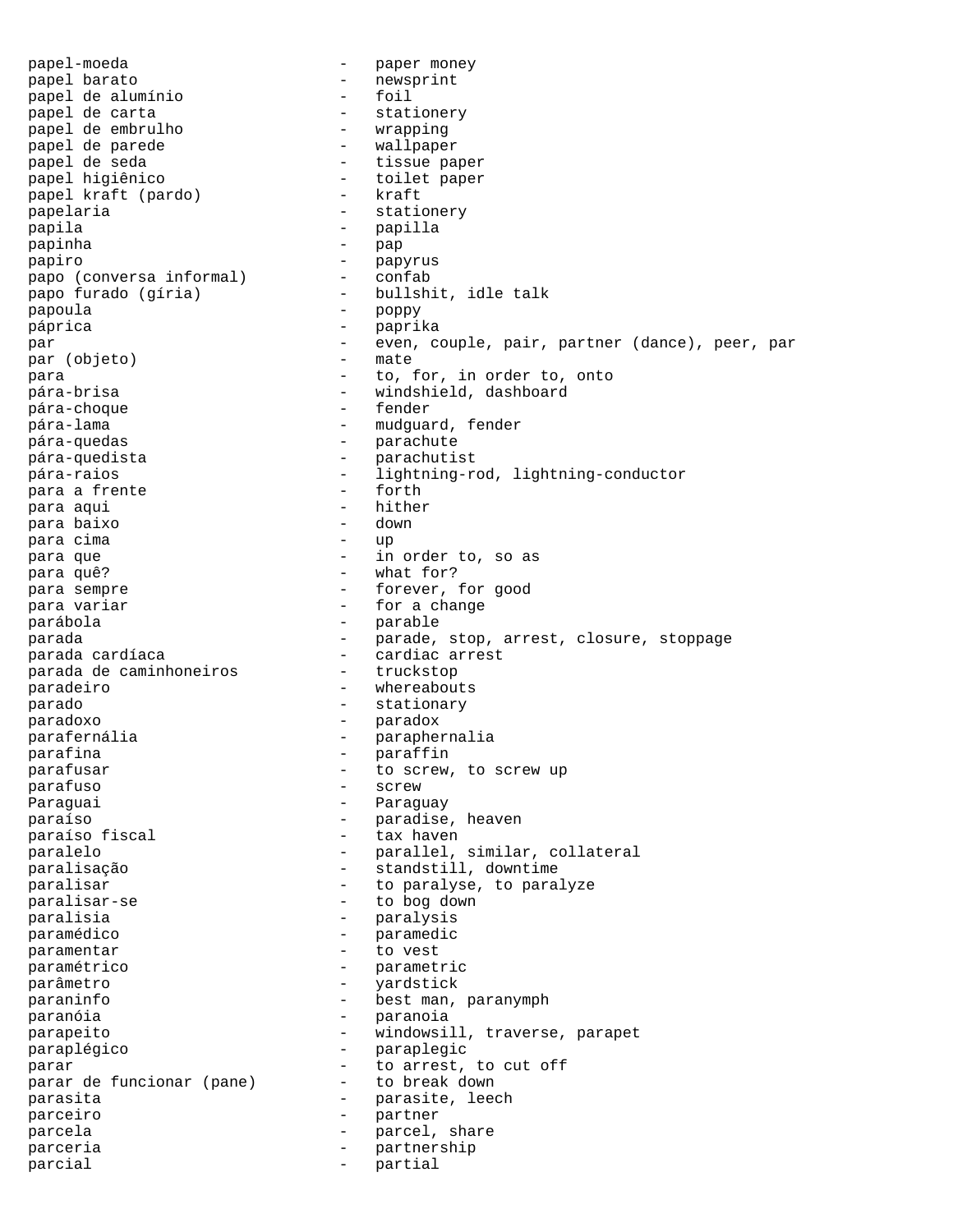parcialidade - partiality<br>
parcialmente - partly<br>
- partly parcialmente - partly parcimônia - parsimony, thrift parcimonioso - parsimonious parco  $\qquad \qquad -$  scanty, meager pardal - sparrow - sparrow parecença  $-$  resemblance parecer - to seem, to appear, to like parecer-se com - to resemble - legal opinion<br>- to deem parecer que  $\qquad \qquad -$  to deep  $\qquad \qquad -$  to deep  $\qquad \qquad -$  like parecido parede  $-$  wall parente  $\qquad \qquad -$  kin, relative, relation parente distante  $\qquad \qquad$  - kissing kin parentes  $-$  relatives parentesco  $-$  kin, kinship, relation parêntese  $\qquad \qquad -$  parenthesis parêntesis - parenthesis (plural = parentheses) -<br>pareô - pareu pária - untouchable, outcast, pariah paridade - parity, par<br>
parir porcos - to pig parir porcos parlamentação - parley parlamentar  $-$  to parley parlamento - congress (EUA), parliament (GB) pároco - rector paródia - parody, mockery, travesty, spoof, burlesque, farce parodiar - to travesty, to spoof, to burlesque parônimo - paronym paroxismo - paroxysm parque - park parque de diversões - fairground parque principal parquímetro - parking meter parreira - vine parte  $\rho$  part, share  $\rho$  part, share  $\rho$  party  $\rho$  party parte (Direito) - parte de cima - parte de cima - parte de cima - parte de contra - parte de contra - parte de parte de cima<br>
parte dianteira<br>
parte dianteira<br>
parte dianteira<br>
parte de componente de la parte de la parte de la parte de la parte de la parte de la parte de la parte de la parte dianteira - fore parte inferior base<br>parte lateral da cama sideboard parte lateral da cama  $-$  sideboarte traseira parte traseira parteira - midwife -<br>partição - subdivision, partition particionar  $-$  to partition participação especial (ator) - cameo participação no mercado - market share participante de um piquenique - picknicker participar - to attend, to share, to partake partícula  $-$  atom, particle particular - particular, private, subject<br>
particularidade - singularity particularidade - singularity partículas - fallout partida  $-$  outset, start, outgoing<br>partida (contábil) - voucher partida (contábil) partidário - adherent, zealot partido  $\overline{\phantom{a}}$  - party, side<br>partir - to leave to partir  $-$  to leave, to set forth, to set off partir(-se) - to shatter<br>
partir(em pedacos) - to tease partir(em pedaços) - to tease partitura orquestral completa - full score pascal (unidade) - Pascal pasmado - awesome pasmo - astonishment pasquim - libel passa de uva sultana passada - step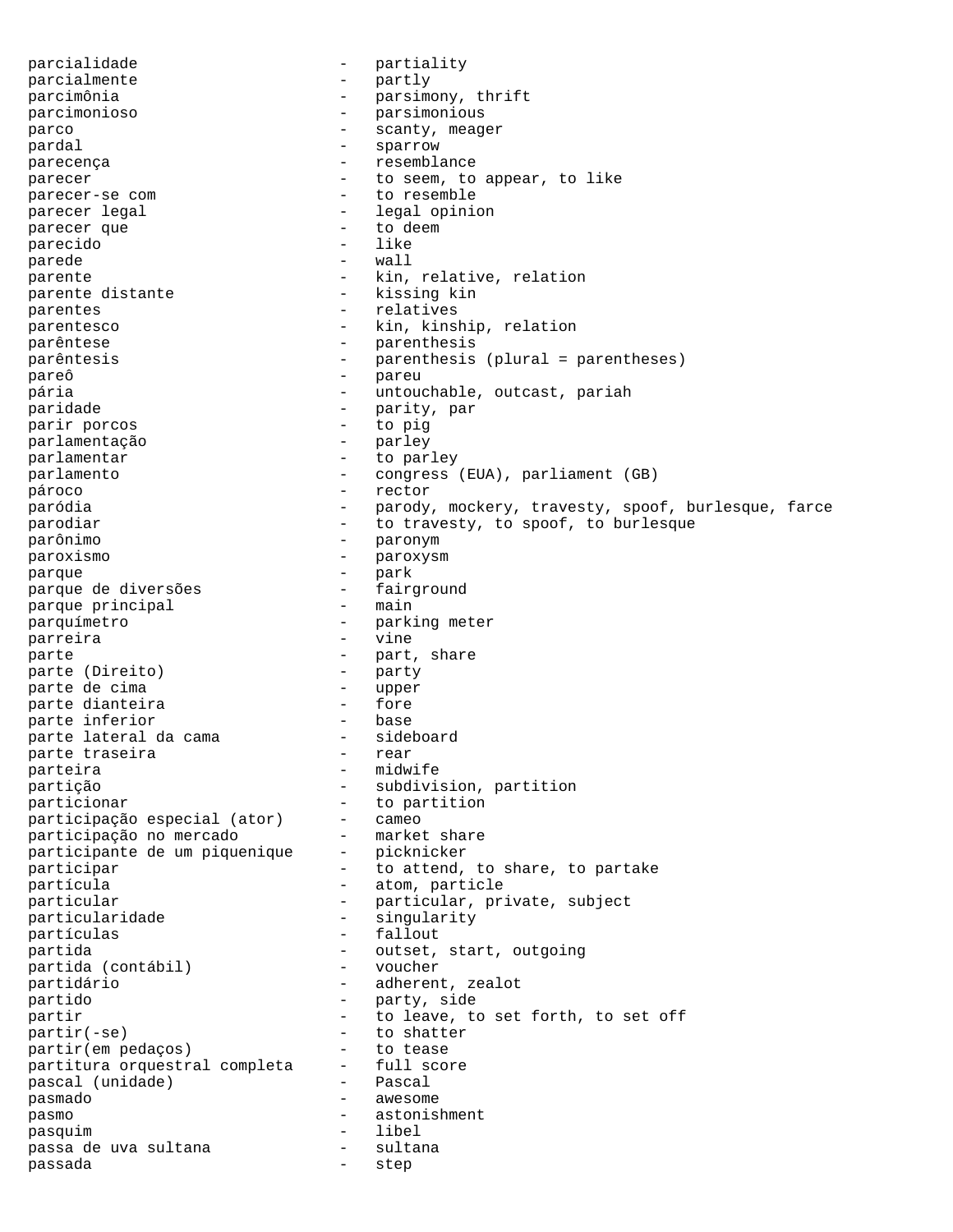passadeira  $-$  stair carpet passado  $-$  past, ago, foregone, bygone passageiro - traveller, passenger, fleeting, temporary, rider passagem<br>passagem de ida e volta - passage, ferry, communication, ticket, pass, fare<br>passagem de ida e volta - return fare passagem de ida e volta - return - return passagem estreita passagem estreita passaporte - passport passar<br>passar-se por  $-$  to pass, to transfer<br>passar-se por  $-$  to pose passar-se por - to pose passar (à máquina) - to mangle passar a vau - to ford passar adiante (estoque) - to carry over passar fio dental  $-$  to floss passar os olhos - to run through passar por - to go by passarela (de pedestres) - footbridge pássaro (de caça) - game bird pássaro (família Certhiidae) - creeper pássaro (gênero Regulus) - kinglet pássaro (tipo) - chatterer pássaro canoro - song bird passatempo - hobby passe  $-$  permission, free pass, pass, parole -<br>passear (em loias) - to trip, to walk<br>nassear (em loias) - to shop passear (em lojas) passeata - stroll passeio - walk, sidewalk, stroll, turn, promenade, excursion<br>passeio a pé - walk<br>- walk passeio a pé - walk passível de passivo - passive, supine passivo circulante - current liabilities passivo corrente - current liabilities passo  $-$  step, footstep, pace passou no teste  $-$  proved itself pasta  $-$  paste, portfolio, binder, pulp -<br>pasta de dentes - dentifrice pasta de papéis - file, folder pastel - pastry, pie pastel (desenho) - pastel, crayon<br>pastelaria - pastry - pastry pastelaria - pastry pastilha - tablet pastor<br>
pastor (protestante) - shepherd, grazier<br>
- minister pastor (protestante) pastorear - to graze pastoreio - graze - graze - graze - graze - graze - graze - graze - graze - graze - graze - graze - graze - graze - graze - graze - graze - graze - graze - graze - graze - graze - graze - graze - graze - graze - graze - gr pata  $-$  claw, paw patacoada - blabber patada  $-$  stamp patente  $\qquad \qquad -$  copyright, patent patenteado  $-$  proprietary paternal  $-$  fatherly paternidade - parenthood paterno - fatherly patife  $-$  villain, rascal, scalawag, scoundrel patim - skate pátina - patina patinador - skater patinho - duckling - duckling patins - roller skate pátio  $-$  yard, terrace, patio pato(a) - duck patrão (obsoleto) - bloke (slang) patrimônio - estate patrimônio líquido - equity, net worth patroa - mistress patrocinador<br>patrocinador (teatral) - backer<br>patrociners patrocinador (teatral) patrocinar  $-$  to support, to sponsor, to see through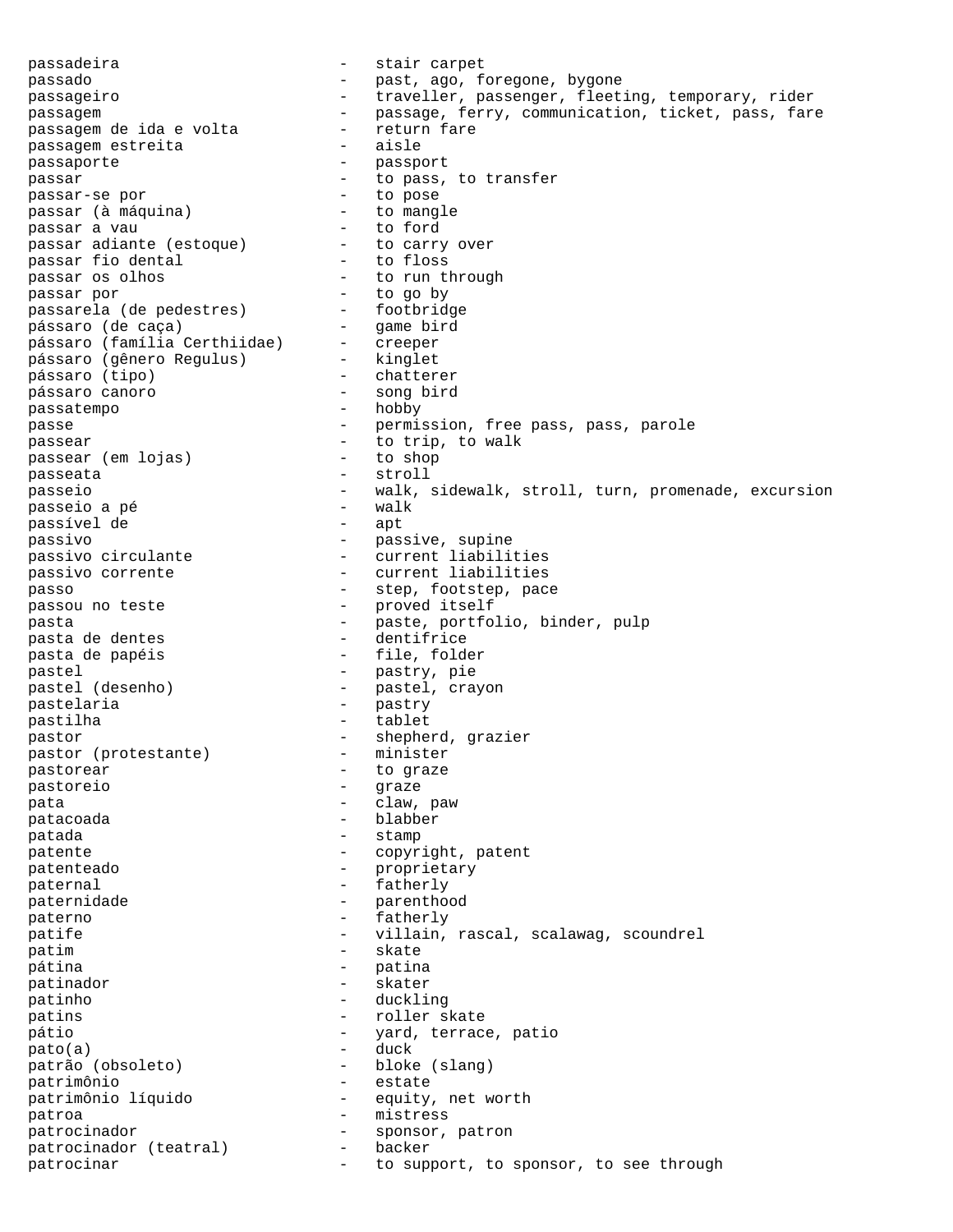patrocínio - assistance, patronage, backing, championship patrono - sponsor patrulha - patrol patrulheiro - patroller pau - stick, log, wood (piece) pau-brasil - redwood pau-rosa - rosewood pau (vulgar) - dick, prick paupérrima - slenderest paus (naipe) pausa<br>
pausa para o cafezinho<br>
- coffee break<br>
- coffee break pausa para o cafezinho - coffee break pausa para o lanche pausar  $-$  to hesitate, to pause pauta - paper-ruler pauta do dia - agenda pauta musical  $-$  staff (music), stave pavilhão - lodge pavimento - floor pavio<br>
pavio curto (qíria) - wick, string<br>
- fire eater pavio curto (gíria) - fire eater<br>
pavio curto (pessoa) - shits (AUS) pavio curto (pessoa) pavor and the set of the set of the set of the set of the set of the set of the set of the set of the set of t paz - peace pé - foot pé-de-cabra - lever pé-de-cana (gíria) - boozer (AUS) pé-de-valsa (coloquial) - excellent dancer pé-sujo (gíria) - greasie spoon (AUS) pé no saco - little bugger (AUS) pé no saco<br>
pé no saco<br>
peão - pawn<br>
- pawn peça (de xadrez) - chessman peça de roupa - article of clothing peça de um único ato - one acter peça embutida - inlay peça pregada à alguém - practical joke pecado  $-$  sin, guilt pecador - sinner, iniquitous, sinful pecaminoso - sinful pecar - to sin -<br>
peças mestras<br>
peças sobressalentes<br>
- spare parts peças sobressalentes pechincha - godsend, bargain peçonha - venom, poison peculiar - peculiar, distinctive pecúlio  $-$  savings pecuniário - monetary pedaço - cut, lump pedaço de fumo de mascar pedagogia - pedagogy pedagógico - pedagogic pedagogo - pedagogue pedal - pedal pedalar - to pedal pedante  $\qquad$  - bookworm pedante - purist pederneira pedestal  $-$  pedestal, socket pedestre  $-$  pedestrian pediatra  $-$  pediatrician pediatria  $-$  pediatrics pedicure - pedicure - pedicure pedido - request<br>
pedido de amostra - sample order<br>
pedido de casamento - proposal<br>
pedido de demicrão ( pedido de amostra - sample order pedido de casamento - proposal pedido de demissão (escrito) - resignation pedido de mercadorias - indent order

peça  $-$  piece, part, play, drama, trick peça (de xadrez)  $-$  chessman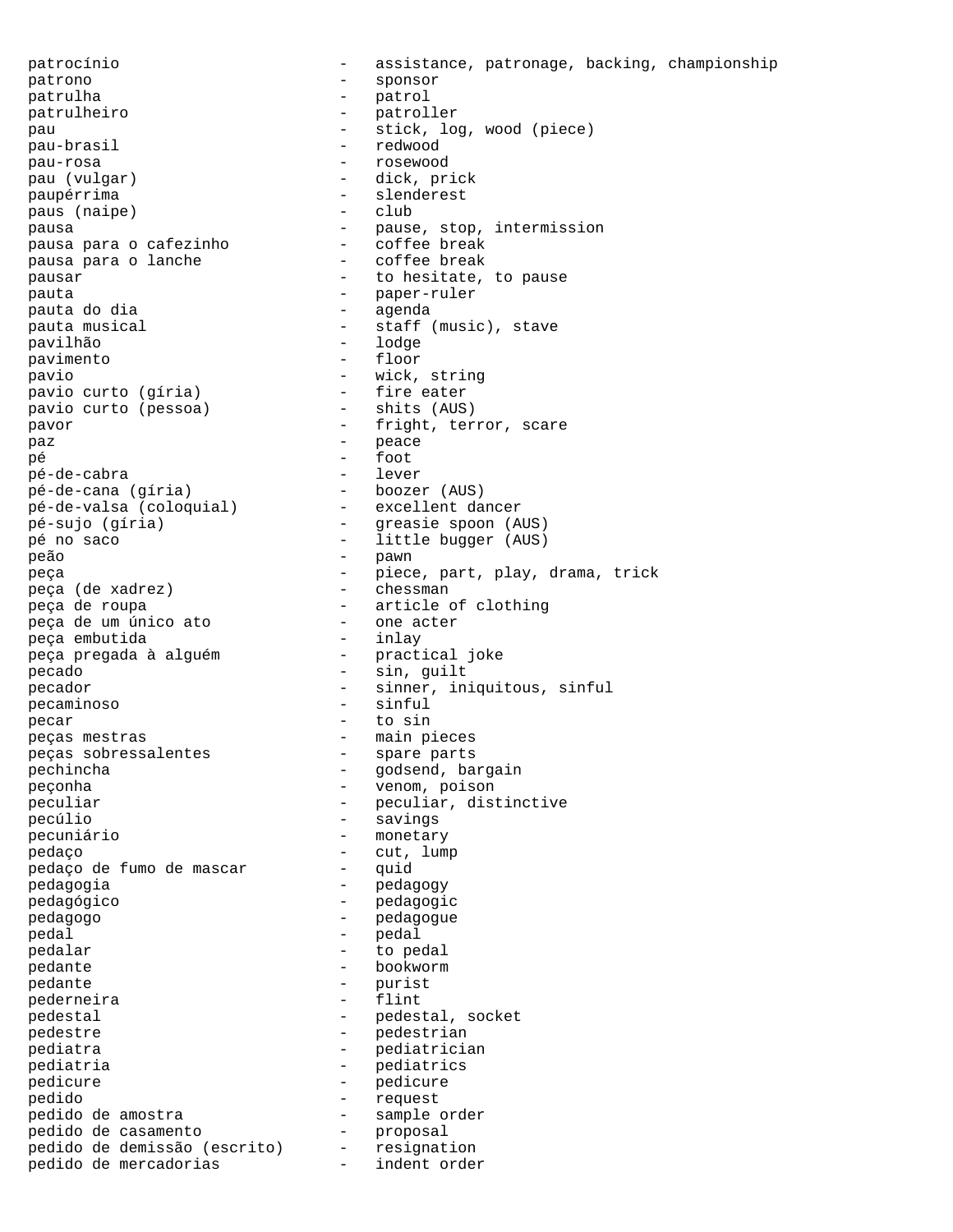pedido experimental - trial order pedinte - beggar pedir  $-$  to ask, to request, to beg, to seek pedir ajudar  $-$  to call out pedir ajudar - to call out pedir bis - to encore - to apologise pedra - stone, hall, pebble, gravel (disease), flint pedra-pomes - pumice -<br>
pedra-pomes - pumice<br>
pedra lunar - moonsto - moonstone<br>- gemstone pedra preciosa - gemstone - gemstone - gemstone - gemstone - gemstone - gemstone - gemstone - gemstone - gemstone - gemstone - gemstone - gemstone - gemstone - gemstone - gemstone - gemstone - gemstone - gemstone - gemston pedreira - quarry pedreiro - mason, bricklayer -<br>pega - magpie pegada - footprint, print, footstep pegajoso - sticky, gluey, adhesive pegar<br>pegar algo sem pedir permissão - to take, to catch, to get it<br>pegar algo sem pedir permissão - to weeze (slang) pegar algo sem pedir permissão - to weeze<br>pegar em armadilha - to noose nd<br>pegar em armadilha<br>pegar ou largar - Hobson´s choice<br>- to catch a cold pegar um resfriado pego em flagrante  $-$  caught in the act peidar - to fart peido - fart - breast<br>- boob peito (de mulher) peituda - busty peixe - fish peixe (semelhante ao bacalhau) - hake peixe (tipo) - permit peixe carnívoro - angler peixe com batata frita peixe miúdo - small fry peixe semelhante à carpa peixeiro - fishmonger - Pisces pelada - second-rate soccer game<br>
- skin, fur, rind<br>
- skin, fur, rind - skin, fur, rind<br>- mink pele de marta pele fina - film pelica - kid pelicano (marítimo) - ganne<br>pelicano (tipo de) - booby pelicano (tipo de) pêlo - hair pelo correio - by post pelo jeito - belike pelo menos - at least - as far as I am concerned pelúcia - plush, fur peludo - hairy, fluffy pena - feather, pen, quill, punishment, fine, forfeit penacho - crest penal - penal penalidade  $-$  penalty, forfeit penca - bunch pendão - pennon pendente - pendant, floppy<br>
pendant - pendant, floppy<br>
- to tend pender - to tend pendor - bias pêndulo - pendulum pendurar extending to hang, to hang out peneira - bolter, sieve, screen penetração - penetration penetrante - penetrating, piercing, smart, sharp penetrar  $-$  to penetrate penhasco - cliff penhor - pledge, pawn, forfeits, lien<br>
penhora - lien pawn penhora  $-$  lien, pawn penicilina - penicillin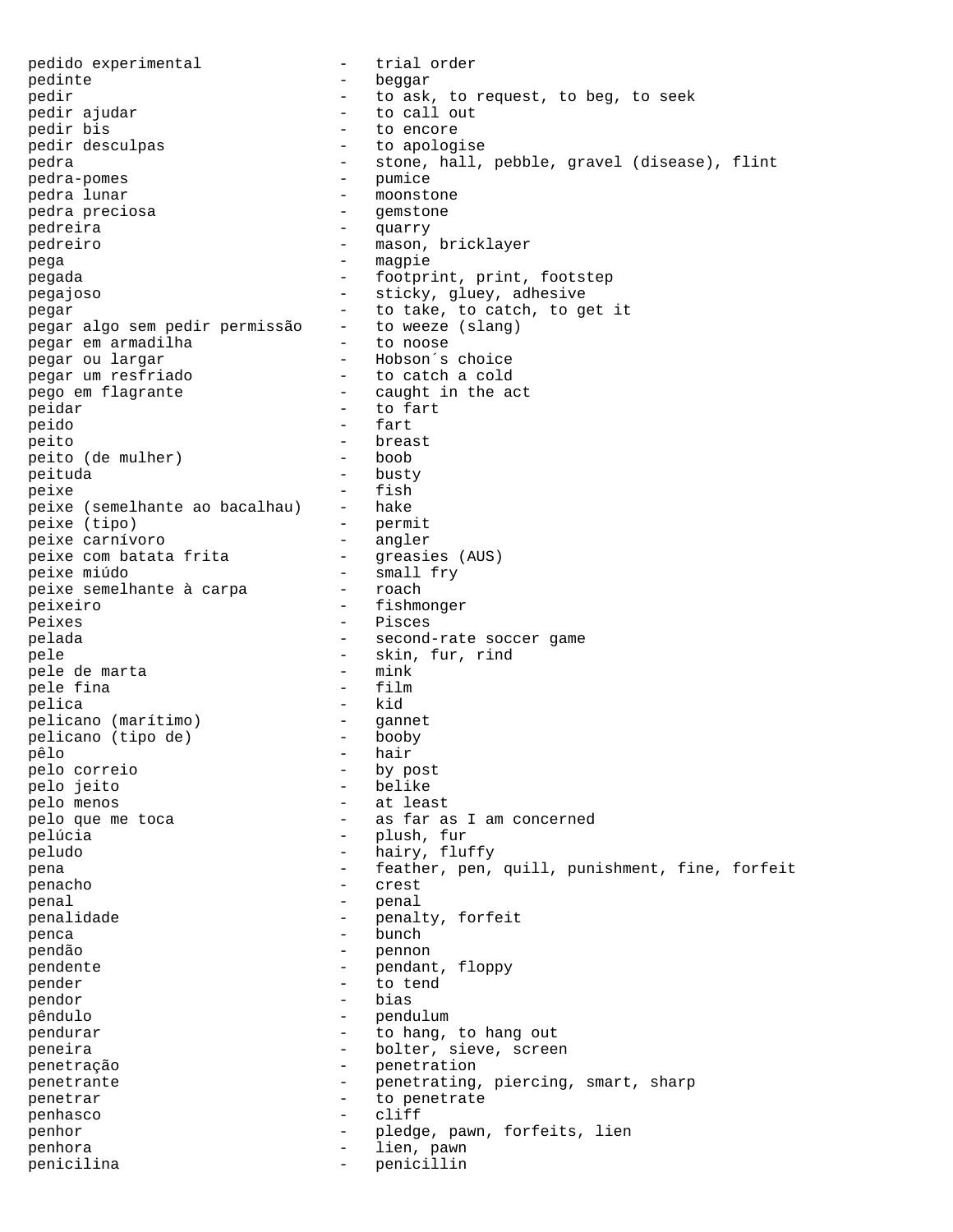penico - potty<br>
península - potty<br>
- península - penín península - peninsula pênis - penis, shaft, member, the wife´s best friend (AUS) pênis (AUS) - ferret pênis ereto (gíria) pênis pequeno - weener (AUS) penitência  $\overline{ }$  - penance<br>nenitente - penitente penitente  $\overline{z}$  - penitente  $\overline{z}$ penoso - trying pensamento - thought pensão - allowance pensão (pagamento) - pension<br>
pensão alimentícia - alimony pensão alimentícia pensar - to think pensar intensamente  $-$  to brainstorm pensativo - serious, thoughtful pensionista - inmate, roomer, stipendiary<br>Pentateuco - Pentateuch Pentateuco - Pentateuch - Pentateuch - Pentateuch - Pentateuch - Pentateuch - Comb pente  $-$  comb penteado - hairdo, coiffure pentear  $-$  to heckle, to comb penugem - fuzz, floss penúria  $-$  starvation pepino - cucumber pequena quantia pequenez - smallness pequenino  $-$  itsy-bitsy, wee pequeno - small, short, little, minor, petty, wee per capita  $-$  apiece pêra - pear perca (peixe) - perch perceba que en extension de la perceba que perceber - to notice, to espy, to come to, to realize<br>percentagem - rate percentagem percepção - eye, feeling, understanding, insight, perception<br>
percepcão musical - ear training percepção musical percorrer - to travel percurso - range percussão - drums, percussion perda<br>
perda de equipamento militar - loss, miss, damage<br>
perda de equipamento militar - equipment casualty perda de equipamento militar perdão  $-$  excuse, forgiveness perdas - losings perdas (em guerra ou acidente) - casualties perdas nas operações - operating losses perdedor - weeger (slang), nonstarter, underdog, looser perder - to lose, to mislay perder a vergonha - to let one's hair down (slang)<br>perder aroma (vinho) - to pall perder aroma (vinho) - to pall<br>perder o auto-controle - to fall apart perder o auto-controle perdição - loss, perdition perdido - lost perdigoto - drool perdiz - partridge perdoar and the contract of the forgive perdulário  $-$  extravagant, spendthrift<br>perdurar  $-$  to remain perdurar - to remain perecível - perishable<br>perecripacão - perishable peregrinação - pilgrimage peregrino - pilgrim perene - perennial, evergreen<br>
perenidade - eternity - eternity perereca - tree frog, cunt perfeição - ripeness perfeitamente - right you are, neatly, utterly<br>perfeito - perfect. hlameless flawless perfeito - perfect, blameless, flawless, ideal, thorough perfeito (AUS) - serious<br>perfídia - falsene: falseness, perfidy, treachery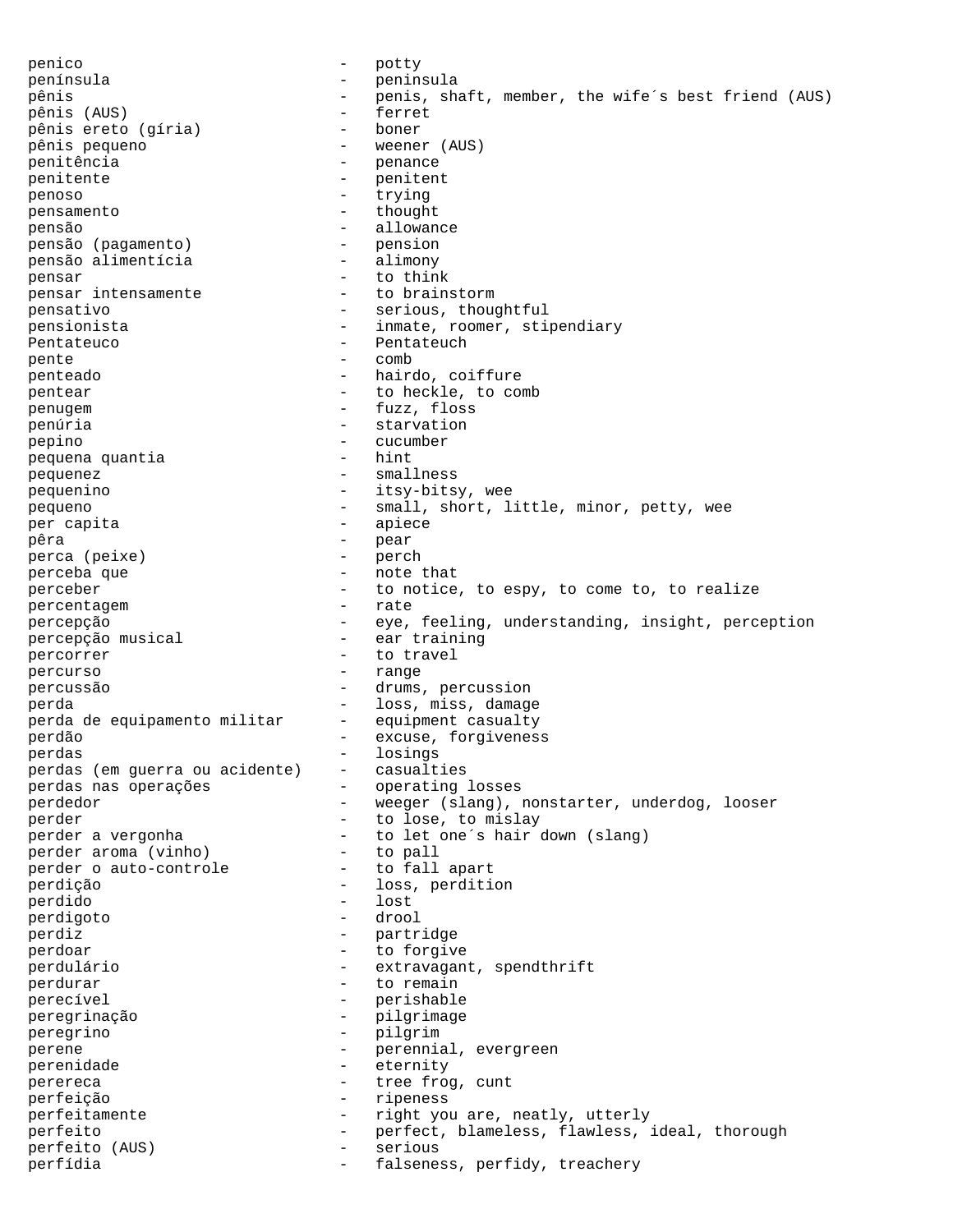perfil<br>
- profile, portrait, half-face<br>
- proformance<br>
- proformance<br>
- proformance performance - performance perfumar  $-$  to scent perfume - scent, perfume perfurar - to drill pergaminho - parchment pérgula - pergola pergunta  $-$  question, inquiry perguntar  $-$  to ask, to question, to query pericárdio - pericardium -<br>perícia - survey - survey periferia - outskirts periférico  $-$  peripheral perigo - danger, peril, distress perigo oculto  $-$  snake in the grass perigoso - dangerous, perilous, risky períneo - perineum periódico - quarterly, regular, journal período<br>
período de carência<br>
- grace period período de carência - grace period<br>
período de luto no judaísmo - Shiva período de luto no judaísmo - Shiva<br>período de retorno (capital) - payoff period período de retorno (capital)  $-$ <br>período de tempo período de tempo - while périplo - periplus periquita  $-$  a female parakeet, cunt periquito - parakeet perito - expert, adept, hotshot, maven, connoisseur peritônio - peritonium peritonite - peritonitis perjúrio - perjury permanecer  $\frac{1}{2}$  - to remain, to hold out permanecer imóvel - to stand still - to stand still permanência - permanence permanente - permanent permanentemente permear - to seep permeável - oozy, leaky permissão - yielding, permit, authorization permitido - allowed permitir  $-$  to let, to may, to enable, to allow, to permit permuta - exchange, quid pro quo permutar  $\qquad \qquad -$  to commute, to barter perna - leg<br>nerna-de-nau - leg - a lo perna-de-pau - a lousy soccer player perna (gíria) - pin pérola perônio - fibula perpassar - to run through perpetração - commission perpetuação - perpetuation perpetuidade - eternity, perpetuity perpétuo<br>
perpetual, everlasting, abiding<br>
perplexidade<br>
- perplexity maze perplexidade  $\qquad \qquad -$  perplexity, maze persa - Persian perseguição perseguidor - persecutor perseguir and to chase the chase of the contract of the chase  $$ perseverança  $\overline{a}$  - perseverance, constancy, pertinacity perseverar  $-$  to persist, to persevere -<br>Pérsia - Persia persiana(s) - blind, Venetian blinds, sun-blind persistência en persistence persistente  $\qquad \qquad -$  die hard, persistent persistir  $-$  to persist, to carry through, to persevere personagem - character personificação - impersonation perspectiva - prospect, outlook, perspective perspicácia - perspicacity, quickness, insight, cleverness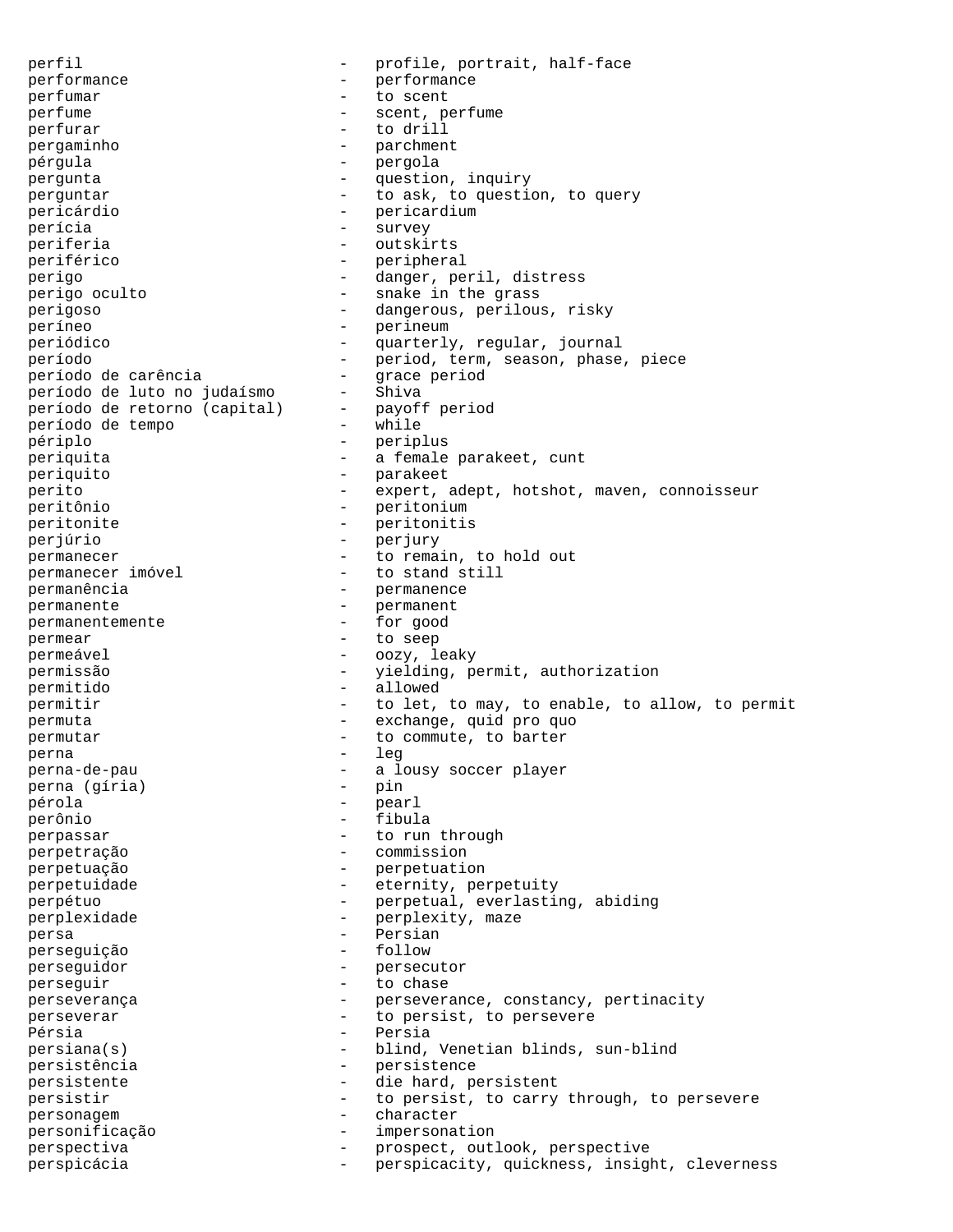perspicaz  $-$  perspicacious, keen, quick-witted, far-sighted<br>persuadir persuadir - to induce pertencente ao final pertences - belongings, holding pertinácia - pertinacity pertinente - pertinent, relevant perto  $-$  near, nigh, next perto de  $\rho$  by, nigh<br>
perto de meio-dia  $\rho$  - at midday perto de meio-dia perturbação  $-$  distraction, nuisance, upset, agitation perturbado<br>
perturbado (mentalmente) - head case (AUS), distressed<br>
perturbado (mentalmente) - touched perturbado (mentalmente) perturbar - to hen-peck, to bedevil, to worry, to rag peru - turkey peruca - wig perversidade - felony, mischief perverso - perverse, naughty, mischievous perverter  $\qquad \qquad -$  to misuse, to sophisticate - pervertido - kinky - kinky - kinky - feet pés - feet -<br>Pesach (páscoa judaica) - Pesach pesadelo  $-$  nightmare, bad dream pesado - heavy, weighted, fastidious, thick<br>
pesado (qíria) - hardcore pesado (gíria) pesador oficial - public weight master -<br>pesagem - weighing, weighting pêsame  $\overline{ }$  - condolence pesar extending the regret, burden, dolour, sore pesar mais que  $-$  to outweigh pesar sobre  $-$  to outweigh pesaroso - sorrowful pesca - fishing, fishery pescado - fish caught, fish pescador<br>
pescador (com anzol) - fisherman, fishing<br>
- angler pescador (com anzol) pescaria  $-$  fishery -<br>pescoço - neck peso - weight, measure, burden, plumb peso bruto - gross weight peso extra - overweight peso líquido - net weight peso morto - dead weight (D/W) peso real  $-$  actual weight (A/W) pesponto - backstitch - -<br>pesquisa - - research, examination, quest, poll pesquisador - searcher, surveyor pesquisar  $-$  to research pêssego - peach péssimo - very bad, lousy, icky pessoa - person, self pessoa atraente - spunk (AUS) pessoa atraente (gíria) - lush pessoa conhecida - acquaintance pessoa desmazelada - sloven<br>pessoa desprezível - fuck-wit (AUS) pessoa desmazeiada<br>pessoa desprezível<br>pessoa eficiente pessoa eficiente - machine pessoa estúpida (gíria) - four-o-four (slang) pessoa importante - don pessoa jurídica - legal entity<br>pessoa má - a bad lot (AUS) pessoa má - a bad lot (AUS) pessoa muito ativa - busy bee pessoa nefasta (gíria) - a bad lot (AUS) pessoa privilegiada - exempt pessoa qualquer - jack pessoa que viaja diariamente - commuter pessoa relaxada - sloven pessoa tímida - muff pessoa traiçoeira - snake in the grass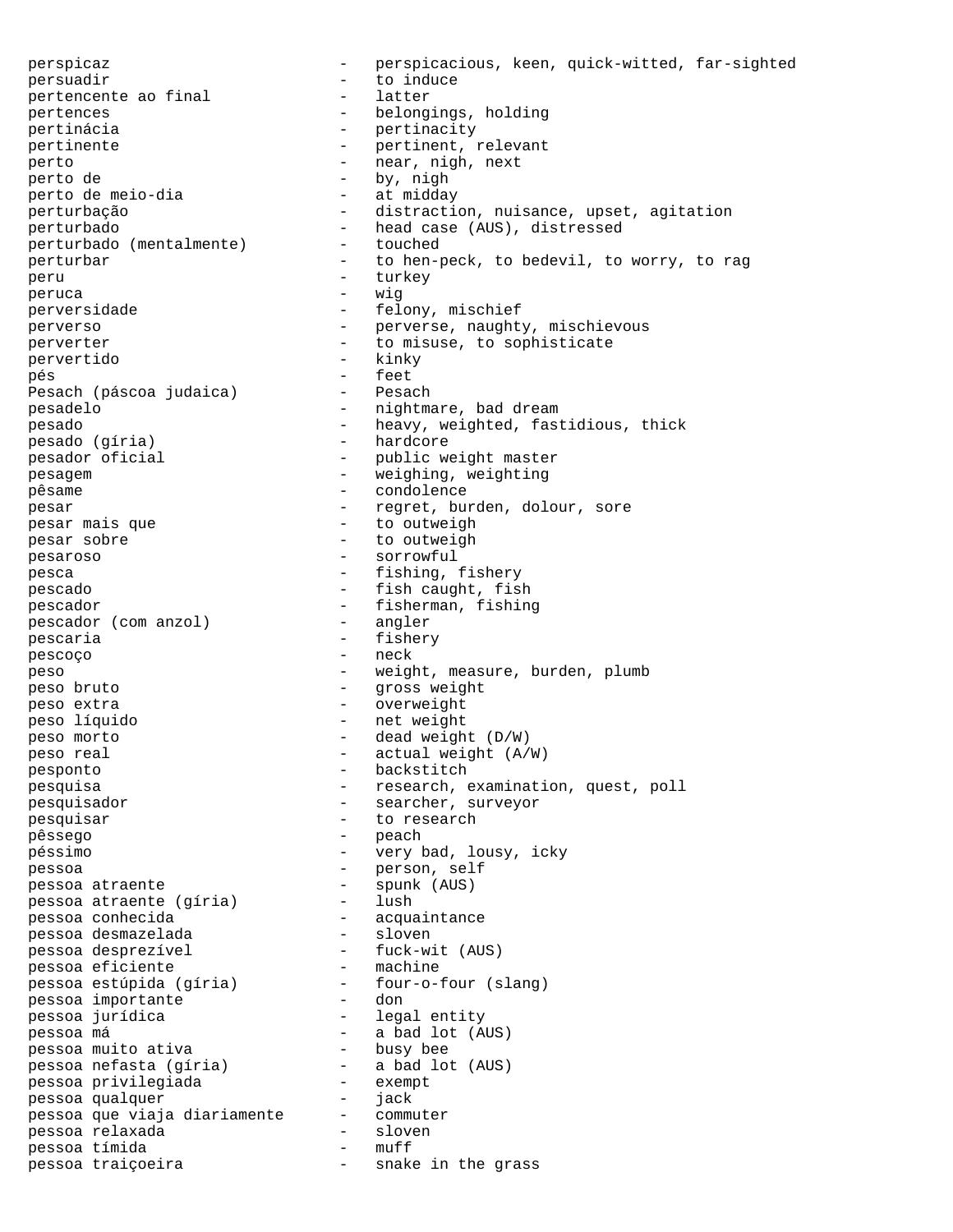pessoa vivaz - busy bee pessoal  $-$  personal, personnel pessoal de casa - household pessoas - people pestana (técnica musical) peste  $-$  plague peste (pessoa irritante) - pest pestinha - brat peta - fib pétala  $-$  petal petardo - petard, bomb peteca - shuttlecock petição  $-$  petition, request pétreo - stony -<br>
petrificado - rooted (slang)<br>
petrodólar - petrodollar petrodólar - petrodollar petroleiro - tanker petróleo - petroleum, oil<br>
petrolífero - petrolíferous<br>
- petrolíferous petrolífero - petroliferous petulância  $-$  petulance, insolence, braggadocio -<br>petúnia - petunia - petunia pi - pi pia - sink, basin pia batismal piada - joke, fun, yak, laugh piada suja - dirty joke pianista - pianist piano de cauda - grand piano pianola - player piano piça (vulgar) - dick, penis picado - cut up picante  $-$  spicy, prickling, stimulating<br>picante (piada etc)  $-$  iuicy picante (piada etc) - juicy<br>picar - to st picar<br>picar a mula (coloquial) - to sting, to prick, to mince, to hack<br>picar a mula (coloquial) - to go away picar a mula (coloquial) picareta - pick piche  $-$  pitch pico  $-$  summit, peak pico (energia) - spike picolé - Popsicle (trade mark) piedade  $-$  pity, compassion, quarter (2), ruth pigarrear - to hawk pijama - pyjamas, pajamas (EUA) pilar - post pilha - pile, heap, unit of voltaic battery, stack -<br>pilhagem - forage pilhar  $-$  to ravage, to rifle piloto - pilot, driver (racing cars) pílula - pill pimenta - pepper pimenta-do-reino - black pepper pimenta-malagueta - red pepper, chili (EUA) pimentão - sweet pepper, red pepper pincel - brush pincel de barba - shaving brush pingente - pendant pinguço (gíria) - boozed (AUS), booze-head (slang) pinheiro - pine pinho - pine pino - plug, pin pintalgado - freckled pintar  $-$  to picture pintar o sete  $-$  to paint the town red pintarroxo - robin, linnet pintinho (gíria) - weener (AUS) pinto - chick pintor - painter pintura  $-$  paint, painting, portrayal, picture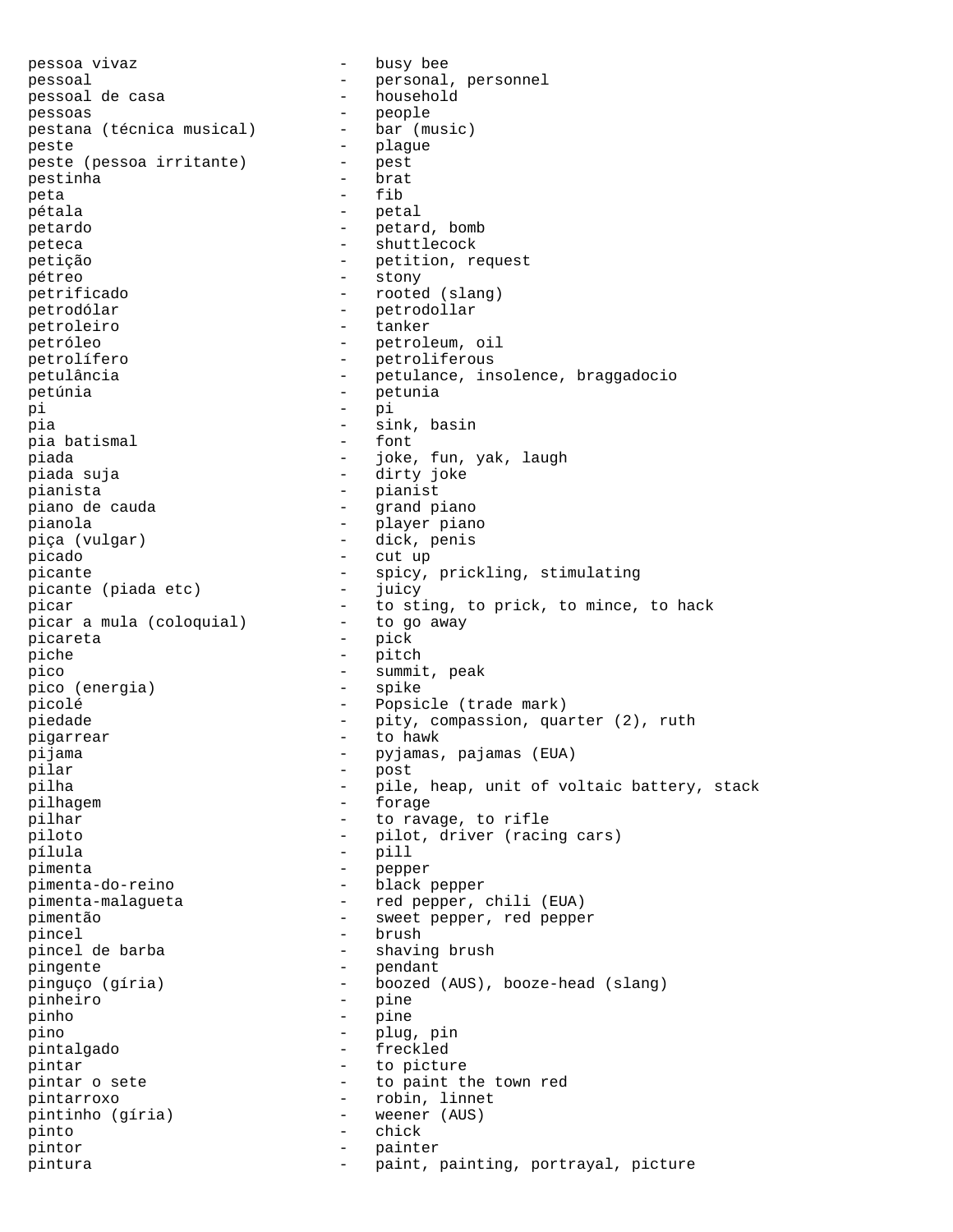pio - scream, screech pio (pessoa) - pious piolhento - lousy piolho - louse pioneiro - pioneer, groundbreaking pior - worse, worst pipa - cask pipa (brinquedo) pipoca - popcorn pique (arma) - pike pique (jogo) - hide-and-seek (children´s game) piquenique  $\qquad -$  picnic pira - pyre pirâmide - pyramid piranha (peixe) - piranha, pirana, caribe piranha (vulgar) - whore, prostitute, harlot, working girl, tart pirão - porridge (potato or beans and manioc flour)<br>pirata - pirate corsair pirata<br>
pirata eletrônico (hacker) - hacker<br>
- hacker pirata eletrônico (hacker) -<br>pirataria pirataria - piracy pires - saucer pirilampo - firefly piroca - peter (vulgar) pisada - footstep pisca-pisca  $-$  indicator (cars) piscadela - twinkle piscante  $-$  twinkling piscar - to twinkle piscina - swimming pool, pool piso - floor pista - ring, tip, hint, clue, cue, signal, track, runway<br>pista de patinacão - rink pista de patinação pistão - piston, cylinder, valve pistola - pistol pitada  $-$  thimbleful, speck -<br>piteira - stem pitu - prawn pivô - pivot pizza - pizza pizzaria - pizzeria placa  $\qquad \qquad -$  sign, plate, plaque -<br>placa de som - sound card plácido - placid plagiar  $-$  to crib, to lift plágio - plagiarism planador - glider planalto - plateau, upland<br>
planeiador - contriver planejador - contriver planeta - planet planilha - spreadsheet (computer)<br>plano - even.level.plan.plan plano<br>plano de aposentadoria privada - IRA (EUA)<br>plano de aposentadoria privada - IRA (EUA) plano de aposentadoria privada plano de fundo  $-$  background planta  $-$  plant, sole (foot), plan (design), vegetable planta (desembo)  $-$  blueprint planta (desenho) bluep<br>planta do qênero Isatis woad planta do gênero Isatis -<br>planta herbácea planta herbácea - - Jacob´s ladder plantel - stable (AUS) plasma - plasma plástico - plastic plataforma - plattaform, shelf, pad platéia  $-$  audience platelminto - flatworm platina  $-\qquad -\qquad$ platinum plausível - likely plebe  $\qquad \qquad -$  populace, mob, rabble plebeu - lowborn, plebeian plebiscito - plebiscite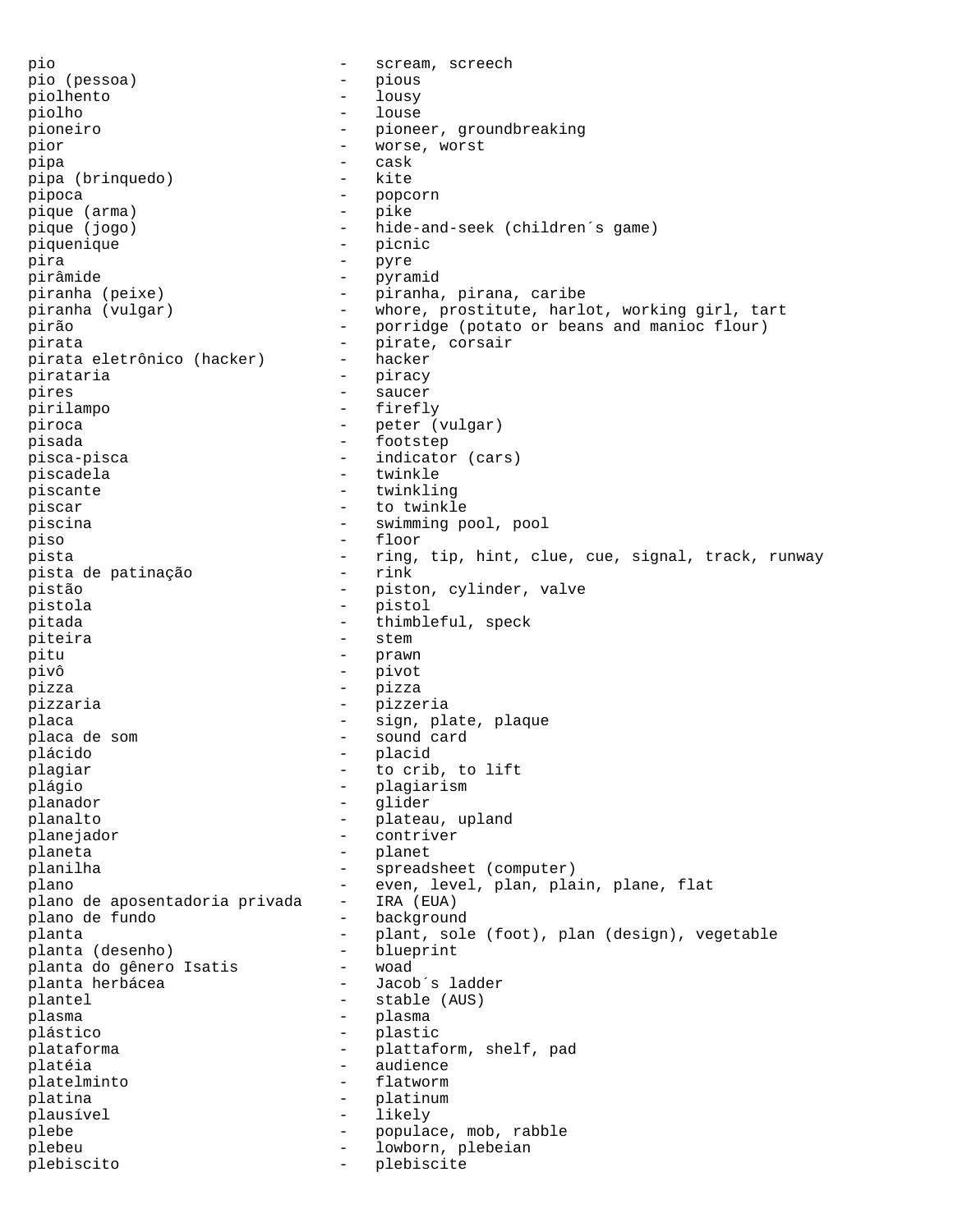pleitear - to plead plenitude - plenitude, fulness pleno  $-$  absolute, high, full pleno vigor  $-$  flower pleno vigor plumagem entry the feathering plumoso - feathery<br>plural - plural - plural plural - plural - plural Plutão - Pluto plutônio - plutonium pluviômetro  $-$  rain gauge pneu - tyre pneu(mático) pó - dust, powder pobre - poor, pauper poça - puddle, pool pocilga - sty, dirty hovel pocing<br>poço - well, pit, shaft podadeira (tesoura) - shears podar - to dress poder<br>poder aquisitivo - power, to can, to may, to be allowed, to be able<br>poder aquisitivo - purchasing power, buying power - purchasing power, buying power poder de compra<br>poder de compra salarial - purchasing power, buying power<br>real wage poder de compra salarial poderoso - powerful, mighty pódio - podium podre - putrid, rotten podridão  $-$  rotteness, corruption poeira - dust poesia - poetry poeta - poet poético  $-$  lyric, poetical polar - polar polca (dança) - polka poldro - colt polegada polegar - thumb poleiro - perch pólen - pollen polia - pulley, wheel polícia - police, civil force policial (gíria) - pig polido - gentle polimento - finish, burnish pólipo - polyp polir  $-$  to gloss política  $-$  policy, politics política externa  $-$  foreign policy político - political, politic, politician (person)<br>
- hack<br>
- hack político corrupto pólo - pole pólo (jogo) - polo polpa - pulp poltrona - armchair poluição - pollution - pollution<br>poluir - to pollution poluir  $-$  to pollute polvilho - starch polvo - octopus pólvora - gunpowder pomada - pomade, salve pomar - orchard - orchard pombal - loft, columbarium pombo - pigeon pomo (maçã ou pêra) pomo de Adão  $-$  Adam´s apple pompa - pomp, gala pomposo - flashy, ostentatious ponderação  $-$  reflection<br>ponderado  $-$  judicious ponderado - judicious, thoughtful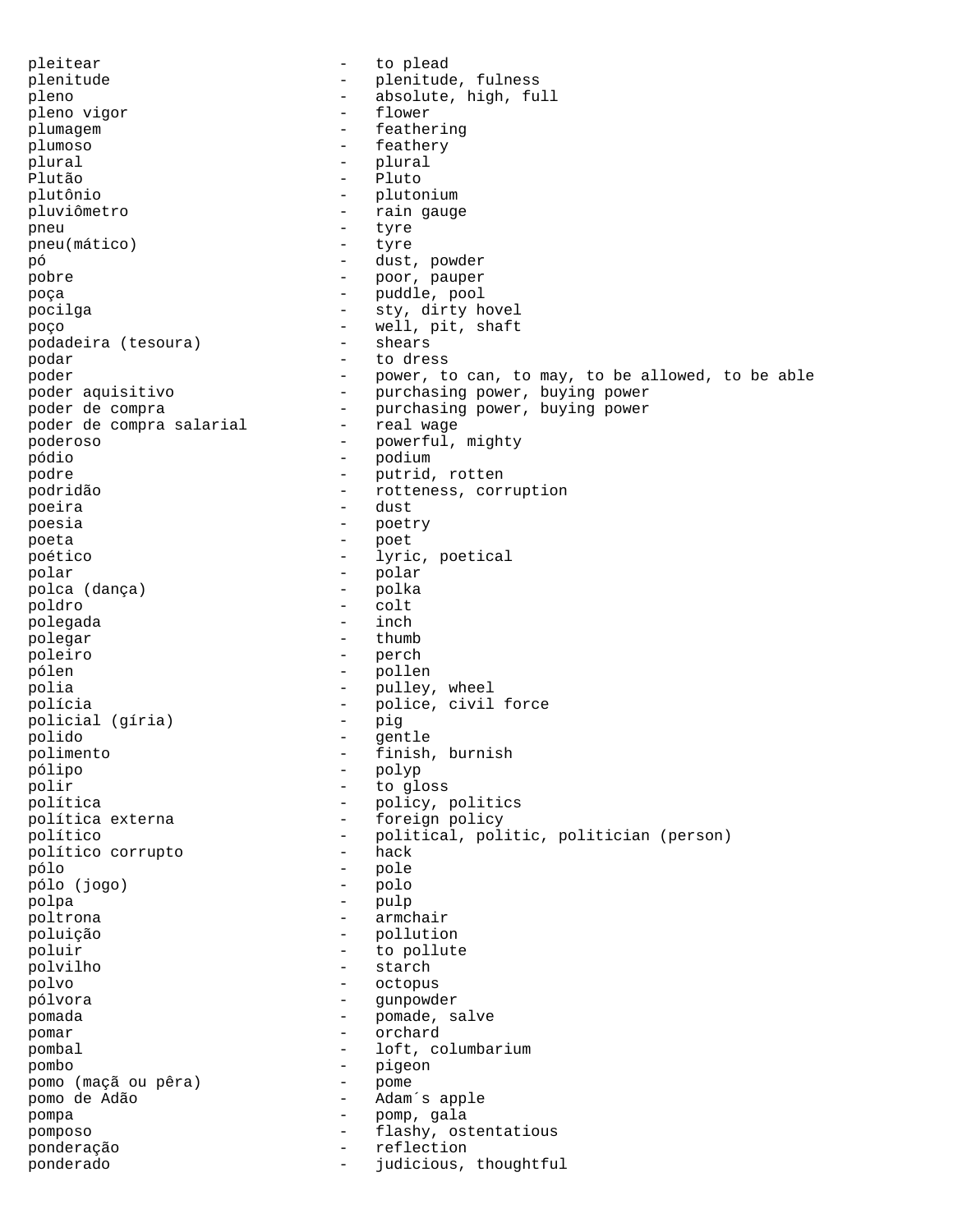ponderar  $-$  to rationalize, to ponder, to debate pônei - pony pônei índio - cayuse ponta - top, tip, point, edge, horn, tag, pike ponta de flecha ponta do dedo - finger-tip pontapé ponte  $\begin{array}{ccc} 1 & - & - & - \end{array}$  bridge, footbridge ponte levadiça - drawbridge ponte pênsil  $-$  suspension bridge ponteiro  $-$  indicator<br>pontífice  $-$  pontiff - pontiff ponto - point, stitch, dot, subject matter, condition ponto-de-vista - viewpoint, vantage point ponto-e-vírgula - semicolon ponto (de tricô) and the service of the service of the service of the service of the service of the service of the service of the service of the service of the service of the service of the service of the service of the se ponto cardeal - quarter ponto de apoio - fulcrum ponto de encontro - rendezvous ponto de equilíbrio - break even point ponto de exclamação - exclamation mark ponto de inflexão - turning point ponto de interrogação - question mark ponto de partida - beginning ponto de vista  $-$  standpoint, outlook ponto final  $-$  terminus, period ponto final (pontuação) - period, full stop ponto focal and the set of the focal point ponto fraco  $-$  weakness bonto vital  $-$  hinge ponto vital pontual  $\qquad \qquad -$  punctual, exact -<br>pontualidade - punctuality, exactness, promptness pontuar  $-$  to tally pontudo - sharp pontudo(a) - tapered poodle (cão) popa (navio) - poop, stern popozuda - a girl having big buttocks população - population popular - familiar, popular, vulgar, to populate popularidade - popularity populoso - populous pôquer (jogo) - poker por  $-$  by, a, through, upon pôr - to set pôr-do-sol<br>pôr-se de pé - to stand pôr à prova - to put to the test pôr a teste  $\begin{array}{ccc} 1 & - & + \end{array}$  to put to the test por acaso  $\begin{array}{ccc} - & + \end{array}$  by chance, perchan - by chance, perchance<br>- or so por aí (quantidade imprecisa) por algum tempo - for a while por ano  $\overline{p}$  - per annum  $\overline{p}$  - per annum  $\overline{p}$  - wholesale por atacado  $-$  wholesale por baixo - underneath por cabeça  $-$  apiece, a pop por causa de  $-$  due to por causa de por cento - P.C. (per cent)<br>por consequinte - thus por conseguinte por conta<br>
por conta da casa<br>
por conta da casa<br>
por conta da casa<br>
por conta da casa<br>
por conta da casa<br>
por conta da casa<br>
por conta da casa<br>
por conta da casa<br>
por conta da casa<br>
por conta da casa<br>
por conta da casa<br>
po por conta da casa  $\overline{p}$  - on the house of the house of the house of the house of the house of the house of the house of the house of the house of the house of the house of the house of the house of the house of the hous pôr de reserva - to store por definição por acrimiças<br>pôr em desvantagem  $-$  to handicap por em risco<br>
pôr em risco<br>
en la de la de la depardize<br>
pôr em risco<br>
en la de la de la de la de la de la de la de la de la de la de la de la de la de la de la de la de la de la de la de la de la de la de la de la de la d pôr em risco - to imperil por engano  $-$  by mistake por enquanto  $-$  so far, thus far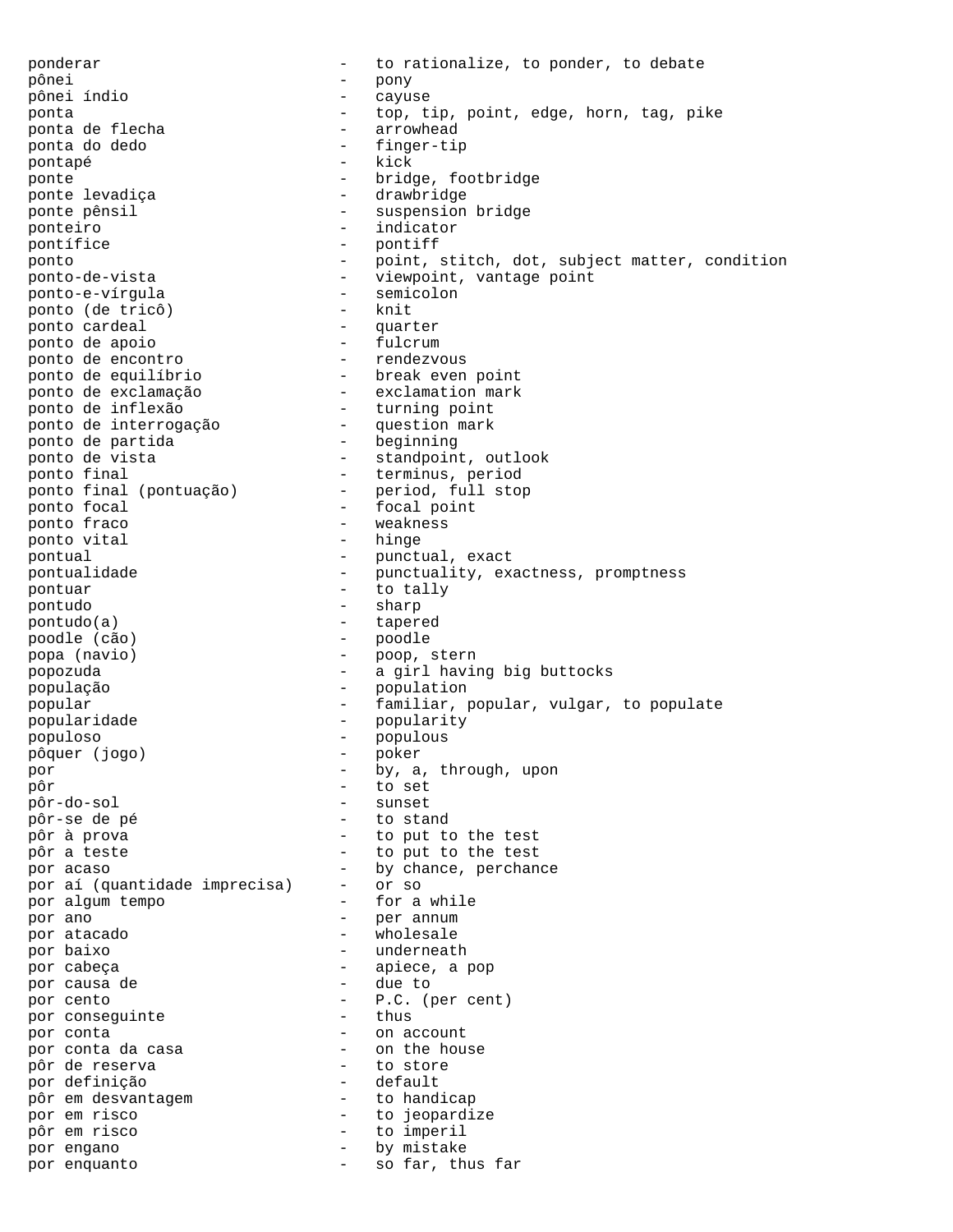por escrito  $-$  on paper por esta razão  $-$  therefore por exemplo  $-$  for one thing, for instance, e.g. por extenso<br>
por falar nisso<br>  $\begin{array}{ccc}\n-\end{array}$  at length, at full length<br>
por falar nisso<br>  $\begin{array}{ccc}\n-\end{array}$  by the way - by the way por falta de  $\qquad \qquad -$  for want of por favor por favor  $\qquad$  - please  $\qquad$  - please  $\qquad$  - at last por fim  $\frac{1}{2}$  - at last pôr fogo - to set ablaze<br>- wholly por inteiro<br>por intermédio de por intermédio de  $-$  by the agency<br>por isso  $-$  therefore - therefore<br>- longer por mais tempo por meio de  $-$  by means of por outro lado por outro lado  $-$  on the other hand por pouco - by neck por procuração - per procuration (p.p.), by proxy, per proxy por toda a parte - all over, all about, far and near, everywhere por toda a vida - lifelong<br>por todo - throughou - throughout<br>- all along por todo o tempo<br>por um fio de cabelo - by a hair's-breadth por um triz  $-$  by a close shave porão - basement, underground, hold (ship), cellar porca - sow (animal) porca (de parafuso) - screw-nut, nut porção - part, lot, parcel, deal porcelana - porcelain, china, china-ware - porcelain, china, china-ware porcino(a) - pig-like, porcine porco - pig, hog, swine porém – but<br>pormenor – detail pormenor pornô - porn pornografia - pornography, porn pornográfico - pornographic poro - pore porosidade - porosity poroso - porous, leaky porquanto - inasmuch as porque  $\qquad$  - because, why porquinho-da-índia - guinea-pig porra (vulgar) - cum, sperm, gizmo, goof-off, good-for-nothing porra louca (gíria) - space cadet, loony porre – pagesix (slang)<br>porrete – club porrete - club porta<br>
porta-aviões (navio) - door, port<br>
- flattop porta-aviões (navio)<br>porta-bandeira porta-bandeira - colour-bearer porta-jóias - jewel case - glove compartment porta-retrato - portrait porta-voz - mouthpiece, speaker porta a porta<br>porta paralela (informática) - parallel port porta paralela (informática) -<br>porta serial porta serial  $\overline{a}$  - serial port<br>nortador - carrier be portador - carrier, bearer - bona fide holder, holder in due course portal  $\qquad \qquad -$  portal, webstart (slang) portanto - therefore so, it follows that, hence portão  $-$  gate, gateway portar - to bear portaria  $-$  entrance hall, main gate portátil  $-$  portable, handheld porte  $\qquad \qquad -$  postage, port<br>porte pago  $\qquad \qquad -$  nost paid porte pago - post paid porteiro - doorkeeper, porter, caretaker, concierge pórtico - porch portinhola  $\qquad \qquad -$  carriage door, porthole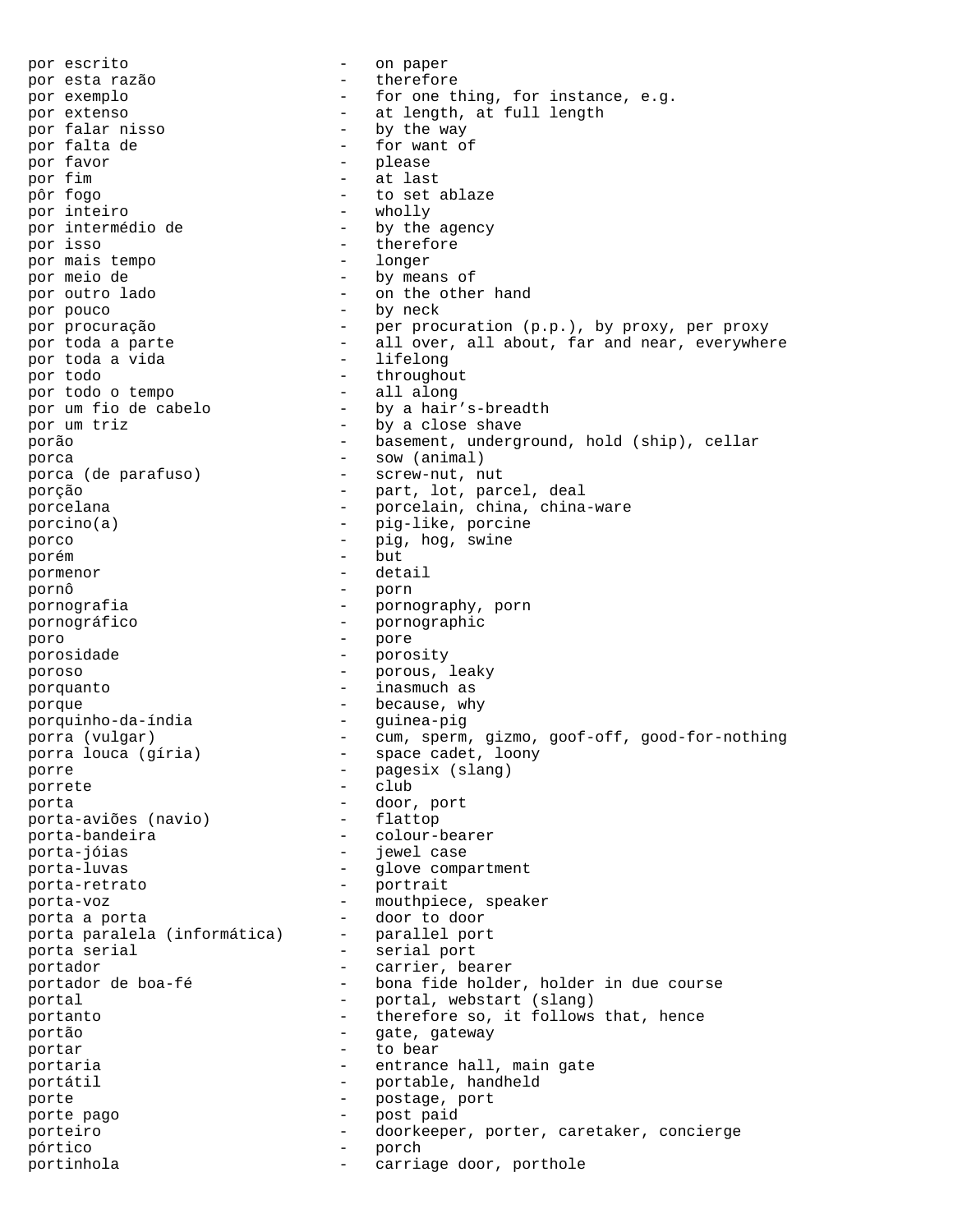porto - harbour, port, haven porto de carregamento<br>porto de descarga porto de descarga - port of discharge porto de destino - port of destination porto de embarque - loading port, port of loading porto de escala<br>
porto na Samoa Americana - Pago Pago porto na Samoa Americana -<br>português - Portuguese porventura  $\begin{array}{ccc}\n\text{power} & \text{power} \\
\text{power} & \text{power} \\
\text{power} & \text{power} \\
\text{power} & \text{power} \\
\text{power} & \text{power} \\
\text{power} & \text{power} \\
\text{power} & \text{power} \\
\text{power} & \text{power} \\
\text{power} & \text{water} \\
\text{power} & \text{water} \\
\text{power} & \text{water} \\
\text{power} & \text{water} \\
\text{power} & \text{water} \\
\text{power} & \text{water} \\
\text{power} & \text{water} \\
\text{power} & \text{water} \\
\text{power} & \text{water$ - to date forward pós-escrito (PS) - postscript (PS)<br>pós-modernismo - postmodernism - postmodernism posar  $-$  to pose, to posture pose - pose posição - position, status, lie, location, attitude, posture posição de rebatida (beisebol) - clean-up posicionar  $-$  to deploy possante - mighty<br>posse - mosses posse - possession, ownership posses<br>possibilidade - belongings, holding, effects<br>possibilidade - option, maybe - option, maybe possível - possible, feasible, practicable possível cliente  $\qquad \qquad -$  prospective customer<br>possivelmente  $\qquad \qquad -$  perhaps possivelmente possuído - berserk possuir - to have, to own, to possess posta - post postal - postal - postal postar - to post postar correspondência poste<br>
poste (de iluminação) - pole, post<br>
- lamp-post poste (de iluminação) posteridade - posterity, futurity -<br>posterior - rear, posterior, hindquarters posto - place, rank, grade, set, put, placed, status, post posto a bordo  $-$  free on board (F.O.B.) posto à bordo (comércio) - FOB (Free On Board) posto avançado - outpost posto de gasolina - petrol station, filling-station, servo (AUS) posto de saúde - health center posto no destino  $-$  landed price postulante - claimant postular - to posit póstumo - posthumous postura - posture potássio - potassium pote - pot potência - potency potranca - filly potro - colt  $poucas$  (os) pouco - little, small, wee, sparse pouco a pouco  $\qquad \qquad -$  little by little pouco usual  $\qquad \qquad -$  off-the-wall poupança forçada  $\qquad \qquad -$  forced saving poupar  $-$  to spare, to save pousada  $-$  inn, lodging-house povoação - settlement povoado - hamlet povoar - to populate praça (comercial) - trading center pradaria en la prairie prado  $-$  meadow  $-$  meadow prado (corridas) - turf praga - plague, curse praguejar - to curse praia  $-$  beach, shore prancha - board, plank, shelf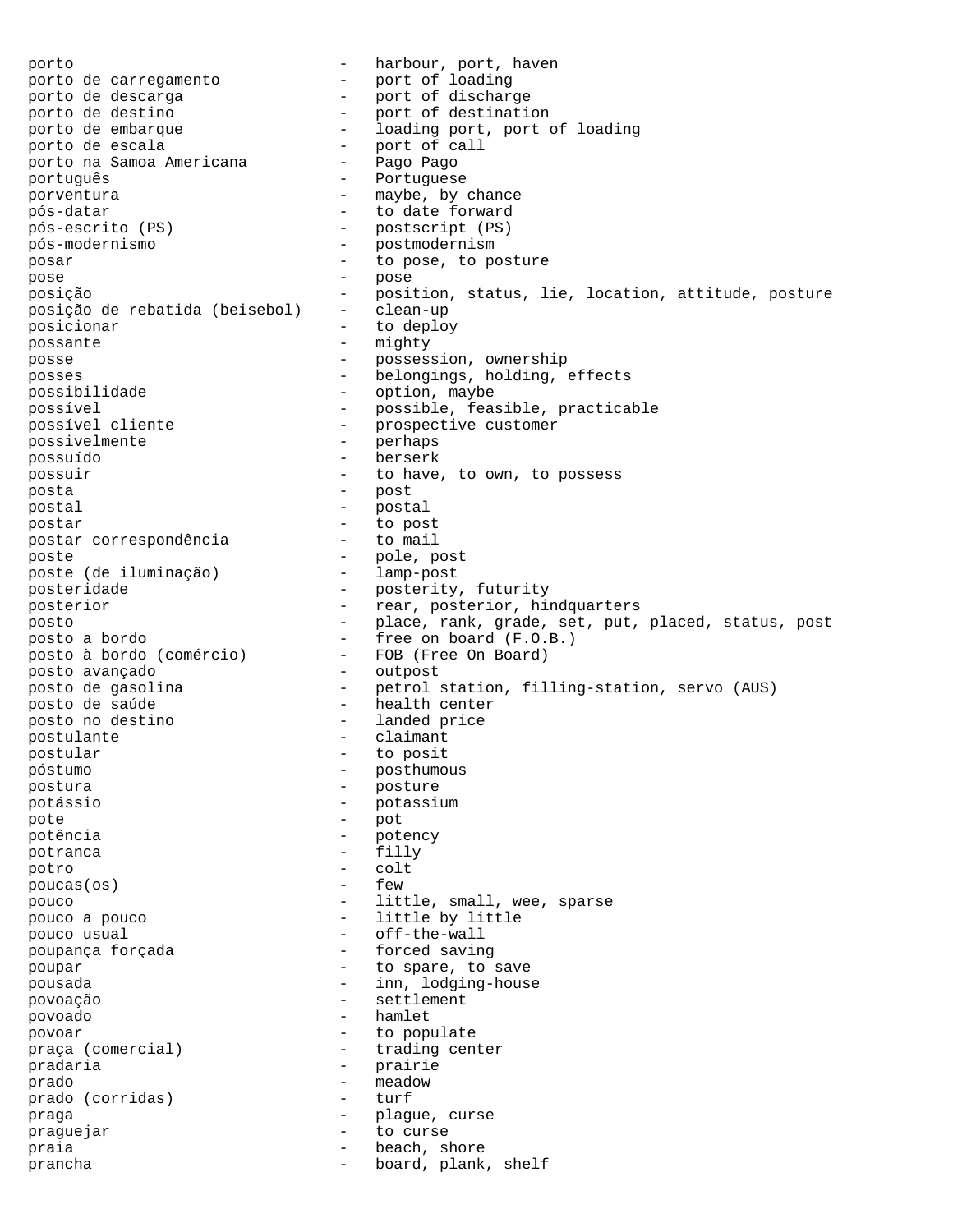prantear - to mourn prata  $-$  silver prataria  $-$  silverware prateleira - shelf, rack prática - practice, experience praticar and to practice praticável - practicable, workable prato  $-$  plate, dish  $-$  plate, dish  $-$  course prato (cardápio) prato principal  $-$  main course pratos<br>
pratos (cardápio) - cymbals<br>
- dishes pratos (cardápio) prazer - pleasure prazer (gíria) prazo - prompt, run, term prazo de embarque - delivery terms -<br>prazo de entrega deadline<br>prazo final (pagamento) deadline prazo final (pagamento) pré-história - prehistory pré-requisito -<br>precário - shaky precaução - precaution precedente - foregoing, antecedent preceder  $-$  to forego preceito - precept precioso - precious, expensive precipício - precipice, chasm, steep precipitado - rash, heady, reckless, foolhardy, tearaway (GB) precisamente - exactly precisão - exactness, sharpness, accuracy, punctuality precisar  $-$  to need, to want precisar de  $-$  to require preciso - exact, precise, accurate, punctual, definite preço  $-$  charge, price, cost, worth, value, damage preço chamariz - charm price<br>preço de fatura - invoice pri - invoice price<br>- support price preço de sustentação  $-$  support price price entre de tabela preço de tabela preço mínimo - support price preço mínimo de venda preço promocional  $\qquad -$  charm price preço provisório - provisional price preço reduzido - undercharge precoce - precocious, premature, forward<br>preconceito - predudice bias preconceito - prejudice, bias -<br>preços justos - fair price precursor - innovator, precursor, precursory, forerunner predatório - predatory predestinação - predestination predestinar  $-$  to predestine predeterminar - to prejudice prédica - preaching predição - anticipation predileção - penchant predisposição - prepossession predizer - to predict predominante and the rife, prevalent, prevailing, ascendant predomínio - predomination, preponderance preeminente - leading, preeminent preencher - to fill, to fulfill, to complete prefaciar - to premise prefácio  $-$  foreword prefeito - prefect, mayor (EUA)<br>prefeitura - city hall (EUA) prefeitura<br>prefeitura (edifício) - city hall (EUA)<br>- town hall prefeitura (edifício) -<br>preferência preferência - preferment preferencialmente - rather preferir  $-$  to prefer, to choose, to favour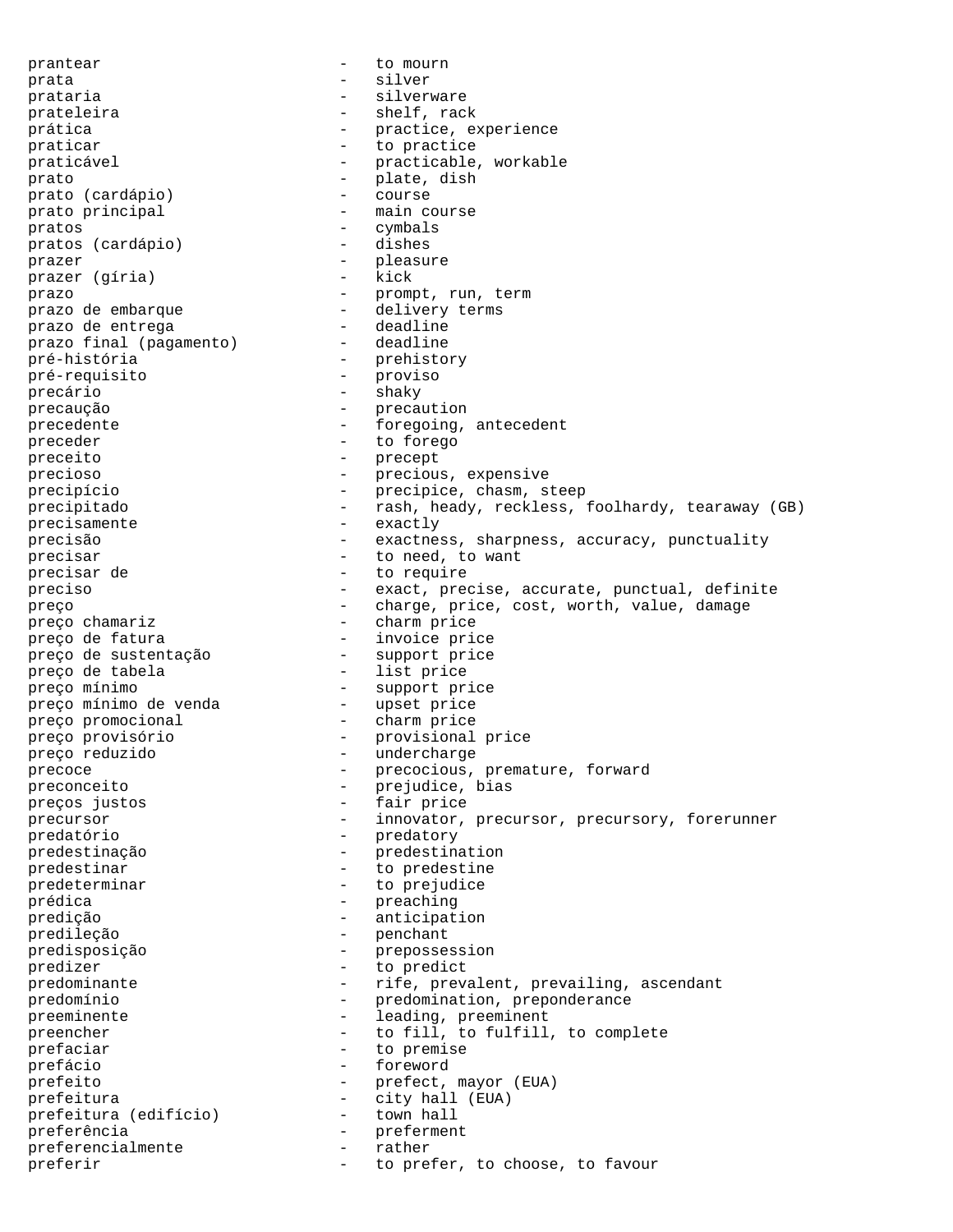preferível - preferable prefixo - prefix<br>pregador (da Palavra) - preacher<br>pregador (de roupa) - clothes peg pregador (da Palavra) pregador (de roupa) prego - nail, spike preguiça - laziness, sloth (animal) preguiçoso - slothful, idle, shiftless, lazy prejudicar entry to prejudice prejudicial  $-$  injurious prejuízo - prejudice, harm, damage, loss, detriment prejuízos - operating losses prejulgamento - foregone conclusion preliminar - preliminary prelúdio  $\begin{array}{ccc} - &$  prelude, preliminary<br>prematuro  $\overline{\phantom{a}} & - &$  premature prematuro - premature prêmio - award, price, interest, prize, bounty, premium prêmio adicional (seguro) - additional premium (a.p.) premissa - premise premonição  $-$  premonition<br>premonentes de la premonition<br> $-$  to bust to prender<br>prender (criminoso) - to bust, to fasten, to tether<br>prender (criminoso) - to arrest prender (criminoso) - to arrest - to arrest prender computation in the set of the set of the set of the set of the set of the set of the set of the set of the set of the set of the set of the set of the set of the set of t prender com ilhó -<br>prenome - forename prensa - press prensar - to press prenunciar  $-$  to foreshadow preocupação - preoccupation, care, worry, concern preocupar - to preoccupy, to fret preocupar-se - to concern, to worry, to reck preparação - deployment preparado  $-$  prompt, fain, concoction preparar<br>preparar injeção de heroína - to cook up preparar injeção de heroína preparatório - preparatory preparo mental and the component of the equipment preponderância - preponderance<br>preponderante - prevalent preponderante - prevalent prepotente  $\overline{\phantom{0}}$  - bossy, brash prepúcio - foreskin, prepuce prerrogativa - prerogative<br>presa - prevision presa  $-$  prey, talon, catch, canine tooth, claw, fang prescindir  $-$  to spare prescrever  $-$  to prescribe, to dictate, to lapse prescrição - prescription prescrito - prescribed presença<br>presença de espírito  $\begin{array}{cccc} - \\ - \\ - \end{array}$  presence of mind presença de espírito presenciar  $-$  to witness presente  $-$  gift, present, existent presentear extending to present preservação - preservation - preservation<br>preservar - ho unhold to preservar  $-$  to uphold, to preserve preservativo - preservative, contraceptive<br>
presidente - president presidente - president presidente (de conselho etc) - chairman presídio - prison preso - prisoner pressa - hurry, haste, bustle, helter-skelter, press presságio  $-$  presage, foreboding, premonition<br>pressão  $-$  press, pressure pressão - press, pressure pressentimento - foreboding, premonition, presentiment pressionar extending the press, to pressure, to stress, to impose prestação  $-$  installment, hire purchase (GB), partial payment prestação de contas  $\begin{array}{ccc} - &$  report<br>prestar atenção  $\begin{array}{ccc} - & & \\ - & & + \sqrt{1 - \frac{1}{2}} \\ \end{array}$ prestar atenção - to take notice prestativo - helpful presteza - rapidity, promptness prestígio - prestige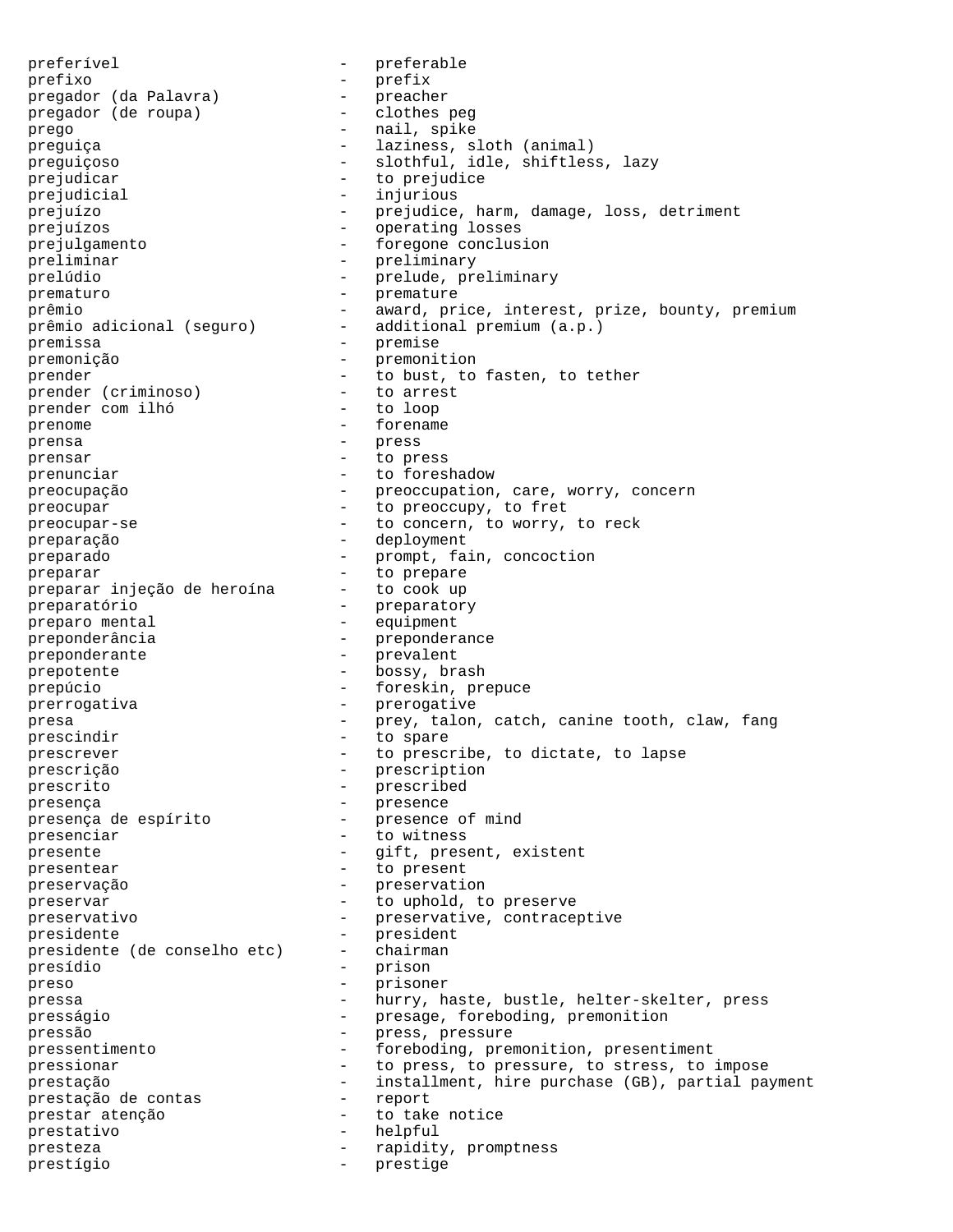presumido - assumed presumir  $-$  to presume presumível - presumable presunção - presumption, assumption presunçoso - smug presunto pretendente  $\qquad \qquad -$  would-be, claimant pretender  $-$  to intend, to purport pretensão  $-$  pretension, pretence, demand pretensioso - pretentious, pretty-pretty, piss-elegant (AUS) pretexto - pretext, plea, pretence -<br>preto - black, raven prevalecente - rife, prevailing prevalente - prevalent prevaricar - to job, to prevaricate, to palter, to equivocate prevenção - prevention, foresight preventivo - preclusive prever  $\qquad \qquad -$  to forecast, to foreshadow previdência en extreme de la previdência de la presight de la presight de la presight de la provincia de la pr previdência social  $-$  national insurance previdente  $-$  prospective prévio - prior, previous, preliminary, foregone previsão  $-$  prevision, forecast, foresight, anticipation -<br>previsão de vendas - sales forecast -<br>prima - cousin primal the primal term of the primal states of the primal states of the primal states of the states of the states of the states of the states of the states of the states of the states of the states of the states of the sta primata - primate primavera - spring, primrose (flower) primaz - primate primazia - primacy primeira classe - A-1 (first class) primeira divisão (futebol) - Premier League (GB) primeira mala (postal) - first mail primeira mão - first hand Primeiro-de-Abril - April Fool´s Day<br>primeiro-ministro - premier primeiro-ministro - premier<br>primeiro andar - first floor<br>primeiro dia da semana - veekstart (slang) primeiro andar - first floor primeiro dia da semana - weekstart (slang) primeiro estágio(foguete) - booster primeiro plano - foreground primeiro(a) - first<br>primeiros socorros - first aid primeiros socorros primitivo - primitive, primal<br>primo - cousin primo - cousin primórdio - prime primoroso - distinguished, exquisite princesa - princess principal - main, principal, chief, major, central, leading principalmente - most of all, chiefly, mainly príncipe - prince principesco - princely principesco<br>principiante (gamer slang) - beginner, apprentice<br>principiante (gamer slang) - lamer (slang) principiante (gamer slang) principiar  $\overline{a}$  - to originate princípio - beginning, origin, first, source, outset princípio (filosófico) prisão - custody, prison prisão (AUS) - stretch (AUS) prisão (de criminoso) - arrest, apprehension prisão (gíria) - jug, clinck prisão perpétua (AUS) privação - privation privacidade - privacy privada - water closet (GB), great white telephone (AUS) privado - private, deprived privativo - private, privative, exclusive privilegiar - to favour<br>privilégio privilégio - privilege, charter, grant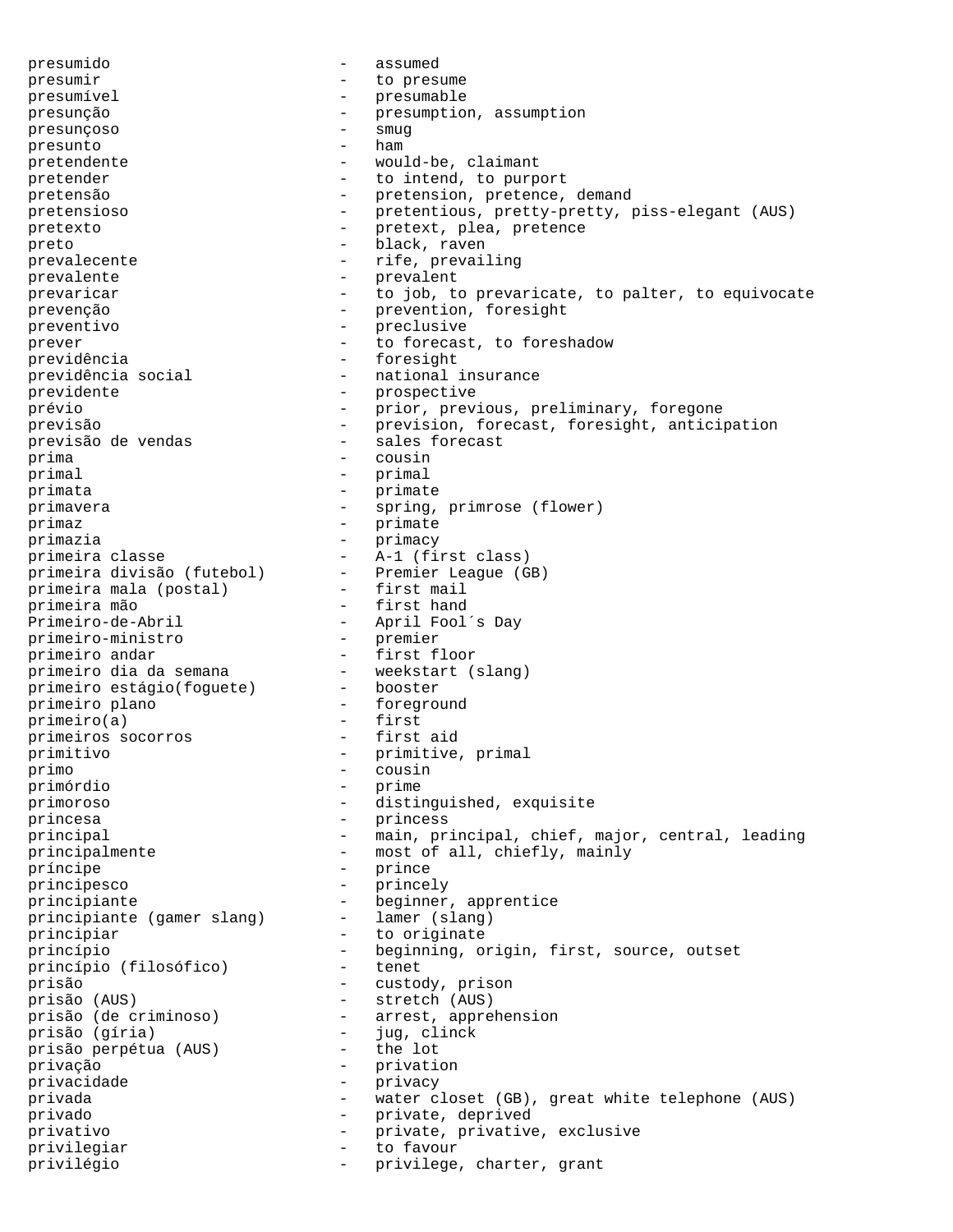pró - pro pro forma  $\begin{array}{ccc} - & - & - \\ - & - & - \end{array}$  pro forma  $\begin{array}{ccc} - & - & - \end{array}$  prove forma  $\begin{array}{ccc} - & - & - \end{array}$ proa - prow, fore, bow (2), stem probabilidade - - likehood, probability probidade - probity, fidelity problema - trouble, quandary, problem, question problemático  $\qquad \qquad -$  problematical, questionable proceder extending to proceed to proceed procedimento<br>procedimento legal  $\qquad \qquad -$  legal procedure - legal proceeding processador - processor Processamento<br>
processamento de dados<br>
- data processing<br>
- data processing processamento de dados processar  $-$  to proceed against, to sue processo - process, prosecution, contrivance, litigation processo decisório - decision making processo judicial - proceedings<br>processo operacional - proceedings<br>- technique processo operacional procissão - procession, parade proclamação - proclamation, announcement proclamar - to proclaim, to cry procrastinar  $-$  to dilly-dally, to procrastinate procura<br>procura por bens e serviços - shopping<br>- shopping procura por bens e serviços procuração - proxy procuração legal - P.A. (power of attorney), power of attorney procurado - wanted procurador - proxy, seeker, assigne procurar - to seek (for), to search (for), to seek -<br>procurar defeitos em - to find faults with -<br>prodigalidade - extravagance prodígio - prodigy prodigioso - prodigious pródigo - prodigal, wasteful, profuse, extravagant produção - production, output, product, crop, yield -<br>produção em curso - goods in process produtivo - productive produto  $\qquad \qquad -$  product, produce, output produto (dinheiro) produto (dinheiro) - proceeds<br>produto acabado - end product produto básico - raw material produto de consumo produto nacional bruto (PNB) - gross national product (GNP) produto semi-acabado - semi-finish product -<br>produtor de espetáculos - producer<br>produtor de espetáculos - showman produtor de espetáculos - showman produzir<br>
produzir vagens<br>
- to pod<br>
- to pod<br>
- to pod produzir vagens proeminente - prominent, outstanding proeza - feat, prowess, deed, exploit profanar - to violate profano - profane professor - professor (college), teacher (high school), don professora - schoolmistress profeta - prophet, seer profetizar  $-$  to predict profissão - trade, profession<br>profissional (gíria) - pro profissional (gíria) profundidade - depth, profundity profundo - profound profusão - profusion profuso - profuse progênie - issue prognóstico - presage, forecast, prognosis<br>programa - program, prospectus<br>program, integrative - program, prospectus programa - program, prospectus programa (de computador) - software programa (teatral) - playbill programa (de computador) - soft<br>programa (teatral) - play<br>programa (TV) - show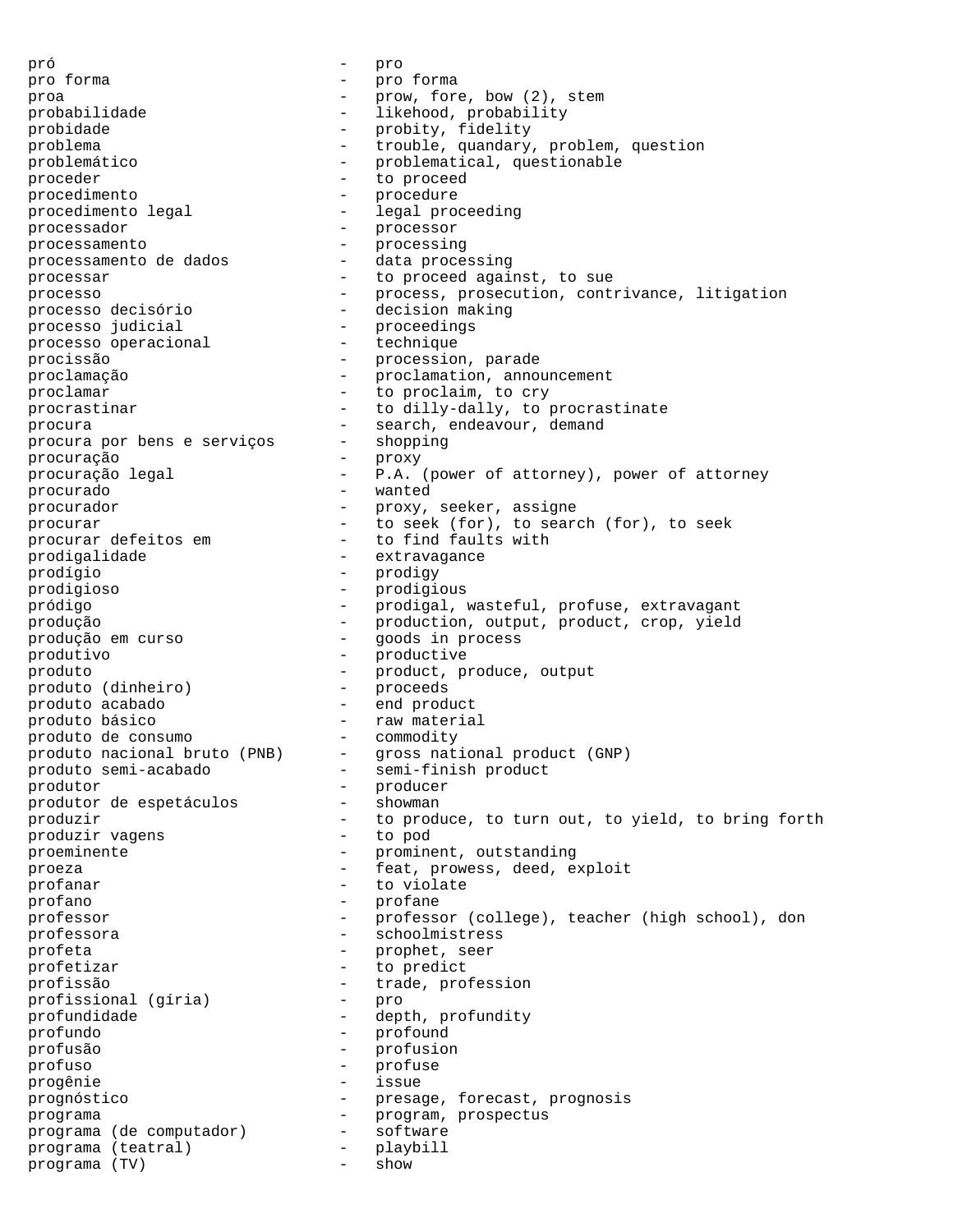programa de entrevistas - talk show programa utilitário - utility program (computer) progredir  $-$  to get on progressão - progression progresso - progress, tenor proibição - prohibition proibido - forbidden proibido jogar lixo - no dumping<br>proibido para menores - X-rated proibido para menores proibir - to forbid, to prohibit proibitivo - prohibitive, forbidding projétil - projectile projetista  $-$  designer projeto - plan, project, forecast projeto de lei projetor - spotlight, searchlight prol - advantage prole  $\qquad \qquad$  - offspring -<br>proletariado - labour proletário - proletarian prolixo - diffuse prolongação - prolongation prolongamento - prolongation, protraction prolongamento<br>
prolongar - to prorogue, to spin<br>  $\frac{1}{2}$  - to prorogue, to spin promessa - promise, pledge prometer - to pledge promiscuidade - - sleeping around, promiscuity promíscuo(a) - been around the block (slang) promissor  $-$  fortunate promoção - elevation, furtherance, preferment, upgrading<br>promoção exagerada - hype promoção exagerada promotor - promoter, proctor, impresario, forwarder promotor público - public prosecutor promover **come contract to serve, to agitate, to upgrade** -<br>prontidão - readiness pronto - ready, go, prompt pronunciamento - manifesto, pronunciamento propagação - broadcast, reproduction, diffusion propaganda - advertising, propaganda, publicity propagar - to pass around propender a  $\qquad \qquad$  - to bias propensão  $\qquad \qquad$  - flair propensão propor  $-$  to suggest, to posit, to move proporção - proportion, average, ratio proporcional and the profile of the profile profile of  $\sim$ proporcional ao valor  $-$  ad valorem proporcionalmente  $-$  pro rata proporcionalmente propositado - purposeful propósito - purpose, intention proposta  $\frac{1}{2}$  - proposal, proffer proposto - prospect propriedade - fee, premises, ownership, propriety, holding propriedade arrendada - leasehold nde imobiliária (1992)<br>propriedade senhorial (1994) - manor propriedade senhorial -<br>proprietário proprietário - owner, landlord, proprietor, proprietary próprio - proper to, characteristic, private, own, suitable propulsão - propulsion propulsor<br>propulsor (foquete) - propeller (screw)<br>- booster propulsor (foguete) prorrogação - prorogation, extension<br>prorrogação (de empréstimo) - renewal prorrogação (de empréstimo) prorrogar extended to prorogue prorrogar a validade - to extend validity prosa - prose, talk, prattle<br>prosaico - prosaic prosaico - prosaic proscrever  $-$  to proscribe proscrição - proscription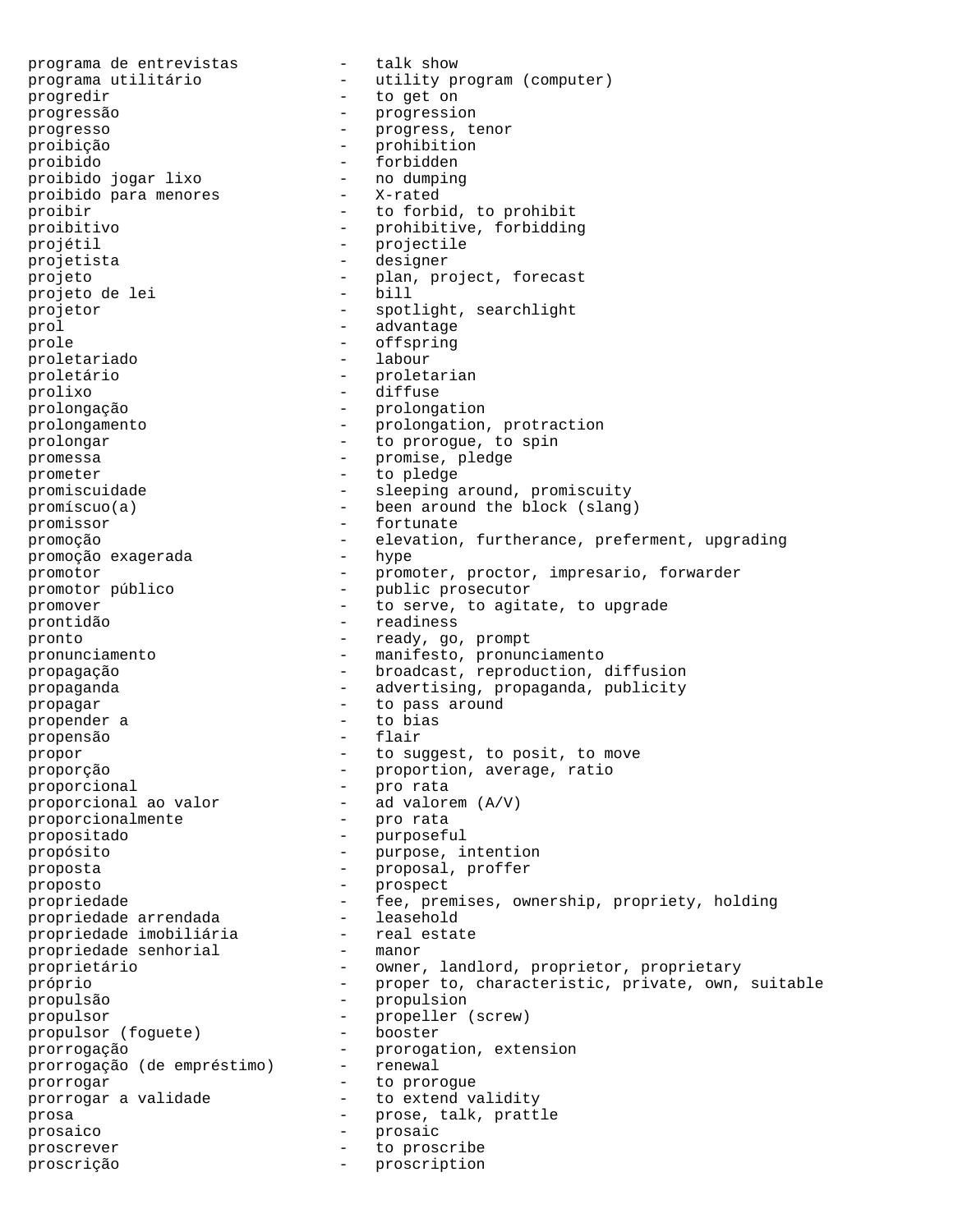proscrito - outcast prospecto - handbill, prospectus prosperidade - welfare, prosperity, boom próspero - prosperous, halcyon, wealthy - prosperous, halcyon, wealthy prosseguimento  $\begin{array}{ccc}\n & & \text{prosections,} \\
\text{prosection} & & -\text{prosection} \\
\end{array}$ prosseguir  $-$  to continue, to carry on, to move, to proceed prossiga - go on ! prostituição - prostitution prostituta  $(ANS)$  - whore, prostitute, slut prostituta  $(A\text{US})$  - broad prostituta (AUS) - broad<br>prostituta (gíria) - floozy, pro prostituta (gíria) prostrado - fallen, prostrate, prone prostrar  $-$  to prostrate protagonista - leading actor proteção - protection, backing, fender, care, covering proteger  $\qquad \qquad \qquad -$  to tend, to convoy, to safeguard proteína - protein protelação - adjournment protestante - protestant protestar - to resist protesto - protest protetor - protector, guardian<br>
protector - protector, guardian<br>
- protector, guardian protocolo  $-$  protocol, red tape<br>nectocolo musical MIDI  $-$  Midi protocolo musical MIDI próton - proton protótipo - prototype protraimento - prototype<br>
protuberante - protraction<br>  $\frac{1}{2}$  - prototype protuberante  $\rho$  protuberante  $\rho$  protuberant<br>prova prova  $-$  test, proof, essay, verification, proof sheet<br>prova (de roupa)  $-$  trying on prova (de roupa) - trying prova (Direito) - fact prova (Direito) provação  $-$  probation, trial<br>provar  $-$  to prove to try provar  $(1)$  - to prove, to try, to taste, to turn out provar (roupa) - to try on - to try on provável - probable, feasible, likely, prospective provavelmente - probably, likely, belike -<br>provedor - provider proveitoso - profitable, helpful proventos - remuneration<br>prover - remuneration<br>- remuneration<br>- remuneration prover com mancal  $-$  to furnish, to provide, to supply<br>prover com mancal  $-$  to bush prover com mancal provérbio - proverb, saw proveta - test-tube providência en entre en la providence, step província - province provisão - provision, store, supply, reserve provisão de reserva - accrual provisões - comestibles provisório - provisional, impermanent provocação  $-$  provocation, challenge, banter, tease provocador - tease provocar **-** to provoke, to banter, to arouse, to tease, to rag provocativo - bantering proximidade - proximity próximo - near, nigh, next, close, nearly, close (2) próximo (vencimento) - proximo próximo a - by próximo ao navio (gíria naval) - a-peak prudência - prudence, policy prudente - prudent, politic, judicious prumo - bob, plumb pseudo - pseudo pseudônimo - pseudonym, pen name, alias, assumed name psicologia - psychology psicólogo - panic mechanic (slang) psicólogo(a) - psychologist psicopata - psychopath psicótico - psychotic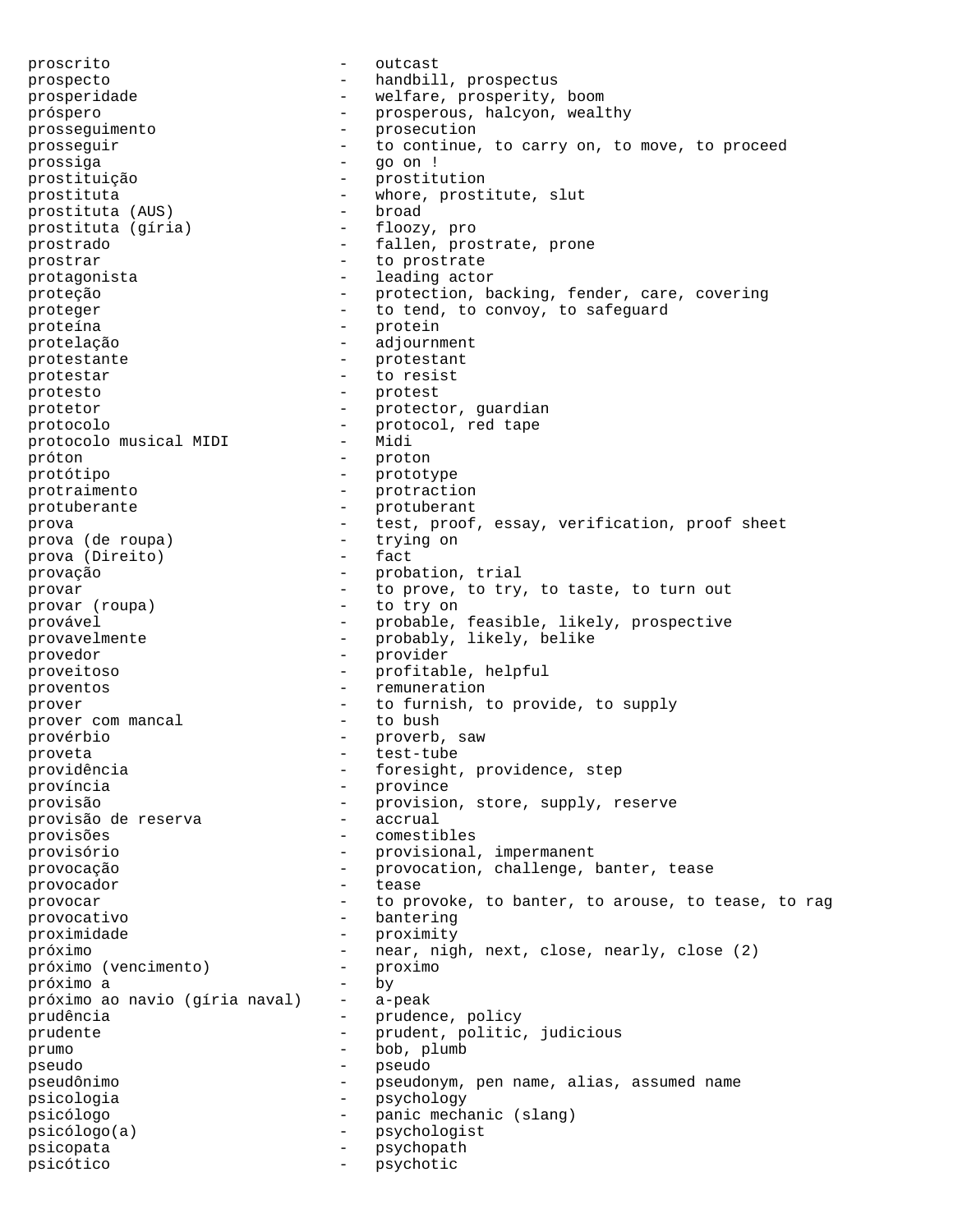psique  $-$  psyche psiquiatra - panic mechanic (slang), psychiatrist psíquico - psychic pua - bit puberdade - puberty publicação - publication, advertisement publicar  $-$  to print, to release publicidade - publicity, blurb (EUA) público - public pudico - modest pudim - pudding pueril - boyish, puerile, childlike pugilismo - boxing pugilista - boxer, fighter, wrestler pular  $-$  to bounce, to jump pular a cerca  $\qquad \qquad$  - to screw around on pulga - flea pulmão - lungurar e lungurar e lungurar e lungurar e lungurar e lungurar e lungurar e lungurar e lungurar e lu<br>Lungurar e lungurar e lungurar e lungurar e lungurar e lungurar e lungurar e lungurar e lungurar e lungurar e pulmonar  $-$  pulmonary pulo  $-$  jump, leap, spring, bounce pulôver - pull-over, pullover púlpito - pulpit pulsação - pulsation pulsar - to pulse, to throb pulseira  $-$  bracelet pulso - wrist, pulse, energy pululante  $-$  teeming pulular - to teem pulverizador - syringer - syringer - syringer - syringer - syringer - syringer pum - fart punção - punch, puncture pungente  $-$  pungent punhado - handful punhalada punheta (vulgar) - hand job (slang), wank (slang), masturbation punho  $\alpha$  - fist, handgrip, bunch of fives (AUS) bunch de camisa punho de camisa punição - punishment, retribution, correction pupila - pupil purê di nash di nash di nash di nash di nash di nash di nash di nash di nash di nash di nash di nash di nash<br>Di nash di nash di nash di nash di nash di nash di nash di nash di nash di nash di nash di nash di nash di nas purê de batatas  $\qquad \qquad -$  mashed potatoes pureza - purity purgatório - purgatory purificar  $-$  to lustrate purista - purist puro - pure, sheer, fresh, net, neat puro-sangue - pedigree - faint-hearted pusilanimidade - cowardice puta  $-$  whore, prostitute, very much, slut puta merda! - Holy shit!, O big shit! putrefação - putrefaction, rot puxa-saco - minion puxão de orelhas  $\qquad -$  ear-pull puxar external to pull, to tug, to stretch, to drive, to strain puxar o gatilho - to trigger quadra (tênis etc) quadrado - square, foursquare<br>quadrafonia - squadraphony - quadraphony quadrante quadrant quadrifônico - quadraphonic quadril - hip, loin<br>
muadrilha - herd<br>
- herd quadrilha quadro (de pessoal) - frame, chart, painting, picture<br>quadro (de pessoal) - staff quadro (de pessoal) - staff quadrúpede - quadruped quádruplo - quadruple qual  $-$  which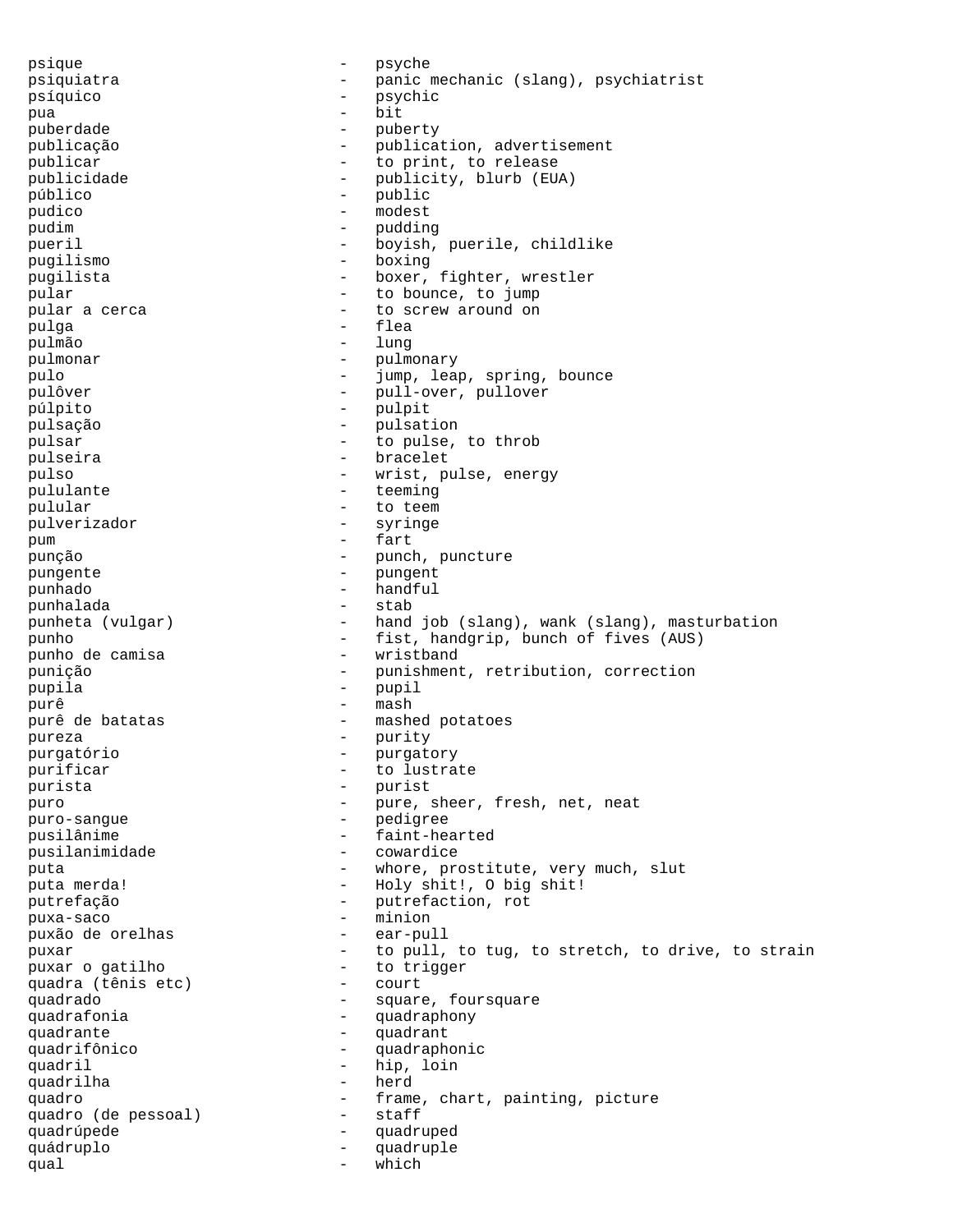qualidade - quality qualificação - qualification qualificado  $-$  empowered, graduate, qualified qualificar  $\qquad \qquad -$  to qualify, to empower -<br>qualitativo - qualitative<br>qualquer coisa - anything qualquer coisa - anything qualquer um quando - when quantidade  $\begin{array}{ccc} - & \text{lot, quantity} \\ - & \text{haul} \end{array}$ quantidade apreendida quantidade contida num caixote - crateful quantitativo - quantitative quanto a  $\qquad \qquad -$  as for quarenta  $-$  forty quarentena  $\qquad \qquad -$  quarantine Quaresma - Lent quarta-feira<br>Quarta-feira de Cinzas Ash Wednesday Quarta-feira de Cinzas quarteirão  $-$  block, quarter, city block quartel - quarter - headquarters quarteto quartet quartet quartinho - closet<br>quarto - closet<br>- room, quart quarto  $\sim$  - room, quart quarto-zagueiro (futebol) - centre half quarto (lunar) - quarter (2) quarto de círculo - quadrant quarto de hóspedes quarto(a) - fourth quartzo - quartz quase  $\frac{1}{2}$  - almost, nearly, all but, quasi, nigh quase aberto quase aberto quase de graça  $\sim$  - for a song quase nada<br>
- next to nothing quatro - four que parte  $\qquad \qquad -$  outgoing que sai  $\qquad \qquad -$  outgoing que vale a pena  $\overline{a}$  - worth the trouble que vem  $\qquad -$  coming que vergonha! - shame on you! quebra - breach, breaking, collapse, bankruptcy quebra-cabeça - riddle, puzzle quebra-luz quebra-mar - breakwater quebrado  $-$  broken, out of repair, out of order quebrar<br>quebrar a cabeça de alguém to brake, to come apart, to smash, to disrupt<br>quebrar a cabeça de alguém to rack one's brain quebrar a cabeça de alguém queda - fall, drop, toss queda de performance queijo - cheese queimada burn - burn queimado - burnt queimadura - burn, singe, burning queimar<br>queimar (comida) - to burn, to burn up, to fire<br>to char<br>to char queimar (comida) - to char<br>queimar completamente - to burn down queimar completamente queixa - complaint queixar-se  $-$  to complain, to kick queixo<br>queixo (em latim) - chin<br>- mentum queixo (em latim) queixoso - querulous quem<br>
quem quer que<br>
quem quer que<br>  $\frac{1}{2}$  and  $\frac{1}{2}$  and  $\frac{1}{2}$  whosoever quem quer que quente - hot, warm quepe - cap quer apostar?  $-$  you bet quer dizer  $-$  that is, namely, videlicet querenar  $-$  to careen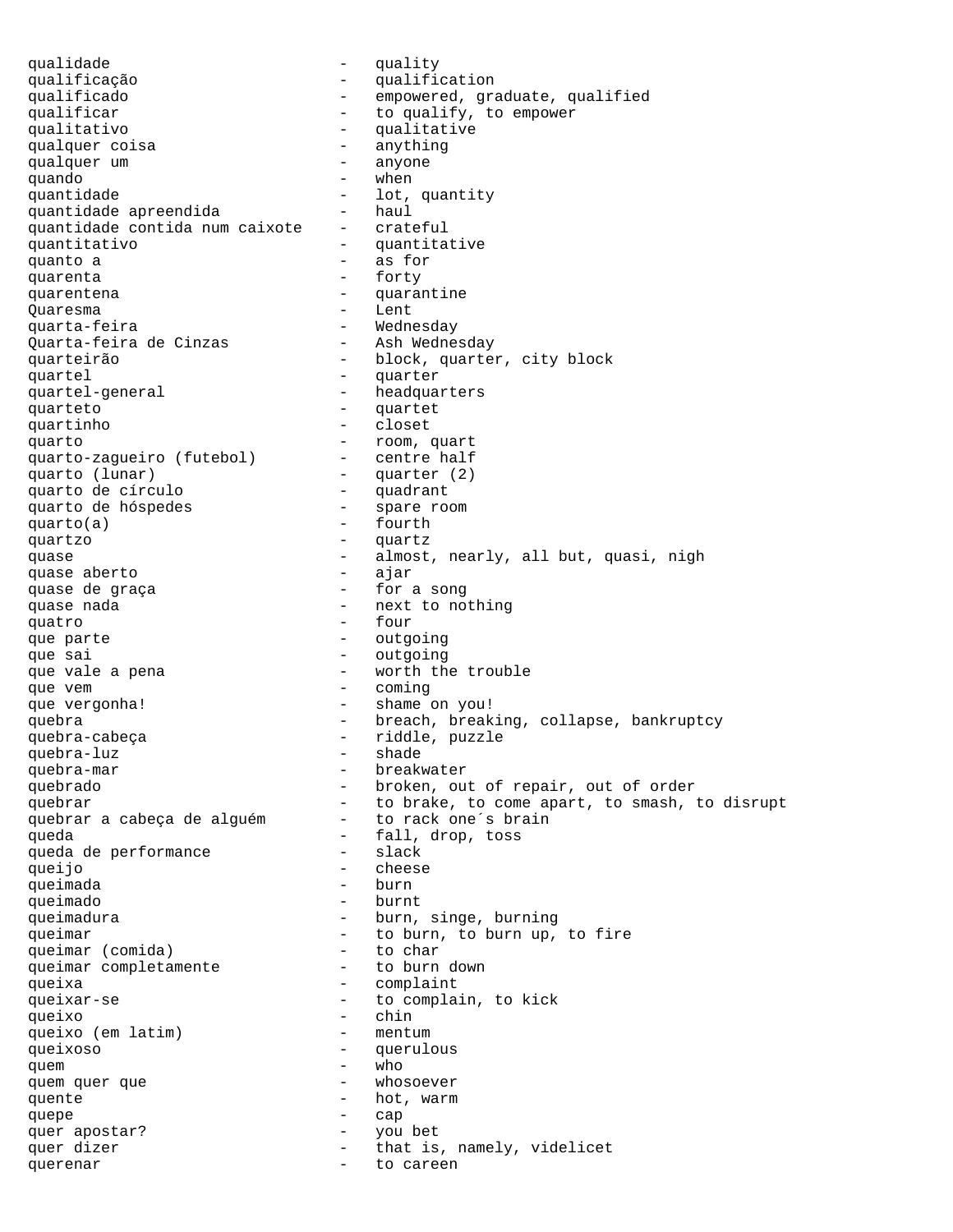querente  $-$  willing querer  $-$  to want, to wish, to desire, to long for, to will queridinho(a) - favourite querido(a) - dear, darling, sweetheart, beloved querosene  $\qquad \qquad \qquad -$  gas oil, kerosene querubim - cherub quesito  $-$  query, question questão  $-$  question, query, dispute, issue<br>questão de ordem  $-$  point of order - point of order<br>- questionary questionário - questionary quiabo - okra quieto - still, quiet quilo - kilogram, kilo quilograma  $-$  kilogram(me) quilometragem - mileage quilômetro - kilometre quimera  $-$  chimera, chimaera química - chemistry químico - chemist, chemical quimono - kimono quina - corner quinhão  $-$  quota, share quinta-feira - Thursday quinteto - quintet, fivesome<br>quinto(a) - fifth  $quinto(a)$ quinze  $-$  fifteen quinzena  $-$  fortnight quinzenal  $\qquad \qquad -$  fortnightly quiosque - kiosk quiromancia  $-$  palmistry quiromante  $-$  fortune-teller quisto - cyst quitação - acquittance quitação (débito) quitandeiro  $-$  greengrocer, grocer quitar<br>
quitar (dívida) - to settle<br>
- to quit quitar (dívida) quite  $\qquad \qquad -$  even, clear, quit quite (valor) - paid up<br>quociente - quotien quociente - quotient quórum - quorum rabanete - radish rabeca - fiddle rabicho - pigtail, tail, cue, queue rabino - rabbi rabo - tail, seat, buttocks<br>rabo de saia - hit of skirt (slang) - bit of skirt (slang) rabugento - fretful raça - breed, race raça de cavalo ração - ration rachadura - fissure, cleaving, flaw, chink rachar - to split, to cleave, to chop racial - racial - reasoning, thought<br>- horse sense raciocínio barato racional  $-$  reasonable, rational, reasoning<br>racionalizar  $-$  to rationalize racionalizar  $-$  to rationalize<br>racionamento  $-$  rationing - rationing racionar - to ration, to allowance<br>racista - racist - racist radar - radar - radar radiação - radiation radial - stellate radical - radical, extremist<br>radicalmente - extremely radicalmente - extremely - radio, wireless<br>- radium rádio (elemento químico Ra)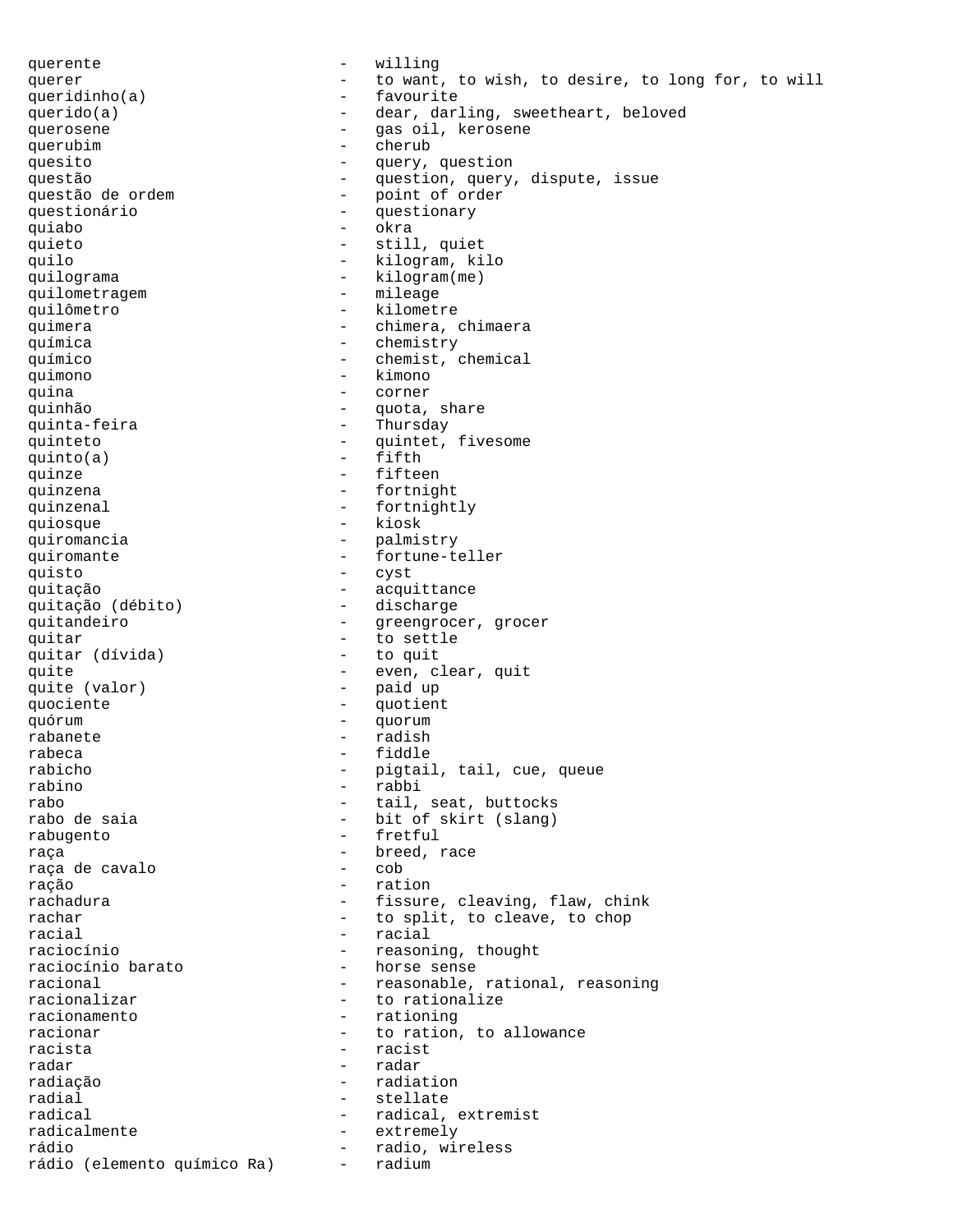rádio (Ra) - Ra radioativo - radioactive radiodifusão - broadcasting rainha anns an t-ainmeil raio - ray, beam, flash of lightning, thunderbolt raio (de roda) - spoke raio (de roda)<br>raio X raio X - X-ray - fury, madness, rage, exasperation, hatred, ire<br>- rabies raiva (doença) raivoso - choleric raiz este en la contrata de la contrata de la contrata de la contrata de la contrata de la contrata de la cont rajada - blast rajada (de vento) ralador - grater ralé  $\begin{array}{ccc} \texttt{rad\'e} & - & \texttt{rabble, low life} \\ \texttt{rali (autom.)} & - & \texttt{rallye} \end{array}$ rali (autom.) ralo - drain - RAM (Random Access Memory) ramal - extension - cluster ramificação - ramification ramo - branch, twig rampa  $-$  slope, ramp rancor<br>
rancor - rancor, rancour<br>
ranger (dentes) - to chatter ranger (dentes) ranhura - slot, groove ranzinza - grouch rapadura - lump of brown sugar rapariga<br>
rapariga (depreciativo) - lass<br>
- bint (slang) rapariga (depreciativo) rapidamente - hotfoot<br>rapidez - swiftne - swiftness, rapidity, skill, quickness, speed<br>- quickie (sex) rapidinha (gíria) rápido - swift, quick, fleet, spanking raposa - fox rapto - kidnapping, rape, snatch raquete - racket raquítico - rickety raramente - seldom raridade - vintage raro - rare, unusual - draft, rough copy rasgão - tear, rip rasgar - to tear rasgar ao meio  $-$  to tear across rasqo  $-$  rent, dash, tear raso - shallow raspadeira - scraper raspadinha - Scratchy (AUS) raspador - scraper raspagem entre a contract to the series of the scrape raspão - whisk raspar  $-$  to scrape, to erase, to shave raspas - shaving rastejar - to creep rastilho – fuse de la función de la función de la función de la función de la función de la función de la funció<br>La función de la función de la función de la función de la función de la función de la función de la función rastro - slot<br>rasurar - to e rasurar  $\qquad \qquad -$  to erase, to scratch out rateio - ratio rato - rat rato de biblioteca (gíria) ratoeira - rat-trap, trap ravina - ravine razão - reason, cause, ratio razão (contábil) - general ledger razão (contabilidade) - ledger razão social de la contrava de la contrava de la contrava de la contrava de la contrava de la contrava de la c<br>Trazoável razoável en extensivel de la contrata de la reasonable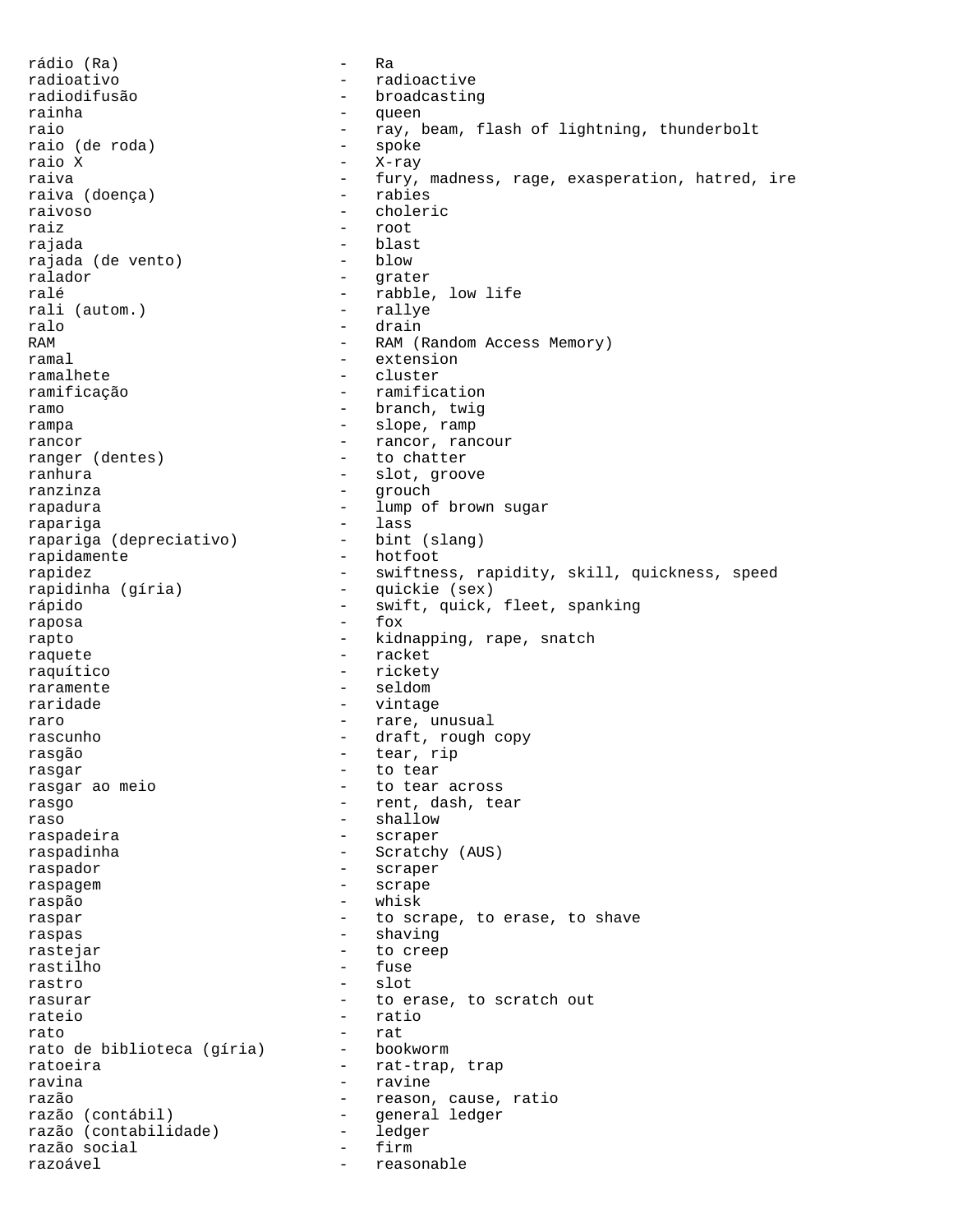razoavelmente - reasonably, somewhat<br>
ré (nota musical) - D<br>
- D ré (nota musical) reabastecer - to refuel reabilitação reação - reaction, response<br>reação em cadeia - reaction - chain reaction - chain reaction reacionário - Colonel Blimp, reactionary reagente  $-$  reagent reajustar - to reset real  $-$  royal, real, actual, substantial<br>real (R\$)  $-$  Brazilian currency - Brazilian currency realçar - to set off realeza - royalty realidade  $-$  reality realimentação - feedback<br>realimentar (informação) - - to feed back realimentar (informação) realista - realist<br>realisticamente - factually realisticamente<br>realístico realístico  $\overline{c}$  - realistic realização  $\overline{c}$  - realizativ - realization, accomplishment<br>- paid up realizado (pago)<br>realizar - to achieve, to realize, to accomplish, to bring in realmente - quite, really, indeed reanimar extended to revive reaparecer extended to reappear reassegurar - to reassure reavaliação - revaluation<br>rebaixa de preço - - markdown rebaixa de preço rebaixado - lowered rebaixar  $-$  to get down rebanho - herd, flock rebelar-se  $-$  to rebel rebelde - rebel - to rivet rebite - rivet<br>rebobinar - rivet - rivet - to rewind rebocar - to parget, to tow, to tug reboco - parget reboque - tow, van rebote - rebound recado  $-$  message, errand recair  $-$  to befall, to fall back recarga  $-$  overcharge, reload, refill recebedor - receiver, payee receber<br>receber para jantar - to dine - to dine receber para jantar recebido - received (Rcd.) recebido para embarque - received for shipment recebimento - receipt receio - dread, fear receita  $\begin{array}{ccc} - & - & - \\ - & - & \end{array}$  receipts, prescription receita (culinária) - recipe receita (culinária)<br>receita (médica) - recipe, prescription<br>- receipts receita bruta  $\begin{array}{ccc} - & \text{receipts} \\ - & \text{receita orcamentária} \end{array}$ receita orçamentária - revenue recenseamento recente  $-$  recent, new, latter recepção - response recepção (hotel) receptáculo - receptacle receptador - receiver receptivo - hospitable, responsive receptor - receiver receptor de rádio  $-$  tuner<br>rechear  $-$  to studies rechear - to stuff recheio - stuffing, filling rechonchudo(a) - chubby, plump recibo  $-$  receipt, voucher, pickup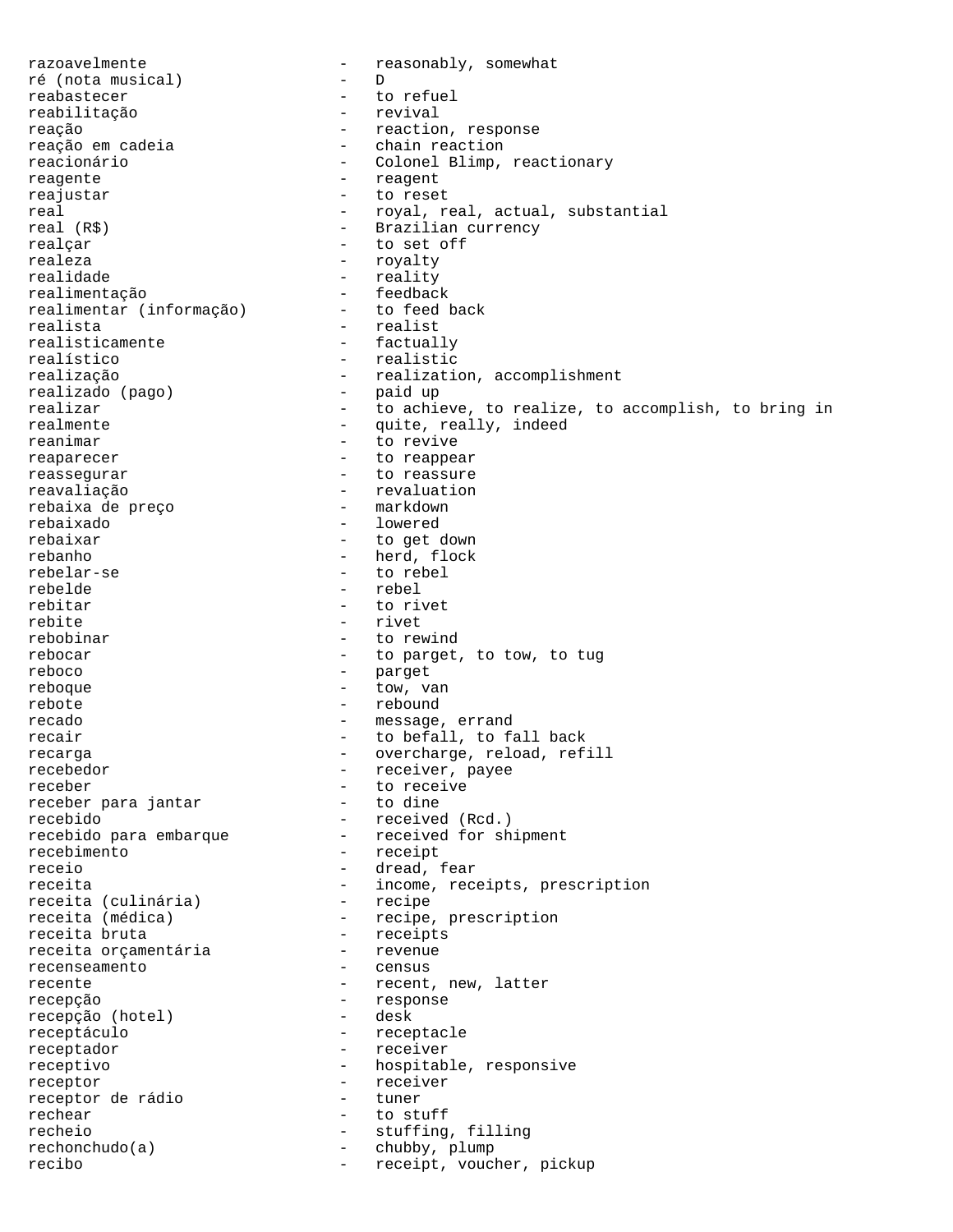recibo de confiança  $-$  trust receipt<br>recibo de pagamento  $-$  acquittance recibo de pagamento recibo em duas vias  $-$  twofold receipt recife - reef - place, enclosure, precinct<br>- container recipiente - container reciprocidade - reciprocity recíproco  $\qquad \qquad -$  mutual, reciprocal recitar  $-$  to recite, to declaim reclamante  $\overline{\phantom{a}}$  - claimant reclamar  $-$  to complain, to claim, to kick, to demand reclinar  $\qquad \qquad -$  to lean, to recline reclinar-se  $-$  to lie down recobrar - to retrieve recobrir - to pall recolocar - to replace recomeçar - to resume, to begin again recomendação - recommendation, advice recomendações - regards recomendações recomendar - to recommend recomendar - to commend recompensa - award, return, recompense, reward, wage reconciliação - reconciliation<br>recondicionamento - repair recondicionamento recôndito - recondite, inmost reconhecer - to acknowledge reconhecer (firma) - to notarize reconhecimento - acknowledgement reconhecível - placeable reconstruir  $-$  to rebuild recordação entra entra entra entra entra entra entra entra entra entra entra entra entra entra entra entra en recordar  $-$  to remember, to remind, to recall recorde - record recorrer - to appeal recorrer a  $-$  turn to recorte - scrap recriminar  $-$  to blame recruta - recruit, conscript, rookie - recruit, rookie - recruit, rookie - sprog recruta (AUS) recrutar - to conscript recuar extending the back up, to turn back, to recede, to set back recuo  $-$  recoilling, retreat, recoil, setback, withdrawal recuperação  $-$  recovery, salvage recuperar  $-$  to retrieve, to recover recurso - resort, recourse, expedient, resource, appeal recursos - fund recusa - repulse recusar - to deny, to refuse, to turn down recusar-se  $-$  to resist rede - snare, net, mesh, cast, network rede local (informática) - LAN (Local Area Network) redemoinho - swirl, whirl, whirlpool redentor - redeemer redimir  $-$  to save redondeza - roundness redondezas - milieu redondo  $-$  round, circular redução<br>redução de multa - reduction, cut<br>- remission redução de multa<br>
redução de preço de entre entre entre markdown<br>
- markdown redução de preço entra entrarmondo - markdown<br>
reducão de precos entrarmento - rollback redução de preços reduzido - scant reduzir  $-$  to reduce, to lower, to turn down, to scant reembolsar  $-$  to reimburse, to repay reembolso - reimbursement reexame  $-$  follow-up refazer - to redo refeição - meal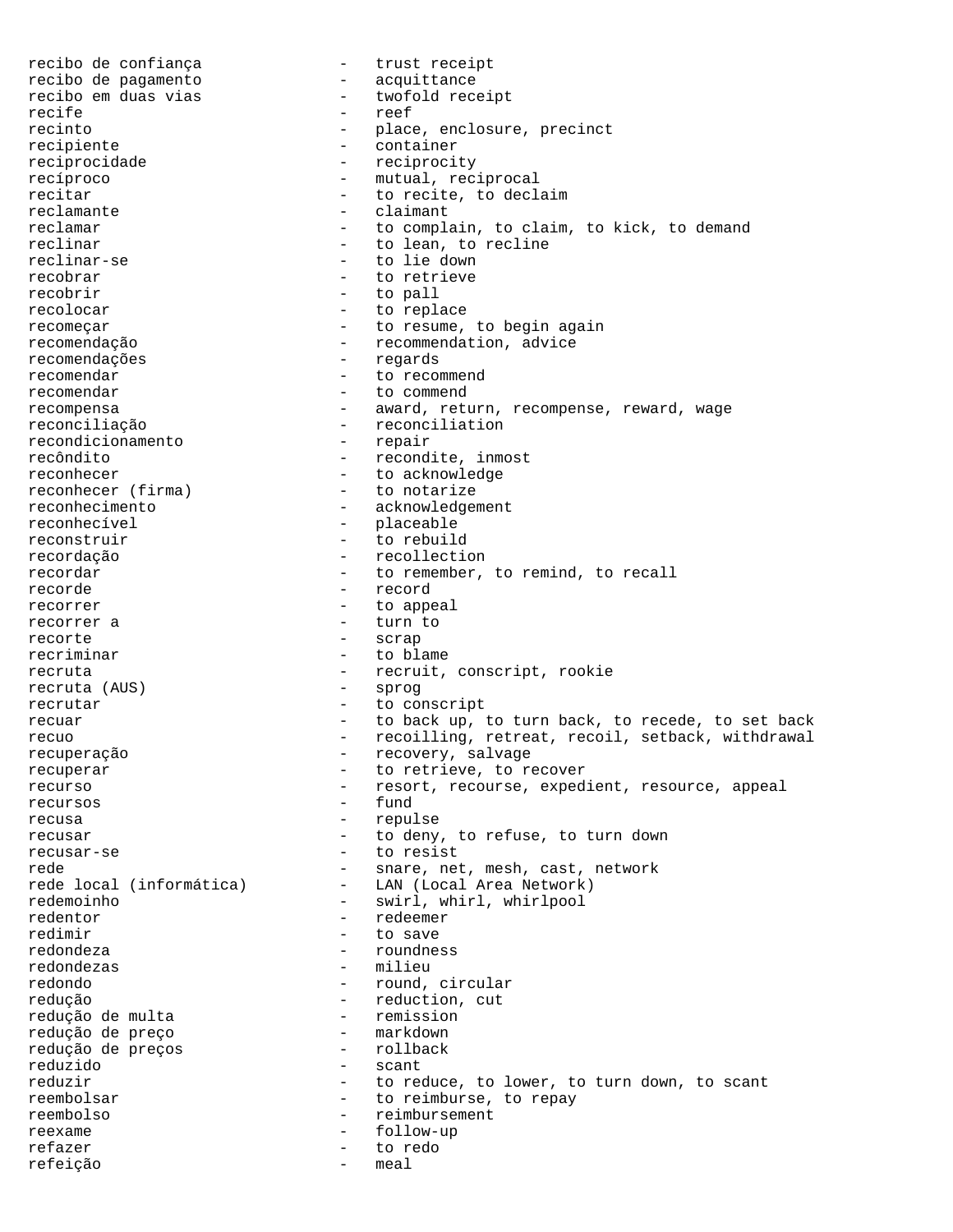refeição coletiva - crockery refeitório  $-$  refectory, mess refém  $-$  hostage, surety referir(-se) - to refer, to advert, to cite refinado  $-$  stylish, refined refinamento refinamento - refinement refinaria - refinery refino - refinement<br>
reflexão - reflection<br>
- reflection - reflection, reflexion reflexivo - reflexive reflexo - reflex reflorestamento - reforestation reforma  $-$  reformation, reformation reformado - retired refrão - refrain, chorus refrear  $-$  to refrain refrescar  $-$  to refresh, to cool refresco - refreshment, soft drink refrigeração - refrigeration refrigerador - refrigerator, freezer refrigerante - soft drink refrigerar - to cool refugiado - refugee refúgio  $-$  refuge, shelter, haven, recourse refugo - rubbish, refuse, trash regaço - lap regalia<br>regalia - prerogative<br>regalo (vestuário) - muff regalo (vestuário) regatear extended to barter regência - conducting regeneração  $-$  regeneration, feedback regenerar  $-$  to restore, to regenerate regente  $\overline{\phantom{a}}$  - conductor região - region, country, place, part, tract<br>região elevada - part, place, part, tract região elevada - upland região remota ou inacessível regime - regime (political), government, diet regime frugal  $-$  spare diet registrado - on record registrar  $-$  to record, to register<br>reqistrar (eletronicamente) - to tape registrar (eletronicamente) - to tape<br>registrar (queixa) - to file registrar (queixa) registro - register, recording, roll, plug, entry registros - records<br>regoziiar(-se) - to joy regozijar(-se) - to - to regozijo - joy regozijo regra  $-$  rule, fundamental regras - rags (AUS) regredir - to lapse regressar - to be back régua - ruler regulador - governor regulamento - rule, regulation, fundamental, statute, bylaw regular - regular, to regulate, to adjust regularidade  $-$  regularity, evenness<br>rei rei - king<br>reinado - reign - reign reinado - reign - to take up reino - realm, kingdom reinstalar - to restore reiterar  $-$  to reiterate reitor  $-$  rector reivindicar - to claim reizinho - kinglet rejeição - repulse, rejection, the push (AUS) rejeitar - to reject rejeitar (cantada) - to knock back (slang) relação  $-$  relation, ratio, intercourse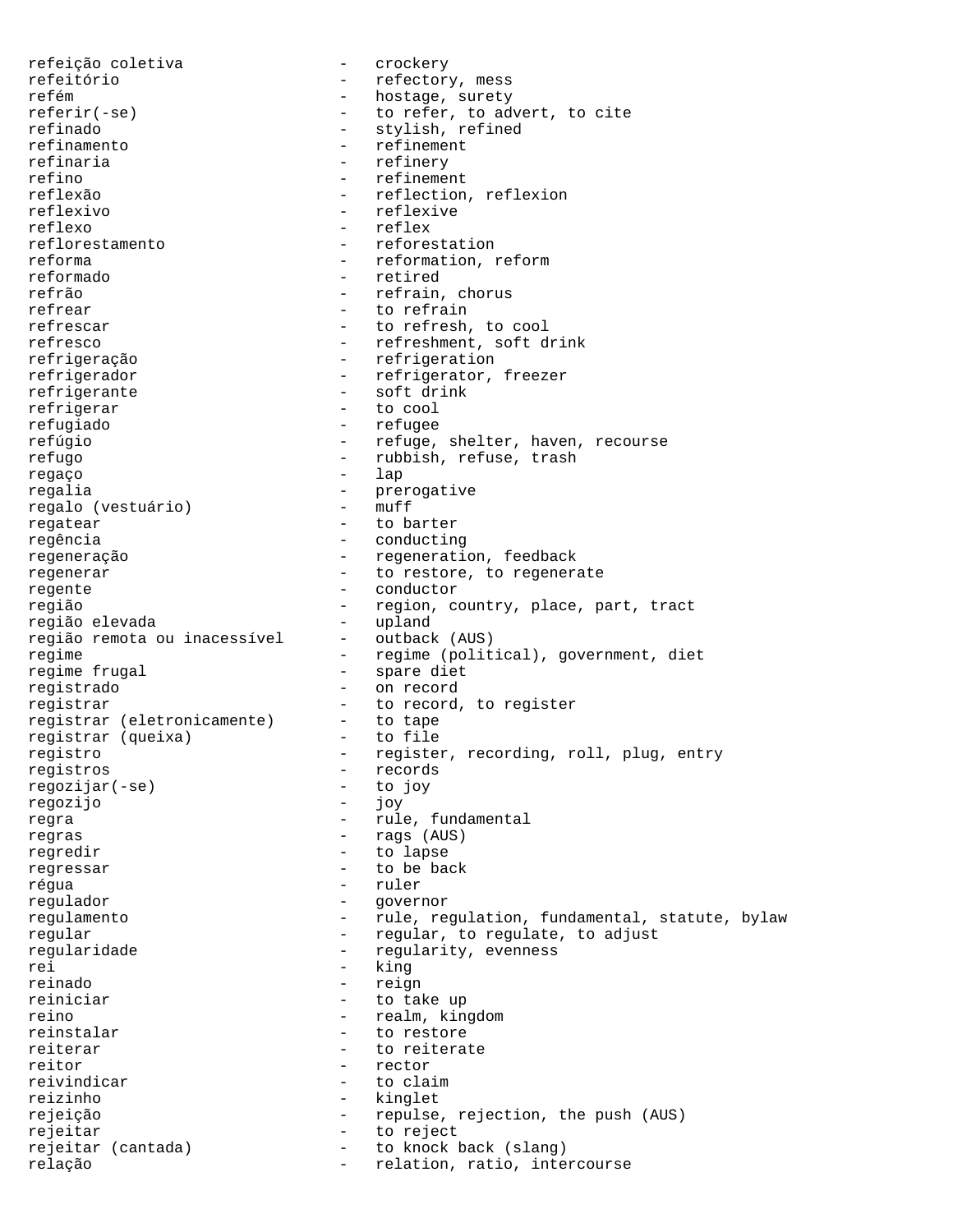relacionado - related relacionamento - relationship, acquaintanceship relacionar and the relation, to relate, to refer relâmpago - flash, lightning relatar  $-$  to recite, to relate relativo - relative relato - reporting<br>relatório - report - report relatório - report - yearly report<br>- survey report relatório de inspeção<br>relaxado - remiss, perfunctory relaxar - to kick back, to relax<br>releitura musical - cover (music) releitura musical relembrar - to retrospect relevo - relief relho - whip, horsewhip religião - religion religioso(a) - religious relíquia - relic - watch, clock<br>- gauge relógio (água etc)<br>relógio de pêndulo relógio (agua etc) — gauge<br>relógio de pêndulo — grandfather clock<br>relógio de pulso — — wrist-watch - wrist-watch<br>- sundial relógio de sol<br>relógio do vovô relógio do vovô  $\begin{array}{ccc} - & - & - \\ - & - & - \end{array}$  repugnance - repugnance reluzente - shiny relva - grass, lawn, grass-plot, carpet remador - oarsman, rower remar - to row remarcação - markdown remate  $-$  finish remediar  $-$  to relieve, to remedy remédio - remedy, medicine, medicament remendão - butcher remendar  $-$  to vamp remendo - patch remessa - remittance, shipment remeter - to remit, to send forth, fwd (to forward), to ship reminiscência - reminiscence remir - to remit remissão - remission remo - oar - oar - oar - oar - oar - oar - oar - oar - oar - oar - oar - oar - oar - oar - oar - oar - oar - o remo (ato) - row - row - row - row - scull remo pequeno remorso - pangs, qualm, remorse remoto - farthest, remote, far-off, distant remover<br>remover (qíria médica) - to get rid of, to eliminate<br>- to whack remover (gíria médica) - to whack<br>remover a carga remover a carga<br>remover casca de árvore - to bark remover casca de árvore removível en externa removível detachable remuneração  $-$  remuneration, wage remunerado - stipendiary rena - reindeer - reindeer - reindeer - renal - renal - renal - renal - renal - renal - renal - renal - renal - renal - renal - renal - renal - renal - renal - renal - renal - renal - renal - renal - renal - renal - renal renal and the contract of the contract of the contract of the contract of the contract of the contract of the contract of the contract of the contract of the contract of the contract of the contract of the contract of the renascimento - rebirth Renascimento (história) - Renaissance renda - income, rent, earnings, proceeds, yield renda (fundiária) - take renda (tecido)  $\qquad \qquad -$  lace<br>renda bruta  $\qquad \qquad -$  dross renda bruta<br>
renda discricionária<br>
- discretionary<br>
-- discretionary income render - to subdue render-se a  $-$  to give way to render(-se) - to surrender, to yield rendição - surrender, yielding rendimento  $-$  revenue, yield, income, output, proceeds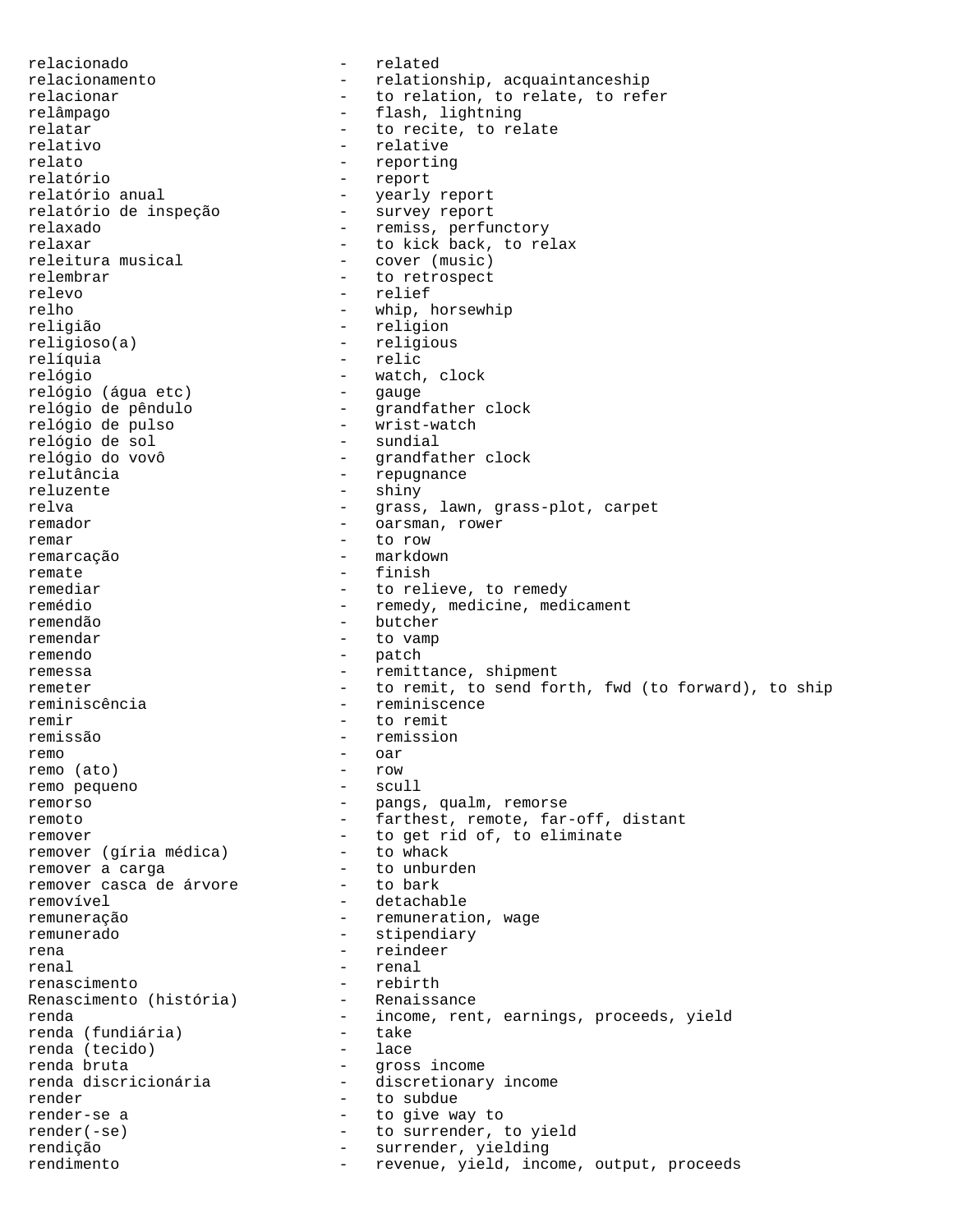renegado - renegade renomado - famed renomado(a) - renowned renome - fame, renown renovação - renewal renovar entre and the set of the regenerate rente  $\qquad \qquad -$  close (2) renúncia<br>
renúncia (a um direito) - resignation, abandon, forgoing<br>
- waiver renúncia (a um direito) - waiver<br>renúncia (legal) - disclaimer renúncia (legal) renunciar and to quit, to forego, to abandon, to give up renunciar a  $-$  to waive reparação entre entre entre entre entre entre entre entre entre entre entre entre entre entre entre entre entr reparar  $-$  to restore, to repair, to notice, to observe reparo  $-$  amends, repair, notice repartição  $\begin{array}{ccc} - & - & - \\ - & - & \end{array}$  partition repartir  $-$  to share, to divide, to partition repelente<br>repelente (de insetos) - hideous, disgusting, fulsome, loathsome<br>repelente (de insetos) - repellent repelente (de insetos) repente - outburst repercussão - recoil, rebound repercutir  $-$  to rebound repetição  $-$  repetition, repeat, encore repetidamente  $-$  time and again, over and over repetível - quotable repleto - full, replete réplica  $-\text{reply}$ , copy, replica, retort, response<br>repolho repolho - cabbage repor  $-$  to replace reportagem  $-$  reporting, feature<br>reporter  $-$  reporter repórter - reporter reposteiro - drape<br>reposteiro - drape<br>- to re repousar The rest, to lay down, to lie, to kick back repouso - repose repreender - to chide, to check repreensão - reprehension, censure, quip, reproach, chiding represa  $\qquad \qquad -$  dam, barrage represália  $-$  reprisal represar  $-$  to dam representação - representation, impersonation, acting<br>representante - representative, deputy representante - representative, deputy representante de fabricantes - manufacturer's agent representante exclusivo - sole agent representar  $-$  to play, to typify, to represent, to act representativo - figural, representative repressão - repression reprimenda - reprimand, reprehension, chiding reprimir  $-$  to refrain, to repress reprisar - to rerun reprise - rerun reprodução  $-$  reproduction, replica<br>reprodução sonora  $-$  plavback reprodução sonora - playback reproduzir<br>reproduzir uma gravação sonora - to play back reproduzir uma gravação sonora<br>reprovação reprovação  $-$  reprobation, censure<br>reprovação (em exame)  $-$  flunk reprovação (em exame) - flunk reprovador - reproachful réptil  $-$  reptile república - republic republicanismo - republicanism republicano - republican repudiar  $-$  to renounce repugnância entre entre la component de la propugnance repugnante - repugnant, fulsome, offensive repulsa - repulse, revulsion repulsão - repugnance, repulsion<br>repulsivo - repulsive loathsoma repulsivo - repulsivo - repulsivo - repulsivo - repulsivo - repulsivo - repulsivo - repulsivo - repulsivo - repulsivo - repulsivo - repulsivo - repulsivo - repulsivo - repulsivo - repulsivo - repulsivo - repulsivo - repuls repulsivo - repugnant, abhorrent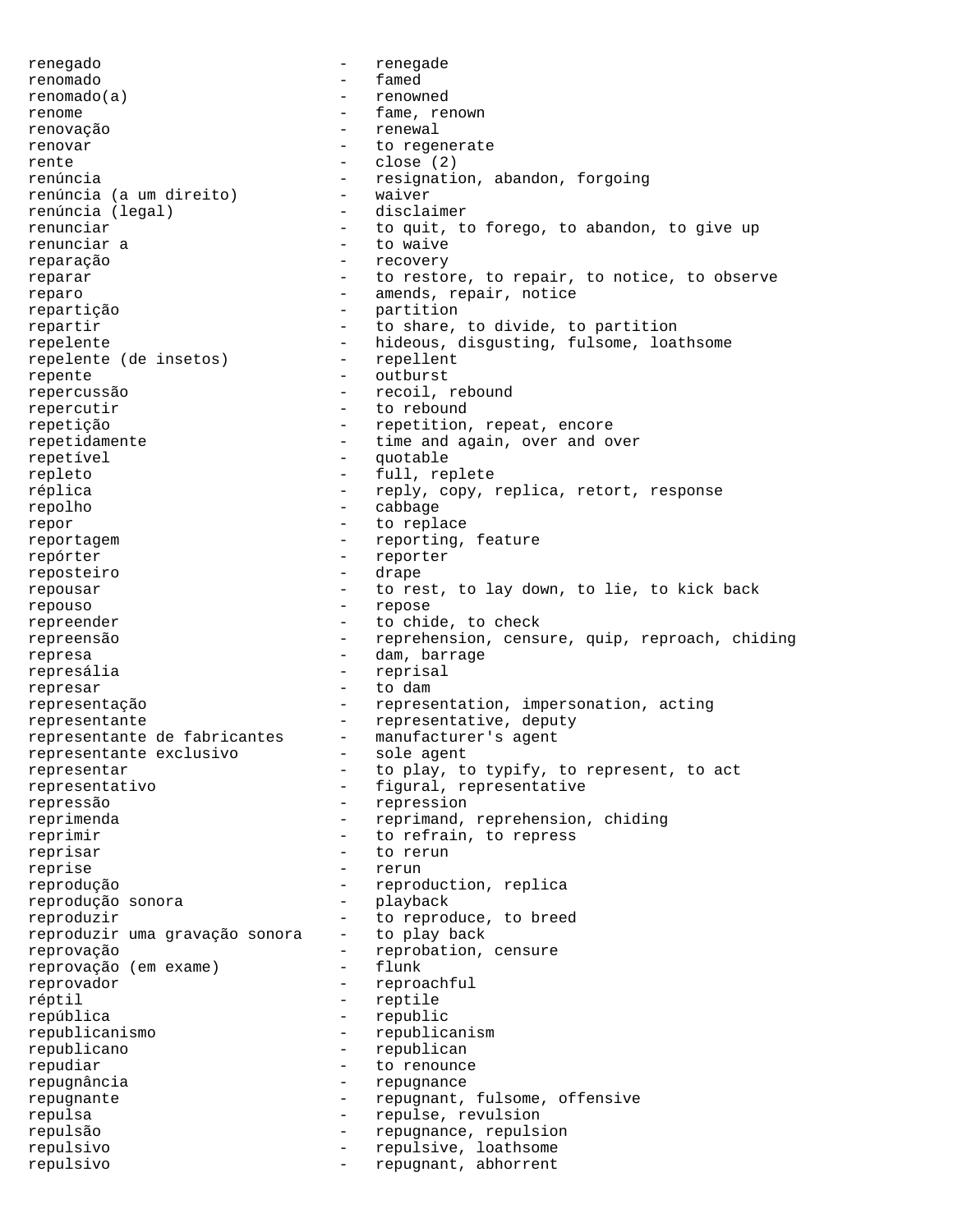reputação  $-$  reputation, fame, renown, repute reputar - to repute requeijão - cottage cheese requerente - bidder requerer  $-$  to require, to demand, to bespeak, to call for requerimento - requirement, request réquiem - requiem requintado  $-$  refined, polished, exquisite requisição - request requisito - requisite, qualification, requirement rés-do-chão - ground floor reserva<br>reserva (para animais etc) - reserve, reticence, storage, store, restriction<br>reserva (para animais etc) - preserve reserva (para animais etc) reserva de mercado  $-$  restraint of trade reservado - set-aside reservar - to reserve, to book reservar espaço no navio - booking the cargo reservatório - tank, pool, reservoir, barrel reservatório<br>reservatório de lampião - tank, pool, reservoir, barrel<br>reservatório de lampião - font reservista - reservist resfriado - cold, chill - to catch a cold residência - residence residente - residente residir  $\begin{array}{ccc} 1 & - & - \end{array}$  to dwell residir (arcaico) - to abide, to bide resignado - fain, resigned resignar(-se) - to resign resina - resina - resina - resina - resina - resina - resina - resina - resina - resina - resina - resina - resin<br>Termina - resina - resina - resina - resina - resina - resina - resina - resina - resina - resina - resina -- resistance, fortitude resistente - resisting, stout, stanch, rugged, resistant resistir  $-$  to withstand, to resist, to hold out resistir bravamente  $-$  to outbrave resistir bravamente  $\overline{z}$  - to outcommunity resmungão resmungo - mutter resolução - resolve resoluto - resolute - to solve, to determine, to manage, to resolve resolvido - out to respectivo - respective respeitar  $-$  to abide by respeitável - savory respeito - regard, respect, awe, reverence, homage respeitoso - reverent, respectful<br>respirar com dificuldade - to whoop respirar com dificuldade - to who<br>resplandecente - shiny resplandecente resplandecer - to blaze resplendor effulgence, luster responder  $-$  to reply, to answer, to be responsible responsabilidade - burden, liability, duty responsável  $-$  guarantor resposta<br>resposta - reply, answer, feedback, retort, reaction<br>ressaca (marítima) - undertow ressaca (marítima) ressaltar  $-$  to point out ressalva - safeguard, qualification ressalvar  $-$  to safeguard resseguro - reinsurance ressentido - resentful ressentimento - resentment ressoar extending to clatter, to resound ressoar - to clash ressurreição - resurrection ressuscitar  $-$  to resuscitate restabelecer - to reestablish, to revive, to reinstate<br>restabelecimento - recovery restabelecimento - recovery restante - leftover restar  $-$  to remain, to be left over restauração - revival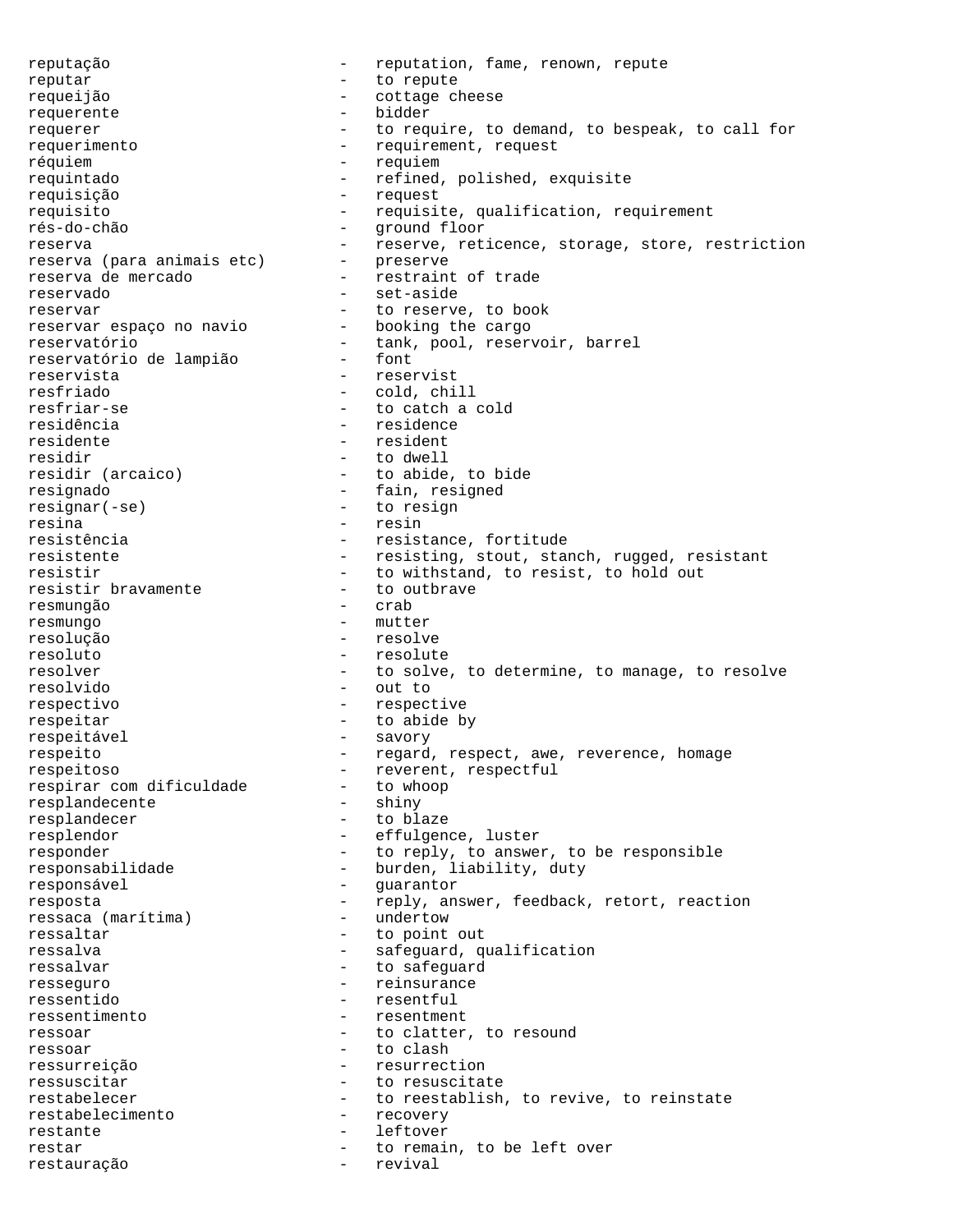restaurante<br>
restaurante de estrada<br>
- truckstop restaurante de estrada restaurar The Common Constantine Contribution of the refresh, to reestablish, to doctor restituição - restitution, reimbursement resto  $-$  rest, remainder, leftover, remnant restolho - scrap restos - ruins, scraps, remains, dust, offal restrição - restriction, limiting restrição  $-$  restraint, reservation<br>restrição de comércio  $-$  restraint of trade restrição de comércio restringir  $-$  to arrest resultado - product, outcome resultante  $\qquad \qquad -$  consequent resumidamente - in a nutshell resumido - terse resumir  $-$  to sum up, to summarize, to excerpt, to abbreviate resumo  $-$  syllabus, résumé, summary, rundown, abstract reta - stretch retaguarda  $-$  rear, rearguard retalho - retail<br>retaliação - - retail<br>- retaliação retaliação  $-$  retaliation<br>retângulo  $-$  rectangle retângulo - rectangle - moron<br>- retard retardado (pessoa) retardar - to retard, to lag retardo - lag retenção - restraint<br>retenção na fonte - vithholding retenção na fonte reter<br>reter na alfândega de la entre de la entre de la entre de la entre de la entre de la entre de la entre de<br>entre de la entre de la entre de la entre de la entre de la entre de la entre de la encontre de la encontre de reter na alfândega - to bond<br>retido na alfândega - in bond retido na alfândega<br>retificação retificação  $\qquad \qquad -$  correction  $\qquad \qquad -$  to remedy. retificar  $-$  to remedy, to recover<br>retinir  $-$  to chink - to chink retirada - retreat, evacuation, withdraw (money), retirement retirar  $-$  to retire, to retreat, to remove, to withdraw retirar-se  $-$  to recede. to fall back - to recede, to fall back retiro  $-$  retirement, privacy reto  $-$  rectum, straight retocar - to touch up retomar - to resume, to take back retoque - retouch retorcer  $-$  to twist, to wring, to writhe retórica - rhetoric retornar<br>
retornar (liqação) - to return, to bring back, to recall<br>
- to call back retornar (ligação) retorno - return retração - recoil retraído - insular retransmissão retratar  $-$  to picture retrato - reproduction, picture retribuir - to repay retroceder - to retrocede, to go back, to turn back, to revert retrocesso  $-$  backfire, withdrawal retrospecto<br>retrovisor (espelho) - retrospect<br>- car mirror retrovisor (espelho) réu - defendant, culprit reunião - reunion, meeting, gathering, rally, conference reunião de cúpula - summit reunião de cúpula reunificar  $-$  to reunite reunir  $-$  to join, to reunite, to meet, to herd, to call for reunir-se - to join revelação - revelation, eye-opener, telling<br>revelar - revelation, eye-opener, telling revelar  $-$  to unveil, to reveal, to develop revenda en establecer establecer establecer establecer establecer establecer establecer establecer establecer e rever  $-$  to retrospect reverberação  $-$  reflection, reverberation, reverb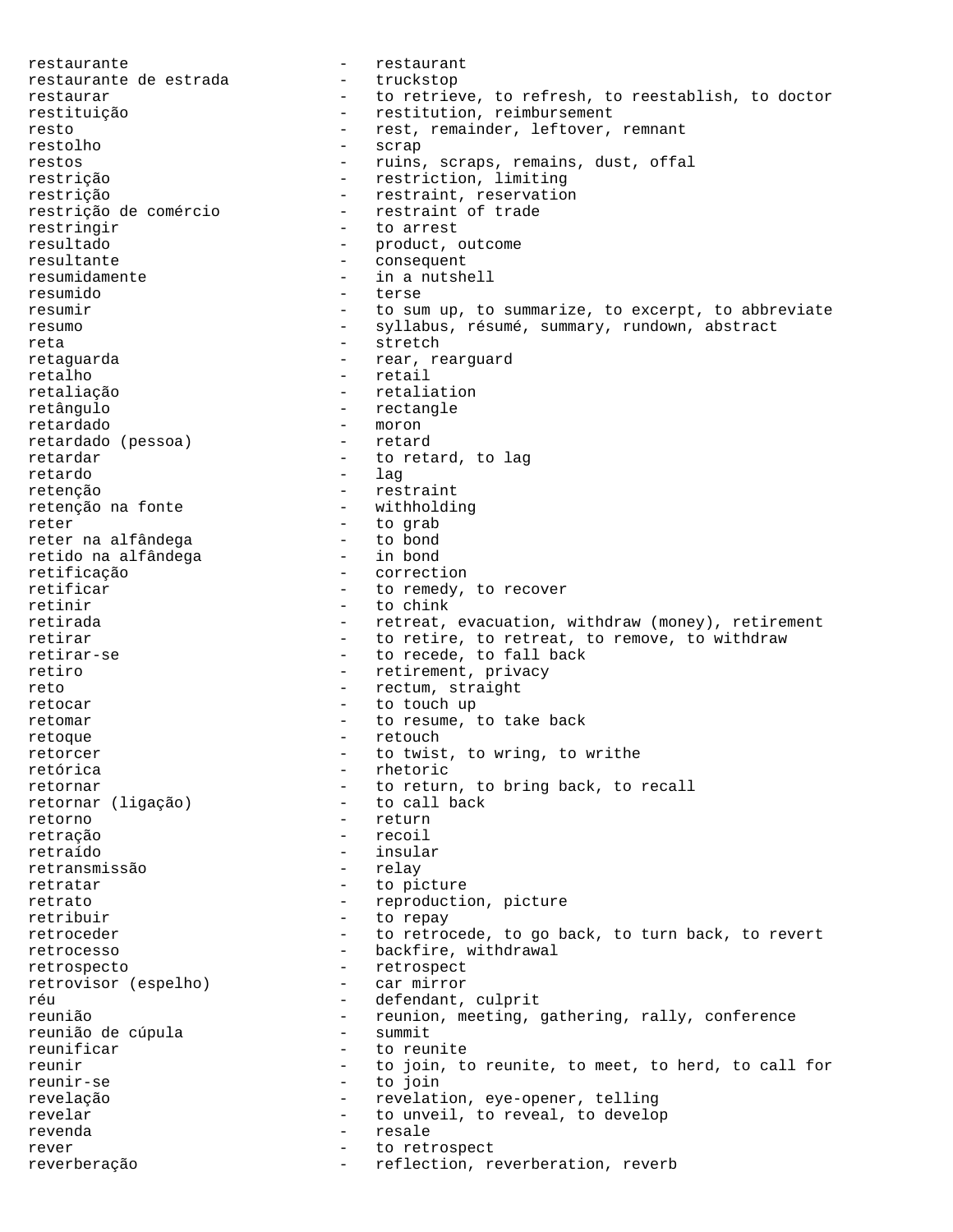reverberante - rolling reverberar extending to rebound, to resound, to reverberate reverência  $reverence, bow (2), obeisance  
revereência (feminina) - curtsy$ reverência (feminina) reverenciar - to reverence, to worship, to revere, to fear reverendo - reverend reverente - reverent reversão - reversion, reversal reversível - reversible reverso - reverse reverter  $\qquad \qquad -$  to revert, to reverse revés en entre reverse, reverse, setback, blow revestimento - revestment, coat, clothing, coating, topping revezamento - rotation revisão - revision, follow-up revista - survey, review, magazine, inspection, periodical revista (teatral) - revue revista (teatral) - revue revista barata  $\qquad \qquad \qquad -$  pulp, pulp magazine revista de mulher nua - skin magazine revista pornográfica - stick book (AUS) revitalização - revival<br>revitalizar - to reger - to regenerate reviver  $-$  to come to, to revive revogar - to revoke, to reverse - revocable, reversible revolta - revolt, uprising revoltar(-se) - to revolt revolução - rotation, revolution revolucionário - groundbreaking revólver - revolver, rod (slang) reza - prayer rezar - to pray RG (identidade) - ID, identification<br>
riacho - brook, stream, rivu - brook, stream, rivulet ribalta - limelight, footlights ribombar - to clatter ribombo - clatter rícino - castor rico - rich, wealthy ricochete - rebound<br>ricochetear - to rebou - to rebound ricocheteio - bounce ridicularizar<br>ridículo ridículo - ridicule, foolish, cockamamie - raffle<br>- rifle rifle (automático)<br>rigidez - rigour, rigidness rígido - rigid, severe, stiff rigor - rigour rigoroso - rigid rijo - starch, robust rim - kidney<br>ringue (boxe) - ring - ring ringue (boxe) - ring<br>rinha (para galos de briga) - cockpit rinha (para galos de briga) rinoceronte - rhino(ceros) rio - river rio abaixo - down stream - Amazon River riponga - skank (AUS) riqueza  $-$  wealth, treasure rir - to laugh risada  $-$  laugh risca - line, dash, stripe, scratch riscar  $-$  to cancel, to scratch, to erase risco - risk, danger, sketch, chance, venture riscos de países  $-$  country risks risível - preposterous, laughable, risible<br>riso - smile laughter speer laugh riso - smile, laughter, sneer, laugh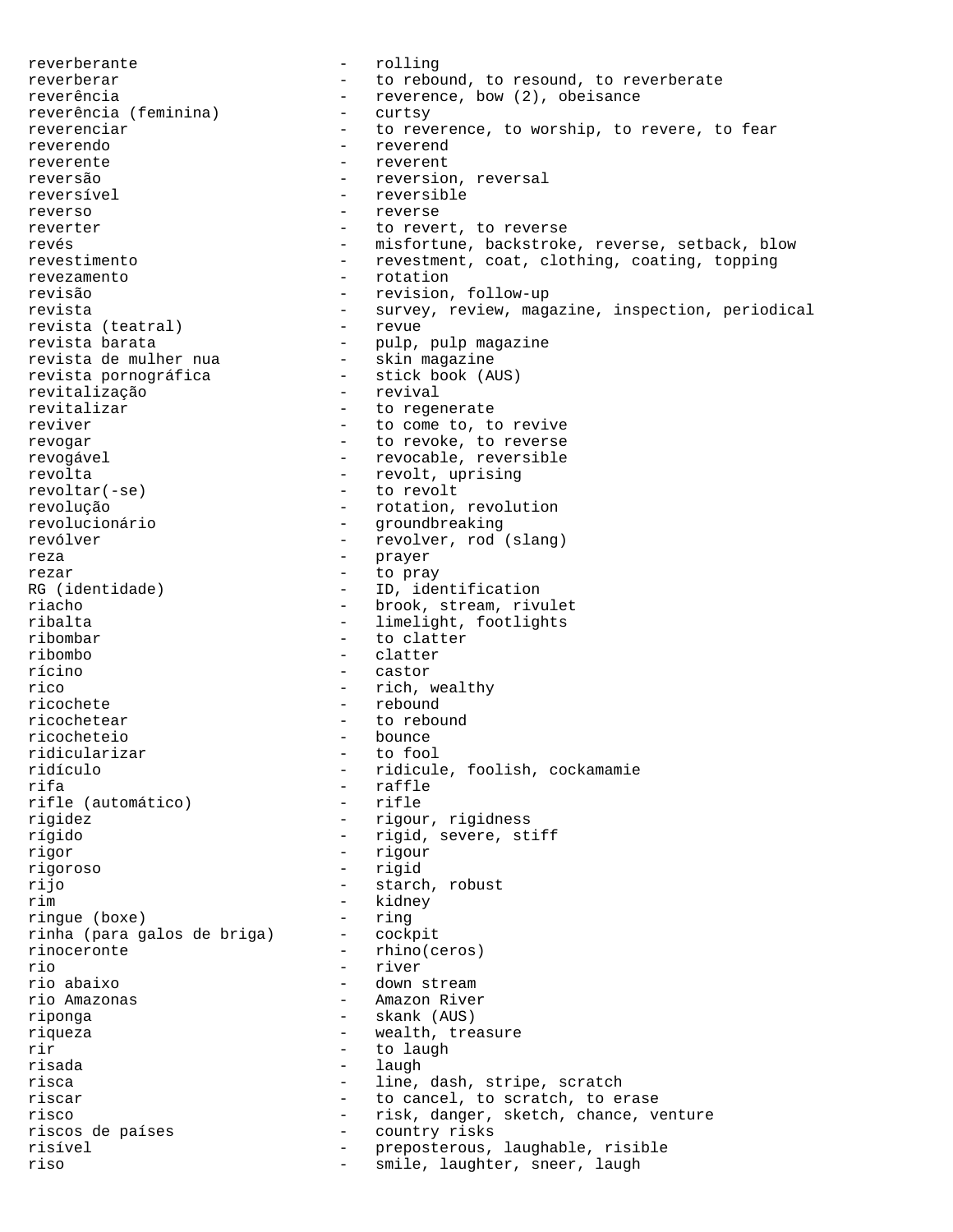ritmo<br>
ritmo rápido e sincopado<br>
- uptempo<br>
- uptempo ritmo rápido e sincopado rito - rite ritual and the ritual ritual ritual rival - rival - rival<br>
rivalidade - rivalidade - rival rivalidade - rivalry rixa  $\begin{array}{ccc} - & 6 \end{array}$  brawl, quarrel, feud - robot robustez - vigour, robustness, flesh, soundness robusto - robust, lusty roca - distaff roça - plantation, country rocha - rock rochoso - rocky rock-espetáculo - glitter roda - wheel, circle, circumference, round roda-gigante - ferris-wheel roda dentada - cogwheel roda do leme - steering wheel rodado(a) - been around the block (slang)<br>rodante - rolling rodante - rolling - roundabout rodeio (EUA) - rodeo, round up rodo - rake, wooden rake rodopiar - to whirl, to twirl, to spin rodopio - swirl, whirl, twirl roedor - rodent rola - turtledove rolagem de dívida rolar  $\begin{array}{ccc} \text{rolar} \\ \text{rolar} \end{array}$  - to roll over, to bowl, to roll rolar divida rolar dívida - to roll over - pulley roleta - roulette, turnstile<br>roleta russa - russian roulette - russian roulette rolha - cork, stopper roliço - roundabout rolo  $\begin{array}{ccc} - &$  bundle, roll, reel, roller, platen<br>rolo (de pergaminho etc) - scroll rolo (de pergaminho etc) romã - pomegranate romança (música) romance - novel, romance romaneio<br>romaneio de carga (metal) - maybill<br>romaneio de carga romaneio de carga  $-$  waybill românico - romance romano - Roman - romantic romantismo - romance romaria  $-$  pilgrimage rombo - leak, hole romper - to tear, to crack rompimento  $-$  rupture, breach, burst, severance ronda - prowl, beat ronrom - purr rosa  $\begin{array}{ccc} \texttt{rosa} & - & \texttt{rose (flower)} & \texttt{pink (color)} \\ \texttt{rosa-dos-ventos} & - & \texttt{compass-card, traverse box} \end{array}$ - compass-card, traverse board rosado - roseate rosbife - roast beef rosca - bagel rosca (de parafuso etc) roseira - rose bush roseira-brava róseo - rose rosnar - to bark rosto - face, frontispiece (book) rotação - rotation, turn, roll, rolling rotativa - rotary rotatividade - turnover rotativo - rotary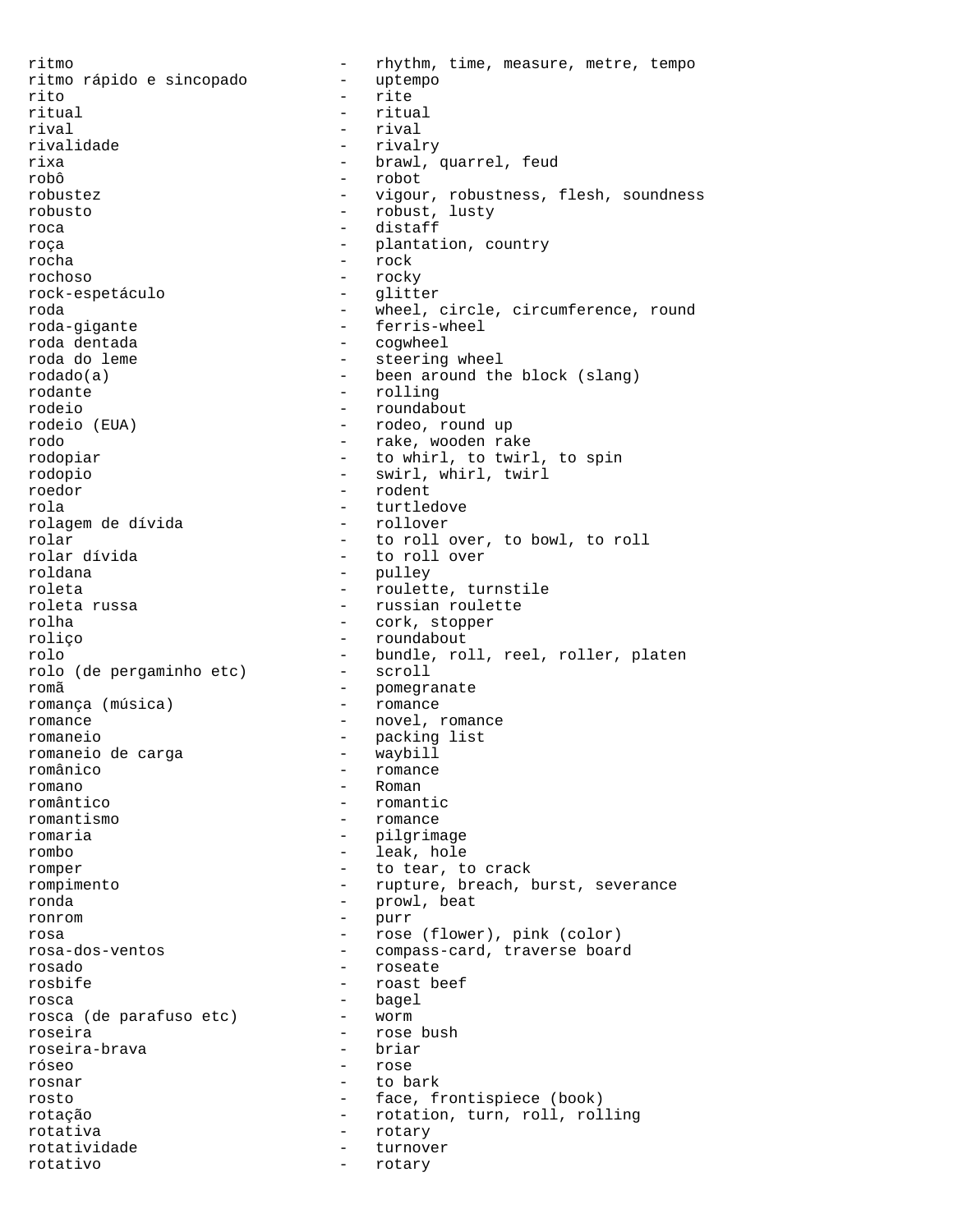rotatório - rotary rotina  $\begin{array}{ccc} - & - & \text{routine, procedure} \\ - & \text{rate, procedure} \end{array}$ rotina exaustiva - rat race rotina monótona<br>rotineiro - routine, quotidian rótula - knee cap rótulo - label, tag - rotund roubar  $-$  to plunder, to steal, to rob, to filch, to lift roubar (AUS)  $-$  to roll - to roll<br>- to mug roubar (com violência) - to mug roubar (gíria) roubo - theft, robbery, plunder, steal, job rouco - hoarse roupa - clothes, clothing, costume, outfit roupa branca - linen roupa de baixo - underwear roupa de flanela - flannels roupa de lã - wool roupa para lavar roupão - robe - dressing gown<br>- laundry roupas (para lavar) rouquidão - hoarseness rouxinol - nightingale roxo - violet, purple rua en el estreet en el street en el street en el street en el street en el street en el street en el street e rua ! - be off rua de mão dupla - two-way street rua de mão única  $-$  one-way street rubor - blush, shame - rubric, signature rude - rude, raw, rough, unkind, coarse, clumsy, yahoo<br>
rudimentar
- undeveloped - undeveloped rufião - roughneck ruga - furrow, wrinkle ruge - rouge ruído  $-$  noise, rumour<br>ruído aqudo  $-$  crack  $-$  crack ruído agudo ruidoso - noisy ruim  $-$  bad, mean ruína - ruin, downfall ruínas - shambles rum - rum - rum ruminante - ruminant rumo  $-$  course  $-$  course  $-$  course  $-$  northward rumo ao norte rumor - tidbit runa  $-$  rune ruptura - rupture, breach, rip, sunder Rússia - Russia russo - Russian sábado - Saturday sábado de Aleluia sabão - soap<br>sabe-tudo - soap - soap sabe-tudo - smart-pants sabedoria saber - knowledge, learning, to know, to taste, to savvy<br>sabichão - nerd - nerd sabido - known sábio - sage, a wise person, scholar, erudite, judicious<br>sabonete - toilet soap - toilet soap sabor - flavour, relish saboroso - flavourous, tasty, yummy, savory sabre - sabre - sabre - sabre - sabre - sabre - sabre - sabre - sabre - sabre - sabre - sabre - sabre - sabre - sabre - sabre - sabre - sabre - sabre - sabre - sabre - sabre - sabre - sabre - sabre - sabre - sabre - sabre saca-rolhas - corkscrew sacada - balcony sacado - drawee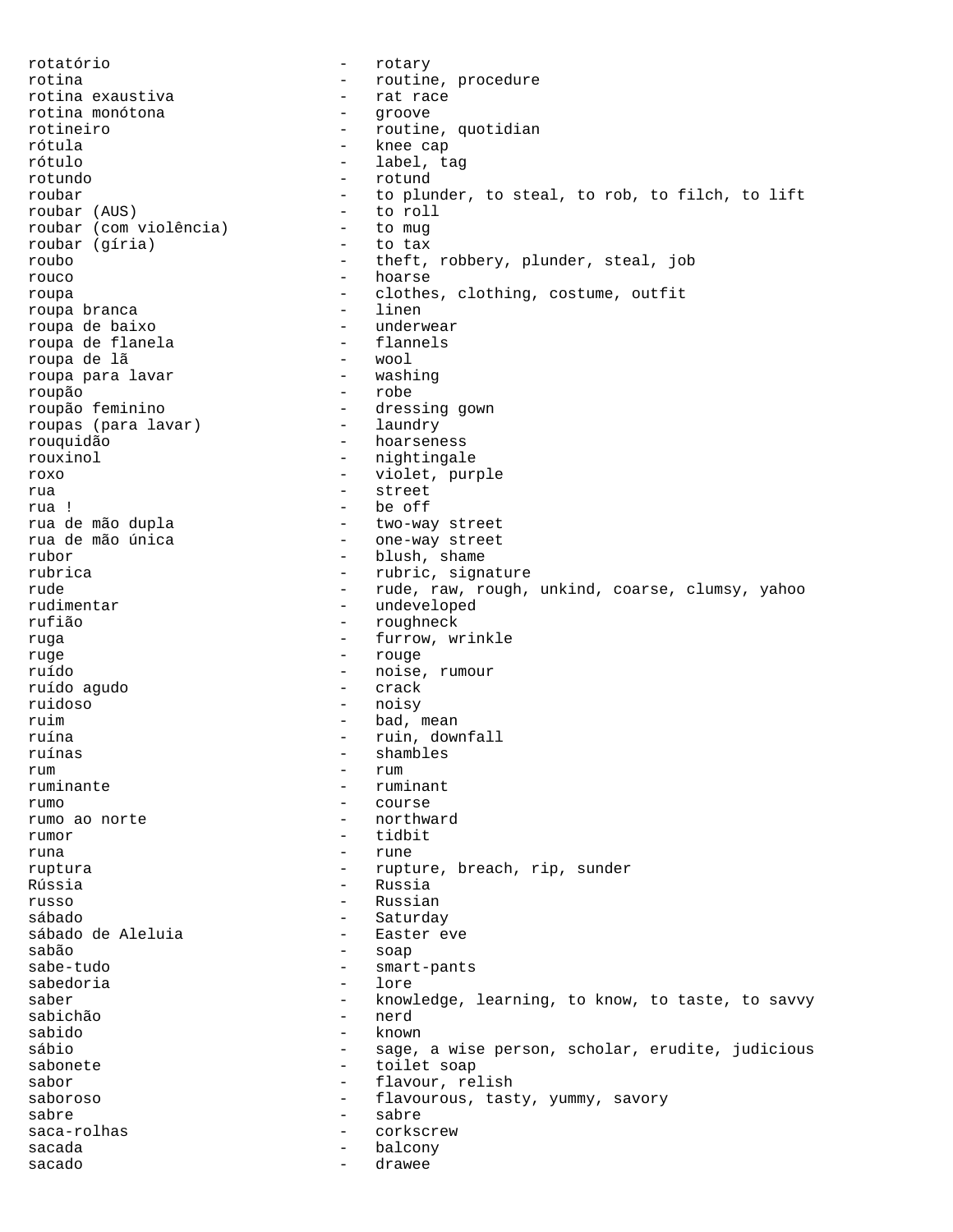sacador - drawer sacana (gíria) - scoundrel, immoral sacar  $\begin{array}{ccc} \text{sacar} & \text{of a bar} \\ \text{sacar} & \text{of a bar} \end{array}$  - to withdraw - to figure<br>- to overdraw sacar a descoberto<br>sacar(tênis) - to serve sacerdote - priest, minister sacerdotisa - priestess saciar  $-$  to quench, to stuff saco - bag, sack<br>sacola - bag, sack<br>- wallet b - wallet, bag, grip sacudida - shaking, toss<br>sacudir - shake off. - to shake off, to toss, to agitate sadio  $-$  healthy, hale sagacidade - sagacity, intelligence sagaz - profound, clever Sagitário - archer Sagrada Escritura - Good Book, Holy Scripture sagrado - holy saia - skirt saia-calça - divided skirt - exit, way out, sortie, outgoing, outlet<br>- escape saída (água, gás) - escape saída (sinal) saideira  $-$  one for the road (AUS) sair sair to go, to get out, to leave, to depart, to go out sair à procura  $-$  to run for sair com<br>sair com (alguém) - to date<br>- to go out sair com (alguém) - to go out sair com prostitutas sair de moda<br>sair pela culatra (coloquial) - to backfire sair pela culatra (coloquial) sal <sup>-</sup> salt = salt = salt = salt = salt = salt = salt = salt = salt = salt = salt = salt = salt = salt = salt = salt = salt = salt = salt = salt = salt = salt = salt = salt = salt = salt = salt = salt = salt = salt = salt - rock salt sala  $-$  room, chamber sala de aula  $\qquad \qquad -$  classroom sala de espera  $-$  sitting room<br>sala de estar  $-$  sitting room. - sitting room, living room sala de jantar - dining room sala de operação sala de parto  $\overline{\phantom{a}}$  - delivery room sala de visitas  $\qquad \qquad -$  drawing-room, living room salada - salad salada de repolho cru (EUA)<br>salafrário salafrário - scalawag salame - salami<br>salão de barbeiro - - barber - barbershop<br>- parlour salão de beleza (EUA) - parloure en parloure diner<br>salão de jantar salão de jantar salário  $-$  remuneration, wage salário líquido do empregado - take-home pay salário real en el este de la comunicación de la comunicación de la comunicación de la comunicación de la comu<br>En el este de la comunicación de la comunicación de la comunicación de la comunicación de la comunicación de l saldar  $-$  to make even, to lift saldar (dívida)  $-$  to liquidate - to liquidate saldo - remnant - unclaimed balance saldo não pago - unpaid balance saldo não utilizado - unused balance<br>saldo pendente - outstanding ba - outstanding balance saleiro - salt-cellar, salt cellar saleta  $-$  parlour salgado - salty salientar - to point out salitre - saltpetre, nitre<br>saliva - saliva - saliva saliva - saliva salmão - salmon salmo - psalm salmoura - souse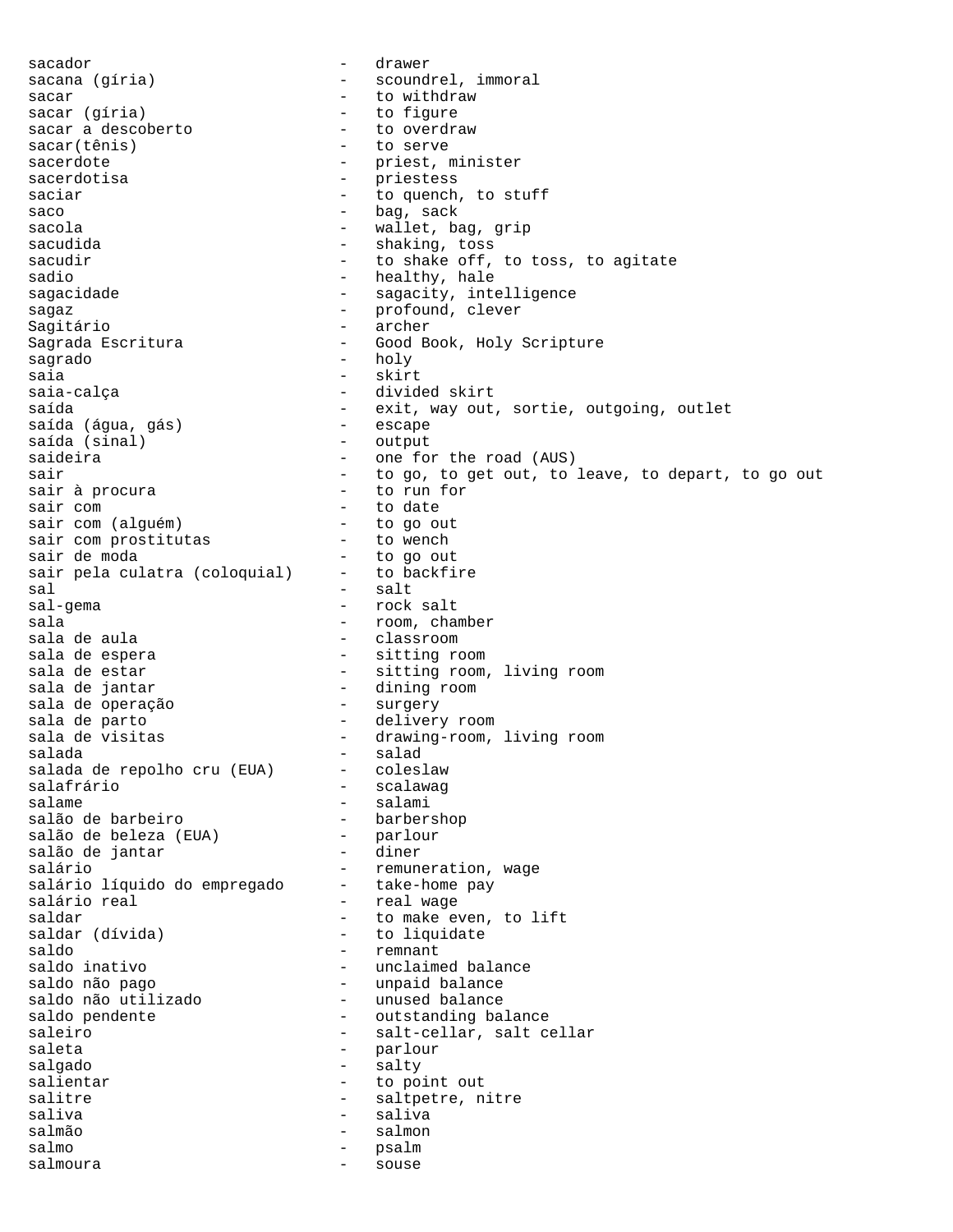salpico - speckle, sprinkle salsão - celery salsicha - sausage, weener (AUS)<br>salsicha (EUA) - - frank salsicha (EUA) - frank salsicha alemã - frankfurter<br>salsicha de cachorro-quente - frankfurter salsicha de cachorro-quente salsinha - parsley saltar  $-$  to skip, to jump, to hop, to leap, to spring<br>salteador  $-$  highwayman, robber - highwayman, robber salto  $-$  jump, leap, start, bounce salto alto  $-$  spike heel, stiletto heel salutar - salutary - salutary salvação  $-$  rescue, safety, save salvado - salvage salvador - redeemer salvaguarda - safeguard salvaguardar en en en announcement and to safeguard salvamento  $-$  rescue, salvage salvar - to save, to rescue, to spare salve ! - hail ! salvo - save salvo-conduto<br>salvo erro ou omissão - errors and omissions excepted, EOE<br>- fern samambaia sanção  $-$  sanction sancionar - to visa sandália - sandal - sandal sândalo - sandalwood sanduíche  $-$  sandwich sanduíche (gíria) - semmitch (AUS) sanfona - hurdy-gurdy sangrar  $-$  to bleed, to hemorrhage  $\frac{1}{2}$  sangue  $\frac{1}{2}$   $\frac{1}{2}$  blood sangue-frio - self-control sangue coagulado sangue frio  $-$  sang-froid (french)<br>sanguessuga anno - leech sanquessuga sanitário  $-$  sanitary Santa Ceia  $-$  Lord´s Supper Santa Sé  $-$  Holy See santificado  $-$  hallowed santificar  $-$  to hallow santo  $\begin{array}{ccc} - & \text{saint, holy} \\ - & \text{Sangraal, H} \end{array}$ - Sangraal, Holy Grail santuário  $-$  shrine sapatão (gíria) - butch, macho sapateado - tapdance sapato - shoe sapato baixo sapeca - hoyden sapiência  $\sim$  - soundness, sapience sapo - toad, frog saque - draft, sack, loot, bill, draft (financial)<br>saque (tênis etc) - serve saque (tênis etc) - serve saque a descoberto saque a prazo  $-$  time draft, usance draft saque à vista  $-$  sight draft saque limpo  $\overline{\phantom{a}}$  - clean draft saqueado - ravaged saquear - to ravage, to rifle saquei (gíria) - I feel ya (slang)<br>sarado (gíria) - cut (slang) - cut (slang) sarcasmo - mocking, sarcasm, quip sarcástico  $-$  wry sarda - freckle sardento - freckled sardinha - sardine sardônico  $-$  wry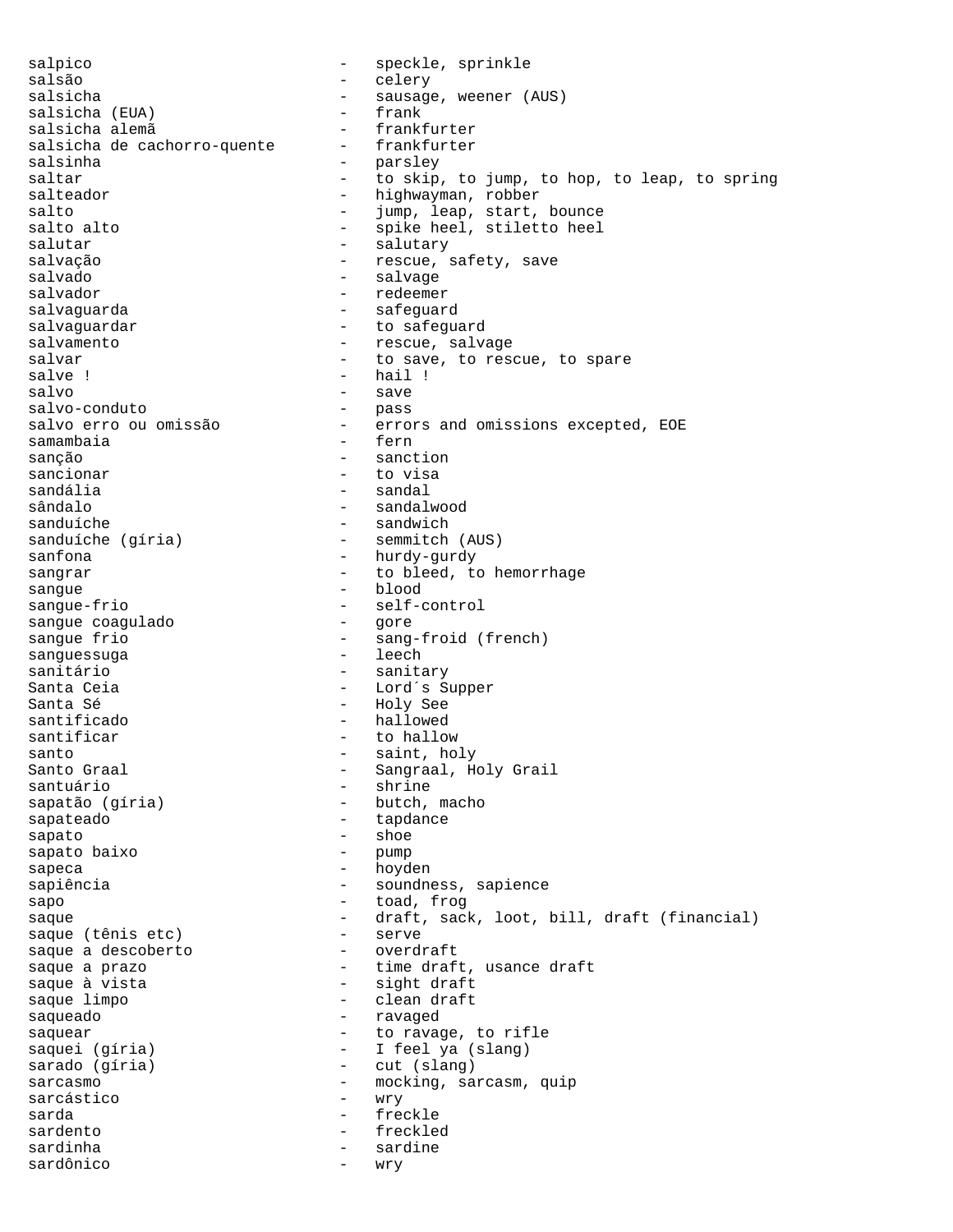sargento - sergeant sarjeta - gutter sarna  $-$  itch, mange sarnento - mangy satã <br/>
- Satan, the devil satanás - Satan, devil satélite - satellite sátira - satire, skit - satisfaction, fulness, cheer, delight<br>- well satisfatório satisfazer  $-$  to quench, to fulfill, to please, to pander satisfeito<br>saturar (distorcão) - satisfied, glad, content<br>- to overdrive saturar (distorção) Saturno - Saturno - Saturno - Saturno - Saturno - Saturno - Saturno - Saturno - Saturno - Saturno - Saturno - Saturno - Saturno - Saturno - Saturno - Saturno - Saturno - Saturno - Saturno - Saturno - Saturno - Saturno - Sa saudação - salutation, greeting, hail, bow, salute saudade - longing, nostalgia, heart-break saudades - yen, yearning saudar - to salute saudável - salutary, healthy, hale, sanguine<br>saúde - health saúde - health Cheers ! saudoso - longing, homesick sauna - sauna - sauna - sauna - sauna - sauna - sauna - sauna - sauna - sauna - sauna - sauna - sauna - sauna sax-alto  $-$  alto sax se  $-$  if, whether, yourself sé  $-$  cathedral, see se assim for  $-$  in such a case se encher  $-$  to fed-up<br>se mandar (gíria)  $-$  to bail se mandar (gíria) se utilizar de  $-$  to make use of sebe  $\qquad \qquad -$  hedge, fence, hedgerow sebo - suet seca - dryness, drought secador - drier secante - secant seção - section, branch, department seccionar  $-$  to partition, to section seco - dry secreção - secretion secretar - to secrete secretaria  $-$  secretary's office secretária - secretary, writing table, desk secretária eletrônica <br />
- answering machine secretário  $-$  yeoman secreto - secret, occult, inside, underground<br>secreto (EUA) - classified - classified sectário  $-$  sectarian, adherent, bigot secular<br>secular (que não é do clero) - lay secular (que não é do clero) século  $-$  century secundário  $-$  secondary, minor seda - silk seda crua  $-$  floss sedativo - sedative sede - site, seat, thirst (for, of), headquarters<br>sede de clube - club-house sede de clube - club-house<br>sedentário - club-house - sedentary sedimento - sediment sedoso - fluffy sedução - glamour sedutor - seducer, seductive, Lothario sedutora  $-$  enchantress, temptress seduzir  $-$  to enchant, to vamp, to lure segredo - secret, secrecy segregação  $-$  retirement seguidor - follower sequidores - fandom seguimento - follow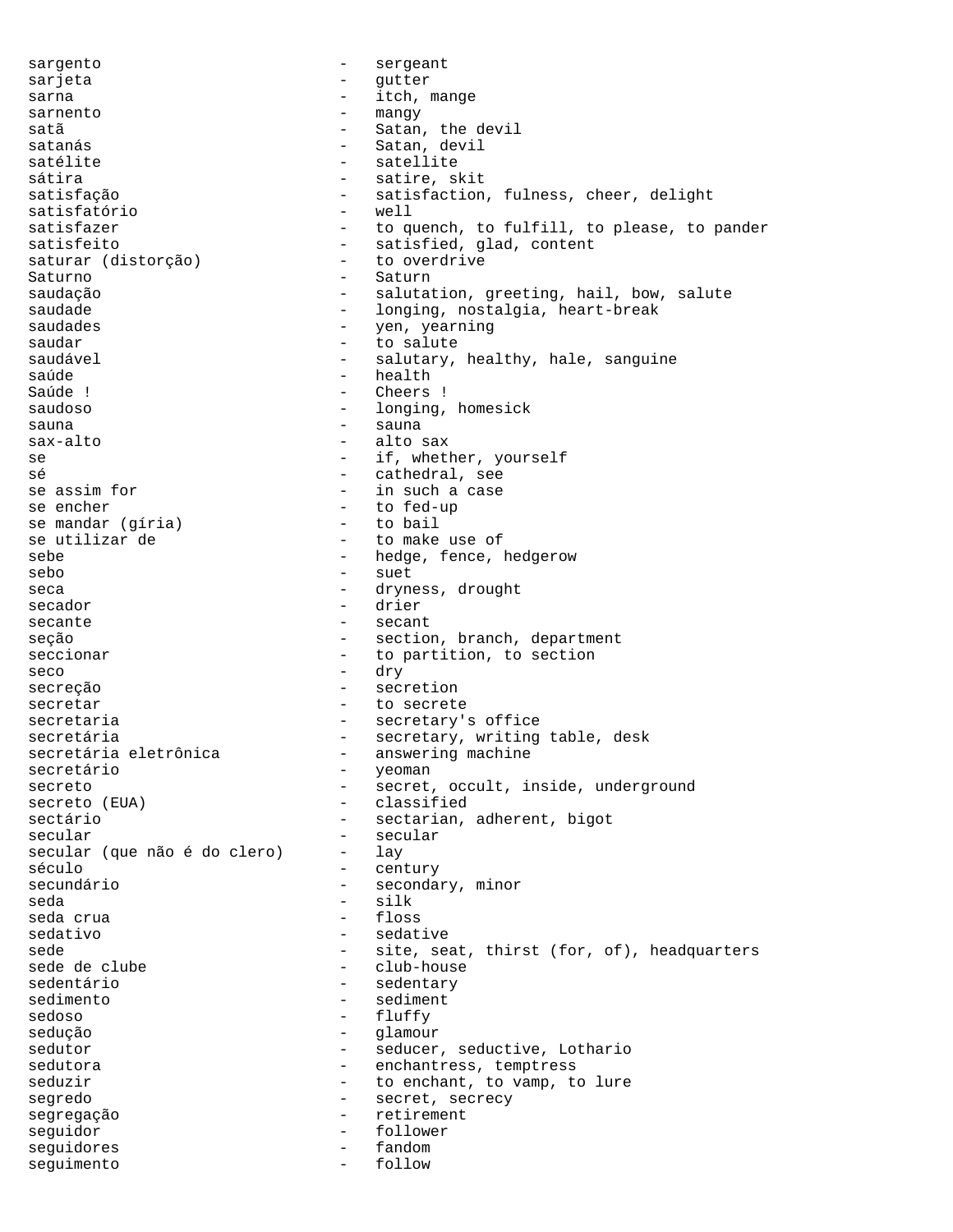seguinte - sequent, next, consequent<br>seguir seguir - to follow, to attend, to proceed<br>sequnda-feira Monday segunda-feira - Monday segunda classe (em transporte) - Cabin class segunda mão - second hand segundo o qual - whereby segundo parece - belike  $segundo(a)$ segurador - underwriter seguradora - underwriter segurança - safety, certainty, reliability sequrar extending the insure, to assure, to hold, to grab, to grip segurar (pôr no seguro) - to underwrite seguro - certain, confident, insurance, secure, assured<br>seguro de lucros cessantes - use-and-occupance insurance seguro de lucros cessantes seguro de vida - life insurance seio - breast, bosom<br>seis - six seis - six seita - sect, cult seiva - sap seja quem for  $-$  whosoever selagem - postage<br>selar (animal) - to harn - to harness seleção  $-$  choice, pick selecionar  $-$  to select, to choose, to excerpt, to pick out seleto - choice selo - stamp selo postal  $\qquad \qquad -$  postage stamp<br>selva selva - jungle selvagem - wild<br>sem - with sem  $-$  without, innocent of sem-teto - homeless<br>sem (financas) - ex sem (finanças) - ex sem acento  $-$  unaccented sem amigos - friendless - helpless sem aviso prévio - without prior notice sem chance (gíria) - no way Jose (AUS) sem chance alguma - a Chinaman's chance sem competidores - second to none sem conserto<br>
sem conserto (gíria) - FUBAR(F\* Up Be - FUBAR(F\* Up Beyond All Repair) sem cor<br>sem corda (mecanismo) - colorless<br>- run-down sem corda (mecanismo) - run-down - run-down - run-down - run-down - run-down - run-down - run-down sem dedução<br>sem defeito sem defeito  $-$  flawless<br>sem demora  $-$  forthwith sem demora  $-$  forthwith, at once<br>sem dinheiro  $-$  hoke (AUS) sem dinheiro - broke (AUS) - ex-rights sem dividendos  $-$  dividends off sem dó nem piedade sem dó nem piedade  $\begin{array}{ccc} - & p \text{itlessly} \\ - & \text{aright, undoubtedly} \\ \text{sem} & - & \text{underbred, know not} \end{array}$ - underbred, know nothing sem ênfase  $\qquad \qquad -$  unaccented sem entraves - footloose sem entusiasmo sem escalas  $-$  non-stop sem esperança<br>
sem fala<br>
- past hope sem fala  $-$  speechless sem falar em  $-$  let alone, not to mention sem falta  $-$  without fail sem fim  $-$  endless, endlessly, infinity sem fio  $-$  wireless, blunt sem fundo  $-$  bottomless sem fundos  $-$  no funds (NF) sem fundos (cheque) - not good (N.G.) sem gastos  $\overline{a}$  - incurs no charges<br>sem gosto  $\overline{a}$  - tastaless sem gosto  $-$  tasteless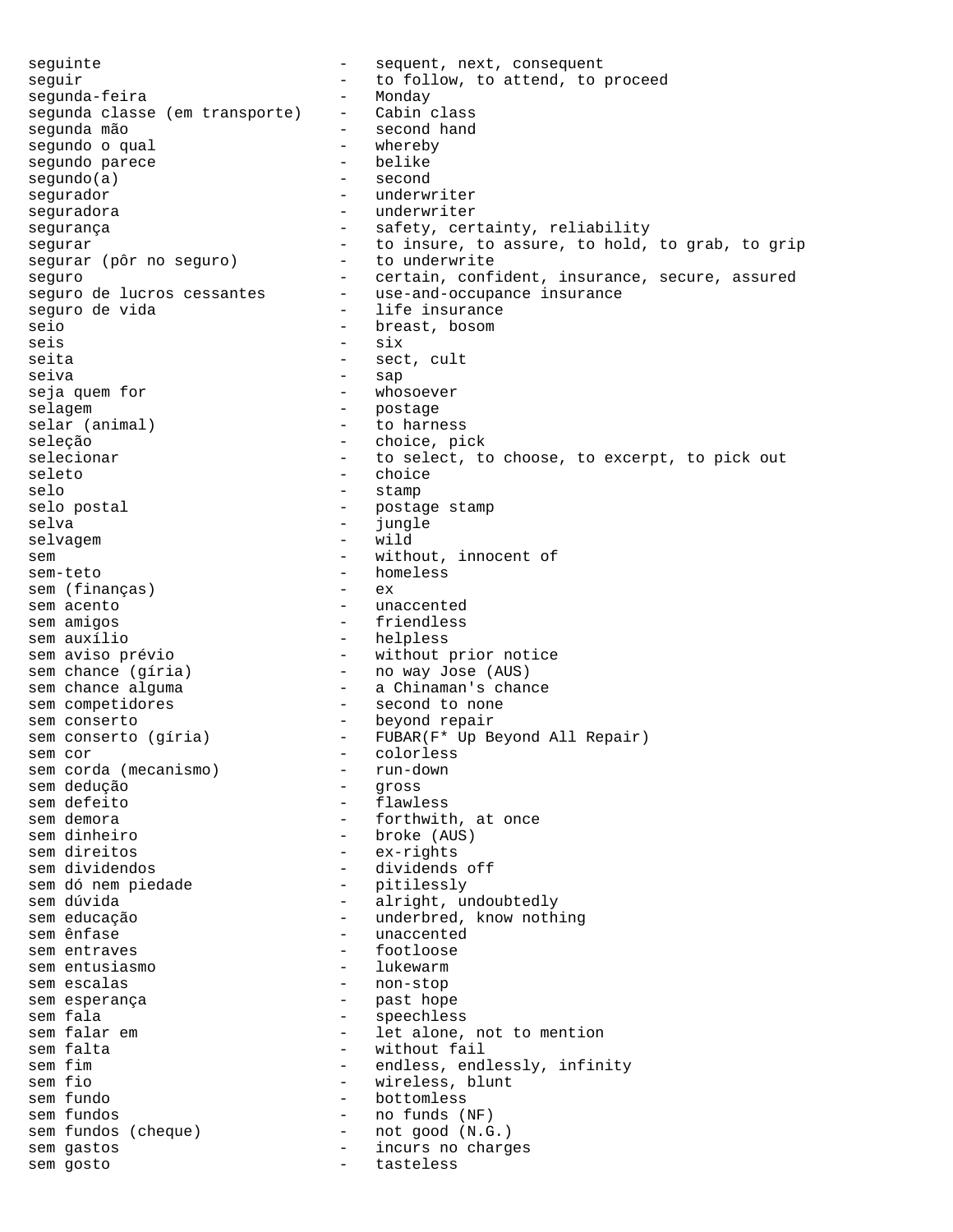sem graça  $-$  dull sem igual - matchless, second to none sem importância  $-$  uneventful, unimportant sem intenção  $-$  unknowingly<br>sem juros  $-$  interest-fre sem juros  $\begin{array}{ccc}\n & - & \text{interest-free, ex-interest} \\
\text{sem } \text{lar} & - & \text{homeless}\n\end{array}$ - homeless<br>- regardless sem levar em conta sem licença<br>sem mais nem menos<br>- without any sem mais nem menos  $-$  without any more ado<br>sem mérito - meritless sem móveis  $-$  unfurnished sem nexo - incoherent sem nossa responsabilidade sem nuvens <br/> electronic sem nuvens de la cloudless sem par  $-$  matchless sem parar  $-$  unabated sem pausa  $-$  unabated<br>sem preconceitos  $-$  unprejudiced sem preconceitos unprejusem preparação prévia sem preparação prévia - ad-lib sem propósito - idle sem protesto - X (no protest) sem protesto (título) - no protest (N.P.) sem receita (remédio) - over-the-counter sem rosto  $-$  faceless sem sementes  $-$  seedless sem sentido  $-$  nonsense, nonsensical sem serventia (gíria) - FUBAR(F\* Up Beyond All Repair) sem uso  $-$  mint<br>sem utilidade  $-$  no-g - no-good sem valor  $-$  dud, naught, idle, no-good, meritless sem vintém  $-$  penniless sem volta  $-$  no return semanal - weekly<br>semanalmente - weekly - weekly semanário  $-$  weekly semblante  $\qquad \qquad -$  face, look, countenance semelhança  $-$  resemblance, similarity semelhante - like, similar, equal, related sêmen (AUS) - sprog semente - seed sementeira - seedbed semi-acústico - hollowbody<br>semi-desmontado - semi knock semi-desmontado - semi knocked down (SKD)<br>semi-oficial - officious, quasi semi-oficial - officious, quasi<br>semibreve - whole note semibreve - whole note<br>semicolcheia - sixteenth is semicolcheia - sixteenth note<br>semínima - sixteenth note - quarter note semitom - harmonic, half tone sempre - always, ever<br>sen (1/100 de iene) - sen sen  $(1/100$  de iene) senado  $-$  senate senão  $-$  except, defect senda - way, path, footpath senha - password, watchword, parole Senhor - Sir, Lord, overlord senhor (Sr.) - mister (Mr.) senhora - mistress<br>senhora (Sra.) - mistress<br>- mistress senhora (Sra.) - mistress (Mrs.) - landlord<br>- Miss Senhorita senil - senile sênior - senior - senior seno - sinus, sine sensação  $-$  sensation sensato - sensible, judicious sensibilidade - sensitivity sensível - sensitive senso comum - horse sense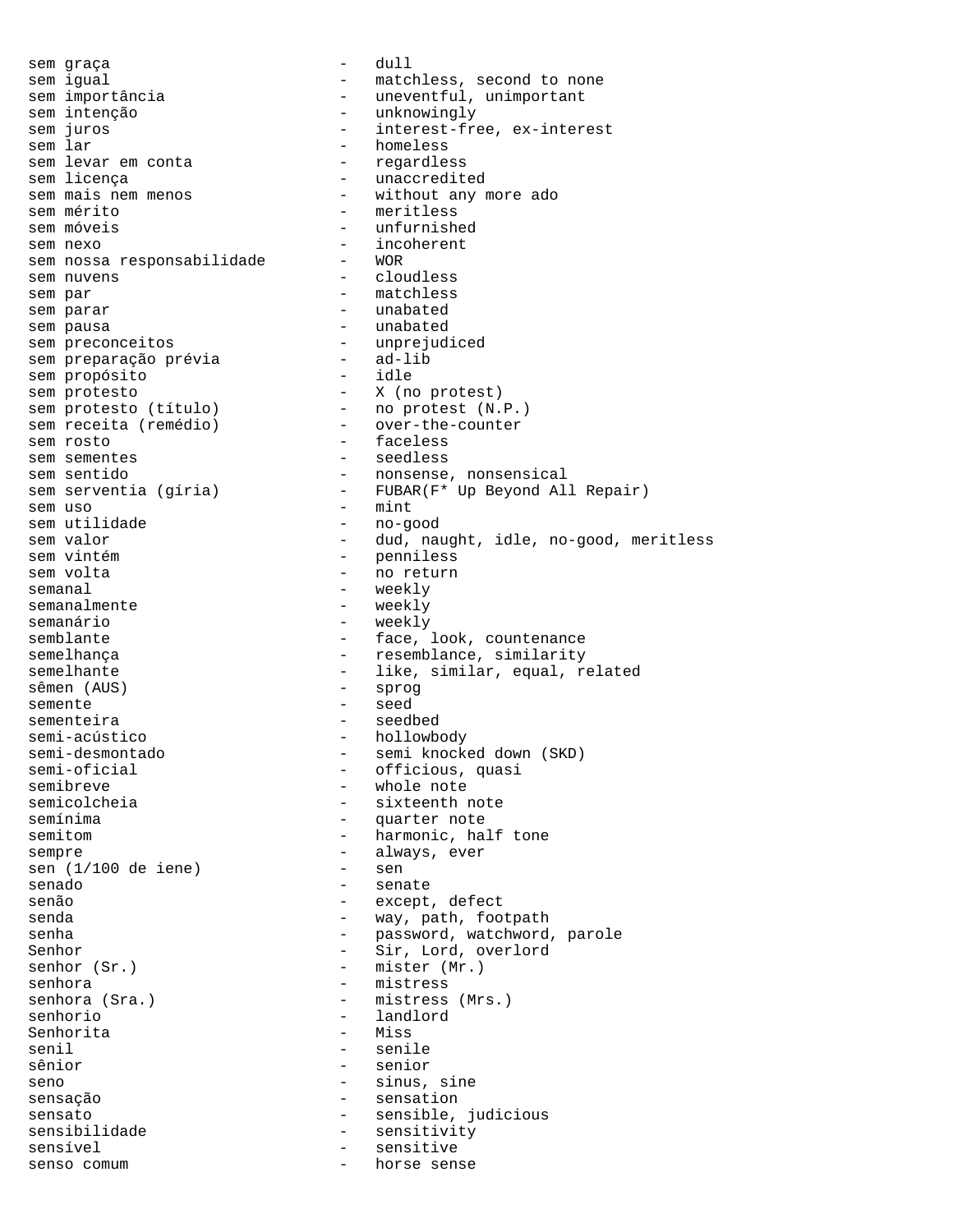sensual - sultry sentar  $\qquad \qquad -$  to sit<br>sentenca sentença - independent, doom, conviction sentenciar and to convict sentido  $-$  sense, course, purport, import sentido !  $-$  attention ! sentido ! - attention ! - clockwise sentimento - feeling - sentry sentir  $\begin{array}{ccc} - & \text{to feel} \\ - & \text{to freely} \end{array}$ sentir arrepios  $\overline{a}$  - to cree<br>sentir falta de  $\overline{a}$  - to miss sentir falta de  $\begin{array}{ccc} - & + \text{to miss} \\ - & + \text{to spin} \end{array}$ sentir saudades sépala  $-$  hull separação  $-$  separation, sunder, severance separado  $-$  set-apart separar extending the sequester, to separate, to set apart separatista - separatist separável - separable séptico - septic sepulcral - sepulchral sepulcro - sepulchre sequela de la contrata de la contrata de la contrata de la contrata de la contrata de la contrata de la contra sequência - sequence, sequel, succession sequenciador - sequencer seqüencial - serial<br>seqüenciar - to seq sequenciar - to sequence seqüestrador - hijacker seqüestrar - to sequester seqüestrar avião seqüestro - kidnapping, runaway<br>seqüestro (bens) - sequestration - sequestration<br>- hijack seqüestro de avião - hijack sequóia canadense ser - to be, being ser capaz de  $\qquad \qquad$  - to can, to be able ser capaz de utilizar algo - to get a handle on (AUS) ser conivente com  $\qquad \qquad -$  connive, to connive ser demitido  $-$  to be sacked (AUS) ser despedido  $-$  to be sacked (AUS)<br>ser digno de  $-$  to deserve ser digno de  $-$  to deserve ser escolhido para um trabalho - to get a guernsey (AUS) ser excessivamente crítico(a) - to nitpick ser infiel  $\qquad \qquad$  - to screw around on ser linha dura - to crack down<br>ser mais bravo do que - to outbrave ser mais bravo do que ser paralelo  $-$  to parallel serafim - seraph sereia - mermaid, foghorn, siren serenata - serenade serenidade - serenity sereno external reserved and serene, even minded, placid, night dew, cloudless seresteiro - minstrel seriado - serial serial - serial série - set, series, chain, range, sequence, run, serial<br>série harmônica - harmonic series - harmonic series seringa - syringe sério  $-$  serious, severe sérios apuros  $\overline{\phantom{a}}$  - dire straits sermão - sermon, preaching serpente - snake, serpent serpentear - to worm serpentiforme - serpentine serpentina  $-$  tubing, serpentine serra - saw serralheiro - locksmith serrar - to saw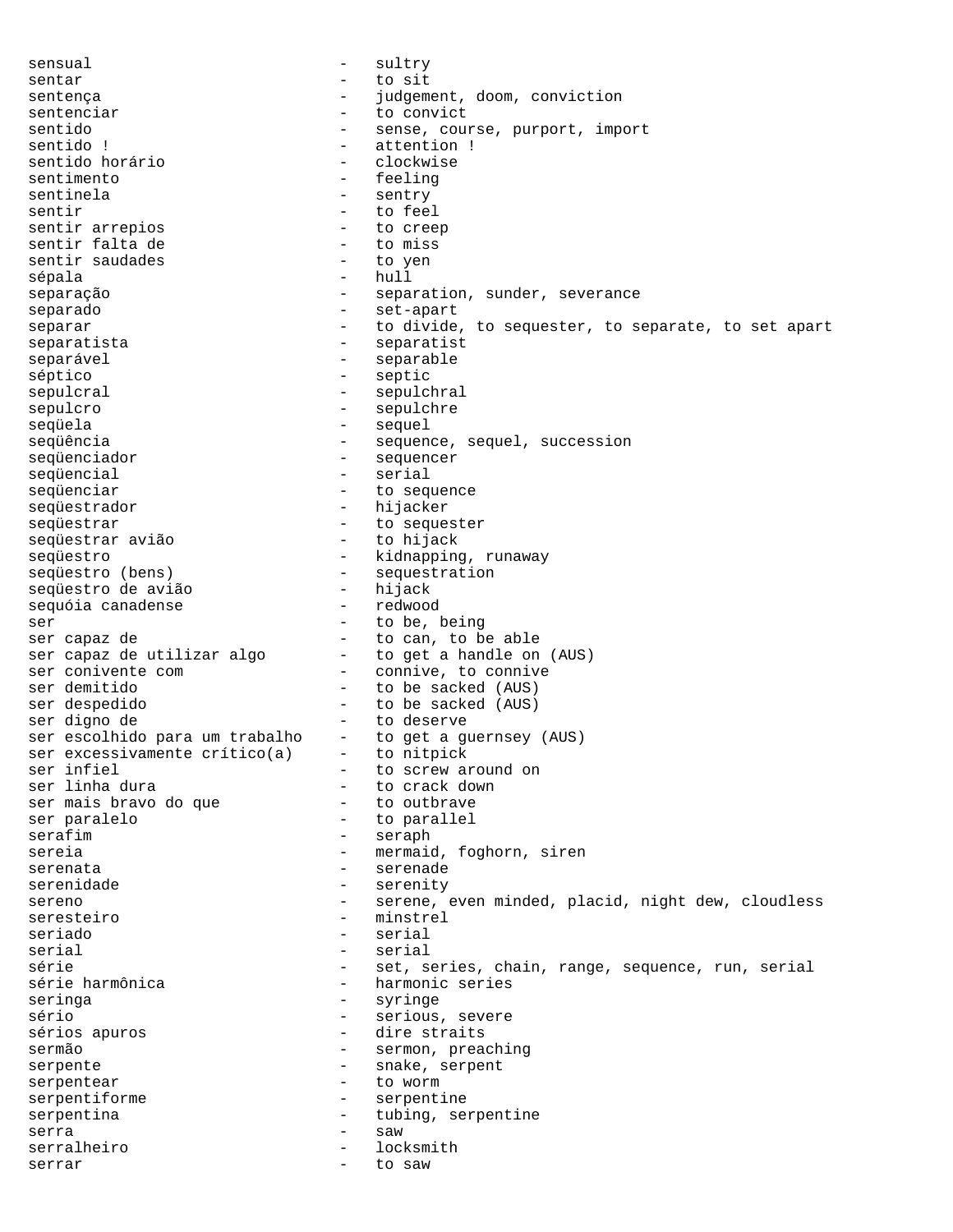serraria  $-$  saw mill sertão - hinterland serva - maidservant servente - servant serviçal - servant, helpful, courteous, obsequious<br>serviço - service, business, task, tendance - service, business, task, tendance<br>- dinner set serviço de jantar dinner set<br>servico militar obrigatório conscription serviço militar obrigatório<br>serviço secreto - intelligence<br>- utilities serviços públicos (luz etc)<br>servidão servidão - servitude - servant servil - fulsome servir  $-$  to serve, to fit servo - serf, menial, villain sessão  $-$  sitting, session sessão de improviso de jazz - JAM (Jazz After Midnight)<br>sessão noturna - sitting up sessão noturna - sessão noturna - sitting uponente uponente sessão de la serie de la serie de la serie de la s<br>Sessão de la serie de la serie de la serie de la serie de la serie de la serie de la serie de la serie de la s sesta - nap, snooze seta - arrow - arrow<br>sete - seven sete - seven - September setentrional  $-$  northern sétimo(a)  $-$  seventh setor - sector seu - its, your seus - yours<br>severidade - yours - yours<br>- severidade - severi severidade - severity, rigour severo - harsh, severe sex-appeal - oomph sexo - sex sexo anal - sodomy sexo anal (AUS)<br>sexo feminino sexo feminino  $-$  womanhood<br>sexo masculino  $-$  manhood - manhood sexo oral  $-$  blow job, head, oral sex sexta-feira sexta-feira  $sexto(a)$  - sixth sexual - sexual - sexual sexualmente experiente - been around the block (slang) sexy - sexy Shiva (deus hindu) shopping center  $\qquad \qquad -$  shopping mall show  $\qquad \qquad -$  concert - concert<br>- B si (nota musical)<br>siamês  $\begin{array}{ccc}\n\text{siamês} \\
\text{sias} \\
\text{sias} \\
\text{sias} \\
\text{sias} \\
\text{sias} \\
\text{sias} \\
\text{sias} \\
\text{sias} \\
\text{sias} \\
\text{sias} \\
\text{sias} \\
\text{sias} \\
\text{sias} \\
\text{sias} \\
\text{sias} \\
\text{sias} \\
\text{sias} \\
\text{sias} \\
\text{sias} \\
\text{sias} \\
\text{sias} \\
\text{sias} \\
\text{sias} \\
\text{sias} \\
\text{sias} \\
\text{sias} \\
\text{sias} \\
\text{sias} \\
\text{sias} \\
\$ Sião - Zion<br>sibilar - Cole - to hiss sicrano - Mr. So and So sido - been sífilis - syphilis siga (tipo de corda) signatário - subscriber significado - signification, meaning, purport, import<br>significado oculto - overtone significado oculto significar - to signify, to mean, to purport, to import<br>significativamente - importantly significativamente<br>significativo significativo - significative, eventful, expressive - syllable silêncio - silence<br>silêncio (calma) - hush - hush silêncio (calma)<br>sílex sílex - silex - sylph silicato - silicate - silicon silicone - silicone silo - silo sim  $-$  yes, aye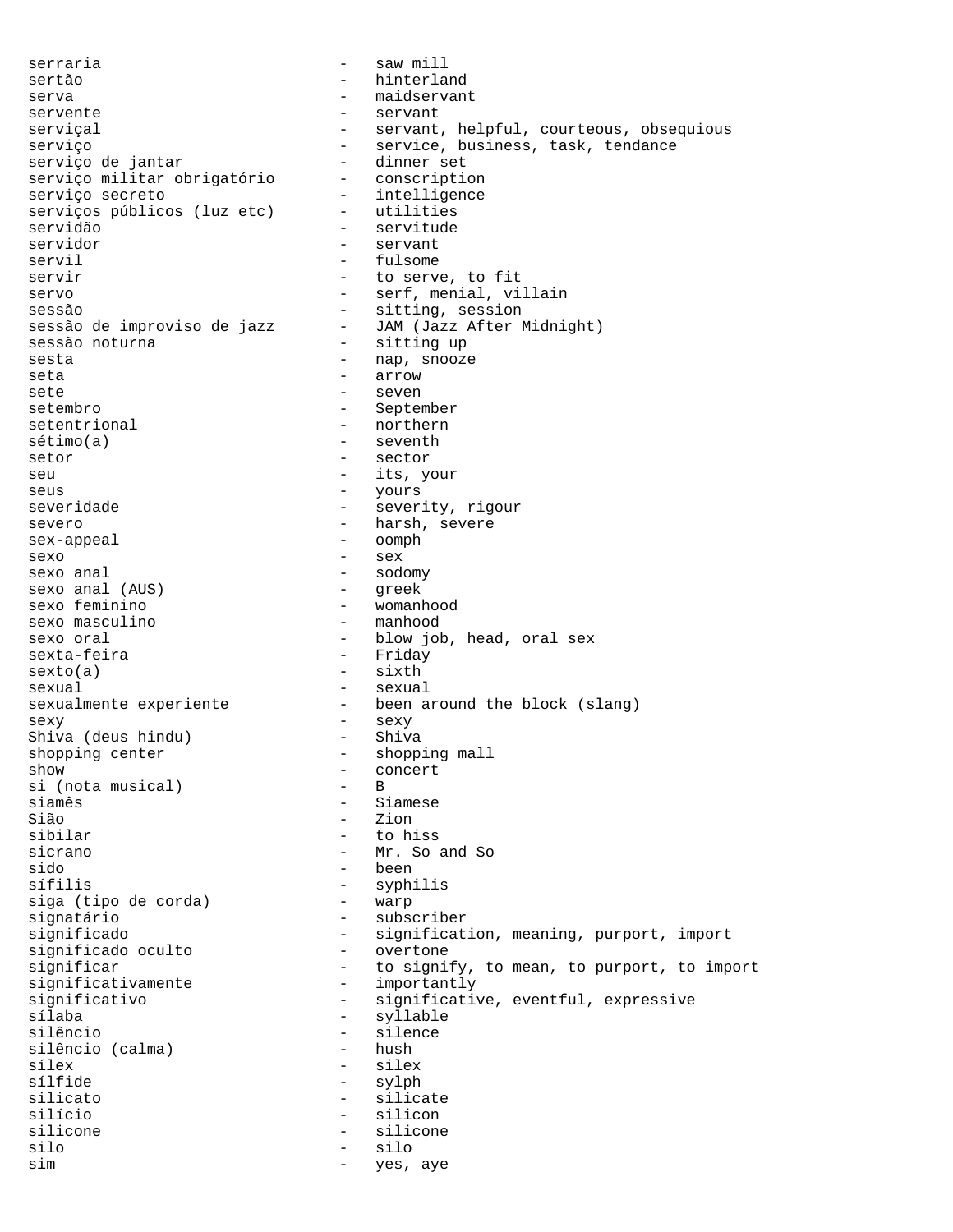simbólico  $-$  figurative, symbolic simbolismo - symbolism simbolizar - to stand for símbolo - symbol, imprint simétrico  $-$  symmetrical similar - analogous similaridade - similarity - sympathetically simpático - sympathetic, congenial, cute, pleasant, likable<br>simpatizar com - to root simpatizar com simples - simple, facile, simplex simplicidade - facility, simplicity simplório - simpleton simulação - pretence, simulation, sham, feint, mock-up simulacro - simulacrum simulado - shamman - shamman - shamman - shamman - shamman - shamman - shamman - shamman - shamman - shamman simulador - simulator simular - to feint simultâneo - simultaneous, synchronous<br>sinagoga - - synagogue - synagogue - synagogue sinal  $-$  clue, signal, badge, signature, stamp, indicator sinal (pagamento)  $-$  down payment sinal (pagamento) sinalização - road signs, signal sinceramente sincero - faithful, honest, genuine (person), truthful síncope - syncope, swoon síncrono - synchronous sindicância - inquiry sindicato - trade union, brotherhood sinecura - featherbedding - featherbedding sineta - hand bell<br>sinete - stamp sinete - stamp singalês - Singhalese - Singhalese - Singhalese - Singhalese - Singhalese - Singhalese - Singhalese - Singhalese - Singhalese - Singhalese - Singhalese - Singhalese - Singhalese - Singhalese - Singhalese - Singhalese - Sin - singularity, uniqueness sinistro - casualty, disaster, sinistrous<br>sinistro (qíria) - vicious (AUS) sinistro (gíria) sino - bell sinônimo - synonym sinopse - abstract sintaxe - syntax síntese  $\qquad \qquad \text{synthesis}$ sintético - synthetic <br>sintetizador - synth sintetizador<br>sintetizador (eletrônico) - synthesizer sintetizador (eletrônico)<br>sintoma sintoma - symptom sinuca - billiards - winding, serpentine sionista - Zionist sioux - Dakota sirene - siren Síria - Syria sírio - Syrian siririca (vulgar) - finger-fucking, female masturbation sistema<br>sistema de alto-falantes - system<br>public - public address system sistemático - methodical<br>sístole - systole - systole sístole - systole sitiar - to besiege<br>sítio - site<br>- site - site situação - situation, state, predicament situação financeira e mais refinancial standing position, condition skate - skate, skateboard slalom - slalom - slalom slide - foil slot (informática) smoking  $-$  tuxedo (EUA) só  $-$  lonely, alone, only, sole, lone<br>SO (sistema operacional)  $-$  OS (operating system) - OS (operating system)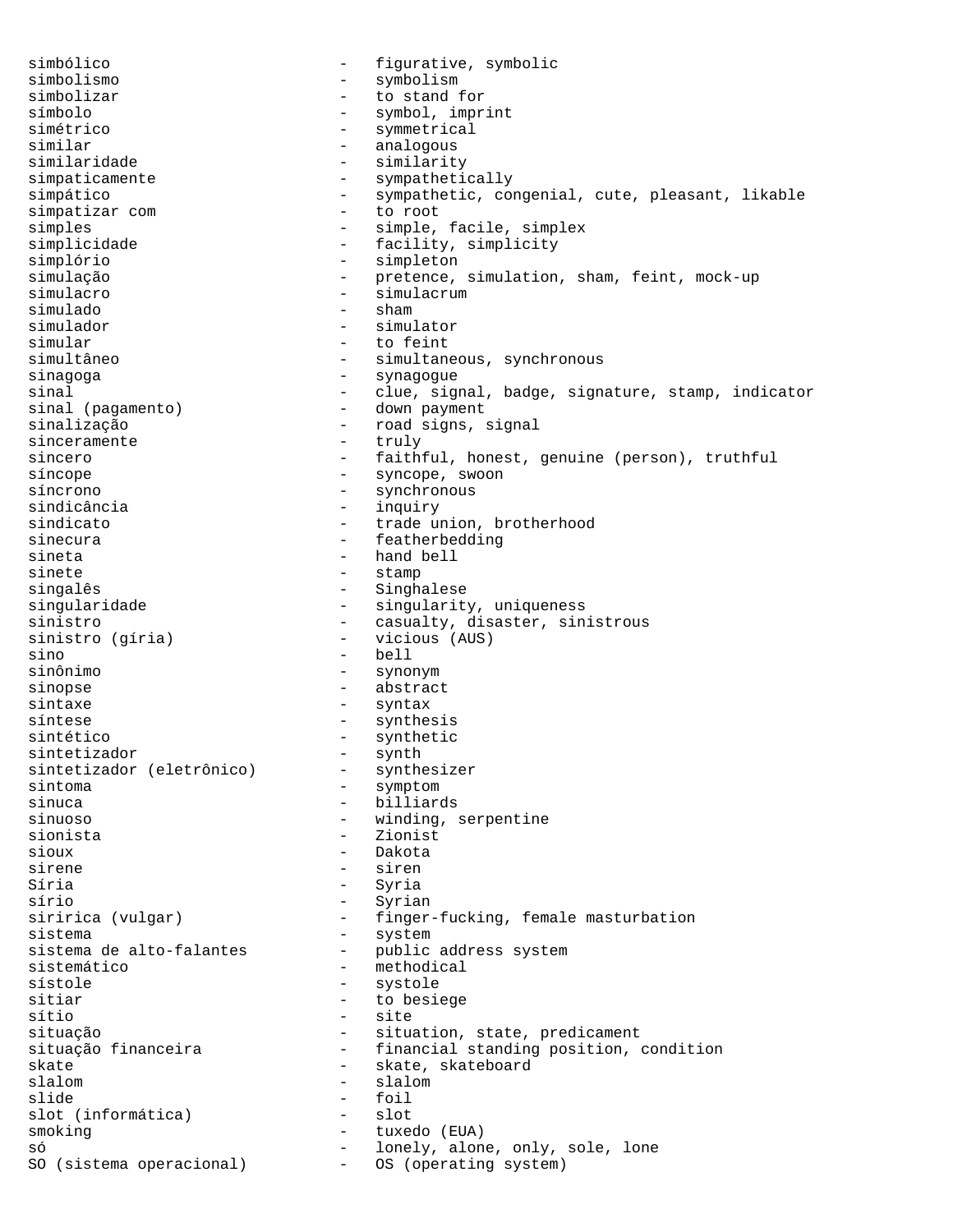só pensa naquilo (sexo) - only interested in one thing soalho - floor soar - to sound sob - under, underneath sob a condição de que sob protesto - under protest sobejo - offal soberania - crown - sovereign soberba - pride, presumption, haughtiness soberbo - superb, proud, haughty sobra  $-$  leftover, offal sobrancelha - eyebrow sobre  $\qquad \qquad \text{on, upon, about, up, onto}$ sobre os ombros<br>sobrecapa (livro) - pickaback<br>- iacket du sobrecapa (livro) - jacket, dust jacket sobrecarga - surcharge, overload sobrecarregar - to burden, to overcharge, to tax sobreloja - mezzanine sobremarcha (automóvel) sobremesa – dessert<br>sobrenome – surname - surname sobrepujar - to exceed, to overwhelm sobretaxa - extra charge, loading, surcharge, surtax sobretudo - most of all, above all, overcoat (clothing) sobrevivência - survival sobrevivente  $-$  survivor, extant sobreviver extending to outlive, to survive, to make it sobriedade - sobriety sobrinha - niece sobrinho - nephew sóbrio - sober<br>socar - to so socar - to sock socializar  $\overline{a}$  - to socialize<br>sociável - convivial. se - convivial, sociable sociedade - society, lodge, partnership<br>sociedade anônima (S/A) - public limited company sociedade anônima (S/A) - public limited company sociedade anônima por ações - Joint Stock Company sociedade anônima por ações - Joint Stock Company<br>sócio - associate, partner sociologia - sociology soco - jab soda - soda sódio - sodium sodomia - sodomy sofá - sofa sofisticação - sophistication<br>sofisticado - with-it (AUS). sofisticado - with-it (AUS), sophisticated<br>sofisticar - to sophisticate - to sophisticate sofrimento - suffering, distress sofrimento  $-$  sufferance, agony software - software sogro - father-in-law soja - soy sol - sun sol (nota musica) - G sola (pé, sapatos) solar - solar, manor solda - weld soldado - soldier - storm trooper soldado raso - private - sale, wage<br>- threshold soleira da porta solene - solemn, formal, ceremonious solicitar - to pray solidão - solitude, loneliness solidariedade - solidarity<br>solidário - sympathetic solidário - sympathetic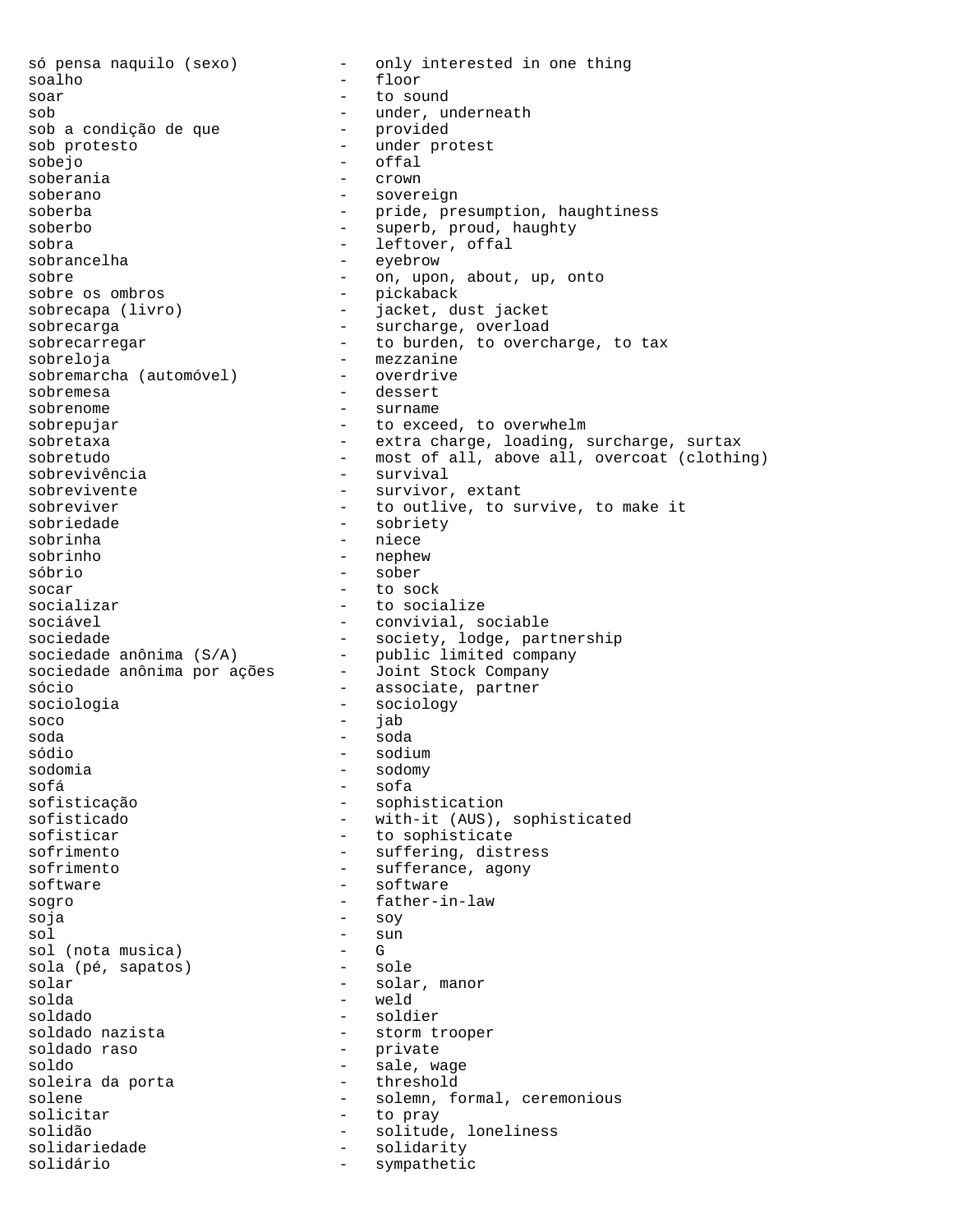sólido - solid, substantial solista - soloist solitário - solitary, lonely, lone<br>solitário (anel) - solitary solitário (anel) solo - soil, ground, floor, solo (music) solstício - solstice solstício de verão soltar  $\begin{array}{ccc} - & + & + \end{array}$  to release, to loose soltar a franga soltar a franga - to let one's hair down (slang)<br>soltar pum - to fart - to fart solteiro  $-$  single, celibate, unmarried solteirona - spinster solto - off soltura - freeing, release solução - solution, settlement soluçar - to hiccup solucionar and the solve, to resolve, to trouble-shoot, to settle soluço - hiccup<br>soluçural - hiccup solúvel - soluble - soluble - soluble - soluble - soluble - soluble - soluble - soluble - soluble - soluble - soluble - soluble - soluble - soluble - soluble - soluble - soluble - soluble - soluble - soluble - soluble - so som de buzina  $\begin{array}{ccc} - & - & \text{sound} \\ - & \text{toot} \end{array}$ som de buzina<br>som de carrilhão de contra - chime som de carrilhão  $-$  chime<br>som crave  $-$  bass som grave soma  $-$  sum, addition somar  $-$  to add, to sum up, to total, to tally sombra  $-$  shadow, cloud, shade sombreado - blur sombrio - sombre, somber, murky somente - only sonâmbulo - somnambulist soneca - snooze, doze soneto - sonnet songbook - songbook sonhar - to dream of sonho - dream, reverie sono - sleep sonolência  $-$  somnolency sopa - soup sopa (gíria) - childs play soprano - treble soprar  $-$  to blow, to whisper, to prompt (theater) sopro  $-$  whiff, blowing, puff, blast sórdido - sordid sorrateiramente<br>sorte - luck, chance, destiny, fate sortido - sundry sortilégio - incantation sortudo - lucky sorvedouro - whirlpool sorvete - ice cream, sherbet, sorbet sossego  $-$  quietness, repose sótão - attic, garret, loft sotaque - accent sovela - awl soviete - soviet sovina - miser, skinflint - alone, lonely, by himself<br>- Frau (German) Sra. (mulher casada) - Frau (German)<br>staccato duplo (sopro) - double tonguing staccato duplo (sopro) suave - soft - background sub-reptício - cloak-and-dagger, surreptitious subalterno - subaltern, minor, petty subdesenvolvido - undeveloped subdivisão - subdivision subdivisão de uma tribo -<br>subempreitar subempreitar  $-$  to job<br>subfaturamento subfaturamento - underinvoicing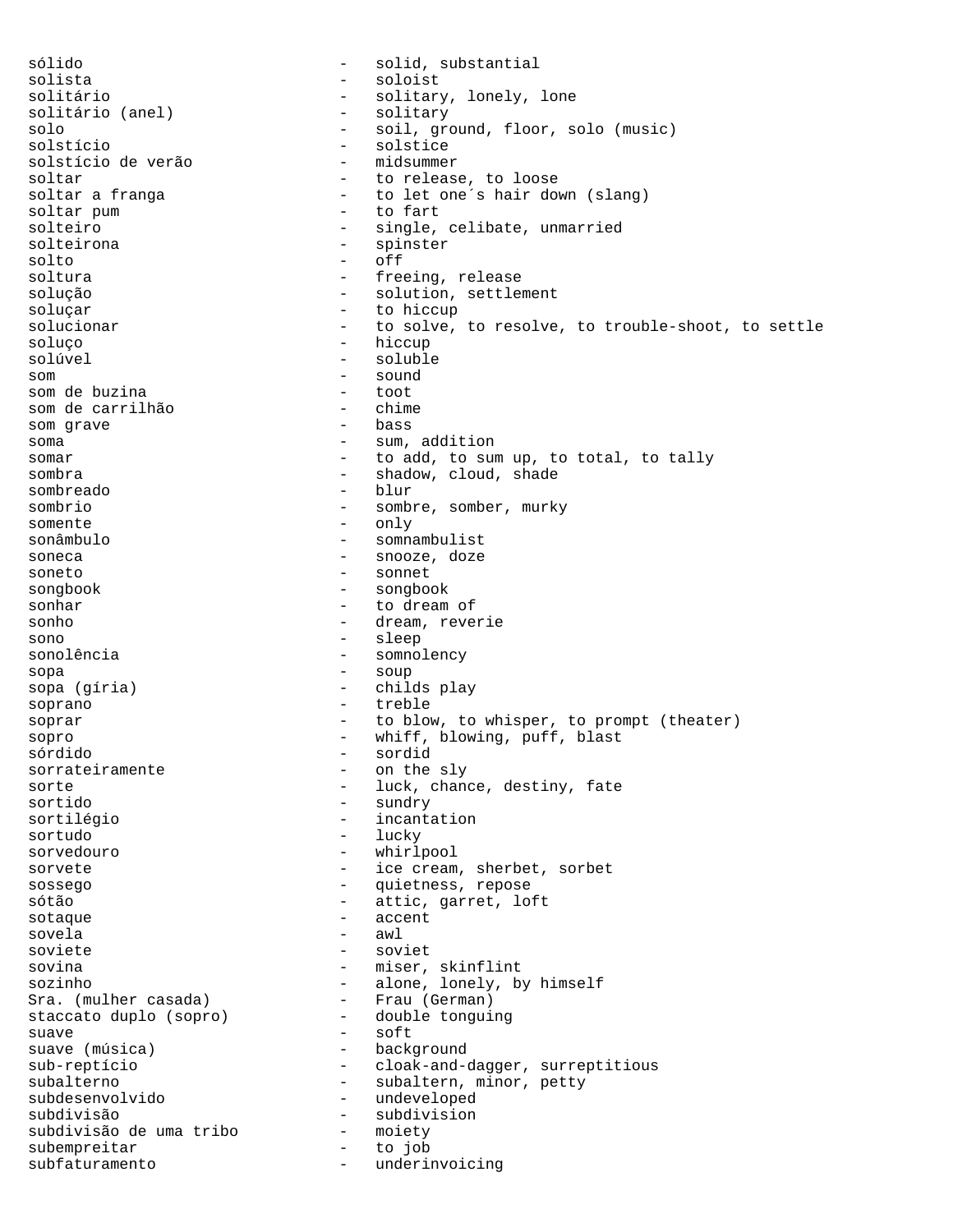subir<br>subir (abruptamente) - to rise, to carry, to ascend<br>to rocket subir (abruptamente) subitamente  $-$  suddenly, of a sudden, all of a sudden súbito - sudden subjetivo - subjective subjugar  $\begin{array}{ccc} - & + & + \text{to quell, to repress} \\ \text{sublimar} & - & + \text{to sublimer} \end{array}$ sublimar - to sublime<br>sublime - sublime - sublime - particle sublime - sublime, paramount - underline sublinhar  $-$  to underline sublocação - sublease submarino - submarine submerso - submerged submeter - to subject, to bring in submissão - submission submisso - tame, wormlike, submissive submundo<br>submundo (do crime) - underworld<br>- gangdom submundo (do crime) subnutrição  $\begin{array}{ccc} - & - \\ - & + \end{array}$  malnutrition subornar subornar - to bribe<br>suborno - qraft, h - graft, hush money, bribe<br>- kickback suborno (comercial) - kickback<br>subpoena (intimação) - subpoena subpoena (intimação) subproduto - by-product subscrever  $-$  to subscribe, to underwrite subscrição - subscription, underwriting subscritor - subscriber subscritor de seguros subseqüente  $\qquad \qquad \text{subsequent}$ subserviente  $-$  submissive subsidiar - to subsidize subsidiária<br>subsidiária integral - subsidiary<br>holly-own subsidiária integral - wholly-owned subsidiary, whole-owned subsidiary<br>subsidiário - subsidiary subsidiário <sup>-</sup> subsidiary - subsidiary - subsidiary - subsidiary - subsidiary - subsidiary - subsidiary - subsidiary - subsidiary - subsidiary - subsidiary - subsidiary - subsidiary - subsidiary - subsidiary - subsidiary subsídio - subsidy, grant in aid<br>subsistência - - subsistence - subsistence subsistir  $-$  to subsist subsolo - stratum, subsoil, basement floor<br>substância - substance, gist, essence, material, ingredient substância - substance, gist, essence, material, ingredient substância detergente - builder substância química - chemical substancial  $\qquad \qquad \qquad -$  substantial, essential substantivo  $\qquad \qquad \text{ -} \qquad \text{ noun, substitute}$ substituição - substitution, relay substituir  $-$  to substitute, to replace<br>substitute  $-$  backup man, backup, subst substituto - backup man, backup, substitute<br>subterfúgio - - fencing, quibble, quirk, dodge - fencing, quibble, quirk, dodge subterrâneo - subterranean, underground subúrbio - suburb, borough, outskirts subvenção - grant in aid subvencionar - to subsidize subverter - to upset sucata - scrap iron, junk, scrap<br>sucedâneo - - - - - - - - - substitute - substitute suceder - to come upon sucessão  $-$  sequence, succession sucesso - success sucesso inconteste sucessor - heir sucessora - heiress sucinto  $\overline{\phantom{a}}$  - concise, curt suco  $-$  juice, sap, gravy suculento  $-$  juicy, tasty sudeste - southeast suficiência  $-$  sufficiency suficiente - enough, sufficient, adequate sufixo - suffix suflê  $-$  soufflé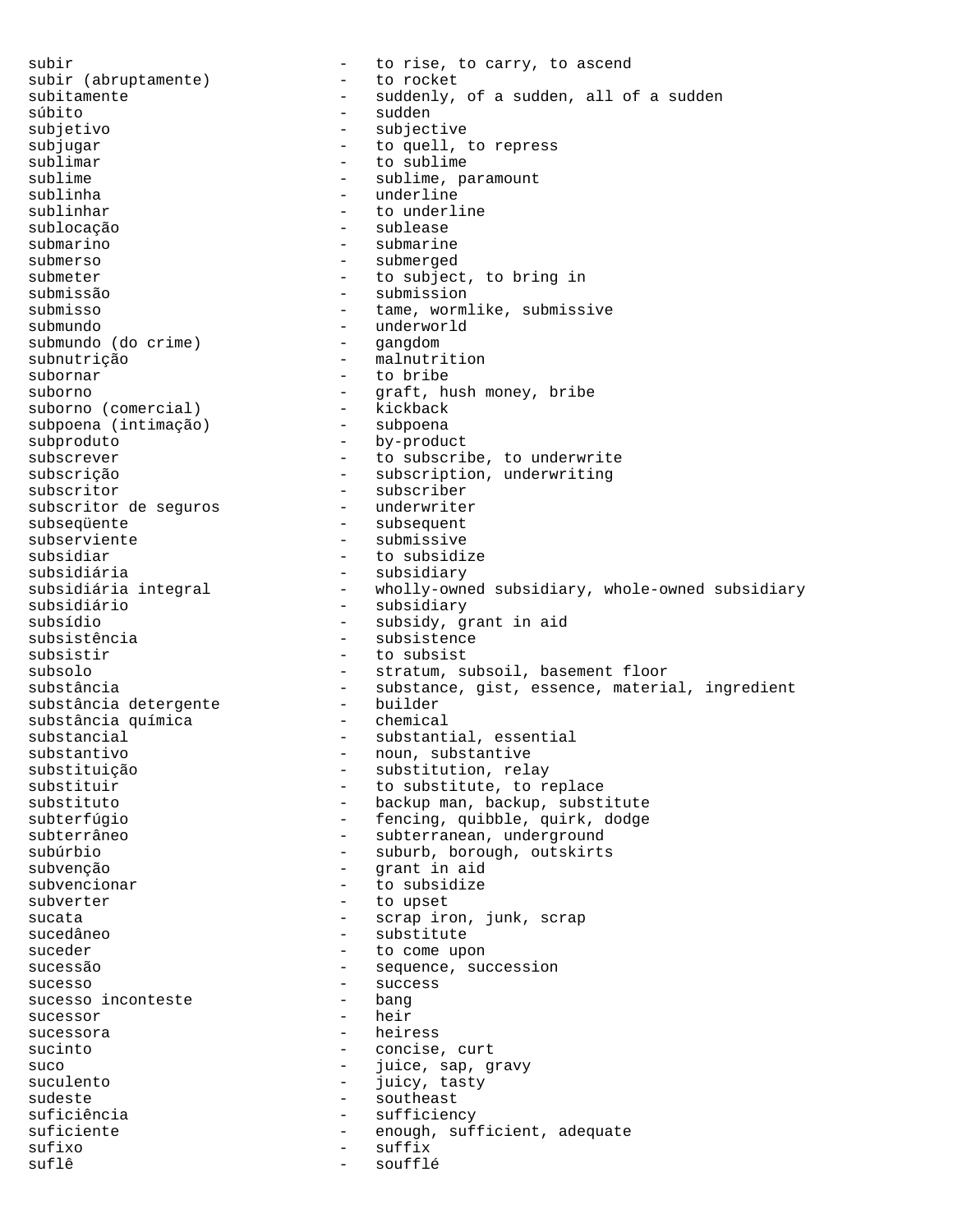sufocação - choke, suffocation sufocante - sultry, sulphurous sufocar - to smother sufrágio - suffrage sugerir  $-$  to suggest, to prompt, to imply, to hint sugestão - suggestion sugestionável - impressionable sugestivo - suggestive suicida - suicide suíço - Swiss suíno - hog, pig, swine sujar - to soil sujeira  $-$  mess, crap, trash, soil sujeitado - bond (2) sujeitar - to subject sujeito - subject, guy, bloke (slang) sujeito a - apt sujo - dirty, foul, nasty, untidy, dusty, filthy, grotty sul - south sul da França sulco - groove - sulphurous sulista - southerner sultão - sultan sumário - bird´s-eye, sum, summary, résumé, rundown sumo - highest, juice suntuário  $-$  sumptuary suntuoso - sumptuous, sumptuous, sumptuary suor - sweat, perspiration<br>super-homem - superman - superman - superman superar  $-$  to surpass, to exceed superar rival  $-$  to outrival - to outrival supercílio - brow, supercilium<br>superestimar - to overrated, to o - to overrated, to overrate superficial - superficial, skin-deep, cursory<br>superficialmente - slightly superficialmente superfície  $-$  surface supérfluo - surplus superintendente - superintendent, supervisory superior - superior, upper, sterling superioridade - superiority, vantage ndexternal superlativo - superlativo - superlative<br>superlativo (a) - sterling  $superlative(a)$ superlotar  $-$  to overcrowd superstição - superstition supervisão - custody supervisionar and the supervise, to direct supervisor - supervisor suplantar  $-$  to supplant suplementar - supplemental, extra, to supplement suplemento - supplement supondo que  $\qquad \qquad -$  on the assumption that supor  $-$  to suppose, to guess, to deem, to surmise suportar **-** to bear, to stand, to endure, to withstand suporte - brace, buttress suporte de prateleira suposição - supposition, guess, assumption, surmise supostamente - allegedly suposto - sham supremo - paramount, ultimate supressão - suppression suprimento  $-$  reservoir, supply suprir  $-$  to supply, to feed, to furnish, to pump suprir de combustível  $-$  to fuel suprir de combustível - to fuel - to fuel - to fuel - to fuel - to fuel - to fuel -- sordine, mute<br>- deaf surdo - deaf surdo (fonologia) - mute<br>surfar - to surfar surfar - to surf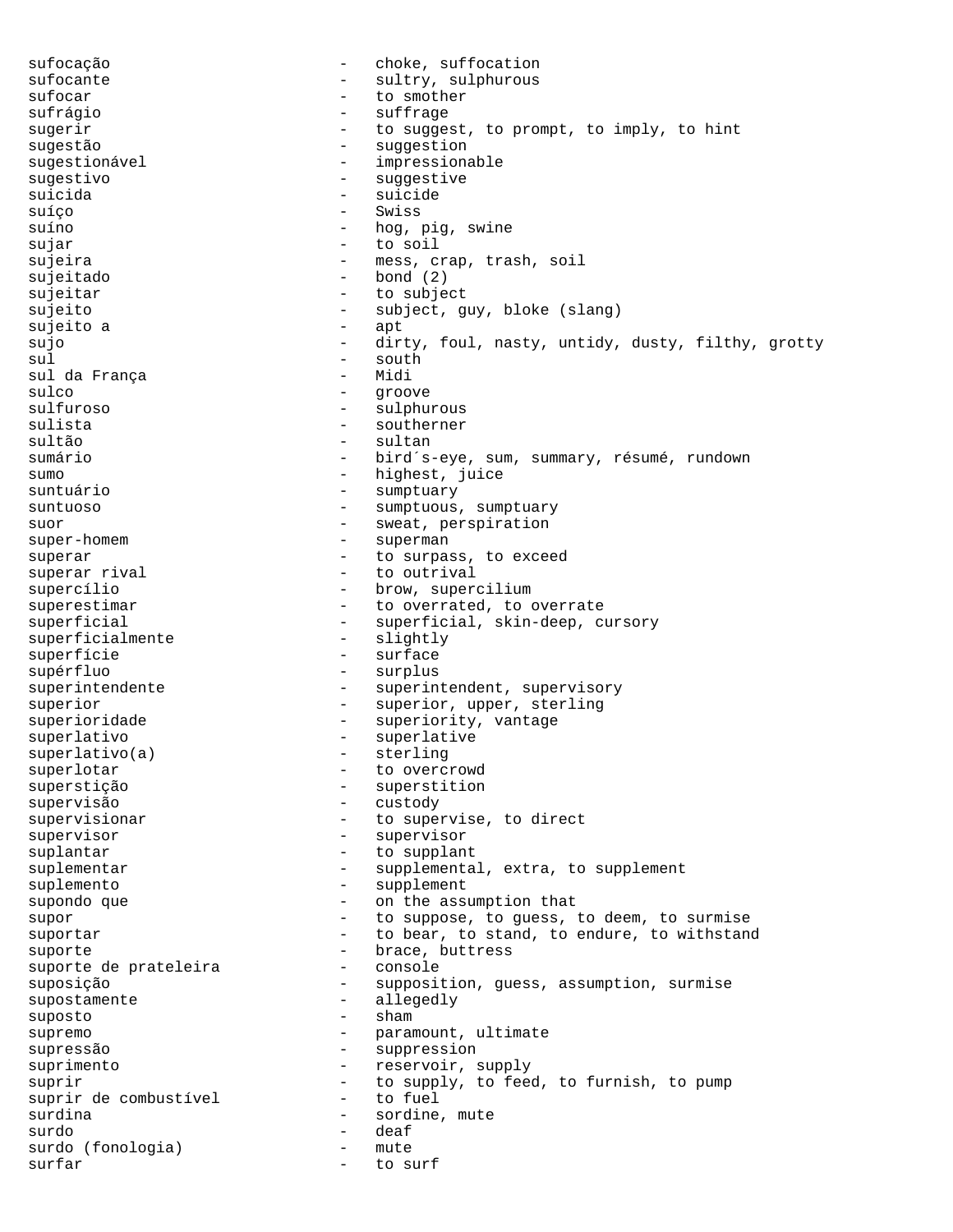surgimento - dawn surgir  $-$  to emerge, to come up surpreendente - amazing, astonishing surpreender - to astonish, to upset surpreender-se - to bowl over surpreso - spun out (AUS), bushwhacked (slang) surra  $\overline{\phantom{a}}$  - beating, spanking suscitar  $-$  to arouse suspeita - surmise suspeitar - to suspect suspeitar - to surmise suspeito  $-$  suspect suspender - to reprieve suspensão <br />
- standstill, abeyance, suspension, reprieve suspensão de pagamento - stop payment (S.P.) suspenso  $\overline{\phantom{a}}$  - abeyant, pendant, hung suspensório - suspender suspensórios  $-$  suspender, braces suspiro - sigh sussurrar - to whisper sussurro - whisper<br>sustar o pagamento - to stop -- to stop payment sustar pagamento  $-$  to waive payment sustenido - sharp sustentáculo  $-$  stay, support, fulcrum sustentar  $-$  to uphold, to support, to buttress sustento - alimony susto  $-$  terror, fright, flap, scare sutiã - bra(ssiere) sutil - subtle sutileza - subtlety, fineness sutura - seam tabaco - tobacco tabela - table, index, schedule tabela de juros - table - table of interest - table of interest tabelião <sup>-</sup> notary, notary public<br>tabernáculo - tabernacle - tabernacle - tabernacle tablado - platform tablatura - tablature tablete - bar, pat, tablet tablóide - rag, tabloid tabu - taboo tábua<br>tábua (de pinho) - thin plank, board, pale<br>- deal tábua (de pinho) tabuleta - signboard, sign, tablet taça - chalice, goblet - hit<br>- cannon tacada (bilhar) tacanho  $\overline{\phantom{a}}$  - one-track tacha - tack tácito - tacit taco de bilhar - cue taco de pólo tagarela - rattle, chatterer, leaky, mouthy tagarelar **-** to yack, to chat, to shoot the breeze, to chatter tagarelice - prate, yak, yack, gibberish, chatter<br>tailandês - - Siamese, Thai tailandês - Siamese, Thai Tailândia - Thailand - mullet talão<br>
talão de cheques<br>
- checkbook<br>
- checkbook talão de cheques  $\begin{tabular}{ccc} talc & - & talc \\ \end{tabular}$ talento  $\begin{array}{ccc} - & t \text{alent, wit, ability} \\ - & \text{attribute} \end{array}$ talento artístico talentoso - accomplished talhadeira - chisel talhar  $-$  to tailor talharim  $-$  flat macaroni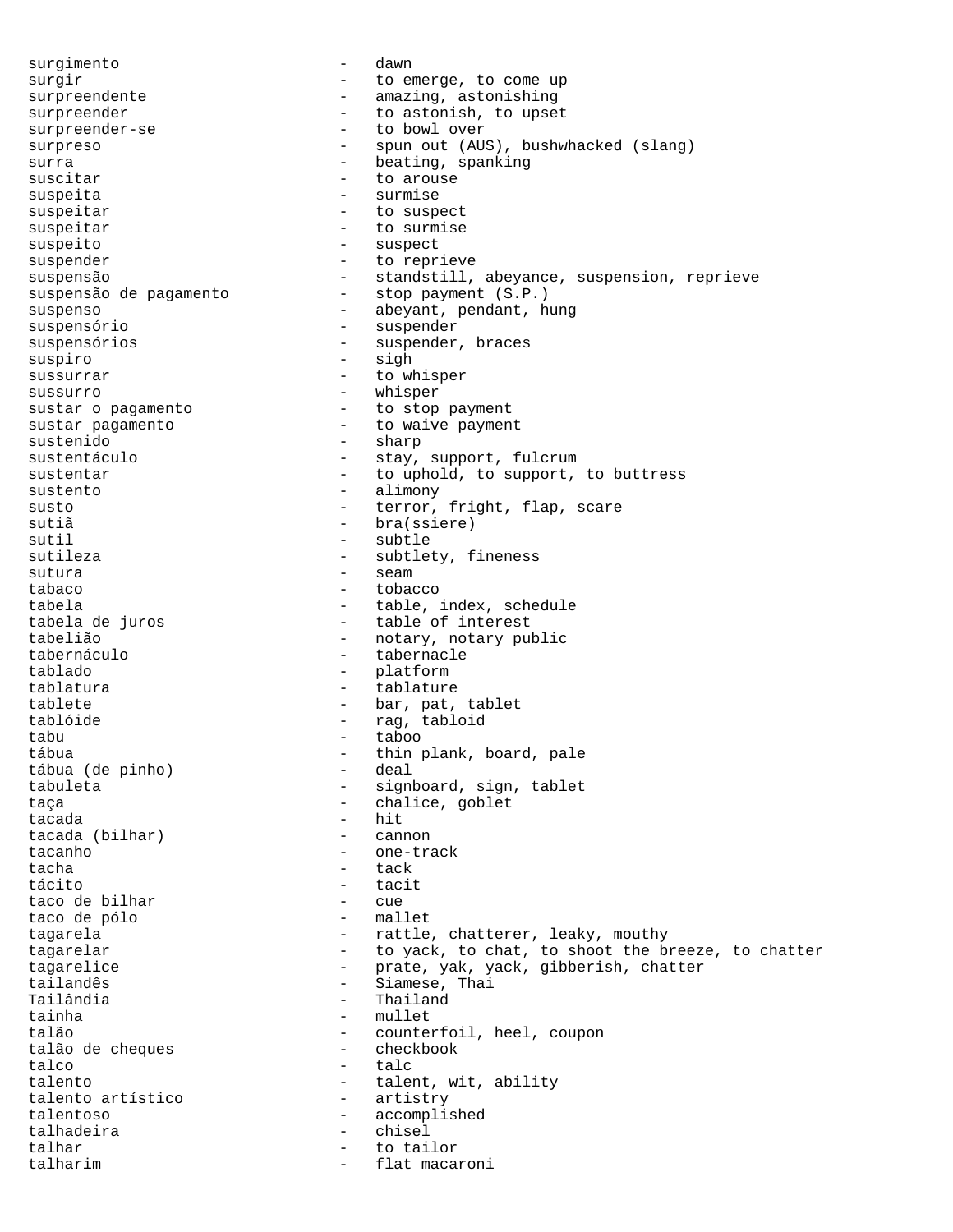talhe  $-$  cut, shape, fashion, fit talho  $-$  cut, carving talismã - talisman, charm talo  $-$  straw, stem talvez - perhaps, maybe, perchance tamanduá - ant-eater tamanho  $-$  size, stature tâmara - date - date tamarindo - tamarind também - so, too, also tambor<br>tambor qrave tambor drum - bass drum tambor grave tamboril tambourine tampa - lid, stopper tampão - plug, spigot<br>
tampar - conseguire - conseguire tampar - to secure<br>tampinha de garrafa - - erown tampinha de garrafa - crown tanga - loin-cloth tangente  $-$  tangent tangerina - tangerine<br>tango - tango - tango tango  $-$  tango tanque<br>tanque de combustível (avião) - pod<br>pod tanque de combustível (avião) tanto  $\sim$  50, as many, as much, so much tanto mais  $-$  all the more, so much tanto quanto tanto quanto tanto que  $-$  inasmuch tão  $-$  so, such, as much tão bom quanto - tantamount to tapa - rap, slap, box tapado - moron tapar - to plug tapeçaria  $-$  tapestry, drapery tapete  $\qquad \qquad -$  carpet, drape tapume - fence taquara (pessoa alta) tara  $-$  sex mania, sex deviation, psychological flaw tara (peso) - tare, ballast tarado(a)  $-$  sex maniac, pedophile, excessively fond of tarântula - tarantula tardar  $-$  to dally tarde  $-$  afternoon, late tarefa - task, job, assignment tarifa - rate, tariff tarifas de frete marítimo tartaruga entry and the tortoise, turtle tática  $-$  tactics tato  $-$  tact, touch taxa - tax, fee, excise taxa (de juros) - rate taxa alfandegária - tariff taxa de amostragem taxa de câmbio<br>taxa de câmbio 11 - currency rate, exchange ratio, rate of exchange<br>taxa de câmbio flexível - flexible exchange rate taxa de câmbio flexível - flexible exchange rate taxa de fechamento (câmbio) - closing rate (exchange) taxa de juros  $\qquad \qquad$  - interest rate taxa de juros mínima - bid taxa de prejuízo do segurador - loss ratio taxa de retorno (capital) - rate of return taxa do embarcador  $\qquad \qquad$  - forwarder´s fee taxa fixa  $\qquad \qquad -$  flat rate taxar - to tax taxas cruzadas  $\overline{\phantom{a}}$  - cross rates táxi - cab, taxi-cab, taxi<br>te - vourself te - yourself teatro  $-$  theatre teatro de marionetes  $\qquad \qquad -$  puppet show teatro lírico  $\overline{\phantom{a}}$  - opera house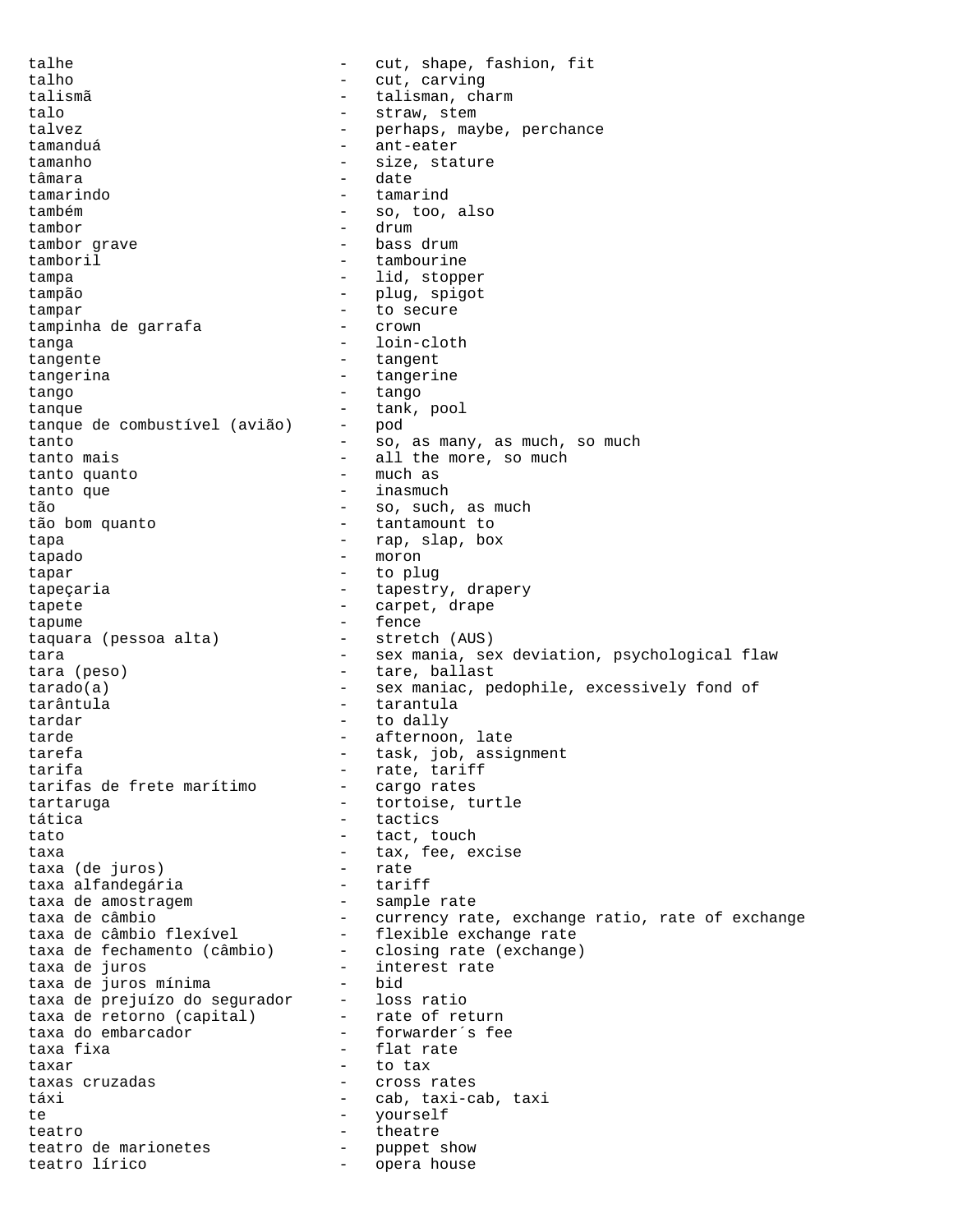tecelão - weaver tecer - to weave<br>tecido - tissue tecido - tissue, fabric, web, material, gore, textile tecla - key teclado - keyboard tecnécio (Tc) - Tc técnica - technique - technical<br>- ceek tecnófilo - geek tecnologia - technology tédio - tedium - dull, ho-hum teia - web teia de aranha  $-$  spiderweb, cobweb tela - gauze, canvas (painting), screen telecomunicação - telecommunication telefone  $\begin{array}{ccc} \text{telefone} & \text{telephone, phone} \\ \text{telefone, echular} & \text{cellular, phone} \end{array}$ - cellular phone telefonia  $\qquad \qquad -$  telephony<br>telefonista - operator, - operator, telephonist telegrafia - telegraphy telegrafia sem fio telegráfico(a) - telegraphic telégrafo - telegraph telegrama - telegram, wire telescópio - telescope televisão - television, TV<br>televisor - tv set televisor<br>telha - tile telhado - roof telhado de palha telheiro - shed tema  $-$  theme, motif, topic temer - to fear temerário - temerarious temeridade  $-$  rashness, desperation temeroso - timorous temor  $-$  fear, awe temperado - spicy temperamento  $-$  temper, humour, character temperança - continence temperar  $-$  to spice, to dress temperatura - temperature tempero - flavour, zest, spice<br>tempestade - storm - storm tempestade tempestuoso - stormy templo - temple tempo<br>
tempo (atmosférico) - time<br>
- weather tempo (atmosférico) - weather tempo (no jogo de hóquei) - period tempo de chuva - wet tempo de começar  $-$  show time (AUS) tempo esgotado - time is up tempo ocioso - downtime tempo perdido - piss-fart (AUS) tempo real  $-$  real-time temporal - storm, barrage, temporary<br>temporariamente inativo - abeyant temporariamente inativo temporário - impermanent têmporas - temples tenacidade  $-$  tenacity tenaz  $-$  firm, tenacious, a pair of pincers tendência  $-$  aptitude, tendency, trend, penchant, current tendendo a  $-$  minded tendente a<br>tendente à alta (mercado) - bullish tendente à alta (mercado) - bullish tendente à baixa (mercado) - bearish tender - to tend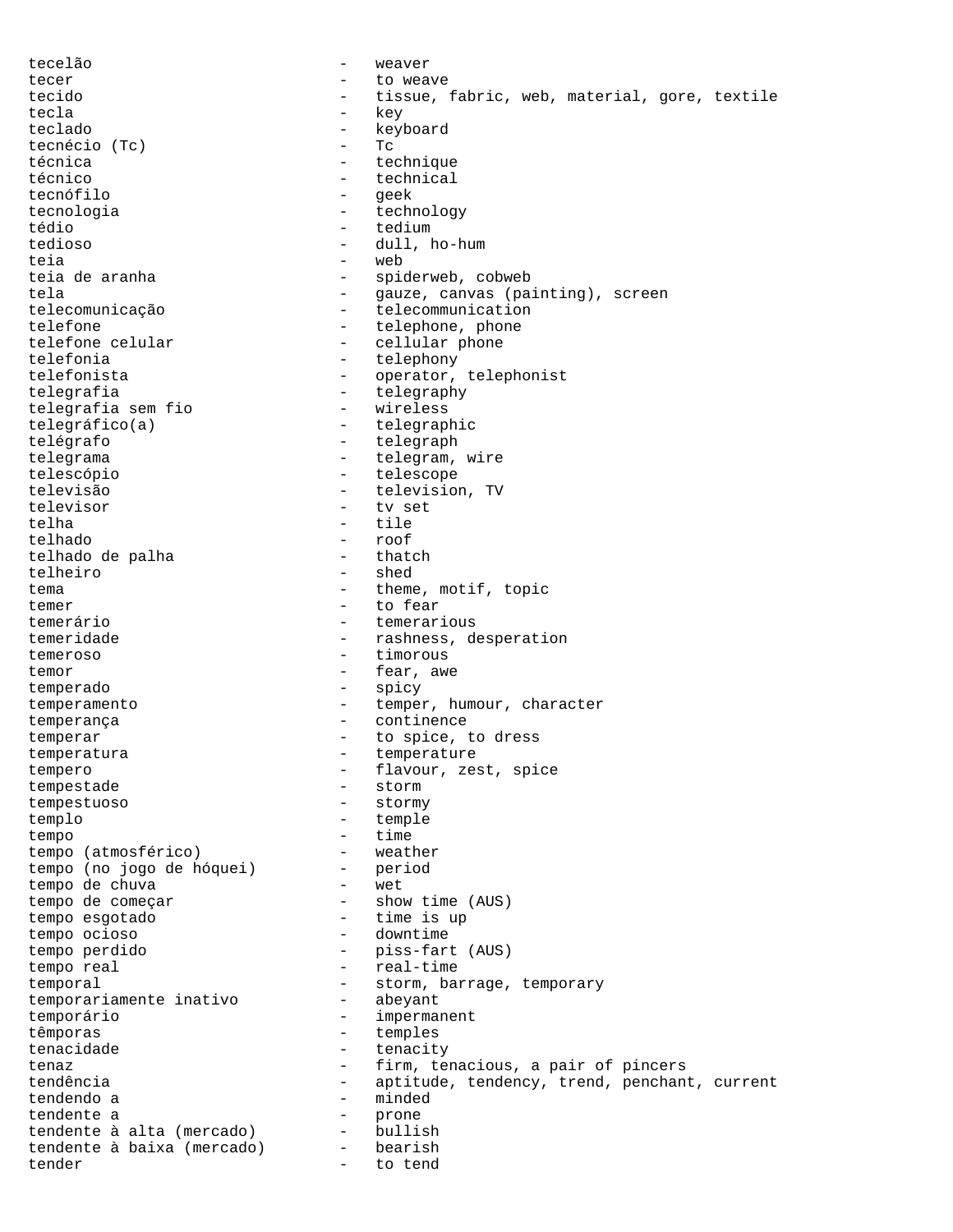tenente - lieutenant tenente-coronel (EUA) tenha calma  $\begin{array}{cccc} - & \text{take it easy !, don't panic !} \\ \text{tênia} & - & \text{tapeworm} \end{array}$ - tapeworm tênis - tennis tenor - tenor tenro - soft, tender tensão  $-$  stress, strain tenso  $-$  tense, tight, taut, high strung tentáculo - tentacle tentador - tempter tentar and the try, to tempt, to experiment, to seek tentativa - trial, endeavour, trying<br>tentativa de escalar - assault tentativa de escalar tênue - filmy, thin teologia - theology teor - meaning, tenor teoria<br>teoria quantitativa da moeda - quantity theory of money teoria quantitativa da moeda teórico  $\overline{\phantom{a}}$  - theorist, theoretical ter  $-$  to have, to get, to bear<br>ter a ver com  $-$  to come to - to come to ter alucinação - to freak out ter carta branca  $-$  free hand, to be given freedom ter conhecimento - consciousness ter de sobra  $-$  to have to spare ter em conta - to regard ter em conta de  $-$  to repute ter expectativa - to expect ter Experiences<br>
ter fome  $\begin{array}{ccc} - & 1 & - \\ - & 1 & - \\ + & 1 & - \\ + & 1 & - \\ + & 1 & - \\ + & 1 & - \\ + & 1 & - \\ + & 1 & - \\ + & 1 & - \\ + & 1 & - \\ + & 1 & - \\ + & 1 & - \\ + & 1 & - \\ + & 1 & - \\ + & 1 & - \\ + & 1 & - \\ + & 1 & - \\ + & 1 & - \\ + & 1 & - \\ + & 1 & - \\ + & 1 & - \\ + & 1 & - \\ + & 1 & - \\ + & 1 & - \\ + & 1 & - \\ + & 1 & - \\ + & 1 & -$ - to starve<br>- to bias ter preconceito ter pretensão a  $-$  to pretend to ter rédea curta  $-$  to crack down ter relações sexuais com - to get a leg over (AUS), to get laid, to get it on ter saudade and to long ter saudade<br>ter saudades de  $-$  to pine<br>ter um ataque de raiva  $-$  to chucl - to chuck a willy (AUS) terapêutico - remedial<br>terapia - therapy terapia - therapy terça-feira - Tuesday terceiro(a) - third terçol - eyesore terebentina entre a turpentine tergiversar extended to prevaricate, to tergiversate termal - thermal termas - hot springs térmico - thermal terminado - done, gone terminal  $-$  terminal, terminus terminal (info.) - console Terminal de Manejo de Carga – Terminal Handling Charge terminar  $\qquad \qquad -$  to end, to have it over, to finish off terminar (relacionamento) - to bin off (GB)<br>terminar em ponta - to taper terminar em ponta término - terminal, terminus, demise, adjournment, expiry terminologia - terminology termo  $-$  term, terminus termo de responsabilidade trust receipt termômetro - thermometer terno  $-$  a suit of clothes, loving, tender, delicate ternura - fondness terpeno - terpene terra  $-$  land, earth, soil terra devoluta  $\begin{array}{ccc} - & \text{fallow ground} \\ - & \text{fallow} \end{array}$ terra inculta terraço  $-$  flat roof, terrace terremoto - earthquake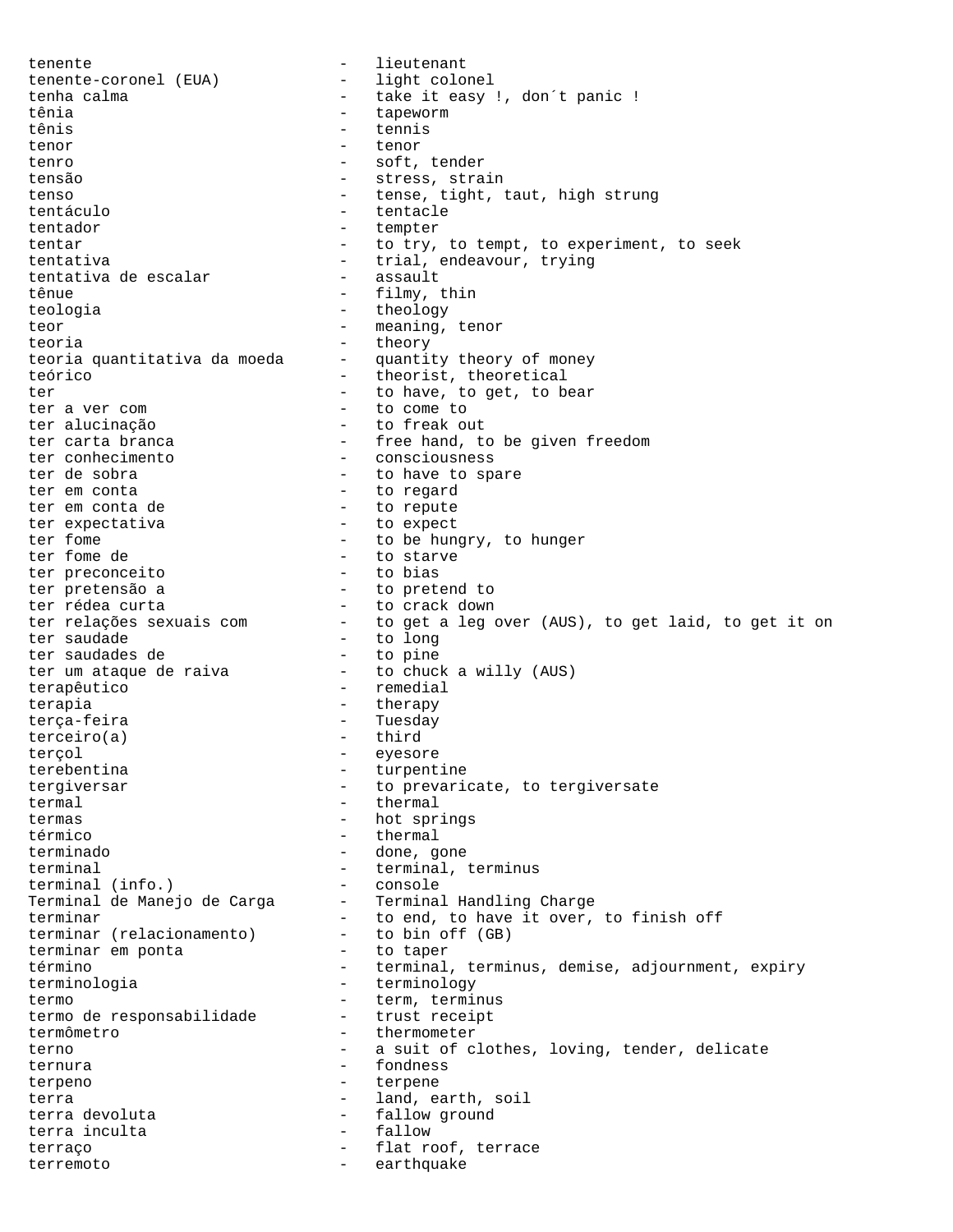terreno - ground, soil, lot, terrestrial terreno baldio  $\begin{array}{ccc} - & \text{wasteland} \\ - & \text{t} \\ \end{array}$ - terrestrial terrestre  $-$  earthly, terrestrial terrina - tureen<br>territorial - inland territorial território - territory - terrible, awful terror - terror - terror terrorismo - terrorism terrorista - terrorist tesão - the hots (AUS), hard-on, attraction for tesoura - scissors, clippers tesouraria  $-$  treasury tesouro  $-$  treasure, finance  $-$  treasure, finance  $-$  treasury Tesouro (nacional) testa - forehead, brow - figurehead testado - reliable testamenteiro - executor teste - test, quiz<br>testemunha ocular - eyewitness - eyewitness<br>- witness  $testemunha(o)$ testemunhar  $-$  to witness testemunho - testimony teta - udder teto - ceiling teu - thy (archaic) têxtil - textile texto - text textura external texture texture texugo - badger tia <sup>-</sup> aunt<br>tição - aunt - fire - firebrand, brand tiete (gíria) - groupie tifo - typhus, typhoid tifóide - typhoid tigre  $-$  tiger tijela - bowl tijolo - brick - linden timbre - hallmark, tone timbrístico - tone colour time - team tímido - timid timoneiro - helmsman<br>tímpano - helmsman - tympanum - tympanum, tympan<br>- kettle drum tímpano (percussão) tina  $\overline{\phantom{a}}$  - trough, tub tingido - touched tingir - to touch tinido - clinck, chink tino - tact - ink, tint, paint tinteiro - inkstand - dyed<br>- dyer tintureiro<br>tio tio - uncle<br>típico - http://www.industrial.com/industrial.com/industrial.com/industrial.com/industrial.com/industrial.com/<br>typics/http://www.industrial.com/industrial.com/industrial.com/industrial.com/industrial.com/indust - typical, representative tipificar - to typify tipo - sort, kind, make, style, type, character tipo de extrato vegetal - Vegemite (AUS) tipo de limusine - Berlin tipo de uva sem sementes - sultana tipógrafo - typographer tique  $-$  tic tira-gosto - snack, tidbit tira (gíria) - cop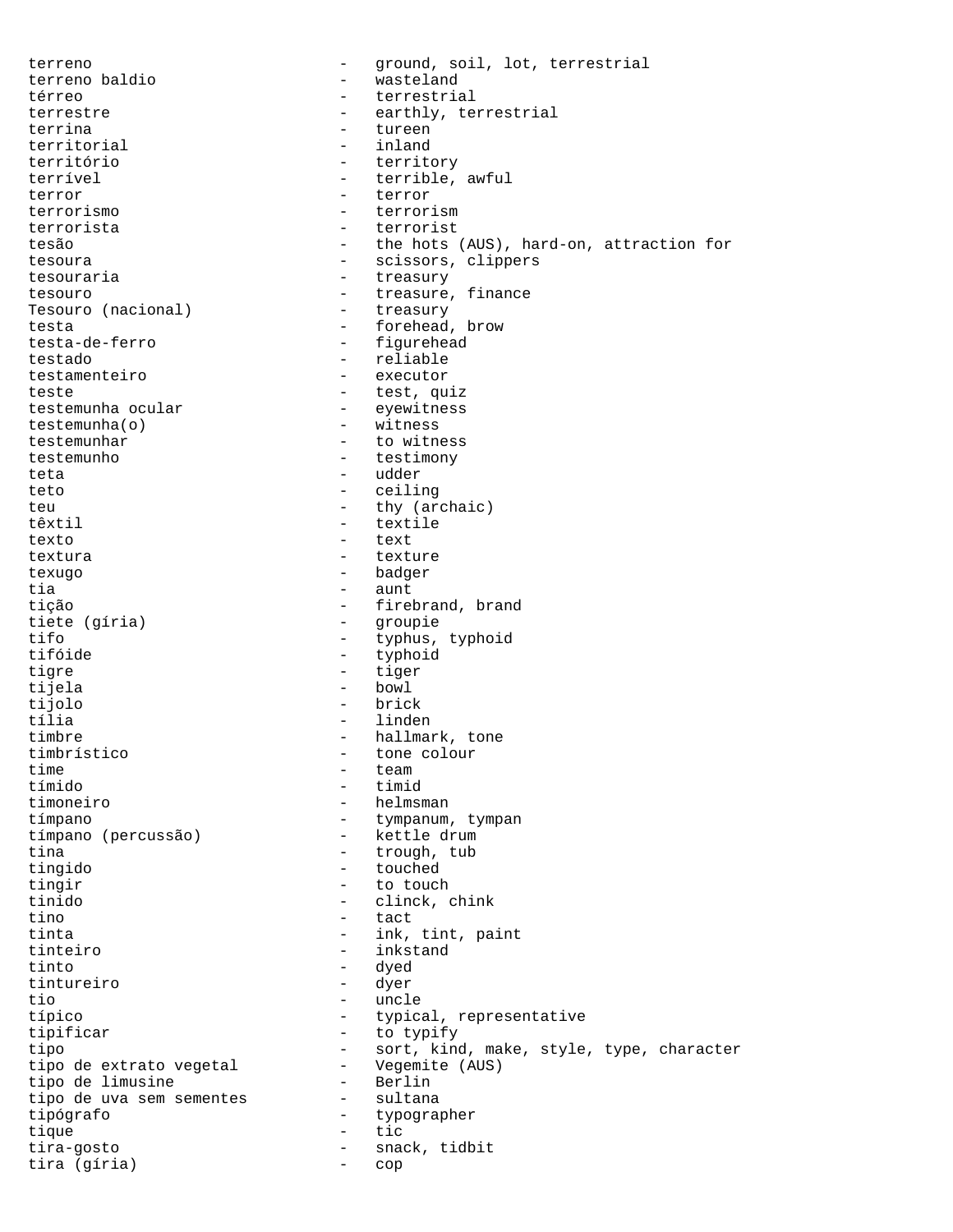tira (quadrinhos) - comic strip tiragem - run<br>tirania - tyre tirania - tyranny tirânico - despotic, tyrannical tiranizar  $-$  to tyrannize, to grind down tirano  $\overline{\phantom{a}}$  - despot, tyrant, dictator<br>tirar  $\overline{\phantom{a}}$  - to deprive, to take out tirar<br>tirar a roupa<br>
- to undress<br>
- to undress tirar a roupa<br>
tirar de letra<br>
- to do something easily tirar de letra - to do something easily tirar o cabaço (vulgar) - to havish, to dishonour tirar proveito de  $\qquad \qquad -$  to make use of, to take advantage of tireóide - thyroid tiritar - to shiver tiro  $\frac{1}{2}$  - shot, fire  $\frac{1}{2}$  - shot, fire  $\frac{1}{2}$  - skeet tiro ao prato tiroteio - firing tirotoxicose - thyrotoxicosis titã - titan<br>titânico - titanico - titani titânico - titanic - titanic - titanic - titanic - titaniu titânio - titanium titanossauro - titanosaur título  $\leftarrow$  - heading, obligation, title<br>título (acadêmico) - degree título (acadêmico) - degree título de propriedade  $\qquad \qquad$  - tenure, ownership título negociável - negotiable instrument títulos - exchange títulos (ações etc) - securities títulos com taxas flutuantes - floating rate notes títulos cotados em bolsa - marketable securities títulos de liquidez elevada - near money toa - tow toalete  $\qquad \qquad -$  toilet, convenience toalha - towel<br>toca-discos - towel - picku - pickup toca-fitas  $\qquad \qquad -$  cassette player tocaiar  $\qquad \qquad -$  to ambush, to lurk tocar (música) - to touch tocar (música) tocar (música) tocar (sino) - to ring<br>tocar buzina - to toot tocar buzina - to toot tocar jazz - to jazz tocar sineta chamando alguém - to ring for tocar violino - to bow toda vez - every time toda vez que todavia - nevertheless todo - every todo-poderoso todo mundo - everybody todo tempo que - as long as todos - everyone, everybody todos juntos todos os tipos de - all sorts of toga - gown toldo - marquee, canopy tolerância  $-$  sufferance, allowance tolerar  $-$  to endure, to stand for tolice  $\begin{array}{ccc} - & \text{stupidity, blunder, folly, foolishness, boner} \\ - & \text{rot} \end{array}$ tolice (gíria) tolo - boob, unwise, fool, foolish, dumbcluck (AUS), dupe tom  $\frac{1}{100}$  - tone, pitch, hue, strain<br>tom inteiro  $\frac{1}{100}$  - whole step - whole step tom pastel  $-$  pastel  $-$  pastel  $-$  capture tomada - capture, socket, jack, take tomada de decisões - decision making tomar<br>tomar à força de la component de la component de la component de la component de la component de la component<br>de la component de la component de la component de la component de la component de la component de la comp tomar à força - to seize tomar conta  $-$  to take care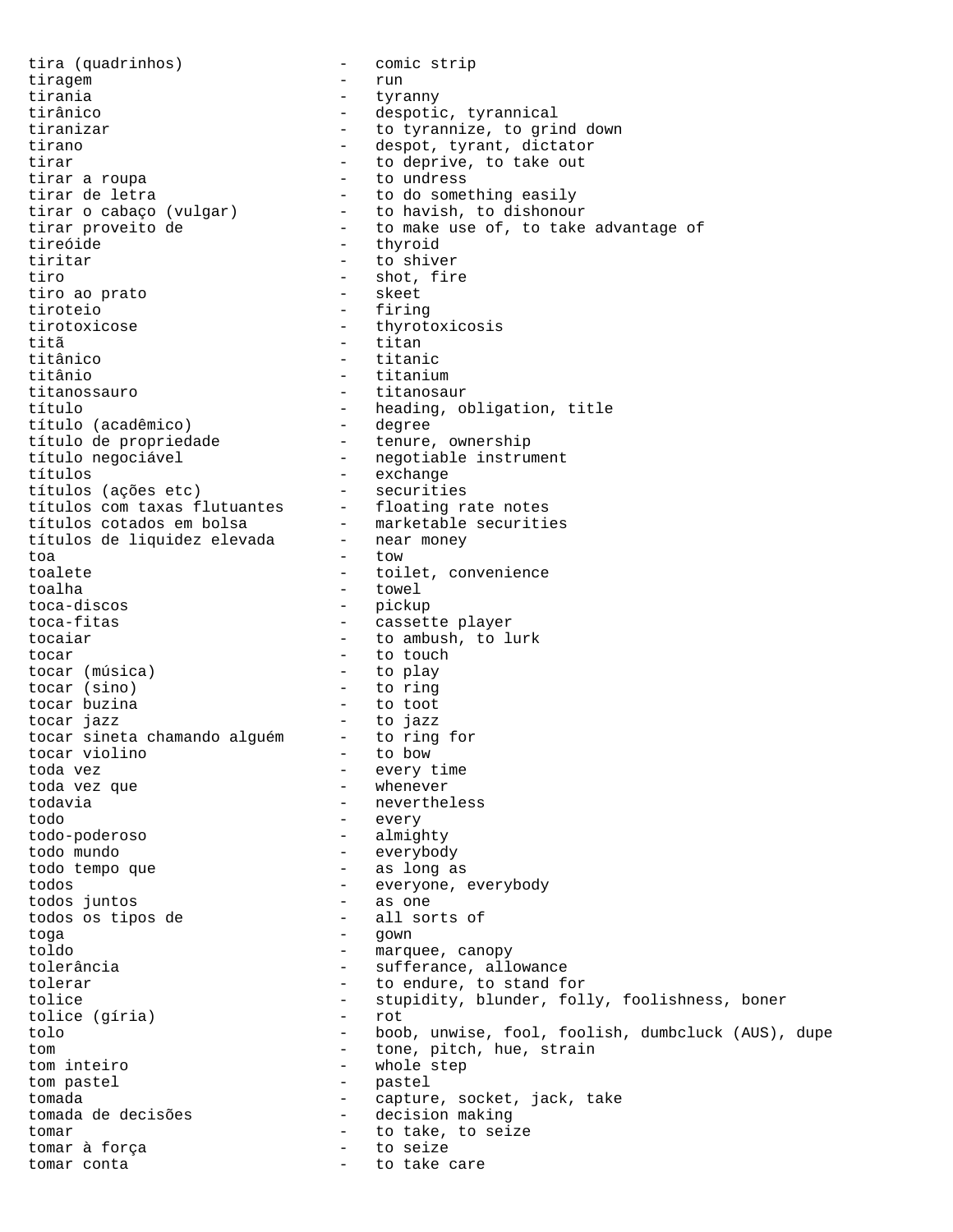tomar cuidado  $\qquad \qquad$  - to take care tomar no cu (vulgar) - to be sodomized tomar o lugar de  $-$  to replace tomar parte - to partake tomar parte em  $-$  to embark in tomar posse  $-$  to take official - to take office tomar um lexotan (gíria) - to have a bex (AUS) tomar um porre (gíria) - to booze up (AUS) tomate  $\overline{\phantom{a}}$  - tomato<br>tombadilho - quarter - quarterdeck tomo - tome tona - surface tonel - tun, cask, tub<br>tonelada - ton tonelada - ton tonelada inglesa (1016 Kg) - long ton tonelada longa (1016 Kg) - long ton (L.t.) tonelagem - tonnage - tonnage<br>tônica - stress - stress<br>- tone tonicidade<br>tônico - pickup<br>- tonic tônico(a) - tonic<br>tonificar - to to - to tone tonto  $-$  flighty tontura - dizziness topar com  $-$  to run across tópico  $-$  topic, theme topo  $-$  top, summit, peak<br>topo da árvore  $-$  treetop  $-$  treetop topo da árvore topógrafo - surveyor toque<br>toque de reunir - beat, touch, handling<br>toque de reunir - roll call toque de reunir Tóquio - Tokyo tora - trunk, log - thoracic tórax  $-$  chest, thorax torção - torsion torcer  $\qquad \qquad -$  to strain, to twist, to deform, to contort tormento - torture, torment, agony tornado - torture, torment, agony tornado - tornado tornar-se inconveniente - to cut up rough (AUS) tornar aerodinâmico - to streamline tornar radioativo - to activate tornar socialista - to socialize tornar(-se) - to become<br>tornar(-se) sombrio - to gloom tornar(-se) sombrio<br>torneio torneio - tournament, tourney<br>torneira - faucet tan spigot - faucet, tap, spigot torneiro - turner torno - lathe - lathe - lathe - lathe - lathe - lathe - lathe - lathe - lathe - lathe - lathe - lathe - lathe - lathe - lathe - lathe - lathe - lathe - lathe - lathe - lathe - lathe - lathe - lathe - lathe - lathe - lathe tornozelo toroidal - toroidal toróide - toroid torpedeiro - torpedo boat torpedo - torpedo torpidez - torpidity torpor - torpor torrada - toast torradeira - toaster torrão - lump torrão de açúcar torre  $\left(\text{xadrez}\right)$  - tower<br>torre  $\left(\text{xadrez}\right)$  - rook torre (xadrez)<br>torreão - turret torrente - stream, flux, downpour, torrent<br>torreta - turret torreta - turret tórrido - torrid torta  $-$  cake, tart, pie torto - awry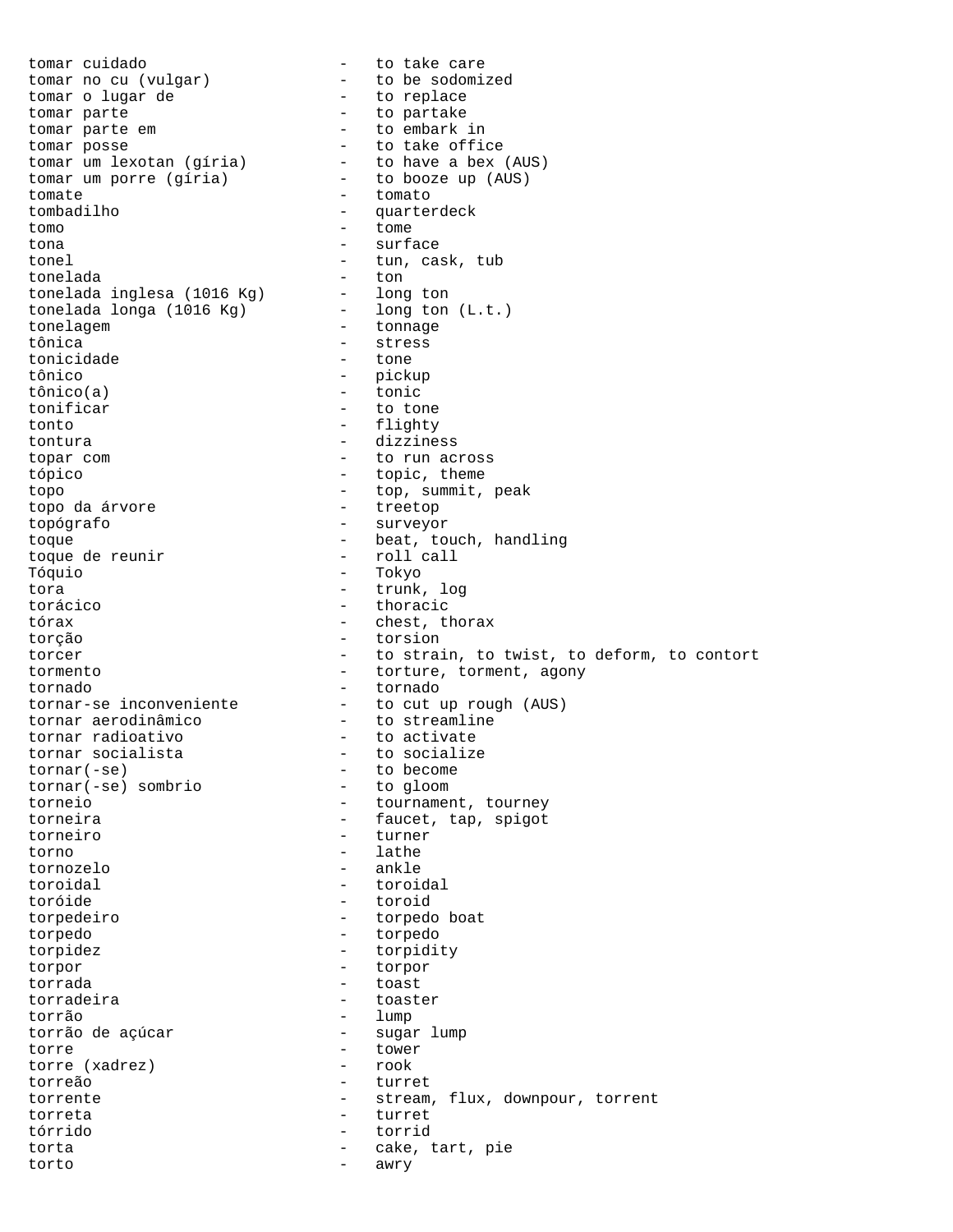tortuoso - winding tortura - torture torturador - torturer torturar - to rack tosar - to shear tosquiado - sheared tosquiador  $-$  clipper, shearer tosquiar - to shear tosse - cough total  $-$  total, whole, utter totalidade  $-$  totality, full, whole totalitário - totalitarian totalizar  $\overline{a}$  - to total<br>totalmente  $\overline{a}$  - wide who totalmente  $-$  wide, wholly, altogether, totally touca - hood, cap, coif toucinho - bacon, lard tourada - bullfight toureador - bullfighter toureiro - bullfighter touro - bull tóxico - poison, toxic - laborer trabalhador braçal - blue-collar worker<br>trabalhador mediocre - hacker trabalhador medíocre trabalhar  $\begin{array}{ccc} t$ rabalhar demais  $\begin{array}{ccc} - & t & 0 \\ - & t & 0 \\ - & t & 0 \end{array}$ - to overdrive trabalho - task, work, toil, labour, ado, business, job<br>trabalho doméstico - char trabalho doméstico - char trabalho para toda a vida lifework trabalho penoso - drudgery trabalho porco (gíria) - arse (slang) traçado - outline tração  $-$  traction, haul traçar  $\qquad \qquad -$  to outline traço  $-$  trait tradicional - handed-down, traditional, tralatitious<br>tradicionalista - die hard tradicionalista tradução - decoding tradução literal tradutor - translator - to translate, to decode<br>- to turn into traduzir ou verter - to turn into tráfico (de drogas) tragar - to gobble tragédia  $\overline{z}$  - tragedy trágico - tragic tragicômico - tragicomic traição - treason, betrayal, treachery traiçoeiro - treacherous, insidious, foxy traidor  $-$  traitor, rat, betrayer trair  $-$  to betray, to cheat trajar  $-$  to apparel traje - rig traje de banho  $-$  bathers (AUS) trama  $\begin{array}{ccc} - & \text{weave, thread} \\ \text{tramar} & (\text{EUA}) & \text{ce} \\ \end{array}$ tramar (EUA) trança - braid trancar - to lock trançar - to twist tranqüilidade - tranquility, quiescence, quietness, repose tranqüilizador - peacemaker tranqüilizar - to soothe, to relieve tranqüilo - peaceful, halcyon transa (gíria) - screw, sexual act transação  $\overline{t}$  transaction<br>transações  $\overline{t}$  - proceedings transações entre entre entre entre entre entre entre entre entre entre entre entre entre entre entre entre en transar  $\begin{array}{ccc} - & + \text{ to get down (slang)} \\ \text{transar (AUS)} & - & + \text{ to roll} \end{array}$ transar (AUS)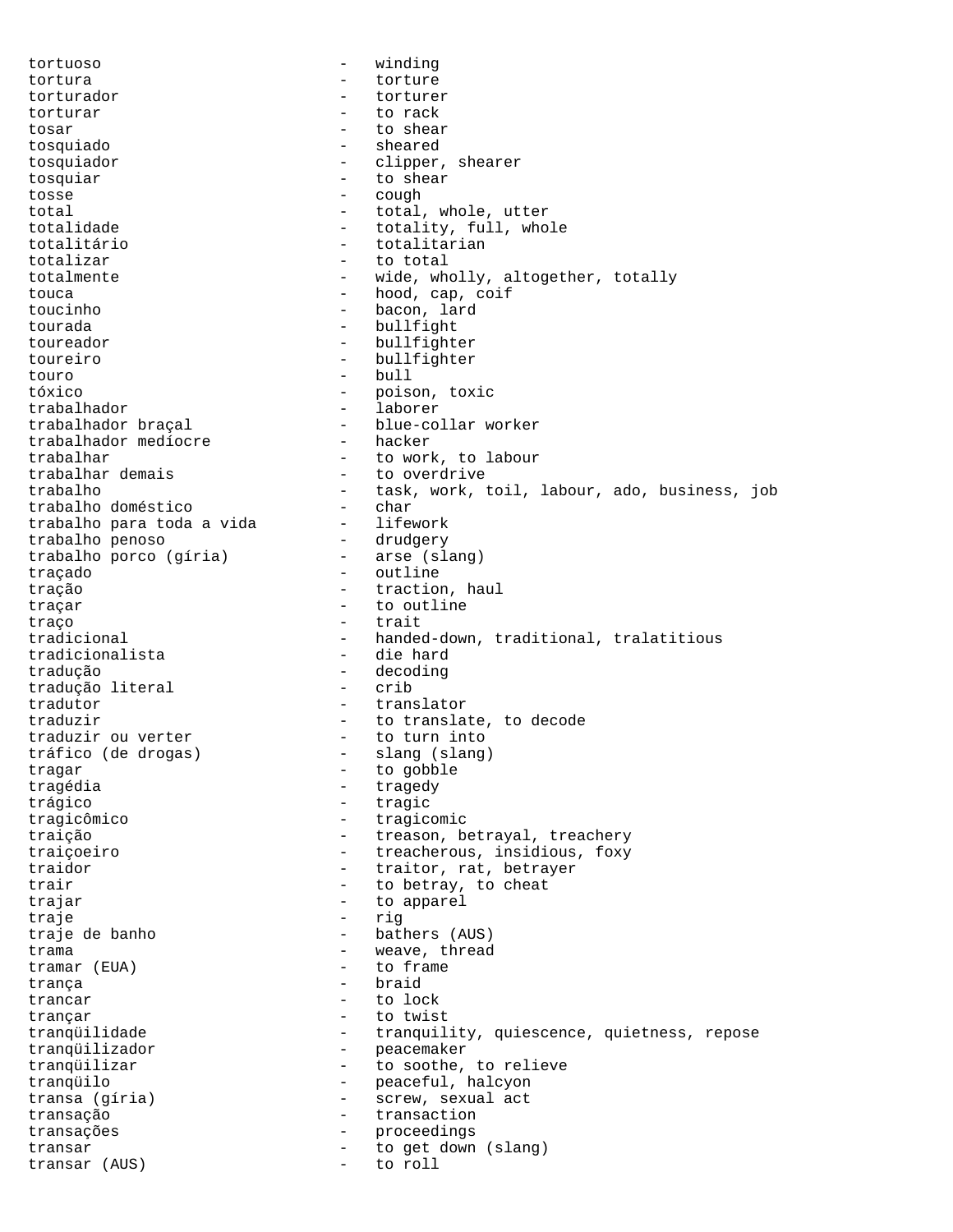transar (gíria) - to eff, to screw, to bang, to jazz transar com  $-$  to get it on transatlântico - transatlantic transbordo - transhipment transeunte - passer-by transferência - conveyance, transfer transferência do exterior - inward transfer transferência escrita - assignment transferência por contrato - bailment transferência por telegrama - cable transfer transferir  $\qquad \qquad -$  to transfer, to download, to get off transferir (estoque) - to carry over transferir para outra ocasião - to postpone transferível - assignable, transferable transformar **-** to transform, to convert, to turn transfusão - transfusion transgredir  $\begin{array}{ccc} - & + & + \\ - & - & \end{array}$  to infringe, to violate transição - transition transigir  $\frac{1}{2}$  - to compromise<br>transir de medo - to cringe transistor - transistor - solid state trânsito - traffic, transit transitório - transitory, provisional, transient transmigração - transmigration - transmission, conveyance transmissível <br/> - assignable - assignable transmitente - assignor transmitir  $\qquad \qquad -$  to communicate, to transmit transparente - transparent, see-through<br>transparente - transparent, see-through transpiração - perspiration, transpiration transpirar  $\overline{ }$  - to ooze transplante - transplant transpor<br>
transportadora - to transpose<br>
transportar
- trucking company<br>
transportar transportadora - trucking company transportar  $-$  to haul transportar (em carroça) - to cart transportar (tonalidade) - to transpose transportar por caminhão - to truck transporte - transport, carry, conveyance, haulage, portage transporte (escrita) - brought forward (B/F) transporte por caminhão - cartage transporte rodoviário - trucking, hauling transposição - transposition transversal extended the traverse, transverse trapaça - fraud, cheat, deception, fiddle, fast one, guile trapacear - to hustle, to jockey, to cheat trapaceiro - angler, trickster<br>trapalhada - muddle - muddle trapalhada trapézio - trapeze trapo - rag traquéia - windpipe traquina - prankish traquinar - to romp traseiro<br>traseiro (de animal) - rear, hindquarters<br>- croup traseiro (de animal) trasladar  $-$  to transfer traslado - transfer tratado - treatise tratamento - handling tratar superficialmente - to gloss over trato - acquaintanceship, tract, deal traumático - traumatic traumatismo - traumatism trava - click trava (de calçado) travar - to lock travar guerra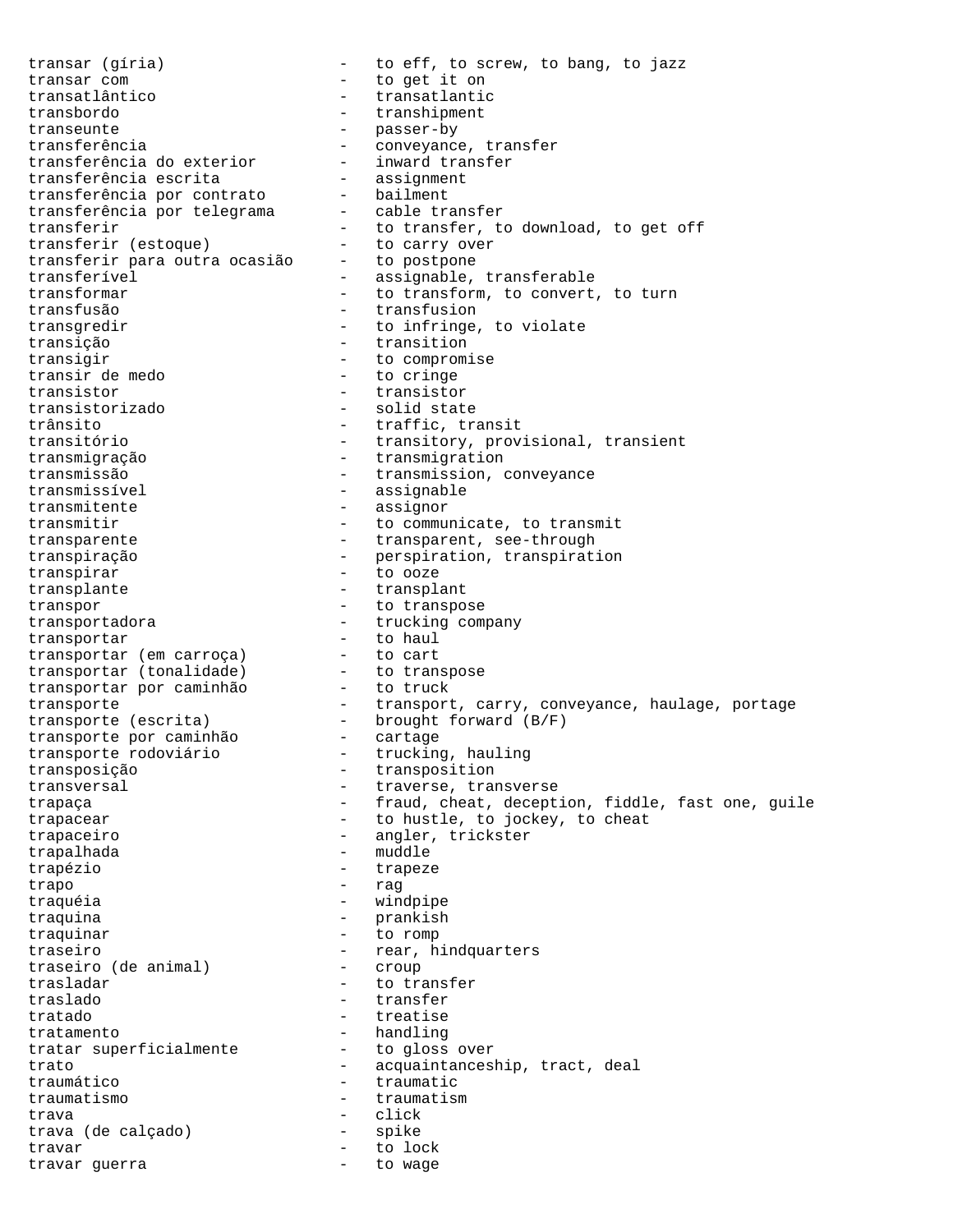trave  $\qquad \qquad -$  crosspiece travessa (cadeira) - dish, crosspiece<br>travessa (cadeira) - stave travessa (cadeira) travesseiro - pillow, cushion travesso  $-$  naughty, prankish travessura - trick, romp, prank trazer<br>trazer à existência  $-$  to bring, to convey<br>trazer à existência  $-$  to bring forth trazer à existência  $\begin{array}{ccc} - & + & + \end{array}$  to bring for trazer de volta trazer de volta<br>TRC (tubo de raios catódicos) - CRT (cathode-ray tube) TRC (tubo de raios catódicos) trecho - stretch, pass, passage treinador  $-$  coach, trainer treinar - to train treliça - framework trem  $-$  train, carriage, array trem de carga - freight trem de ferro - coach trem de passageiros - commuter - landing gear, undercarriage<br>- hotshot trem expresso trem subterrâneo - underground tube (GB) - diaeresis tremendo - formidable tremer - to shake, to tremble, to quake, to shiver tremor - trembling, tremor, quiver, flutter, shake trêmulo - shaky trenó - sled, bobsled, sledge trepada - root (slang), sexual act trepadeira (planta) - vine, creeper trepidação  $\begin{array}{ccc} - & \text{wobble, chatter} \\ \text{trepidação (ruído) } & - & \text{chattering} \end{array}$ trepidação (ruído) trepidar - to chatter três  $\qquad \qquad -$  three, threesome trevas - gloom - gloom - gloom - gloom - gloom - gloom - gloom - gloom - gloom - gloom - gloom - gloom - gloom - gloom - gloom - gloom - gloom - gloom - gloom - gloom - gloom - gloom - gloom - gloom - gloom - gloom - gloom trevo - clover, trefoil, shamrock treze - thirteen tríade - triad triádico - triadic triângulo - triangle tribo - clan, tribe tribulação - visitation, tribulation<br>tributação - - assessment - assessment tributo  $\overline{a}$  - royal aid, tax tributo  $\overline{a}$  vida  $\overline{a}$  - live aid tributo à vida<br>tricô tricô - knit<br>tricotar - to k - to knit<br>- cubic tridimensional trifólio - clover, trefoil trigo - wheat, corn<br>trilha - footpath - footpath - footpath trilha sonora<br>trilha sonora para cinema - film scoring trilha sonora para cinema<br>trilhão - trillion trilho - rail trimestral - quarterly, Q. (quarterly)<br>trimestre - quarter (2) trimestre - quarter (2) trindade - triad<br>Trindade (Pai-Filho-Esp.Santo) - Trinity Trindade (Pai-Filho-Esp.Santo) -<br>trinta - thirty<br>- threes trio - threesome tripa - gut, intestine, tripe, catgut tripé - trivet triplicado - treble trípode - trivet tripulação - crew, equipage, personnel tripular - to man triste - sad, sorrowful, blue tristeza - sadness, sorrow, gloom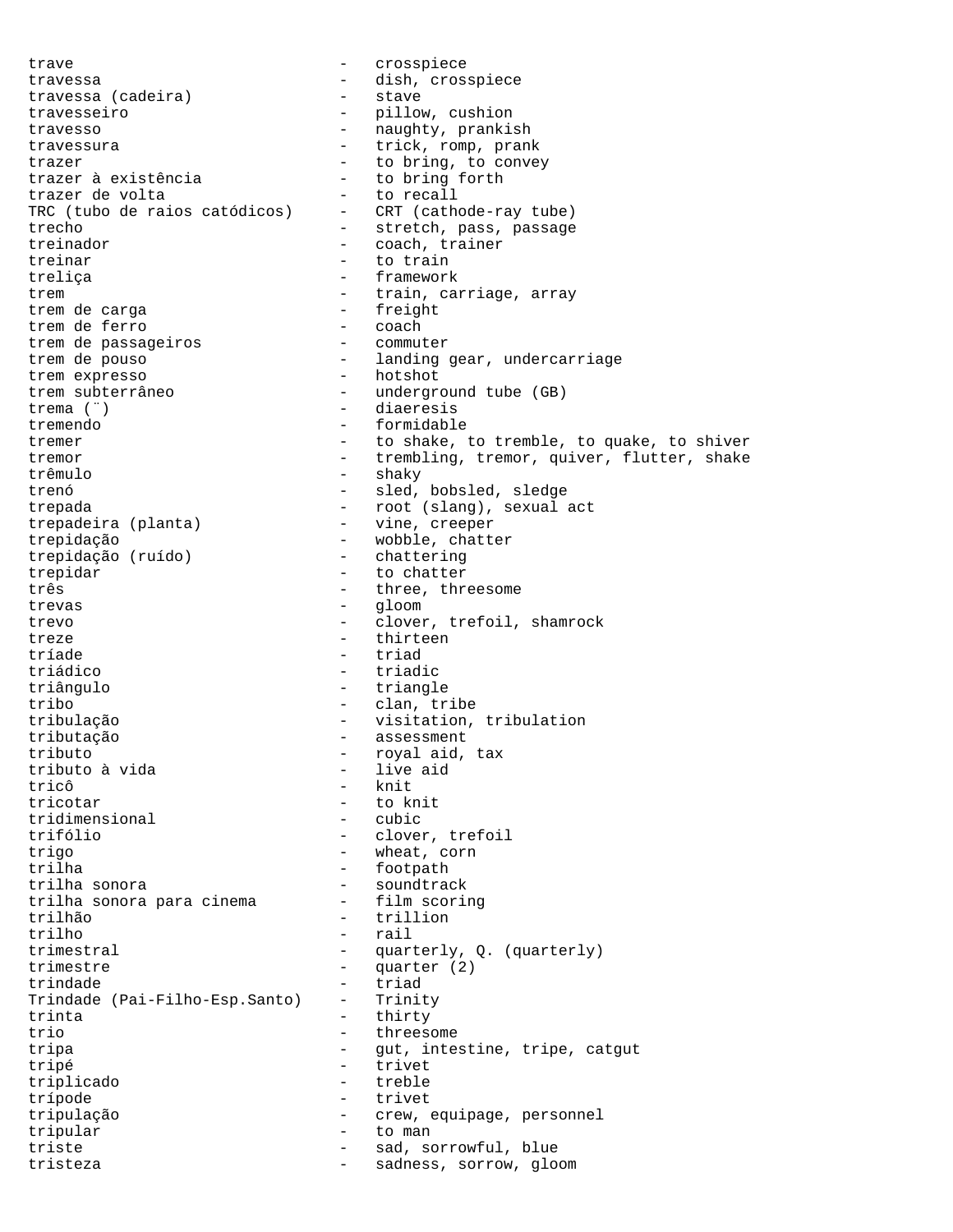tristonho<br>tristonho (coloquial) - joyless<br>qloomy Gus tristonho (coloquial) triturar  $-$  to grind, to triturate triunfador  $-$  triumphant triunfal - triumphal<br>triunfante - triumphan triunfante - triumphant<br>triunfo - triumph triunfo - triumph<br>triunvirato - triumvir triunvirato - triumvirate - trivial, trite<br>- potty trivial (GB) trivialidade  $-$  platitude troca - exchange, change, substitution, swap, swop<br>troca de moedas - foreign exchange - foreign exchange trocadilho - pun, quibble trocar and the change, to substitute, to swap, to swop to swop troçar - to jolly troco <br/> - change, small cash troféu - trophy tromba<br>
tromba d´água<br>
- waterspout - waterspout tromba d'água  $\qquad \qquad \qquad -$  waterspout<br>trombetear  $\qquad \qquad -$  to blare trombetear  $\qquad \qquad -$  to blare<br>trombone  $\qquad \qquad -$  trombone trombone - trombone trombone de pistões trompa  $\overline{\phantom{a}}$  - horn, french horn trompa de Falópio  $-$  fallopian tube<br>trompete (piston)  $-$  trumpet trompete (piston) tronco - trunk, log, stem trono - throne tropa - troop tropeçar - to trip tropeçar (cavalo) trôpego - hobbler tropical - tropical<br>tropo (literatura) - trope tropo (literatura) - trope<br>trote - trot, hoax (trick) trote - trot, hoax (trick) trote (peça pregada à alguém) - practical joke trote estudantil (GB) - rag trote estudantil (GB) - rag<br>trouxa - bundle, pack<br>trouxa (gíria) - jerk trouxa (gíria) trovador - troubadour trovão - thunder trupe  $-$  troup truque - quirk, lie, trick truta - trout, char tsunami  $-$  tidal wave tu  $-$  thou (archaic)<br>tu mesmo(a)  $-$  yourself - yourself tua  $-$  thine (archaic) tuba - bass horn, tuba tubarão - shark tubarão comedor de gente tubérculo - tubercle tuberculose - tuberculosis, consumption tubo - tube, funnel, flue tubulação - tubing tudo  $-$  all, everything, the lot, the whole shebang tufo - tuft, puff tufo de penas tulipa - tulip tumor - tumor - tumor túmulo  $-$  tomb, grave, sepulchre tumulto - riot, confusion, tumult, storm, uproar, hustle tumultuar - to scramble túnel - tunnel, underground<br>turbilhão - tunnel, underground turbilhão - whirlpool turbina - turbine - turbine - turbine - turbine - turbine - turbine - turbine - turbine - turbine - turbine turbulento - quarrelsome turfa - turf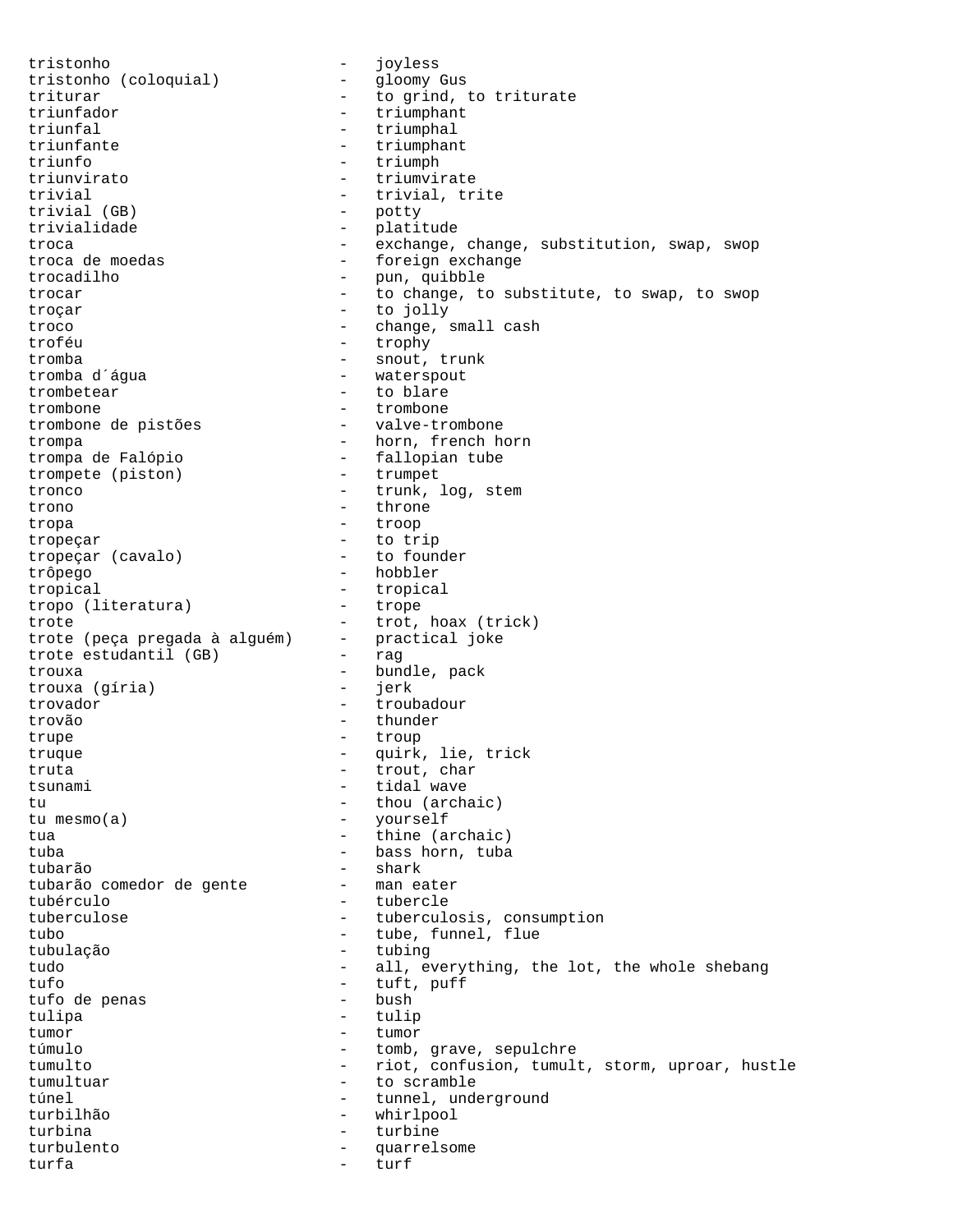turfe - turf túrgido - turgid turismo - tourism, sightseeing turista - tourist turma - group, class, company, gang, crowd turnê  $-$  gig<br>turne - turne turno  $-$  turn, shift, quarter (2), rotation, spell, innings turno da noite  $-$  night shift - night shift<br>- turquoise turquesa - turquoise Turquia - Turkey<br>turrão - Turkey<br>- Turca turrão - qrouch turvo - dim, muddy, milky, murky, turbid TV - TV úbere - udder ubiqüidade - ubiquity uísque - whiskey uísque escocês uivar - to howl uivo - howl úlcera - ulcer ulcerar  $\qquad \qquad -$  to ulcerate<br>ulterior  $\qquad \qquad -$  ulterior ulterior - ulterior ultimato - ultimatum último - last, ultimate, latest - top floor último drinque - one for the road (AUS) ultra-violeta - ultraviolet ultrajante - abusive ultraje - revile ultramarino - oversea ultrapassar  $-$  to outdo, to jump um (uma)  $-$  a, an, one - a, an, one um ao outro - each other - gigabyte (Gb) um de cada vez  $\qquad \qquad$  - one at a time um dia - someday um dia desses - someday - smacker um homem talentoso - a man of parts<br>um meio (1/2) - a half um meio  $(1/2)$ um mil - K, m, g um milhão<br>um nó na garganta (1999 - 1999)<br>1999 - Alumpin - a lump in the throat<br>- quite a few um número regular um outro<br>um pedido de informação  $-$  another, some other<br>- a request for inform - a request for information um pouco  $-$  bit, somewhat, a little um quarto  $-$  a quarter<br>um quarto (1/4)  $-$  quarter um quarto $(1/4)$ um tanto  $-$  somewhat<br>um terco  $(1/3)$   $-$  a third um terço  $(1/3)$ um tipo de - rather uma boa quantidade uma causa perdida<br>uma grande quantidade - a great deal uma grande quantidade uma libra  $\qquad$  - smacker uma prova irrefutável - a striking piece of evidence uma vez<br>uma vez na vida outra na morte - once in a blue moon uma vez na vida outra na morte uma vez por ano  $-$  p.a. (per annum)<br>uma vida longa  $-$  a good innings - a good innings umbigo - navel, belly button umedecer - to bate umidade  $-$  moisture, wet úmido - wet unânime - unanimous unanimemente  $-$  to a man unção - unction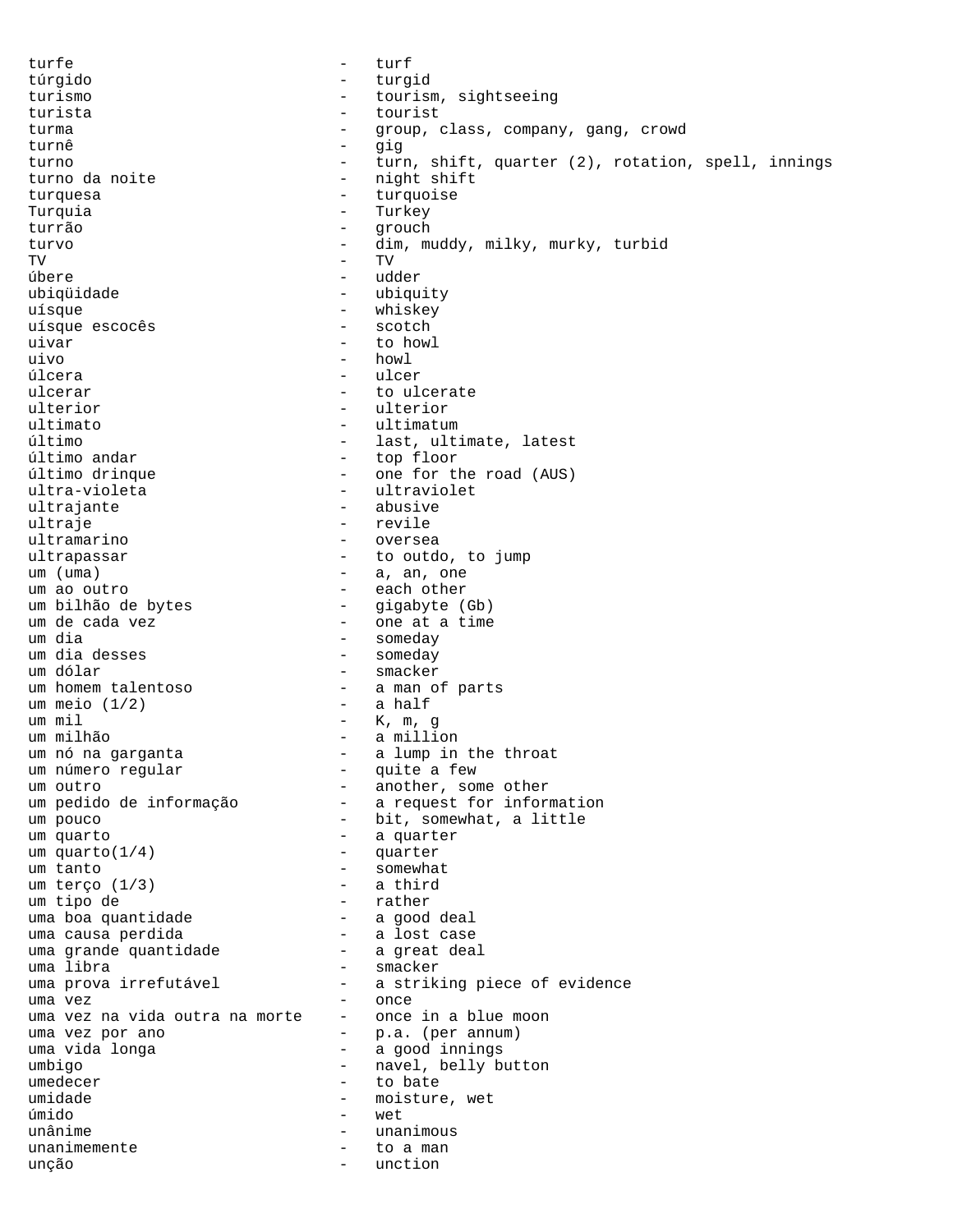ungüento - salve unha - nail, claw - ingrown nail união - union, alliance, association, junction, unity<br>União Soviética - - Soviet Union - Soviet Union único - unique, only, sole, single, alone, one and only unicórnio - unicorn - unit, unity<br>- nit unidade de luz<br>unidade de medida (2 galões) - peck unidade de medida (2 galões) - peck<br>unidade de pressão - pressure unit unidade de pressão - pressure unit unido - joined, linked, united<br>unificado - consolidated - consolidated uniformidade - uniformity, equality uniformizar - to uniform<br>unilateral - unilateral unilateral - unilateral - unilateral - unital - unital - unital - unital - unital - unital - unital - unital unir - to unite, to join, to bring together, to bond<br>unitário - unitary - unitary - unitary<br>- univers universal - universal universidade - university universo - universe untar - to oil untuoso  $-$  greasy, fulsome urânio - uranium - uranium<br>urbanidade - - - - - - - - - civility - civility urbano  $-$  urbane, civil, urban urbe - town, city urdidura  $-$  warp, weave uretra - urethra - urgency, pressure urgente - urgent, pressing, imperative urgir  $-$  to press urinar<br>urinar (qado ou cavalos) - to stale urinar (gado ou cavalos) urinol  $\qquad \qquad -$  chamber-pot, urinal, potty urna eleitoral  $-$  ballot box urro - roar<br>ursinho de pelúcia (1999 - 1999) - teddy ursinho de pelúcia ursino - bearish urso - bear urze  $\qquad \qquad -$  heath usado - second hand usar  $-$  to use, to bear usar a cabeça  $-$  to brainstorm usar demais<br>usar traducão literal - to crib usar tradução literal usina  $-$  factory, plant, station, mill usina hidroelétrica - hydroelectric power station<br>usina nuclear - nuclear power plant - nuclear power plant<br>- forge usina siderúrgica uso - use, employment, custom, fashion, procedure uso impróprio usual  $-$  usual, costumary usualmente - usually usuário - user usufruto - fruition usura - usury utensílio  $-$  implement, utensil<br>utensílios domésticos  $-$  furnishings utensílios domésticos uterino - uterine - uterine útero - womb, uterus útil - useful, practical, handy, helpful, profitable utilidade - vsefulness, utility, desirability utilidades - utilities utilitário - utilitarian, practical utilizar  $-$  to exploit utilizável - available utopia - utopia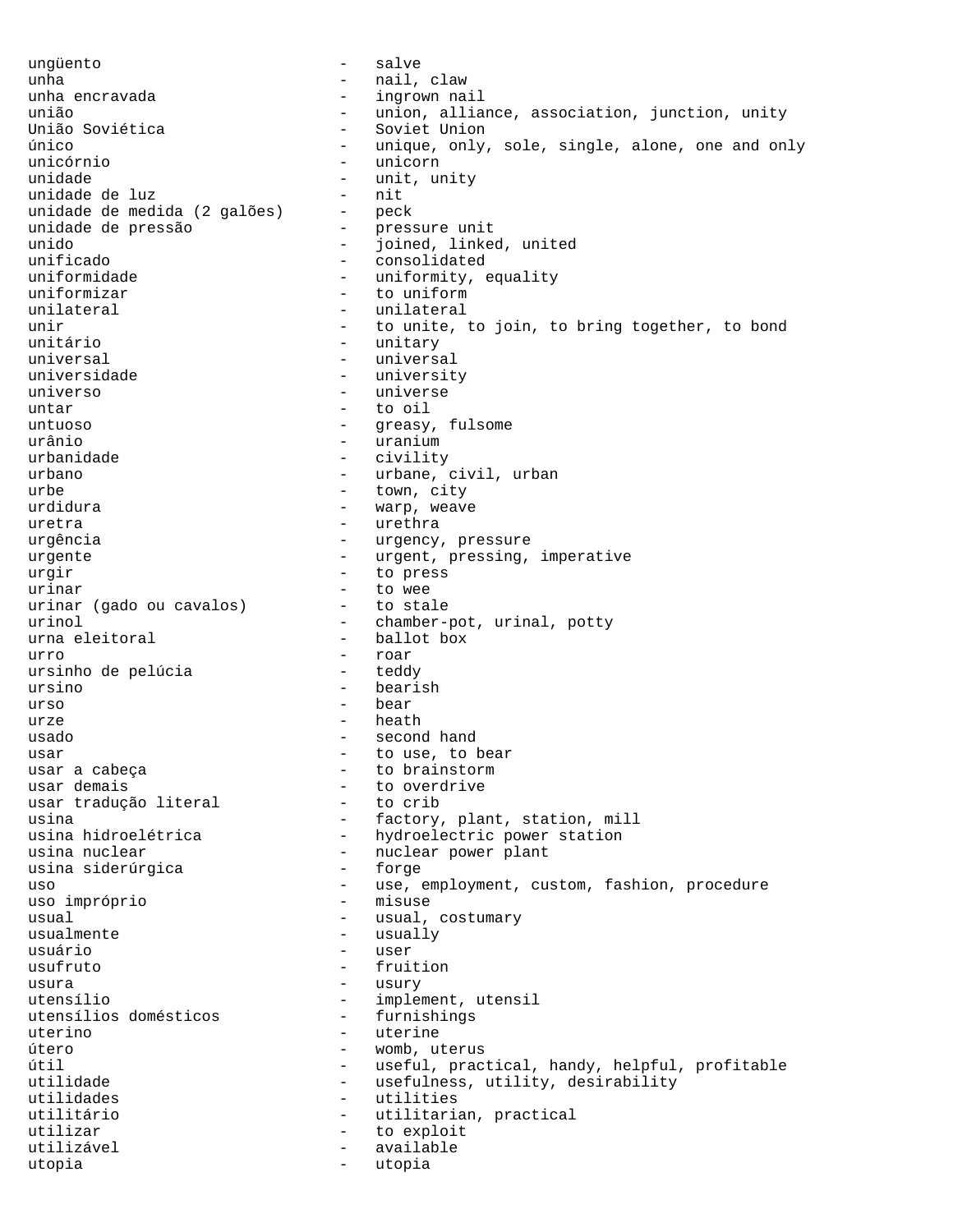utópico - utopian, fanciful, visionary uva - grape uva-passa - raisin V (volt) vá embora ! - begone vá procurar o que fazer  $-$  get a life (slang)<br>vaca vaca - cow vaca (gíria) - whore, bitch vacilação - flicker<br>vacina - vacina vacina  $\overline{\phantom{a}}$  - vaccine vacinar  $\qquad \qquad$  - to inoculate vadear by the contract of the contract of the contract of the contract of the contract of the contract of the contract of the contract of the contract of the contract of the contract of the contract of the contract of the vadiar  $-$  to swing the lead (AUS), to dally vaga  $-$  billow vaga-lume - firefly, glowworm<br>vagabundear - for to roam to knock vagabundear - to roam, to knock about vagabundo  $-$  hobo, ragamuffin, rogue, wanderer, sneak vagabundo(a) - tramp vagante - bird of passage vagão - wagon, truck, waggon (GB) vagão-plataforma - flatc.<br>vagão-restaurante - diner vagão-restaurante - diner<br>vagão aberto de trem - - flatcar vagão aberto de trem  $\frac{1}{2}$  - flate vagaroso vagem  $\overline{\phantom{0}}$  - husk, pod vagina - vagina, fanny (UK) vago - vacant, vagrand, equivocal, available (place) vaguear<br>vai à merda! (vulgar) - to roam, to knock about<br>- niss off! vai à merda! (vulgar) - piss off! vaia - hiss<br>vaiar - hiss<br>- to h vaiar - to hiss vaidade - vanity, pride, vaunt, amour propre (french)<br>vaidoso vaidoso - vain, futile, boastful vala - ditch<br>vale - valley - valley vale  $-$  valley vale (promissória) - kite (gíria financeira) Vale do Silício - Silicon Valley vale postal  $\qquad \qquad -$  money-order, mail order (M.O.) valentão - braggart, boaster valente  $\qquad \qquad -$  valiant valentia  $\qquad \qquad \qquad -$  valour, bravery, courage, spunk valete (baralho) - jack validação - establishment validade - validity validar - to validate válido - legal - valour, value, merit, price, rate valor ao par - par value valor contábil - book value - face value, stated value valor facial  $\qquad \qquad$  - face value, stated value valor negociável - selling value valor nominal  $-$  face value, par value<br>valor nutritivo  $-$  nutritional value - nutritional value valor par  $-$  stated value<br>valores pendentes  $-$  effects not of valores pendentes - effects not cleared<br>valores valoroso - valiant valsa - waltz válvula  $\qquad \qquad -$  tube, valve, throttle vamp - tease vamp (mulher) - vamp, prickteaser vampiro - vampire van (furgão) - van vanglória - boast vangloriar-se - to boast, to vaunt<br>vanguarda - vanguard van vanguarda - vanguard, van vantagem - plus, vantage vantagem (em competição)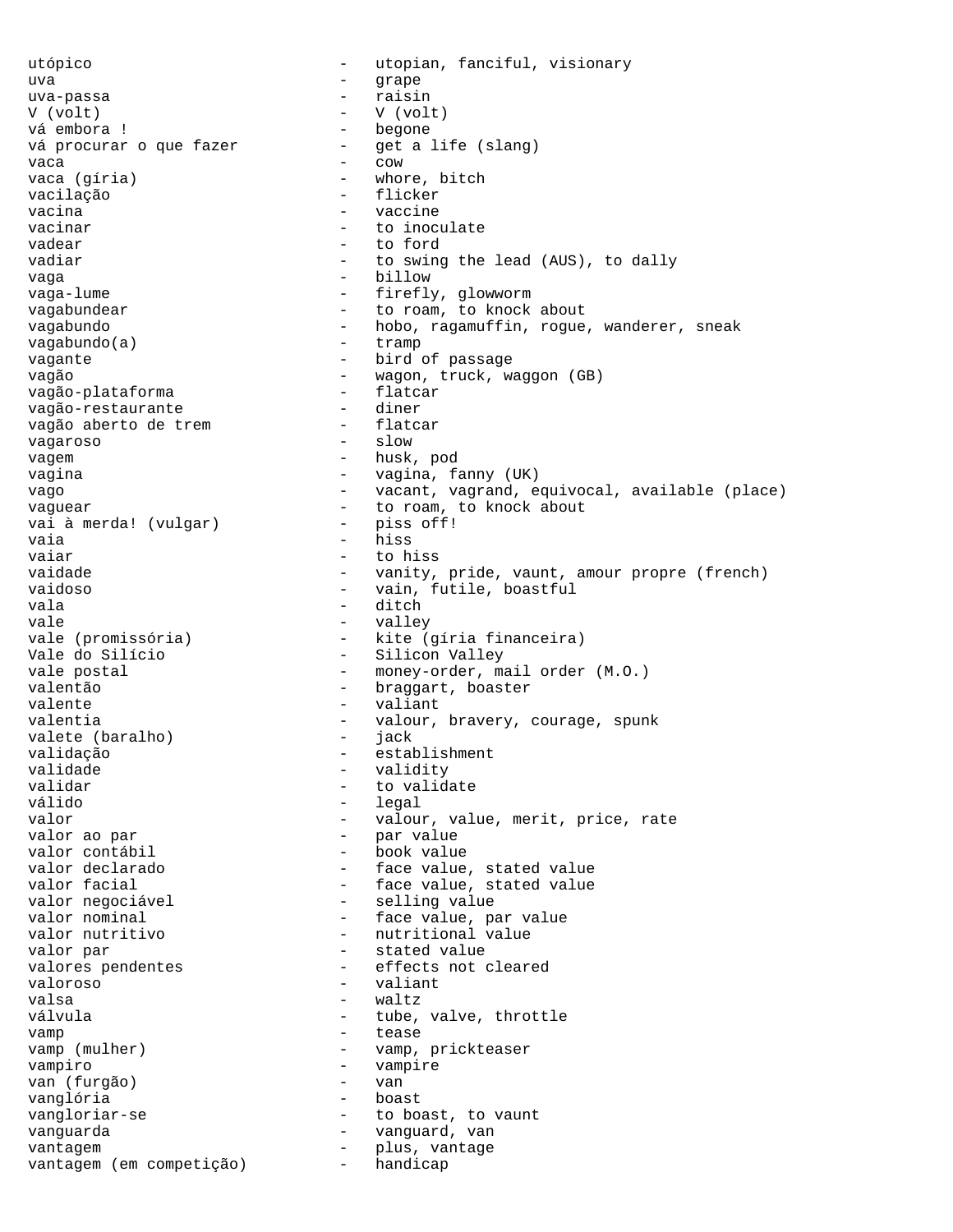vantagens  $\qquad \qquad -$  facilities vão - vain vapor  $\sim$  - vapour, steam, fume vaporoso - vaporous vaqueiro<br>vaqueiro (gíria da Califórnia) - buckaroo vaqueiro (gíria da Califórnia) vara  $-$  rod, staff, wand, shaft<br>vara de marmelo  $-$  birch vara de marmelo - birch varal  $\qquad \qquad -$  clothes horse varanda  $-$  terrace, veranda varejista - retailer varejo - retail variado  $-$  sundry variante  $-$  variant variar - to vary variável - variable varicela - chicken pox varinha de condão varíola - smallpox - several, various varredor - scavenger varrer  $-$  to sweep, to brush, to broom vascular  $-$  vascular vascular - vascular - to comb vaselina - vaseline, petroleum jelly, petrolatum vasilha - dish vaso - vase, vessel vaso de barro - crock vaso sangüíneo - blood vessel vaso sanitário - toilet vassoura - broom vassourinha vastidão - vastness, immensity vasto - vast, huge, immense, far-flung, extensive vaticinar - to predict vau - ford vazamento  $-$  leakage vazar  $-$  to leak vazio - empty, vacuum, void, empty, idle, inane veado  $-$  stag, deer<br>veado (gíria)  $-$  faggot, qu - faggot, queer veemência - vehemence<br>vegetais - vehemence vegetais - greenery - vegetable<br>- vein veia - vein veicular - vehicular veio - lode, seam veio (árvore) vela - candle vela (de navio) vela (watts) - candle power velame - rig velar - to sit up<br>
veleidade - to sit up<br>
- veleidade veleidade - velleity veleiro - sailboat velhacaria  $-$  foul play velhaco - rascal, rogue velho - old, ancient - speed, velocity, pace velocímetro - speedometer velocista  $\overline{ }$  - sprinter<br>velório velório - wake veloz - quick, swift, fast, rapid, fleet veludo - velvet vencedor - winner, conqueror vencer  $-$  to due, to beat, to win, to defeat, to overthrow<br>vencer na vida  $-$  to get on in life - to get on in life vencido en estale de stale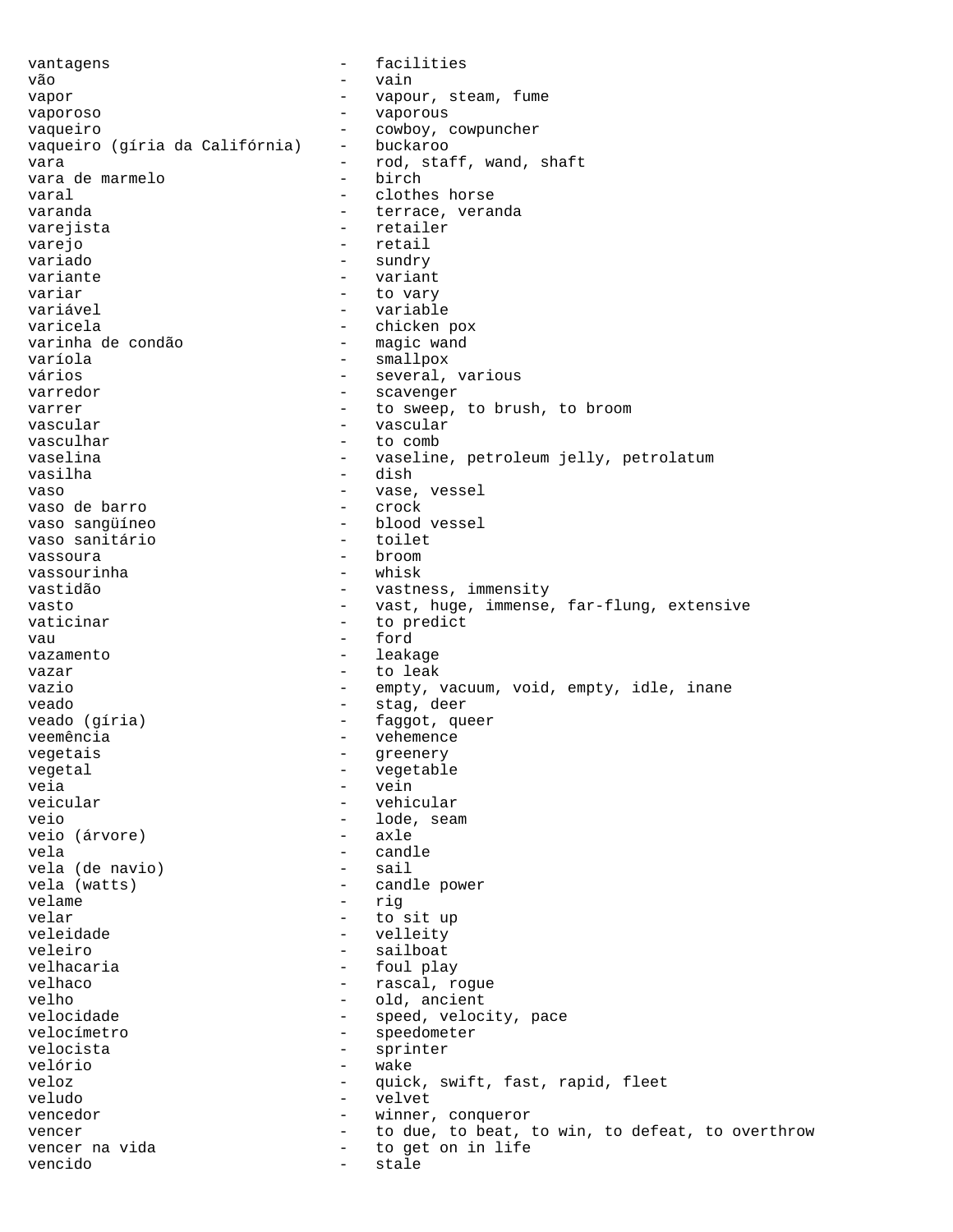vencido (prazo) - past due vencimento<br>vencimento de um título - maturity vencimento de um título venda - merchandising, sale, blindfold<br>venda à dinheiro - cash basis venda à dinheiro - cash basis venda a varejo - retail venda em leilão<br>vendar vendar - to blindfold - for sale vendedor - salesman, vendor vender - to sell, to clear vender em liquidação  $-$  to sell out<br>vender por atacado  $-$  to wholesale vender por atacado - to wholesale vendido - sold vendido em grandes quantidades - sold like hot cakes veneno - venom, poison venenoso - poisonous, venomous<br>
veneracão - poisonous, venomous<br>
- veneration awe re veneração  $-$  veneration, awe, reverence venerar  $\overline{\phantom{a}}$  - to revere venerável  $\qquad \qquad \qquad -$  venerable, reverend venoso  $-$  venous, veiny ventar  $-$  to blow ventilador - electric fan, ventilator vento - wind ventoinha - blower ventre - abdomen ver - to see ver para crer  $-$  seing is believing veranear - estivate<br>
verão - estivate<br>
- summer verão - summer verba orçamentária - appropriation verba orçamentária global - lump sum appropriation verbo (gramática) - verb Verbo (Jesus Cristo) - Word (2) verdade  $-$  truth verdadeiramente - verily, truly verdadeiro - truthful verde - green - greenish verdete - verdigris verdura - greenery - greenery vereador  $-$  city father, councilman vereda - footpath - footpath veredito - verdict vergonha - shame, dishonour, reproach vergonhoso - inglorious verificação  $-$  verification, tally<br>verificar - complemento che - to run down, to check into verme - worm, fuck-wit (AUS)<br>vermelhidão - redness - redness<br>- red vermelho - red vermelho-cereja - cherry<br>vermelho (comunista) - pinko vermelho (comunista) vermiforme - wormlike verniz - varnish verruga - verruca, wart (skin) verruma - gimlit Versalhes - Versailles versão - version - to turn on versículo  $-$  versicle verso  $-$  verse, line vértebra  $-$  vertebra vertical  $-$  vertical, upright vertigem entrancement and the dizziness vertiginoso - dizzy verve - verve vesícula  $-$  gall bladder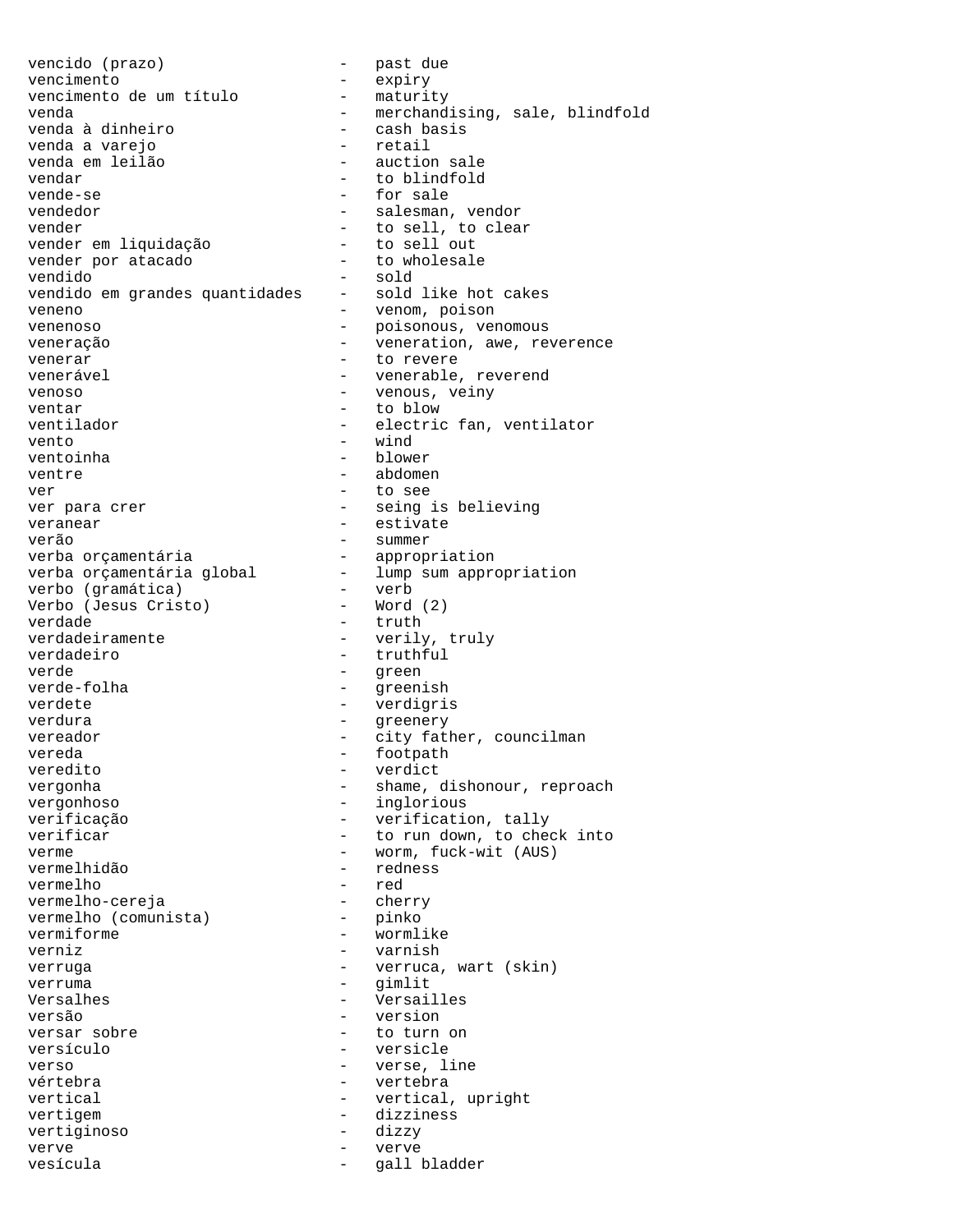vespa - wasp vespão - hornet véspera - eve vestiário  $-$  changing room, cloakroom vestíbulo - lobby vestido - dress, garment, frock, gown<br>vestido caseiro - morning dress vestido caseiro  $-$  morning dress vestimenta - apparel vestir  $-$  to wear, to apparel, to dress, to don vestuário vestuário - clothing vetar - to proscribe<br>
veterano - senior - senior veterano - senior<br>veto - veto veto - veto véu - veil vez (de jogar) - turn, occasion, time, opportunity, spell<br>vez (de jogar) - inning vez (de jogar) - inning vezes  $-$  times via  $-$  road, way, means, manner, course via aérea - by air via expressa - pike via fluvial - waterway Via Láctea - Milky Way via única - one-track viaduct, overpass viagem  $-$  trip, voyage, travel, journey, tour, travelling<br>viagem de ida e volta  $-$  round trip viagem de ida e volta viagem inaugural - maiden voyage<br>viajando (por efeito de droga) - spun out (AUS viajando (por efeito de droga) - spun out (AUS) viajante  $-$  traveler, voyager, traveller viajar - to travel viajar (por efeito de drogas) - to freak<br>viajar (trem) - to train viajar (trem)<br>viajar de carona - to hitchhike<br>- to taxi viajar devagar - to taxi viajar por via férrea  $\qquad \qquad -$  to rail<br>viajar rotineiramente  $\qquad \qquad -$  to commute viajar rotineiramente - to commute<br>vias navegáveis interiores - inland waterways vias navegáveis interiores viatura  $\qquad \qquad -$  vehicle viável  $-$  obtainable, practicable víbora - viper vice - deputy vice-versa  $-$  vice versa, the other way round viciado - addict, junkie, addicted<br>viciado em heroína - - - - - - smackie (AUS) viciado em heroína - smackie (AUS) viciado em Internet - weby (slang)<br>vício vício  $\overline{u}$  - vice, addiction<br>vida - life - life vida futura  $-$  afterlife vida pós-morte  $-$  afterlife videira  $-$  grapevine vidente en el estacione de la seer vídeo - video vídeo-cassete - VCR videoteipe - videotape vidoeiro - birch<br>vidraca - birch<br>- windo vidraça - window-glass, pane, windowpane<br>vidraceiro - clazier - clazier vidraceiro - glazier vidrar - to varnish<br>vidro - class bott - glass, bottle, pane<br>- lane alley viela - lane, alley viés - bias Vietnã - Vietnam vietnamita - Vietnamese viga suspensa - cantilever vigamento - framework vigarista  $\qquad \qquad -$  confidence man vigente  $-$  in force vigia - watchman, sentinel, patroller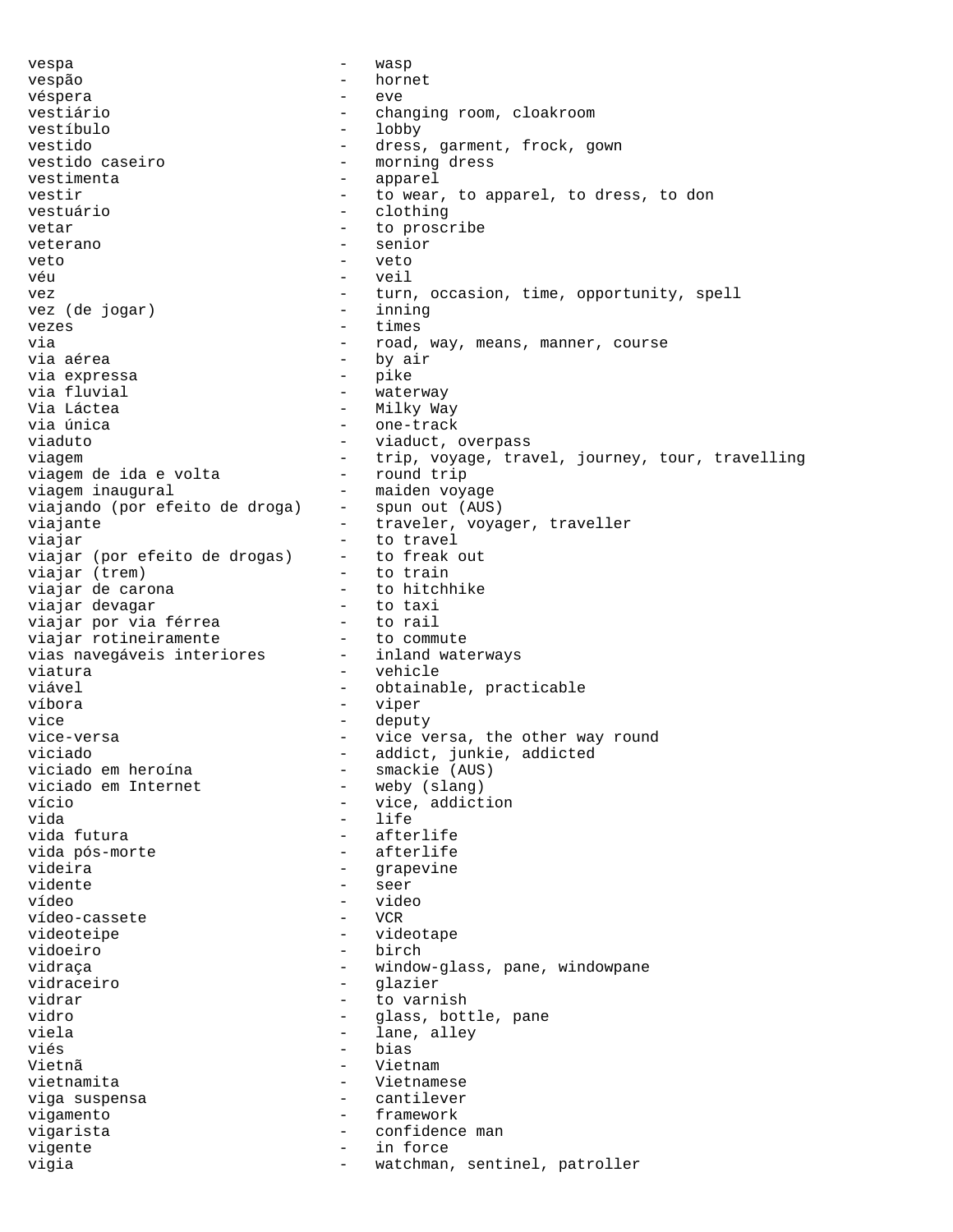vigiar - to look out vigilância - outlook, surveillance, vigilance vigília - sitting up, quarter (2) vigor - force, vigour, oomph, vigor, soundness vigoroso - vigorous, lusty, spirited, lively vil<br>
- mean, vile, contemptible, infamous, lousy<br>
vilão<br>
- villain vilão - villain<br>vileza - villain - villain vileza - lowliness<br>vinagre - lowliness<br>- vinegar - vinegar vincular  $-$  to bring together, to bond vínculo - link, tie, bond, linkage vindouro  $-$  forthcoming vingança  $-$  revenge, vengeance, retribution vingar-se  $-$  to get even vingativo - revengeful vinha - vine vinhedo - vineyard, vinery vinho - wine - red wine vinte - twenty<br>vinte-e-um - blacki vinte-e-um - blackjack<br>vintém - penny - penny - penny violão<br>violão eletro-acústico - quitar, acoustic guitar violão eletro-acústico violar  $\begin{array}{ccc} - & + & + \end{array}$  to violate, to rape violência - violence violentamente - violently violento - rampant, violent violino - violin, fiddle violoncelo - violin, fiddle - violin, fiddle - violoncelo - violin, fiddle - violoncelo violoncelo vir - to come vir a ser  $\frac{1}{2}$  - to become vira-casaca  $\frac{1}{2}$  - turn-coat vira-casaca - turn-coat<br>virada - turning p - turning point virago - virago virar<br>virar de cabeca para baixo - to flip over virar de cabeça para baixo - to flip<br>virar para dentro - turn in virar para dentro virgem - virgin, fresh virgindade  $-$  virginity, cherry (coloquial) vírgula - comma viril  $-$  virile, masculine, manful, manly<br>virilha  $-$  spoin, crotch virilha - groin, crotch<br>virilmente - manfully, mani virilmente - manfully, manly virtual - virtual virtude - virtue, goodness<br>virtuosidade - virtuousness - virtuousness virulência - virulence vírus - virus - virus visão - sight, phantasm, apparition, eye, vision viscoso - icky viseira - visor, beaver visgo - bird-lime, slime visionário - visionary, seer visita  $-$  visit, visitation visitante  $\qquad \qquad -$  caller, guest, visitor visitar - to pay a call, to visit - visible vista<br>vista (panorâmica) - sight, view, eye, vision<br>- vista vista (panorâmica) visto - visa vistoso - striking, pleasing, gay visual - visual - visual vital  $-$  vital vitalício - lifetime vitalício - lifelong vitalidade  $-$  verve vitamina  $-$  vitamin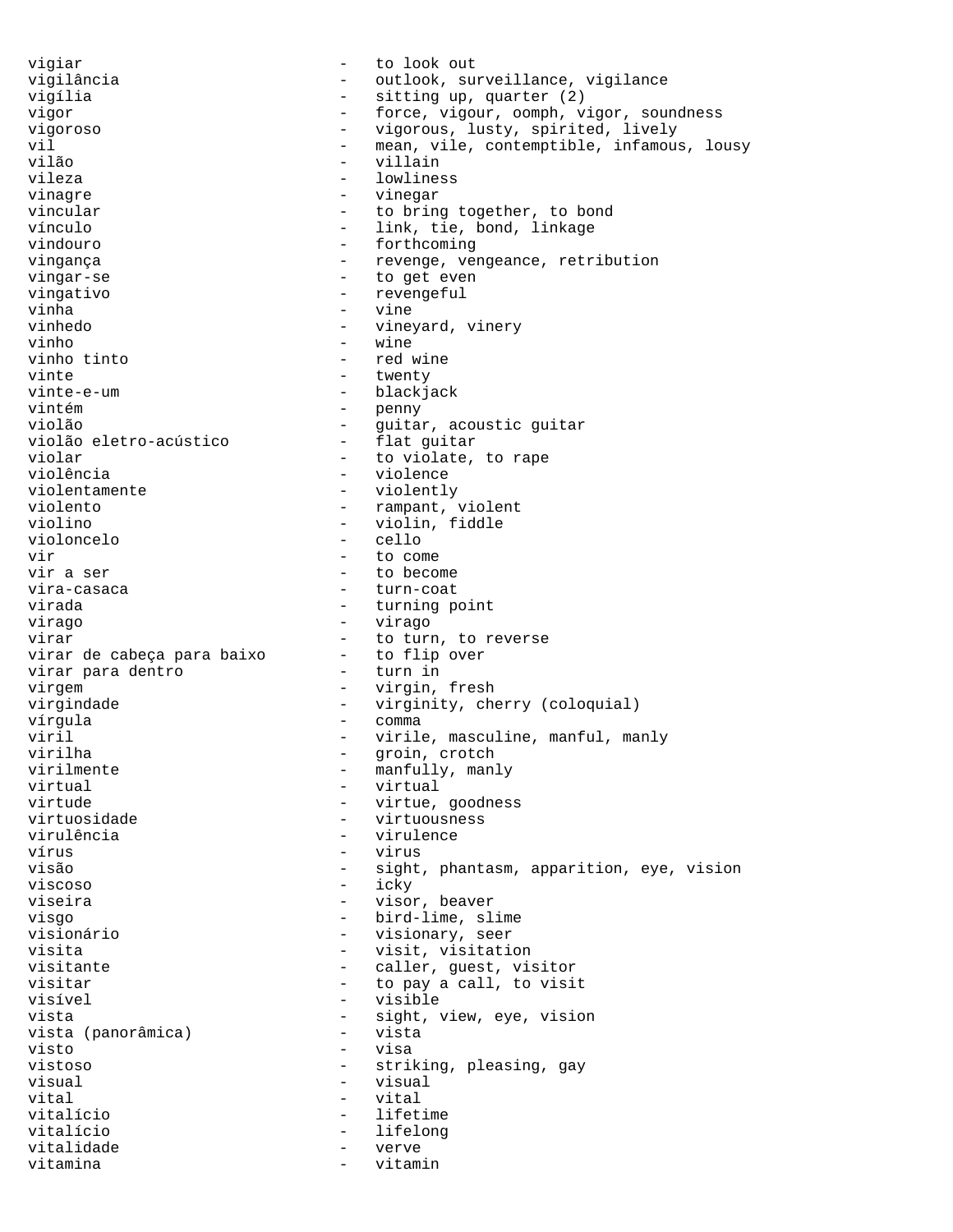vitamina do complexo B - B-complex vitamin<br>vitela (carne) - veal vitela (carne) - veal vítima - victim vitória<br>vitória consagradora landslide vitória consagradora - landslide vitória fácil<br>vitória incontestável vitória incontestável - game set and match (AUS)<br>vitral - stained glass vitral - stained glass<br>
vitreo - alass vitreo - glassy, vitreous vitrina  $-$  display, show case, show window vitríolo - vitriol viúva - widow - widower viva - hurrah, hail, cheer vivacidade - vivacity, quickness, smartness, vividness vivaz - lively, vivacious, dynamic, spirited - cage, yard viver  $\overline{u}$  - to live viver (qerúndio) - living viver (gerúndio)<br>viver além da conta viver on borrowed time<br>- to pig viver na imundície<br>viver no mato - to bushwhack víveres  $\qquad \qquad -$  foodstuff vívido - vivid, live vivo - alive, live, vivid, nimble, agile, alert vizinho - neighbour, nigh, neighboring<br>VLB (VESA Local Bus) - VLB VLB (VESA Local Bus) voador - flying voar - to fly - vocabulary vocábulo<br>vocais de acompanhamento - vocable, term<br>- backing vocals vocais de acompanhamento vocal vocal vocal vocal vocal vocal vocal vocal vocal vocal vocal vocal vocal vocal vocal vocal vocal vocal vo vocal "de fundo" - backing vocals<br>vocalista - vocalista - vocalist - vocalist você  $-$  you, thou (archaic) você(s) - you  $você(s)$  mesmo(os vociferante - boisterous vodca - vodka vodu - voodoo voga - vogue - vowel volante - wheel, steering wheel<br>volátil - volatile - volatile volátil - volatile voleibol - volleyball - Vee-dub (AUS) volt - volt volta - backing, turn, return, round, revolution, innings<br>voltage - voltage - voltage voltaico - voltaic voltar - to return, to turn, to come back, to turn over - to whirl volume  $v$  - volume, quantity, pkg (package)<br>volume do som - pitch volume do som  $\overline{ }$  - pitches  $\overline{ }$  - pitches  $\overline{ }$  volumoso - voluminous - full-bosomed voluptuoso - voluptuous - feathery, flighty, dizzy vomitar - to spew vômito - vomit, puke vontade  $-$  will, volition vôo - flight vôo planado - glide vos - yourself votar em  $\begin{array}{ccc} - & \text{to vote for} \\ \text{voto} & - & \text{voto} \\ \end{array}$ voto  $-$  vote, ballot, vow voto afirmativo - aye